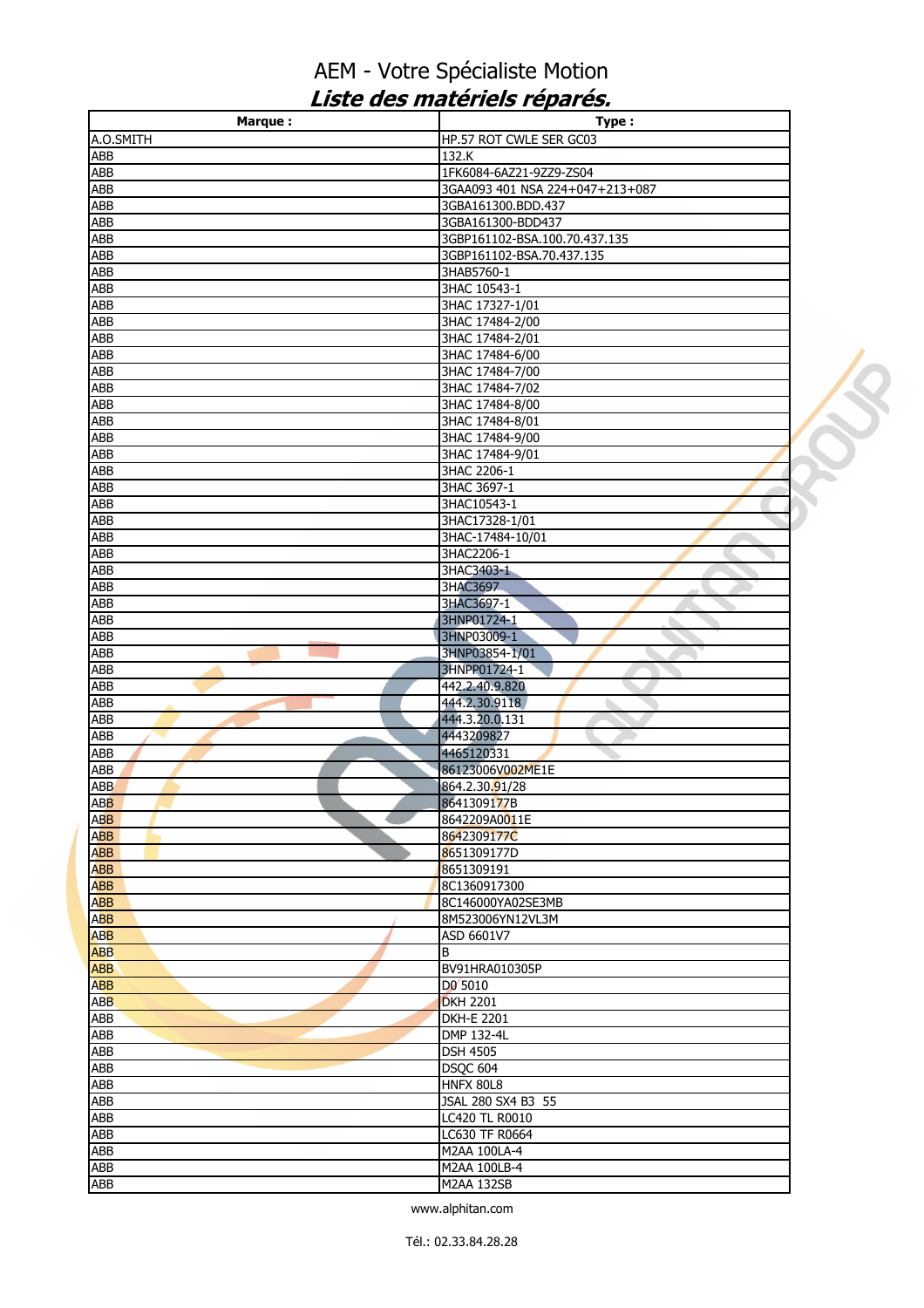| ABB                      | M2AA100LA-4                     |  |
|--------------------------|---------------------------------|--|
| ABB                      | M2AA160MLA4                     |  |
| ABB                      | M2AA90S-2                       |  |
| ABB                      | M2VA71B-4                       |  |
| <b>ABB</b>               | M2VA90A-4                       |  |
| ABB                      | M3 ARF 090S-6                   |  |
| ABB                      | M3AA 160MLA 6                   |  |
| ABB                      | M3AA250SMB 4                    |  |
| ABB                      | M3JP 160MLE4B5                  |  |
| <b>ABB</b>               | MBT 160 L-4                     |  |
| ABB                      | <b>MC23AS R0006</b>             |  |
| ABB                      | MC23S A6675                     |  |
| ABB                      | MD17HS R0503                    |  |
| ABB                      | MEUCG 132 M4                    |  |
| ABB                      | MEUL 200 LD2                    |  |
| ABB                      | PAD 684 A V5                    |  |
| ABB                      | PLAQUE ILLISIBLE                |  |
| ABB                      | PS 90/6-57-P-4843               |  |
| <b>ABB</b>               | PS 90/6-90-P-LSS-4844           |  |
| <b>ABB</b>               | PS130/6-50-2P-PMB-4170          |  |
| ABB                      | PS60/4-90-P-LSS-3980            |  |
| ABB                      | PS90/6-57-P-LSS-4404            |  |
| <b>ABB</b>               | PS90/6-90-P-LSS-4844            |  |
| ABB                      | <b>SANS</b>                     |  |
| ABB                      | SANS PLAQUE SIGNALETIQUE        |  |
| ABB                      | T5C2B R1108                     |  |
| ABB                      | UGTMEM-03LB27S                  |  |
| ABB                      | UGTMEM-06LBB31                  |  |
| <b>ABB</b>               | 100K.4                          |  |
| ABB                      | 132K.3                          |  |
| ABB                      | 3GBA161300-BDD437               |  |
| ABB                      | 3HAA0001-ADX/2                  |  |
| <b>ABB</b>               | 3HAC 17328-1/01                 |  |
| ABB                      | 3HAC 17484-6/00                 |  |
| ABB                      | 3HAC 2206-1                     |  |
| ABB                      | 3HAC 3697-1                     |  |
| ABB                      | à.<br>3HAC10557-1               |  |
| ABB                      | 3HAC3696-1                      |  |
| ABB                      | 3HAC9841-1                      |  |
|                          | 3HNP00043-1                     |  |
| ABB<br>ABB               | 3HNP02660-1                     |  |
| ABB                      | 444.2.30.9118                   |  |
|                          | 4465120331                      |  |
| <b>ABB</b><br><b>ABB</b> | 5411409231                      |  |
|                          |                                 |  |
| <b>ABB</b><br><b>ABB</b> | 8642209A0011E<br>8651209A0011D  |  |
| <b>ABB</b>               | 8651309177D                     |  |
| <b>ABB</b>               | 8C136???7300                    |  |
| <b>ABB</b>               | 8C146000YA02SE3MB               |  |
| <b>ABB</b>               | <b>DKH 2201</b>                 |  |
| <b>ABB</b>               |                                 |  |
| <b>ABB</b>               | <b>DKR-E 2205</b><br>DMP 132-4L |  |
| <b>ABB</b>               |                                 |  |
| <b>ABB</b>               | DMP160 4 L<br>DSQC 313          |  |
|                          |                                 |  |
| ABB                      | <b>HNFX 80L8</b>                |  |
| ABB                      | M2AA 112 M-4                    |  |
| <b>ABB</b>               | M2AA 90L-2                      |  |
| ABB                      | M2AA100LA-4                     |  |
| ABB                      | M2CA 315MB 4 B5 SA              |  |
| <b>ABB</b>               | M2QA100 L4B                     |  |
| ABB                      | M2VA80A-4                       |  |
| ABB                      | M2YA80A-4                       |  |
| ABB                      | M3AA 160 M-2                    |  |
| ABB                      | MU71??-4MK129057S+114A          |  |
| ABB                      | PLAQUE ILLISIBLE                |  |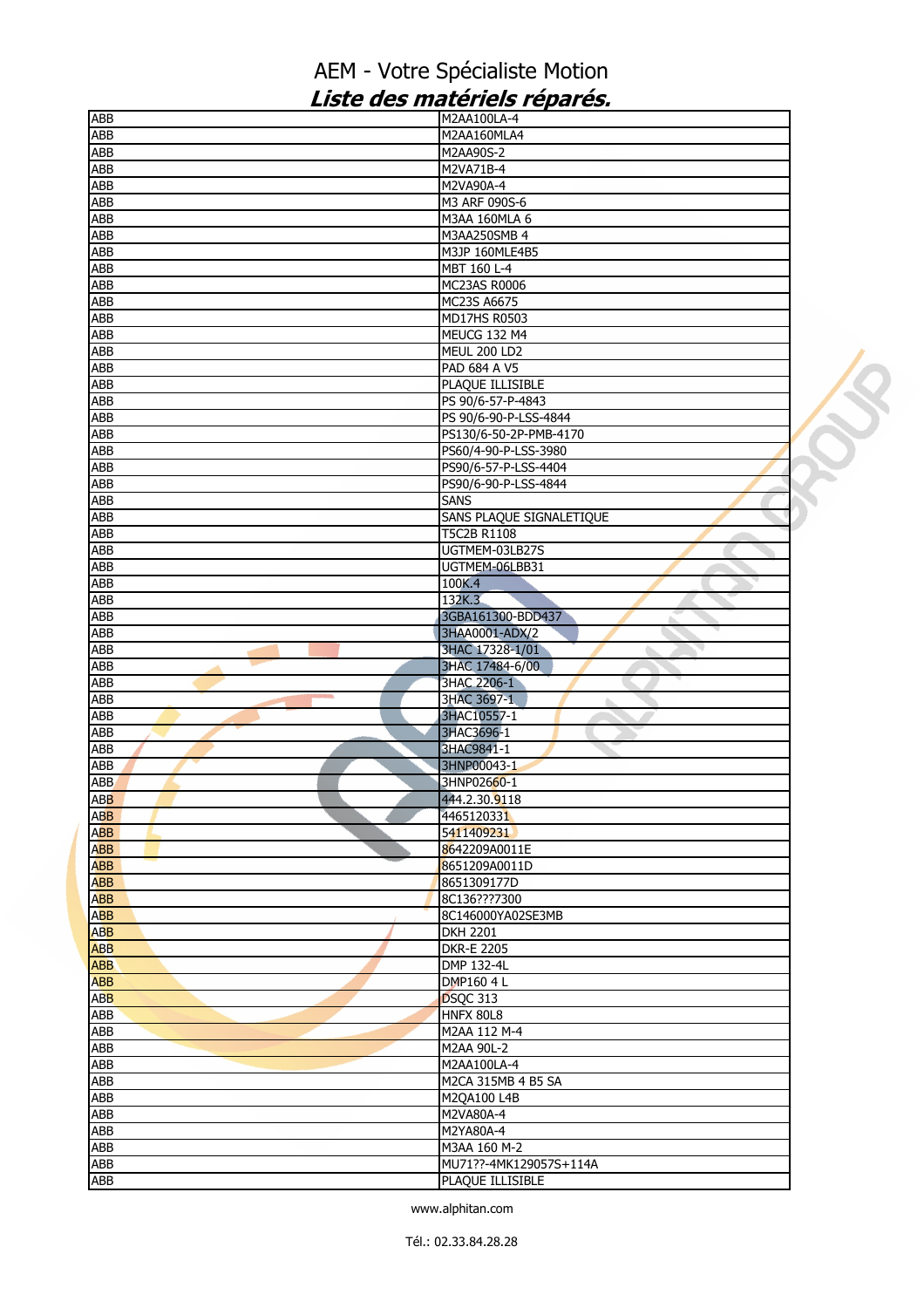| <b>ABB</b>                      | PS 90/6-57-P-4843                |  |
|---------------------------------|----------------------------------|--|
| ABB                             | PS 90/6-90-P-LSS-4844            |  |
| ABB                             | PS130/6-50-2P-PMB-4170           |  |
| ABB                             | PS60/4 50 PLSS4552               |  |
| <b>ABB</b>                      | PS90/6-131-P-LSS-4319            |  |
| <b>ABB</b>                      | RS320HR1000                      |  |
| ABB                             | RS340CR1000                      |  |
| <b>ABB</b>                      | SANS PLAQUE SIGNALETIQUE         |  |
| ABB                             | <b>YTEA 250-15</b>               |  |
| <b>ABB MOTORS</b>               | 3GAA132002-NSB                   |  |
| <b>ABB MOTORS</b>               | 3HNP04378-1/01                   |  |
| <b>ABB MOTORS</b>               | 8642209A0011E                    |  |
| <b>ABB MOTORS</b>               | M2AA 90L-2                       |  |
| <b>ABB MOTORS</b>               | M2VA80A-4                        |  |
| <b>ABB MOTORS</b>               | M3AA 112M-6                      |  |
| <b>ABB MOTORS</b>               | QK140-4R1500                     |  |
| <b>ABB ROBOTICS</b>             | 3HAC 3403-1                      |  |
| <b>ABB ROBOTICS</b>             |                                  |  |
| <b>ABB ROBOTICS</b>             | 3HAC 3697-1<br>3HAC2206-1        |  |
|                                 |                                  |  |
| <b>ABB ROBOTICS</b>             | PS 130/6-75-P 3262               |  |
| <b>ABB ROBOTICS</b>             | PS 60/4/50-P-LSS-3985            |  |
| <b>ABB ROBOTICS</b>             | PS 60/4-71-P-LSS-3978            |  |
| <b>ABB ROBOTICS</b>             | PS 60/4-71-P-LSS-3979            |  |
| <b>ABB ROBOTICS</b>             | PS 60/4-75-P-3622                |  |
| <b>ABB ROBOTICS</b>             | PS 90/4-90-P-LSS-4844            |  |
| <b>ABB ROBOTICS</b>             | PS 90/6-57-P-4843                |  |
| <b>ABB ROBOTICS</b>             | PS 90/6-57-PLSS-4003             |  |
| <b>ABB ROBOTICS</b>             | PS 90/6-57-P-LSS-4280            |  |
| <b>ABB ROBOTICS</b>             | PS 90/6-57-P-LSS-4404            |  |
| <b>ABB ROBOTICS</b>             | PS 90/6-90-P-LSS-4844            |  |
| ABB ROBOTICS                    | PS130/6-50-P-LSS-4661            |  |
| <b>ABB ROBOTICS</b>             | PS130/6-50-P-L-SS-4661           |  |
| <b>ABB ROBOTICS</b>             | PS60/4-50-P-LSS-3985             |  |
| <b>ABB ROBOTICS</b>             | PS90/6-131-P-LSS-4166            |  |
| <b>ABB ROBOTICS</b>             | PS90/6-90-P-LSS-4844             |  |
| ABI                             | WRSH270/MRS14d-2B201665          |  |
| ABURATEB ACUHXPOHHBLU           | AKPT32M6Y2                       |  |
| <b>ABUS</b>                     | AN17818 / 0976-002-1 /DSN 703717 |  |
| <b>ACM</b>                      | <b>BRL 906/2</b>                 |  |
| <b>ACM</b>                      | <b>BRL 906/3</b>                 |  |
| <b>ACM</b>                      | <b>BRL 908/3F</b>                |  |
| <b>ACM</b>                      | <b>BRL906/3</b>                  |  |
| <b>ACOPOS 1022</b>              | 8V1022.00-2                      |  |
| ACOPOS 1045                     | 8V1045.00-2                      |  |
|                                 | <b>SB-212ND</b>                  |  |
| <b>ACS</b><br><b>ACS</b>        | SB-212ND-2                       |  |
| <b>ACTS</b>                     | SMB530ER0001                     |  |
| <b>ACTUS POWER</b>              |                                  |  |
| <b>ADDA ANTRIEBSTECHNICK</b>    | NA20-110F                        |  |
|                                 | FC 90L-4                         |  |
| <b>ADVANCED MOTION CONTROLS</b> | B30A40ACF                        |  |
| <b>AEG</b>                      | AM 160 LR4                       |  |
| <b>AEG</b>                      | AM132SY42                        |  |
| <b>AEG</b>                      | AM13SYA2QA                       |  |
| <b>AEG</b>                      | AM400/10                         |  |
| <b>AEG</b>                      | AM400/20                         |  |
| AEG                             | AM400/30S                        |  |
| <b>AEG</b>                      | CGP31-130R                       |  |
| AEG                             |                                  |  |
|                                 | M233-H500-900Y-MN                |  |
| <b>AEG</b>                      | MK42DYYYYA-001                   |  |
| <b>AEG</b>                      | MK64HYYYY0-019                   |  |
| <b>AEG</b>                      | MK64H-YYYY0-019                  |  |
| <b>AEG</b>                      | MS54N-1OYO1021                   |  |
| AEG                             | MS57N-30C0-000                   |  |
| <b>AEG</b>                      | MS69C-YYYY-006                   |  |
| <b>AEG</b>                      | PS400/22                         |  |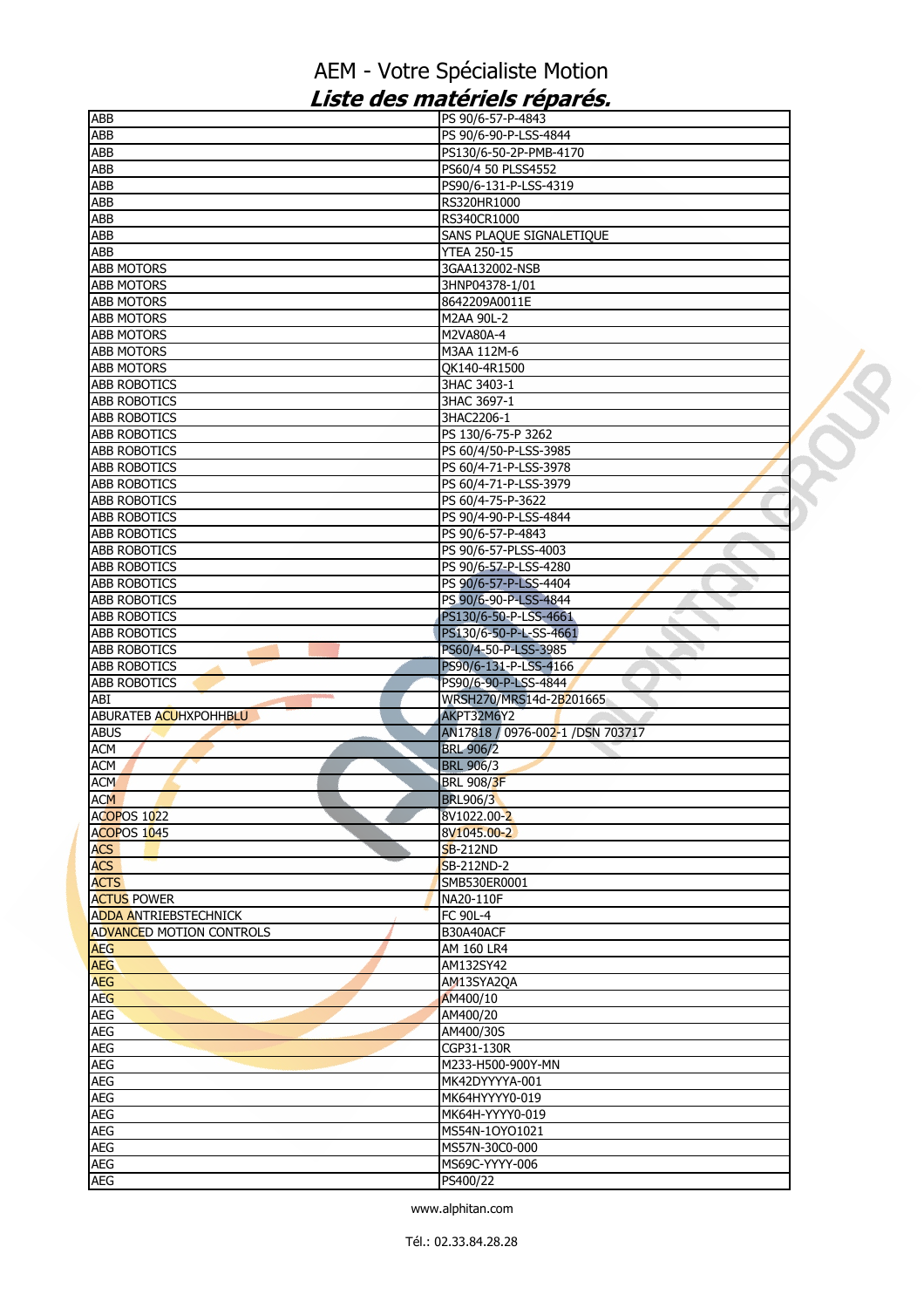| <b>AEG</b>                             | TT2952-1010A              |  |
|----------------------------------------|---------------------------|--|
| <b>AEG</b>                             | TT2953-1010-B             |  |
| AEG                                    | TTBL5393-3503B            |  |
| <b>AEG</b>                             | U 112 G63                 |  |
| AEG                                    | AMS132SYA2                |  |
| <b>AEG</b>                             | TT2953-1010-B             |  |
| AERZENER MASCHINENFABRIK               | 0013H K21R 225M 2N TWS HW |  |
| AG BAG                                 | BAC90L30/3/RA/TB/TS       |  |
| <b>ALLEN BRADLEY</b>                   | 1326A-B420H-21-L          |  |
| <b>ALLEN BRADLEY</b>                   | 1326AB-B350E-21           |  |
| <b>ALLEN BRADLEY</b>                   | 1326AB-B410G-21-L         |  |
| <b>ALLEN BRADLEY</b>                   | 1326AB-B420E-21-K4        |  |
| <b>ALLEN BRADLEY</b>                   | 1326AB-B420E-M2L          |  |
| <b>ALLEN BRADLEY</b>                   | 1326AB-B420H-21-L         |  |
| <b>ALLEN BRADLEY</b>                   | 1326AB-B430E-21-K4        |  |
|                                        |                           |  |
| <b>ALLEN BRADLEY</b>                   | 1326AB-B515G-21-L         |  |
| <b>ALLEN BRADLEY</b>                   | 1326AB-B520E-21           |  |
| <b>ALLEN BRADLEY</b>                   | 1326AB-B520F-S2L          |  |
| <b>ALLEN BRADLEY</b>                   | 1326AB-B530E-21           |  |
| <b>ALLEN BRADLEY</b>                   | 1326AB-B720E-M2L          |  |
| <b>ALLEN BRADLEY</b>                   | 1326AB-B720F-M2L          |  |
| <b>ALLEN BRADLEY</b>                   | 1326AB-B730E-S2K7L        |  |
| <b>ALLEN BRADLEY</b>                   | 1326AB-B740F-MPL          |  |
| <b>ALLEN BRADLEY</b>                   | 1326AB-C1C-21             |  |
| <b>ALLEN BRADLEY</b>                   | 1326AS-B310H-21           |  |
| <b>ALLEN BRADLEY</b>                   | 1326AS-B440G-21           |  |
| <b>ALLEN BRADLEY</b>                   | 1326AS-B460F-21           |  |
| <b>ALLEN BRADLEY</b>                   | 1326-B440G-21             |  |
| <b>ALLEN BRADLEY</b>                   | 1329L-CUSTOM-30HP         |  |
| <b>ALLEN BRADLEY</b>                   | 1398-DDM-030              |  |
| <b>ALLEN BRADLEY</b>                   | 1398-DDM-075              |  |
| <b>ALLEN BRADLEY</b>                   | 1398-DDM-D19              |  |
| <b>ALLEN BRADLEY</b>                   | 150-A97NBD                |  |
| <b>ALLEN BRADLEY</b>                   | 2094-BM01A01075           |  |
| <b>ALLEN BRADLEY</b>                   | 2094-BM01A0197            |  |
| <b>College</b><br><b>ALLEN BRADLEY</b> | 2098-DSD-020              |  |
| <b>ALLEN BRADLEY</b>                   | 20BC022A0AYNANCO          |  |
|                                        |                           |  |
| <b>ALLEN BRADLEY</b>                   | 2711-K5A8                 |  |
| ALLEN BRADLEY                          | AB1326ABB240H21K4         |  |
| <b>ALLEN BRADLEY</b>                   | <b>CAT 1305-BA06A</b>     |  |
| <b>ALLEN BRADLEY</b>                   | <b>CAT 1333-BAN</b>       |  |
| <b>ALLEN BRADLEY</b>                   | F-4030-Q-H00A             |  |
| <b>ALLEN BRADLEY</b>                   | F-4030-O-H00AA            |  |
| <b>ALLEN BRADLEY</b>                   | F-4050-Q-H00AA            |  |
| <b>ALLEN BRADLEY</b>                   | H-2005-K-H00AA            |  |
| <b>ALLEN BRADLEY</b>                   | H-2005-K-H00AX            |  |
| <b>ALLEN BRADLEY</b>                   | H-3007-N-H00AA            |  |
| <b>ALLEN BRADLEY</b>                   | H-3007-N-H04AA            |  |
| <b>ALLEN BRADLEY</b>                   | h-3016-N-H00AA            |  |
| <b>ALLEN BRADLEY</b>                   | H-3016-NH-00AA            |  |
| <b>ALLEN BRADLEY</b>                   | H-4030-P-H00AA            |  |
| <b>ALLEN BRADLEY</b>                   | H-4050-P-H00AA            |  |
| <b>ALLEN BRADLEY</b>                   | H-4075-R-H04AA            |  |
| <b>ALLEN BRADLEY</b>                   | M-4220-2-H00AA            |  |
| <b>ALLEN BRADLEY</b>                   | MPL A4520K-HK22AA         |  |
| <b>ALLEN BRADLEY</b>                   | MPL B1530U-VJ44AA         |  |
| <b>ALLEN BRADLEY</b>                   | MPL B320P-MK24AA          |  |
|                                        |                           |  |
| <b>ALLEN BRADLEY</b>                   | MPL B330P MJ24AA          |  |
| <b>ALLEN BRADLEY</b>                   | MPL B420 MJ 24AA          |  |
| <b>ALLEN BRADLEY</b>                   | MPL B430P RK24AA          |  |
| <b>ALLEN BRADLEY</b>                   | MPL B4530F-SJ22AA         |  |
| <b>ALLEN BRADLEY</b>                   | MPL B4560F-MJ24AA         |  |
| <b>ALLEN BRADLEY</b>                   | <b>MPL B580J-MK22A</b>    |  |
| <b>ALLEN BRADLEY</b>                   | MPL-A310P-MK24AA          |  |
| <b>ALLEN BRADLEY</b>                   | MPL-A330P-HK22AA          |  |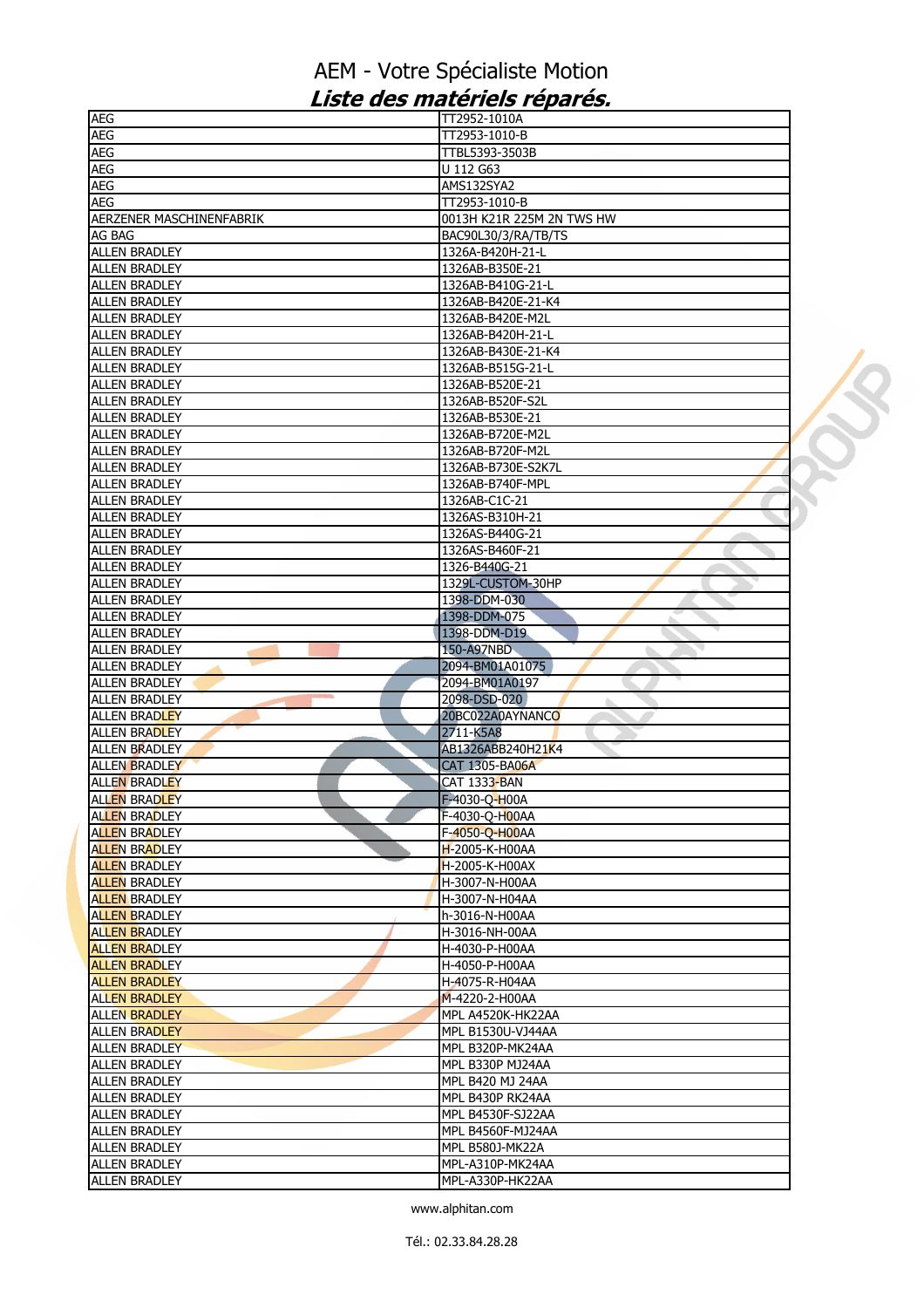| <b>ALLEN BRADLEY</b>      | MPL-A420P-HK22AA        |  |
|---------------------------|-------------------------|--|
| <b>ALLEN BRADLEY</b>      | MPL-A430P-MJ22AA        |  |
| <b>ALLEN BRADLEY</b>      | MPL-A4520K-HK22AA       |  |
| <b>ALLEN BRADLEY</b>      | MPL-B1530U-VJ44AA       |  |
| <b>ALLEN BRADLEY</b>      | MPL-B230P-EJ44AA        |  |
| <b>ALLEN BRADLEY</b>      | MPL-B320P-MJ22AA        |  |
| <b>ALLEN BRADLEY</b>      | MPL-B320P-MK22A         |  |
| <b>ALLEN BRADLEY</b>      | MPL-B320PMK22AA         |  |
| <b>ALLEN BRADLEY</b>      | MPL-B320P-MK22AA        |  |
| <b>ALLEN BRADLEY</b>      | MPL-B320P-MK24AA        |  |
| <b>ALLEN BRADLEY</b>      | MPL-B320P-MK42AA        |  |
| <b>ALLEN BRADLEY</b>      | MPL-B320P-RJ22AA        |  |
| <b>ALLEN BRADLEY</b>      | MPL-B340P-RK24AA        |  |
| <b>ALLEN BRADLEY</b>      | MPL-B420P-MK22AA        |  |
|                           | MPL-B4530K-RK22AA       |  |
| <b>ALLEN BRADLEY</b>      |                         |  |
| <b>ALLEN BRADLEY</b>      | MPL-B4540F-MK24AA       |  |
| <b>ALLEN BRADLEY</b>      | <b>MPL-B4560</b>        |  |
| <b>ALLEN BRADLEY</b>      | MPL-B540K-MJ22AA        |  |
| <b>ALLEN BRADLEY</b>      | MPL-B540K-MJ24AA        |  |
| <b>ALLEN BRADLEY</b>      | MPL-B580J-SJ22AA        |  |
| <b>ALLEN BRADLEY</b>      | N 4220-2-H00AA          |  |
| <b>ALLEN BRADLEY</b>      | S-3007N-H04AA           |  |
| <b>ALLEN BRADLEY</b>      | S-4050-P-H00AX          |  |
| <b>ALLEN BRADLEY</b>      | TL-A230P-HJ32AN         |  |
| <b>ALLEN BRADLEY</b>      | Y-1003-2-H00AA          |  |
| <b>ALLEN BRADLEY</b>      | Y-2012-2-H04AA          |  |
| <b>ALMO</b>               | MTA71K4                 |  |
| <b>ALMO</b>               | QSPA 80M2B-40H          |  |
| <b>ALMO</b>               | <b>RTA63-2</b>          |  |
| <b>ALPHA</b>              | LP 070-M02 -25-111-000  |  |
| <b>ALSTHOM</b>            | <b>ACWS112S05</b>       |  |
| <b>ALSTHOM</b>            | DUV13.5/31              |  |
| <b>ALSTHOM</b>            | <b>MC19S A7916</b><br>◥ |  |
| <b>ALSTHOM</b>            | <b>MC19S R0030</b>      |  |
| <b>ALSTHOM</b>            | MCC ACVS 200L07         |  |
| <b>ALSTHOM</b>            | <b>T5F4B R0024</b>      |  |
|                           |                         |  |
| <b>ALSTOM</b>             | <b>ADCV 1604C L07</b>   |  |
| <b>ALSTOM</b>             | <b>ADCV 1604C VL10</b>  |  |
| <b>ALSTOM</b>             | ALSPA MV1100            |  |
| <b>ALSTOM</b>             | AT132MT                 |  |
| <b>ALXION</b>             | 136 FR 010              |  |
| <b>ALXION</b>             | 136 FR 020              |  |
| <b>ALXION</b>             | [190ST4M013             |  |
| <b>ALXION</b>             | 991912900363            |  |
| <b>AMETEK</b>             | 3442S004-R3             |  |
| <b>AMETEK</b>             | M586                    |  |
| <b>AMK</b>                | DT10-100-20-EOW-1.0     |  |
| <b>AMK</b>                | DV 10-45-4-A0F-165      |  |
| <b>AMK</b>                | DV10-31-4A0F            |  |
| <b>AMK</b>                | DV10-85-4-ABF           |  |
| <b>AMK</b>                | DV4-1-4-R00             |  |
| <b>AMK</b>                | DV5-1-4L                |  |
| <b>AMK</b>                | <b>DV5-4-4DF</b>        |  |
| <b>AMK</b>                | SKT7-28-20-FB0          |  |
| <b>ANCA</b>               | 918-0-05-1001           |  |
| <b>ANDRAS SYSTEM</b>      | HR115C6-88S             |  |
|                           |                         |  |
| <b>ANDRIVE</b>            | HR115C6-88S             |  |
| ANGST/PFISTER             | 2AL-0048-30/RS-B        |  |
| ANGST/PFISTER             | 4AL-0500-30-0/PRS       |  |
| ANGST/PFISTER             | 7AL-2700-20/RS-B        |  |
| <b>ANILAM ELECTRONICS</b> | <b>COMANDO</b>          |  |
| ANTRIEBSTECHNIK           | DSF1-34-221-61-00J      |  |
| ANTRIEBSTECHNIK           | DSM 1-34-22I.61-23      |  |
| ANTRIEBSTECHNIK           | DSM 1-34-22I.61-23A     |  |
| ANTRIEBSTECHNIK           | DSM1-34-22I.61-23A      |  |
|                           |                         |  |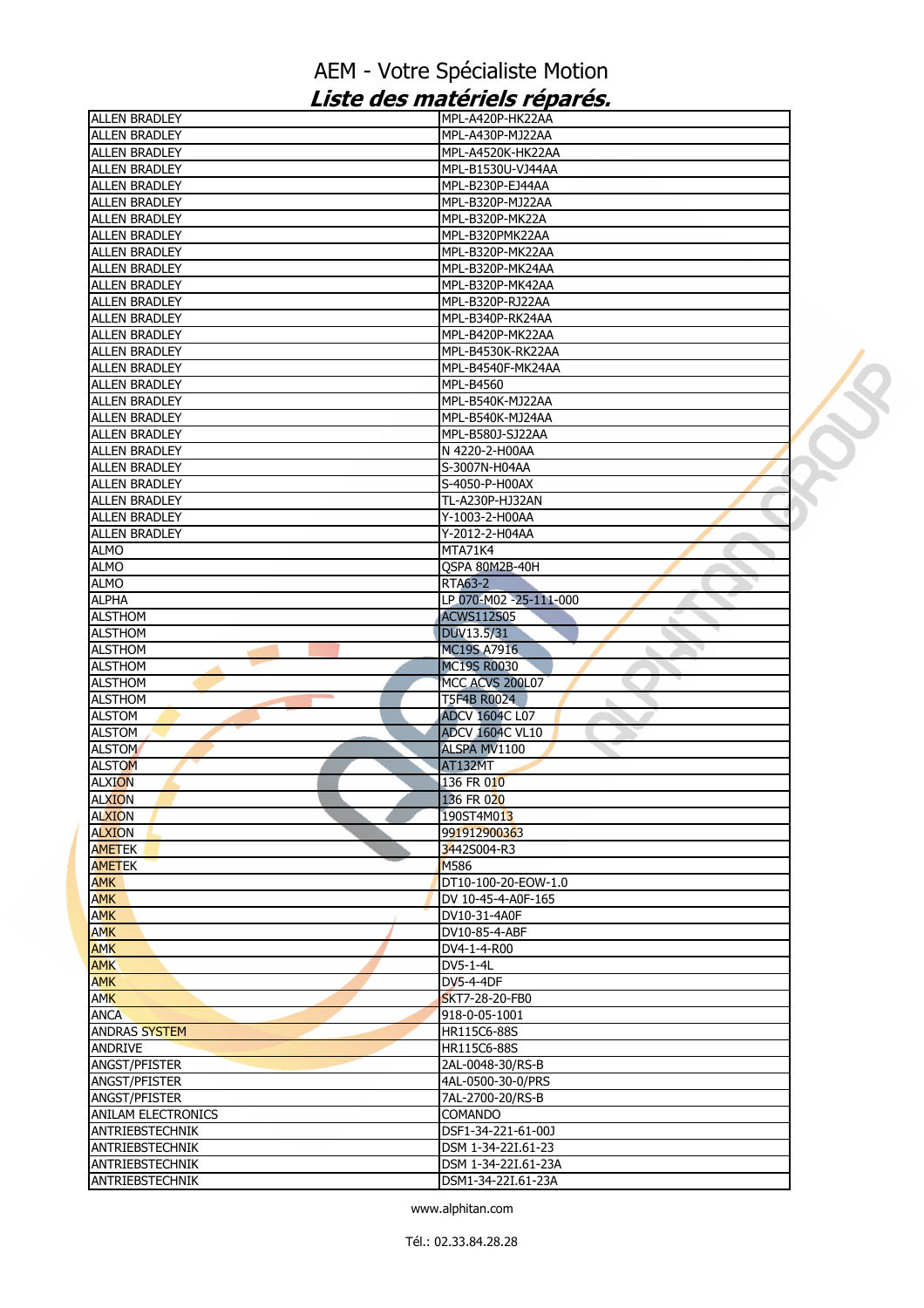| ANTRIEBSTECHNIK                                                   | M63X60/I                 |  |
|-------------------------------------------------------------------|--------------------------|--|
| ANTRIEBSTECHNIK                                                   | MPM1141-496              |  |
| <b>ANTRIEBSTECHNIK</b>                                            | MV 132S/6-21             |  |
| ANTRIEBSTECHNIK                                                   | RFT 0.37/2-7             |  |
| <b>APC</b>                                                        | SURT10000XLI             |  |
| <b>API ELMO</b>                                                   | PSA 90/6-105-P-LSS-4577  |  |
| <b>APOLLO</b>                                                     | CAD112M230E/TH/BR/B14    |  |
| <b>ARADEX</b>                                                     | <b>SANS PLAQUE</b>       |  |
| <b>ARADEX</b>                                                     | SBL4-0750-10-0/X         |  |
| <b>ARADEX</b>                                                     | SBL4-0750-1025/X         |  |
| <b>ARADEX</b>                                                     | SBL7-4000-30-0/BX        |  |
| <b>ARO</b>                                                        | 56083115B                |  |
| <b>ARO</b>                                                        | F90L-2S                  |  |
| <b>ARTUS</b>                                                      | 03T11RC402FG1K27         |  |
| <b>ASEA</b>                                                       | <b>ACA 160S</b>          |  |
|                                                                   |                          |  |
| <b>ASEA</b>                                                       | F9M4H FD 57299           |  |
| <b>ASP</b>                                                        | ASP97DIVE1DA2/2          |  |
| <b>ASR SERVOTRON</b>                                              | SM 22-36-01              |  |
| <b>ASR SERVOTRON</b>                                              | SM 22-36-02              |  |
| <b>ASSL</b>                                                       | MK20E YYYYA-001          |  |
| <b>ASSL</b>                                                       | MK42DYYYYA-001           |  |
| <b>ASSL</b>                                                       | MK42FYYYYA-034           |  |
| <b>ASSL</b>                                                       | MK54C-YYYY0-039          |  |
| <b>ASSL</b>                                                       | MK54C-YYYY-0-039         |  |
| <b>ASSL</b>                                                       | ML62N-30Y0-034           |  |
| <b>ASTROSYN</b>                                                   | L259-3S                  |  |
| <b>ATB</b>                                                        | AF71/2B7                 |  |
| <b>ATB</b>                                                        | BKFUVF 160S/4A           |  |
| <b>ATB</b>                                                        | BM 100L/GR-11            |  |
| <b>ATB FLENDER</b>                                                | AF90L/4I-11              |  |
| <b>ATB FLENDER</b>                                                | <b>HKUV 132S/4A-21</b>   |  |
| <b>ATB FLENDER</b>                                                | KUV 90S/4A-12            |  |
| <b>ATB FLENDER</b>                                                | KUVF 100L/4C-11B         |  |
| <b>ATB FLENDER</b>                                                | <b>KUVF 90L/4C-12</b>    |  |
|                                                                   | <b>KUVF 90S/4A-12</b>    |  |
| <b>ATB FLENDER</b><br><b>ATELIERS D'ORLEANS</b><br><b>College</b> | $014-0$                  |  |
| <b>ATLAS COPCO</b>                                                | ۵<br><b>AHR115C6-88S</b> |  |
|                                                                   |                          |  |
| <b>ATLAS COPCO</b>                                                | M406D-B30-71-0           |  |
| ATTi                                                              | 63A/4                    |  |
|                                                                   |                          |  |
| <b>AUXILEC</b>                                                    | MC 608 B1                |  |
| <b>AUXILEC</b>                                                    | <b>MC 826A</b>           |  |
| <b>AUXILEC</b>                                                    | <b>MC813 A</b>           |  |
| <b>AUXILEC</b>                                                    | MC813A                   |  |
| <b>AUXILEC</b>                                                    | <b>MC818A</b>            |  |
| <b>AUXILEC</b>                                                    | <b>MC826A</b>            |  |
| <b>AUXILEC</b>                                                    | MC826B                   |  |
|                                                                   | MC839B                   |  |
|                                                                   | MM8025A                  |  |
| <b>AUXILEC</b>                                                    | <b>SAX-175L</b>          |  |
| <b>AXOR</b>                                                       | SAX175PL130              |  |
| <b>AXOR</b>                                                       |                          |  |
| <b>BAG/OB</b>                                                     | BAC90L30/3/RA/TS         |  |
| <b>AUXILEC</b><br><b>BAG/OB</b>                                   | SAC90L20/3/TB/EY-2048    |  |
| <b>BAG/OB</b>                                                     | SAC90L20/3/TB/EY-2048/K  |  |
| <b>BAG/OB</b>                                                     | SAC90L30/3/TB/EY-2048    |  |
|                                                                   | SAC90S25/3/TB/EY-2048    |  |
| <b>BAG/OB</b>                                                     | SAG90L20/3/TB/EY-2048    |  |
| <b>BALDOR</b>                                                     | 2412P                    |  |
| <b>BALDOR</b>                                                     | 33 20852139              |  |
| <b>BALDOR</b>                                                     | 35N259Y304G1             |  |
|                                                                   | 92B646960000             |  |
| <b>BALDOR</b>                                                     | BS7M63A-275BA            |  |
| <b>BAG/OB</b><br><b>BALDOR</b><br><b>BALDOR</b>                   | <b>BSC1102</b>           |  |
| <b>BALDOR</b>                                                     | <b>BSC1105</b>           |  |
| <b>BALDOR</b><br><b>BALDOR</b>                                    | BSM 1R-04-40-B5-A45B-702 |  |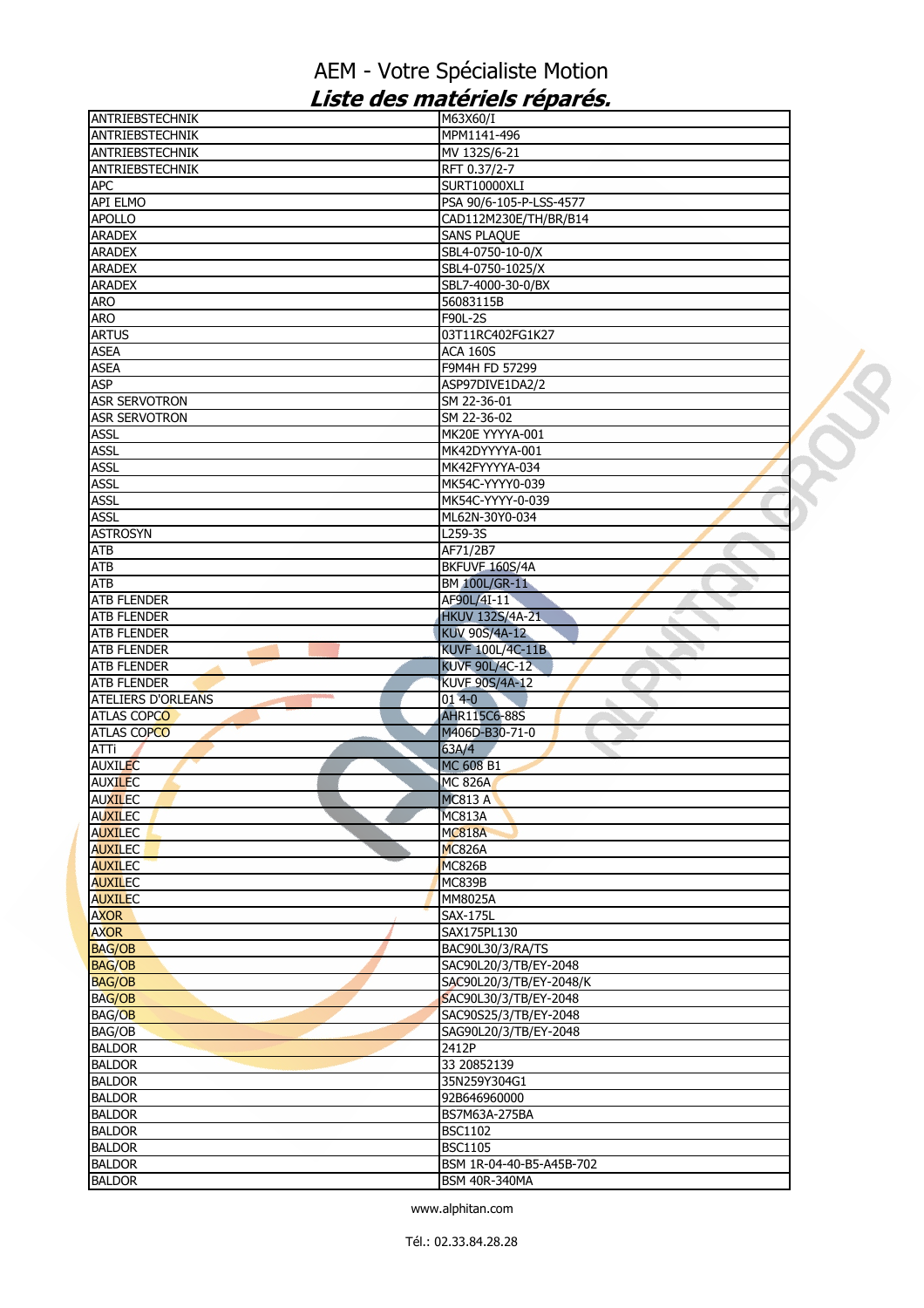| <b>BALDOR</b> | BSM 50A-275EAX                 |  |
|---------------|--------------------------------|--|
| <b>BALDOR</b> | BSM 63A-138-SPECIAL            |  |
| <b>BALDOR</b> | <b>BSM 63A-275AA</b>           |  |
| <b>BALDOR</b> | BSM 6R-21-75-B5                |  |
| <b>BALDOR</b> | BSM100A-2150BA                 |  |
| <b>BALDOR</b> | BSM100A-275 F119 8002          |  |
| <b>BALDOR</b> | BSM100B-3150BA                 |  |
| <b>BALDOR</b> | BSM4F-3-75-B14-A25             |  |
| <b>BALDOR</b> | <b>BSM63A-375AA</b>            |  |
| <b>BALDOR</b> | <b>BSM63N-275AA</b>            |  |
| <b>BALDOR</b> | BSM6R-21-4/30-B5               |  |
|               |                                |  |
| <b>BALDOR</b> | BSM6R-21-75-B5                 |  |
| <b>BALDOR</b> | BSM80A-133D1-B065/110-2-B700   |  |
| <b>BALDOR</b> | BSM80A-233DI-B700              |  |
| <b>BALDOR</b> | BSM80A-333DI-B700              |  |
| <b>BALDOR</b> | BSM80A-350D1-B700 213 440      |  |
| <b>BALDOR</b> | <b>BSM80N-275AA</b>            |  |
| <b>BALDOR</b> | <b>BSM80N-375CA</b>            |  |
| <b>BALDOR</b> | <b>BSM90A-275BA</b>            |  |
| <b>BALDOR</b> | BSM90B-3250BA                  |  |
| <b>BALDOR</b> | BTS10-15/45-24-R-714           |  |
| <b>BALDOR</b> | BTS10-15-R-501                 |  |
| <b>BALDOR</b> | BTS10-2.5/8-24-RL-713          |  |
| <b>BALDOR</b> | BTS10-2.5/8-24-RL-720          |  |
| <b>BALDOR</b> | BTS10-200-1.6/3.2-RL-707       |  |
| <b>BALDOR</b> | BTS10-5/10-24-RL-721           |  |
| <b>BALDOR</b> | BTS10-7.5/20-24-RL-722         |  |
| <b>BALDOR</b> | <b>CARTE ALIMENTATION SBSC</b> |  |
| <b>BALDOR</b> | D121 122 02                    |  |
| <b>BALDOR</b> | D121 122 03                    |  |
| <b>BALDOR</b> | D121 124 01                    |  |
| <b>BALDOR</b> | D121 124 02                    |  |
| <b>BALDOR</b> | D121 153 02<br>۰               |  |
| <b>BALDOR</b> | D121 153 02A                   |  |
| <b>BALDOR</b> | D121 154 02                    |  |
| <b>BALDOR</b> | D121 154 03                    |  |
| <b>BALDOR</b> | D121 155 03                    |  |
| <b>BALDOR</b> | D121 159 02                    |  |
| <b>BALDOR</b> | D121 172 02                    |  |
| <b>BALDOR</b> | D121 213 02                    |  |
| <b>BALDOR</b> | D121 302 01                    |  |
| <b>BALDOR</b> | D121 314 00                    |  |
| <b>BALDOR</b> | D221 248 0 <mark>1</mark>      |  |
| <b>BALDOR</b> | D221 282 00                    |  |
| <b>BALDOR</b> | D <sub>221</sub> 284 00        |  |
| <b>BALDOR</b> | D221 347 00                    |  |
| <b>BALDOR</b> | D221 514 00                    |  |
| <b>BALDOR</b> | DBSC102-24-AAAW                |  |
| <b>BALDOR</b> | DBSC102-GAAW-2                 |  |
| <b>BALDOR</b> | DBSC105-24-AAAW                |  |
| <b>BALDOR</b> | DBSC105-GAAW-2                 |  |
| <b>BALDOR</b> | DBSC2045-GAAW-702              |  |
| <b>BALDOR</b> | FD2A02TR-RN23                  |  |
| <b>BALDOR</b> | FD2A05TR-RN20                  |  |
| <b>BALDOR</b> | FD2A05TR-RN20-701              |  |
| <b>BALDOR</b> | FD2A05TR-RN23                  |  |
| <b>BALDOR</b> | FDH4A07TR-RN23                 |  |
| <b>BALDOR</b> | FMH2A06TR-RN23                 |  |
| <b>BALDOR</b> | FPH2A07TR-RN20                 |  |
| <b>BALDOR</b> | M35A-95214-030-003             |  |
| <b>BALDOR</b> | MD2A02TB-RC23                  |  |
| <b>BALDOR</b> | MD2A05TB-RC23                  |  |
|               |                                |  |
| <b>BALDOR</b> | MD2A05TB-RN20                  |  |
| <b>BALDOR</b> | MDH2A05TB-RP23                 |  |
| <b>BALDOR</b> | MEB-3358-CLAAN                 |  |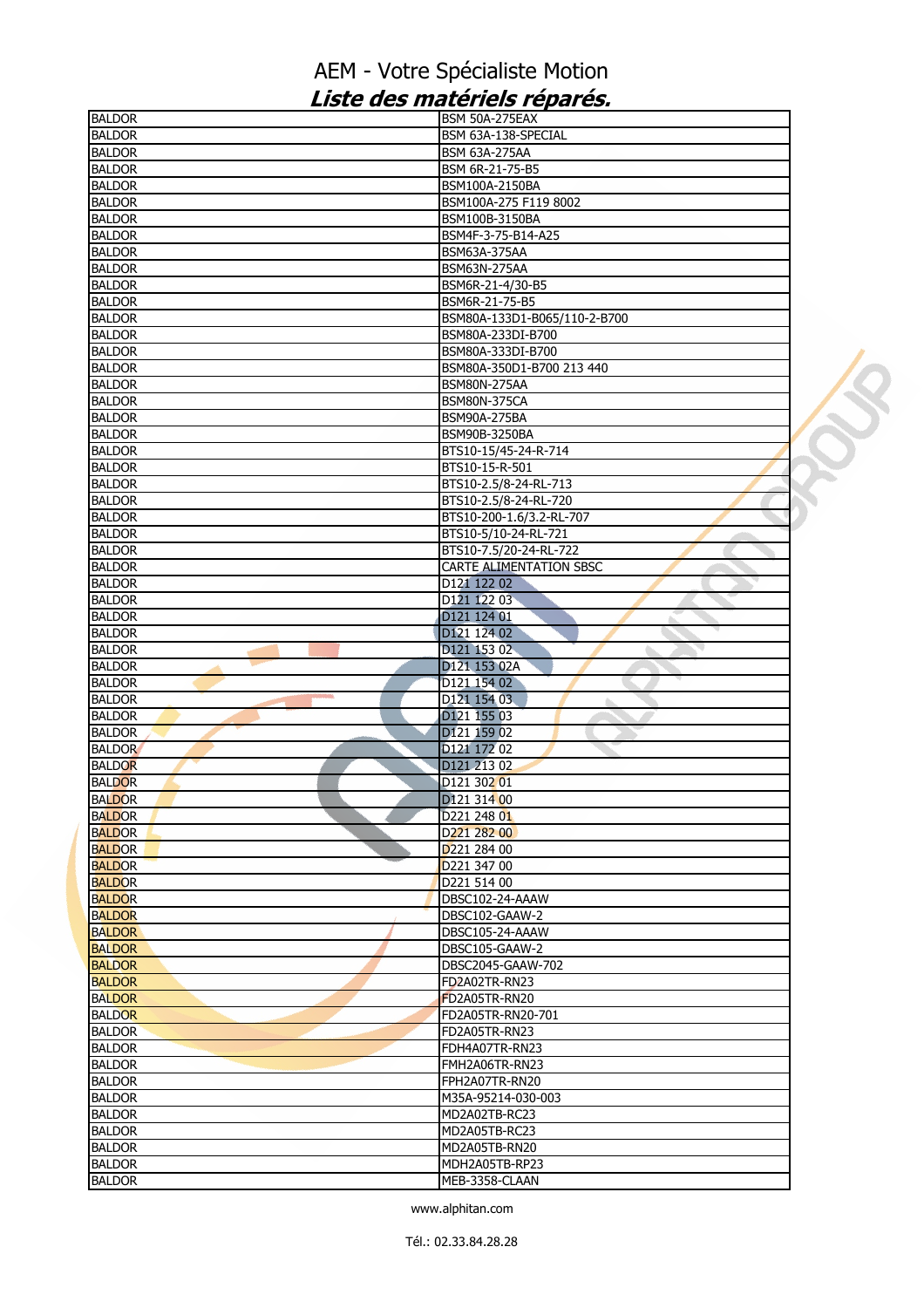| <b>BALDOR</b>     | MFE460A016                        |  |
|-------------------|-----------------------------------|--|
| <b>BALDOR</b>     | MT-3353-BMYAN SPCL                |  |
| <b>BALDOR</b>     | <b>PM3320P</b>                    |  |
| <b>BALDOR</b>     | <b>SANS PLAQUE</b>                |  |
| <b>BALDOR</b>     | SANS PLAQUE SIGNALETIQUE          |  |
| <b>BALDOR</b>     | <b>SBSC 1005</b>                  |  |
| <b>BALDOR</b>     | SBSC1010                          |  |
| <b>BALDOR</b>     | SBSC1102-24-TH                    |  |
| <b>BALDOR</b>     | SBSC1105                          |  |
|                   | SD 42-40 A1-A3-A7-A26-A27-703     |  |
| <b>BALDOR</b>     |                                   |  |
| <b>BALDOR</b>     | SSBSM80N-375CA                    |  |
| <b>BALDOR</b>     | TE-4545-DXECE                     |  |
| <b>BALDOR</b>     | THM180-40-711                     |  |
| <b>BALDOR</b>     | THM180-60-01                      |  |
| <b>BALDOR</b>     | THM180-60-702                     |  |
| <b>BALDOR</b>     | W119/1194-BSM63A-138-D121 122 03  |  |
| <b>BALDOR</b>     | W119/1204 D121 173 02             |  |
| <b>BALDOR</b>     | <b>BSC1002</b>                    |  |
| <b>BALDOR</b>     | BTS10-7,5/20-24-RL-712            |  |
| <b>BALDOR</b>     | FDH4A07TR-RN23                    |  |
| <b>BALDOR</b>     | FPH2A07TR-RN23                    |  |
| <b>BALDOR</b>     |                                   |  |
|                   | <b>SBSC 1005</b>                  |  |
| <b>BALDOR</b>     | THM180-60-702                     |  |
| <b>BARTHOLDI</b>  | BAC90 L30/3/RA                    |  |
| <b>BAUCKNECHT</b> | RO.73/2-7                         |  |
| <b>BAUER</b>      | BG05-31/D05LA4-K/E003B4/SP        |  |
| <b>BAUER</b>      | BG06-31/D04LA4-S/E003B9           |  |
| <b>BAUER</b>      | BG06-31/D06LA4-S/E003B9           |  |
| <b>BAUER</b>      | BG06-31/D06LA4-TF-S/E003B9        |  |
| <b>BAUER</b>      | BG06-31/DWLU08LA12-TF-S/E008B2HA  |  |
| <b>BAUER</b>      | BG06-31/DWLU08LA12-TF-S/E008B5HA  |  |
| <b>BAUER</b>      | BG06-31/DWU08LA-TF/EKS008B5       |  |
| <b>BAUER</b>      | BG06-31/DWV08LA12/ZKS008B4        |  |
| <b>BAUER</b>      | BG20-37/D06LA4-S/E003B9           |  |
| <b>BAUER</b>      | BG20-37/D06LA4-TF-S/E003B9        |  |
|                   |                                   |  |
| <b>BAUER</b>      | BG20-37W/D06LA4-TF-S/E003B9       |  |
| <b>BAUER</b>      | BG2-37-D06LA4-S/E003B9            |  |
| <b>BAUER</b>      | BS02-38H/P04LA32-G/EMV-SP         |  |
| <b>BAUER</b>      | D056 SZ2-KZ/170BG-V3209           |  |
| <b>BAUER</b>      | DN4A4/381                         |  |
| <b>BAUER</b>      | G03-10/DK54-143L                  |  |
| <b>BAUER</b>      | G062-20/DK54-143L                 |  |
| <b>BAUER</b>      | G062-20/DK56-143L                 |  |
| <b>BAUER</b>      | G062-20/DWLK712-178-UB            |  |
| <b>BAUER</b>      | SA-H-V-400-052                    |  |
| <b>BAUER</b>      | BG06-31/DWLU08LA12-TF-S/E008B2HA  |  |
| <b>BAUER</b>      | BM09-71V/D05LA4-TF-SL-K/E003B4/SP |  |
| <b>BAUER</b>      | D056 SZ2-KZ/170BG-V3209           |  |
| <b>BAUER</b>      | G062-20/DK54-143L                 |  |
| <b>BAUER</b>      | G062-20/DWLK712-178-UB            |  |
| <b>BAUER</b>      | SA-H-V-400-052                    |  |
| <b>BAUMULER</b>   | <b>DS 56-L</b>                    |  |
|                   | DS 56-M 6000TR                    |  |
| <b>BAUMULER</b>   |                                   |  |
| <b>BAUMULER</b>   | <b>DS 71-M</b>                    |  |
| <b>BAUMULLER</b>  | BGS3A-10-20-003                   |  |
| <b>BAUMULLER</b>  | BKD6/200/460-604000000            |  |
| <b>BAUMULLER</b>  | BKD6/300/460-204000003            |  |
| <b>BAUMULLER</b>  | BKF 12/120/400 2002               |  |
| <b>BAUMULLER</b>  | BKF 12/120/4002002                |  |
| <b>BAUMULLER</b>  | BKF 12/30/400-3115000             |  |
| <b>BAUMULLER</b>  | BM4413-ST0-01003-0108             |  |
| <b>BAUMULLER</b>  | BUC2-60/60-62-001-01              |  |
| <b>BAUMULLER</b>  | BUC2-90/90-62-001-01              |  |
| <b>BAUMULLER</b>  | BUG20-120-30-B-000                |  |
| <b>BAUMULLER</b>  | BUG2-60/30-B-003                  |  |
|                   |                                   |  |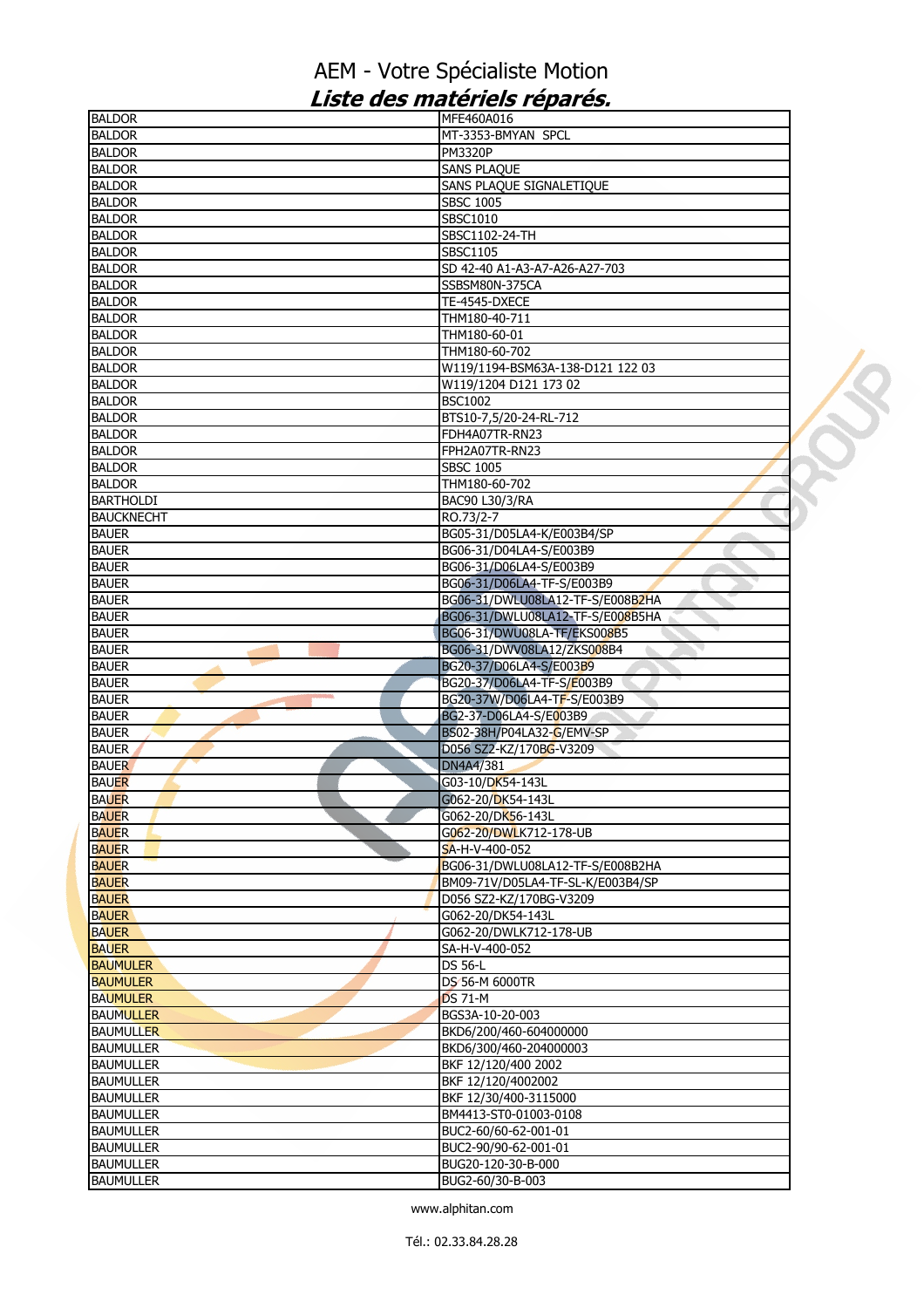| <b>BAUMULLER</b>                     | BUG2-60-30-B-003                       |  |
|--------------------------------------|----------------------------------------|--|
| <b>BAUMULLER</b>                     | BUG3-35-30-B-002                       |  |
| <b>BAUMULLER</b>                     | BUG622-28-54-B-000                     |  |
| <b>BAUMULLER</b>                     | BUK20-34-20-0                          |  |
| <b>BAUMULLER</b>                     | BUM60-06/12-54-B000                    |  |
| <b>BAUMULLER</b>                     | BUM60-12/24-54-B-00                    |  |
| <b>BAUMULLER</b>                     | BUM60-12/24-54-B-000                   |  |
| <b>BAUMULLER</b>                     | BUM60S-04/08-54-B-004-VC-A0-00-1113-00 |  |
| <b>BAUMULLER</b>                     | BUM60-VC-A0-0001                       |  |
| <b>BAUMULLER</b>                     | BUM60-VC-A0-0081                       |  |
| <b>BAUMULLER</b>                     | BUS 21-15/30-30-001                    |  |
| <b>BAUMULLER</b>                     | BUS 21-15/30-30-014                    |  |
| <b>BAUMULLER</b>                     | BUS 21-30/60-30-012                    |  |
| <b>BAUMULLER</b>                     | BUS 3-15/30-30-004                     |  |
| <b>BAUMULLER</b>                     | BUS20-160/270-30-008                   |  |
| <b>BAUMULLER</b>                     | BUS20-160/270-30-009                   |  |
| <b>BAUMULLER</b>                     | BUS20-160/270-31-022                   |  |
| <b>BAUMULLER</b>                     | BUS20-60/135-30-001                    |  |
| <b>BAUMULLER</b>                     | BUS20-60/90-30-001                     |  |
| <b>BAUMULLER</b>                     | BUS20-60/90-31-021                     |  |
| <b>BAUMULLER</b>                     | BUS20-80/135-30-001                    |  |
| <b>BAUMULLER</b>                     | BUS20-80/135-31-023                    |  |
| <b>BAUMULLER</b>                     | BUS21-15/30-30-001                     |  |
| <b>BAUMULLER</b>                     | BUS21-15/30-30-014                     |  |
| <b>BAUMULLER</b>                     | BUS21-22/45-30-001                     |  |
| <b>BAUMULLER</b>                     | BUS21-30/60-30-001                     |  |
| <b>BAUMULLER</b>                     | BUS2-60/90-30-001                      |  |
| <b>BAUMULLER</b>                     | BUS3-15/30-30-004                      |  |
| <b>BAUMULLER</b>                     | BUS622-15/22-54-0-000                  |  |
| <b>BAUMULLER</b><br><b>BAUMULLER</b> | DA132M-23R20-5                         |  |
| <b>BAUMULLER</b>                     | <b>DS 100K</b><br><b>DS 100-M</b>      |  |
| <b>BAUMULLER</b>                     | <b>DS 45-M</b>                         |  |
| <b>BAUMULLER</b>                     | <b>DS 56A</b>                          |  |
| <b>BAUMULLER</b>                     | <b>DS 56B</b>                          |  |
| <b>BAUMULLER</b>                     | <b>DS 56-L</b><br>ь                    |  |
| <b>BAUMULLER</b>                     | <b>DS-56-L</b>                         |  |
| <b>BAUMULLER</b>                     | <b>DS 56M</b>                          |  |
| <b>BAUMULLER</b>                     | <b>DS 56-M</b>                         |  |
| <b>BAUMULLER</b>                     | <b>DS 56-M 6000TR</b>                  |  |
| <b>BAUMULLER</b>                     | DS 56-S                                |  |
| <b>BAUMULLER</b>                     | DS 56-S / 3000TR                       |  |
| <b>BAUMULLER</b>                     | DS 71M                                 |  |
| <b>BAUMULLER</b>                     | <b>DS 71-M</b>                         |  |
| <b>BAUMULLER</b>                     | <b>DS0 100-S</b>                       |  |
| <b>BAUMULLER</b>                     | <b>DS045-L</b>                         |  |
| <b>BAUMULLER</b>                     | <b>DS071-M</b>                         |  |
| <b>BAUMULLER</b>                     | <b>DS100-S</b>                         |  |
| <b>BAUMULLER</b>                     | DS13 1M-205                            |  |
| <b>BAUMULLER</b>                     | DS131B-205                             |  |
| <b>BAUMULLER</b>                     | <b>DS45</b>                            |  |
| <b>BAUMULLER</b>                     | <b>DS71</b>                            |  |
| <b>BAUMULLER</b>                     | $DS71-K$                               |  |
| <b>BAUMULLER</b>                     | DS71-SC                                |  |
| <b>BAUMULLER</b>                     | DSC 056 M64U30-5                       |  |
| <b>BAUMULLER</b>                     | DSD 036S64U603                         |  |
| <b>BAUMULLER</b>                     | <b>DSFFG 131K-155</b>                  |  |
| <b>BAUMULLER</b>                     | <b>DSG 100-S</b>                       |  |
| <b>BAUMULLER</b>                     | <b>DSG 45 L65</b>                      |  |
| <b>BAUMULLER</b>                     | <b>DSG 45-L</b>                        |  |
| <b>BAUMULLER</b>                     | <b>DSG 56-L</b>                        |  |
| <b>BAUMULLER</b>                     | <b>DSG 56-L 4000TR</b>                 |  |
| <b>BAUMULLER</b>                     | <b>DSG 56-M</b>                        |  |
| <b>BAUMULLER</b>                     | <b>DSG 56-S</b>                        |  |
| <b>BAUMULLER</b>                     | <b>DSG 71-S</b>                        |  |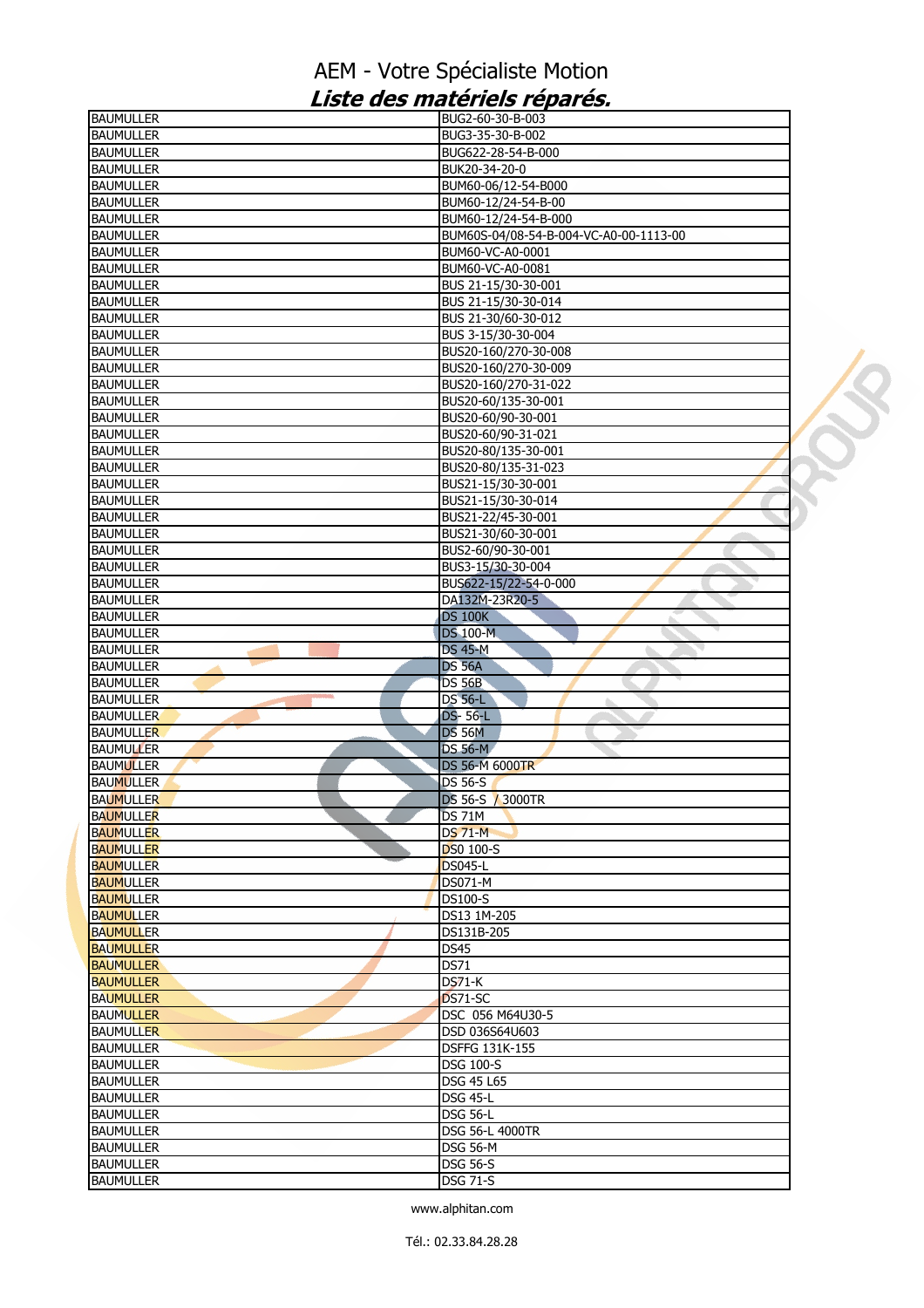| <b>BAUMULLER</b>                     | DSO 100L25KRH                           |  |
|--------------------------------------|-----------------------------------------|--|
| <b>BAUMULLER</b>                     | <b>DSO 100-LB</b>                       |  |
| <b>BAUMULLER</b>                     | <b>DSO 100-S</b>                        |  |
| <b>BAUMULLER</b>                     | DSO 71/56L 3000TR/MN                    |  |
| <b>BAUMULLER</b>                     | <b>DSO 71-M</b>                         |  |
| <b>BAUMULLER</b>                     | <b>DSO71-M</b>                          |  |
| <b>BAUMULLER</b>                     | DSOG 56M                                |  |
| <b>BAUMULLER</b>                     | DSOG 56-M                               |  |
| <b>BAUMULLER</b>                     | DSOG 71/56-L                            |  |
| <b>BAUMULLER</b>                     | <b>DSOG 71-M</b>                        |  |
| <b>BAUMULLER</b>                     | <b>DSOG 71S</b>                         |  |
| <b>BAUMULLER</b>                     | <b>DSOG 71-S</b>                        |  |
| <b>BAUMULLER</b>                     | DST 135 B54W100-5                       |  |
| <b>BAUMULLER</b>                     | <b>FDSE 71-M</b>                        |  |
| <b>BAUMULLER</b>                     | GDM 120N-528/0750                       |  |
| <b>BAUMULLER</b>                     | <b>GDM 160</b>                          |  |
| <b>BAUMULLER</b>                     | GDM 250/2                               |  |
| <b>BAUMULLER</b>                     | GDM120N-528                             |  |
| <b>BAUMULLER</b>                     | <b>GNA 100 MV</b>                       |  |
| <b>BAUMULLER</b>                     | GNA 132KVR                              |  |
| <b>BAUMULLER</b>                     | <b>GNA 132MV</b>                        |  |
| <b>BAUMULLER</b>                     | <b>GNA 160 MV</b>                       |  |
| <b>BAUMULLER</b>                     | <b>GNA 160 SN</b>                       |  |
| <b>BAUMULLER</b>                     | <b>GNA 200 SV</b>                       |  |
| <b>BAUMULLER</b><br><b>BAUMULLER</b> | GNAF6 132 SVT<br>GNAFF160KV             |  |
| <b>BAUMULLER</b>                     | GNAFG 132 SV T                          |  |
| <b>BAUMULLER</b>                     | GNEG 132 KV                             |  |
| <b>BAUMULLER</b>                     | GNEG 160KV                              |  |
| <b>BAUMULLER</b>                     | GSFG 56 LB                              |  |
| <b>BAUMULLER</b>                     | MDSO100LB-300/1200-090                  |  |
| <b>BAUMULLER</b>                     | <b>PLAQUE ILLISIBLE</b>                 |  |
| <b>BAUMULLER</b>                     | RGNF 180 SV                             |  |
| <b>BAUMULLER</b>                     | <b>SGN 112 MV</b>                       |  |
| <b>BAUMULLER</b>                     | <b>VD0K 132-S43</b>                     |  |
| <b>BAUMULLER</b>                     | VD0KFFG160 S46<br>a.                    |  |
| <b>BAUMULLER</b>                     | <b>VDOKFF 160S46</b>                    |  |
| <b>BAUMULLER</b>                     | VENTILATEUR + CODEUR HEIDENHAIN ROD 436 |  |
| <b>BAUMULLER</b>                     | W2S130-AB03-10                          |  |
| <b>BAUMULLER</b>                     | BGS3G-35-20-B-002                       |  |
| <b>BAUMULLER</b>                     | BKF12/70/400-2002                       |  |
| <b>BAUMULLER</b>                     | BUS20-80/135-31-021                     |  |
| <b>BAUTZ</b>                         | 802-D 3424 F 1.8                        |  |
| <b>BAUTZ</b>                         | 802-D 3437 F 078-1                      |  |
| <b>BAUTZ</b>                         | BLS 3016-003C.10                        |  |
| <b>BAUTZ</b>                         | E 33 NMHC-LNN-NS-00-3                   |  |
| <b>BAUTZ</b>                         | E 644A-MGB                              |  |
| <b>BAUTZ</b>                         | E 726 MGB                               |  |
| <b>BAUTZ</b>                         | E588A MGC 201X4<br>400PTS               |  |
| <b>BAUTZ</b>                         | E588A-MGC                               |  |
| <b>BAUTZ</b>                         | E588A-MGC-5000-5                        |  |
| <b>BAUTZ</b>                         | E642B-MGB-K0000-12                      |  |
| <b>BAUTZ</b>                         | E728MGB-0200-0                          |  |
| <b>BAUTZ</b>                         | EG42B-MGB-K-0000-5                      |  |
| <b>BAUTZ</b>                         | F504F-0S104-5003-0                      |  |
| <b>BAUTZ</b><br><b>BAUTZ</b>         | M406C-00101-3000-0<br>M406D             |  |
| <b>BAUTZ</b>                         | M406F-010-00-0                          |  |
| <b>BAUTZ</b>                         | M408F-BS101-7002-0                      |  |
| <b>BAUTZ</b>                         | M504E-00101-0000-6                      |  |
| <b>BAUTZ</b>                         | M504F-00101-7000-0                      |  |
| <b>BAUTZ</b>                         | M504F-00101-7000-6BS                    |  |
| <b>BAUTZ</b>                         | M504F-030-31-1                          |  |
| <b>BAUTZ</b>                         | M506L-0S101-0002-0                      |  |
| <b>BAUTZ</b>                         | M506L-OS101-0002-0                      |  |
|                                      |                                         |  |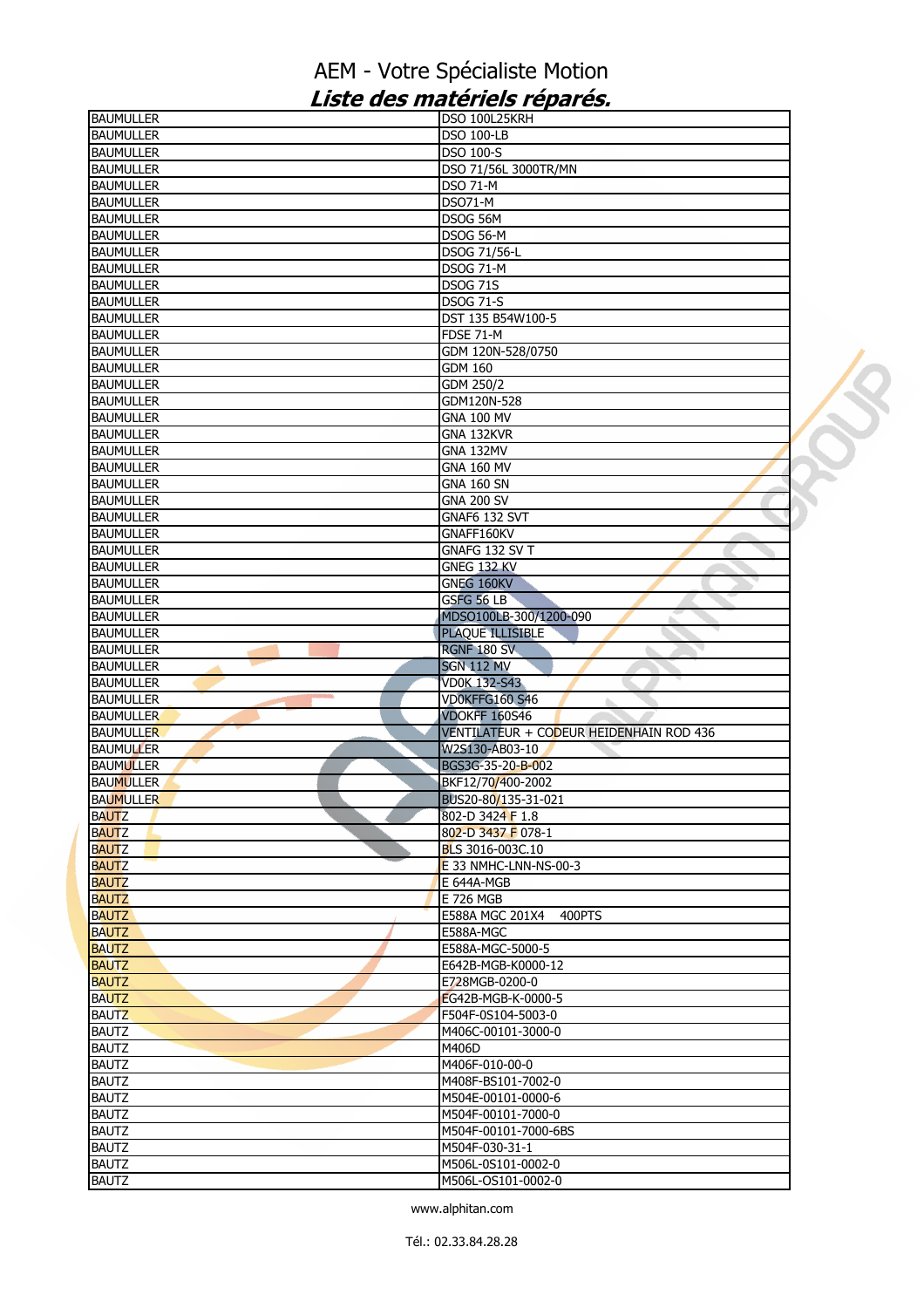| <b>BAUTZ</b>                               | M714F-B50-70 170               |  |
|--------------------------------------------|--------------------------------|--|
| <b>BAUTZ</b>                               | M906I-BS201-3W1S-0             |  |
| <b>BAUTZ</b>                               | MS54N-30C0-000                 |  |
| <b>BAUTZ</b>                               | PLAQUE ILLISIBLE               |  |
| <b>BAUTZ</b>                               | SMVE6L-101-01-00               |  |
| <b>BBC</b>                                 | 05 LE 10 c-E                   |  |
| <b>BBC</b>                                 | AAD 6601A V4                   |  |
| <b>BBC</b>                                 | G15ISI1PW45W10                 |  |
| <b>BBC</b>                                 | GCB0432                        |  |
| <b>BBC</b>                                 | GN 160M40-F                    |  |
| <b>BBC</b>                                 | GN 200 S 36 FS                 |  |
| <b>BBC</b>                                 | GN160L39F                      |  |
| <b>BBC</b>                                 | GN180M35F                      |  |
| <b>BBC</b>                                 | <b>MEUC 100 LF4</b>            |  |
| <b>BBC</b>                                 |                                |  |
|                                            | <b>MEUL 200.L2</b>             |  |
| <b>BBC</b><br><b>BBC</b>                   | QK140-2R1100<br>UGTMEM-03LB27S |  |
|                                            |                                |  |
| <b>BECKHOFF</b>                            | AM257M-0000                    |  |
| <b>BECKHOFF</b>                            | AM257M-0001                    |  |
| <b>BECKHOFF</b>                            | AM257S-0000                    |  |
| <b>BECKHOFF</b>                            | AM277S-0001                    |  |
| <b>BECKHOFF</b>                            | AM3042-1E20                    |  |
| <b>BECKHOFF</b>                            | AM3051-1G21-0000               |  |
| <b>BECKHOFF</b>                            | AM3052-1K21                    |  |
| <b>BECKHOFF</b>                            | AM3052-1K21-0000               |  |
| <b>BECKHOFF</b>                            | AM3064-1L21                    |  |
| <b>BECKHOFF</b>                            | AM3064-1L21-0000               |  |
| <b>BECKHOFF</b>                            | AM3064-1P00-0000               |  |
| <b>BECKHOFF</b>                            | AX2020                         |  |
| <b>BEI</b>                                 | GHM510596R/B3/762              |  |
| <b>BEI</b>                                 | GHM9C2-0500-008                |  |
| <b>BERG</b>                                | <b>ESP 155 ST</b>              |  |
| <b>BERG</b>                                | <b>ESP 155 ST40</b>            |  |
| <b>BERGER</b>                              | <b>VRDM 5913/50LNC</b>         |  |
| <b>BERGER LAHR</b>                         | <b>D650 RS</b>                 |  |
| <b>BERGER LAHR</b>                         | IFA 62/2 CAN-DS/3DC-B54/0-001  |  |
| <b>BERGER LAHR</b>                         | <b>RDM 51117/50 LTC</b>        |  |
| <b>BERGER LAHR</b>                         | <b>SANS PLAQUE</b>             |  |
| <b>BERGER LAHR</b>                         | <b>VRDM 568/50 LNC</b>         |  |
| <b>BERGER LAHR</b>                         | <b>VRDM 568/50 LVC</b>         |  |
| <b>BERGER LAHR</b>                         | WDP5-118.051-00                |  |
| <b>BERGER-LAHR</b>                         | CPD1702F10S1                   |  |
| <b>BERGER-LAHR</b>                         | ER3BD4L5DS0AO1                 |  |
| <b>BERGER-LAHR</b>                         | <b>ILLISIBLE</b>               |  |
| <b>BERGER-LAHR</b>                         | <b>PLAQUE ILLISIBLE</b>        |  |
| <b>BERGER-LAHR</b>                         | <b>RDM 51122/50 LWC</b>        |  |
| <b>BERGER-LAHR</b>                         | RDM 5913/50EExdN               |  |
| <b>BERGER-LAHR</b>                         | SER397/4L3SS0C0                |  |
| <b>BERGER-LAHR</b>                         | SER397/4L3SS0T0                |  |
| <b>BERGER-LAHR</b>                         | SER3BD4L5DS0AO1                |  |
| <b>BERGER-LAHR</b>                         | VRDM 3910/50LWBOO              |  |
| <b>BERGER-LAHR</b>                         | VRDM 3913/50 LWB               |  |
| <b>BERGER-LAHR</b>                         | <b>VRDM 3913/50 LWC</b>        |  |
| <b>BERGER-LAHR</b>                         | <b>VRDM 3913/50LWCEO</b>       |  |
| <b>BERGER-LAHR</b>                         | <b>VRDM 391350LWD</b>          |  |
| <b>BERGER-LAHR</b>                         | <b>VRDM 5910/50 LNC</b>        |  |
| <b>BERGER-LAHR</b>                         | <b>VRDM 5913/50LNC</b>         |  |
| <b>BERGER-LAHR</b>                         | <b>VRDM 5913/50LVC</b>         |  |
| <b>BERGER-LAHR</b>                         | VRDM3913/50LWB                 |  |
| <b>BERGER-LAHR</b>                         | VRDM3913/50LWBOO               |  |
|                                            | WDP3-014.0801                  |  |
| <b>BERGER-LAHR</b>                         |                                |  |
| <b>BERGER-LAHR</b>                         | WDP5-118-051-00                |  |
| <b>BERGES ELECTRONIC</b><br><b>BERNARD</b> | ACM3K40110H                    |  |
|                                            |                                |  |
| <b>BERNARD</b>                             | 0A15<br><b>FS100</b>           |  |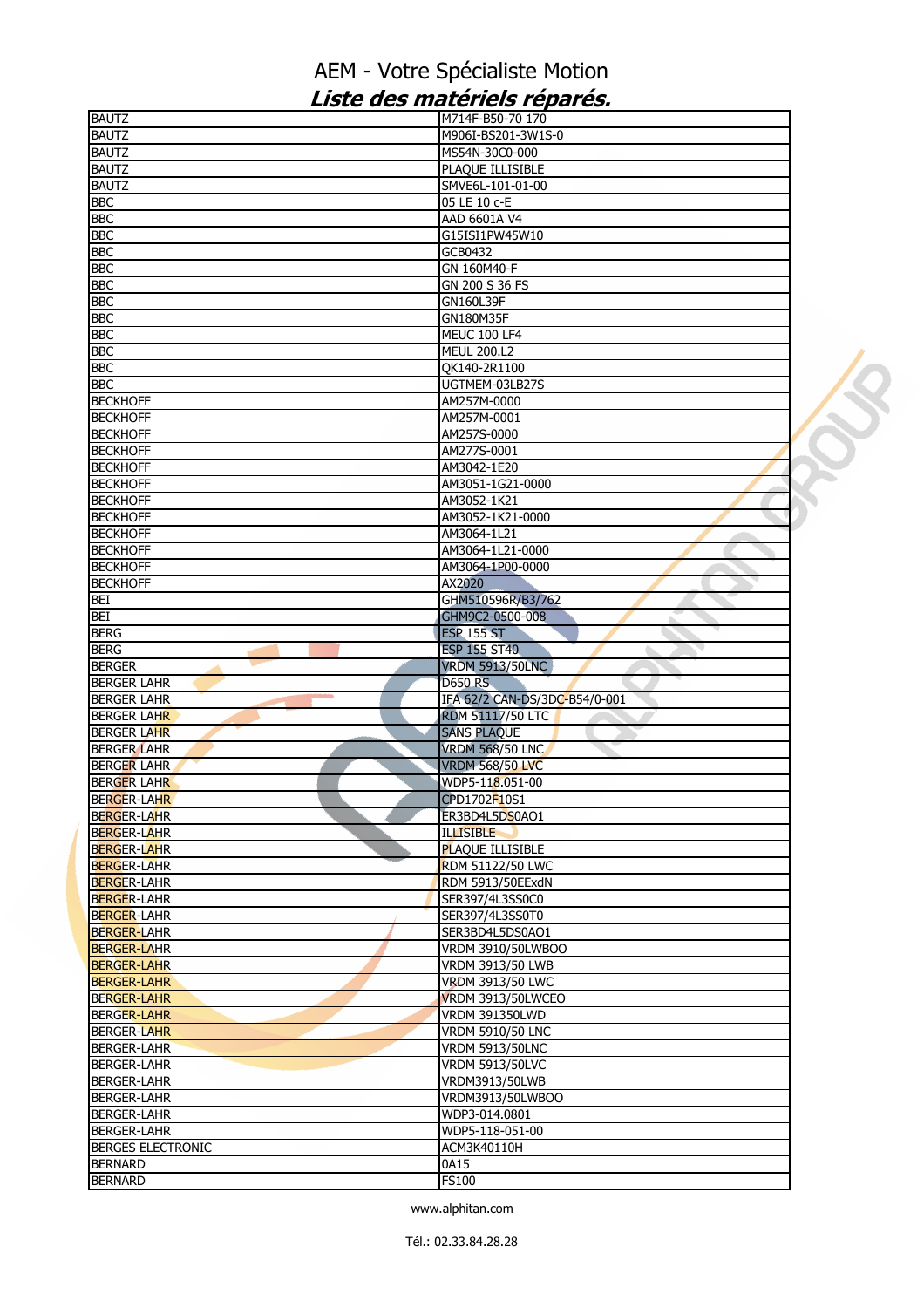| binder                        | 8628611E01                  |  |
|-------------------------------|-----------------------------|--|
| <b>BISON / POWERTRANS</b>     | 150-900-8014                |  |
| <b>BOBINE DE FREIN</b>        | 0-028-100-15-002-022        |  |
| <b>BOBINE EMBRAYAGE</b>       | 0-025-055-31-158            |  |
| <b>BOBINE EMBRAYAGE</b>       | 501.22-11.101               |  |
| <b>BOBINE EMBRAYAGE</b>       | 824.501.22.1                |  |
| <b>BOBINE EMBRAYAGE</b>       | EK5D                        |  |
| <b>BOBINE EMBRAYAGE</b>       | EKR10                       |  |
| <b>BOBINE EMBRAYAGE</b>       | <b>SANS TYPE</b>            |  |
| <b>BOBRY</b>                  | 6SM47L-3000-G               |  |
| <b>BOBRY</b>                  | T3-0300-45-560/T1BS2        |  |
| <b>BOBST</b>                  | 0701218202                  |  |
| <b>BONFIGLIOLI</b>            | 156B4                       |  |
| <b>BORDON / PRINTED MOTOR</b> | GN 12 /2347                 |  |
| <b>BORDON / PRINTED MOTOR</b> | GN 12/2347                  |  |
| <b>BORDON / PRINTED MOTOR</b> | <b>SANS PLAQUE</b>          |  |
| <b>BOSCH</b>                  | CABLE PUISSANCE 60m         |  |
| <b>BOSCH</b>                  | <b>CPR</b>                  |  |
| <b>BOSCH</b>                  | $D-6120$                    |  |
| <b>BOSCH</b>                  | DM 4K 3301-D                |  |
| <b>BOSCH</b>                  | DM85B5111-D                 |  |
| <b>BOSCH</b>                  | KUVF 100L/4C-11B            |  |
| <b>BOSCH</b>                  | MHD095C-058-PG1-AF          |  |
| <b>BOSCH</b>                  | MSK060C-0300-NN-M1-UP0-NNNN |  |
| <b>BOSCH</b>                  | NAA 90/2-D                  |  |
| <b>BOSCH</b>                  | QUVF132M/4B-11              |  |
| <b>BOSCH</b>                  | QUVF132M/4B-11B             |  |
| <b>BOSCH</b>                  | QUVF132M/4B-11B             |  |
| <b>BOSCH</b>                  | QUVF132M/4B-21B             |  |
| <b>BOSCH</b>                  | QUVF160S/4A-41              |  |
| <b>BOSCH</b>                  | SD.B3.031.030.04.000        |  |
| <b>BOSCH</b>                  | SD.B3.031.030.04.004        |  |
| <b>BOSCH</b>                  | SD.B3.050.030.00.000        |  |
| <b>BOSCH</b>                  | SD.B3.050.030.04.000        |  |
| <b>BOSCH</b>                  | SD.B3.050.030.05.000        |  |
| <b>BOSCH</b>                  | SD.B3.068.030.00.000        |  |
| <b>BOSCH</b>                  | SD.B3.068.030.04.000        |  |
| <b>BOSCH</b>                  | SD.B4.070.030.00.000        |  |
| <b>BOSCH</b>                  | SD.B4.070.030.15.0000       |  |
| <b>BOSCH</b>                  | SD.B4.140-030-00-000        |  |
| <b>BOSCH</b>                  | SD.B5 250 020               |  |
| <b>BOSCH</b>                  | SD-B3.031.030.04.000        |  |
| <b>BOSCH</b>                  | SD-B3.031.030-04.000        |  |
| <b>BOSCH</b>                  | SD-B3.031.030-04.004        |  |
| <b>BOSCH</b>                  | SD-B3.031.030-04-0004       |  |
| <b>BOSCH</b>                  | SD-B3.050.03.04.000         |  |
| <b>BOSCH</b>                  | SD-B3.050.030.05.000        |  |
| <b>BOSCH</b>                  | SD-B3.050.030-04.000        |  |
| <b>BOSCH</b>                  | SD-B3.050.030-14.000        |  |
| <b>BOSCH</b>                  | SD-B3.068.030-00.000        |  |
| <b>BOSCH</b>                  | SD-B3.068.030-04.000        |  |
| <b>BOSCH</b>                  | SD-B3.095.030-00.000        |  |
| <b>BOSCH</b>                  | SD-B4.070.030.14.000        |  |
| <b>BOSCH</b>                  | SD-B4.070.030-01.000        |  |
| <b>BOSCH</b>                  | SD-B4.070.030-10.000        |  |
| <b>BOSCH</b>                  | SD-B4.070.030-11.000        |  |
| <b>BOSCH</b>                  | SD-B4.070.030-15.000        |  |
| <b>BOSCH</b>                  | SD-B4.140.020-04.000        |  |
| <b>BOSCH</b>                  | SD-B4.140.020-15.000        |  |
| <b>BOSCH</b>                  | SD-B5.250.020-11.000        |  |
| <b>BOSCH</b>                  | SD-B5.250.03-14.000         |  |
| <b>BOSCH</b>                  | SD-B5.380.020-00.000        |  |
| <b>BOSCH</b>                  | SE.B2.020.030.00.000        |  |
| <b>BOSCH</b>                  | SE.B2.020.060.14.037        |  |
| <b>BOSCH</b>                  | SE.B2.040.060.00.000        |  |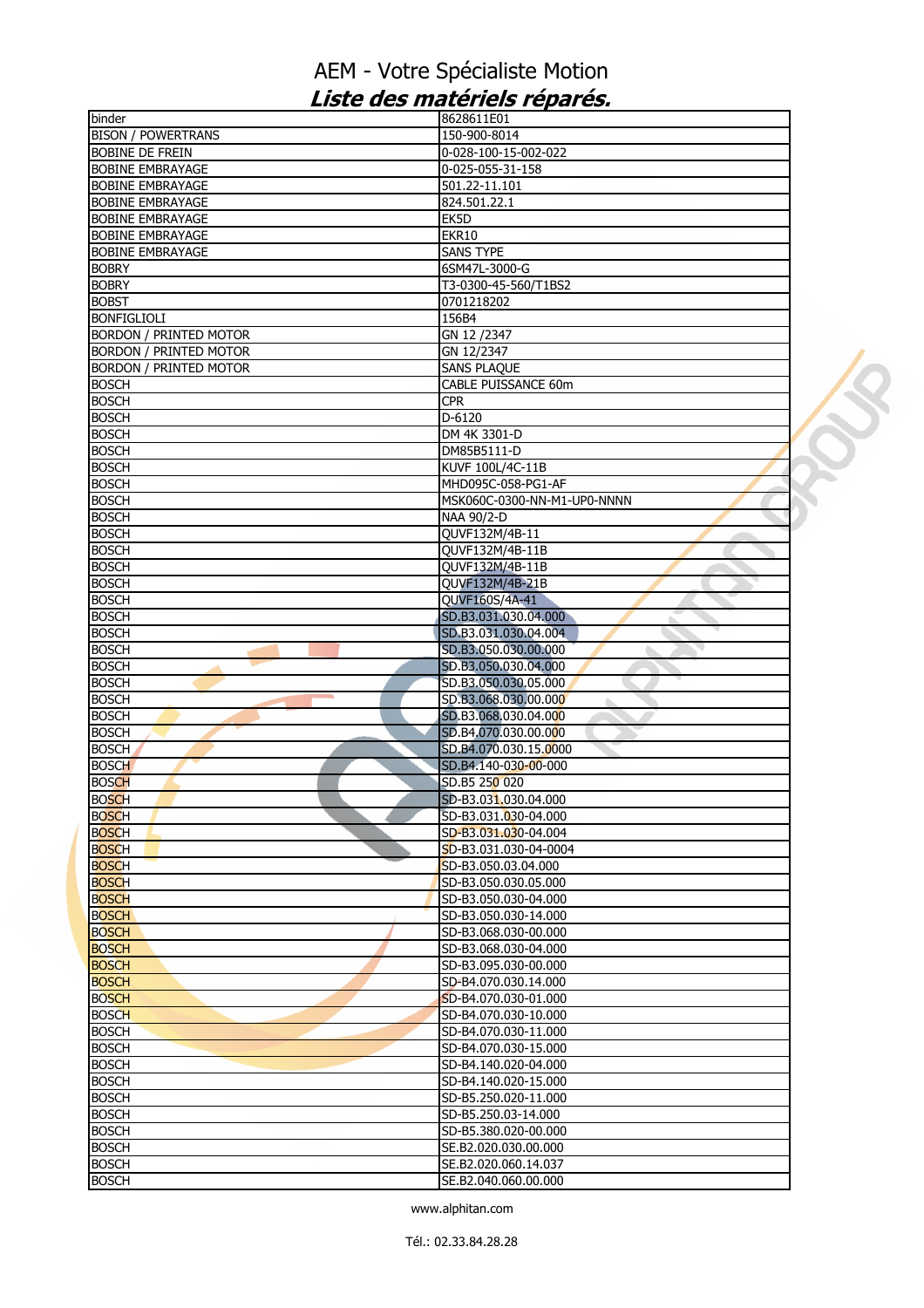| <b>BOSCH</b>                 | SE.B4.130.030.04.000                           |
|------------------------------|------------------------------------------------|
| <b>BOSCH</b>                 | SE.B5.570.020.10.00                            |
| <b>BOSCH</b>                 | SE-B2.010.060-10.000                           |
| <b>BOSCH</b>                 | SE-B2.020.030-04.000                           |
| <b>BOSCH</b>                 | SE-B2.030.030-10.000                           |
| <b>BOSCH</b>                 | SE-B2.030.030-14.000                           |
| <b>BOSCH</b>                 | SE-B2.040.060-00.000                           |
| <b>BOSCH</b>                 | SE-B3 095 060-00 000                           |
| <b>BOSCH</b>                 | SE-B3.075.030-10.000                           |
| <b>BOSCH</b>                 | SE-B3.090 / SE-B4.055                          |
| <b>BOSCH</b>                 | SE-B3.095.060.00.000                           |
| <b>BOSCH</b>                 | SE-B3-050                                      |
| <b>BOSCH</b>                 | SE-B3-055-030-00.000                           |
| <b>BOSCH</b>                 | SE-B3-055-030-00-000                           |
| <b>BOSCH</b><br><b>BOSCH</b> | SE-B4.090.030-00.000<br>SE-B4.090.030-04.000   |
| <b>BOSCH</b>                 | SE-B4.090.030-10.000                           |
| <b>BOSCH</b>                 | SE-B4.090-030.00.000                           |
| <b>BOSCH</b>                 | SE-B4.090-030-00.000                           |
| <b>BOSCH</b>                 | SE-B4.130.030-00.000                           |
| <b>BOSCH</b>                 | SE-B4.130.030-10.000                           |
| <b>BOSCH</b>                 | SE-B4.130.030-14.000                           |
| <b>BOSCH</b>                 | SE-B4-090.030.00.000                           |
| <b>BOSCH</b>                 | SE-B4-090-030-00-000                           |
| <b>BOSCH</b>                 | SE-B4-090-030-10-000                           |
| <b>BOSCH</b>                 | SE-B4-130-030-04-000                           |
| BOSCH                        | SE-B4-130-030-14-000                           |
| <b>BOSCH</b>                 | SE-B4-130-030-24-00                            |
| <b>BOSCH</b>                 | SE-B5.320.030.-14.000                          |
| <b>BOSCH</b>                 | SE-B5.570.020-10.000                           |
| <b>BOSCH</b>                 | SE-C4.170.030-00.000                           |
| <b>BOSCH</b>                 | SE-C4.210.030-00 000                           |
| <b>BOSCH</b>                 | SE-C4.210.030-00.000                           |
| BOSCH                        | SE-C4.210.030-04.000                           |
| <b>BOSCH</b>                 | SE-LB3.033.030-00.000                          |
| <b>BOSCH</b>                 | SE-LB3.033.030-04.000<br>۵                     |
| <b>BOSCH</b>                 | SE-LB3.075.030-04.000                          |
| <b>BOSCH</b>                 | SE-LB3.075.030-10.000                          |
| <b>BOSCH</b>                 | SE-LB3.095.030.14.000                          |
| <b>BOSCH</b>                 | SF-A1.0012.060.00.050                          |
| <b>BOSCH</b><br><b>BOSCH</b> | SF-A1.0012.060-00.050                          |
| <b>BOSCH</b>                 | SF-A1.0012.060-10.050<br>SF-A2.0026.060-14.053 |
| <b>BOSCH</b>                 | SF-A2.0041.030-00.000                          |
| <b>BOSCH</b>                 | SF-A2.0041.030-10.000                          |
| <b>BOSCH</b>                 | SF-A2.0041.060-10.053                          |
| <b>BOSCH</b>                 | SF-A4.0125.015-14.042                          |
| <b>BOSCH</b>                 | SF-A4.0172.030-14.000                          |
| <b>BOSCH</b>                 | SF-A4.0230.030-10.000                          |
| <b>BOSCH</b>                 |                                                |
|                              | SF-A5 0250 030-10 019                          |
| <b>BOSCH</b>                 | SF-A5.0700.020.00.038                          |
| <b>BOSCH</b>                 | SF-L1.0012.060-00.050                          |
| <b>BOSCH</b>                 | SG-B2.050.038-03.000                           |
| <b>BOSCH</b>                 | SM 10/20-TC                                    |
| <b>BOSCH</b>                 | SM 10/20-TC1                                   |
| <b>BOSCH</b>                 | SM 15/30-TC1                                   |
| <b>BOSCH</b>                 | SM 25/50-TC1                                   |
| <b>BOSCH</b>                 | SM 35/70-T                                     |
| <b>BOSCH</b>                 | SM 5/10 TC1                                    |
| <b>BOSCH</b>                 | SM 5/10-TC                                     |
| <b>BOSCH</b>                 | <b>SM5/10-TC</b>                               |
| <b>BOSCH</b>                 | SR-A2.0041.030-00.000                          |
| <b>BOSCH</b>                 | SR-A2.0041.030-10.000                          |
| <b>BOSCH</b><br><b>BOSCH</b> | SR-A3.0068.030-04.000<br>SR-A4.0230 030-14 000 |

U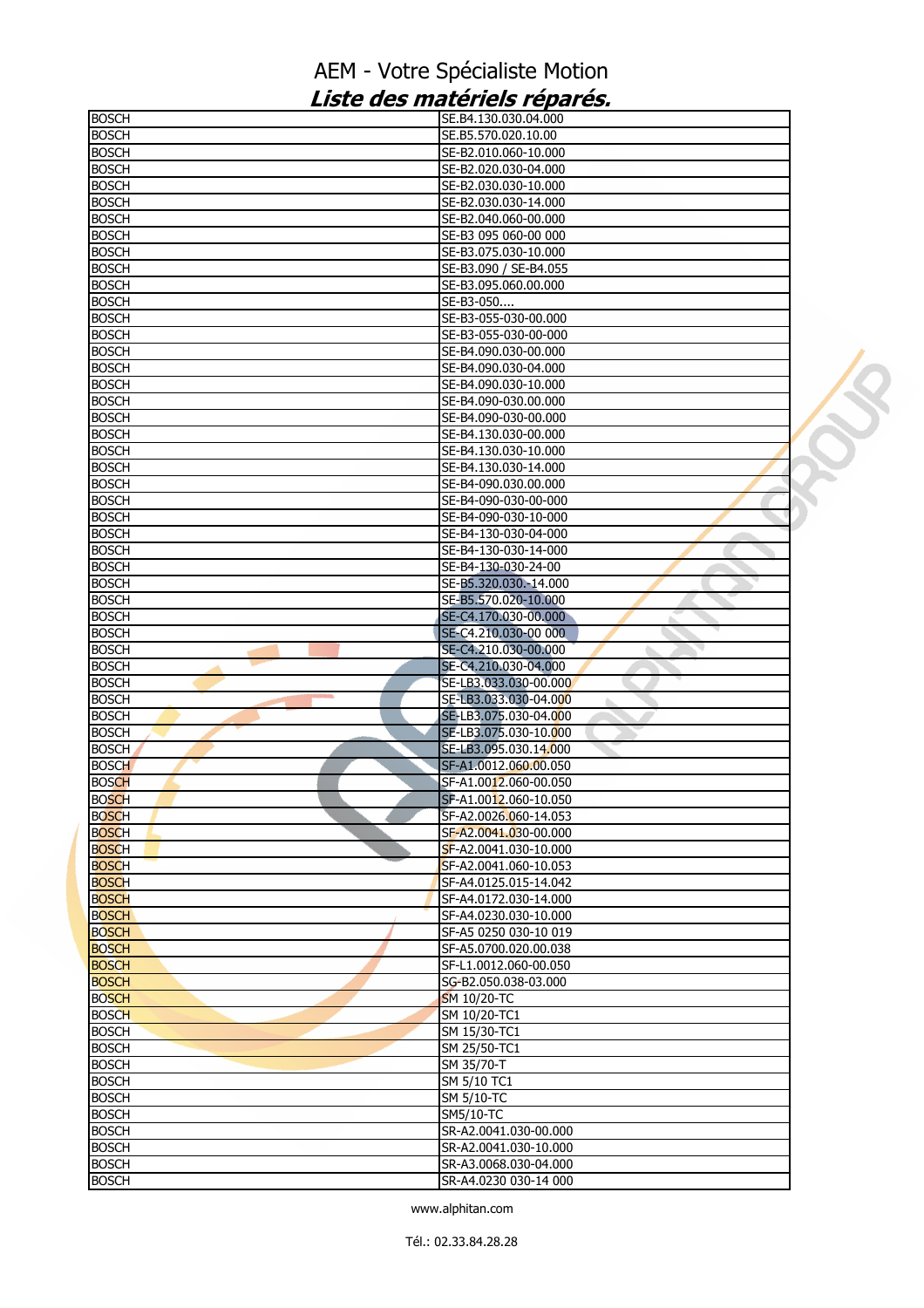| <b>BOSCH</b>               | TR10II-XA-230               |  |
|----------------------------|-----------------------------|--|
| <b>BOSCH</b>               | UVF160S/4A-21S              |  |
| <b>BOSCH</b>               | <b>VM 100/R-TA</b>          |  |
| <b>BOSCH</b>               | <b>VM 50/B-TC1</b>          |  |
| <b>BOSCH</b>               | VM 60-T                     |  |
| <b>BOSCH REXROTH</b>       | MKD090B-035-GG1-KN          |  |
| <b>BOSCH REXROTH</b>       | MSK030C-0900-NN-M1-UG1-NNNN |  |
| <b>BOSCH REXROTH</b>       | MSK030C-0900-NN-S1-UG0-NNNN |  |
| BR AUTOMATION              | 8 V1016.00-2                |  |
| BR AUTOMATION              | 8LSA44.E2030D000-0          |  |
|                            |                             |  |
| BR AUTOMATION              | 8MSA3L.E2-73                |  |
| BR AUTOMATION              | 8MSA4L.R0-V5                |  |
| BR AUTOMATION              | 8MSA4M.E0-30                |  |
| BR AUTOMATION              | 8MSA4M.E1-32                |  |
| BR AUTOMATION              | 8MSA4M.E3-33                |  |
| BR AUTOMATION              | 8MSA5M.E1-C2                |  |
| BR AUTOMATION              | 8MSA5S.R0-V401              |  |
| <b>BR AUTOMATION</b>       | 8MSC5L.E1-D400-2            |  |
| <b>BRAILLON</b>            | <b>VEM160</b>               |  |
| <b>BRAILLON</b>            | <b>VERROU DE SECURITE</b>   |  |
| <b>BRINKMANN POMPEN</b>    | <b>ILLISIBLE</b>            |  |
| <b>BROO</b>                | ???DA90LC2                  |  |
| <b>BROOK CROMPTON</b>      | IDA90LC2                    |  |
| <b>BRUSATORI</b>           | MPV22                       |  |
| <b>BRUSATORI</b>           | Q3S30170109M                |  |
|                            |                             |  |
| <b>BSA</b>                 | 0426302                     |  |
| <b>BULGIN POWER SOURCE</b> | SAX110-34                   |  |
| <b>BULL ELECTRIC</b>       | 132 M                       |  |
| <b>BULL ELECTRIC</b>       | MD132/200M                  |  |
| <b>BULL ELECTRIC</b>       | MP 80/200                   |  |
| <b>BUSCH</b>               | SB1100D2H0JBXX              |  |
| <b>CABEL</b>               | M23B23X31WW5A               |  |
| CABLE                      | <b>PUISSANCE</b>            |  |
| <b>CABLE</b>               | <b>RESOLVEUR</b>            |  |
| CAISSON DE VENTILATION     | <b>CIA 75</b>               |  |
| CARPANELLI                 | <b>MA 80 A4</b>             |  |
| CEG                        | T-MT71B-4                   |  |
| <b>CEGELEC</b>             | <b>WNTCC 4420</b>           |  |
| CEM                        | FD MC19P R0035 B12 82       |  |
| CEM                        | <b>FDE T5C4B3 R0068</b>     |  |
| <b>CEM</b>                 | FDMC19P R0036 B 0581        |  |
|                            |                             |  |
| <b>CEM</b>                 | <b>HDXT 160 a4</b>          |  |
| CEM.                       | HEUB 90L4                   |  |
| <b>CEM</b>                 | M <sub>19</sub>             |  |
| <b>CEM</b>                 | M19 50410                   |  |
| <b>CEM</b>                 | M <sub>26</sub>             |  |
| <b>CEM</b>                 | MC13S R0001                 |  |
| <b>CEM</b>                 | MC19S R0025 12 80           |  |
| <b>CEM</b>                 | MEUA 132 M4/8               |  |
| <b>CEM</b>                 | <b>MEUB 90 L4</b>           |  |
| <b>CEM</b>                 | MF19/50209                  |  |
| <b>CEM</b>                 | MK0X54d                     |  |
| <b>CEM</b>                 | <b>SANS TYPE</b>            |  |
| <b>CEM</b>                 | T5F4B1 R0006 02/85          |  |
| <b>CEM</b>                 | T6C2B1 R0501                |  |
| <b>CEM</b>                 | T6C2B1 R0502                |  |
| CEM                        | MEUAS132M4                  |  |
| CEM                        | R12TOXB400-70/1CF           |  |
|                            | $T1.6$ FL                   |  |
| <b>CEM</b>                 |                             |  |
| <b>CEMEL</b>               | 1GL51320VVU49               |  |
| <b>CESA</b>                | 333-01-02                   |  |
| <b>CFR</b>                 | 113MPNV0                    |  |
| <b>CFR</b>                 | 151MPVAO                    |  |
| <b>CFR</b>                 | 151-MP-VA-Q                 |  |
| <b>CFR</b>                 | 113-MP-NV-Q                 |  |
|                            |                             |  |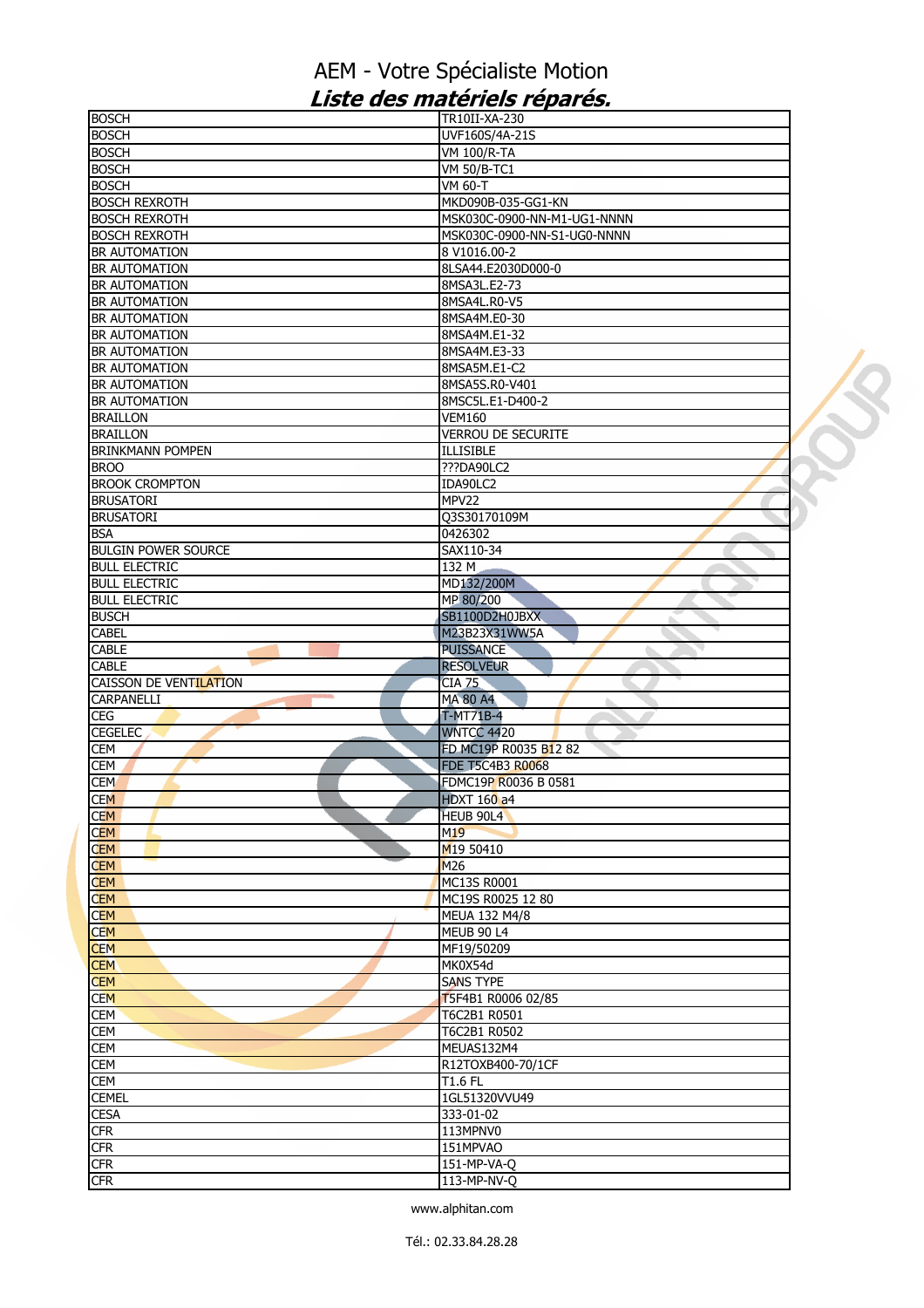| <b>CINCINNATI</b>          | <b>SANS</b>                      |  |
|----------------------------|----------------------------------|--|
| CINCINNATI MILACRON        | 1-604-0001                       |  |
| <b>CINCINNATI MILACRON</b> | 1-604-0002                       |  |
| <b>CINCINNATI MILACRON</b> | 1-604-0210                       |  |
| <b>CINCINNATI MILACRON</b> | 1-604-0213                       |  |
| <b>CINCINNATI MILACRON</b> | 1-604-0224                       |  |
| CINCINNATI MILACRON        | 1-604-203                        |  |
| <b>CINCINNATI MILACRON</b> | 1FT5044-0AF01-1-Z /Z:H22;H40;K18 |  |
|                            |                                  |  |
| <b>CINCINNATI MILACRON</b> | 1FT5074-0AF71-1-Z / Z=K83        |  |
| <b>CINCINNATI MILACRON</b> | V2604-EE86-025                   |  |
| <b>CINCINNATI MILACRON</b> | VFS5 285302604E                  |  |
| <b>CINCINNATI MILACRON</b> | VFS5-240-00-2031 E               |  |
| <b>CINCINNATI MILACRON</b> | VFS5275002604A                   |  |
| <b>CIS</b>                 | <b>BRS 92/16</b>                 |  |
| <b>CKD</b>                 | AX2006H-K                        |  |
| <b>CLEAVELAND</b>          | MT 3515-252CF-R                  |  |
| <b>CLEAVELAND</b>          | SCS-3-055                        |  |
|                            |                                  |  |
| <b>CLEAVELAND</b>          | <b>SCS 3-53</b>                  |  |
| <b>CLEAVELAND</b>          | <b>SCS-3-55A</b>                 |  |
| <b>CLEAVELAND</b>          | SCS 3-62                         |  |
| <b>CLEAVELAND</b>          | <b>SCS-3-55B</b>                 |  |
| <b>CLEAVELAND</b>          | SCS-3-62                         |  |
| <b>CLEAVELAND</b>          | SCS-3-62                         |  |
| <b>CLEVELAND</b>           | MT3528-279CF-R                   |  |
| <b>CLEVELAND</b>           | $SCS-3-55B$                      |  |
|                            | C21CS0A51B00                     |  |
| <b>CLEVELAND MACHINE</b>   |                                  |  |
| <b>CLEVELAND MACHINE</b>   | MT 5130-003CE                    |  |
| <b>CLEVELAND MACHINE</b>   | MT3528-279CF                     |  |
| <b>CLEVELAND MACHINE</b>   | MT5130-003CE                     |  |
| <b>CLEVELAND MACHINE</b>   | <b>SCS 03-055</b>                |  |
| <b>CLEVELAND MACHINE</b>   | <b>SCS 3-53</b>                  |  |
| <b>CLEVELAND MACHINE</b>   | <b>SCS 3-55</b>                  |  |
| <b>CLEVELAND MACHINE</b>   | <b>SCS 3-62</b>                  |  |
| <b>CLEVELAND MACHINE</b>   | <b>SCS3-53</b>                   |  |
| <b>CLEVELAND MACHINE</b>   | SCS-3-53                         |  |
|                            |                                  |  |
| <b>CLEVELAND MACHINE</b>   | $SCS-3-55$                       |  |
| <b>CLEVELAND MACHINE</b>   | <b>SCS-3-55B</b>                 |  |
| <b>CLEVELAND MACHINE</b>   | $SCS-3-62$                       |  |
| <b>CLEVELAND MACHINE</b>   | <b>TYPE ILLISIBLE</b>            |  |
| CNL                        | <b>SM 137</b>                    |  |
| <b>CNI</b>                 | SM137                            |  |
| <b>COEL</b>                | <b>H63B4</b>                     |  |
| <b>COEMTER</b>             | CA-03.2D                         |  |
| <b>COEMTER</b>             |                                  |  |
|                            | SANS PLAQUE SIGNALETIQUE         |  |
| <b>COMMERCY SOUDURE</b>    | 40 124629                        |  |
| <b>COMPAIR</b>             | 180                              |  |
| <b>COMPUMOTOR</b>          | S83-93-MO                        |  |
| <b>CONTRAVES</b>           | 401-MNS POS21                    |  |
| <b>CONTRAVES</b>           | ACC09L 30/3/RA                   |  |
| <b>CONTRAVES</b>           | ADB/F380.60M                     |  |
| <b>CONTRAVES</b>           | CA-7.5 A                         |  |
| <b>CONTRAVES</b>           | <b>GN 3522B</b>                  |  |
|                            |                                  |  |
| <b>CONTRAVES</b>           | MT 304-57                        |  |
| <b>CONTRAVES</b>           | MT30U4-57                        |  |
| <b>CONTRAVES</b>           | MT40ZD4-90                       |  |
| <b>CONTRAVES</b>           | PLAQUE ILLISIBLE                 |  |
| <b>CONTRAVES</b>           | SANS PLAQUE SIGNALETIQUE         |  |
| <b>CONTRAVES</b>           | <b>SSB-M207</b>                  |  |
| <b>CONTRAVES DRIVES</b>    | MT40ZD4-90                       |  |
| <b>CONTROL TECHNIQUES</b>  | 095U2B300BACAA100190             |  |
| CONTROL TECHNIQUES         | 095U2D200CARAA100190             |  |
| <b>CONTROL TECHNIQUES</b>  | 095U2D300BACAA100190             |  |
|                            |                                  |  |
| <b>CONTROL TECHNIQUES</b>  | 112/LE                           |  |
| <b>CONTROL TECHNIQUES</b>  | 115 DSC 600TSEY                  |  |
| <b>CONTROL TECHNIQUES</b>  | 115 MSB 301TAAAA                 |  |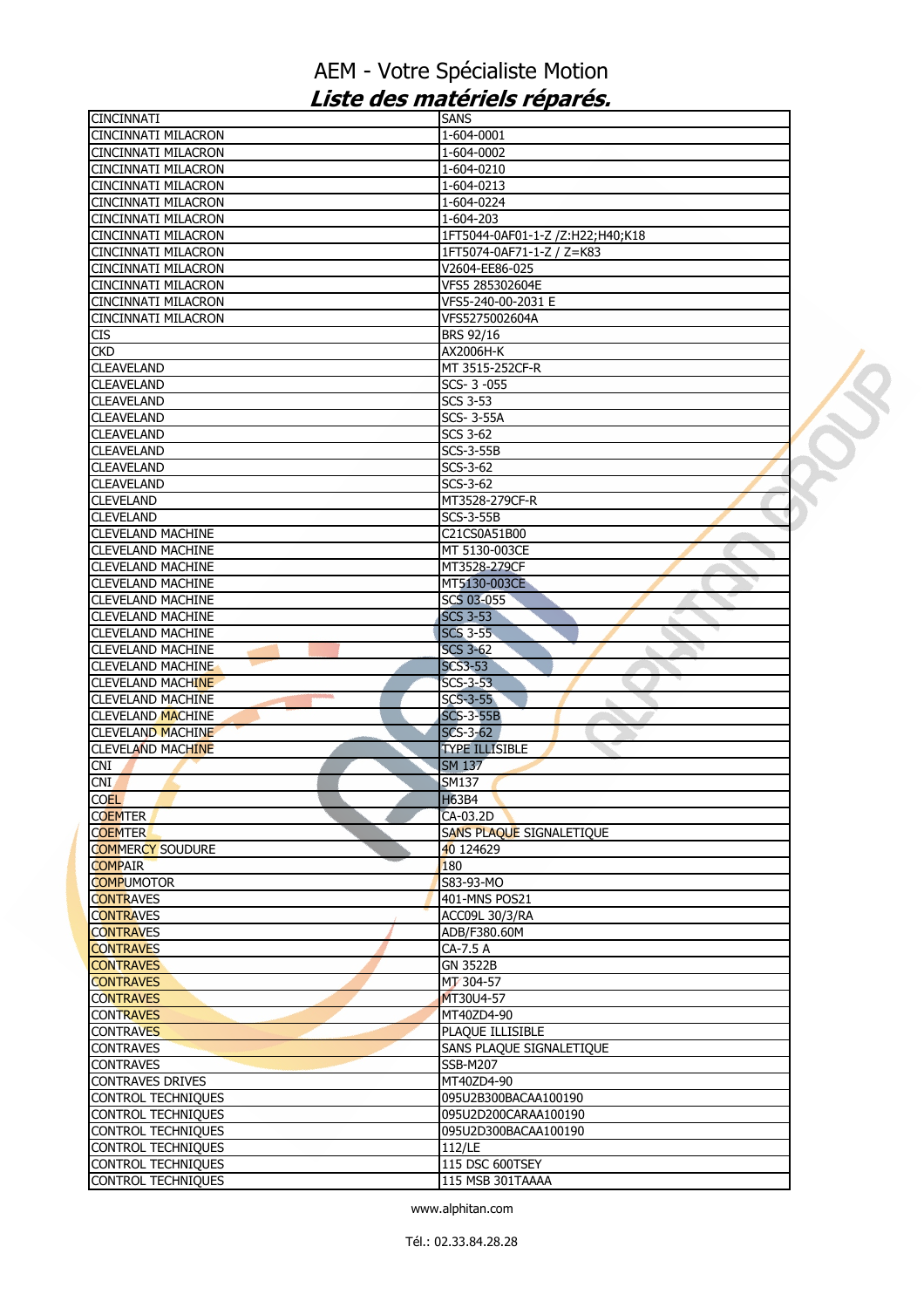| <b>CONTROL TECHNIQUES</b>                 | 115 UMB 300 CACAA      |  |
|-------------------------------------------|------------------------|--|
| <b>CONTROL TECHNIQUES</b>                 | 115 UMC 300CACAA       |  |
| <b>CONTROL TECHNIQUES</b>                 | 115MSA301TAAAA         |  |
| <b>CONTROL TECHNIQUES</b>                 | 115MSB07020BAG         |  |
| <b>CONTROL TECHNIQUES</b>                 | 142 DSB 601 TSAN       |  |
| <b>CONTROL TECHNIQUES</b>                 | 142 DSC 300 CAAAA      |  |
| <b>CONTROL TECHNIQUES</b>                 | 142 DSC 300 CACAA      |  |
| <b>CONTROL TECHNIQUES</b>                 | 142 DSD 200C           |  |
| <b>CONTROL TECHNIQUES</b>                 | 142 DSE 300 CAAAA      |  |
| <b>CONTROL TECHNIQUES</b>                 | 142 UMA 300 CACAA      |  |
| <b>CONTROL TECHNIQUES</b>                 | 142 UMC 300CAAAA       |  |
| <b>CONTROL TECHNIQUES</b>                 | 142 UMC 300CBCAA       |  |
| <b>CONTROL TECHNIQUES</b>                 | 142 UMC 301 CACAA      |  |
| <b>CONTROL TECHNIQUES</b>                 | 142 UMC 301CAAAA       |  |
| <b>CONTROL TECHNIQUES</b>                 | 142 UMD 301 CACAA      |  |
| <b>CONTROL TECHNIQUES</b>                 | 142 UMD 301CACAA       |  |
|                                           |                        |  |
| <b>CONTROL TECHNIQUES</b>                 | 142 UME 300CACAA       |  |
| <b>CONTROL TECHNIQUES</b>                 | 142 UME 301 CACAA      |  |
| <b>CONTROL TECHNIQUES</b>                 | 190 U2 C300BBCAA215320 |  |
| <b>CONTROL TECHNIQUES</b>                 | 190 U2 D301CACAA215380 |  |
| <b>CONTROL TECHNIQUES</b>                 | 55EZ0                  |  |
| <b>CONTROL TECHNIQUES</b>                 | 75 MSB 600TAAAA        |  |
| <b>CONTROL TECHNIQUES</b>                 | 75 MSB 601TAAAA        |  |
| <b>CONTROL TECHNIQUES</b>                 | 95 DSB 300 CAAAA       |  |
| <b>CONTROL TECHNIQUES</b>                 | 95 UMB 300 CACAA       |  |
| CONTROL TECHNIQUES                        | 95 UMD 200 CAGAA       |  |
| <b>CONTROL TECHNIQUES</b>                 | 95 UMD 300 CACAA       |  |
| <b>CONTROL TECHNIQUES</b>                 | <b>BPH 142H30B</b>     |  |
| <b>CONTROL TECHNIQUES</b>                 | CT190UMD201HACAA       |  |
| <b>CONTROL TECHNIQUES</b>                 | CTM4-11.4-20R.9 3-6HX  |  |
| <b>CONTROL TECHNIQUES</b>                 | <b>DB220</b>           |  |
| <b>CONTROL TECHNIQUES</b>                 | <b>DBE140</b>          |  |
| <b>CONTROL TECHNIQUES</b>                 | <b>DBE220</b>          |  |
| <b>CONTROL TECHNIQUES</b>                 | <b>DIGITAX DB 600</b>  |  |
| CONTROL TECHNIQUES                        | DIGITAX DBE220         |  |
| <b>STATE</b><br><b>CONTROL TECHNIQUES</b> | <b>DXE-455CB</b>       |  |
| CONTROL TECHNIQUES                        | <b>DXE-490 CB</b>      |  |
| CONTROL TECHNIQUES                        | MAXAX 100              |  |
| <b>CONTROL TECHNIQUES</b>                 | MAXAX 100/3000         |  |
|                                           |                        |  |
| <b>CONTROL TECHNIQUES</b>                 | <b>MAXAX 200</b>       |  |
| CONTROL TECHNIQUES                        | MGE-316-CONS-0000      |  |
| <b>CONTROL TECHNIQUES</b>                 | MHM-6200-CONS-0000     |  |
| <b>CONTROL TECHNIQUES</b>                 | NTM-212-CONS-0000      |  |
| <b>CONTROL TECHNIQUES</b>                 | PLAQUE ILLISIBLE       |  |
| <b>CONTROL TECHNIQUES</b>                 | R115MSA301T            |  |
| <b>CONTROL TECHNIQUES</b>                 | SP1403                 |  |
| <b>CONTROL TECHNIQUES</b>                 | SP1406                 |  |
| <b>CONTROL TECHNIQUES</b>                 | <b>UNI2402</b>         |  |
| <b>CONTROL TECHNIQUES</b>                 | <b>UNI2403</b>         |  |
| <b>CROUZET</b>                            | 82.971.001             |  |
| <b>CROUZET</b>                            | <b>SANS PLAQUE</b>     |  |
| <b>CROYDON</b>                            | SD32GLB                |  |
| <b>CSR</b>                                | SD150 (A90524)         |  |
| <b>CUIR</b>                               | 170 FCH 7022           |  |
| <b>CUIR</b>                               | <b>EUB 030C</b>        |  |
| <b>CUIR</b>                               | <b>EUB 030C1</b>       |  |
| <b>CUIR</b>                               | <b>EUB 034</b>         |  |
| <b>CUIR</b>                               | <b>EUB 035</b>         |  |
| <b>CUIR</b>                               | <b>EUF 009C</b>        |  |
| <b>CUIR</b>                               | <b>EUF 016</b>         |  |
| <b>CUSTOM SERVOMOTORS</b>                 | S480A060RB00           |  |
| <b>CYBELEC</b>                            | 720-40-160-100-13      |  |
|                                           |                        |  |
| <b>CYBELEC</b>                            | 7500.348.705           |  |
| <b>CYBELEC</b>                            | <b>CNC 1100</b>        |  |
| <b>CYBELEC</b>                            | <b>CNC 1100A</b>       |  |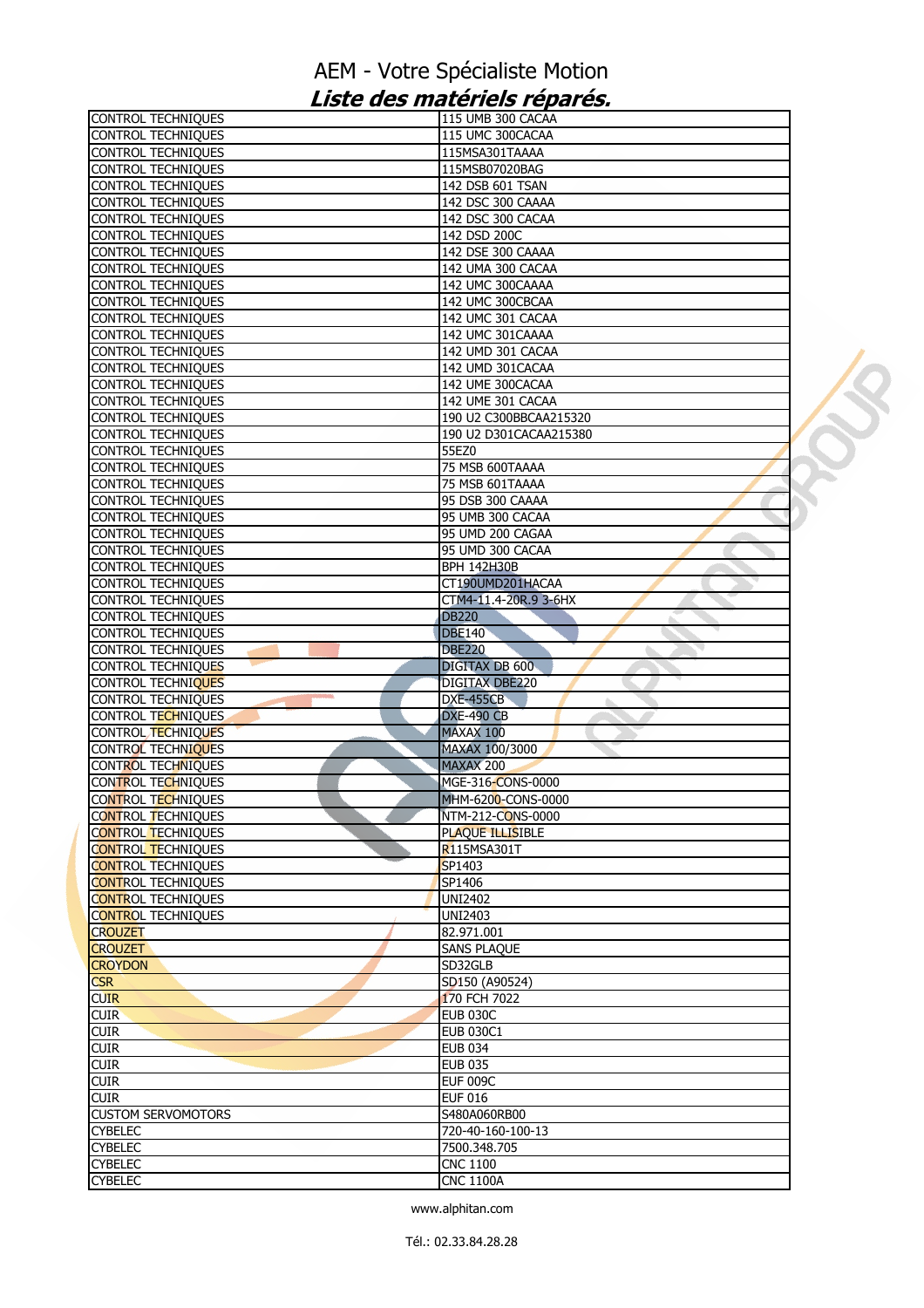| <b>CYCLO DRIVE</b>                     | CNVM02-4095-87           |  |
|----------------------------------------|--------------------------|--|
| <b>DAITO</b>                           | DTMT-7080                |  |
| DANAHER MOTION                         | AHR190J8-520S            |  |
| <b>DANAHER MOTION</b>                  | DBL3H00130-BR2-000-S40   |  |
| <b>DANAHER MOTION</b>                  | DBL3N00300-03M-000-S40   |  |
| <b>DANAHER MOTION</b>                  | DBL3N00300-BR2-000-S40   |  |
| <b>DANAHER MOTION</b>                  | DBL3N00300-OR2-000-S40   |  |
| <b>DANAHER MOTION</b>                  | DBL3N0300-030M-000-S40   |  |
| <b>DANAHER MOTION</b>                  | DBL4N00530-BR2-000-S40   |  |
| <b>DANAHER MOTION</b>                  | DBL4N00530-BR2-DD0-S40   |  |
| <b>DANAHER MOTION</b>                  | DBL4N00750-BR2-000-S40   |  |
| <b>DANAHER MOTION</b>                  | DBL5-1350-30-Y-560 S-B   |  |
| <b>DANFOSS</b>                         | FC-301P11K               |  |
| <b>DANFOSS</b>                         |                          |  |
|                                        | FC-301P7K5               |  |
| <b>DANFOSS</b>                         | P125/0.5                 |  |
| <b>DANFOSS</b>                         | <b>VLT 5008</b>          |  |
| <b>DANFOSS</b>                         | <b>VLT 5011</b>          |  |
| <b>DANFOSS</b>                         | <b>VLT 5016</b>          |  |
| <b>DAVY</b>                            | <b>RM 30</b>             |  |
| <b>DAYTON</b>                          | HP/CV 1/6-1/7            |  |
| DC MOTOR                               | DTMT 120280              |  |
| <b>DC MOTOR</b>                        | <b>DTMT 8560</b>         |  |
| DC MOTOR                               | DTMT-120280              |  |
| <b>DC MOTOR</b>                        | <b>DTMT-8560</b>         |  |
| DC MOTOR                               | MD132/200M               |  |
| DC MOTOR                               | <b>SANS PLAQUE</b>       |  |
|                                        |                          |  |
| <b>DELEM</b>                           | 7256                     |  |
| <b>DELEM</b>                           | 7265.2-001               |  |
| <b>DELEM</b>                           | 7265.301/B               |  |
| <b>DELEM</b>                           | 7265-301/B               |  |
| <b>DELEM</b>                           | <b>DC 322</b>            |  |
| <b>DELTADRIVE</b>                      | DAC08                    |  |
| <b>DEMAG - KETTENZUG</b>               | PK1N-F                   |  |
|                                        |                          |  |
|                                        |                          |  |
| <b>DIETZ</b>                           | <b>FDR 80C/40</b>        |  |
|                                        | <b>FDR 90LB/2B</b><br>a. |  |
| <b>DIETZ</b><br><b>DIETZ</b>           | <b>FDR160M/6N</b>        |  |
| <b>DIETZ</b>                           | <b>FRD 160L/4N</b>       |  |
|                                        | <b>PDR 90L/2P</b>        |  |
| <b>DIETZ</b><br><b>DRIVE SYSTEMS</b>   | 77X1                     |  |
| <b>DRIVE SYSTEMS</b>                   | <b>77XL</b>              |  |
| <b>DRIVE SYSTEMS</b>                   | <b>MP44M K08</b>         |  |
| <b>DROUARD</b>                         | L410                     |  |
| <b>DUBUS</b>                           | $C$ 155                  |  |
| <b>DUBUS</b>                           | C <sub>6063</sub>        |  |
| <b>DUBUS</b>                           | C <sub>155</sub>         |  |
| <b>DUBUS</b>                           | C156                     |  |
|                                        | C6063                    |  |
| <b>DUBUS</b>                           | RV73.2                   |  |
| <b>DUBUS</b>                           | RV90.2                   |  |
| <b>DUBUS</b>                           | RV90.2 P27304            |  |
| <b>DUBUS</b><br><b>DUNGS</b>           | <b>DGAI 19/2</b>         |  |
|                                        | <b>BG.83S</b>            |  |
| <b>DUNKERMOTOREN</b>                   | <b>BG62X60</b>           |  |
| <b>DUNKERMOTOREN</b>                   |                          |  |
| <b>DUNKERMOTOREN</b>                   | BG65X25SI                |  |
| <b>DUNKERMOTOREN</b>                   | <b>BG65X50SI</b>         |  |
| <b>DUNKERMOTOREN</b>                   | D 554                    |  |
| <b>DUNKERMOTOREN</b>                   | GR42X40                  |  |
| <b>DUNKERMOTOREN</b>                   | GR63X55                  |  |
| <b>DUNKERMOTOREN</b>                   | GR80X40                  |  |
| <b>DUNKERMOTOREN</b>                   | GR80X80                  |  |
|                                        | 0422856                  |  |
| <b>DUPLOMATIC</b><br><b>DUPLOMATIC</b> | P08.C01.400.20           |  |
| <b>DUPLOMATIC</b>                      | P08.C01.400.20.E0        |  |
| <b>DUPLOMATIC</b>                      | P08.R03.400.11           |  |
| <b>DUPLOMATIC</b>                      | P08/R03/400/11           |  |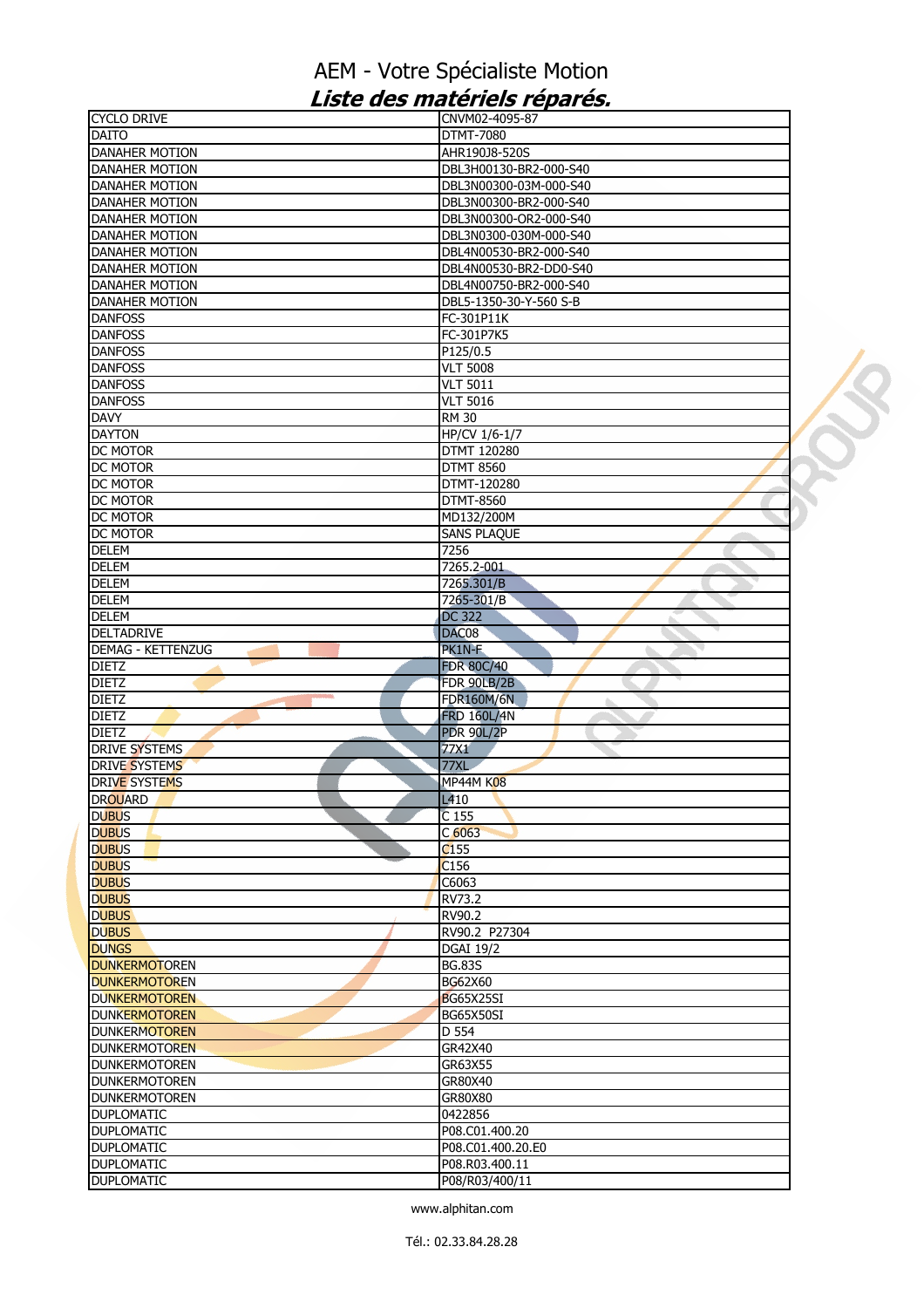| <b>DUPLOMATIC</b>          | P8.C01.400.20                                                    |  |
|----------------------------|------------------------------------------------------------------|--|
| <b>DUPLOMATIC</b>          | PO8.R03.400.11                                                   |  |
| <b>DUPLOMATIC</b>          | PO8.R03.400.11                                                   |  |
| <b>DURANMATIC</b>          | DSM1-34-22I-61-23A                                               |  |
| <b>DURANT</b>              | 56400.516                                                        |  |
| <b>DUTY CYCLE</b>          | C24 90026                                                        |  |
| <b>DUTYCY</b>              | C24 90019                                                        |  |
| <b>DUTYMAX</b>             | 115 MSA 04 0200AG                                                |  |
| <b>DUTYMAX</b>             | 115 MSB 300 TAAAA                                                |  |
| <b>DUTYMAX</b>             | 115DSB300C                                                       |  |
| <b>DUTYMAX</b>             | 115MSA?TAAAA                                                     |  |
| <b>DUTYMAX</b>             | 142 DSB 301 C???                                                 |  |
| <b>DUTYMAX</b>             | 142 DSB 301 CAAAA                                                |  |
| <b>DUTYMAX</b>             | 142 DSC 300 CAAAA                                                |  |
| <b>DUTYMAX</b>             | 142 DSC 301 CAAAA                                                |  |
| <b>DUTYMAX</b>             | 142 DSD 300 CAAAA                                                |  |
| <b>DUTYMAX</b>             | 142 DSE 300 CAAAA                                                |  |
| <b>DUTYMAX</b>             | 142 DUB 301 CB CAA                                               |  |
| <b>DUTYMAX</b>             | 142U2E300BAAEA165240                                             |  |
| <b>DUTYMAX</b>             | 75 DSB300CAAAA                                                   |  |
| <b>DUTYMAX</b>             | 75 DUB 301 CB CAA                                                |  |
| <b>DUTYMAX</b>             | 75DUB301CBCAA                                                    |  |
| <b>DUTYMAX</b>             | 95 DSB 300 CAAAA                                                 |  |
| <b>DUTYMAX</b>             | 95 DSC 300 CAAAA                                                 |  |
| <b>DUTYMAX</b>             | 95 DSC 301 HAFAA                                                 |  |
| <b>DUTYMAX</b>             | 95 DUE 301CB CAA                                                 |  |
| <b>DUTYMAX</b>             | SANS PLAQUE SIGNALETIQUE                                         |  |
| <b>DUTYMAX</b>             | SANS PLAQUE SIGNALETIQUE (142)                                   |  |
| EBM                        | 60052-1-0173                                                     |  |
| <b>EFFACEC</b>             | BF5 160M 44                                                      |  |
| <b>EFKA</b>                | DC 1600                                                          |  |
| <b>ELAU</b>                | ISH 100/30044/0/0/00/0/00/10/00                                  |  |
| <b>ELAU</b>                | ISH070/60011/0/0/00/10/00                                        |  |
| <b>ELAU</b>                | MC-4/11/03/400                                                   |  |
| <b>ELAU</b>                | MC4/11/10/400                                                    |  |
| <b>ELAU</b>                | MC-4/11/10/400                                                   |  |
| <b>ELAU</b>                | SB105/30/04/05/19/P/01/64/DAKN                                   |  |
| <b>ELAU</b>                | SB105/40/02/05/19/P/01/64/EOKN                                   |  |
| <b>ELAU</b>                | SB105/40/06/05/19/P/01/64/EAKN                                   |  |
| <b>ELAU</b><br><b>ELAU</b> | SB105/40/06/05/19/P/01/64-EOKN<br>SB105-30-08-05-19-P-01-64-EAKN |  |
| <b>ELAU</b>                | SB145/30/08/05/24/P/01/64/EAKN                                   |  |
| <b>ELAU</b>                | SCL055/30010/A/00/AA/AA/02/001                                   |  |
| <b>ELAU</b>                | SH100/40080/0/1/00/00/00/01/00                                   |  |
| <b>ELAU</b>                | SH100/50030/0/0/00/00/00/1.1/00                                  |  |
| <b>ELAU</b>                | SH100/50030/0/1/00/00/10/00/00                                   |  |
| <b>ELAU</b>                | SM 070/060/020/P1/45/S1/B0                                       |  |
| <b>ELAU</b>                | SM 070-60-010-P4-55-S1-B0-04                                     |  |
| <b>ELAU</b>                | SM 070-60-020-P0-45-S1-B0                                        |  |
| <b>ELAU</b>                | SM 070-60-020-P1-45-S1-B0                                        |  |
| <b>ELAU</b>                | SM 140-30-120-P1-45-S1-B0                                        |  |
| <b>ELAU</b>                | SM 140-30-120-P1-45-S1-B1                                        |  |
| <b>ELAU</b>                | SM 140-30-290-P0-45-S1                                           |  |
| <b>ELAU</b>                | SM-070/60/020/P1/45/S1/B0                                        |  |
| <b>ELAU</b>                | SM-100/40/080/P1/45/S1/B0                                        |  |
| <b>ELAU</b>                | SM100-30-080-P1-45-S1-B1                                         |  |
| <b>ELAU</b>                | SM100-40-050-P1-44-S1-B1                                         |  |
| <b>ELAU</b>                | SM100-40-080-P1-45-S1-BO                                         |  |
| <b>ELAU</b>                | SM-140/30/120/P1/45/S1/B1                                        |  |
| <b>ELAU</b>                | SM140-30-120-P1-45-S1-B1                                         |  |
| <b>ELAU</b>                | SM140-30-210-P0-45-S1-B1                                         |  |
| <b>ELAU</b>                | SR-058/60/005/P0/21/S1/B0/T                                      |  |
| <b>ELECTRO AIMANT</b>      | <b>SANS</b>                                                      |  |
| <b>ELECTRO-CRAFT</b>       | BRU 100 AM30+PML                                                 |  |
| ELECTRO-CRAFT              | <b>BRU 200</b>                                                   |  |
|                            |                                                                  |  |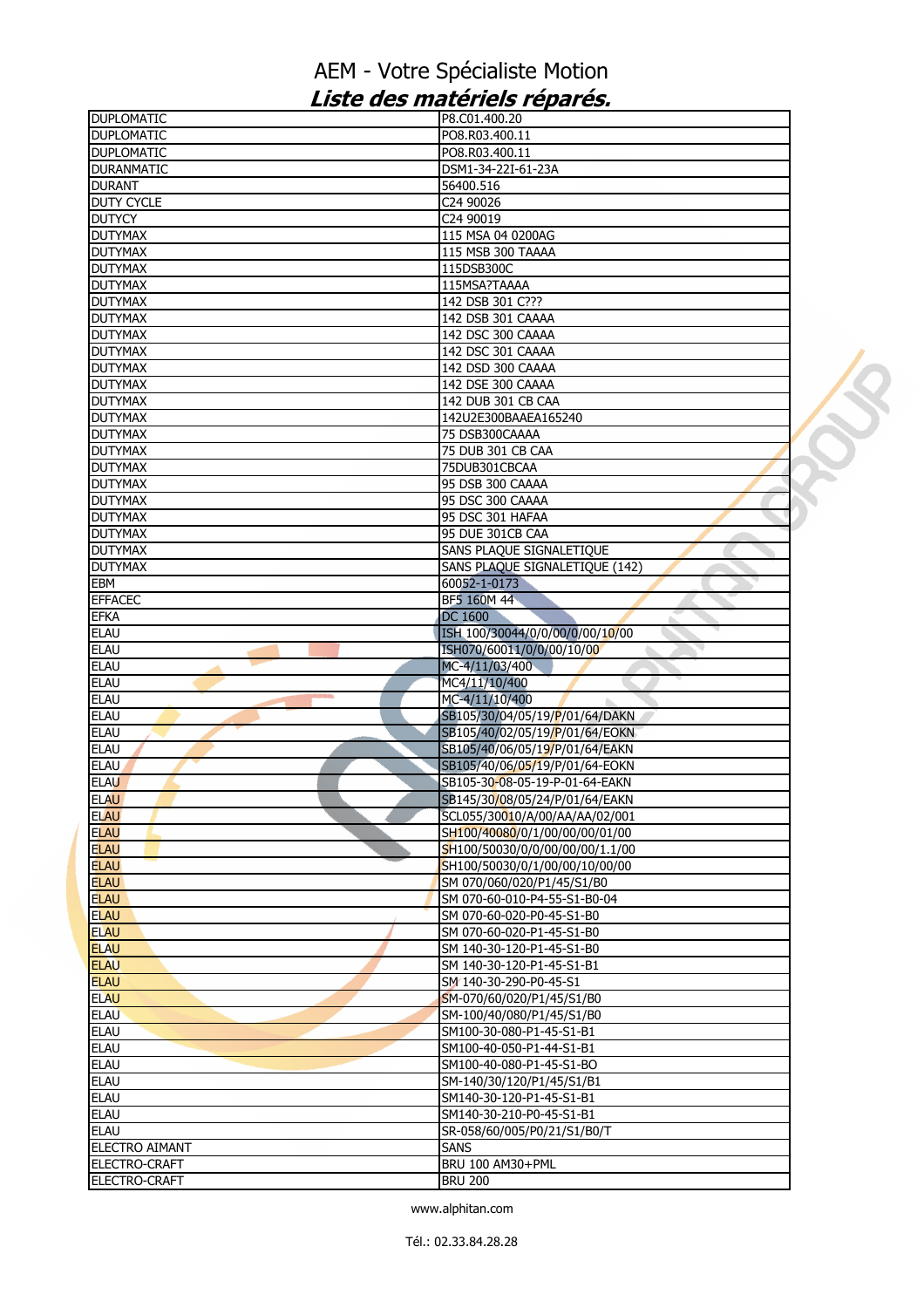| ELECTRO-CRAFT           | DM-30                     |  |
|-------------------------|---------------------------|--|
| <b>ELECTRO-CRAFT</b>    | E 723                     |  |
| <b>ELECTRO-CRAFT</b>    | H-3016-N-H00AX            |  |
| ELECTRO-CRAFT           | PLAQUE ILLISIBLE          |  |
| ELECTRO-CRAFT           | S 4050 P H00AX            |  |
| <b>ELECTRO-CRAFT</b>    | S 703596SA                |  |
| ELECTRO-CRAFT           | S-4050-H00AX              |  |
| ELECTRO-CRAFT           | S-4050-P-H00AX            |  |
| <b>ELECTRO-CRAFT</b>    | S-4075-R-H00AA            |  |
| ELECTRO-CRAFT           | S-8500-S H00 AA           |  |
| ELECTRO-PULLMAN         | 80/M29                    |  |
| <b>ELEKTROKOWINA</b>    | T132M4                    |  |
| <b>ELETTROMANDRINI</b>  | <b>TMPEI 7/2</b>          |  |
| <b>ELETTROMECCANICA</b> | PO80/2                    |  |
| <b>ELGE</b>             | SD/CC 110/8/20            |  |
| <b>ELGE</b>             | SD/CC 140/20/40           |  |
| <b>ELMO</b>             | 3HNP00043-1               |  |
| <b>ELMO</b>             | PS130/6-50-P-3279         |  |
| <b>ELMO</b>             | PS130/6-50-T-LSS-4424     |  |
|                         |                           |  |
| <b>ELMO</b>             | PS130-6-50-T-PMB-370A     |  |
| <b>ELMO</b>             | PS90/6-79-T-LSS 5.9-34.97 |  |
| <b>ELMO</b>             | PSA 90/6-105P-LSS-4577    |  |
| <b>ELMO</b>             | PSA90/6-105-PP-LSS-4577   |  |
| <b>ELMO</b>             | SAX-14/400R               |  |
| <b>ELMOT SCHÄFER</b>    | KMER280M4                 |  |
| <b>ELTE</b>             | <b>TMPE3 12/2</b>         |  |
| <b>EME AG</b>           | H-4050-P-H00AX-EME        |  |
| <b>EMERSON</b>          | DX-308                    |  |
| <b>EMERSON</b>          | <b>DXA-340</b>            |  |
| <b>EMERSON</b>          | <b>DXA-430</b>            |  |
| <b>EMERSON</b>          | <b>DXE 4120W</b>          |  |
| <b>EMERSON</b>          | <b>DXE-4120W</b>          |  |
| <b>EMERSON</b>          | DXE-455CB                 |  |
| <b>EMERSON</b>          | <b>DXE-490 CB</b>         |  |
| <b>EMERSON</b>          | <b>DXE-490C</b>           |  |
| <b>EMERSON</b>          | DXE-490CB<br>a.           |  |
| <b>EMERSON</b>          | <b>DXM-316C-</b>          |  |
| <b>EMERSON</b>          | <b>DXM-316C</b>           |  |
| <b>EMERSON</b>          | <b>DXM-316W</b>           |  |
| <b>EMERSON</b>          | DXM-340CB                 |  |
| <b>EMERSON</b>          | <b>FX-208-CE</b>          |  |
|                         |                           |  |
| <b>EMERSON</b>          | <b>FX-316</b>             |  |
| <b>EMERSON</b>          | <b>FX-316CE</b>           |  |
| <b>EMERSON</b>          | <b>FX-340</b>             |  |
| <b>EMERSON</b>          | <b>FX-340CE</b>           |  |
| <b>EMERSON</b>          | <b>FX-340CE</b>           |  |
| <b>EMERSON</b>          | <b>FX-455</b>             |  |
| <b>EMERSON</b>          | <b>FX-455CE</b>           |  |
| <b>EMERSON</b>          | FX-490                    |  |
| <b>EMERSON</b>          | <b>FX-490CE</b>           |  |
| <b>EMERSON</b>          | MGE-316-CONS-0000         |  |
| <b>EMERSON</b>          | MGE-316-ONS-0000          |  |
| <b>EMERSON</b>          | <b>DXE-455CB</b>          |  |
| <b>EMERSON</b>          | <b>DXM-340CB</b>          |  |
| <b>EMERSON</b>          | FX-340                    |  |
| <b>EMERSON</b>          | <b>FX-340CE</b>           |  |
| <b>EMERSON</b>          | <b>FX-455</b>             |  |
| <b>EMERSON</b>          | <b>FX-455CE</b>           |  |
| <b>EMERSON</b>          | FX-490                    |  |
| <b>EMERSON</b>          | <b>FX490-CE</b>           |  |
| <b>EMERSON</b>          | <b>FX-490-CE</b>          |  |
| <b>EMERSON</b>          | MGE-316-CONS-0000         |  |
| <b>EMHART GLASS</b>     | 601-10000                 |  |
| <b>EMHART GLASS</b>     | M605H-0C7-C5-773          |  |
|                         |                           |  |
| <b>EMOD</b>             | B80S/4P5                  |  |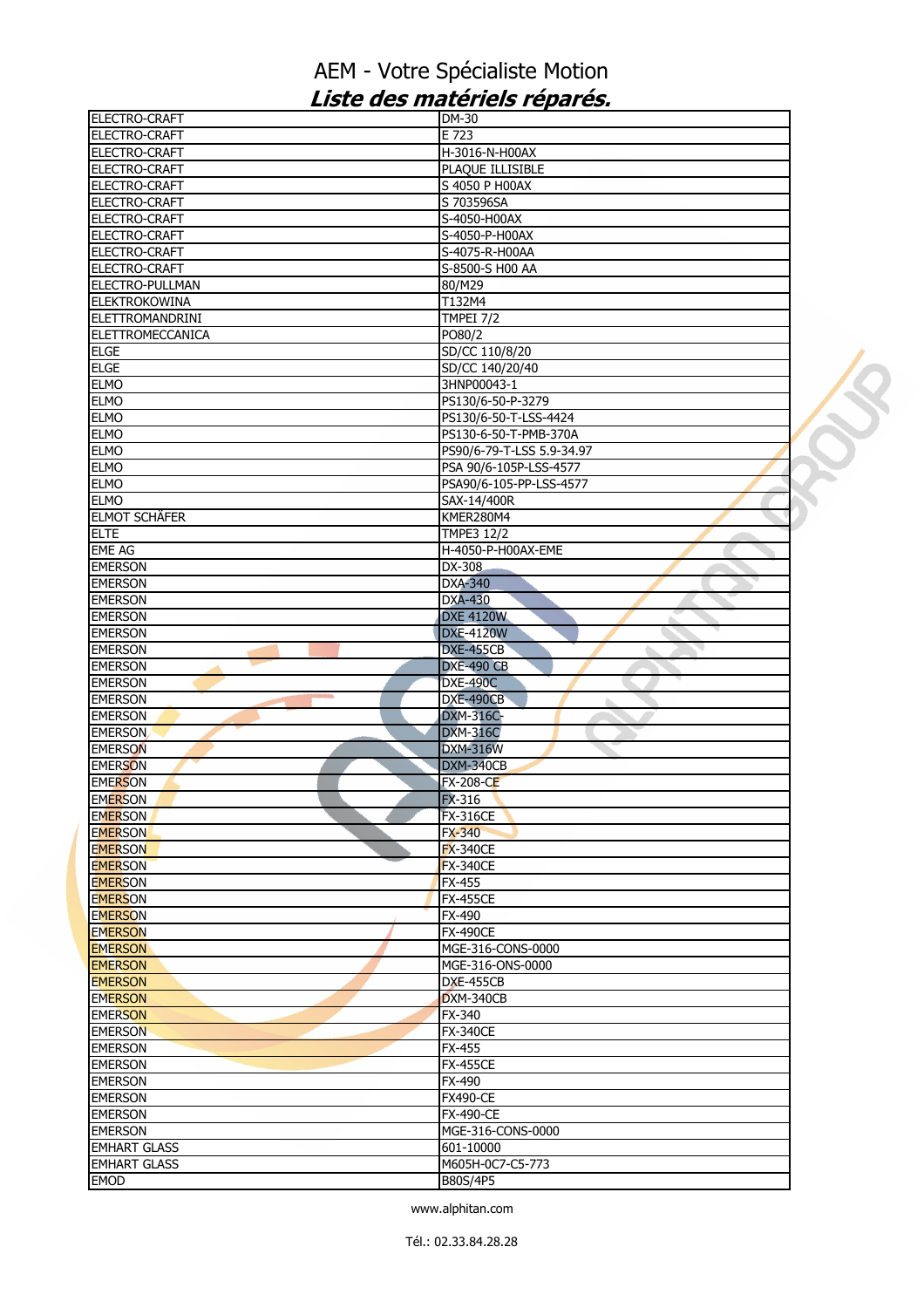| <b>EMOD</b>                          | GKE132-M/A4X                                            |  |
|--------------------------------------|---------------------------------------------------------|--|
| <b>EMOD</b>                          | VKHS54/26-70T                                           |  |
| <b>ENGEL</b>                         | GNM5440-G3.1                                            |  |
| <b>ENGEL</b>                         | <b>GNM7085</b>                                          |  |
| <b>ESA</b>                           | 3L 4210 63/M71                                          |  |
| <b>ESCAP</b>                         | 4N63-000-79                                             |  |
| <b>ESITRON</b>                       | SBL4-0260-20-X/PWX                                      |  |
| <b>ESITRON</b>                       | SBL4-260-10-X/PWX                                       |  |
| <b>ESR</b>                           | BN 9075.633 258                                         |  |
| <b>ESR</b>                           | MR 4206.3309                                            |  |
| <b>ESR</b>                           | MR 4206-3054                                            |  |
| <b>EURODRIVE</b>                     | PSF311/N/EK03 DS56H/B/TF/RH1M/KK                        |  |
| <b>EUROMOTORI</b>                    | 11F25-4A                                                |  |
| <b>EUROTEK</b>                       | ET-SW/3X300-500/24/6/NB                                 |  |
| <b>EUROTHERM</b>                     | 514C/04/00/00/00                                        |  |
| <b>EUROTHERM</b>                     | 584S/022/400/00010/FR/000/0000/000/00/000/000           |  |
| <b>EUROTHERM</b>                     | 590                                                     |  |
| <b>EUROTHERM</b>                     | 605/040/400/3/F/0010/UK/000                             |  |
| <b>EUROTHERM</b>                     | 637 / KD6R-22-7                                         |  |
| <b>EUROTHERM</b>                     | 637/K D6R22-7-CAN                                       |  |
| <b>EUROTHERM</b>                     | 637/KD6R30-7-CAE                                        |  |
| <b>EUROTHERM</b>                     | 637f/KD6R22.S5-7-0-CAN-000-RD2                          |  |
| <b>EUROTHERM</b>                     | 650VF/0900/400/0011/FR/0/RS485/0/230/0                  |  |
|                                      |                                                         |  |
| <b>EUROTHERM</b><br><b>EUROTHERM</b> | 690P/0220/400/0010/FR/0/0/0/0/B0/0/0<br>AC G0090-4/01-3 |  |
|                                      |                                                         |  |
| <b>EUROTHERM</b>                     | ACG-0170-4/01-3                                         |  |
| <b>EUROTHERM</b>                     | ACM2n 0320-4/2-6-BR                                     |  |
| <b>EUROTHERM</b>                     | ACMN 0045 4/03                                          |  |
| <b>EUROTHERM</b>                     | ACMn0220-4/1-3-65                                       |  |
| <b>EUROTHERM</b>                     | ACR 2000-3/1 -6                                         |  |
| <b>EUROTHERM</b>                     | ACR 2000-3/4-6                                          |  |
| <b>EUROTHERM</b>                     | ACR2000-3/4-6                                           |  |
| <b>EUROTHERM</b>                     | ACS0370/1<br>7                                          |  |
| <b>EUROTHERM</b>                     | MO4500                                                  |  |
| <b>EUROTHERM</b>                     | <b>PC 3000 PSU</b>                                      |  |
| <b>EUROTHERM</b>                     | <b>PC3000 PSU</b>                                       |  |
| <b>EUROTHERM ANTRIEBE</b>            | ACM2n 0220-4/?-3                                        |  |
| <b>EUROTHERM ANTRIEBE</b>            | ACM2n 1200-4/3-6-BR                                     |  |
| EUROTHERM ANTRIEBE                   | ACR 0300-4/2-3-GW                                       |  |
| <b>EVER ELETTRONICA</b>              | SMC01-09-V04C07                                         |  |
| <b>EXCELLON</b>                      | <b>ABW 125</b>                                          |  |
| <b>EXLAR</b>                         | GS45-0605-XXX-EC2-M6-ES-14984                           |  |
| <b>EXLAR</b>                         | GSX0-0605-XXX-AB5-268-FG-XT-XH-XL                       |  |
| <b>EXLAR</b>                         | GSX30-0605-XXX-AB5-268-FG-XT-XH-XL                      |  |
| <b>EXLAR</b>                         | GSX30-605-XXX-AB5-268-FG-XT-XH-XL                       |  |
| <b>FADAL</b>                         | <b>MTR-0010</b>                                         |  |
| <b>FAE</b>                           | <b>UL748</b>                                            |  |
| <b>FAEMAT</b>                        | FA 80 SPEC                                              |  |
| <b>FAGOR</b>                         | BUG20-120-30-B-000                                      |  |
| <b>FAGOR</b>                         | BUS20-160/270-30-009                                    |  |
| <b>FAGOR</b>                         | BUS20-80/135-30-001                                     |  |
| <b>FAGOR</b>                         | FKM 66.30A.E3.200                                       |  |
| <b>FAGOR</b>                         | FKM44.30A.E3.110                                        |  |
| <b>FAGOR</b>                         | FXM55.20A.A1.010-X06                                    |  |
| <b>FAGOR</b>                         | PLAQUE EFFACEE                                          |  |
| <b>FAGOR</b>                         | SPM 112XE.E1.00000.1                                    |  |
| <b>FAGOR</b>                         | SPM 112XE.E1.00100.1                                    |  |
| <b>FAGOR</b>                         | SPM160LE.1.00000.0                                      |  |
|                                      |                                                         |  |
| <b>FAGOR</b>                         | RA 3275-220                                             |  |
| <b>FANUC</b>                         | A05B-2301-C372                                          |  |
| <b>FANUC</b>                         | A06-0369-B259#0003                                      |  |
| <b>FANUC</b>                         | A06B.0267.B605                                          |  |
| <b>FANUC</b>                         | A06B.0373-B169                                          |  |
| <b>FANUC</b>                         | A06B-0031-B075#7008                                     |  |
| <b>FANUC</b>                         | A06B-0031-B575                                          |  |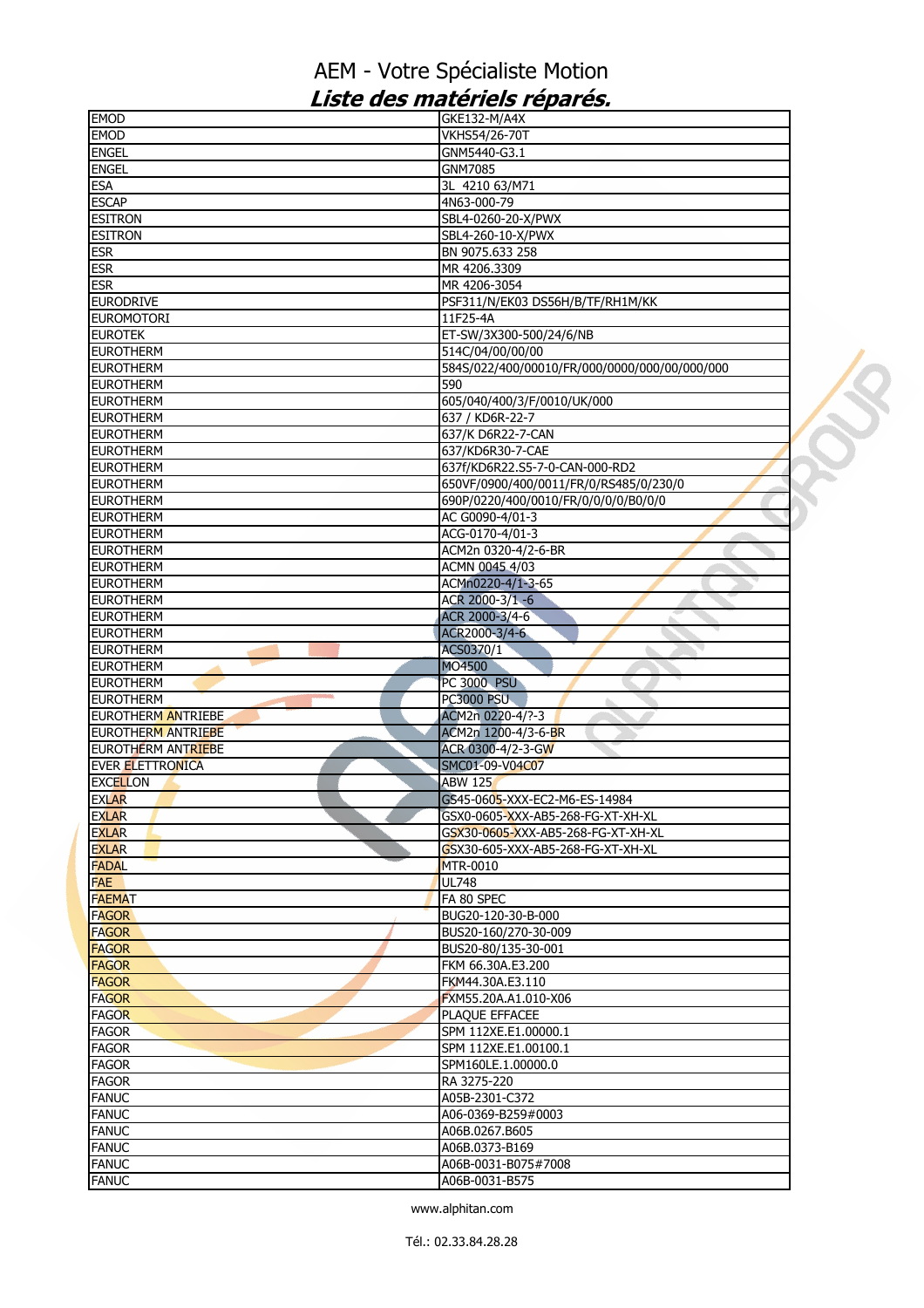| <b>FANUC</b> | A06B-0032-B075            |  |
|--------------|---------------------------|--|
| <b>FANUC</b> | A06B-0032-B175#7008       |  |
| <b>FANUC</b> | A06B-0034-B075#0008       |  |
| <b>FANUC</b> | A06B-0034-B075#7000       |  |
| <b>FANUC</b> | A06B-0041-B605#S042       |  |
| <b>FANUC</b> | A06B-0078-B303            |  |
| <b>FANUC</b> | A06B-0086-B203            |  |
| <b>FANUC</b> | A06B-0104-B111#7000       |  |
| <b>FANUC</b> | A06B-0113-B075#0005       |  |
| <b>FANUC</b> | A06B-0113-B075#0008       |  |
| <b>FANUC</b> | A06B-0113-B175#0008       |  |
| <b>FANUC</b> | A06B-0113-B178#0008       |  |
| <b>FANUC</b> | A06B-0114-B275#0008       |  |
| <b>FANUC</b> | A06B-0115-B275#0008       |  |
| <b>FANUC</b> | A06B-0115-B275#8000       |  |
| <b>FANUC</b> | A06B-0115-B804            |  |
| <b>FANUC</b> | A06B-0115-B855#0048       |  |
| <b>FANUC</b> | A06B-0116-B077            |  |
| <b>FANUC</b> | A06B-0116-B103#0100       |  |
| <b>FANUC</b> | A06B-0116-B203            |  |
| <b>FANUC</b> | A06B-0116-B275#0008       |  |
| <b>FANUC</b> | A06B-0116-B804            |  |
| <b>FANUC</b> | A06B-0121-B575#7000       |  |
| <b>FANUC</b> | A06B-0123-B075            |  |
| <b>FANUC</b> | A06B-0123-B077            |  |
| <b>FANUC</b> | A06B-0123-B175            |  |
| <b>FANUC</b> | A06B-0123-B575            |  |
| <b>FANUC</b> | A06B-0123-B575#7008       |  |
| <b>FANUC</b> | A06B-0123-B577#7008       |  |
|              |                           |  |
| <b>FANUC</b> | A06B-0123-B675            |  |
| <b>FANUC</b> | A06B-0126-B675#7000       |  |
| <b>FANUC</b> | A06B-0127-B075            |  |
| <b>FANUC</b> | A06B-0127-B076            |  |
| <b>FANUC</b> | A06B-0127-B077#7000       |  |
| <b>FANUC</b> | A06B-0127-B084            |  |
| <b>FANUC</b> | A06B-0127-B084#7000<br>à. |  |
| <b>FANUC</b> | A06B-0127-B088#0075       |  |
| <b>FANUC</b> | A06B-0127-B175            |  |
| <b>FANUC</b> | A06B-0127-B677#7000       |  |
| <b>FANUC</b> | A06B-0128-B077            |  |
| <b>FANUC</b> | A06B-0128-B189            |  |
| <b>FANUC</b> | A06B-0128-B575#7000       |  |
| <b>FANUC</b> | A06B-0128-B575#7076       |  |
| <b>FANUC</b> | A06B-0128-B675#0008       |  |
| <b>FANUC</b> | A06B-0128-B677#7000       |  |
| <b>FANUC</b> | A06B-0137-B075#0092       |  |
| <b>FANUC</b> | A06B-0142-B077            |  |
| <b>FANUC</b> | A06B-0142-B084#7000       |  |
| <b>FANUC</b> | A06B-0142-B576            |  |
| <b>FANUC</b> | A06B-0142-B675#0006       |  |
| <b>FANUC</b> | A06B-0143-B075            |  |
| <b>FANUC</b> | A06B-0143-B175#0008       |  |
| <b>FANUC</b> | A06B-0143-B177#700        |  |
| <b>FANUC</b> | A06B-0143-B675            |  |
| <b>FANUC</b> | A06B-0146-B075            |  |
| <b>FANUC</b> | A06B-0146-B675            |  |
| <b>FANUC</b> | A06B-0147-B077            |  |
| <b>FANUC</b> | A06B-0147-B175            |  |
| <b>FANUC</b> | A06B-0147-B177            |  |
| <b>FANUC</b> | A06B-0147-B177#7008       |  |
| <b>FANUC</b> | A06B-0147-B184#F000       |  |
| <b>FANUC</b> | A06B-0147-B576            |  |
| <b>FANUC</b> | A06B-0147-B675            |  |
| <b>FANUC</b> | A06B-0147-B675            |  |
| <b>FANUC</b> | A06B-0148-B075            |  |
|              |                           |  |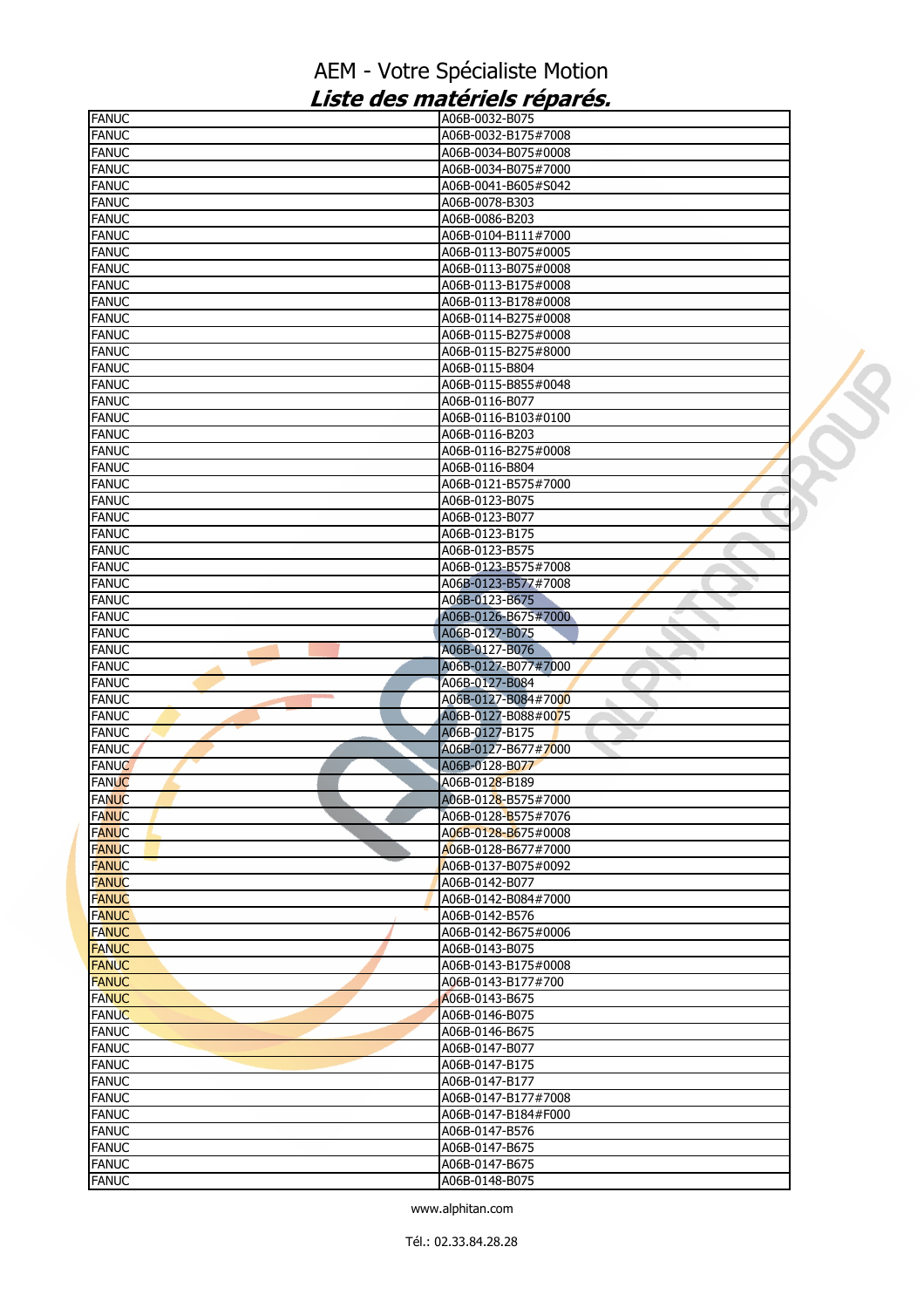| <b>FANUC</b>                 | A06B-0148-B675                        |  |
|------------------------------|---------------------------------------|--|
| <b>FANUC</b>                 | A06B-0151-B576                        |  |
| <b>FANUC</b>                 | A06B-0151-B577                        |  |
| <b>FANUC</b>                 | A06B-0152-B675                        |  |
| <b>FANUC</b>                 | A06B-0153-B075#7008                   |  |
| <b>FANUC</b>                 | A06B-0153-B077#7000                   |  |
| <b>FANUC</b>                 | A06B-0153-B175                        |  |
| <b>FANUC</b>                 | A06B-0153-B175#7008                   |  |
| <b>FANUC</b>                 | A06B-0153-B177                        |  |
| <b>FANUC</b>                 | A06B-0153-B177#7000                   |  |
| <b>FANUC</b>                 | A06B-0153-B177#U000                   |  |
| <b>FANUC</b>                 | A06B-0153-B188                        |  |
| <b>FANUC</b>                 | A06B-0153-B675                        |  |
| <b>FANUC</b>                 | A06B-0157-B576                        |  |
| <b>FANUC</b>                 | A06B-0157-B577                        |  |
| <b>FANUC</b>                 | A06B-0162-B175                        |  |
| <b>FANUC</b>                 | A06B-0162-B175#0006                   |  |
| <b>FANUC</b>                 | A06B-0162-B177                        |  |
| <b>FANUC</b>                 | A06B-0163-B075                        |  |
| <b>FANUC</b>                 | A06B-0163-B175                        |  |
| <b>FANUC</b>                 | A06B-0163-B-175                       |  |
| <b>FANUC</b>                 | A06B-0163-B575#7075                   |  |
| <b>FANUC</b>                 | A06B-0166-B576                        |  |
| <b>FANUC</b>                 | A06B-0166-B675#0016                   |  |
| <b>FANUC</b>                 | A06B-0169-B175#7000                   |  |
| <b>FANUC</b>                 | A06B-0169-B576#M000                   |  |
| <b>FANUC</b>                 | A06B-0169-B577#M000                   |  |
| <b>FANUC</b>                 | A06B-0176-B088                        |  |
| <b>FANUC</b>                 | A06B-0176-B088#7000                   |  |
| <b>FANUC</b><br><b>FANUC</b> | A06B-0178-B088<br>A06B-0186-B675#0014 |  |
| <b>FANUC</b>                 | A06B-0186-B675#0016                   |  |
| <b>FANUC</b>                 | A06B-0202-B605                        |  |
|                              |                                       |  |
|                              |                                       |  |
| <b>FANUC</b>                 | A06B-0202-B605#S000                   |  |
|                              | A06B-0212-B605#S000                   |  |
| <b>FANUC</b>                 | A06B-0213-B200#0100                   |  |
| <b>FANUC</b><br><b>FANUC</b> | A06B-0215-B100                        |  |
| <b>FANUC</b>                 | A06B-0215-B605#S000                   |  |
| <b>FANUC</b>                 | A06B-0223-B605                        |  |
| <b>FANUC</b><br><b>FANUC</b> | A06B-0223-B605#S000<br>A06B-0226-B400 |  |
| <b>FANUC</b>                 | A06B-0229-B201                        |  |
| <b>FANUC</b>                 | A06B-0229-B501                        |  |
| <b>FANUC</b>                 | A06B-0235-B000                        |  |
| <b>FANUC</b>                 | A06B-0235-B605                        |  |
| <b>FANUC</b>                 | A06B-0235-B605#S000                   |  |
| <b>FANUC</b>                 | A06B-0236-B100                        |  |
| <b>FANUC</b>                 | A06B-0236-B201                        |  |
| <b>FANUC</b>                 | A06B-0236-B400                        |  |
| <b>FANUC</b>                 | A06B-0238-B400                        |  |
| <b>FANUC</b>                 | A06B-0239-B100                        |  |
| <b>FANUC</b>                 | A06B-0239-B500                        |  |
| <b>FANUC</b>                 | A06B-0243-B100                        |  |
| <b>FANUC</b>                 | A06B-0243-B102#0100                   |  |
| <b>FANUC</b>                 | A06B-0243-B102#100                    |  |
| <b>FANUC</b>                 | A06B-0243-B102-0100                   |  |
| <b>FANUC</b>                 | A06B-0243-B201                        |  |
| <b>FANUC</b>                 | A06B-0243-B400                        |  |
| <b>FANUC</b>                 | A06B-0247-B102                        |  |
| <b>FANUC</b>                 | A06B-0247-B201                        |  |
| <b>FANUC</b>                 | A06B-0247-B501                        |  |
| <b>FANUC</b>                 | A06B-0253-B201                        |  |
| <b>FANUC</b>                 | A06B-0267-B605                        |  |
| <b>FANUC</b><br><b>FANUC</b> | A06B-0267-B605#S000<br>A06B-0268-B000 |  |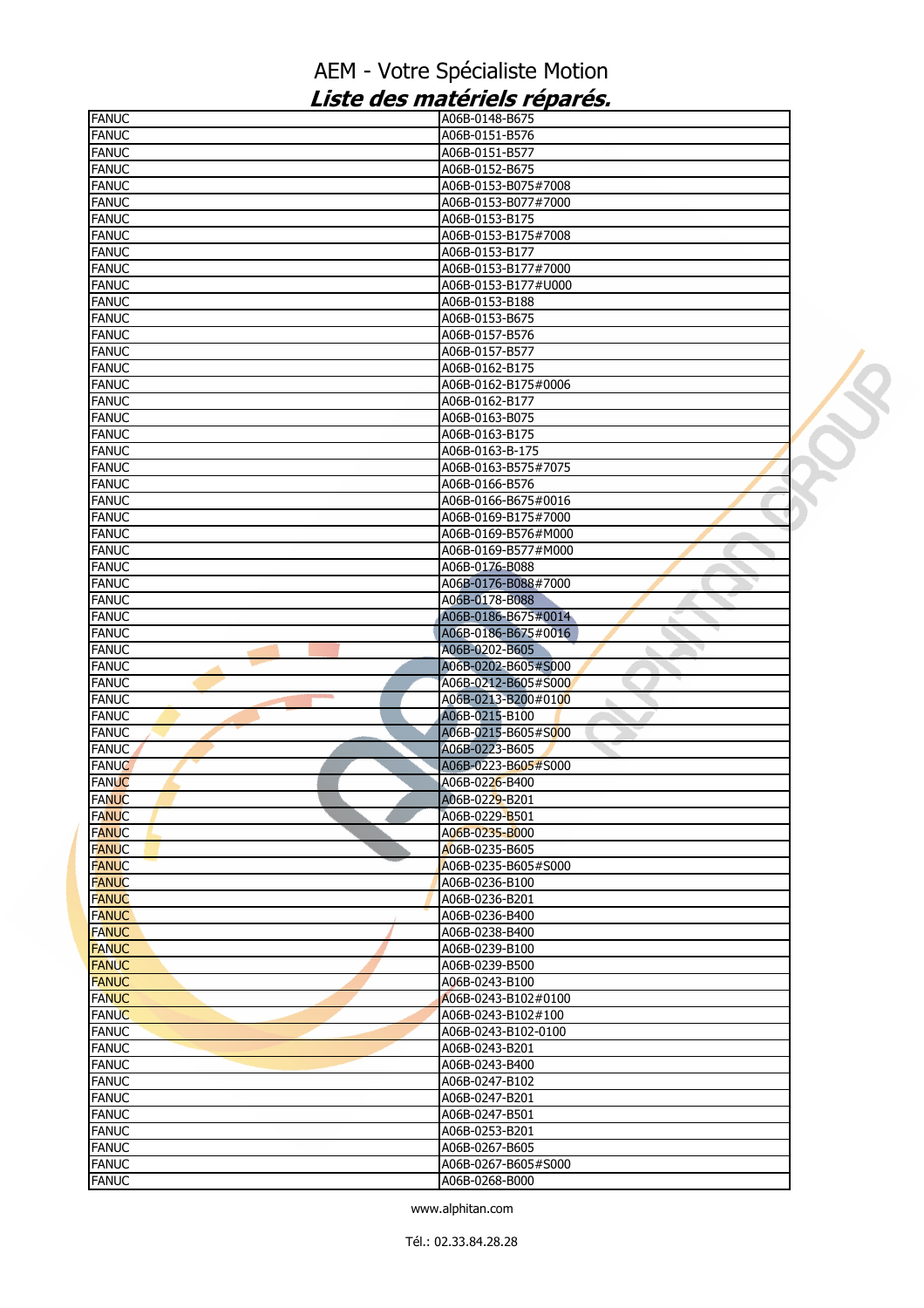| <b>FANUC</b>                 | A06B-0268-B605#S000              |  |
|------------------------------|----------------------------------|--|
| <b>FANUC</b>                 | A06B-0269-B100                   |  |
| <b>FANUC</b>                 | A06B-0272-B400                   |  |
| <b>FANUC</b>                 | A06B-0273-B400                   |  |
| <b>FANUC</b>                 | A06B-0310-B002                   |  |
| <b>FANUC</b>                 | A06B-0313-B002#7065              |  |
| <b>FANUC</b>                 | A06B-0313-B042                   |  |
| <b>FANUC</b>                 | A06B-0314-B003                   |  |
| <b>FANUC</b>                 | A06B-0314-B005#7000              |  |
| <b>FANUC</b>                 | A06B-0314-B567#7076              |  |
| <b>FANUC</b>                 | A06B-0314-B572                   |  |
| <b>FANUC</b>                 | A06B-0315-B032                   |  |
| <b>FANUC</b>                 | A06B-0315-B205#7000              |  |
| <b>FANUC</b>                 | A06B-0318-B032#7000              |  |
| <b>FANUC</b>                 | A06B-0332-B177#0691              |  |
| <b>FANUC</b>                 | A06B-0337-B076#0092              |  |
| <b>FANUC</b>                 | A06B-0345-B231                   |  |
| <b>FANUC</b>                 | A06B-0346-B255                   |  |
| <b>FANUC</b>                 | A06B-0347-B255                   |  |
| <b>FANUC</b>                 | A06B-0369-B259#0003              |  |
| <b>FANUC</b>                 | A06B-0371-B075                   |  |
| <b>FANUC</b>                 | A06B-0371-B169                   |  |
| <b>FANUC</b>                 | A06B-0371-B175                   |  |
| <b>FANUC</b>                 | A06B-0371-B-175                  |  |
| <b>FANUC</b>                 | A06B-0371-B510#7008              |  |
| <b>FANUC</b>                 | A06B-0371-B575#7000              |  |
| <b>FANUC</b>                 | A06B-0372-B044                   |  |
| <b>FANUC</b>                 | A06B-0372-B076                   |  |
| <b>FANUC</b>                 | A06B-0372-B510#7008              |  |
| <b>FANUC</b>                 | A06B-0372-B575#7000              |  |
| <b>FANUC</b>                 | A06B-0372-B688                   |  |
| <b>FANUC</b>                 | A06B-0372-B688#0075              |  |
| <b>FANUC</b>                 | A06B-0373-B075                   |  |
| <b>FANUC</b>                 | A06B-0373-B076#7000              |  |
| <b>FANUC</b>                 | A06B-0373-B169                   |  |
|                              |                                  |  |
| <b>FANUC</b>                 | A06B-0373-B175<br>ь              |  |
| <b>FANUC</b>                 | A06B-0373-B175#7000              |  |
| <b>FANUC</b>                 | A06B-0373-B185#T000              |  |
| <b>FANUC</b>                 | A06B-0373-B675#7075              |  |
| <b>FANUC</b>                 | A06B-0373-B677#7000              |  |
| <b>FANUC</b>                 | A06B-0374-B175                   |  |
| <b>FANUC</b>                 | A06B-0374-B569#7000              |  |
| <b>FANUC</b>                 | A06B-0374-B610#7008              |  |
| <b>FANUC</b>                 | A06B-0376-B575#7075              |  |
| <b>FANUC</b>                 | A06B-0377-B176                   |  |
| <b>FANUC</b>                 | A06B-0377-B575                   |  |
| <b>FANUC</b>                 | A06B-0377-B675#7000              |  |
| <b>FANUC</b>                 | A06B-0377-B675#7075              |  |
| <b>FANUC</b>                 | A06B-0379-B169                   |  |
| <b>FANUC</b>                 | A06B-0501-B202#7000              |  |
| <b>FANUC</b>                 | A06B-0501-B531                   |  |
| <b>FANUC</b>                 | A06B-0502-B002#7000              |  |
| <b>FANUC</b>                 | A06B-0502-B201                   |  |
| <b>FANUC</b>                 | A06B-0502-B202#7000              |  |
| <b>FANUC</b>                 | A06B-0505-B202#7000              |  |
| <b>FANUC</b>                 | A06B-0506-B001#7000              |  |
| <b>FANUC</b>                 | A06B-0506-B202 #7000             |  |
| <b>FANUC</b>                 | A06B-0512-B001#7000              |  |
| <b>FANUC</b>                 | A06B-0512-B506#7000              |  |
| <b>FANUC</b>                 | A06B-0513-B031                   |  |
| <b>FANUC</b>                 | A06B-0531-B069                   |  |
| <b>FANUC</b>                 | A06B-0571-B003#0064              |  |
| <b>FANUC</b>                 | A06B-0615-B322#3000              |  |
| <b>FANUC</b><br><b>FANUC</b> | A06B-0615-B381<br>A06B-0641-B012 |  |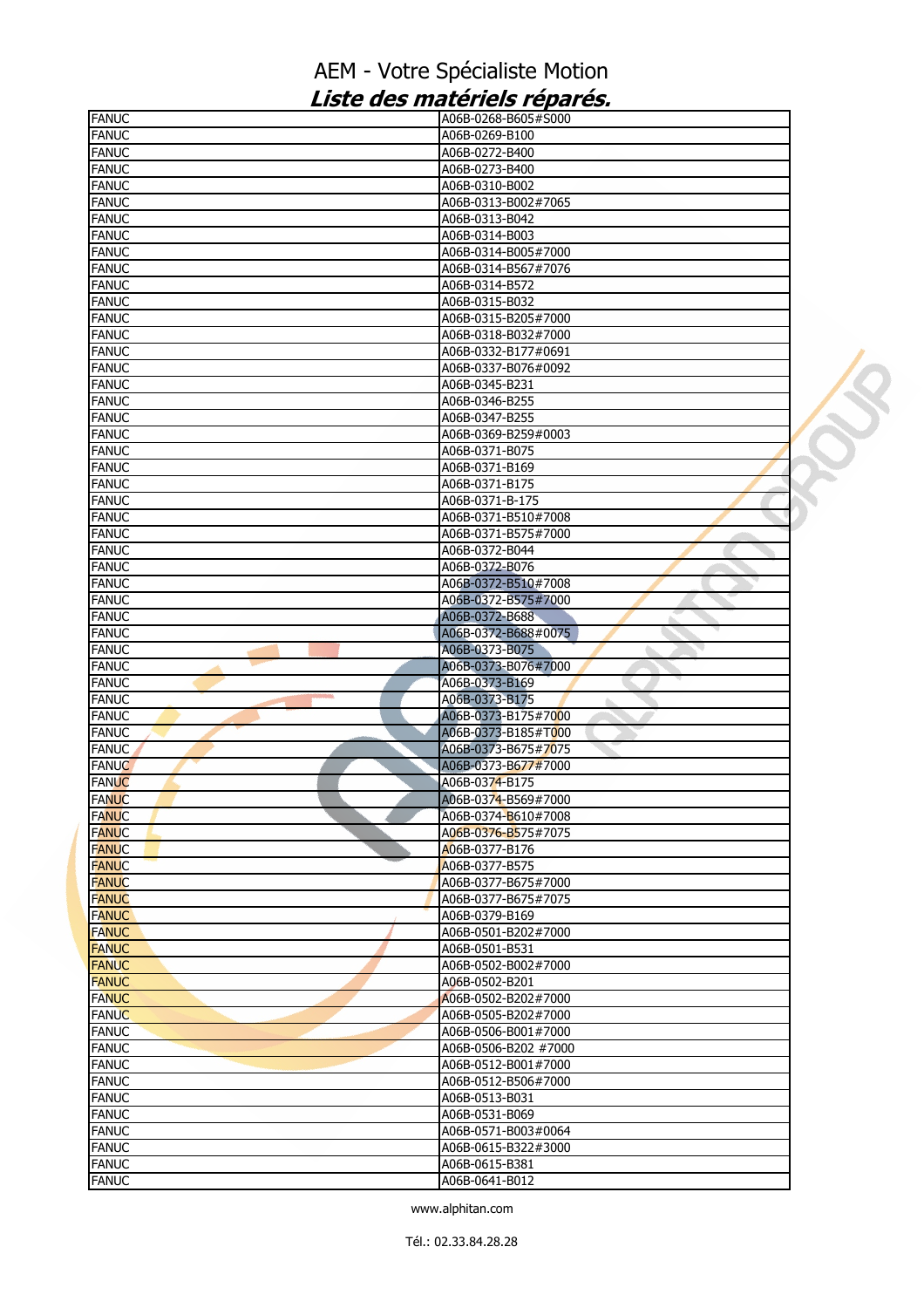| <b>FANUC</b>                 | A06B-064-B011                    |  |
|------------------------------|----------------------------------|--|
| <b>FANUC</b>                 | A06B-0651-B005                   |  |
| <b>FANUC</b>                 | A06B-0651-B205                   |  |
| <b>FANUC</b>                 | A06B-0653-B001#0011              |  |
| <b>FANUC</b>                 | A06B-0731-B101#3000              |  |
| <b>FANUC</b>                 | A06B-0731-B201#3000              |  |
| <b>FANUC</b>                 | A06B-0753-B100#3000              |  |
| <b>FANUC</b>                 | A06B-0754-B190                   |  |
| <b>FANUC</b>                 | A06B-0755-B100#3100              |  |
| <b>FANUC</b>                 | A06B-0756-B100#3000              |  |
| <b>FANUC</b>                 | A06B-0756-B100#3100              |  |
| <b>FANUC</b>                 | A06B-0826-B100                   |  |
| <b>FANUC</b>                 | A06B-0826-D190                   |  |
| <b>FANUC</b>                 | A06B-0829-B192#3000              |  |
| <b>FANUC</b>                 | A06B-0829-B330                   |  |
| <b>FANUC</b>                 | A06B-0835-B926#3D41              |  |
| <b>FANUC</b>                 | A06B-0850-B395/3000              |  |
| <b>FANUC</b>                 | A06B-0852-B100                   |  |
| <b>FANUC</b>                 | A06B-0852-B230                   |  |
| <b>FANUC</b>                 | A06B-0853-B305/3000              |  |
| <b>FANUC</b>                 | A06B-0853-B390#3000              |  |
| <b>FANUC</b>                 | A06B-0855-B100                   |  |
| <b>FANUC</b>                 | A06B-0855-B102#3000              |  |
| <b>FANUC</b>                 | A06B-0855-B954#0042              |  |
| <b>FANUC</b>                 | A06B-0856-B100                   |  |
| <b>FANUC</b>                 | A06B-0857-B102#3000              |  |
| <b>FANUC</b>                 | A06B-0857-B302                   |  |
| <b>FANUC</b>                 | A06B-0857-B928#0341              |  |
| <b>FANUC</b>                 | A06B-0859-B392                   |  |
| <b>FANUC</b>                 | A06B-0866-B300#3000              |  |
| <b>FANUC</b>                 | A06B-0866-B380#3000              |  |
| <b>FANUC</b>                 | A06B-0889-B927#3401              |  |
| <b>FANUC</b>                 | A06B-0893-B190#3000              |  |
| <b>FANUC</b>                 | A06B-1006-B100#3000              |  |
| <b>FANUC</b>                 | A06B-1006-B908                   |  |
| <b>FANUC</b>                 | A06B-1407-B200                   |  |
| <b>FANUC</b><br><b>FANUC</b> | A06B-1411-B103<br>A06B-1411-B150 |  |
| <b>FANUC</b>                 | A06B-1452-B200                   |  |
| <b>FANUC</b>                 | A06B-148-B675                    |  |
| <b>FANUC</b>                 | A06B-1497-B145#03M1              |  |
| <b>FANUC</b>                 | A06B-1508-B100                   |  |
| <b>FANUC</b>                 | A06B-1508-B103                   |  |
| <b>FANUC</b>                 | A06B-1509-B100                   |  |
| <b>FANUC</b>                 | A06B-1511-B100                   |  |
| <b>FANUC</b>                 | A06B-1511-B150                   |  |
| <b>FANUC</b>                 | A06B-169-B577#M000               |  |
| <b>FANUC</b>                 | A06B-235-B605#S000               |  |
| <b>FANUC</b>                 | A06B-371-B175                    |  |
| <b>FANUC</b>                 | A06B-512-B004#7000               |  |
| <b>FANUC</b>                 | A06B-6055-H122#H511              |  |
| <b>FANUC</b>                 | A06B-6059-H212                   |  |
| <b>FANUC</b>                 | A06B-6076-H101                   |  |
| <b>FANUC</b>                 | A06B-6078-H202#H500              |  |
| <b>FANUC</b>                 | A06B-6079-H206                   |  |
| <b>FANUC</b>                 | A06B-6080-H305#EM                |  |
| <b>FANUC</b>                 | A06B-6087-H126                   |  |
| <b>FANUC</b>                 | A06B-6088-H322#H500              |  |
| <b>FANUC</b>                 | A06B-6089-H106                   |  |
| <b>FANUC</b>                 | A06B-6093-H152                   |  |
| <b>FANUC</b>                 | A06B-6096-H203                   |  |
| <b>FANUC</b>                 | A06B-6096-H206                   |  |
| <b>FANUC</b>                 | A06B-6096-H207                   |  |
| <b>FANUC</b>                 | A06B-6096-H208                   |  |
| <b>FANUC</b>                 | A06B-6100-H001                   |  |
|                              |                                  |  |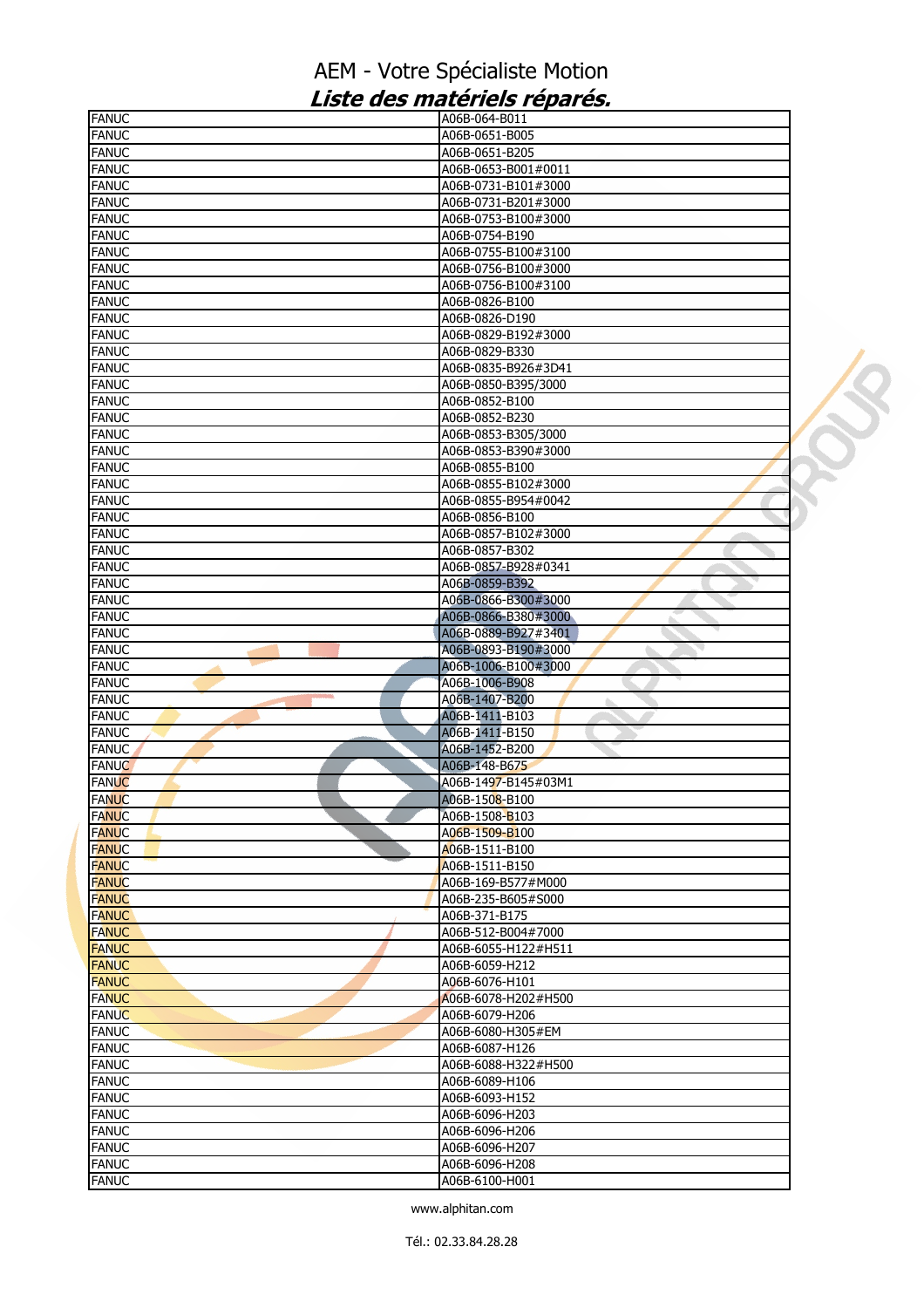| <b>FANUC</b>                 | A06B-6102-H22#520                    |  |
|------------------------------|--------------------------------------|--|
| <b>FANUC</b>                 | A06BN-0615-B343                      |  |
| <b>FANUC</b>                 | A16B-1212-0871                       |  |
| <b>FANUC</b>                 | A16B-1212-0871/18C 700093            |  |
| <b>FANUC</b>                 | A16B-2201-0470/12H 700590            |  |
| <b>FANUC</b>                 | A16B-2202-0731/05D                   |  |
| <b>FANUC</b>                 | A16B-3200-0412/03 An                 |  |
| <b>FANUC</b>                 | A20B-0009-0320                       |  |
| <b>FANUC</b>                 | A860-0300-T002                       |  |
| <b>FANUC</b>                 | A860-0360-T001                       |  |
| <b>FANUC</b>                 | AO6B-0235-B605                       |  |
| <b>FANUC</b>                 | C-635635                             |  |
| <b>FANUC</b>                 | <b>ILLISIBLE</b>                     |  |
| <b>FANUC</b>                 | PLAQUE EFFACEE                       |  |
| <b>FANUC</b>                 | PLAQUE ILLISIBLE                     |  |
| <b>FANUC</b>                 | <b>SANS PLAQUE</b>                   |  |
| <b>FANUC</b>                 | SANS PLAQUE SIGNALETIQUE             |  |
| <b>FANUC</b><br><b>FANUC</b> | A05B-2518-C302#EGN<br>A06B-0078-B303 |  |
|                              | A06B-0113-B175#0008                  |  |
| <b>FANUC</b><br><b>FANUC</b> | A06B-0123-B175                       |  |
| <b>FANUC</b>                 | A06B-0127-B076                       |  |
| <b>FANUC</b>                 | A06B-0128-B175                       |  |
| <b>FANUC</b>                 | A06B-0128-B675                       |  |
| <b>FANUC</b>                 | A06B-0128-B675#0008                  |  |
| <b>FANUC</b>                 | A06B-0143-B075                       |  |
| <b>FANUC</b>                 | A06B-0147-B184#U000                  |  |
| <b>FANUC</b>                 | A06B-0147-B675                       |  |
| <b>FANUC</b>                 | A06B-0153-B675                       |  |
| <b>FANUC</b>                 | A06B-0153-B675#E000                  |  |
| <b>FANUC</b>                 | A06B-0162-B175#0006                  |  |
| <b>FANUC</b>                 | A06B-0163-B175                       |  |
| <b>FANUC</b>                 | A06B-0163-B-175                      |  |
| <b>FANUC</b>                 | A06B-0178-B088                       |  |
| <b>FANUC</b>                 | A06B-0212-B605#S000                  |  |
| <b>FANUC</b>                 | A06B-0223-B605<br>ò.                 |  |
| <b>FANUC</b>                 | A06B-0229-B201                       |  |
| <b>FANUC</b>                 | A06B-0235-B605                       |  |
| <b>FANUC</b>                 | A06B-0235-B605#S000                  |  |
| <b>FANUC</b>                 | A06B-0267-B605                       |  |
| <b>FANUC</b>                 | A06B-0277-B300                       |  |
| <b>FANUC</b>                 | A06B-0314-B005#7000                  |  |
| <b>FANUC</b>                 | A06B-0314-B572                       |  |
| <b>FANUC</b>                 | A06B-0315-B003                       |  |
| <b>FANUC</b>                 | A06B-0346-B255                       |  |
| <b>FANUC</b>                 | A06B-0369-B259#0003                  |  |
| <b>FANUC</b>                 | A06B-0371-B175                       |  |
| <b>FANUC</b>                 | A06B-0371-B-175                      |  |
| <b>FANUC</b>                 | A06B-0373-B175                       |  |
| <b>FANUC</b>                 | A06B-0373-B175#7000                  |  |
| <b>FANUC</b>                 | A06B-0373-B675#7075                  |  |
| <b>FANUC</b>                 | A06B-0374-B175                       |  |
| <b>FANUC</b>                 | A06B-0377-B57???                     |  |
| <b>FANUC</b>                 | A06B-0501-B002#7000                  |  |
| <b>FANUC</b>                 | A06B-0501-B005#7000                  |  |
| <b>FANUC</b>                 | A06B-0502-B205#7000                  |  |
| <b>FANUC</b>                 | A06B-0641-B012                       |  |
| <b>FANUC</b>                 | A06B-0731-B200#0500                  |  |
| <b>FANUC</b>                 | A06B-0856-B100                       |  |
| <b>FANUC</b>                 | A06B-1006-B100#3000                  |  |
| <b>FANUC</b>                 | A06B-5069-H206                       |  |
| <b>FANUC</b>                 | A06B-6058-H003                       |  |
| <b>FANUC</b>                 | A06B-6059-H212#H515                  |  |
| <b>FANUC</b>                 | A06B-6100-H001                       |  |
| <b>FANUC</b>                 | A06B-6105-H002                       |  |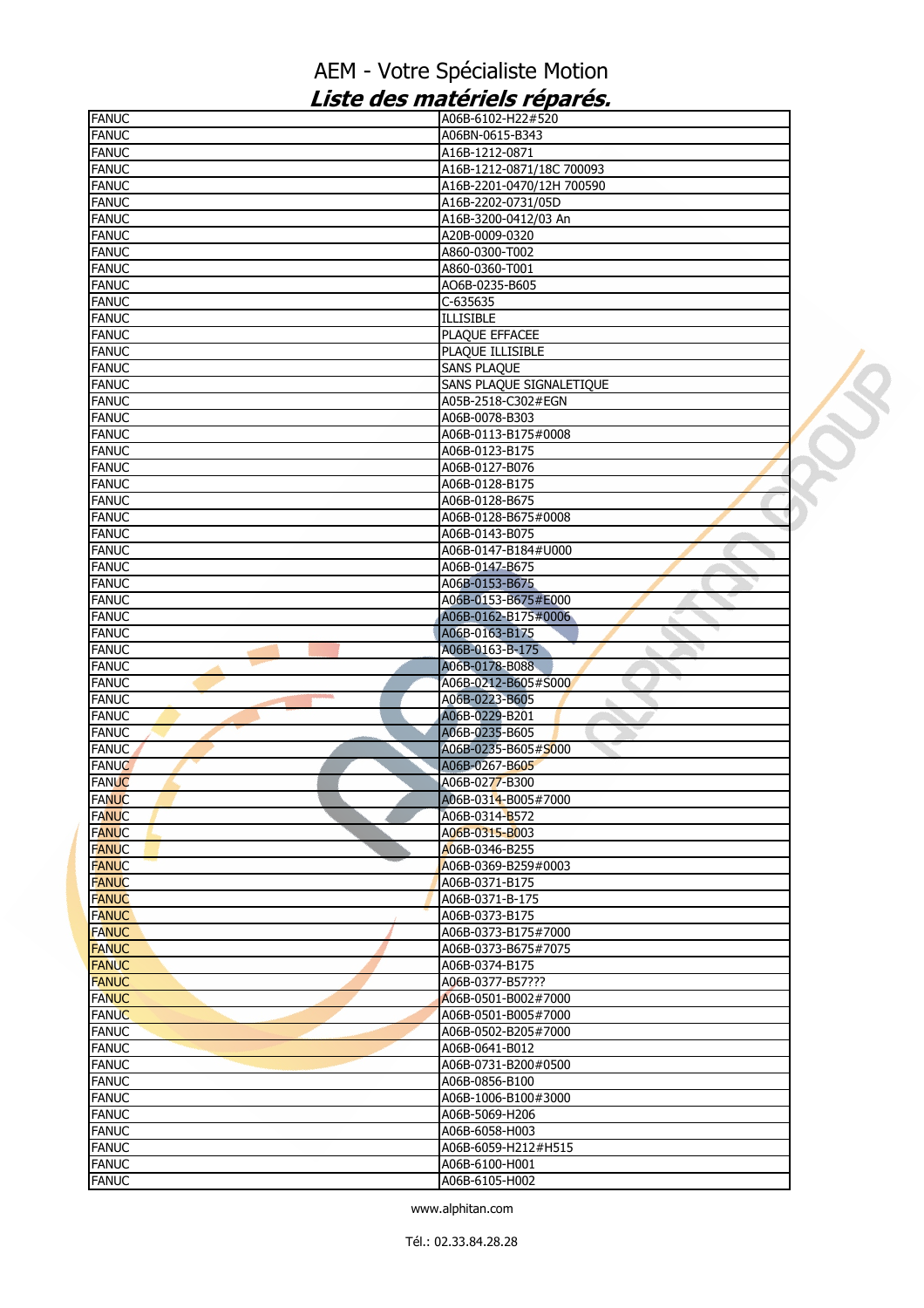| <b>FANUC</b>                                                             | AO6B-0152-B675                        |  |
|--------------------------------------------------------------------------|---------------------------------------|--|
| <b>FANUC</b>                                                             | <b>ILLISIBLE</b>                      |  |
| <b>FANUC</b>                                                             | A06B-0115-B275#0008                   |  |
| <b>FAURNDAU</b>                                                          | DNR 0/3 S90D                          |  |
| <b>FAURNDAU</b>                                                          | <b>PMG 112 M</b>                      |  |
| <b>FAURNDAU</b>                                                          | <b>PMG 160 S</b>                      |  |
| <b>FENWICK</b>                                                           | B23-C25                               |  |
| <b>FENWICK</b>                                                           | MH 172 FD8030                         |  |
| <b>FIFE</b>                                                              | MOTOR P/N                             |  |
| <b>FILTERMIST</b>                                                        | 5.5AZA 90L-2 B14P160                  |  |
| <b>FIMEC</b>                                                             | H100LA4VE                             |  |
| <b>FIMEC</b>                                                             | MS7124                                |  |
| <b>FINCOR</b>                                                            | 2450A                                 |  |
| <b>FINMOTOR</b>                                                          | BRS 56S-4.4                           |  |
| <b>FISCHER</b>                                                           |                                       |  |
|                                                                          | <b>MRV 8/5</b>                        |  |
| <b>FISHER</b>                                                            | PMS150-1                              |  |
| <b>FLENDER</b>                                                           | K75S/2-L8K                            |  |
| <b>FLENDER</b>                                                           | KF34-G80M4-L8N                        |  |
| <b>FLENDER</b>                                                           | KF34-G80M4-L8N-B5-03-A                |  |
| <b>FLENDER</b>                                                           | KF34-M1P4-L8/6.3N                     |  |
| <b>FLENDER</b>                                                           | KF34-M1P4-L8N                         |  |
| <b>FLENDER</b>                                                           | RF0.09/4-71                           |  |
| <b>FLENDER HIMMEL</b>                                                    | KF34-G80M4-L8N                        |  |
| <b>FLENDER HIMMEL</b>                                                    | KF34-M1P4-L8/6.3N                     |  |
| <b>FLENDER HIMMEL</b>                                                    | KF34-M1P4-L8N                         |  |
| <b>FOG</b>                                                               | T.80-4 CB 015                         |  |
| <b>FORTIS</b>                                                            | SANS PLAQUE SIGNALETIQUE              |  |
| <b>FRANZ KESSLER</b>                                                     | DMQ 112 M                             |  |
| <b>FRANZ KESSLER</b>                                                     | MIF112 AK-103                         |  |
| <b>FSAB</b>                                                              | 598725                                |  |
| <b>FTS</b>                                                               | 4W5051-0S101-J00V-1                   |  |
| <b>FUJI</b>                                                              | <b>FVR-037-G5</b>                     |  |
| FUJI                                                                     | <b>FVR037G5S-2</b>                    |  |
| <b>FUJI</b>                                                              | <b>GGF 3168A</b>                      |  |
| <b>FUJI</b>                                                              | <b>GHP 6138C</b>                      |  |
|                                                                          |                                       |  |
| <b>GALL</b><br><b>GAMFIOR</b>                                            | <b>GAN132</b><br>ь                    |  |
|                                                                          | <b>SANS PLAQUE</b>                    |  |
| <b>GAMMA</b>                                                             | <b>AX 108II</b>                       |  |
| <b>GARDNER DENVER</b>                                                    | SAP 300 (01)                          |  |
| <b>GEC</b>                                                               | MK2SB-N-41-15-001A                    |  |
| <b>GEC ALSTHOM</b>                                                       | HTUC 100L                             |  |
| <b>GEC ALSTHOM</b>                                                       |                                       |  |
| <b>GEC ALSTHOM</b>                                                       | <b>RTX 16/32B</b>                     |  |
|                                                                          | RX330ZR1120                           |  |
| <b>GEFEG</b>                                                             | 1067774                               |  |
| <b>GEFEG NECKAR</b>                                                      | D644-00006102/IP44                    |  |
| <b>GEFRAN</b>                                                            | 1101-R0-1R-01-1                       |  |
|                                                                          | 46 P 30                               |  |
|                                                                          |                                       |  |
| <b>GEFRAN</b>                                                            | 46 P 30 2010<br>TPD32                 |  |
| <b>GEFRAN</b>                                                            |                                       |  |
| <b>GEFRAN</b>                                                            | TPD32-400/420-110-4B-FR               |  |
|                                                                          | TPD32-400/420-185-4B                  |  |
| <b>GEFRAN</b>                                                            | XVy-EV 10612-KBX                      |  |
| <b>GENERAL ELECTRIC</b>                                                  | 183-18-0391-0                         |  |
| <b>GENERAL ELECTRIC</b>                                                  | 183-18-0430-0                         |  |
| <b>GENERAL ELECTRIC</b>                                                  | 3N2100PS104B1                         |  |
| <b>GENERAL ELECTRIC</b>                                                  | 3N2100SP104F1                         |  |
| <b>GENERAL ELECTRIC</b>                                                  | CD1 49ATC                             |  |
| <b>GENERAL ELECTRIC</b>                                                  | CD3 68AT                              |  |
| <b>GENERAL ELECTRIC</b>                                                  | CDI48ATC                              |  |
| <b>GENERAL ELECTRIC</b>                                                  | <b>SANS</b>                           |  |
| <b>GEORGII KOBOLD</b>                                                    | KP950920                              |  |
|                                                                          | KSY 268.60 D-MS-RD-1/PG/WTY/S111/S--1 |  |
| <b>GEFRAN</b><br><b>GEFRAN</b><br><b>GEORGII KOBOLD</b><br><b>GETTYS</b> | 16-0071-85                            |  |
| <b>GETTYS</b>                                                            | 16-0071-98                            |  |
| <b>GETTYS</b>                                                            | 16-0072-09                            |  |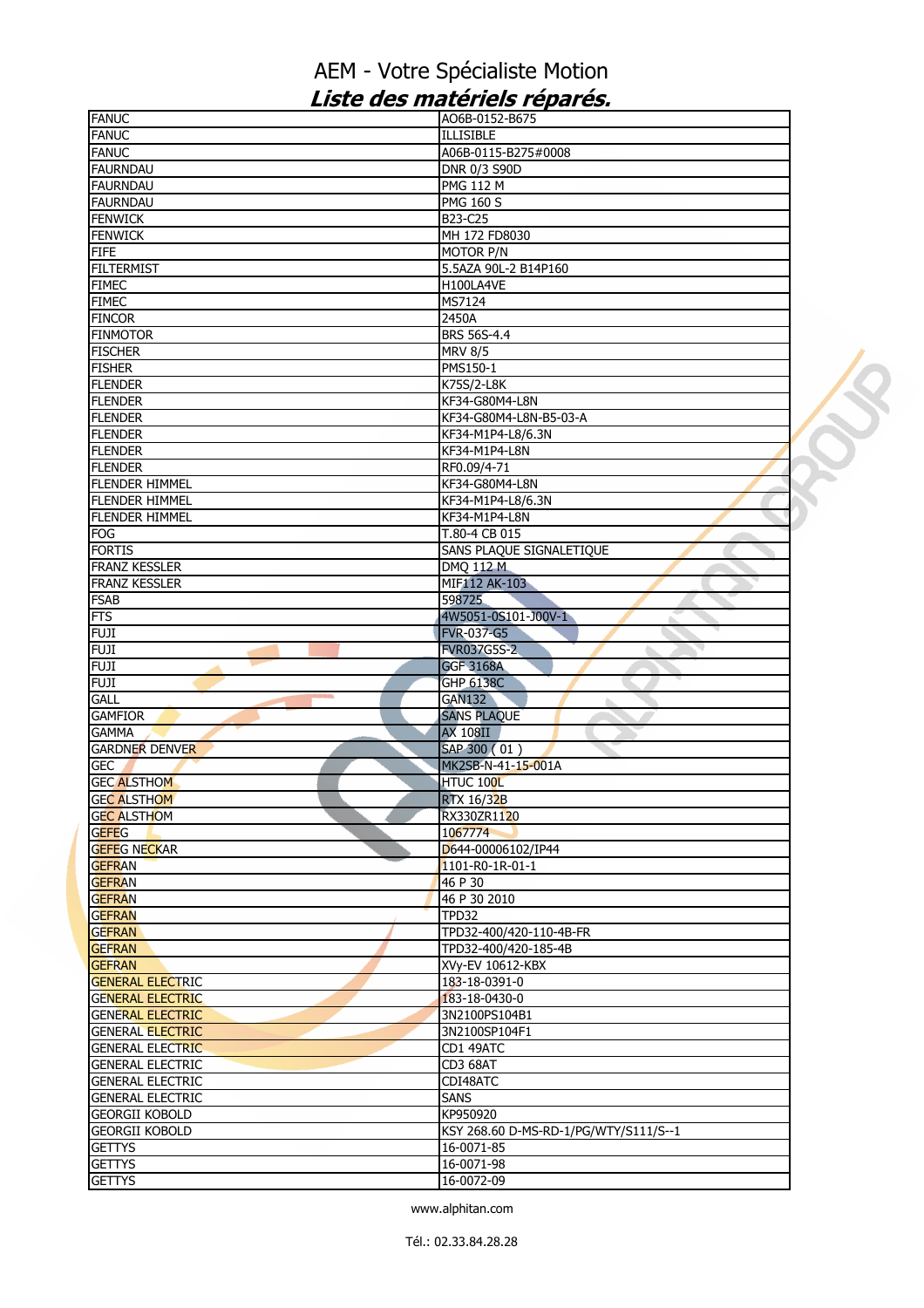| <b>GETTYS</b>               | 16-0272-40               |  |
|-----------------------------|--------------------------|--|
| <b>GETTYS</b>               | A121-09135-G05           |  |
| <b>GETTYS</b>               | M235-J60A-300N           |  |
| <b>GETTYS</b>               | M235-J60A-300S           |  |
| <b>GETTYS</b>               | M235-J60A-900N           |  |
| <b>GETTYS</b>               | M238-J60A-300T           |  |
| <b>GETTYS</b>               | M238-J60A-900N           |  |
| <b>GETTYS</b>               | RSA300-600               |  |
| <b>GIDDINGS &amp; LEWIS</b> | DSM 175 SERCOS           |  |
| <b>GIDDINGS &amp; LEWIS</b> | <b>DSM110</b>            |  |
| <b>GIDDINGS &amp; LEWIS</b> | DSM130 SERCOS            |  |
| <b>GIDDINGS &amp; LEWIS</b> | <b>FSM460</b>            |  |
| <b>GIDDINGS &amp; LEWIS</b> | <b>FSM610</b>            |  |
| <b>GIDDINGS &amp; LEWIS</b> | FSM610 E5000             |  |
| <b>GIDDINGS &amp; LEWIS</b> | <b>FSM630</b>            |  |
|                             |                          |  |
| <b>GIDDINGS &amp; LEWIS</b> | HSM307                   |  |
| <b>GIDDINGS &amp; LEWIS</b> | QSM 810926E6000          |  |
| GIORDANO COLOMBO            | RV.90.2SB                |  |
| GIORDANO COLOMBO            | RV116.2                  |  |
| <b>GIORDANO COLOMBO</b>     | RV116.22.50.FB3.CPE.40   |  |
| <b>GIORDANO COLOMBO</b>     | RV73.2                   |  |
| GIORDANO COLOMBO            | <b>RV73-2FP</b>          |  |
| GIRO                        | RV73.2                   |  |
| <b>GLENTEK</b>              | GM6000B                  |  |
| <b>GMN</b>                  | TSE 70C X 285-6006       |  |
| <b>GOULD</b>                | 16-0457-20               |  |
| <b>GOULD</b>                | A522-2B0                 |  |
| <b>GOULD</b>                | $CGP31-R$                |  |
| <b>GOULD</b>                | CGP34-R                  |  |
| <b>GOULD</b>                | M233-H600-900Y-AD        |  |
| <b>GOULD</b>                | M236-Y60A-300S-AB        |  |
| <b>GOULD</b>                | M237-Y60A-900W-AB        |  |
| <b>GOULD</b>                | M238-J60A-900N           |  |
| <b>GOULD</b>                | M238-Y60A-300T-AB        |  |
| <b>GOULD</b>                | M23Y-Y60A-300S-NK        |  |
| <b>GOULD</b>                | M526-23                  |  |
| <b>GROSCHOPP</b>            | DM2 65-60 85             |  |
| <b>GROSCHOPP</b>            | WK1781109                |  |
|                             |                          |  |
| <b>GRUNDFOS</b>             | CH4-60 A-A-CVBE          |  |
| <b>GRUNDFOS</b>             | DM80-60                  |  |
| <b>GRUNDFOS</b>             | MG 100LC4-28FF215-D1     |  |
| <b>GRUNDFOS</b>             | MG 132MC-4 24F265IK      |  |
| <b>GRUNDFOS</b>             | <b>MMG180L-4</b>         |  |
| <b>GSC</b>                  | 7DA20-75D                |  |
| <b>GSC</b>                  | 7DA20-7ST/447            |  |
| <b>GSC</b>                  | P 310                    |  |
| <b>GSC</b>                  | P100-77                  |  |
| <b>GSC</b>                  | P1050                    |  |
| <b>GUILIN ELECTRICAL</b>    | 140S-CZK01               |  |
| <b>HACHOIR</b>              | <b>STATOR</b>            |  |
| <b>HALLMARK INDUSTRIES</b>  | MD0091X-A                |  |
| <b>HANDMANN (BAUMULLER)</b> | DSD071M64V25-5           |  |
| <b>HANNING</b>              | 8L12S1-179               |  |
| <b>HARMONIC DRIVE</b>       | FFA-20-50-H-RES-SP       |  |
| <b>HARMONIC DRIVE</b>       | FFA-20-50-L-RES          |  |
| <b>HARMONIC DRIVE</b>       | FHA-25B-3015-E150        |  |
| HARMONIC DRIVE              | FHA-25B-3015E-E150       |  |
| <b>HARMONIC DRIVE</b>       | FHA-40B-2536E-E150       |  |
|                             |                          |  |
| HARMONIC DRIVE              | FHA-40-C-100-H-C1024     |  |
| <b>HARMONIC DRIVE</b>       | HA-400-2-115-S3          |  |
| <b>HARMONIC DRIVE</b>       | <b>SANS PLAQUE</b>       |  |
| HARMONIC DRIVE              | SANS PLAQUE SIGNALETIQUE |  |
| HARTMANN AND BRAUN          | M163LT                   |  |
| HASCON ENGINEERING          | M90L2                    |  |
| <b>HASCON ENGINEERING</b>   | M90S2                    |  |
|                             |                          |  |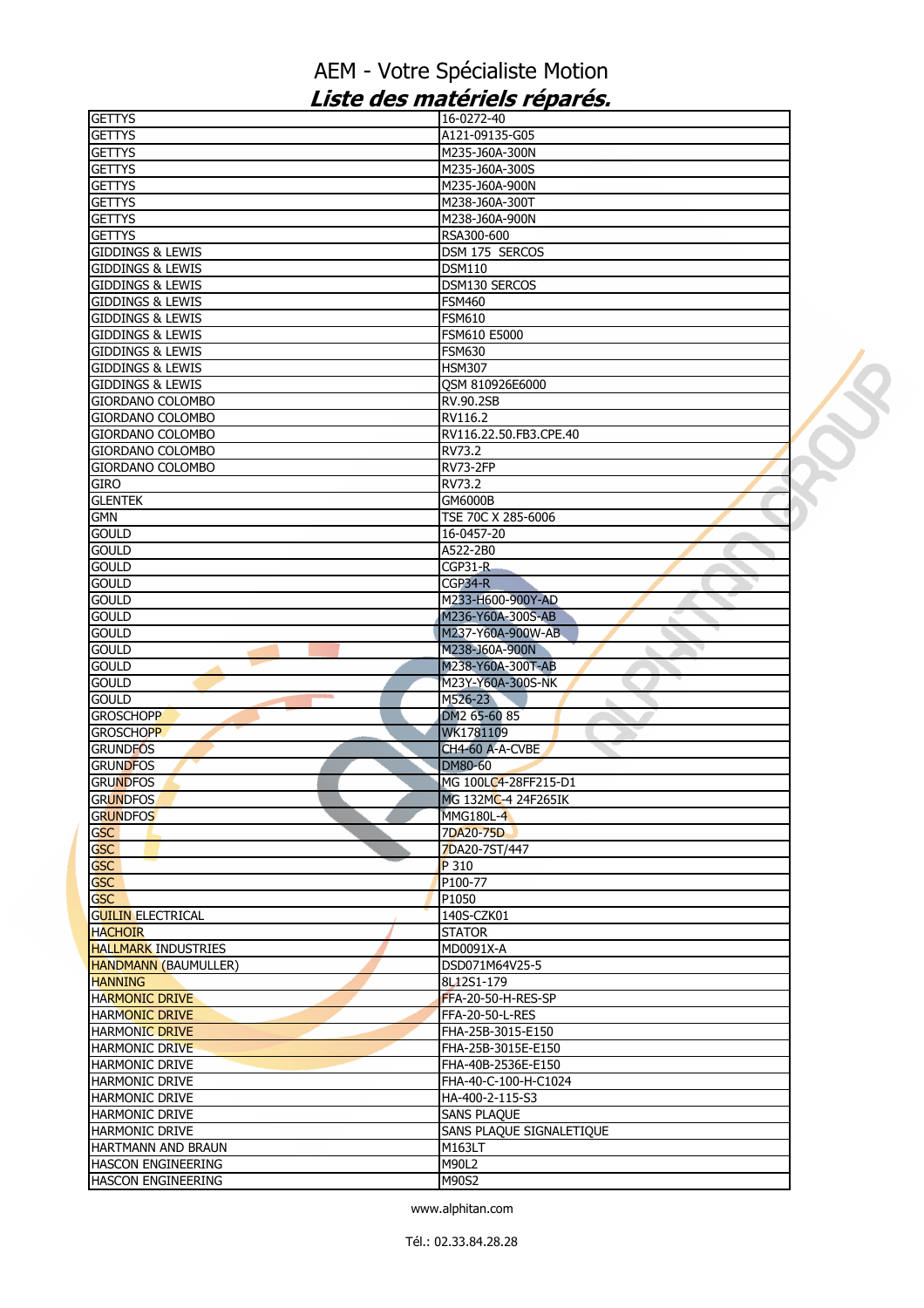| <b>HAUSER</b>            | HD 70C4-44              |  |
|--------------------------|-------------------------|--|
| <b>HAUSER</b>            | HDX-92C4-44S            |  |
| <b>HAUSER</b>            | HDY70CA-44S             |  |
| HEIDENHAIM               | LS403 ML 170            |  |
| HEIDENHAIM               | QAN 134C                |  |
| HEIDENHAIM               | QSY 96G                 |  |
| HEIDENHAIM               | RON287C 18000 03S12-03  |  |
| HEIDENHAIN               | 324 955-14              |  |
| HEIDENHAIN               | 359 002-01              |  |
| <b>HEIDENHAIN</b>        | AE LS 704 C             |  |
| <b>HEIDENHAIN</b>        | <b>CABLES</b>           |  |
| HEIDENHAIN               | EQI 1325.005.32         |  |
| HEIDENHAIN               | <b>EQN 1325</b>         |  |
| HEIDENHAIN               | <b>ERN 1387</b>         |  |
| <b>HEIDENHAIN</b>        | ERN 221.2023            |  |
| HEIDENHAIN               | EXE604C/005F            |  |
| HEIDENHAIN               | K17 10/10               |  |
| HEIDENHAIN               | LS 303 C                |  |
| <b>HEIDENHAIN</b>        |                         |  |
|                          | LS 486C                 |  |
| <b>HEIDENHAIN</b>        | LS 703 ML 620           |  |
| HEIDENHAIN               | LS 704 C ML 620         |  |
| HEIDENHAIN               | LS 704 ML 2240          |  |
| <b>HEIDENHAIN</b>        | LS 704 ML 2840          |  |
| <b>HEIDENHAIN</b>        | LS 704C                 |  |
| HEIDENHAIN               | LS628C ML 1540          |  |
| <b>HEIDENHAIN</b>        | <b>MT 25P</b>           |  |
| HEIDENHAIN               | <b>QAN 200M</b>         |  |
| <b>HEIDENHAIN</b>        | QAN 3U                  |  |
| HEIDENHAIN               | <b>QSY 090B</b>         |  |
| <b>HEIDENHAIN</b>        | QSY 093B                |  |
| HEIDENHAIN               | <b>QSY 526</b>          |  |
| HEIDENHAIN               | <b>QSY 96G</b>          |  |
| <b>HEIDENHAIN</b>        | ROD 1424.039B/5000      |  |
| HEIDENHAIN               | ROD 270/18000           |  |
| <b>HEIDENHAIN</b>        | ROD 320 5000PTS         |  |
| HEIDENHAIN               | ROD 426 10000PTS        |  |
| <b>HEIDENHAIN</b>        | <b>ROD 426 1000PTS</b>  |  |
| <b>HEIDENHAIN</b>        | ROD 426 1024PTS         |  |
| <b>HEIDENHAIN</b>        | ROD 426 4500PS          |  |
| <b>HEIDENHAIN</b>        |                         |  |
|                          | <b>ROD 426 4500PTS</b>  |  |
| <b>HEIDENHAIN</b>        | ROD 426,0013 3000 PTS   |  |
| <b>HEIDENHAIN</b>        | ROD2271 1024PTS /18000  |  |
| <b>HEIDENHAIN</b>        | ROD270.009-18000        |  |
| <b>HEIDENHAIN</b>        | ROD426 2500 POINTS      |  |
| <b>HEIDENHAIN</b>        | ROD426 2500 01.03K      |  |
| <b>HEIDENHAIN</b>        | ROD426 2500 27S12-03    |  |
| <b>HEIDENHAIN</b>        | RON 275 18000 03 S12-03 |  |
| <b>HEIDENHAIN</b>        | RON275 18000 03S12-03H4 |  |
| <b>HEIDENHAIN</b>        | <b>SANS PLAQUE</b>      |  |
| <b>HEIDENHAIN</b>        | <b>VRZ 742 B</b>        |  |
| <b>HELMKE</b>            | GMV-132M-B              |  |
| <b>HELY</b>              | 63-85-E90               |  |
| <b>HELY</b>              | 63-85E90F               |  |
| <b>HIMMEL</b>            | KF34-G80M4-L8N-B5-03-A  |  |
| <b>HIMMEL</b>            | KF34-M1P4-L8NB5-03-B    |  |
| <b>HIMMELWERK</b>        | 4LA012/11.5             |  |
| <b>HITACHI</b>           | J50 00 4SB              |  |
| <b>HLV</b>               | M20                     |  |
| <b>HOERBIGER / ORIGA</b> | Si 5580                 |  |
| <b>HOHNER</b>            | PA02579/50              |  |
|                          |                         |  |
| HONEYWELL LUCIFER        | B2 DA 1052 A            |  |
| <b>HORNEL</b>            | EG70.11FL               |  |
| <b>HORNEL</b>            | EG7011fi(2x36/8)        |  |
| HOWELLS STANWAY LIMITED  | D132LD                  |  |
| <b>HSD</b>               | AT/MT 1073-060          |  |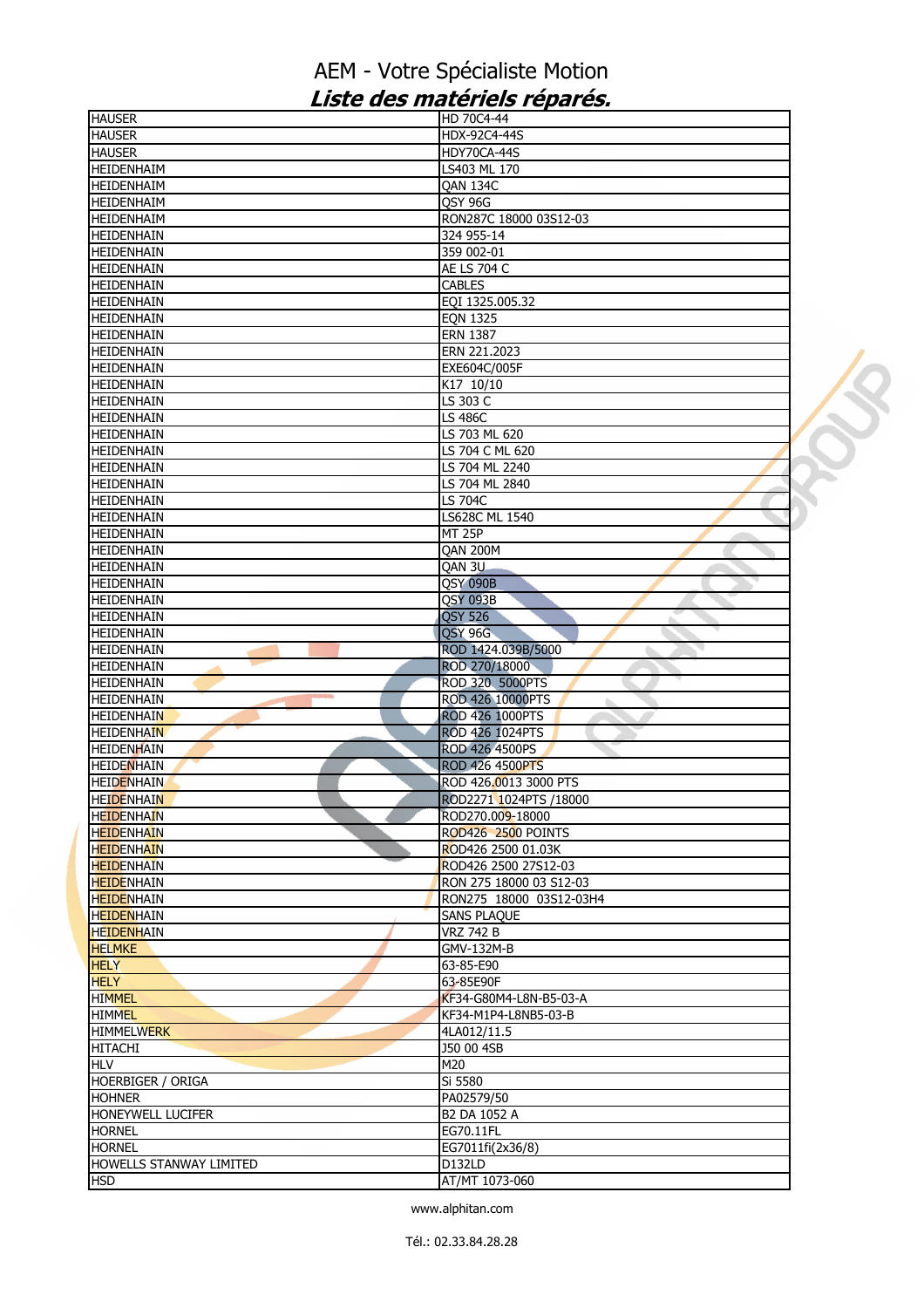| <b>HSD</b>                      | <b>SANS</b>                    |  |
|---------------------------------|--------------------------------|--|
| <b>HSD CERAMIC</b>              | ES 919                         |  |
| <b>HUBNER</b>                   | GB9.06L-420K 20V DIA 17        |  |
| <b>HUBNER</b>                   | GMP 1.0-4                      |  |
| <b>HUBNER</b>                   | P0G 9D500 I                    |  |
| <b>HUBNER</b>                   | POG 9 DN 1024 I                |  |
| <b>HUBNER</b>                   | POG9D500                       |  |
| <b>HUBNER</b>                   | <b>TDP 0.2LT-4</b>             |  |
| <b>HUBNER</b>                   | TDP0.09LT-3                    |  |
| <b>HUBNER</b>                   | <b>TDPL 1.2-22</b>             |  |
| <b>HUNCO</b>                    | USAFED-09FB1S-H                |  |
| <b>HURON</b>                    | 41296                          |  |
| <b>IDC</b>                      | B8001                          |  |
| <b>IDC</b>                      | <b>CAR004</b>                  |  |
| <b>IEA</b>                      | C0028S-6                       |  |
| <b>IEA</b>                      |                                |  |
|                                 | C0392S-30                      |  |
| <b>IEF WERNER</b>               | 86/2P/8A/3.7Nm/SB              |  |
| <b>ILLISIBLE</b>                | 8MSA3LE1-31                    |  |
| <b>ILLISIBLE</b>                | <b>ILLISIBLE</b>               |  |
| <b>ILLISIBLE</b>                | PLAQUE ILLISIBLE               |  |
| <b>IMA</b>                      | 6040087                        |  |
| <b>IMA</b>                      | S0115                          |  |
| <b>IMA</b>                      | S1516                          |  |
| <b>IMA</b>                      | S0109                          |  |
| <b>INCONNUE</b>                 | 2324                           |  |
| <b>INCONNUE</b>                 | 3-424-2123A01                  |  |
| <b>INCONNUE</b>                 | 36290-32                       |  |
| <b>INCONNUE</b>                 | 71M-2GPF0/198                  |  |
| <b>INCONNUE</b>                 | 71M-2GPF0/198B                 |  |
| <b>INCONNUE</b>                 | 883.821                        |  |
| <b>INCONNUE</b>                 | 900280 KING-I                  |  |
| <b>INCONNUE</b>                 | <b>BRS 56L-4,4</b>             |  |
| <b>INCONNUE</b>                 | CARTE DE QUAI                  |  |
| <b>INCONNUE</b>                 | <b>CARTE ELECTRONIQUE</b>      |  |
| <b>INCONNUE</b>                 | <b>CW 250 AC</b>               |  |
| <b>INCONNUE</b><br><b>STATE</b> | DCD300 10T0000                 |  |
| <b>INCONNUE</b>                 | DCD300 75T0000                 |  |
|                                 |                                |  |
| <b>INCONNUE</b>                 | DMCS022F10PN0                  |  |
| <b>INCONNUE</b>                 | E10027                         |  |
| <b>INCONNUE</b>                 | F5BC2-039                      |  |
| <b>INCONNUE</b>                 | <b>INCONNUE</b>                |  |
| <b>INCONNUE</b>                 | <b>KK6800B</b>                 |  |
| <b>INCONNUE</b>                 | M JUL 200 L2                   |  |
| <b>INCONNUE</b>                 | <b>MJG2138B</b>                |  |
| <b>INCONNUE</b>                 | NT 65/P                        |  |
| <b>INCONNUE</b>                 | <b>PK525</b>                   |  |
| <b>INCONNUE</b>                 | PLAQUE ILLISIBLE               |  |
| <b>INCONNUE</b>                 | <b>RACK</b>                    |  |
| <b>INCONNUE</b>                 | <b>SANS</b>                    |  |
| <b>INCONNUE</b>                 | <b>SANS PLAQUE</b>             |  |
| <b>INCONNUE</b>                 | SANS PLAQUE SIGNALETIQUE       |  |
| <b>INCONNUE</b>                 | TT2953-1010-B                  |  |
| <b>INCONNUE</b>                 | <b>UCE D 070-06</b>            |  |
| <b>INCONNUE</b>                 | ZFB5/GH5000S/3D132MB4X-12/2    |  |
| <b>INCONNUE / POMPE</b>         | SANS PLAQUE SIGNALETIQUE       |  |
| <b>IND ELETTROM GIULIANE</b>    | <b>CM225L</b>                  |  |
| <b>INDA</b>                     | MHD093B-035-NP0-AA             |  |
| <b>INDRAMAT</b>                 | 2AD 100B-B050B7-AS03-A3N2      |  |
| <b>INDRAMAT</b>                 | 2AD 100C-B05B1-AS03-A2N1       |  |
| <b>INDRAMAT</b>                 | 2AD 100D-B050B1-AS03-D2N1      |  |
|                                 |                                |  |
| <b>INDRAMAT</b>                 | 2AD 132C-B050A1-CS06-A2N1/S032 |  |
| <b>INDRAMAT</b>                 | 2AD 132D-B350B1-AS03-B2V1      |  |
| <b>INDRAMAT</b>                 | 2AD-100B-B050B1-AS23           |  |
| <b>INDRAMAT</b>                 | 2AD100B-B050B7-AS03-A3N2       |  |
| <b>INDRAMAT</b>                 | 2AD100C-B050B1-AS03-A2N1       |  |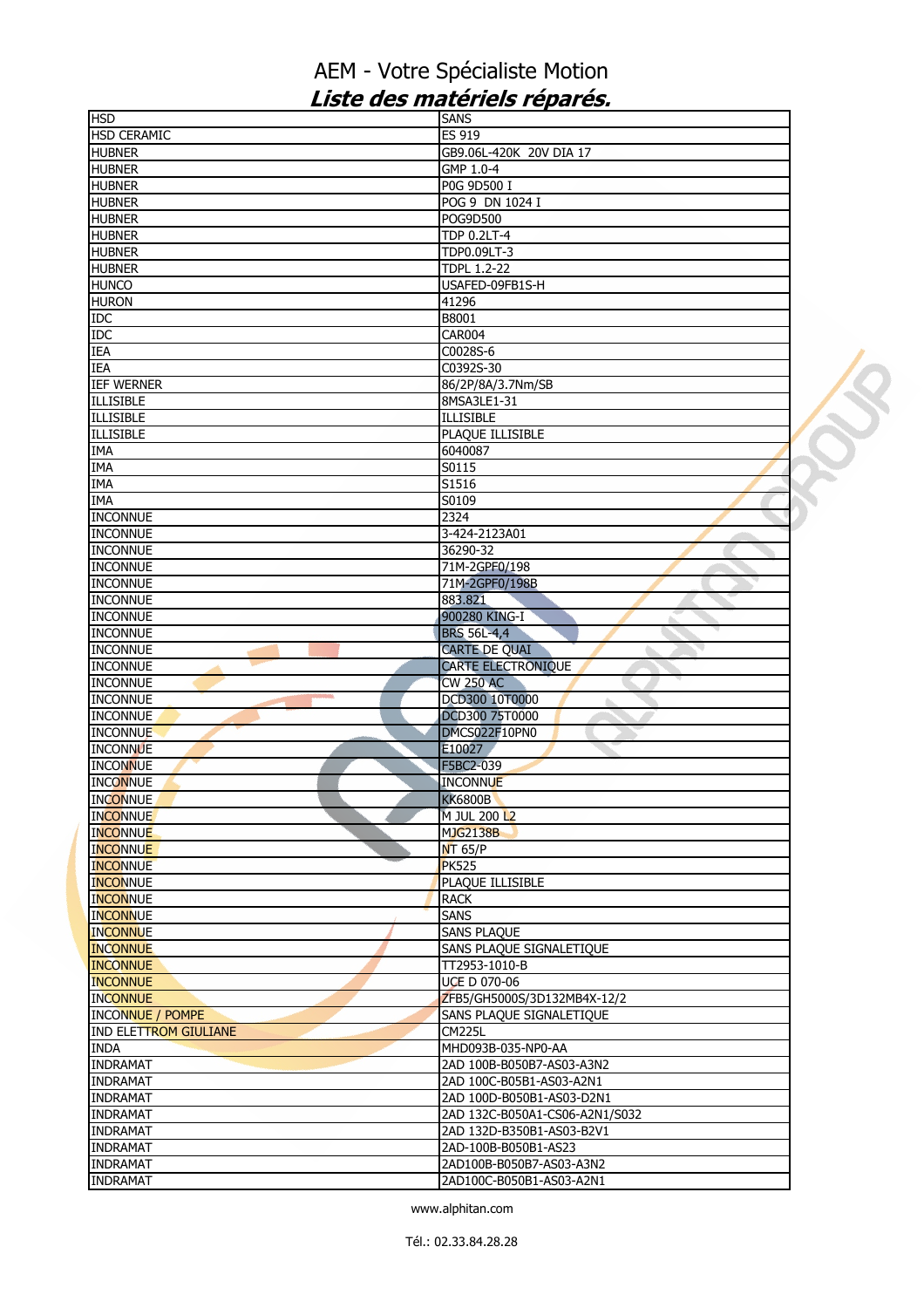| <b>INDRAMAT</b>                    | 2AD-100D-B0504A1-AS03-A2N1                                           |  |
|------------------------------------|----------------------------------------------------------------------|--|
| <b>INDRAMAT</b>                    | 2AD100D-B050A1-AS03/S01                                              |  |
| <b>INDRAMAT</b>                    | 2AD-100-D-B050B1-AS01/S01                                            |  |
| <b>INDRAMAT</b>                    | 2AD104D-B050B1-ES06-B2N2                                             |  |
| <b>INDRAMAT</b>                    | 2AD132B-B050A1-BS03-B2N1                                             |  |
| <b>INDRAMAT</b>                    | 2AD132B-B050A1-BS03-D2N1                                             |  |
| <b>INDRAMAT</b>                    | 2AD-132B-B050A1-BS03-D2N1                                            |  |
| <b>INDRAMAT</b>                    | 2AD-132B-B050-B1-BS01/S01                                            |  |
| <b>INDRAMAT</b>                    | 2AD132B-B350A1-BS03/S001                                             |  |
| <b>INDRAMAT</b>                    | 2AD132B-B35LB1-BS03/S015                                             |  |
| <b>INDRAMAT</b>                    | 2AD132B-B35RR1-CS01/S028                                             |  |
| <b>INDRAMAT</b>                    | 2AD132B-B35RR1-CS01-A2N3/S028                                        |  |
| <b>INDRAMAT</b>                    | 2AD132C-B050A1-CS03-D2V1                                             |  |
| <b>INDRAMAT</b>                    | 2AD132C-B050B2-BS03/S019                                             |  |
| <b>INDRAMAT</b>                    | 2AD132C-B050B2-BS03-A2N1                                             |  |
| <b>INDRAMAT</b>                    | 2AD132C-B05RB2-BS03                                                  |  |
| <b>INDRAMAT</b>                    | 2AD132C-B350B1-CS03-A2N2                                             |  |
| <b>INDRAMAT</b>                    | 2AD132C-B350B1-CS03-D2V1                                             |  |
| <b>INDRAMAT</b>                    | 2AD132C-B350R1-BS03-A2N2                                             |  |
| <b>INDRAMAT</b>                    | 2AD-132D-B050A1-BD03-B2N1                                            |  |
| <b>INDRAMAT</b>                    | 2AD-132D-B050A1-BD07-D2V1                                            |  |
| <b>INDRAMAT</b>                    | 2AD132D-B050B1-AS03-B2N2                                             |  |
| <b>INDRAMAT</b>                    | 2AD-132D-B050B1-AS03-B2N2                                            |  |
| <b>INDRAMAT</b>                    | 2AD132D-B3505B1-AS03-                                                |  |
| <b>INDRAMAT</b>                    | 2AD132D-B350B1-AS03-A2N2                                             |  |
| <b>INDRAMAT</b>                    | 2AD-132D-B350B1-AS03-A2N2                                            |  |
| <b>INDRAMAT</b>                    | 2AD132D-B350B1-AS03-A2V1                                             |  |
| <b>INDRAMAT</b>                    | 2AD-132D-B350B1-AS03-B2V1                                            |  |
| <b>INDRAMAT</b>                    | 2AD-132D-B350B1-BD03-D2N1                                            |  |
| <b>INDRAMAT</b>                    | 2AD134C-B050B1-DS16-C2N1                                             |  |
| <b>INDRAMAT</b>                    | 2AD134C-B050E1-DS37-A2N1                                             |  |
| <b>INDRAMAT</b>                    | 2AD134D-B3500A1-CS26-A2N1                                            |  |
| <b>INDRAMAT</b>                    | 2AD160B-B350B1-BS03-A2N2                                             |  |
| <b>INDRAMAT</b>                    | 2AD-160B-B350B1-BS03-A2N2                                            |  |
| <b>INDRAMAT</b>                    | 2AD-160B-B350R2-BS03/S015                                            |  |
| <b>INDRAMAT</b>                    | 2AD160C-B050B1-BS03-B2B1                                             |  |
| <b>INDRAMAT</b>                    | 2AD-160C-B050B1-BS3-B2N1                                             |  |
| <b>INDRAMAT</b>                    | 2AD160C-B050L1-BS03-A2N1                                             |  |
| <b>INDRAMAT</b>                    | 2AD160C-B350A1-BS01/S01                                              |  |
| <b>INDRAMAT</b>                    | 2AD160C-B350A1-BS01-B2N1                                             |  |
| <b>INDRAMAT</b>                    | 2AD160C-B350A1-BS03/S001<br>2AD160C-B350A1-BS03-A2N1                 |  |
| <b>INDRAMAT</b>                    |                                                                      |  |
| <b>INDRAMAT</b><br><b>INDRAMAT</b> | 2AD-160C- <mark>B</mark> 350A1-BS03-B2N1<br>2AD160C-B350R1-BS23-A2N1 |  |
| <b>INDRAMAT</b>                    | 2AD200C-B35RA1-AS06-A2V1                                             |  |
| <b>INDRAMAT</b>                    | ADF104D-B05TA1-AS06-A2N2                                             |  |
| <b>INDRAMAT</b>                    | ADP164C-B350B1-BS2H                                                  |  |
| <b>INDRAMAT</b>                    | ADP164C-B350B1-BS2H-B2V1                                             |  |
| <b>INDRAMAT</b>                    | CABLE COMMANDE NUMERIQUE                                             |  |
| <b>INDRAMAT</b>                    | CLM01.3-X-0-2-0                                                      |  |
| <b>INDRAMAT</b>                    | CLM01.3-X-0-4-0-FW                                                   |  |
| <b>INDRAMAT</b>                    | DDS 02.1-W050-R                                                      |  |
| <b>INDRAMAT</b>                    | DDS02 1-A150-D                                                       |  |
| <b>INDRAMAT</b>                    | DDS02 1-W025-D                                                       |  |
| <b>INDRAMAT</b>                    | DDS02 2-W200-B                                                       |  |
| <b>INDRAMAT</b>                    | DDS02.2-W200-B                                                       |  |
| <b>INDRAMAT</b>                    | DDS03.1-W030-R                                                       |  |
| <b>INDRAMAT</b>                    | DKC01.1-040-7-FW                                                     |  |
| <b>INDRAMAT</b>                    | DKC01.3-040-7-FW                                                     |  |
| <b>INDRAMAT</b>                    | DKC01.3-100-7-FW                                                     |  |
| <b>INDRAMAT</b>                    | DKC01-1-040-7-FW                                                     |  |
| <b>INDRAMAT</b>                    | DKC02.3-040-7-FW                                                     |  |
| <b>INDRAMAT</b>                    | DKC03.3-040-7FW                                                      |  |
| <b>INDRAMAT</b>                    | DKC03.3-040-7-FW                                                     |  |
| <b>INDRAMAT</b>                    | DKC03.3-040-7-FW                                                     |  |
|                                    |                                                                      |  |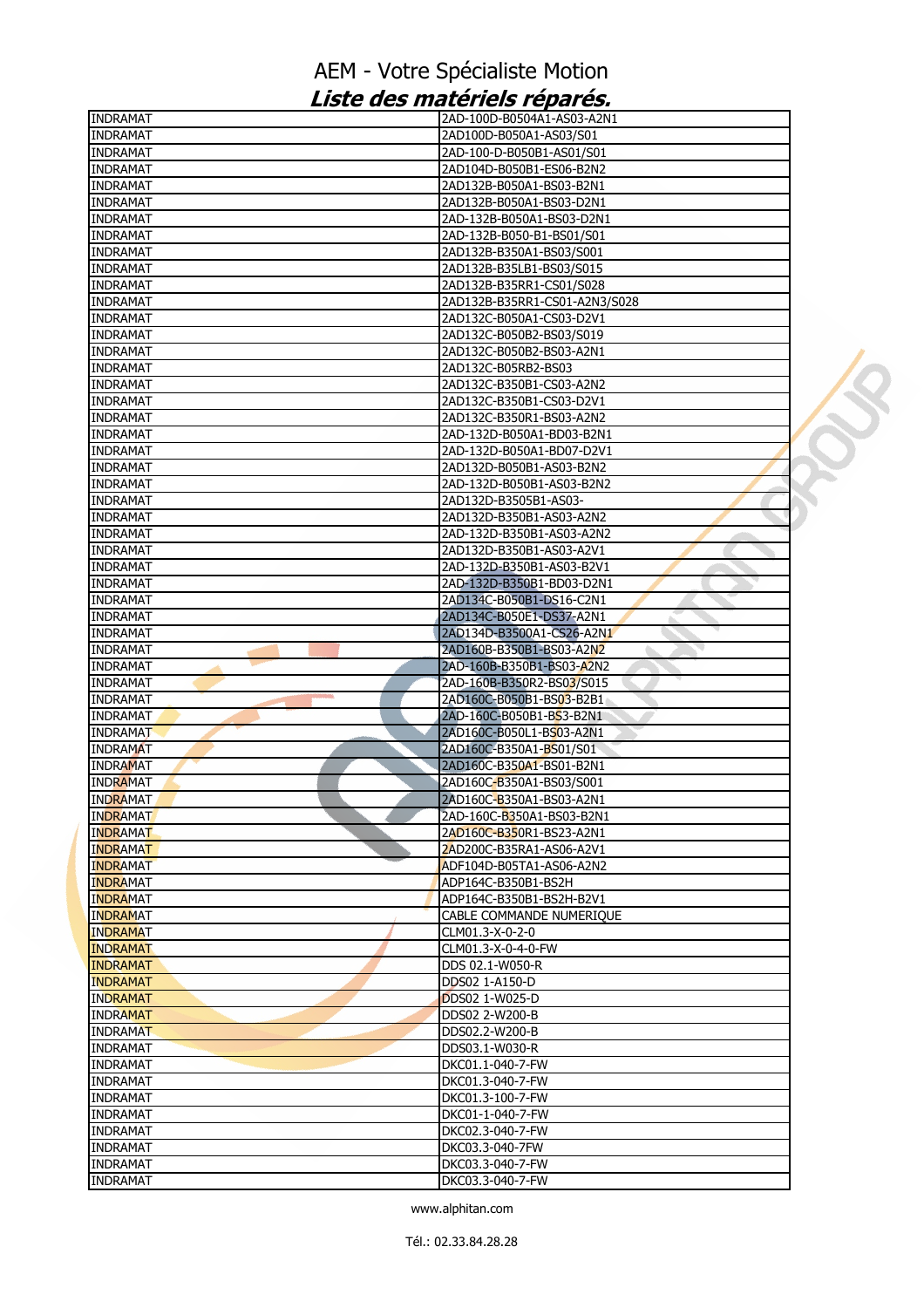| <b>INDRAMAT</b>                    | DKC03.3-040-7-FW/S200                 |  |
|------------------------------------|---------------------------------------|--|
| <b>INDRAMAT</b>                    | DKC03.3-100-7-FW                      |  |
| <b>INDRAMAT</b>                    | DKC03.3-200-7-FW                      |  |
| <b>INDRAMAT</b>                    | DKC11 3 040 7 FW                      |  |
| <b>INDRAMAT</b>                    | DKC11.3-040-7-FW                      |  |
| <b>INDRAMAT</b>                    | DKC11.3-100-7-FW                      |  |
| <b>INDRAMAT</b>                    | DKC11.3-200-7-FW                      |  |
| <b>INDRAMAT</b>                    | DKC11-3-040-7-FW                      |  |
| <b>INDRAMAT</b>                    | DKC3.3-100-7-FW                       |  |
| <b>INDRAMAT</b>                    | DKR03.1-W200-BE 12-01-FW              |  |
| <b>INDRAMAT</b>                    | DKR03.1-W200N-BA01-01-FW              |  |
| <b>INDRAMAT</b>                    | DKS01 .1-W050A-RL01-01-FW             |  |
| <b>INDRAMAT</b>                    | DKS01.2-W100A-DA01-01-FW              |  |
| <b>INDRAMAT</b>                    | DSF03SN-S                             |  |
| <b>INDRAMAT</b>                    | HCS02.1EW0012-A-03-NNNN               |  |
| <b>INDRAMAT</b>                    | HDD02.1-W040N-HD12-01-FW              |  |
| <b>INDRAMAT</b>                    | HDD02.2-W040N-HD32-0                  |  |
| <b>INDRAMAT</b>                    | HDD02.2-W040N-HD32-01-FW              |  |
| <b>INDRAMAT</b>                    | HDS02.2-W040N-HS12-01-FW              |  |
| <b>INDRAMAT</b>                    | HDS02.2-W040N-HS45-01-FW              |  |
| <b>INDRAMAT</b>                    | HDS03.2-W075N-HS32-01-FW              |  |
| <b>INDRAMAT</b>                    | HDS04.2W200N-HA04-01-FW               |  |
| <b>INDRAMAT</b>                    | HDS04.2-W200N-HA04-01-FW              |  |
| <b>INDRAMAT</b>                    | HDS04-2-W200N-HA04-01-FW              |  |
| <b>INDRAMAT</b>                    | HDS05.2-W300N                         |  |
|                                    |                                       |  |
| <b>INDRAMAT</b><br><b>INDRAMAT</b> | HMD01.1N-W0036<br>HVE02.2-W018N       |  |
|                                    |                                       |  |
| <b>INDRAMAT</b>                    | <b>HVE03.2-W030N</b>                  |  |
| <b>INDRAMAT</b>                    | <b>HVR02.2-W025N</b>                  |  |
| <b>INDRAMAT</b>                    | <b>HVR03.2-W045N</b>                  |  |
| <b>INDRAMAT</b>                    | <b>HZF01.1-W025N</b>                  |  |
| <b>INDRAMAT</b>                    | KDA 2.1-100-3-A00-W1                  |  |
| <b>INDRAMAT</b>                    | KDA 2.1-150-3-AP0-W1                  |  |
| <b>INDRAMAT</b>                    | KDA 3.2-100-3-A00-W1                  |  |
| <b>INDRAMAT</b>                    | KDA 3.2-100-3-A0S-W1                  |  |
| <b>INDRAMAT</b>                    | KDA 3.2-100-3-AP0-W1                  |  |
| <b>INDRAMAT</b>                    | KDA-2-1-150-3-AP0-W1                  |  |
| <b>INDRAMAT</b>                    | KDA3.2-100-3-A00-W1                   |  |
| <b>INDRAMAT</b>                    | KDA3.2-100-3-A00-W1-220V              |  |
| <b>INDRAMAT</b>                    | KDA3.2-150-3-A00-W1                   |  |
| <b>INDRAMAT</b>                    | KDA3.3-150-3-A00W1                    |  |
| <b>INDRAMAT</b>                    | KDA3.3-150-3-A00-W1                   |  |
| <b>INDRAMAT</b>                    | KDS1.1-100-00-W1-220/S102             |  |
| <b>INDRAMAT</b>                    | KDS1.1-100-300W1                      |  |
| <b>INDRAMAT</b>                    | $KDS1.1 - 100 - 300 - W1$             |  |
| <b>INDRAMAT</b>                    | KDS1.1-100-300-W1-220                 |  |
| <b>INDRAMAT</b>                    | KDS1.1-100-300-W1-220/S102            |  |
| <b>INDRAMAT</b>                    | KDS1.1-50-300-W1                      |  |
| <b>INDRAMAT</b>                    | KDS1.3-100-300-W1                     |  |
| <b>INDRAMAT</b>                    | KDS1.3-150-300-W1                     |  |
| <b>INDRAMAT</b>                    | KDV 4.1-30-3                          |  |
| <b>INDRAMAT</b>                    | KDV1.3-100-220/300-220                |  |
| <b>INDRAMAT</b>                    | KDV1.3-100-220/300-220/S100           |  |
| <b>INDRAMAT</b>                    | KDV1.3-100-220/300-W1                 |  |
| <b>INDRAMAT</b>                    | KVR 1.3-30-3                          |  |
| <b>INDRAMAT</b>                    | LE5-220                               |  |
| <b>INDRAMAT</b>                    | MA092B-0-QD-1-B/095-B-0/-I01000       |  |
| <b>INDRAMAT</b>                    | MAC025B-0-ZS-3-E/040-B-1              |  |
| <b>INDRAMAT</b>                    | MAC041A-0-FS-2-E/050-B-1              |  |
| <b>INDRAMAT</b>                    | MAC041A-0-IS-4-E/050-B-1/WI625LV/S001 |  |
| <b>INDRAMAT</b>                    | MAC041A-0-IS-4-E/050-B-1/WI651LV/S001 |  |
| <b>INDRAMAT</b>                    | MAC041B-0-BS-4-E/050-B-0/WI652LV/S006 |  |
| <b>INDRAMAT</b>                    | MAC041C-0-TS-4-E/050-A-0/WI673LV      |  |
| <b>INDRAMAT</b>                    | MAC063A-0-ES-4-C/095-B-0/WI520LV/S001 |  |
| <b>INDRAMAT</b>                    | MAC063A-0-ES-4-C/095-B-0/WI520LX/S001 |  |
|                                    |                                       |  |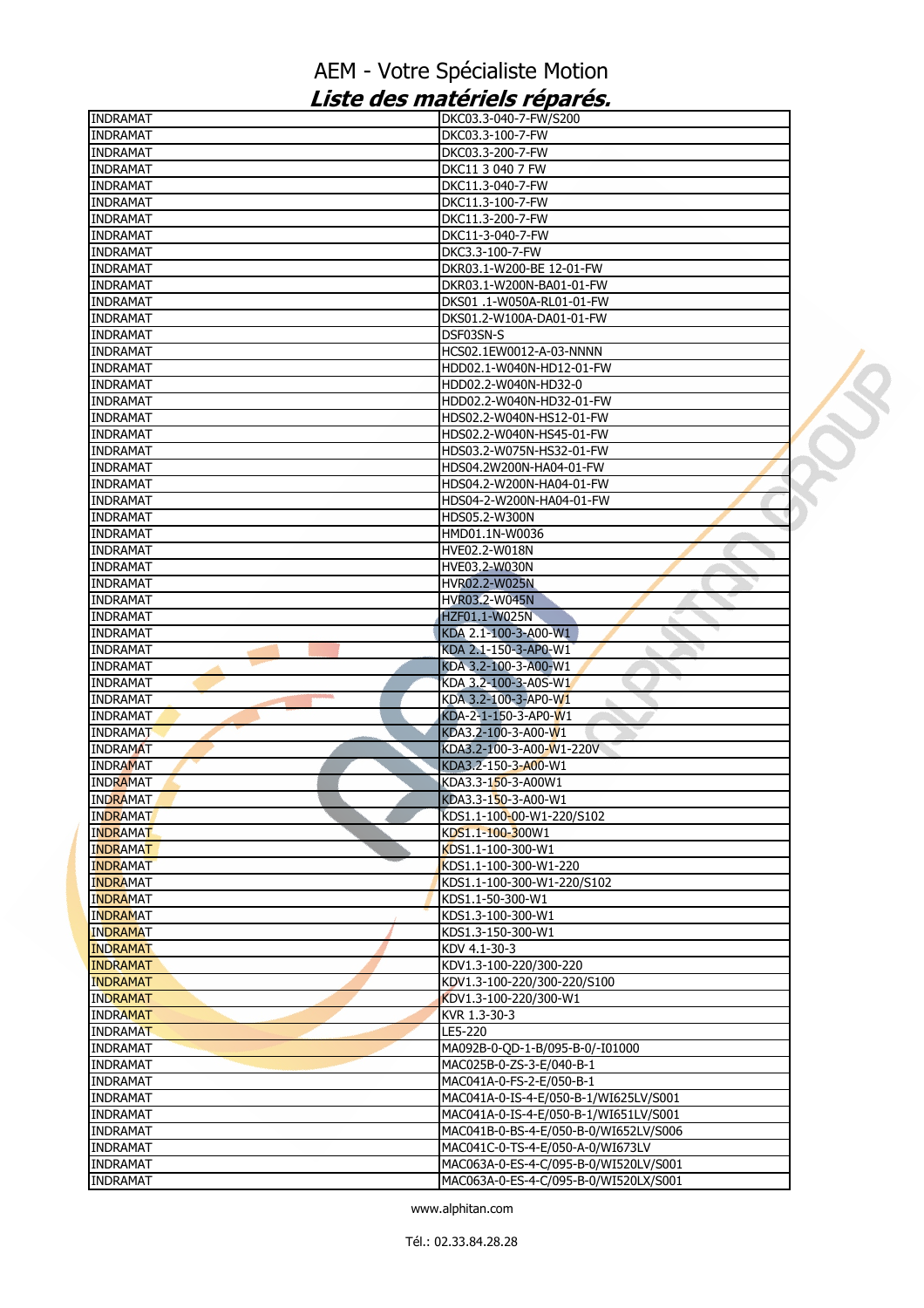| <b>INDRAMAT</b>                    | MAC063A-0-ES-4-C/095-B-0/WI634LX/S001  |  |
|------------------------------------|----------------------------------------|--|
| <b>INDRAMAT</b>                    | MAC063A-0-RS-4-C/095-B-1/WI524LX/      |  |
| <b>INDRAMAT</b>                    | MAC063B-0-GS-2-C/095-A-0               |  |
| <b>INDRAMAT</b>                    | MAC063B-0-GS-3-C/095-B-0               |  |
| <b>INDRAMAT</b>                    | MAC063B-0GS-4-C/095-B-0/WI634LX/S001   |  |
| <b>INDRAMAT</b>                    | MAC063B-0-JS-1-C/095-B-0/I00500/S001   |  |
| <b>INDRAMAT</b>                    | MAC063B-0-JS-1-C/095-B-0/-I00500/S001  |  |
| <b>INDRAMAT</b>                    | MAC063B-0-JS-2-C/095-A-0               |  |
| <b>INDRAMAT</b>                    | MAC063B-0-JS-3-C/095-B-1               |  |
| <b>INDRAMAT</b>                    | MAC063B-0-JS-4-C/095-B-0/WI517LV/S01   |  |
| <b>INDRAMAT</b>                    | MAC063C-0-HS-1-C/095-B-0/I01000/S102   |  |
| <b>INDRAMAT</b>                    | MAC063C-0-HS-2-C/095-A-0               |  |
| <b>INDRAMAT</b>                    | MAC063C-0-HS-2-C/095-B-0/S001          |  |
| <b>INDRAMAT</b>                    |                                        |  |
|                                    | MAC063C-0-HS-2C/95-B-0/S01             |  |
| <b>INDRAMAT</b>                    | MAC063C-0-HS-4-C/095-B-0/WA612XX/S001  |  |
| <b>INDRAMAT</b>                    | MAC063C-0-HS-4-C/O95-A-1/WA612         |  |
| <b>INDRAMAT</b>                    | MAC063C-0-MS-4-C/095-A-0/WI531LX       |  |
| <b>INDRAMAT</b>                    | MAC063D-0-FS-4-C/095-B-1/WI634LX       |  |
| <b>INDRAMAT</b>                    | MAC063D-0-JS-2-C/095-A-1               |  |
| <b>INDRAMAT</b>                    | MAC063D-0-JS-3-C/095-A-0/S015          |  |
| <b>INDRAMAT</b>                    | MAC063D-0-JS-3-C/095-A-1/S001          |  |
| <b>INDRAMAT</b>                    | MAC063D-0-JS-3-C/095-A-1/S003          |  |
| <b>INDRAMAT</b>                    | MAC071A-0-ES-2-C/095-A-0               |  |
| <b>INDRAMAT</b>                    | MAC071A-0-OS-3-C/095-B-17/             |  |
| <b>INDRAMAT</b>                    | MAC071A-0-VS-4-C/095-B-0/WI634BX       |  |
| <b>INDRAMAT</b>                    | MAC071B-0-FS-2-C/095-A-0               |  |
| <b>INDRAMAT</b>                    | MAC071B-0-FS-2-C/095-A-1/S001          |  |
| <b>INDRAMAT</b>                    | MAC071B-0-FS-2-C/095-B-0               |  |
| <b>INDRAMAT</b>                    | MAC071B-0-FS-2-C/095-B-1               |  |
| <b>INDRAMAT</b>                    | MAC071B-0-FS-3-C/095-A-0/              |  |
| <b>INDRAMAT</b>                    | MAC071B-0-FS-4-C/095-A-0/WI522LV       |  |
| <b>INDRAMAT</b>                    | MAC071B-0-FS-4-C/095-A-1/WI520LX/S001  |  |
| <b>INDRAMAT</b>                    | MAC071B-0-FS-4-F/095-B-0/WI511LV       |  |
| <b>INDRAMAT</b>                    | MAC071B-0-PS-3-C/95-A-1/S01            |  |
| <b>INDRAMAT</b>                    | MAC071B-0-PS-4-C/095-A-0/WI524LV/S001  |  |
|                                    |                                        |  |
| <b>INDRAMAT</b>                    | MAC071B-0-PS-4-C/095-B-2/WI634LX/S001  |  |
| <b>INDRAMAT</b>                    | MAC071B-0-TS-2-F/095-A-0               |  |
| <b>INDRAMAT</b>                    | MAC071B-0-TS-3-C/095-A-1/S001          |  |
| <b>INDRAMAT</b>                    | MAC071B-0-TS-4-C/095-A-0/WI522LV       |  |
| <b>INDRAMAT</b>                    | MAC071B-FS-4-C/095-A-0/WI524LV/S001    |  |
| <b>INDRAMAT</b>                    | MAC071C-0-GS-3-C/095-A-0               |  |
| <b>INDRAMAT</b>                    | MAC071C-0-GS-3-C/095-L-0               |  |
| <b>INDRAMAT</b>                    | MAC071C-0-GS-4-C/095-A-0/WI520LV       |  |
| <b>INDRAMAT</b>                    | MAC071C-0-GS-4-C/095-B-0/WI520LV       |  |
| <b>INDRAMAT</b>                    | MAC071C-0-GS-4-C/095-B-0/WI522LV       |  |
| <b>INDRAMAT</b>                    | MAC071C-0-GS-4-C/095-B-1/WI634LX       |  |
| <b>INDRAMAT</b>                    | MAC071C-0-JS-3-C/095-A-2               |  |
| <b>INDRAMAT</b>                    | MAC071C-0-JS-4-C/095-A-2/DI522LV/S004  |  |
| <b>INDRAMAT</b>                    | MAC071C-0-NS-3-C/095-B-1               |  |
| <b>INDRAMAT</b>                    | MAC071C-0-NS-4-C/095-A-0/WI522LX/S001  |  |
| <b>INDRAMAT</b>                    | MAC071C-0-NS-4-C/095-A-1/WI520LX/S001  |  |
| <b>INDRAMAT</b>                    | MAC071C-0-NS-4-C/095-B-0/WI524LV       |  |
| <b>INDRAMAT</b>                    | MAC071C-0-NS-4-C/095-B-0/WI524LX       |  |
| <b>INDRAMAT</b>                    | MAC071C-0-NS-4-C-/095-B-0/WI524LX      |  |
|                                    |                                        |  |
| <b>INDRAMAT</b><br><b>INDRAMAT</b> | MAC071C-0-NS-4-C/095-B-0/WI524LX/      |  |
|                                    | MAC071C-0-NS-4-C/095-B-0-/WI524LX/     |  |
| <b>INDRAMAT</b>                    | MAC071C-0-NS-4-C/095-B-1/WI520LV       |  |
| <b>INDRAMAT</b>                    | MAC071C-0-NS-4-C/095B-B-0/WI524LX      |  |
| <b>INDRAMAT</b>                    | MAC071C-0-NS-4-C/110-A-1//WI520LX/S001 |  |
| <b>INDRAMAT</b>                    | MAC071C-0-US-2-C/095-A-0               |  |
| <b>INDRAMAT</b>                    | MAC071C-0-US-4-C/095-B-1/WA612XX/S001  |  |
| <b>INDRAMAT</b>                    | MAC071C-0-US-4-C/095-B-2/WI538LV/S001  |  |
| <b>INDRAMAT</b>                    | MAC071C-0-US-4-C/095-B-2/WI538LX       |  |
| <b>INDRAMAT</b>                    | MAC090A-0-RD-1-B/110-A-1/J1250         |  |
| <b>INDRAMAT</b>                    | MAC090A-0-RD-2-C/110-A-1/S001          |  |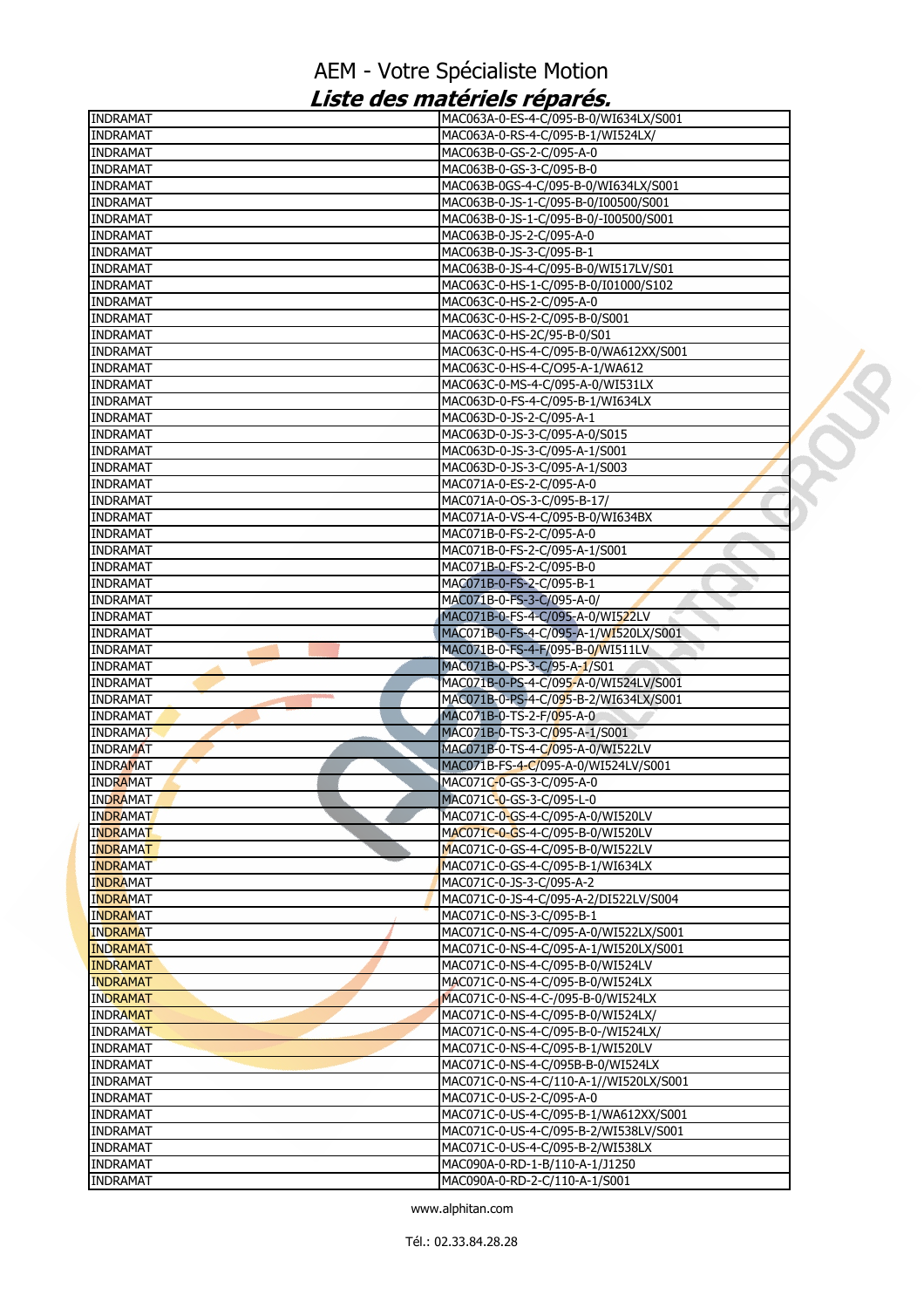| <b>INDRAMAT</b>                    | MAC090A-0-RD-2HC/110-A-0                                          |  |
|------------------------------------|-------------------------------------------------------------------|--|
| <b>INDRAMAT</b>                    | MAC090A-0-RD-3-C/110-A-0                                          |  |
| <b>INDRAMAT</b>                    | MAC090A-0-RD-3-C/110-A-1/S001                                     |  |
| <b>INDRAMAT</b>                    | MAC090A-0-RD-3-C/110-B-0/S001                                     |  |
| <b>INDRAMAT</b>                    | MAC090A-0-RD-4-C/110-A-0/WI522LV                                  |  |
| <b>INDRAMAT</b>                    | MAC090A-0-RD-4-C/110-A-0/WI522LX                                  |  |
| <b>INDRAMAT</b>                    | MAC090A-0-RD-4HC/110-A-0/WI522LV                                  |  |
| <b>INDRAMAT</b>                    | MAC090A-0-ZD-1-B/110-A-0/DI01250                                  |  |
| <b>INDRAMAT</b>                    | MAC090A-0-ZD-1-B/110-A-0/DI1250                                   |  |
| <b>INDRAMAT</b>                    | MAC090A-0-ZD-1-B/110-A-0/-I00500/S001                             |  |
| <b>INDRAMAT</b>                    | MAC090A-0-ZD-1-B/110-A-0/I01250                                   |  |
| <b>INDRAMAT</b>                    | MAC090A-0-ZD-1-B/110-A-0/I1250                                    |  |
| <b>INDRAMAT</b>                    | MAC090A-0-ZD-1-B/110-A-1/DI1250                                   |  |
| <b>INDRAMAT</b>                    | MAC090A-0-ZD-1-B/110-A-17-I01250                                  |  |
| <b>INDRAMAT</b>                    | MAC090A-0-ZD-2-C/110-A-0                                          |  |
| <b>INDRAMAT</b>                    | MAC090A-0-ZD-2-C/110-B-1                                          |  |
| <b>INDRAMAT</b>                    | MAC090A-0-ZD-2-C-/110-B-1                                         |  |
| <b>INDRAMAT</b>                    | MAC090A-0-ZD-3-C/110-A-0                                          |  |
| <b>INDRAMAT</b>                    | MAC090A-0-ZD-3-C/110-A-1                                          |  |
| <b>INDRAMAT</b>                    | MAC090A-0-ZD-3-C/110-A-1/                                         |  |
| <b>INDRAMAT</b>                    | MAC090A-0-ZD-4-C/110-A-0/WI520LV                                  |  |
| <b>INDRAMAT</b>                    | MAC090A-0-ZD-4-C/110-A-1/DI520LV                                  |  |
| <b>INDRAMAT</b>                    | MAC090A-0-ZD-4-C/110-A-1/WI522LV                                  |  |
| <b>INDRAMAT</b>                    | MAC090A-0-ZD-4-C/110-A-1/WI522LX                                  |  |
| <b>INDRAMAT</b>                    | MAC090A-0-ZD-4HC/110-A-1/WI522LV                                  |  |
| <b>INDRAMAT</b>                    | MAC090B-0-B-JD-1/110-A-1/I00500/S001<br><b>All Districts</b>      |  |
| <b>INDRAMAT</b>                    | MAC090B-0-JD-1-B/110-A-0/I01250                                   |  |
| <b>INDRAMAT</b><br><b>INDRAMAT</b> | MAC090B-0-JD-1-B/110-A-0/I01250<br>MAC090B-0-JD-1-B/110-A-0/I1250 |  |
| <b>INDRAMAT</b>                    | MAC090B-0-JD-1-B/110-A-0/J1250                                    |  |
| <b>INDRAMAT</b>                    | MAC090B-0-JD-1-B/110-A-1/-I00500/S01                              |  |
| <b>INDRAMAT</b>                    | MAC090B-0-JD-1-B/110-A-1/-I00625                                  |  |
| <b>INDRAMAT</b>                    | MAC090B-0-JD-1-B/110-A-1/I01250                                   |  |
| <b>INDRAMAT</b>                    | MAC090B-0-JD-1-B/110-A-1/-I01250                                  |  |
| <b>INDRAMAT</b>                    | MAC090B-0-JD-1-B/110-A-1/I1250                                    |  |
| <b>INDRAMAT</b>                    | MAC090B-0-JD-1-B/110-A-1/J1250/                                   |  |
| <b>INDRAMAT</b>                    | MAC090B-0-JD-1-B/110-B-1/-I00625                                  |  |
| <b>INDRAMAT</b>                    | MAC090B-0-JD-2-C/110-A-0                                          |  |
| <b>INDRAMAT</b>                    | MAC090B-0-JD-2-C/110-A-1                                          |  |
| <b>INDRAMAT</b>                    | MAC090B-0-JD-2-C/110-A-1/S005                                     |  |
| <b>INDRAMAT</b>                    | MAC090B-0-JD-2-F/110-A-0                                          |  |
| <b>INDRAMAT</b>                    | MAC090B-0-JD-4-C/110-A-0/WI520LV                                  |  |
| <b>INDRAMAT</b>                    | MAC090B-0-JD-4-C/110-A-1/WI520LV                                  |  |
| <b>INDRAMAT</b>                    | MAC090B-0-JD-A-C/110-A-1/WI520LV                                  |  |
| <b>INDRAMAT</b>                    | MAC090B-0-ND-3-C/130-B-0/S011                                     |  |
| <b>INDRAMAT</b>                    | MAC090B-0-ND-4-C/110-B-1/WI524LX                                  |  |
| <b>INDRAMAT</b>                    | MAC090B-0-PD-1-B/110-A-0/I00500/S001                              |  |
| <b>INDRAMAT</b>                    | MAC090B-0-PD-1-B/110-A-0/-I00500/S001                             |  |
| <b>INDRAMAT</b>                    | MAC090B-0-PD-1-B/110-A-0/I01250                                   |  |
| <b>INDRAMAT</b>                    | MAC090B-0-PD-1-B/110-A-0/I-1000                                   |  |
| <b>INDRAMAT</b>                    | MAC090B-0-PD-1-B/110-A-0/I1250/S015                               |  |
| <b>INDRAMAT</b>                    | MAC090B-0-PD-1-B/110-A-0/J1250                                    |  |
| <b>INDRAMAT</b>                    | MAC090B-0-PD-1-B/110-A-1/-I01250/S001                             |  |
| <b>INDRAMAT</b>                    | MAC090B-0-PD-1-B/110-A-1/I1250                                    |  |
| <b>INDRAMAT</b>                    | MAC090B-0-PD-1-B/110-A-1/J1250                                    |  |
| <b>INDRAMAT</b>                    | MAC090B-0-PD-1-B/110-A-1/J1250/S015                               |  |
| <b>INDRAMAT</b>                    | MAC090B-0-PD-1-B/110-B-0/I00625                                   |  |
| <b>INDRAMAT</b>                    | MAC090B-0-PD-2-C/110-A-0                                          |  |
| <b>INDRAMAT</b>                    | MAC090B-0-PD-2-C/110-A-0/S001                                     |  |
| <b>INDRAMAT</b>                    | MAC090B-0-PD-2-C/110-A-1                                          |  |
| <b>INDRAMAT</b>                    | MAC090B-0-PD-2-C/110-A-1/S01                                      |  |
| <b>INDRAMAT</b>                    | MAC090B-0-PD-2-C/110-B-1                                          |  |
| <b>INDRAMAT</b>                    | MAC090B-0-PD-3-C/110-A-1                                          |  |
| <b>INDRAMAT</b>                    | MAC090B-0-PD-3-C/110-A-1//                                        |  |
| <b>INDRAMAT</b>                    | MAC090B-0-PD-3-C/110-A-1/S005                                     |  |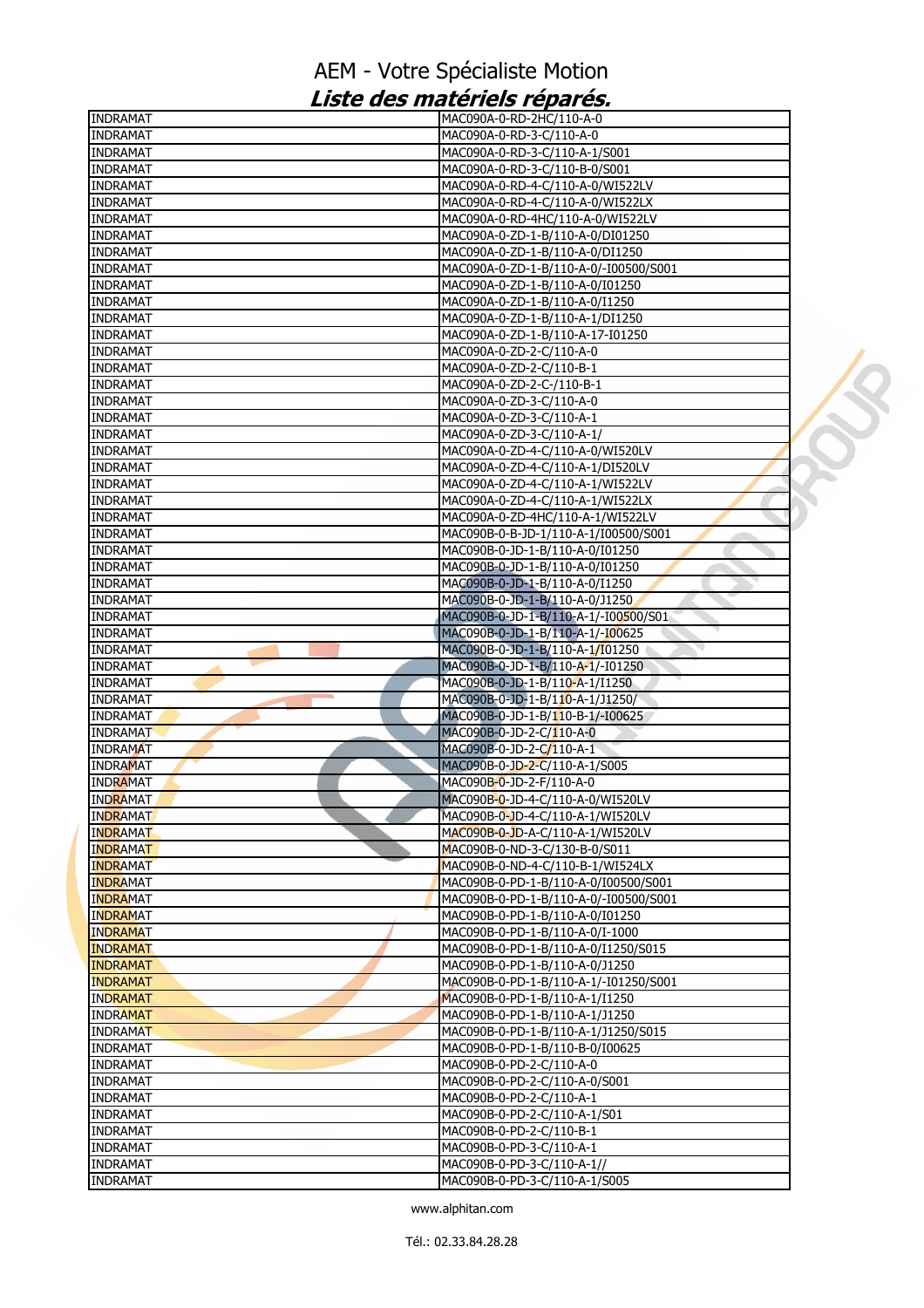| <b>INDRAMAT</b>                    | MAC090B-0-PD-3-C/110-B-1/S001                                        |  |
|------------------------------------|----------------------------------------------------------------------|--|
| <b>INDRAMAT</b>                    | MAC090B-0-PD-4-C/110-A-0/WI517LV/S001                                |  |
| <b>INDRAMAT</b>                    | MAC090B-0-PD-4-C/110-A-0/WI524LV/S001                                |  |
| <b>INDRAMAT</b>                    | MAC090B-0-PD-4-C/110-A-1/WI522LX                                     |  |
| <b>INDRAMAT</b>                    | MAC090B-0-PD-4-C/130-A-0-/WI520LV/S011                               |  |
| <b>INDRAMAT</b>                    | MAC090B-0-PD-4-F/110-B-0/WI511LV                                     |  |
| <b>INDRAMAT</b>                    | MAC090C-0-GD-1-B/110-A-0/I1250                                       |  |
| <b>INDRAMAT</b>                    | MAC090C-0-GD-1-B/110-A-1/-I00625                                     |  |
| <b>INDRAMAT</b>                    | MAC090C-0-GD-1-B/110-A-1/I00625/S001                                 |  |
| <b>INDRAMAT</b>                    | MAC090C-0-GD-1-B/110-A-1/-I00625/S001                                |  |
| <b>INDRAMAT</b>                    | MAC090C-0-GD-1-B/110-A-1/I625/S01                                    |  |
| <b>INDRAMAT</b>                    | MAC090C-0-GD-2-C/110-A-1                                             |  |
| <b>INDRAMAT</b>                    | MAC090C-0-GD-2-C/110-A-1/S001                                        |  |
| <b>INDRAMAT</b>                    | MAC090C-0-GD-2-C/110-A-O                                             |  |
| <b>INDRAMAT</b>                    | MAC090C-0-GD-2-V/110-A-1                                             |  |
| <b>INDRAMAT</b>                    | MAC090C-0-GD-3-C/110-A-0/S005                                        |  |
| <b>INDRAMAT</b>                    | MAC090C-0-GD-3-C/110-A-1/S01                                         |  |
| <b>INDRAMAT</b>                    | MAC090C-0-GD-3-C/110-B-0                                             |  |
| <b>INDRAMAT</b>                    | MAC090C-0-GD-4-C/110-A-0/WI522LV                                     |  |
| <b>INDRAMAT</b>                    | MAC090C-0-GD-4-C/110-A-0/WI524LV                                     |  |
| <b>INDRAMAT</b>                    | MAC090C-0-GD-4-C/110-A-0/WI524LV/S005                                |  |
| <b>INDRAMAT</b>                    | MAC090C-0-GD-4-C/110-A-1/WI522LV                                     |  |
| <b>INDRAMAT</b>                    | MAC090C-0-GD-4-C/110-A-1/WI524LV/S005                                |  |
| <b>INDRAMAT</b>                    | MAC090C-0-GD-4-C/110-A-1/WI524LX                                     |  |
| <b>INDRAMAT</b>                    | MAC090C-0-GD-4-C/110-A-1/WI574LV                                     |  |
| <b>INDRAMAT</b>                    | MAC090C-0-GD-4-C/110-A-1/WI574LX                                     |  |
| <b>INDRAMAT</b>                    | MAC090C-0-GD-4-C/110-A-1/WI578/S01                                   |  |
| <b>INDRAMAT</b>                    | MAC090C-0-GD-4-C/110-A-1/WI578L/S01                                  |  |
| <b>INDRAMAT</b>                    | MAC090C-0-GD-4-C/110-A-1/WI578LV.                                    |  |
| <b>INDRAMAT</b>                    | MAC090C-0-GD-4-C/110-A-1/WI578LV/S001                                |  |
| <b>INDRAMAT</b>                    | MAC090C-0-GD-4-C/110-A-1/WIS22LV                                     |  |
| <b>INDRAMAT</b>                    | MAC090C-0-GD-4-C/110-A-2/WI538LV/S018                                |  |
| <b>INDRAMAT</b>                    | MAC090C-0-GD-4-C/110-B-0/AM164SG                                     |  |
| <b>INDRAMAT</b>                    | MAC090C-0-GD-4-C/110-B-0/DI524LV                                     |  |
|                                    |                                                                      |  |
| <b>INDRAMAT</b>                    | MAC090C-0-GD-4-C/110-B-0/WI524LV/S005                                |  |
| <b>INDRAMAT</b><br><b>INDRAMAT</b> | MAC090C-0-GD-4-C/110-B-1/AM164SG<br>MAC090C-0-GD-4-C/110-B-1/DI524LV |  |
|                                    |                                                                      |  |
| <b>INDRAMAT</b>                    | MAC090C-0-GD-4-C/110-B-1/WI524LX                                     |  |
| <b>INDRAMAT</b>                    | MAC090C-0-GD-4-C/110-B-2/WI524LV/S023                                |  |
| <b>INDRAMAT</b>                    | MAC090C-0-GD-4-C/110-B-2/WI524LX/S013                                |  |
| <b>INDRAMAT</b>                    | MAC090C-0-KD-1-B/110-A-0/625/S001                                    |  |
| <b>INDRAMAT</b>                    | MAC090C-0-KD-1-B/110-A-0/-I00625/S001                                |  |
| <b>INDRAMAT</b>                    | MAC090C-0-KD-1-B/110-A-0/J625/S001                                   |  |
| <b>INDRAMAT</b>                    | MAC090C-0-KD-1-B/110-B-1/-I00625                                     |  |
| <b>INDRAMAT</b>                    | MAC090C-0-KD-2-C/110-A-0                                             |  |
| <b>INDRAMAT</b>                    | MAC090C-0-KD-2-C/110-B-0                                             |  |
| <b>INDRAMAT</b>                    | MAC090C-0-KD-2-C/110-B-0/S005                                        |  |
| <b>INDRAMAT</b>                    | MAC090C-0-KD-2-C/110-B-2/S013                                        |  |
| <b>INDRAMAT</b>                    | MAC090C-0-KD-3-C/110-A-0                                             |  |
| <b>INDRAMAT</b>                    | MAC090C-0-KD-3-C/110-A-0/S01                                         |  |
| <b>INDRAMAT</b>                    | MAC090C-0-KD-3-C/110-B-2/S013                                        |  |
| <b>INDRAMAT</b>                    | MAC090C-0-KD-4-C/110-A-0/DI520LX                                     |  |
| <b>INDRAMAT</b>                    | MAC090C-0-KD-4-C/110-B-0/WI518LV                                     |  |
| <b>INDRAMAT</b>                    | MAC090C-0-KD-4-C/110B-1/DI524LV                                      |  |
| <b>INDRAMAT</b>                    | MAC090C-0-KD-4-C/110-B-1/DI524LV                                     |  |
| <b>INDRAMAT</b>                    | MAC090C-0-KD-4-C/11-A-1/WI522LX                                      |  |
| <b>INDRAMAT</b>                    | MAC090C-1-GD-1-B/110-A-0/-I01250                                     |  |
| <b>INDRAMAT</b>                    | MAC090C-1-GD-1-B/110-A-0/I1250                                       |  |
| <b>INDRAMAT</b>                    | MAC090C-1-GD-1-B/110-A-0/J1250                                       |  |
| <b>INDRAMAT</b>                    | MAC090C-1-GD-1-B/110-A-2/I01250/S013                                 |  |
| <b>INDRAMAT</b>                    | MAC090C-1-GD-1-B/110-A-2/-I01250/S013                                |  |
| <b>INDRAMAT</b>                    | MAC090C-1-GD-1-B/110-A-2/J1250/S013                                  |  |
| <b>INDRAMAT</b>                    | MAC090C-1-GD-2-C-/110-A-1/S005                                       |  |
| <b>INDRAMAT</b>                    | MAC090C-1-GD-2-C/110-A-2/S018                                        |  |
| <b>INDRAMAT</b>                    | MAC090C-1-GD-4-C/110-A-1/WI525LV                                     |  |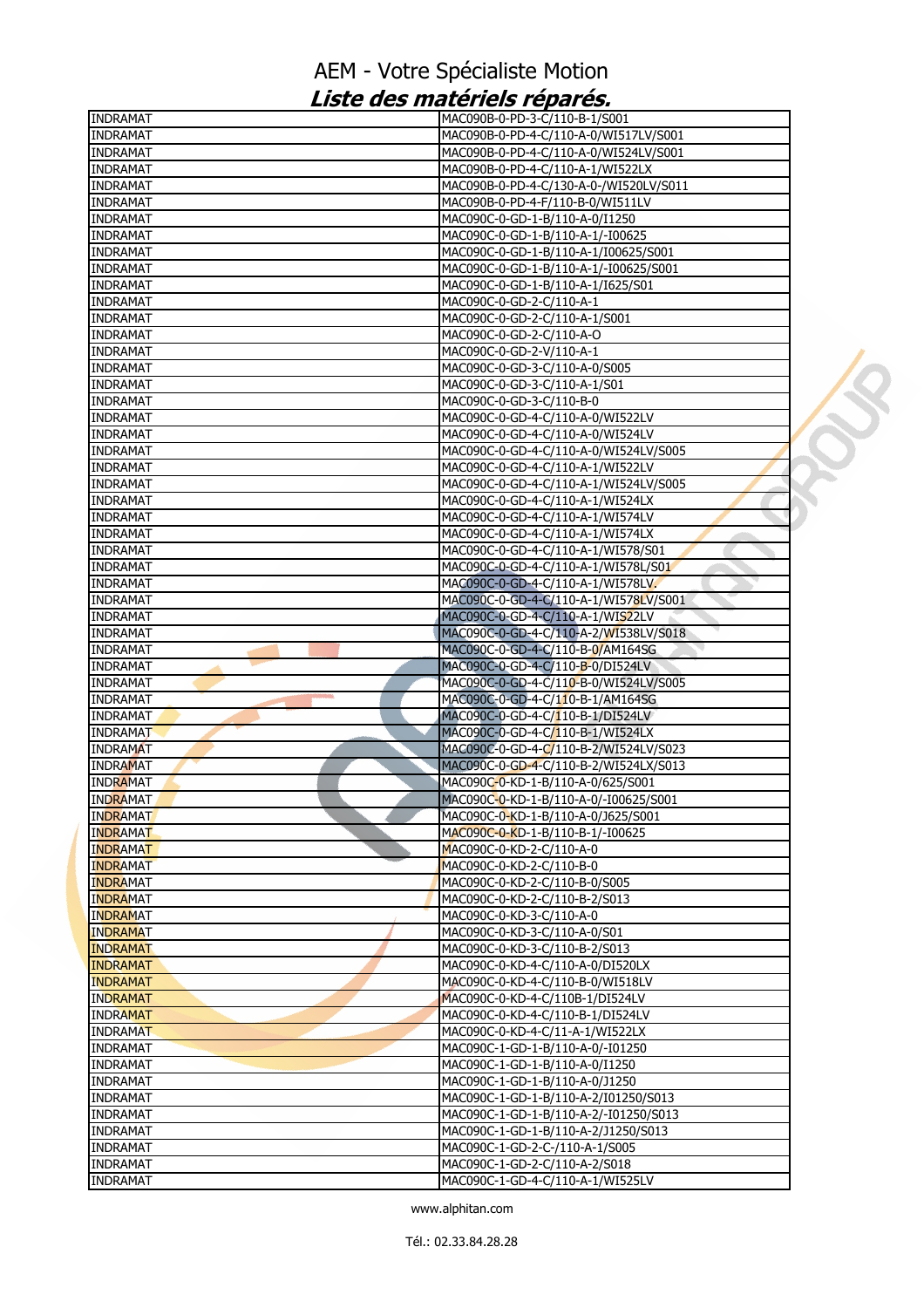| <b>INDRAMAT</b> | MAC090C-1-GD-4-C/110-A-1/WI574L       |  |
|-----------------|---------------------------------------|--|
| <b>INDRAMAT</b> | MAC090C-1-GD-4-C/110-A-2/WI538LV/S018 |  |
| <b>INDRAMAT</b> | MAC090C-1-GD-4-C/110-A-2/WI538LX/S018 |  |
| <b>INDRAMAT</b> | MAC090C-1-GD-4-C/110-B-0/DI524LV      |  |
| <b>INDRAMAT</b> | MAC090C-1-GD-4-C/110-B-1/DI524LV      |  |
| <b>INDRAMAT</b> | MAC090C-1-GD-4-C/110-B1/DI524LX       |  |
| <b>INDRAMAT</b> | MAC090C-1-GD-4-C/110-B-1/DI524LX      |  |
| <b>INDRAMAT</b> | MAC090C-1-GD-4-C/110-B-1/WI524LV/S005 |  |
| <b>INDRAMAT</b> | MAC090C-1-KB-1-B/110-A-0/I00625/S001  |  |
| <b>INDRAMAT</b> | MAC090C-1-KD-1-B/110-A-0/I00625/S001  |  |
| <b>INDRAMAT</b> | MAC090C-1-KD-1-B/110-A-0/I00625/S01   |  |
| <b>INDRAMAT</b> | MAC090C-1-KD-2-C/110-A-2/S018         |  |
| <b>INDRAMAT</b> | MAC090C-1-KD-4-C/110-B-1/DI524LX      |  |
| <b>INDRAMAT</b> | MAC090C-1-KD-4-C/110B-2/DI524LV/S013  |  |
| <b>INDRAMAT</b> | MAC090C-1-KD-4-C/110-B-2/DI524LV/S013 |  |
| <b>INDRAMAT</b> | MAC092A-0-DD-1-B/095-B-0/-I01250      |  |
| <b>INDRAMAT</b> | MAC092A-0-DD-2-C/095-A-1              |  |
|                 |                                       |  |
| <b>INDRAMAT</b> | MAC092A-0-DD-2-C/095-B-0/S001         |  |
| <b>INDRAMAT</b> | MAC092A-0-DD-2-C/095-B-1              |  |
| <b>INDRAMAT</b> | MAC092B-0-QD-1-B/095-B-0/I01000       |  |
| <b>INDRAMAT</b> | MAC092B-0-QD-1-B/095-B-0/-I01250      |  |
| <b>INDRAMAT</b> | MAC092B-0-QD-1-B/095-B-1/I01250       |  |
| <b>INDRAMAT</b> | MAC092B-0-QD-1-B/095-B-1/-I01250      |  |
| <b>INDRAMAT</b> | MAC092B-0-QD-1-B-1/I01250             |  |
| <b>INDRAMAT</b> | MAC092B-0-QD-4-C/085-B-1/WI524LV/S001 |  |
| <b>INDRAMAT</b> | MAC092B-0-QD-4-C/095-B-0/WI520LV      |  |
| <b>INDRAMAT</b> | MAC092B-0-OD-4C/095-B-1/WI524LV/S001  |  |
| <b>INDRAMAT</b> | MAC092B-0-QD-4-C/095-B-1/WI524LV/S001 |  |
| <b>INDRAMAT</b> | MAC092B-0-QD-4-C/095-B-1/WI574LX/S001 |  |
| <b>INDRAMAT</b> | MAC092B-0-QD-4-C/095-B-1/WI574LX/S01  |  |
| <b>INDRAMAT</b> | MAC092B-0-QD-4-C/95-B-1/WI522B        |  |
| <b>INDRAMAT</b> | MAC093-0-FS-3-C/110-B-2/S001          |  |
| <b>INDRAMAT</b> | MAC093-1-FS-2-C/110-B-0               |  |
| <b>INDRAMAT</b> | MAC093A-0-LS-4-C/110-B-1/WI524LV/S005 |  |
| <b>INDRAMAT</b> | MAC093A-0-LS-4-C/110-B-1/WI524LX/5001 |  |
| <b>INDRAMAT</b> | MAC093A-0-LS-4-C/110-B-1/WI524LX/S001 |  |
| <b>INDRAMAT</b> | MAC093A-0-PS-4-C/110-A-1/WI520LV/S005 |  |
| <b>INDRAMAT</b> | MAC093A-0-PS-4-C/110-B-1/WI520LV      |  |
|                 |                                       |  |
| <b>INDRAMAT</b> | MAC093A-0-WS-2-C/130CAC1/S005         |  |
| <b>INDRAMAT</b> | MAC093A-0-WS-4-C/110-A-0/WI538LV      |  |
| <b>INDRAMAT</b> | MAC093A-0-WS-4-C/110-B-0/WI524LV      |  |
| <b>INDRAMAT</b> | MAC093B-0-ES-3-C/110-A-0              |  |
| <b>INDRAMAT</b> | MAC093B-0-ES-4-C/110-A-0/WI574LV/S005 |  |
| <b>INDRAMAT</b> | MAC093B-0-ES-4-C/110-B-0/WI524LV/S005 |  |
| <b>INDRAMAT</b> | MAC093B-0-GS-2-C/110-B-0              |  |
| <b>INDRAMAT</b> | MAC093B-0-GS-2-C/110-B-1              |  |
| <b>INDRAMAT</b> | MAC093B-0-GS-4-C/110-B-2/WI524LV/S001 |  |
| <b>INDRAMAT</b> | MAC093B-0-JS-2-C/130-B-0/S005         |  |
| <b>INDRAMAT</b> | MAC093B-0-JS-4C/110-A-0/WI522LV       |  |
| <b>INDRAMAT</b> | MAC093B-0-JS-4-C/110-A-0/WI522LV      |  |
| <b>INDRAMAT</b> | MAC093B-0-JS-4-C/110-A-2/WI518LV      |  |
| <b>INDRAMAT</b> | MAC093B-0-JS-4-C/110-A-2/WI524LV      |  |
| <b>INDRAMAT</b> | MAC093B-0-JS-4-C/110-B-0/WI520LV      |  |
| <b>INDRAMAT</b> | MAC093B-0-JS-4-C/110B-1/WI520LV       |  |
| <b>INDRAMAT</b> | MAC093B-0-JS-4-C/130-B-0/WI517LV/S001 |  |
| <b>INDRAMAT</b> | MAC093B-0-JS-4-C/130-B-1/WI522LV      |  |
| <b>INDRAMAT</b> | MAC093B-0-OS-2-C/110-A-0/S005         |  |
| <b>INDRAMAT</b> | MAC093B-0-OS-2-C/110-B-0/S005         |  |
|                 |                                       |  |
| <b>INDRAMAT</b> | MAC093B-1-GS-4-C/110-A-2/WI538LV/     |  |
| <b>INDRAMAT</b> | MAC093B-1-GS-4-C/110-A-2/WI538LV/S01  |  |
| <b>INDRAMAT</b> | MAC093B-1-GS-4-C/110-A-2/WI538LX      |  |
| <b>INDRAMAT</b> | MAC093B-JS-4-C/110-A-0/WI522LV        |  |
| <b>INDRAMAT</b> | MAC093C-0-DS-2-C/130-B-1/S005         |  |
| <b>INDRAMAT</b> | MAC093C-0-DS-3-C/110-B-0              |  |
| <b>INDRAMAT</b> | MAC093C-0-DS-4-C/130-A-0/DI517LV      |  |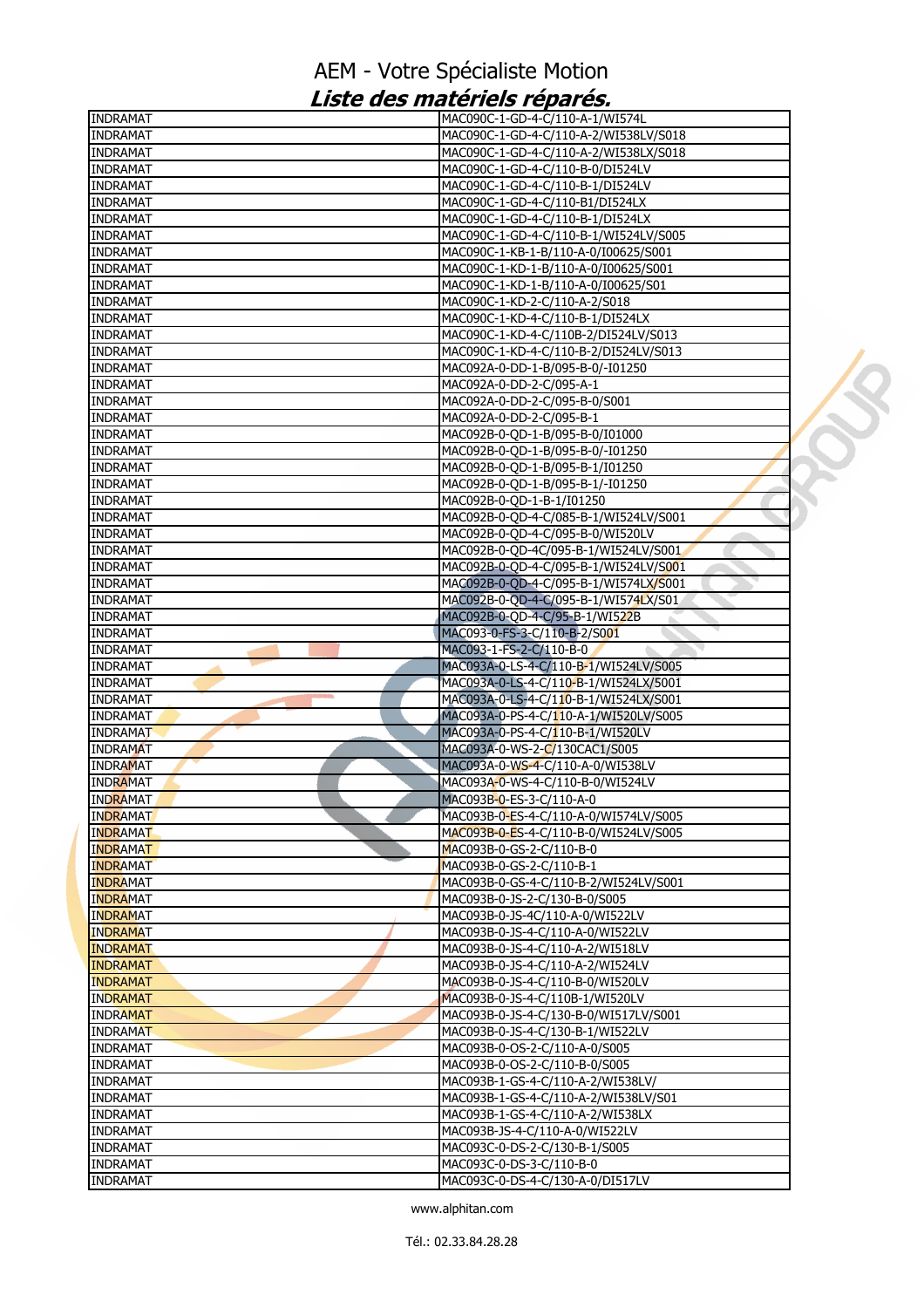| <b>INDRAMAT</b> | MAC093C-0-DS-4-C/130-A-0/WI1517LX                                  |  |
|-----------------|--------------------------------------------------------------------|--|
| <b>INDRAMAT</b> | MAC093C-0-FS-2-C/110-B-0                                           |  |
| <b>INDRAMAT</b> | MAC093C-0-FS-2-C/130-A-2                                           |  |
| <b>INDRAMAT</b> | MAC093C-0-FS-3-C/110-B-2                                           |  |
| <b>INDRAMAT</b> | MAC093C-0-FS-3-C-/110-B-2                                          |  |
| <b>INDRAMAT</b> | MAC093C-0-FS-3-C/110-B-2/S001                                      |  |
| <b>INDRAMAT</b> | MAC093C-0-FS-3-C/130-A-0                                           |  |
| <b>INDRAMAT</b> | MAC093C-0-FS-4-0/110-B/WI524???/                                   |  |
| <b>INDRAMAT</b> | MAC093C-0-FS-4-C/110-A-0/DI522LX/S004                              |  |
| <b>INDRAMAT</b> | MAC093C-0-FS-4-C/110-A-2/DI522LV/S004                              |  |
| <b>INDRAMAT</b> | MAC093C-0-FS-4-C/110-A-2/WI524LV                                   |  |
| <b>INDRAMAT</b> | MAC093C-0-FS-4-C/110-A-3/WI522LV                                   |  |
| <b>INDRAMAT</b> | MAC093C-0-FS-4-C/110-B/WI524LX/                                    |  |
| <b>INDRAMAT</b> | MAC093C-0-FS-4-C/110-B/WJ524LX/                                    |  |
| <b>INDRAMAT</b> | MAC093C-0-FS-4-C/110-B-1/WI524LV                                   |  |
| <b>INDRAMAT</b> | MAC093C-0-FS-4-C/110-B-1/WI524LV/S005                              |  |
| <b>INDRAMAT</b> | MAC093C-0-FS-4-C/110-B-1/WI524LX                                   |  |
| <b>INDRAMAT</b> | MAC093C-0-FS-4-C/110-B-1/WI524LX/                                  |  |
| <b>INDRAMAT</b> | MAC093C-0-FS-4-C/110-B-1/WI624LX                                   |  |
| <b>INDRAMAT</b> | MAC093C-0-FS-4-C/110-B-1/WJ524LX/                                  |  |
| <b>INDRAMAT</b> | MAC093C-0-FS-4-C/110-B-2/DI516LV/S001                              |  |
| <b>INDRAMAT</b> | MAC093C-0-FS-4-C/110-B-2/WI524LX                                   |  |
| <b>INDRAMAT</b> |                                                                    |  |
| <b>INDRAMAT</b> | MAC093C-0-FS-4-C/110-B-2/WI524LX/S05                               |  |
| <b>INDRAMAT</b> | MAC093C-0-FS-4-C/110-L-1/WI524LX/<br>MAC093C-0-KS-2-C/110-B-0/S005 |  |
|                 |                                                                    |  |
| <b>INDRAMAT</b> | MAC093C-1-FS-2-C/110-B-0                                           |  |
| <b>INDRAMAT</b> | MAC093C-1-FS-4-C/110-B-2/DI524LV                                   |  |
| <b>INDRAMAT</b> | MAC093C-1-FS-4-C/130-A-0/WI524LV/S005                              |  |
| <b>INDRAMAT</b> | MAC093C-1-FS-4-HC/110-A-1/WI524LV/S001                             |  |
| <b>INDRAMAT</b> | MAC093C-2-KS-4-C/110-B-0/WI519LV                                   |  |
| <b>INDRAMAT</b> | MAC093C-6-FS-3-C/110-A-3                                           |  |
| <b>INDRAMAT</b> | <b>MAC112</b>                                                      |  |
| <b>INDRAMAT</b> | MAC112-1-LD-4-C/130-A-1/WI524LX/S005                               |  |
| <b>INDRAMAT</b> | MAC112A-0-ED-4-C/130-B-1/WI524LX/S005                              |  |
| <b>INDRAMAT</b> | MAC112A-0-LD-2-C/130-A-1                                           |  |
| <b>INDRAMAT</b> | MAC112A-0-LD-3-C/130-B-0                                           |  |
| <b>INDRAMAT</b> | MAC112A-0-VD-4-C/130-B-1/WI524LV/S005                              |  |
| <b>INDRAMAT</b> | MAC112A-0-VD-4-C/130-B-1/WI524LX/S005                              |  |
| <b>INDRAMAT</b> | MAC112A-0-VD-4-C/130-B-1/WI524LX/S05                               |  |
| <b>INDRAMAT</b> | MAC112B-0-GD/130-0/1-1250-S01                                      |  |
| <b>INDRAMAT</b> | MAC112B-0-GD-2-C/130-A-0/S005                                      |  |
| <b>INDRAMAT</b> | MAC112B-0-GD-3-C/130-B-1                                           |  |
| <b>INDRAMAT</b> | MAC112B-0-GD-4-C/130-B-0/WI522LV                                   |  |
| <b>INDRAMAT</b> | MAC112B-0-GD-4-C/130-B-0/WI524LV/S005                              |  |
| <b>INDRAMAT</b> | MAC112B-0-GD-4-C/180-B-0/WJ449B/S011                               |  |
| <b>INDRAMAT</b> | MAC112B-0-GD-4C-180B-0/WI559BX/S011                                |  |
| <b>INDRAMAT</b> | MAC112B-0-GD-4-F/130-B-0/WI524LV/S005                              |  |
| <b>INDRAMAT</b> | MAC112B-0-GG-4-F/130-B-1/WI511LV                                   |  |
| <b>INDRAMAT</b> | MAC112B-0-LD-2-C/130-A-C/S001                                      |  |
| <b>INDRAMAT</b> | MAC112B-0-LD-4-C/130-A-1/WI524LX                                   |  |
| <b>INDRAMAT</b> | MAC112B-0-LD-4-C/130-B-1/WI524LX                                   |  |
| <b>INDRAMAT</b> | MAC112B-0-PD-2-C/180-B-1/S011                                      |  |
| <b>INDRAMAT</b> | MAC112B-0-PD-3-C/130-A-1                                           |  |
| <b>INDRAMAT</b> | MAC112B-0-PD-3-C/180-B-1/S011                                      |  |
| <b>INDRAMAT</b> | MAC112B-1-GD-2HC/130-B-0/S005                                      |  |
| <b>INDRAMAT</b> | MAC112B-1-LD-4-C/130-A-1/DI524LV/S005                              |  |
| <b>INDRAMAT</b> | MAC112B-1-LD-4-C/130-A-1/DI625/S005                                |  |
| <b>INDRAMAT</b> | MAC112B-1-PD-1-B/130-A-1/DI1250/S05                                |  |
| <b>INDRAMAT</b> | MAC112B-1-PD-3-C/130-B-0/S005                                      |  |
| <b>INDRAMAT</b> | MAC112B-1-PD-3HC/130-B-0/S005                                      |  |
| <b>INDRAMAT</b> | MAC112B-1-PD-4-C/130-A-1/DI520LV/S0005                             |  |
| <b>INDRAMAT</b> | MAC112C-0-ED-1-B/130-A-0/I625/S005                                 |  |
| <b>INDRAMAT</b> | MAC112C-0-ED-2-C/130-A-1                                           |  |
| <b>INDRAMAT</b> | MAC112C-0-ED-2-C/130-B-1/S005                                      |  |
| <b>INDRAMAT</b> | MAC112C-0-ED-3-C/130-A-0/S005                                      |  |
|                 |                                                                    |  |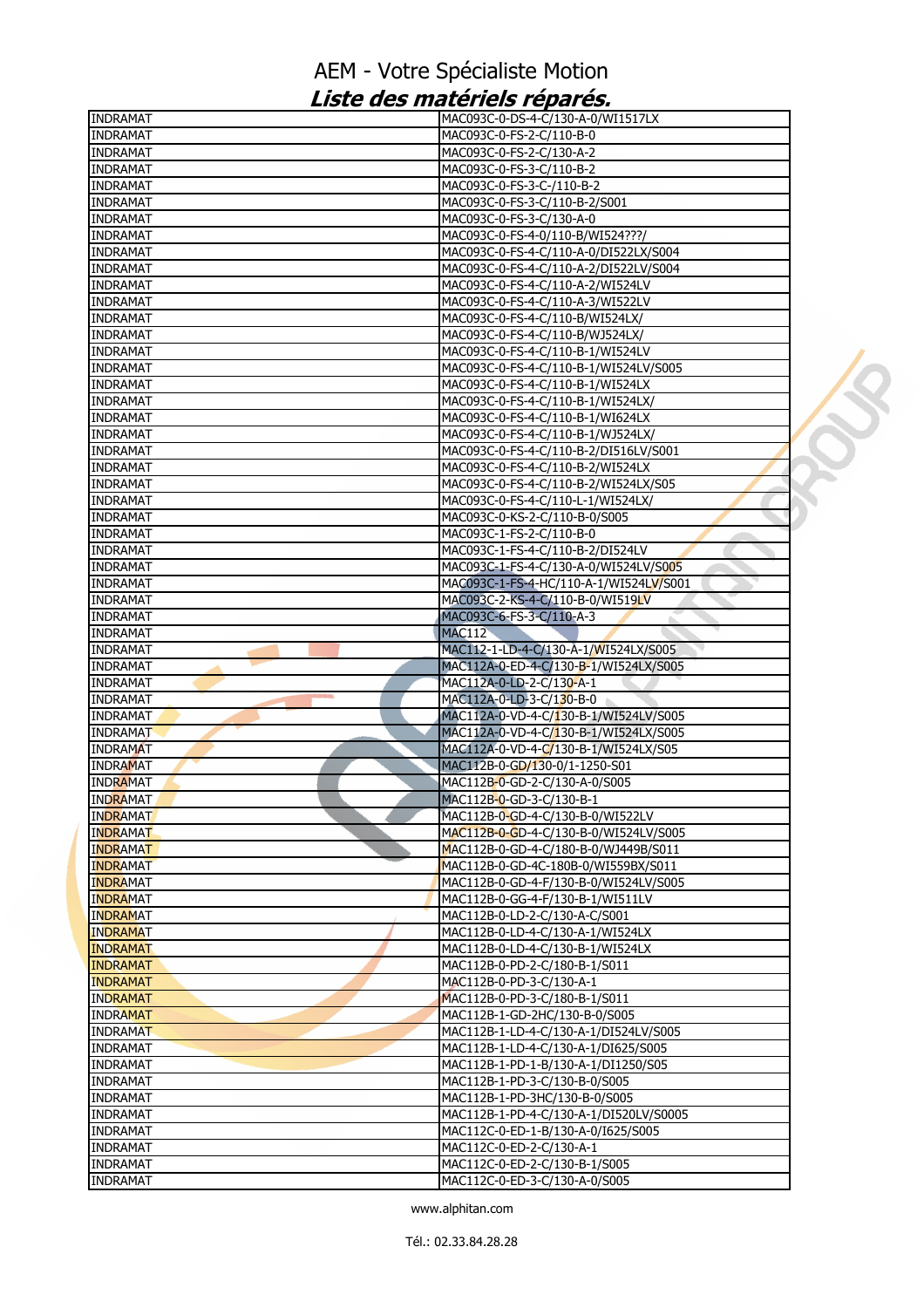| <b>INDRAMAT</b> | MAC112C-0-ED-3-C/130-B-0/S005         |  |
|-----------------|---------------------------------------|--|
| <b>INDRAMAT</b> | MAC112C-0-ED-4-F/130-B-1/WI511LX      |  |
| <b>INDRAMAT</b> | MAC112C-0-HD-1/B/130-A-0/J625/S05     |  |
| INDRAMAT        | MAC112C-0-HD-1-B/130-A-0/4C/S005      |  |
| <b>INDRAMAT</b> | MAC112C-0-HD-1-B/130-A-0/4C/S05       |  |
| <b>INDRAMAT</b> | MAC112C-0-HD-1-B/130-A-0/I00625/S005  |  |
| <b>INDRAMAT</b> | MAC112C-0-HD-1-B/130-A-0/-I00625/S005 |  |
| INDRAMAT        | MAC112C-0-HD-1-B/130-A-0/I0625/S005   |  |
| <b>INDRAMAT</b> | MAC112C-0-HD-1-B/130-A-0/I625/S005    |  |
| <b>INDRAMAT</b> | MAC112C-0-HD-1-B/130-A-0/J625/S05     |  |
| <b>INDRAMAT</b> | MAC112C-0-HD-1-B/130A-1/-I00625/S005  |  |
| <b>INDRAMAT</b> | MAC112C-0-HD-1-B/130-A-1/J625/S05     |  |
| INDRAMAT        | MAC112C-0-HD-2-C/130-A-0/S005         |  |
| <b>INDRAMAT</b> | MAC112C-0-HD-2-C/130-A-0/S05          |  |
| <b>INDRAMAT</b> | MAC112C-0-HD-2-C/130-A-1/S005         |  |
| <b>INDRAMAT</b> | MAC112C-0-HD-2-C/130-A-O//            |  |
| INDRAMAT        | MAC112C-0-HD-4-C/130-A-0/IOO625       |  |
| <b>INDRAMAT</b> | MAC112C-0-HD-4-C/130-A-1/WI524LV/S005 |  |
| <b>INDRAMAT</b> | MAC112C-0-KD-1-B/130-A-1/I625         |  |
|                 |                                       |  |
| <b>INDRAMAT</b> | MAC112C-0-KD-2-C/130-A-1/S005         |  |
| <b>INDRAMAT</b> | MAC112C-0-KD-2-C/180-A-2/S029         |  |
| <b>INDRAMAT</b> | MAC112C-1-HD-1-B/130-A-1/DJ625/S05    |  |
| <b>INDRAMAT</b> | MAC112C-1-HD-3-C/130-A-0/S005         |  |
| <b>INDRAMAT</b> | MAC112C-1-HD-4-C/130-A-1/DI520LV/S005 |  |
| <b>INDRAMAT</b> | MAC112C-1-HD-4-C/130-A-1/DI524LX/S005 |  |
| <b>INDRAMAT</b> | MAC112C-1-HD-4-C/130-A-1/WI524LX/S05  |  |
| <b>INDRAMAT</b> | MAC112C-HD                            |  |
| <b>INDRAMAT</b> | MAC112C-O-HD-2-C/130-A-0/S05          |  |
| <b>INDRAMAT</b> | MAC112D0-ED-1-B/130-A-0/1250/S005     |  |
| <b>INDRAMAT</b> | MAC112D-0-ED-1-B/130-A-0/1250/S005    |  |
| INDRAMAT        | MAC112D-0-ED-1-B/130-A-0/J1250/S05    |  |
| <b>INDRAMAT</b> | MAC112D-0-ED-2-C/130-B-1              |  |
| <b>INDRAMAT</b> | MAC112-D-0-ED-2-C/180-A-0/S011        |  |
| <b>INDRAMAT</b> | MAC112D-0-ED-4-C/130-A-1/WI524LV      |  |
| <b>INDRAMAT</b> | MAC112D-0-ED-4-C/130-A-2/WI520LV/S013 |  |
| INDRAMAT        | MAC112D-0-FD-1-B/130-A-0/I00625/S005  |  |
| <b>INDRAMAT</b> | MAC112D-0-FD-1-B/130-A-0/-I00625/S005 |  |
| <b>INDRAMAT</b> | MAC112D-0-FD-1-B/130-A-0/I625/S005    |  |
| <b>INDRAMAT</b> | MAC112D-0-FD-1-B/130-A-0/J625/S005    |  |
| <b>INDRAMAT</b> | MAC112D-0-FD-1-B/130-A-0/J625/S05     |  |
| <b>INDRAMAT</b> | MAC112D-0-FD-1-B/130-A-2/I00625/S018  |  |
| <b>INDRAMAT</b> | MAC112D-0-FD-1-B/130-B-0/-I00625/S005 |  |
|                 |                                       |  |
| <b>INDRAMAT</b> | MAC112D-0-FD-1-B/130-B-1/-I00625/S005 |  |
| <b>INDRAMAT</b> | MAC112D-0-FD-2-C/130-B-0              |  |
| <b>INDRAMAT</b> | MAC112D-0-FD-3-C/130-A-0/S005         |  |
| <b>INDRAMAT</b> | MAC112D-0-FD-3-C/130-A-0/S05          |  |
| <b>INDRAMAT</b> | MAC112D-0-FD-3-C/180-A-0/S003         |  |
| <b>INDRAMAT</b> | MAC112D-0-FD-4-C/130-B-1/DI524LV      |  |
| <b>INDRAMAT</b> | MAC112D-0-HD-1-B/130-A-0/-I00625/S005 |  |
| <b>INDRAMAT</b> | MAC112D-0-HD-2-C/130-B-0/S005         |  |
| <b>INDRAMAT</b> | MAC112D-0-HD-3-C/130-A-1              |  |
| <b>INDRAMAT</b> | MAC112D-1-ED-4-C/130-B-1/WI524LV/S005 |  |
| <b>INDRAMAT</b> | MAC112D-1-ED-4-C/130-B-1/WI524LX/S05  |  |
| <b>INDRAMAT</b> | MAC112D-1-FD-2-C/130-B-0              |  |
| <b>INDRAMAT</b> | MAC112D-1-FD-4-C/130-A-1/DI524LV/S005 |  |
| <b>INDRAMAT</b> | MAC112D-1-HD-2-C/130-A-2/S013         |  |
| <b>INDRAMAT</b> | MAC112D-1-HD-2-C/130-B-0              |  |
| <b>INDRAMAT</b> | MAC112D-1-HD-2-C/130-L-2/S013         |  |
| <b>INDRAMAT</b> | MAC112D-1-HD-4-C/130-A-3/WI524LV/S013 |  |
| <b>INDRAMAT</b> | MAC112D-1-HD-4-F/130-A-3/AMXXXX       |  |
| <b>INDRAMAT</b> | MAC112D-ED-2-C/180-A-0/S011           |  |
| <b>INDRAMAT</b> | MAC112D-O-FD-4-C/130B-1/DI524LV       |  |
| <b>INDRAMAT</b> | MAC114C-0-MD-2-C/130-B-1/S006         |  |
| <b>INDRAMAT</b> | MAC115B-0-DS-4-C/130-A-2/WI524LV/S001 |  |
| <b>INDRAMAT</b> | MAC115B-0-GS-2-C/130-A-0/S004         |  |
|                 |                                       |  |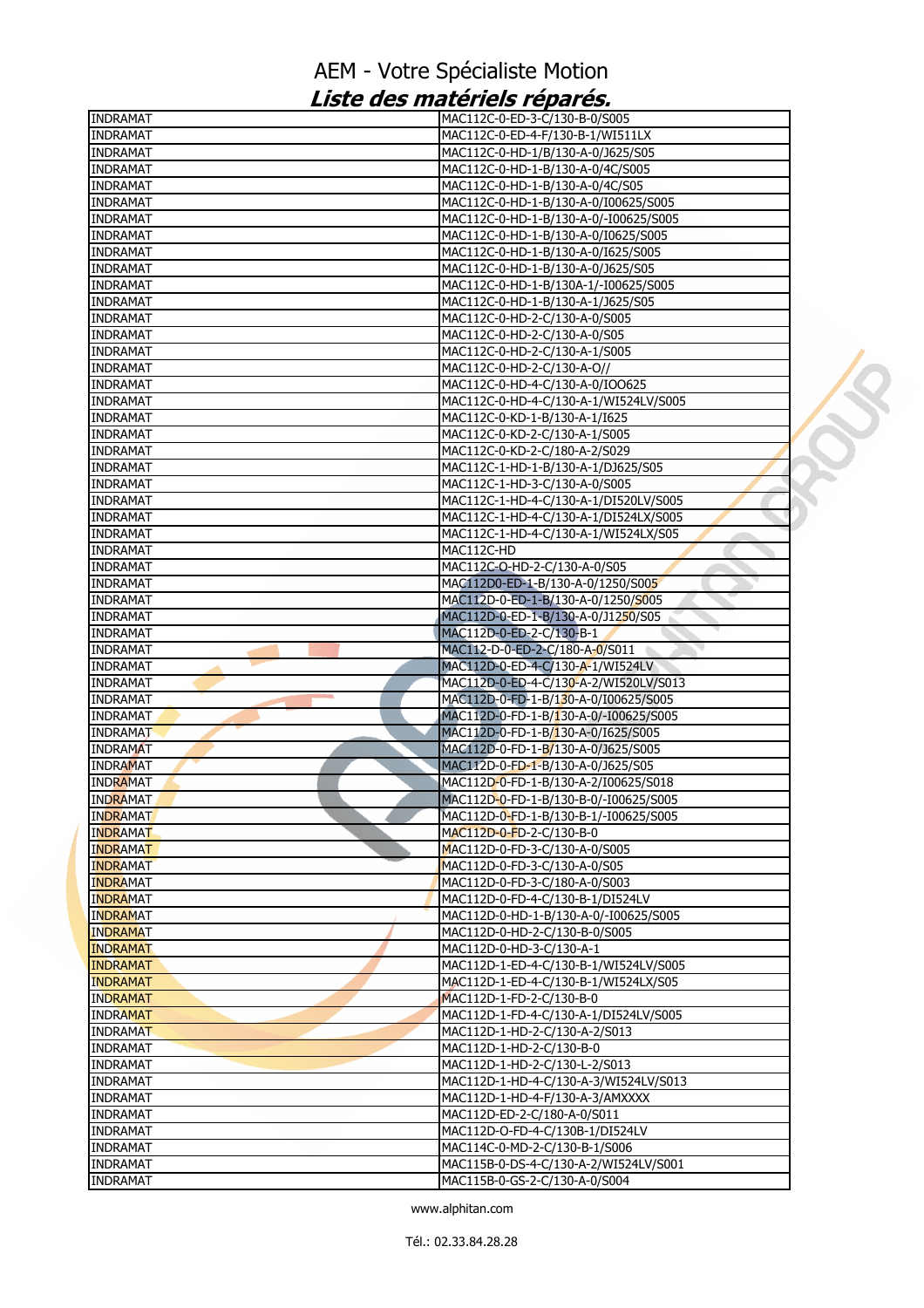| <b>INDRAMAT</b> | MAC115B-0-GS-2-C/130-B-0/S001         |  |
|-----------------|---------------------------------------|--|
| <b>INDRAMAT</b> | MAC115B-0-GS-2-C/130-L-0/S004         |  |
| <b>INDRAMAT</b> | MAC115D-1-DS-4-C/130-B-1/WI524LV/S001 |  |
| <b>INDRAMAT</b> | MAC115D-1-ES-2/130-A-0/S001           |  |
| <b>INDRAMAT</b> | MAC115D-1-ES-2-C/130-A-0/001          |  |
| <b>INDRAMAT</b> | MAC115D-1-ES-2-C/130-A-0/S001         |  |
| <b>INDRAMAT</b> | MAC115D-1-ES-4-C/130-A-0-             |  |
| <b>INDRAMAT</b> | MAC115D-1-ES-4-C/130-A-0/WI520LV/S001 |  |
| <b>INDRAMAT</b> | MAC115D-1-ES-4-C/130-A-0/WI520LX/S001 |  |
| <b>INDRAMAT</b> | MAC132B-1-GD/B-5-0/I1250-S01          |  |
| <b>INDRAMAT</b> | MAC132B-1-ID-4-C/230-R-0/DI520/LV     |  |
| <b>INDRAMAT</b> | MAC132B-1-ID-4-C/B5-A-0/DI520         |  |
| <b>INDRAMAT</b> | MAC90A-0-RD-1-B/110-A1/1-1250/S015    |  |
| <b>INDRAMAT</b> | MAC90B-0-PD-1-B/110-A-1/I01250        |  |
| <b>INDRAMAT</b> | MAC90B-0-PD-2-C/110-A-0               |  |
| <b>INDRAMAT</b> | MAC90C-0-GD-4-C/110-A-1/WI574LX       |  |
| <b>INDRAMAT</b> | MAC92B-0-QD-1-B/095-B-2/-IO1000/S013  |  |
| <b>INDRAMAT</b> | MAF160B-0150-FQ-M2-FP0-35-V2          |  |
| <b>INDRAMAT</b> | <b>MDC</b>                            |  |
| <b>INDRAMAT</b> | MDC 10.20F/MMA-0                      |  |
| <b>INDRAMAT</b> | MDC10.20F/MMA0                        |  |
| <b>INDRAMAT</b> | MDC10.20F/MMA-0/S06                   |  |
| <b>INDRAMAT</b> | MDC10.20F/MMA-0/WI420/                |  |
| <b>INDRAMAT</b> | MDC10.20F/MMA-1/S06                   |  |
| <b>INDRAMAT</b> | MDC10.30D/MMA-0/I420SS/S006           |  |
| <b>INDRAMAT</b> | MDC10.40C/MMA-1/S06                   |  |
| <b>INDRAMAT</b> | MDC9.20B/MMA-1                        |  |
| <b>INDRAMAT</b> | MDC9.30B/MMA-0                        |  |
| <b>INDRAMAT</b> | MDC9.30B/SSA-1/S031                   |  |
| <b>INDRAMAT</b> | MDD 071B-N-030-N2T-095-PB0            |  |
| <b>INDRAMAT</b> | MDD025B-N-100-N2K-040PA1              |  |
| <b>INDRAMAT</b> | MDD041A-N-100-N2K-050FB0              |  |
| <b>INDRAMAT</b> | MDD065B-N-040-N2L-095                 |  |
| <b>INDRAMAT</b> | MDD065B-N-040-N2L-095GB0              |  |
| <b>INDRAMAT</b> | MDD065B-N-040-N2L-095-GB0             |  |
| <b>INDRAMAT</b> | MDD065B-N-040-N2M-095BP0              |  |
| <b>INDRAMAT</b> | MDD065B-N-040-N2M-095GB1              |  |
| <b>INDRAMAT</b> | MDD065B-N-040-N2M-095PB0              |  |
| <b>INDRAMAT</b> | MDD065B-N-060-N2M-095GB0              |  |
| <b>INDRAMAT</b> | MDD065B-N-060-N2M-095-GB0             |  |
| <b>INDRAMAT</b> | MDD065C-N-040-N2M-095GB0              |  |
| <b>INDRAMAT</b> | MDD065D-N-040-N2L-095PB0              |  |
| <b>INDRAMAT</b> | MDD065D-N-040-N2L-095PB1              |  |
| <b>INDRAMAT</b> | MDD065D-N-040-N2M-095BP0              |  |
| <b>INDRAMAT</b> | MDD065D-N-060-N2M-095-PB1             |  |
| <b>INDRAMAT</b> | MDD071A-N-030-N2T-95PB0               |  |
| <b>INDRAMAT</b> | MDD071B-N-030-N2T-0???                |  |
| <b>INDRAMAT</b> | MDD071B-N-030-N2T-095                 |  |
| <b>INDRAMAT</b> | MDD071B-N-030-N2T-095-BP0             |  |
| <b>INDRAMAT</b> | MDD071B-N-030-N2T-095GB1              |  |
| <b>INDRAMAT</b> | MDD071B-N-030-N2T-095GLO              |  |
| <b>INDRAMAT</b> | MDD071B-N-030-N2T-095PA1              |  |
| <b>INDRAMAT</b> | MDD071B-N-030-N2T-095PB0              |  |
| <b>INDRAMAT</b> | MDD071B-N-030-N2T-095-PB0             |  |
| <b>INDRAMAT</b> | MDD071C-N-030-N2L-095GB1              |  |
| INDRAMAT        | MDD071C-N-030-N2S-095GA1              |  |
| <b>INDRAMAT</b> | MDD071C-N-030-N2S-095PB1              |  |
| <b>INDRAMAT</b> | MDD071C-N-030-N2T-095GB2              |  |
| <b>INDRAMAT</b> | MDD071C-N-040-N2L-095PB1              |  |
| <b>INDRAMAT</b> | MDD071C-N-040-N2S-095GB2              |  |
| <b>INDRAMAT</b> | MDD071C-N-060-N2S-095GB0              |  |
| <b>INDRAMAT</b> | MDD090B-N-020-N2L-110PA0              |  |
| <b>INDRAMAT</b> | MDD090C-N-030-N2L-110GA0              |  |
| <b>INDRAMAT</b> | MDD090C-N-030-N2L-110PB0              |  |
| <b>INDRAMAT</b> | MDD093A-N-030-N2M-110???              |  |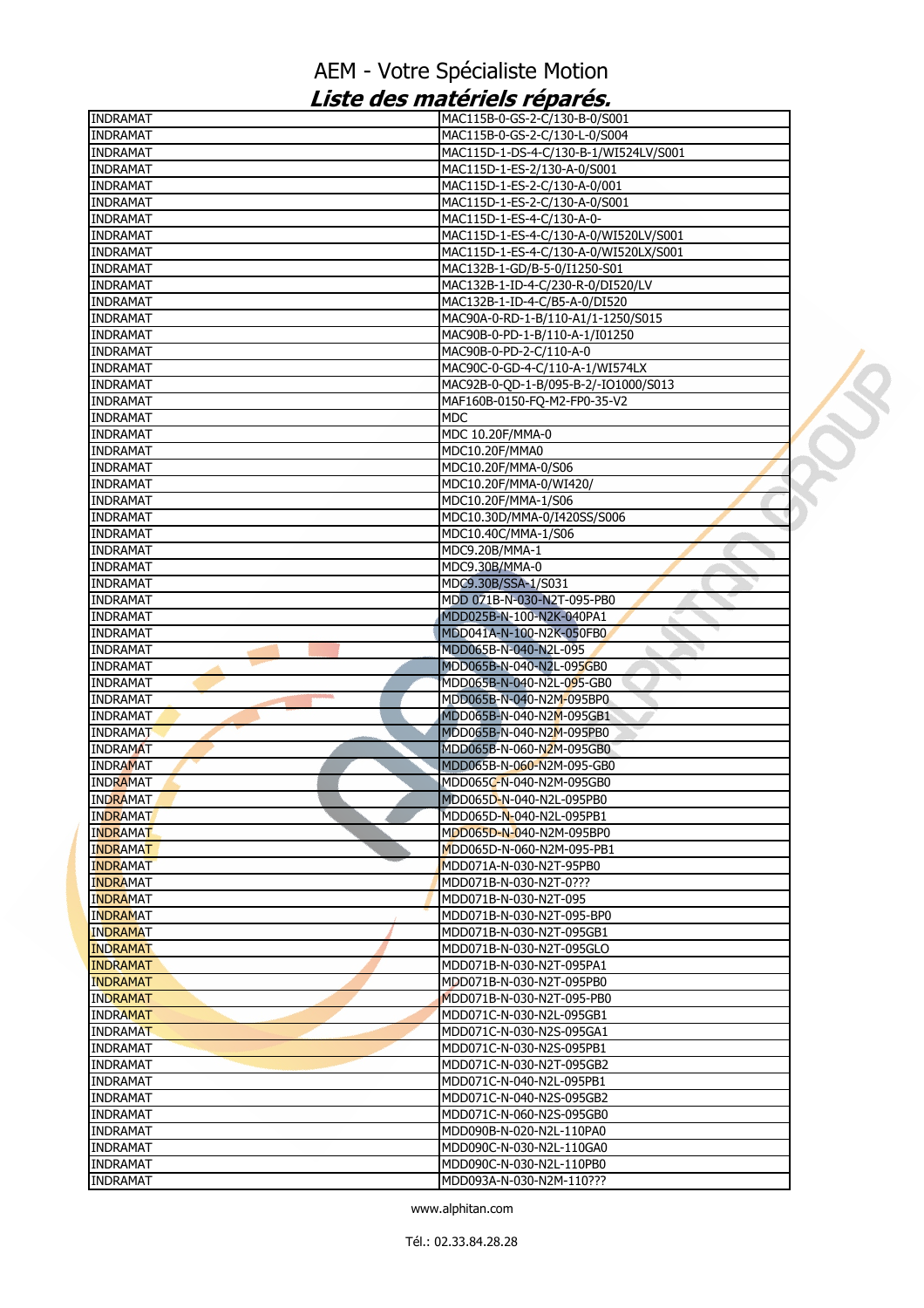| <b>INDRAMAT</b>      | MDD093A-N-030-N2M-110PB0                 |
|----------------------|------------------------------------------|
| <b>INDRAMAT</b>      | MDD093A-N-030-N2M-110PB1                 |
| <b>INDRAMAT</b>      | MDD093A-N-030-N2M-11-PB0                 |
| <b>INDRAMAT</b>      | MDD093B-N-020-N2L-110-PB0                |
| INDRAMAT             | MDD093B-N-030-N2L-110PBO                 |
| INDRAMAT             | MDD093B-N-030-N2L-130PB0                 |
| <b>INDRAMAT</b>      | MDD093B-N-030-N2M-110PB0                 |
| <b>INDRAMAT</b>      | MDD093C-F040-N2L-130GA0                  |
| INDRAMAT             | MDD093C-F-040-N2L-130GA0                 |
| <b>INDRAMAT</b>      | MDD093C-N-020-N2L-110-GB0                |
| INDRAMAT             | MDD093C-N-020-N2L-110PB1                 |
| <b>INDRAMAT</b>      | MDD093C-N-030-N2L-110GA2                 |
| INDRAMAT             | MDD093C-N-040-N2L-110PB1                 |
| INDRAMAT             | MDD093C-N-040-N2L-110PB11                |
| INDRAMAT             | MDD093C-N-040-N2L-11OPB1                 |
| <b>INDRAMAT</b>      | MDD093C-N-060-N2L-110PB0                 |
| <b>INDRAMAT</b>      | MDD112B-N-020-N2L-130PB0                 |
| INDRAMAT             | MDD112B-N-030-N2M-130BP0                 |
| INDRAMAT             | MDD112B-N-030-N2M-130PB0                 |
| <b>INDRAMAT</b>      | MDD112B-N-030-N2M-130PBO                 |
| <b>INDRAMAT</b>      | MDD112C-N-030-N2L-130GB0                 |
| <b>INDRAMAT</b>      | MDD112C-N-040-N2M-130PB0                 |
| INDRAMAT             | MDD112D-N-020-N2L-130GA0                 |
| INDRAMAT             | MDD112D-N-030-N2L-130PB0                 |
| <b>INDRAMAT</b>      | MDD112D-N-030-N2M-130PBO                 |
| <b>INDRAMAT</b>      | MDD115A-N-020-N2L-130GR1                 |
| INDRAMAT             | MHD041A-144-PG0-UN                       |
| INDRAMAT             | MHD041A-144-PP0-UN                       |
| <b>INDRAMAT</b>      | MHD041B-144-NG1-UN                       |
| <b>INDRAMAT</b>      | MHD041B-144-NPO-UN                       |
| <b>INDRAMAT</b>      | MHD041B-144-PG1-UN                       |
| INDRAMAT             | MHD041B-144-PP1-UN                       |
| <b>INDRAMAT</b>      | MHD071B-035-NG1-UN                       |
| INDRAMAT             | MHD071B-035-NP0-UN                       |
| <b>INDRAMAT</b>      | MHD071B-061-NG0-UN                       |
| <b>INDRAMAT</b>      | MHD071B-061-NP1-UN<br>ò.                 |
| <b>INDRAMAT</b>      | MHD071B-061-PG0-UN                       |
|                      |                                          |
| INDRAMAT             | MHD071B-061-PG1-UN                       |
| <b>INDRAMAT</b>      | MHD090B-035-PG0-UN                       |
| <b>INDRAMAT</b>      | MHD090B-035-PG1-UN                       |
| INDRAMAT             | MHD090 <b>B</b> -035-PP0-UN              |
| INDRAMAT             | MHD090B-035-PP1-UN                       |
| <b>INDRAMAT</b>      | MHD090B- <mark>05</mark> 8-PG1-UN        |
| <b>INDRAMAT</b>      | MHD093A-035-NG1-LA                       |
| <b>INDRAMAT</b>      | MHD093B-058-NG0-AA                       |
| <b>INDRAMAT</b>      | MHD093B-058-NG0-BA                       |
| <b>INDRAMAT</b>      | MHD093B-058-NP0-AN                       |
| <b>INDRAMAT</b>      | MHD093B-058-NP0-BN                       |
| <b>INDRAMAT</b>      | MHD093B-058-PG1-AA                       |
| <b>INDRAMAT</b>      | MHD093B-058-PG1-AN                       |
| <b>INDRAMAT</b>      | MHD093C-035-NG1-AN                       |
| <b>INDRAMAT</b>      | MHD093C-058-NG0-AN                       |
| <b>INDRAMAT</b>      | MHD093C-058-NG0-RN                       |
| <b>INDRAMAT</b>      | MHD093C-058-NP1-BN                       |
| <b>INDRAMAT</b>      | MHD093C-058-PG1-AA                       |
| INDRAMAT             | MHD093C-058-PG1-BA                       |
| INDRAMAT             | MHD093C-058-PG1-BN                       |
| <b>INDRAMAT</b>      | MHD093C-058-PP1-AN                       |
| INDRAMAT             | MHD095B-035-PP1-AN                       |
| INDRAMAT             | MHD095C-035-NG1-AN                       |
| <b>INDRAMAT</b>      | MHD112A-024-NG0-BN                       |
| <b>INDRAMAT</b>      | MHD112B-024-PP1-AN                       |
| <b>INDRAMAT</b>      | MHD112C-035-NG0-NA                       |
| INDRAMAT<br>INDRAMAT | MHD112C-035-PG3-AN<br>MHD115A-024-PG1-AA |

 $\mathcal{L}$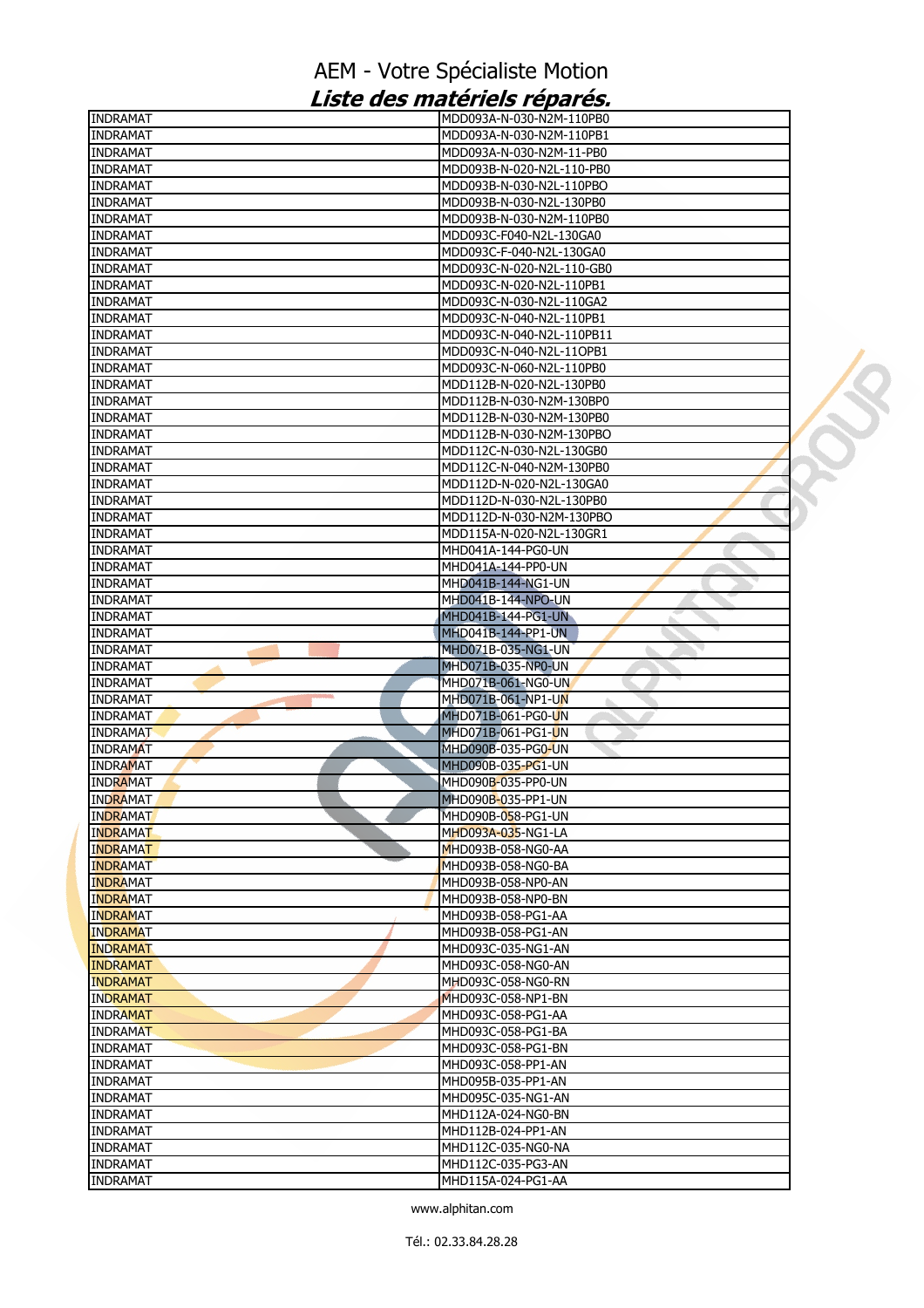| INDRAMAT                           | MHD115B-058-PP0-AA                       |  |
|------------------------------------|------------------------------------------|--|
| <b>INDRAMAT</b>                    | MHD115C-058-NP1-AN                       |  |
| <b>INDRAMAT</b>                    | MHD115C-058-NP1-BN                       |  |
| INDRAMAT                           | MHD115C-058-PG1-AA                       |  |
| <b>INDRAMAT</b>                    | MHD115C-058-PG1-LA                       |  |
| <b>INDRAMAT</b>                    | MHD115C-058-PP1-AA                       |  |
| <b>INDRAMAT</b>                    | MHP090B-058-HG0-UNNNNN                   |  |
| INDRAMAT                           | MKD025B-0144-GPO-KN                      |  |
| INDRAMAT                           | MKD025B-144-GG1-KN                       |  |
| <b>INDRAMAT</b>                    | MKD025B-144-KG1-KN                       |  |
| <b>INDRAMAT</b>                    | MKD025B-144-KG1-UN                       |  |
| <b>INDRAMAT</b>                    | MKD025B-144-KP1-UN                       |  |
| INDRAMAT                           | MKD025B-144-KPO-KN                       |  |
| <b>INDRAMAT</b>                    | MKD041B-144-GG0-KN                       |  |
| <b>INDRAMAT</b>                    | MKD041B-144-GP0-KN                       |  |
| <b>INDRAMAT</b>                    | MKD041B-144-GP1-KN                       |  |
| <b>INDRAMAT</b>                    | MKD041B-144-GPO-KN                       |  |
|                                    |                                          |  |
| INDRAMAT                           | MKD041B-144-KG0-KN                       |  |
| <b>INDRAMAT</b>                    | MKD041B-144-KG1-KN                       |  |
| <b>INDRAMAT</b>                    | MKD041B-144-KP0-KN                       |  |
| <b>INDRAMAT</b>                    | MKD041B-144-KP1                          |  |
| <b>INDRAMAT</b>                    | MKD041B-144-KP1-KN                       |  |
| <b>INDRAMAT</b>                    | MKD041B-144-KP1-KS                       |  |
| <b>INDRAMAT</b>                    | MKD041B-144-KPO                          |  |
| <b>INDRAMAT</b>                    | MKD071-061-KG1-KN                        |  |
| <b>INDRAMAT</b>                    | MKD071B -061-KP1-KN                      |  |
| INDRAMAT                           | MKD071B-035-GG1-KN                       |  |
| <b>INDRAMAT</b>                    | MKD071B-035-GP1-KN                       |  |
| <b>INDRAMAT</b>                    | MKD071B-035-KG0-KN                       |  |
| <b>INDRAMAT</b>                    | MKD071B-035-KG1-KN                       |  |
| INDRAMAT                           | MKD071B-035-KP1-KN                       |  |
| <b>INDRAMAT</b>                    | MKD071B-061-GG0-KN                       |  |
| <b>INDRAMAT</b>                    | MKD071B-061-GG1-KN                       |  |
| <b>INDRAMAT</b>                    | MKD071B-061-GP0-KN                       |  |
| INDRAMAT                           | MKD071B-061-GP1-KN                       |  |
|                                    |                                          |  |
|                                    |                                          |  |
| INDRAMAT                           | MKD071B-061-KG0-KN                       |  |
| <b>INDRAMAT</b>                    | MKD071B-061-KG1                          |  |
| <b>INDRAMAT</b>                    | MKD071B-061-KG1-KN                       |  |
| <b>INDRAMAT</b>                    | MKD071B-061-KP0-KN                       |  |
| <b>INDRAMAT</b>                    | MKD071B-061-KP1-KN                       |  |
| <b>INDRAMAT</b>                    | MKD071B-061-KP1-KS                       |  |
| <b>INDRAMAT</b>                    | MKD071B-061-KPO                          |  |
| <b>INDRAMAT</b>                    | MKD090B- <mark>03</mark> 5-GG1-KN        |  |
| <b>INDRAMAT</b>                    | MKD090B-035-KG0-KN                       |  |
| <b>INDRAMAT</b>                    | MKD090B-035-KG1-KN                       |  |
| <b>INDRAMAT</b>                    | MKD090B-047-GG0-KN                       |  |
| INDRAMAT                           | MKD090B-047-GP0-KN                       |  |
| <b>INDRAMAT</b>                    | MKD090B-047-GP1-KN                       |  |
| <b>INDRAMAT</b>                    | MKD090B-047-KG0                          |  |
| <b>INDRAMAT</b>                    | MKD090B-047-KG0-KN                       |  |
| <b>INDRAMAT</b>                    | MKD090B-047-KG1-KN                       |  |
| <b>INDRAMAT</b>                    | MKD090B-047-KP0-KN                       |  |
| <b>INDRAMAT</b>                    | MKD090B-047-KP1                          |  |
| <b>INDRAMAT</b>                    | MKD090B-047-KP1-KN                       |  |
| <b>INDRAMAT</b>                    | MKD090B-047-KP1-KS                       |  |
| <b>INDRAMAT</b>                    | MKD090B-047-KPO                          |  |
|                                    |                                          |  |
| <b>INDRAMAT</b>                    | MKD090B-047-KPO-KN                       |  |
| INDRAMAT                           | MKD090B-058-GP1-KN                       |  |
| <b>INDRAMAT</b>                    | MKD090B-058-KG1-KN                       |  |
| <b>INDRAMAT</b>                    | MKD090B-058-KP0-KN                       |  |
| <b>INDRAMAT</b>                    | MKD090B-058-KP1-KS                       |  |
| <b>INDRAMAT</b>                    | MKD093C-058-KG1-AF                       |  |
| INDRAMAT                           | MKD112B-024-GP1-AN                       |  |
| <b>INDRAMAT</b><br><b>INDRAMAT</b> | MKD112B-024-GPO-BN<br>MKD112B-048-GP1-BN |  |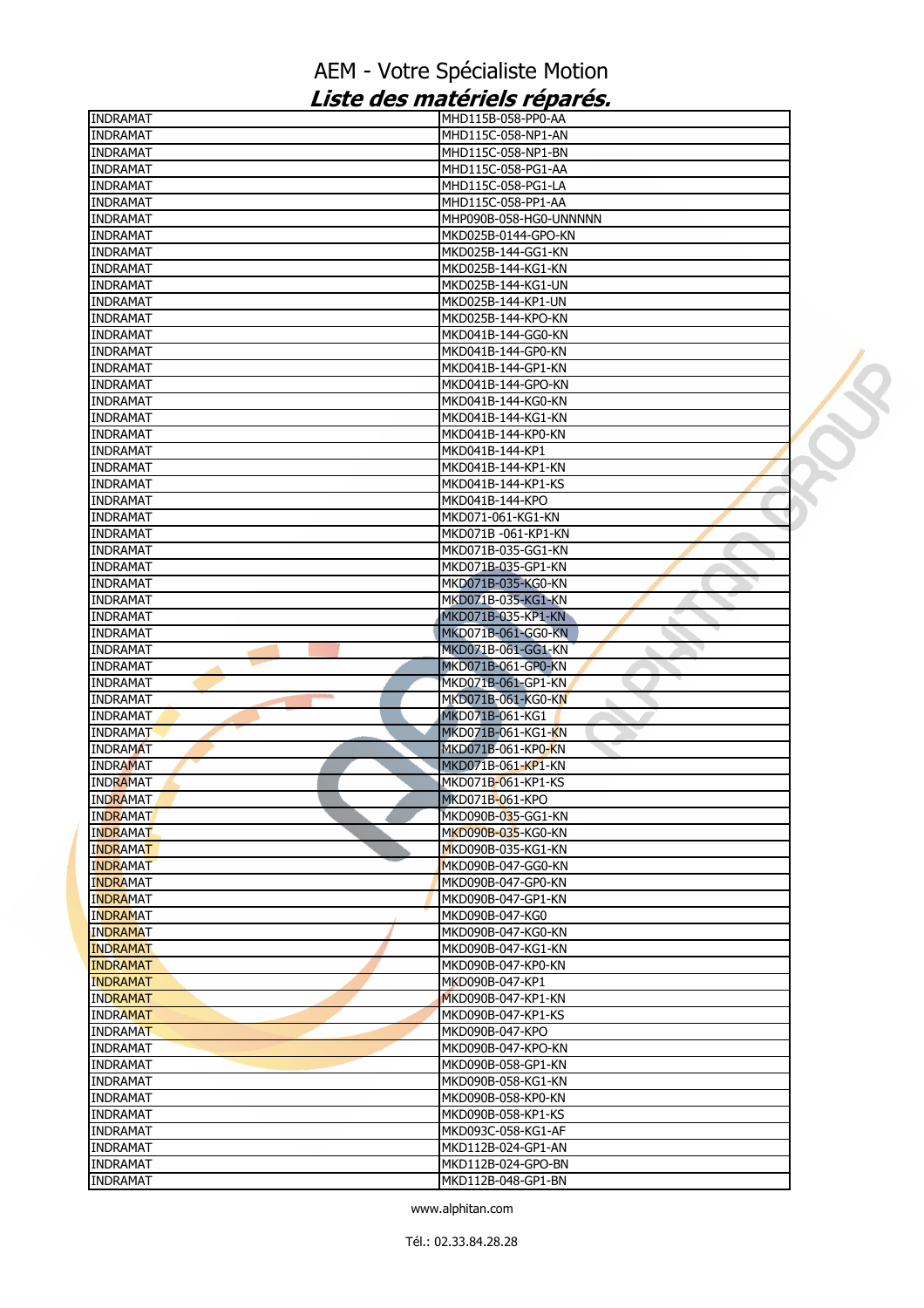| INDRAMAT        | MKD112B-048KG1-AN                                 |  |
|-----------------|---------------------------------------------------|--|
| <b>INDRAMAT</b> | MKD112B-048-KG1-AN                                |  |
| <b>INDRAMAT</b> | MKD112B-048-KG1-BN                                |  |
| <b>INDRAMAT</b> | MKD112B-058-KG1-AN                                |  |
| INDRAMAT        | MKD112C-024-KG3-AN                                |  |
| <b>INDRAMAT</b> | MKD112C-058-GG0-LN                                |  |
| INDRAMAT        | MKD112C-058-GP3-AN                                |  |
| <b>INDRAMAT</b> | MKD112C-KG3-AN                                    |  |
| <b>INDRAMAT</b> | MKD112D-027-GG3-BN                                |  |
| <b>INDRAMAT</b> | MKD115C-024-KG1-AA                                |  |
| INDRAMAT        |                                                   |  |
|                 | MRS 200B-A108/NN/278403<br><b>MRS 200C B075NN</b> |  |
| INDRAMAT        |                                                   |  |
| <b>INDRAMAT</b> | MRS 200C-B075/NN/279908                           |  |
| <b>INDRAMAT</b> | MRS200C-B075/NN                                   |  |
| <b>INDRAMAT</b> | MSK030C-0900-NN-M1-UG1-NNNN                       |  |
| INDRAMAT        | MSK030C-0900-NN-S1-UG0-NNNN                       |  |
| INDRAMAT        | MSK040C-0600-MN-M1-UP0-UN                         |  |
| <b>INDRAMAT</b> | MSK040C-0600-NN-M1-UG0-NNNN                       |  |
| <b>INDRAMAT</b> | MSK050C-0600-NN-M1-UP0-NNNN                       |  |
| <b>INDRAMAT</b> | MSK050C-0600-NN-UP0-NNNN                          |  |
| INDRAMAT        | MSK060C-0300-NN-M1-UP0-NNNN                       |  |
| <b>INDRAMAT</b> | MSK060C-0600-NN-M1-UG1-NNNN                       |  |
| <b>INDRAMAT</b> | MSK070B-0450-NN-M1-UG1-NSNNN                      |  |
| <b>INDRAMAT</b> | MSK070C-0450-NN-M1-UG1-NNNN                       |  |
| INDRAMAT        | MSK070D-0450-NN-M1-UG1-NNNN                       |  |
| <b>INDRAMAT</b> | MSK070E-0300-NN-M2-UG1-RNNN                       |  |
| <b>INDRAMAT</b> | MSK076C-0300-NN-M1-UG1-NNNN                       |  |
| <b>INDRAMAT</b> | MSK076C-0300-NN-M2-UG0-RNNN                       |  |
| <b>INDRAMAT</b> | MSK100B-0200-NN-M2-BP0-RNNN                       |  |
| INDRAMAT        | MSS 200C-050-A1N-NN                               |  |
| <b>INDRAMAT</b> | MSS200B-008-B1N-NN                                |  |
| <b>INDRAMAT</b> | <b>NAM 1.3-08</b>                                 |  |
| <b>INDRAMAT</b> | P3 1000 PTS<br>۰,                                 |  |
| <b>INDRAMAT</b> | P3 1250 PTS                                       |  |
| INDRAMAT        | P3 625 PTS                                        |  |
| <b>INDRAMAT</b> | RAC 2.1-150-380-A00-W1                            |  |
| <b>INDRAMAT</b> | RAC 3.1-150-460-AP0-W1-220V                       |  |
| <b>INDRAMAT</b> | RAC 3.5-100-460-A01-W1-220                        |  |
| <b>INDRAMAT</b> | RAC 3.5-150-460-A00-W1-220                        |  |
| <b>INDRAMAT</b> | RAC 3.5-150-460-A0I-Z1-220                        |  |
| <b>INDRAMAT</b> | RAC2.1-150-380-A00-W1                             |  |
| <b>INDRAMAT</b> | RAC2.2-200-380-A00-W1                             |  |
| INDRAMAT        | RAC2.3-200-380-A00-W1                             |  |
| <b>INDRAMAT</b> | ROD 1424 1250PTS                                  |  |
| <b>INDRAMAT</b> | SANS PLAQUE SIGNALETIQUE                          |  |
| <b>INDRAMAT</b> | TBM 1.2-40-W1-024                                 |  |
| <b>INDRAMAT</b> | TBM1.2-040-W1-220                                 |  |
| <b>INDRAMAT</b> | TCM1.1-08-W0                                      |  |
| <b>INDRAMAT</b> | TDA 1.1-100-3-A00                                 |  |
| <b>INDRAMAT</b> | TDM 1.2-030-W1                                    |  |
| <b>INDRAMAT</b> | TDM 1.2-050-300-W1                                |  |
| <b>INDRAMAT</b> | TDM 1.2-050-300-W1-000                            |  |
| <b>INDRAMAT</b> | TDM 1.2-050-300-W1-220                            |  |
| <b>INDRAMAT</b> | TDM 1.2-050-300-W1-SO102                          |  |
| <b>INDRAMAT</b> | TDM 1.2-100-300-W1                                |  |
| <b>INDRAMAT</b> | TDM 1.2-100-300-W1-000                            |  |
| <b>INDRAMAT</b> | TDM 1.2-100-300-W1-220                            |  |
| <b>INDRAMAT</b> | TDM 1.2-100-300-W1-220                            |  |
| <b>INDRAMAT</b> | TDM 1.2-100-300-W1-220 V                          |  |
| <b>INDRAMAT</b> | TDM 1.2-100-300-W1-220/S102                       |  |
| <b>INDRAMAT</b> | TDM 1.2-100-W1                                    |  |
| INDRAMAT        | TDM 1.2-100-W1/SO102                              |  |
| <b>INDRAMAT</b> | TDM 1.2-30-300-W0                                 |  |
| <b>INDRAMAT</b> | TDM 1.2-30-300W1                                  |  |
| <b>INDRAMAT</b> | TDM 1.2-50-300W1                                  |  |
|                 |                                                   |  |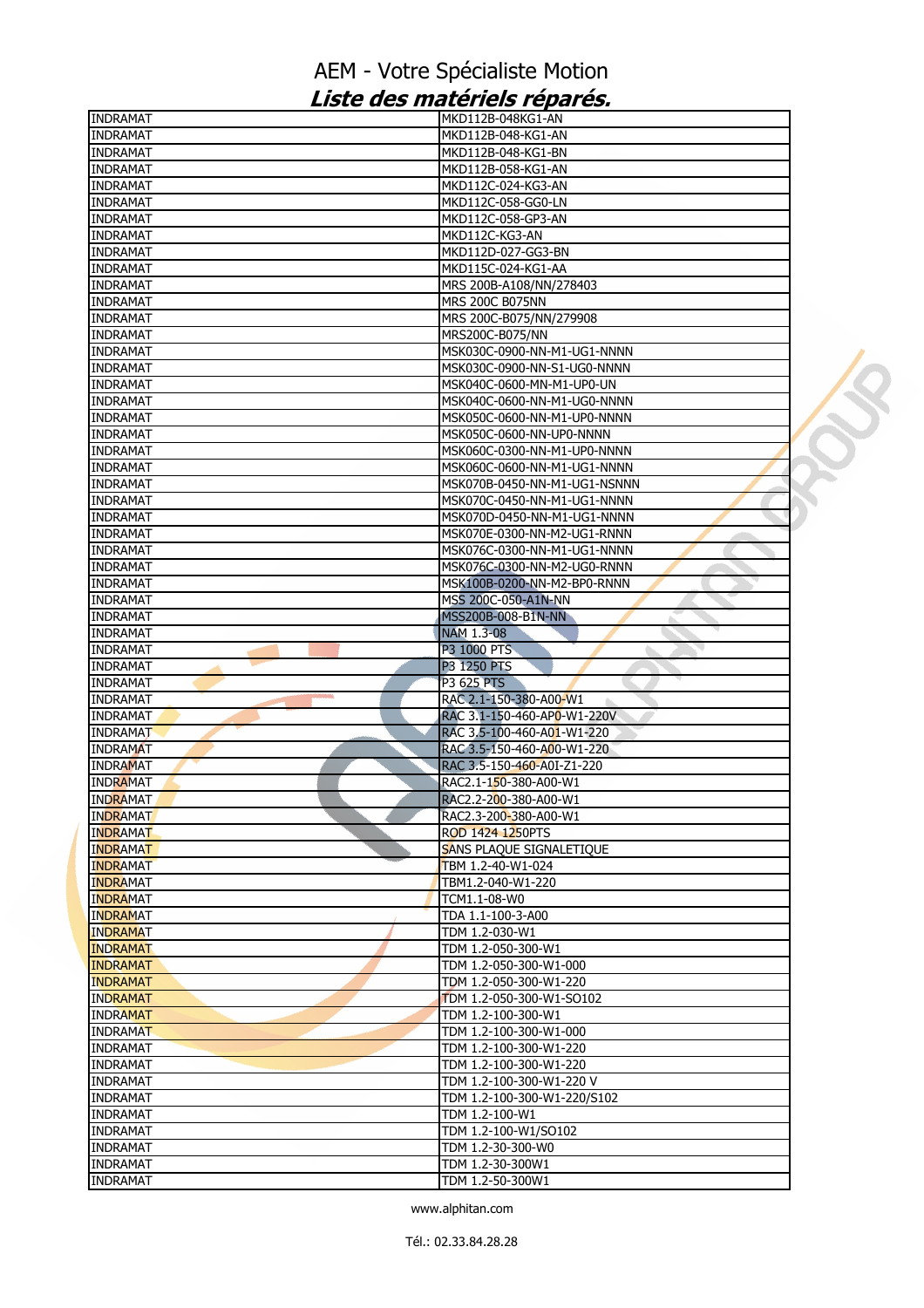| <b>INDRAMAT</b> | TDM 1.3-100-300-W1-000                |  |
|-----------------|---------------------------------------|--|
| <b>INDRAMAT</b> | TDM 2.1-030-300-W0                    |  |
| <b>INDRAMAT</b> | TDM 3.2-020-300-W0                    |  |
| <b>INDRAMAT</b> | TDM 3.2-020-300-W0                    |  |
| <b>INDRAMAT</b> | TDM 3.2-030-300-W1                    |  |
| <b>INDRAMAT</b> | TDM 3.2-20-300-W0                     |  |
| <b>INDRAMAT</b> | TDM 3.3-020-300-W0                    |  |
| <b>INDRAMAT</b> | TDM 4.1-020-300-W0                    |  |
| <b>INDRAMAT</b> | TDM 4.3-020-300-W0                    |  |
| <b>INDRAMAT</b> | TDM1.2-050-300-W1                     |  |
| <b>INDRAMAT</b> | TDM1.2-050-300-W1-000                 |  |
| <b>INDRAMAT</b> | TDM1.2-100-300-W1-000                 |  |
| <b>INDRAMAT</b> | TDM1.2-100-300-W1-2                   |  |
| <b>INDRAMAT</b> | TDM1.2-100-W1-S0102                   |  |
| <b>INDRAMAT</b> | TDM1.2-30-300-W0                      |  |
| <b>INDRAMAT</b> | TDM1.2-30-300-W1                      |  |
| <b>INDRAMAT</b> | TDM1-2-030-300-W1-000                 |  |
| <b>INDRAMAT</b> | TDM2.1-030-300W0                      |  |
| <b>INDRAMAT</b> | TRK6-4U-380/60-G0/527                 |  |
|                 |                                       |  |
| <b>INDRAMAT</b> | TVD 1.2-08-03                         |  |
| <b>INDRAMAT</b> | TVD 1.2-15-03                         |  |
| <b>INDRAMAT</b> | TVD 1.3-08-03                         |  |
| <b>INDRAMAT</b> | TVD 1.3-15-03                         |  |
| <b>INDRAMAT</b> | TVM 1.2-050-220/300-W0/220/380        |  |
| <b>INDRAMAT</b> | TVM 1.2-050-220/300-W1/220/380V       |  |
| <b>INDRAMAT</b> | TVM 1.2-050-W0-220                    |  |
| <b>INDRAMAT</b> | TVM 1.2-050-W1-220                    |  |
| <b>INDRAMAT</b> | TVM 1.2-050W1-220/380                 |  |
| <b>INDRAMAT</b> | TVM 1.2-50-220/300-W0-220/380         |  |
| <b>INDRAMAT</b> | TVM 2.1-50-220/300-W1-220/380         |  |
| <b>INDRAMAT</b> | TVM 2.1-50-W1-220V                    |  |
| <b>INDRAMAT</b> | TVM 2.2-050-220/300-W1/220/380V       |  |
| <b>INDRAMAT</b> | TVM 2.2-050-W1-220                    |  |
| <b>INDRAMAT</b> | TVM2.2-050-220/300-W1/220/380         |  |
| <b>INDRAMAT</b> | TVM2.4-050-220/300-W1-220/380         |  |
| <b>INDRAMAT</b> | TVR 3.1-W015-03                       |  |
| <b>INDRAMAT</b> | TVR3.1-W015-03                        |  |
| <b>INDRAMAT</b> | 2AD-132D-B050A1-BD03-B2N1             |  |
| <b>INDRAMAT</b> | KDA 3.2-100-3-A00-W1                  |  |
| <b>INDRAMAT</b> | MAC115D-1-ES-4-C/130-A-0/WI520LV/S001 |  |
| <b>INDRAMAT</b> | MDD065B-N-040-N2M-095-GA1             |  |
|                 | MHD115B-058-PP0-AA                    |  |
| <b>INDRAMAT</b> |                                       |  |
| <b>INDRAMAT</b> | TDM 3.2-020-300-W0                    |  |
| <b>INDUIT</b>   | <b>INCONNUE</b>                       |  |
| <b>INDUIT</b>   | <b>SANS MARQUE</b>                    |  |
| <b>INDUIT</b>   | <b>SANS PLAQUE</b>                    |  |
| <b>INFRANOR</b> | CD1.a                                 |  |
| <b>INFRANOR</b> | CD1-K2-P3                             |  |
| <b>INFRANOR</b> | CD1-K-400/14-P3                       |  |
| <b>INFRANOR</b> | CYB712L                               |  |
| <b>INFRANOR</b> | I 34.65 E500 D                        |  |
| <b>INFRANOR</b> | MAS 220/10                            |  |
| <b>INFRANOR</b> | MAS 220-10                            |  |
| <b>INFRANOR</b> | MS120.040.0000.00                     |  |
| <b>INFRANOR</b> | SMT 100/20                            |  |
| <b>INFRANOR</b> | SMT 100/20 MT22 D2 19                 |  |
| <b>INFRANOR</b> | SMT BD1/1A-220/17                     |  |
| <b>INFRANOR</b> | SMT BD1/1A-220/30                     |  |
| <b>INFRANOR</b> | SMTB.Si 220/30A                       |  |
| <b>INFRANOR</b> | SMTBS 220/17                          |  |
| <b>INFRANOR</b> | <b>SMTBS 220/25</b>                   |  |
| <b>INFRANOR</b> | <b>SMTBSI 220/12K</b>                 |  |
| <b>INFRANOR</b> | <b>SMTBSI 220/30K</b>                 |  |
| <b>INFRANOR</b> | <b>SMTBSI 220/45K</b>                 |  |
| <b>INLAND</b>   | M44501-1A-10111                       |  |
|                 |                                       |  |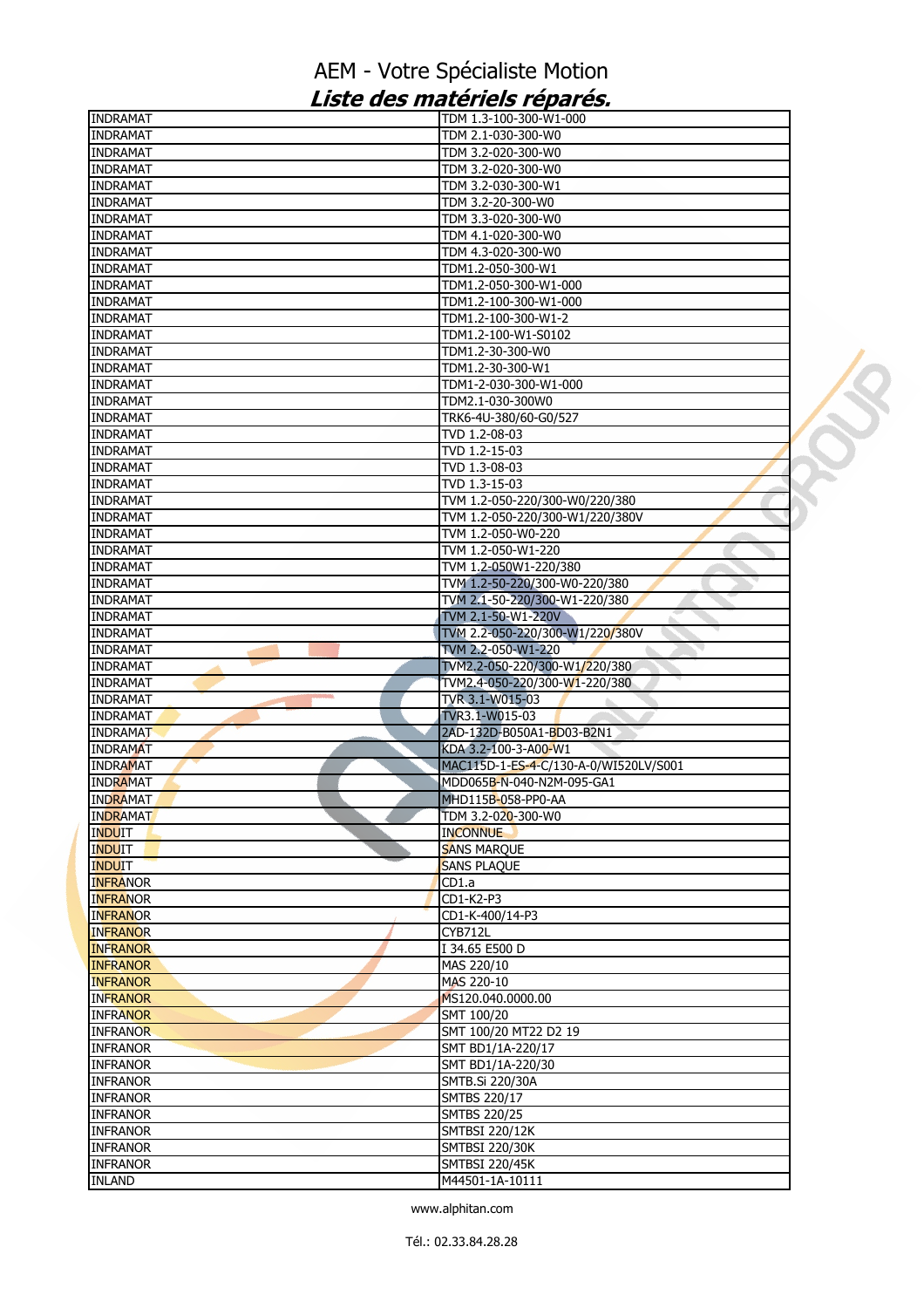| <b>INLAND</b>            | <b>SANS PLAQUE</b>         |
|--------------------------|----------------------------|
| <b>INLAND</b>            | SPAE-1115-503              |
| <b>INLAND</b>            | TT 4207-C--40614-0042      |
| <b>INLAND</b>            | TT 4501-1011-A             |
| <b>INLAND</b>            | TT 4503-1011-B             |
| <b>INLAND</b>            | TT2950-1210A               |
| <b>INLAND</b>            | TT-2950-3057-C             |
| <b>INLAND</b>            | TT2952-1010A               |
| <b>INLAND</b>            | TT2953-1010-B              |
| <b>INLAND</b>            | TT-2953-1010-B             |
| <b>INLAND</b>            | TT4030-22-B                |
| <b>INLAND</b>            | TT4207-C++40614-0042       |
| <b>INLAND</b>            | TT-4207-C++40614-042       |
| <b>INLAND</b>            | TT4503-1011-B              |
| <b>INLAND</b>            | TT-5301-106-B              |
| <b>INLAND</b>            | TT-5301-106-C              |
| <b>INLAND</b>            | TT-5801-4300-D             |
| <b>INLAND</b>            | TT9503-21.A                |
| <b>INLAND</b>            | <b>TTB 5309</b>            |
| <b>INLAND</b>            | <b>TTB 5801A</b>           |
| <b>INLAND</b>            | TTB5307-127-A              |
| <b>INLAND</b>            | TTBL 2953-3529-B           |
| <b>INLAND</b>            | <b>TTBL 4023 93A</b>       |
| <b>INLAND</b>            | TTBL 4204-A//40611-240     |
| <b>INLAND</b>            | TTBL 5890-3503-A           |
| <b>INLAND</b>            | <b>TTBL 5892-3503B</b>     |
| <b>INLAND</b>            | TTBL5307-127-A             |
| <b>INLAND</b>            | TTBL-5892-3503-B           |
| <b>INLAND</b>            | TTR2953-3113-A-409         |
| <b>INLAND</b>            | TT2953-1010-B              |
| <b>INTERROLL</b>         | <b>EDP 63W03</b>           |
| <b>INTZA</b>             | 134 411 210                |
| <b>INVENSYS</b>          | MP 80/115DH                |
| <b>IRT</b>               | 1518                       |
| <b>IRT</b>               | 2004                       |
| <b>IRT</b>               | 2006<br>ò.                 |
| <b>IRT</b>               | 4003                       |
| <b>IRT</b>               | 4009                       |
| <b>IRT</b>               | 712-25-160-020-13          |
| <b>IRT</b>               | 720-40-160-100-13          |
| <b>IRT</b>               | 4005                       |
| <b>IRT</b>               | 720-40-160-100-13          |
| <b>ISGEV</b>             | AS90L2                     |
| <b>ISOFLUX</b>           | 15 3 3 1                   |
| <b>ISOFLUX</b>           | 15323                      |
| <b>ISOFLUX</b>           | 442.3.25.0.135             |
| <b>ISOFLUX</b>           | 444.2.20.0111              |
| <b>ISOFLUX</b>           | 444.3.20.0.131             |
| <b>ISOFLUX</b>           | 444.3.20.0.330             |
| <b>ISOFLUX</b>           | 444.3.20.2.131             |
| <b>ISOFLUX</b>           | 4443200131                 |
| <b>ISOFLUX</b>           | 4443209827                 |
| <b>ISOFLUX</b>           | 446.3.12.0330              |
| <b>ISOFLUX</b>           | <b>PLAQUE ILLISIBLE</b>    |
| IVO.                     | GI338-06041150000201000011 |
| <b>JESUS ROMERO</b>      | <b>TTM06-80</b>            |
| <b>JETTER</b>            | JL3-0250-25-3RVBS-A        |
| <b>JETTER</b>            | JL3-0300-26-3RVB           |
| <b>JEUMONT SCHNEIDER</b> | JSAL 200 LY2 B3            |
| JМ                       | BAT63-2-12                 |
| KÄHLIG ANTRIEBSTECHNIK   | M63X60L                    |
| KAWASAKI                 | P20B10150DCL67             |
| <b>KAWASAKI</b>          | P60B13100HCL26             |
| <b>KAWASAKI</b>          | P60B13150HCX23             |
| KAWASAKI                 | P60B13150HXCX23            |
|                          |                            |

 $\mathcal{O}$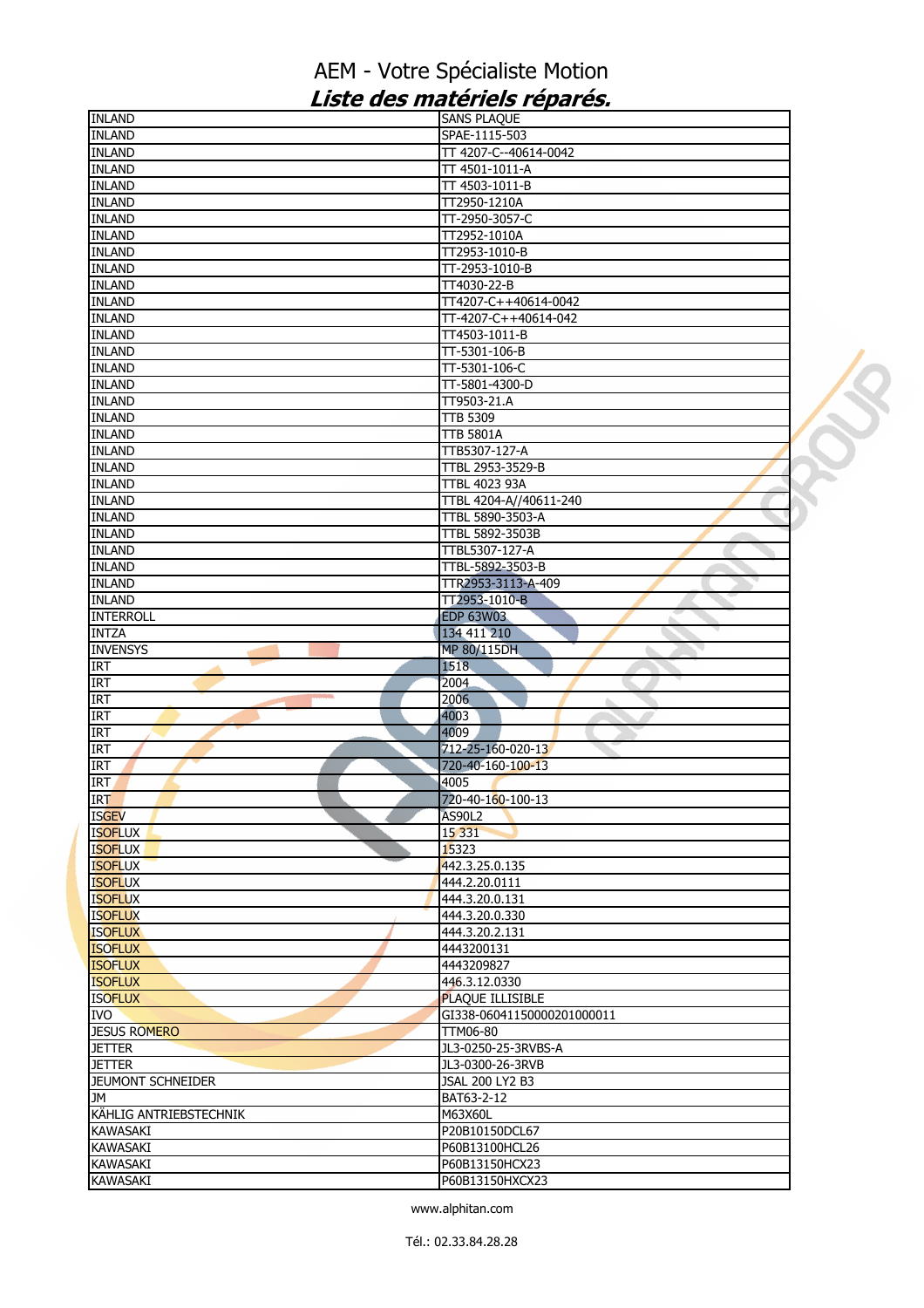| <b>KAWASAKI</b>                                                                  | P60B13200LCX23               |  |
|----------------------------------------------------------------------------------|------------------------------|--|
| <b>KAWASAKI</b>                                                                  | P80B22450RCX2                |  |
| <b>KAWASAKI</b>                                                                  | P80B22450RCX2A               |  |
| KAWASAKI                                                                         | P80B22450RCX2R               |  |
| <b>KEB</b>                                                                       | 02.SM 001-4200               |  |
| KEB                                                                              | 04.SM 001-3400               |  |
| <b>KEB</b>                                                                       | 04.SM000-340Q                |  |
| <b>KEB</b>                                                                       | 09.56.200                    |  |
| <b>KEB</b>                                                                       | 09.F0.200-3429               |  |
| KEB                                                                              | 10.F0.200-3479               |  |
| KEB                                                                              | 12.S4.E11.3470               |  |
| <b>KEB</b>                                                                       | 32.SM.200-34BO               |  |
| <b>KEB</b>                                                                       | 41.SM.20F.34B0               |  |
| <b>KEB</b>                                                                       | 42.SM.20C.34BF               |  |
| KEB                                                                              | 42.SM.20C.34CF               |  |
|                                                                                  | 53.SM.20B.34D0               |  |
| <b>KEB</b><br><b>KEB</b>                                                         | 62 SM 20B 34E0               |  |
|                                                                                  |                              |  |
| KEB                                                                              | A3.SM.000-6400               |  |
| KEB                                                                              | A4.SM.001.6250               |  |
| <b>KEB</b>                                                                       | C2.SM00B-3220                |  |
| <b>KEB</b>                                                                       | C4 SM.000-3200               |  |
| <b>KEB</b>                                                                       | D2.SM.000-3400               |  |
| <b>KEB</b>                                                                       | D2-SM 000-3400               |  |
| <b>KEB</b>                                                                       | D3.SM. 000-4400              |  |
| <b>KEB</b>                                                                       | E4 SM 010 3400               |  |
| <b>KERN</b>                                                                      | B0810-K IP 55                |  |
| <b>KERN</b>                                                                      | B0810-K IP55                 |  |
| <b>KESSLER</b>                                                                   | DMR 090.AL4.FHS              |  |
| <b>KESSLER</b>                                                                   | DMR 100 32 4 FOS             |  |
| <b>KESSLER</b>                                                                   | DMR 100 32 4 ROH             |  |
| <b>KESSLER</b>                                                                   | DMR 100 48 4 FOS             |  |
| <b>KESSLER</b>                                                                   | LG12-75                      |  |
| <b>KIMO</b>                                                                      | 22S2-27                      |  |
| <b>KINEX</b>                                                                     | KS2????                      |  |
| <b>KOLLMORGEN</b>                                                                | 1-604-0006                   |  |
| <b>KOLLMORGEN</b>                                                                | 1-604-0210<br>à.             |  |
| <b>KOLLMORGEN</b>                                                                | 20IC160                      |  |
| <b>KOLLMORGEN</b>                                                                | <b>20IC60</b>                |  |
| <b>KOLLMORGEN</b>                                                                | 29370-3120-B6                |  |
|                                                                                  |                              |  |
| <b>KOLLMORGEN</b>                                                                | 30 IC 160                    |  |
| <b>KOLLMORGEN</b>                                                                | 30IC160                      |  |
| <b>KOLLMORGEN</b>                                                                | 6SM 37L-4.000-J-2K           |  |
| <b>KOLLMORGEN</b>                                                                | 6SM 47L-3000                 |  |
| <b>KOLLMORGEN</b>                                                                | 6SM 56-M 3000                |  |
| <b>KOLLMORGEN</b>                                                                | 6SM 57M-3000-09              |  |
| <b>KOLLMORGEN</b>                                                                | 6SM 57M-3000-G               |  |
| <b>KOLLMORGEN</b>                                                                |                              |  |
|                                                                                  | 6SM 57S-3000                 |  |
| <b>KOLLMORGEN</b>                                                                | 6SM107K-3000-G-J-09-HA-IN    |  |
| <b>KOLLMORGEN</b>                                                                | 6SM37L - 4000M               |  |
| <b>KOLLMORGEN</b>                                                                | 6SM47L-3000-G-S3-1325        |  |
| <b>KOLLMORGEN</b>                                                                | 6SM56-M 3000G                |  |
| <b>KOLLMORGEN</b>                                                                | 6SM57M-3.000-G               |  |
| <b>KOLLMORGEN</b>                                                                |                              |  |
|                                                                                  | 6SM57M-3000G                 |  |
|                                                                                  | 6SM57S-3.000-G               |  |
|                                                                                  | 6SM57S-3000-J-09-HA-IN       |  |
| <b>KOLLMORGEN</b>                                                                | 6SM77K-3000                  |  |
|                                                                                  | 6SM77K-3000-G-J-09-HA-IN     |  |
| <b>KOLLMORGEN</b>                                                                | 8MSA3L.E1-30                 |  |
| <b>KOLLMORGEN</b>                                                                | 8MSA3L.E1-31                 |  |
| <b>KOLLMORGEN</b>                                                                | 8MSA4L.E1-34                 |  |
| <b>KOLLMORGEN</b>                                                                | AKM43E-ANSNS-06              |  |
| <b>KOLLMORGEN</b><br><b>KOLLMORGEN</b><br><b>KOLLMORGEN</b><br><b>KOLLMORGEN</b> | AM277S-0001                  |  |
| <b>KOLLMORGEN</b>                                                                | ATS-SERVOSTAR 603AS          |  |
| <b>KOLLMORGEN</b><br><b>KOLLMORGEN</b>                                           | B-202-C-23<br>B-204-C-29-063 |  |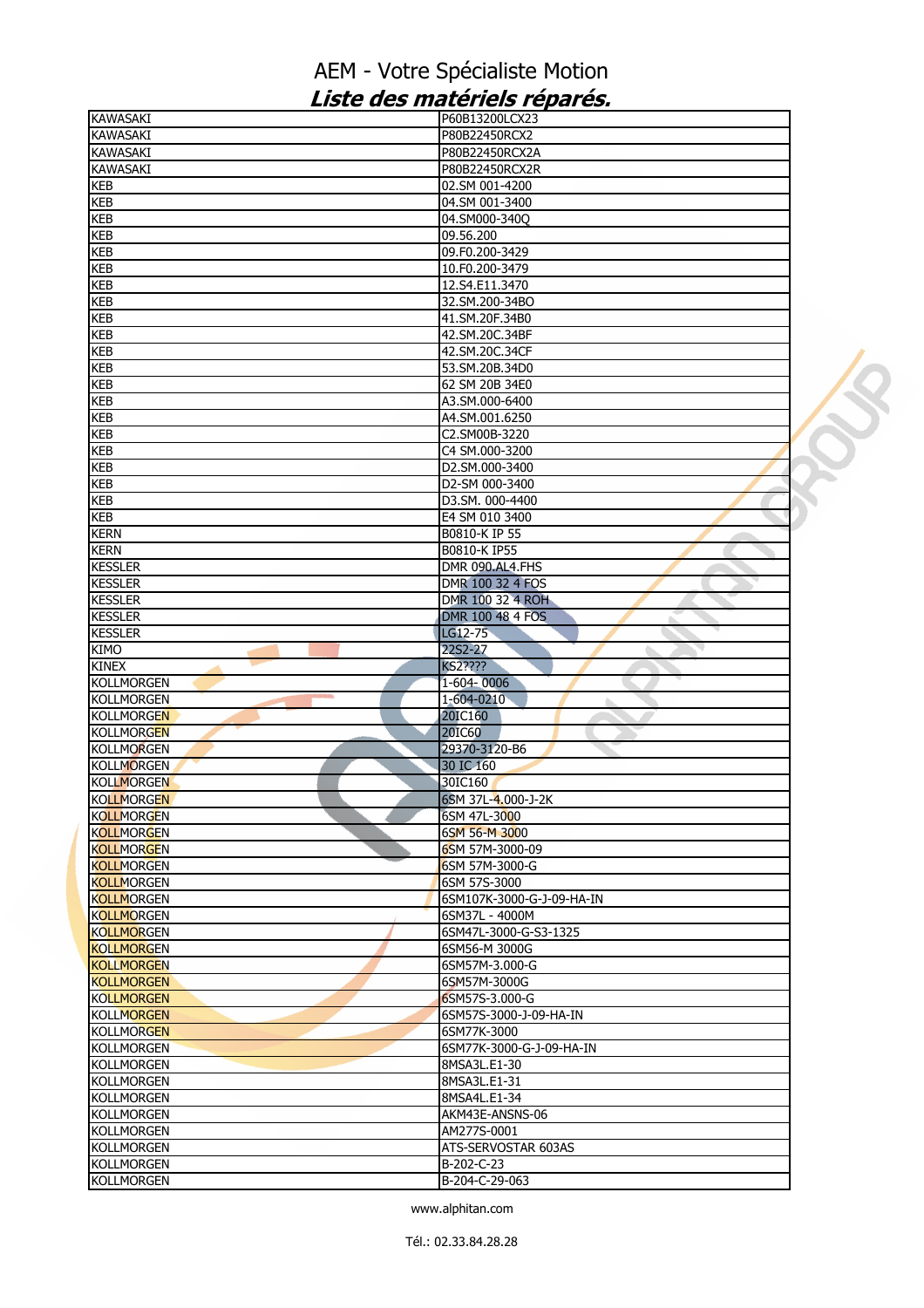| KOLLMORGEN                 | B-404BD-B9-TS-023              |  |
|----------------------------|--------------------------------|--|
| <b>KOLLMORGEN</b>          | B-404-BD-B9-TS-023             |  |
| KOLLMORGEN                 | B-604-D-23-002                 |  |
| <b>KOLLMORGEN</b>          | BH226-E-61                     |  |
| <b>KOLLMORGEN</b>          | BH226-E-63                     |  |
| <b>KOLLMORGEN</b>          | BH-626-E-43                    |  |
| <b>KOLLMORGEN</b>          | CR03302                        |  |
| KOLLMORGEN                 | DBK5N00210-0102330000010-00374 |  |
| Kollmorgen                 | DBL3H00250-0R2-000-S40         |  |
| <b>KOLLMORGEN</b>          | DBL3N00300-0002-000000000      |  |
| <b>KOLLMORGEN</b>          | DBL4N00530-B3M-000-S40         |  |
| <b>KOLLMORGEN</b>          | DBL4N00750-B3M-000-S40         |  |
| <b>KOLLMORGEN</b>          | DBL4V00750-B3M-000-S40         |  |
| <b>KOLLMORGEN</b>          | DIGIFAS 7204                   |  |
| <b>KOLLMORGEN</b>          | JR16-M4CH-1 SPCL               |  |
| <b>KOLLMORGEN</b>          | LR06665                        |  |
| KOLLMORGEN                 | M-413-W-A9-204                 |  |
| KOLLMORGEN                 | M603-B-A9-B3-062 G00B          |  |
| <b>KOLLMORGEN</b>          | N2-X-31-5B-4-MP3-MT1E          |  |
| <b>KOLLMORGEN</b>          | S443M-CA                       |  |
| <b>KOLLMORGEN</b>          | <b>SANS</b>                    |  |
| <b>KOLLMORGEN</b>          | SANS PLAQUE                    |  |
| <b>KOLLMORGEN</b>          | <b>SANS PLAQUE</b>             |  |
| KOLLMORGEN                 | SANS PLAQUE SIGNALETIQUE       |  |
| <b>KOLLMORGEN</b>          | SCH-DIGIFAS 7133-CAN           |  |
| <b>KOLLMORGEN</b>          | SERVOSTAR 603                  |  |
| <b>KOLLMORGEN</b>          | SERVOSTAR 606                  |  |
| <b>KOLLMORGEN</b>          |                                |  |
| <b>KOLLMORGEN</b>          | SERVOSTAR CR03302              |  |
|                            | SERVOSTAR TM 406A-C            |  |
| <b>KOLLMORGEN</b>          | <b>SERVOSTAR TM 603</b>        |  |
| <b>KOLLMORGEN</b>          | <b>SERVOSTAR TM 603-AS</b>     |  |
| <b>KOLLMORGEN</b>          | <b>SERVOSTAR TM 606-AS</b>     |  |
| <b>KOLLMORGEN</b>          | <b>SERVOSTAR TM 610</b>        |  |
| <b>KOLLMORGEN</b>          | <b>SERVOSTAR TM 610-AS</b>     |  |
| KOLLMORGEN                 | T-29370-3114-B6                |  |
| <b>KOLLMORGEN</b>          | TT-2041-3071-A<br>ò.           |  |
| <b>KOLLMORGEN</b>          | TT29360-3120-C3                |  |
| <b>KOLLMORGEN</b>          | TT29370-3114-B6                |  |
| <b>KOLLMORGEN</b>          | TT-29370-3114-B6               |  |
| <b>KOLLMORGEN</b>          | TT-29370-3120-B6               |  |
| <b>KOLLMORGEN</b>          | TT-2950-3057-C                 |  |
| <b>KOLLMORGEN</b>          | TT2952-3139C                   |  |
| <b>KOLLMORGEN</b>          | TT2952-3139-C                  |  |
| KOLLMORGEN - SEIDEL        | 6SM 47L-3.000-09               |  |
| <b>KOLLMORGEN - SEIDEL</b> | 6SM57S-3000                    |  |
| <b>KOLLMORGEN - SEIDEL</b> | 8MSA5L.E1-B4                   |  |
| <b>KRENEL</b>              | GR-X                           |  |
| <b>KROM // SCHRODER</b>    | PFS 630-10/1                   |  |
| <b>KSB</b>                 | 1 LA7083-2AAA11-ZX774          |  |
| <b>KSB</b>                 | 1LA7096-4AA11-ZX10             |  |
| <b>KSB</b>                 | 1LA7133-4AA66-ZX77             |  |
| <b>KSB</b>                 | 1LA7166-4AA66-ZX77A            |  |
| <b>KSB</b>                 | 1LG4 223-2AA60-Z 225M          |  |
| <b>KSB</b>                 | 1LG4183-2AA66-Z                |  |
| <b>KSB</b>                 | QU90L4A-40                     |  |
| <b>KUKA</b>                | 1FK6032-6AK71-1TG0             |  |
| <b>KUKA</b>                | 1FK6032-6AK71-1ZZ9 / Z=S36     |  |
| <b>KUKA</b>                | 1FK6081-6AF71-1ZZ9 Z= S07      |  |
| <b>KUKA</b>                | 1FK6081-6AF71-1ZZ9-Z / Z=S07   |  |
| <b>KUKA</b>                | 1FK6081-6AF71-1ZZ9-Z / Z=S47   |  |
| <b>KUKA</b>                | 1FK6081-6AF71-1-ZZ9-Z S47      |  |
| <b>KUKA</b>                | 1FK6100-8AF91-1ZZ9-Z           |  |
| <b>KUKA</b>                | 1FK7081-5AZ91-1ZZ9-Z S40       |  |
| <b>KUKA</b>                | 1FK7100-5AZ91-1ZZ9-Z / Z=S05   |  |
| Kuka                       | 1FK7103-5AZ91-1ZZ9-Z S08       |  |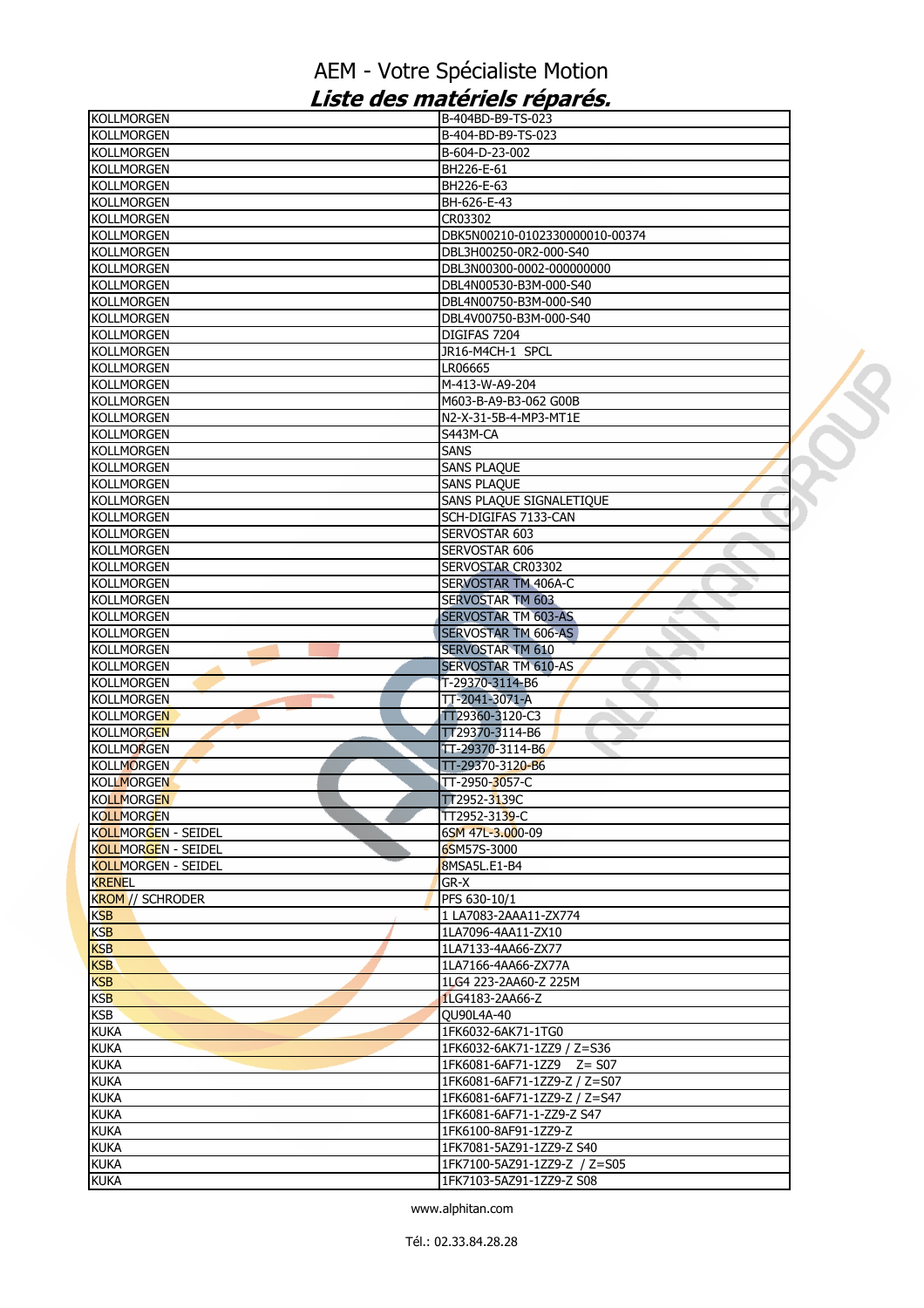| <b>KUKA</b>                | 1FT3050                    |  |
|----------------------------|----------------------------|--|
| <b>KUKA</b>                | 1FT3071                    |  |
| <b>KUKA</b>                | BMC 15/20 Kb               |  |
| <b>KUKA</b>                | <b>BMC 15/45Kb</b>         |  |
| <b>KUKA</b>                | <b>BMC 15/90Kb</b>         |  |
| <b>KUKA</b>                | <b>BMC15/45KB</b>          |  |
| <b>KUKA</b>                | E93DA123I4B531             |  |
| <b>KUKA</b>                | <b>FN006</b>               |  |
| <b>KUKA</b>                | KK53Y-YYYY-017             |  |
| <b>KUKA</b>                | KK53Y-YYYY-017 /Z=G45 K04  |  |
| <b>KUKA</b>                | KK55Y-YYYY-030             |  |
| <b>KUKA</b>                | KK65Y-YYYY-054             |  |
| <b>KUKA</b>                | KK67Y-YYYY-016 / Z: G45K04 |  |
| <b>KUKA</b>                | KK67Y-YYYY-050             |  |
| <b>KUKA</b>                | MK54CYYYY0-039             |  |
|                            | MO 3000                    |  |
| <b>KUKA</b><br><b>KUKA</b> | PLAQUE ILLISIBLE           |  |
|                            |                            |  |
| <b>KUKA</b>                | PS15/67I                   |  |
| <b>KUKA</b>                | PS30/135I                  |  |
| <b>KUKA</b>                | BMC 15/20 Kb               |  |
| <b>KUKA</b>                | <b>BMC 15/90Kb</b>         |  |
| <b>KUKA</b>                | <b>BMC15/45KB</b>          |  |
| <b>LABOD</b>               | DSR250-25/50               |  |
| <b>LABOD</b>               | DSR250-50/100-4Q,K,V02     |  |
| LABOD                      | GN2DZ                      |  |
| LAFERT                     | B5602Z-01005               |  |
| <b>LAFERT</b>              | B60304Z3M3A050000          |  |
| <b>LAFERT</b>              | B6304Z3M3B052000           |  |
| <b>LAFERT</b>              | B6306Z-02311/A             |  |
| <b>LAFERT</b>              | B7116P-03178               |  |
| <b>LAFERT</b>              | B7120Z2M3A050000           |  |
| LAFERT                     | <b>ST 90L S2</b>           |  |
| <b>LAMB ELECTRIC</b>       | 116512-13                  |  |
| LANDIS & GYR               | LFL1.635                   |  |
| LANGUEPIN                  | SCM <sub>2</sub>           |  |
| LEESON ELECTRIC            | $K71-12$<br>à.             |  |
| LENZE                      | 13 120 45 02 0             |  |
| LENZE                      | 13.121.55.327              |  |
| LENZE                      |                            |  |
|                            | 32.9242-E                  |  |
| <b>LENZE</b>               | 33.8605 E.V004             |  |
| <b>LENZE</b>               | 33.8605E.V004              |  |
| <b>LENZE</b>               | 33.9224 E                  |  |
| LENZE                      | DFAVRS 100-22              |  |
| <b>LENZE</b>               | <b>DFRABS 080-22</b>       |  |
| <b>LENZE</b>               | <b>DFRABS 100-22</b>       |  |
| <b>LENZE</b>               | <b>DFVARS 071-022</b>      |  |
| <b>LENZE</b>               | <b>DFVARS 080-22</b>       |  |
| <b>LENZE</b>               | <b>DFVARS 090-22</b>       |  |
| <b>LENZE</b>               | <b>DSVABS 056-22</b>       |  |
| <b>LENZE</b>               | E82EV152K4C                |  |
| <b>LENZE</b>               | EMB9341-E                  |  |
| <b>LENZE</b>               | EMZ9242-E                  |  |
| <b>LENZE</b>               | EVD532--E                  |  |
| <b>LENZE</b>               | <b>EVF8215-E</b>           |  |
| <b>LENZE</b>               | EVF8605-E-V004             |  |
| LENZE                      | <b>EVF9326-EV</b>          |  |
| <b>LENZE</b>               | EVS9224-E                  |  |
| LENZE                      | EVS9323-ESV004             |  |
| <b>LENZE</b>               | EVS9324-ES                 |  |
|                            |                            |  |
| <b>LENZE</b>               | <b>EVS9325-EP</b>          |  |
| LENZE                      | EVS9325-ES                 |  |
| LENZE                      | EVS9326-EP                 |  |
| LENZE                      | EVS9326-ES                 |  |
| <b>LENZE</b>               | EVS9328-ESV004             |  |
| <b>LENZE</b>               | EVS9330-ES                 |  |
|                            |                            |  |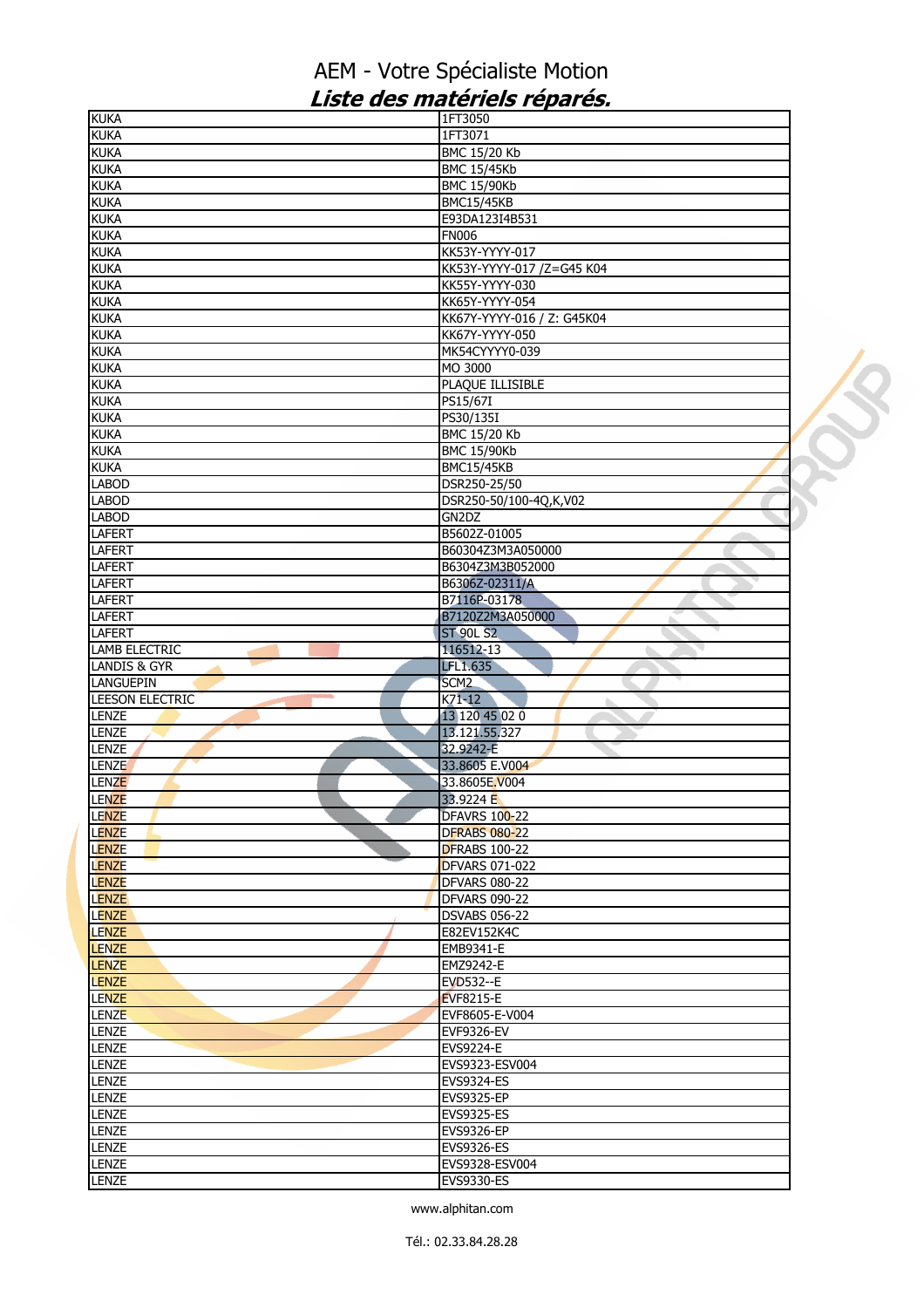| LENZE                 | GKR03-2M-HBR-063C12                 |  |
|-----------------------|-------------------------------------|--|
| <b>LENZE</b>          | MCA 14L20-RS0P1-B24R-ST6S00N-R0SU   |  |
| <b>LENZE</b>          | MCA 19S17-RS0B0-A28RST5F10N-R0SU    |  |
| <b>LENZE</b>          | MCA 19S35-RS0B0-B28R-KKBF19N-R0SU   |  |
| <b>LENZE</b>          | MCA13I41-RS0B0-Z0D0-ST5S00N-R0SU    |  |
| <b>LENZE</b>          | MCA17N35-RS0B0-N24R-ST5F10N-ROSU    |  |
| LENZE                 | MCS 14H32-RS0B0-B24N-KK5S00N-R0SU   |  |
| <b>LENZE</b>          | MD OA 100-2                         |  |
| LENZE                 | MDFKABS 090-22                      |  |
| LENZE                 | MDFKABS 100-22                      |  |
| <b>LENZE</b>          | MDFKABS100-22                       |  |
| <b>LENZE</b>          | <b>MDFKARS 071-22</b>               |  |
| <b>LENZE</b>          | MDFKARS 080-22                      |  |
| LENZE                 | MDFKARS 090-22                      |  |
| <b>LENZE</b>          | MDFKARS 100-22                      |  |
| <b>LENZE</b>          | MDFKARS 112-22                      |  |
| <b>LENZE</b>          | MDFKARS071-22                       |  |
| <b>LENZE</b>          | MDFKARS090-22                       |  |
| LENZE                 | MDFKARS112-22                       |  |
| <b>LENZE</b>          | MDFKS 071-13                        |  |
| <b>LENZE</b>          | MDFKSRS071-33                       |  |
| <b>LENZE</b>          | MDFMABI 100-12B                     |  |
| <b>LENZE</b>          | MDFMABS 071-12D                     |  |
| LENZE                 | MDFMABS 080-22                      |  |
| <b>LENZE</b>          | MDFMABS 080-32D                     |  |
|                       |                                     |  |
| LENZE                 | MDFMABS 100-12B                     |  |
| <b>LENZE</b>          | MDFQAIG112-22                       |  |
| LENZE                 | MDFQARS112-22                       |  |
| <b>LENZE</b>          | <b>MDS KARS 071-22</b>              |  |
| LENZE                 | <b>MDS KARS 080-22</b>              |  |
| <b>LENZE</b>          | <b>MDS KARS 090-22</b>              |  |
| LENZE                 | <b>MDS KSBS 071-13</b>              |  |
| <b>LENZE</b>          | <b>MDS KSRS 036-23</b><br>٠         |  |
| <b>LENZE</b>          | <b>MDS KSRS 036-33</b>              |  |
| <b>LENZE</b>          | <b>MDS KSRS 056-23</b>              |  |
| LENZE                 | <b>MDS KSRS 071-23</b><br>ь         |  |
| LENZE                 | MDSKABS 071-22                      |  |
| LENZE                 | MDSKABS 080-22                      |  |
| <b>LENZE</b>          | MDSKABS 090-22                      |  |
| <b>LENZE</b>          | MDSKABS071-22                       |  |
| <b>LENZE</b>          | MDSKABS112-22                       |  |
| <b>LENZE</b>          | MDSKABW056-22                       |  |
| LENZE                 | MDSKARS 080-22                      |  |
| <b>LENZE</b>          | <b>MDSKARS 100-22</b>               |  |
| LENZE                 | MDSKARS056-22                       |  |
| LENZE                 | MDSKRS036-13                        |  |
| <b>LENZE</b>          | <b>MDSKS RS 056-23</b>              |  |
| <b>LENZE</b>          | <b>MDSKS RS 071-23</b>              |  |
| <b>LENZE</b>          | <b>MDSKS RS 071-33</b>              |  |
| <b>LENZE</b>          | MDSKSBS 071-13                      |  |
| <b>LENZE</b>          | <b>MDSKSR 056-23</b>                |  |
| <b>LENZE</b>          | MDSKSR071-03                        |  |
| <b>LENZE</b>          | MDSKSRS056-23                       |  |
| <b>LENZE</b>          | MDSKSRS056-33                       |  |
| <b>LENZE</b>          | MDSKSRS071-03                       |  |
| LENZE                 |                                     |  |
|                       | MDSKSRS071-13                       |  |
| LENZE                 | MDSKSRS071-33                       |  |
| <b>LENZE</b>          | PLAQUE ILLISIBLE                    |  |
|                       |                                     |  |
| <b>LENZE</b><br>LENZE | SANS PLAQUE SIGNALETIQUE            |  |
|                       | SDSGARS056-22<br>SPL62-2GVCR-035N22 |  |
| <b>LENZE</b>          | SSN40-1PDCR-063C21                  |  |
| LENZE                 | 14.436.05.2.0                       |  |
| LENZE                 |                                     |  |
| LENZE<br><b>LENZE</b> | <b>EVS9324-ES</b><br>EVS9326-ES     |  |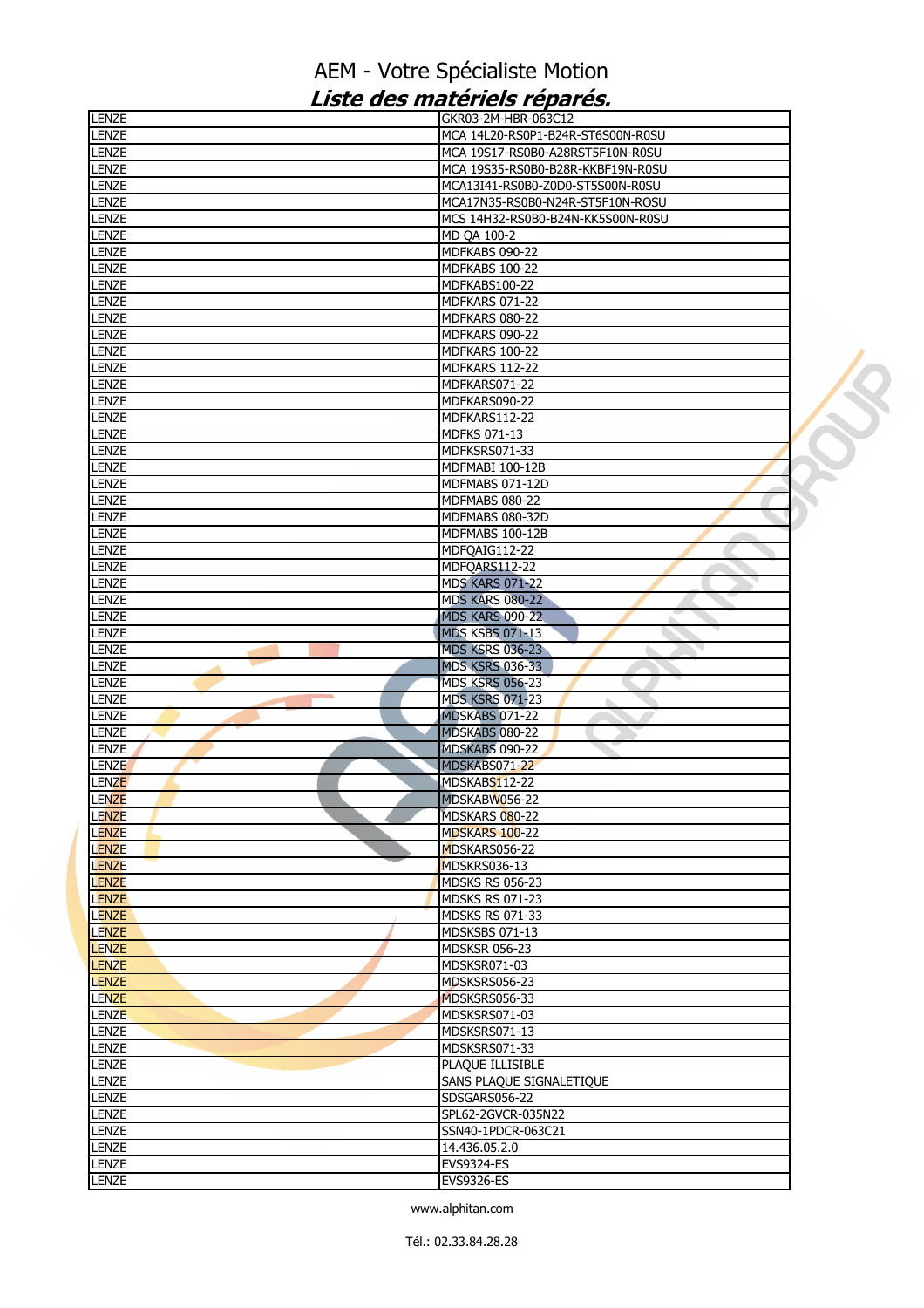| LENZE                                    | MDSKABS112-22                  |  |
|------------------------------------------|--------------------------------|--|
| LENZE/DURANMATIC                         | DSM1-34-221-61-23A             |  |
| LENZE/DURANMATIC                         | MDSKSRS056-23                  |  |
| <b>LEROY SOMER</b>                       | <b>FLS315ST6 B3</b>            |  |
| <b>LEROY SOMER</b>                       | 075U2B300BACAA075140           |  |
| <b>LEROY SOMER</b>                       | 115 UMA301CBCAA                |  |
| <b>LEROY SOMER</b>                       | 115 UMB 300 CRCAA              |  |
| <b>LEROY SOMER</b>                       |                                |  |
|                                          | 115UMB301CBCAA                 |  |
| <b>LEROY SOMER</b>                       | 115UMC201CSJXE                 |  |
| <b>LEROY SOMER</b>                       | 142 U2E300 BACAA165240         |  |
| <b>LEROY SOMER</b>                       | 142 UMA 300 CACAA              |  |
| <b>LEROY SOMER</b>                       | 142 UMB 301 CB CAA             |  |
| <b>LEROY SOMER</b>                       | 142 UMD 301 CACAA              |  |
| <b>LEROY SOMER</b>                       | 142 UME 300CACAA               |  |
| <b>LEROY SOMER</b>                       | 142U2A300VACAA165240-SON       |  |
| <b>LEROY SOMER</b>                       | 142U2E300BACAA165240           |  |
| <b>LEROY SOMER</b>                       | 142UMA300CACA                  |  |
| <b>LEROY SOMER</b>                       | 190 UMC 201CB CAA              |  |
| <b>LEROY SOMER</b>                       | <b>1LS56P</b>                  |  |
|                                          |                                |  |
| <b>LEROY SOMER</b>                       | 1LS71                          |  |
| <b>LEROY SOMER</b>                       | 3 EC NO225MR                   |  |
| <b>LEROY SOMER</b>                       | 3 HTAF112M                     |  |
| <b>LEROY SOMER</b>                       | 3 LS100 L                      |  |
| <b>LEROY SOMER</b>                       | 3 LS100L T                     |  |
| <b>LEROY SOMER</b>                       | 3 LS132M                       |  |
| <b>LEROY SOMER</b>                       | 3 LS71 DP T                    |  |
| <b>LEROY SOMER</b>                       | 3 LS71/T                       |  |
| <b>LEROY SOMER</b>                       | 3 LS71L T                      |  |
| <b>LEROY SOMER</b>                       | 3 LS80 DP T                    |  |
| <b>LEROY SOMER</b>                       | 3 LS80 L T                     |  |
| <b>LEROY SOMER</b>                       | 3 LS80L 2                      |  |
| LEROY SOMER                              | <b>3 LS90L DP</b>              |  |
|                                          |                                |  |
| <b>LEROY SOMER</b>                       | <b>3LS160 LR T</b>             |  |
| <b>LEROY SOMER</b>                       | <b>3LS80 L2</b>                |  |
| <b>LEROY SOMER</b>                       | 3LS90L3T                       |  |
| <b>LEROY SOMER</b>                       | <b>3LS90LT</b>                 |  |
| LEROY SOMER                              | 4301 50 T                      |  |
| <b>LEROY SOMER</b>                       | 75UMB300CBCAA                  |  |
| <b>LEROY SOMER</b>                       | 75UMC201CSJXE                  |  |
| LEROY SOMER                              | 75UMD400CACAA                  |  |
| LEROY SOMER                              | 95 DSB 300 CAAAA               |  |
| <b>LEROY SOMER</b>                       | 95 UMB 300 CACAA               |  |
| <b>LEROY SOMER</b>                       | 95 UMB 300 CRCAA               |  |
| <b>LEROY SOMER</b>                       | 95 UMB 300 CRCAA-SNO           |  |
| <b>LEROY SOMER</b>                       | AP250MP-T                      |  |
| <b>LEROY SOMER</b>                       | <b>CLS 160VL13</b>             |  |
| <b>LEROY SOMER</b>                       | <b>CLS 200VL9</b>              |  |
|                                          |                                |  |
| <b>LEROY SOMER</b>                       | <b>CPV160S</b>                 |  |
| <b>LEROY SOMER</b>                       | CPVS 200L                      |  |
| <b>LEROY SOMER</b>                       | <b>DBE220</b>                  |  |
| <b>LEROY SOMER</b>                       | DMV2342-155A                   |  |
| <b>LEROY SOMER</b>                       | FAP +PIGNON CANNELE            |  |
| <b>LEROY SOMER</b>                       | <b>FAR142</b>                  |  |
| <b>LEROY SOMER</b>                       | <b>FLS 200 L4 B3</b>           |  |
| LEROY SOMER                              | FLS 315 6 pôles 110kw          |  |
| <b>LEROY SOMER</b>                       | FLS 315 B3 6 pôles 110kw       |  |
| <b>LEROY SOMER</b>                       | FM142 U2B 300 BACAA            |  |
| <b>LEROY SOMER</b>                       | FMV1003 2.5M                   |  |
| <b>LEROY SOMER</b>                       | <b>ILLISIBLE</b>               |  |
| <b>LEROY SOMER</b>                       | L5200L-T                       |  |
| <b>LEROY SOMER</b>                       | <b>LS 100L</b>                 |  |
|                                          |                                |  |
| <b>LEROY SOMER</b>                       |                                |  |
|                                          | <b>LS 100L DP T</b>            |  |
| <b>LEROY SOMER</b>                       | <b>LS 100L2</b>                |  |
| <b>LEROY SOMER</b><br><b>LEROY SOMER</b> | LS 100L2 F7<br><b>LS 100LT</b> |  |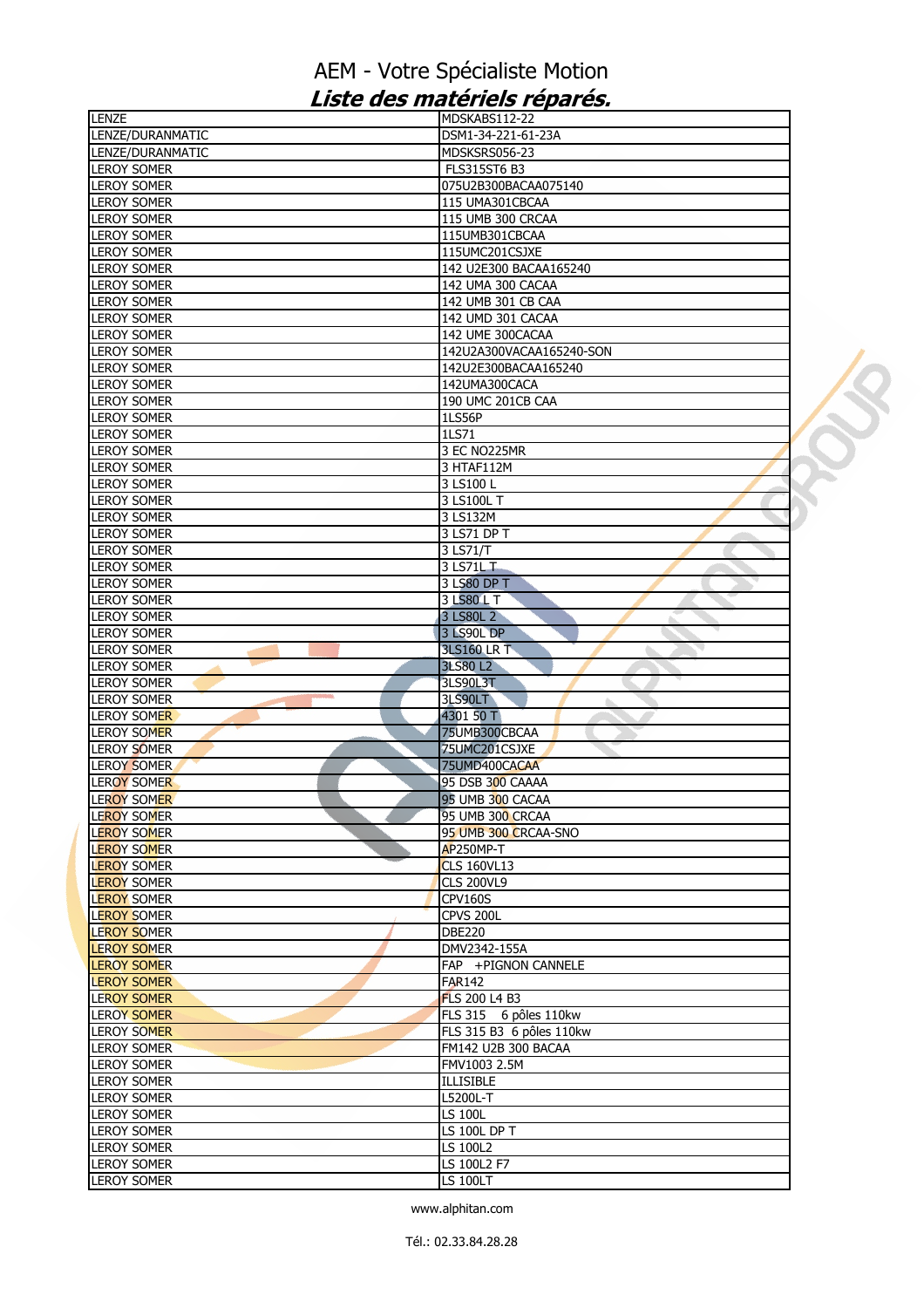| <b>LEROY SOMER</b>                                             | LS 112 M4                            |  |
|----------------------------------------------------------------|--------------------------------------|--|
| <b>LEROY SOMER</b>                                             | LS 112 MG T                          |  |
| <b>LEROY SOMER</b>                                             | <b>LS 112 MUT</b>                    |  |
| <b>LEROY SOMER</b>                                             | LS 112M DPT                          |  |
| <b>LEROY SOMER</b>                                             | <b>LS 112M T</b>                     |  |
| <b>LEROY SOMER</b>                                             | LS 132 M                             |  |
| <b>LEROY SOMER</b>                                             | <b>LS 132 MDP</b>                    |  |
| <b>LEROY SOMER</b>                                             | LS 132 MT                            |  |
| <b>LEROY SOMER</b>                                             | LS 132 ST                            |  |
| <b>LEROY SOMER</b>                                             | LS 132S T                            |  |
| <b>LEROY SOMER</b>                                             | <b>LS 132ST</b>                      |  |
| <b>LEROY SOMER</b>                                             | <b>LS 160 LR</b>                     |  |
| <b>LEROY SOMER</b>                                             | LS 160 MF T                          |  |
| <b>LEROY SOMER</b>                                             | LS 160 MP                            |  |
| <b>LEROY SOMER</b>                                             | LS 160 MP T                          |  |
| <b>LEROY SOMER</b>                                             | <b>LS 160L RT</b>                    |  |
| <b>LEROY SOMER</b>                                             | LS 160L T                            |  |
| <b>LEROY SOMER</b>                                             | LS 160MP-T                           |  |
| <b>LEROY SOMER</b>                                             | LS 180                               |  |
| <b>LEROY SOMER</b>                                             | <b>LS 180LR-T</b>                    |  |
| <b>LEROY SOMER</b>                                             | <b>LS 180MT-T</b>                    |  |
| <b>LEROY SOMER</b>                                             | LS 200L 46                           |  |
| <b>LEROY SOMER</b>                                             | <b>LS 225 MK</b>                     |  |
| <b>LEROY SOMER</b>                                             | <b>LS 225 MT</b>                     |  |
| <b>LEROY SOMER</b>                                             | LS 315 SP-T                          |  |
| <b>LEROY SOMER</b>                                             | LS 56                                |  |
| <b>LEROY SOMER</b>                                             | LS 63/T                              |  |
| <b>LEROY SOMER</b>                                             | <b>LS 63E</b>                        |  |
| <b>LEROY SOMER</b>                                             | <b>LS 71</b>                         |  |
| <b>LEROY SOMER</b>                                             | LS 71 L                              |  |
| <b>LEROY SOMER</b>                                             | <b>LS 71/T</b>                       |  |
| <b>LEROY SOMER</b>                                             | LS 71L DP T                          |  |
| <b>LEROY SOMER</b>                                             | <b>LS 80 L DP</b>                    |  |
|                                                                |                                      |  |
| LEROY SOMER                                                    | <b>LS 80L T</b>                      |  |
| <b>LEROY SOMER</b>                                             | LS 80LT                              |  |
| <b>LEROY SOMER</b>                                             | LS 80LT AVEC VARMECA 21075 INTEGRE   |  |
| <b>LEROY SOMER</b>                                             | <b>LS 90 L</b>                       |  |
| <b>LEROY SOMER</b>                                             | <b>LS 90 L3T</b>                     |  |
| LEROY SOMER                                                    | <b>LS 90 LT</b>                      |  |
| <b>LEROY SOMER</b>                                             | <b>LS 90 ST</b>                      |  |
| <b>LEROY SOMER</b>                                             | <b>LS 90L2</b>                       |  |
| LEROY SOMER                                                    | LS 90L3                              |  |
|                                                                | LS ECNO 280 SP-4                     |  |
|                                                                | LS $ECO + 160$ L                     |  |
| <b>LEROY SOMER</b><br><b>LEROY SOMER</b><br><b>LEROY SOMER</b> | LS ECO+250 M                         |  |
| <b>LEROY SOMER</b>                                             | LS HT 112 MUT                        |  |
|                                                                | LS MV112 MGT                         |  |
| <b>LEROY SOMER</b>                                             | LS MV160 MR                          |  |
| <b>LEROY SOMER</b>                                             | <b>LS100L</b>                        |  |
| <b>LEROY SOMER</b>                                             | LS100L 2                             |  |
| <b>LEROY SOMER</b>                                             | <b>LS100L T</b>                      |  |
| <b>LEROY SOMER</b>                                             | LS112M DPT                           |  |
| <b>LEROY SOMER</b>                                             | <b>LS112MT</b>                       |  |
| <b>LEROY SOMER</b><br><b>LEROY SOMER</b>                       | LS132 M DP T                         |  |
| <b>LEROY SOMER</b>                                             | <b>LS132 MT</b>                      |  |
| <b>LEROY SOMER</b>                                             | <b>LS132 S</b>                       |  |
| <b>LEROY SOMER</b>                                             | <b>LS132 ST</b>                      |  |
| <b>LEROY SOMER</b>                                             | LS132M                               |  |
| <b>LEROY SOMER</b>                                             | LS132S                               |  |
| <b>LEROY SOMER</b>                                             | <b>LS132ST</b>                       |  |
| <b>LEROY SOMER</b>                                             | LS132S30                             |  |
| <b>LEROY SOMER</b>                                             | <b>LS160 LR</b>                      |  |
| <b>LEROY SOMER</b>                                             | <b>LS160 M</b>                       |  |
| <b>LEROY SOMER</b><br><b>LEROY SOMER</b>                       | <b>LS160 MP</b><br><b>LS160 MP T</b> |  |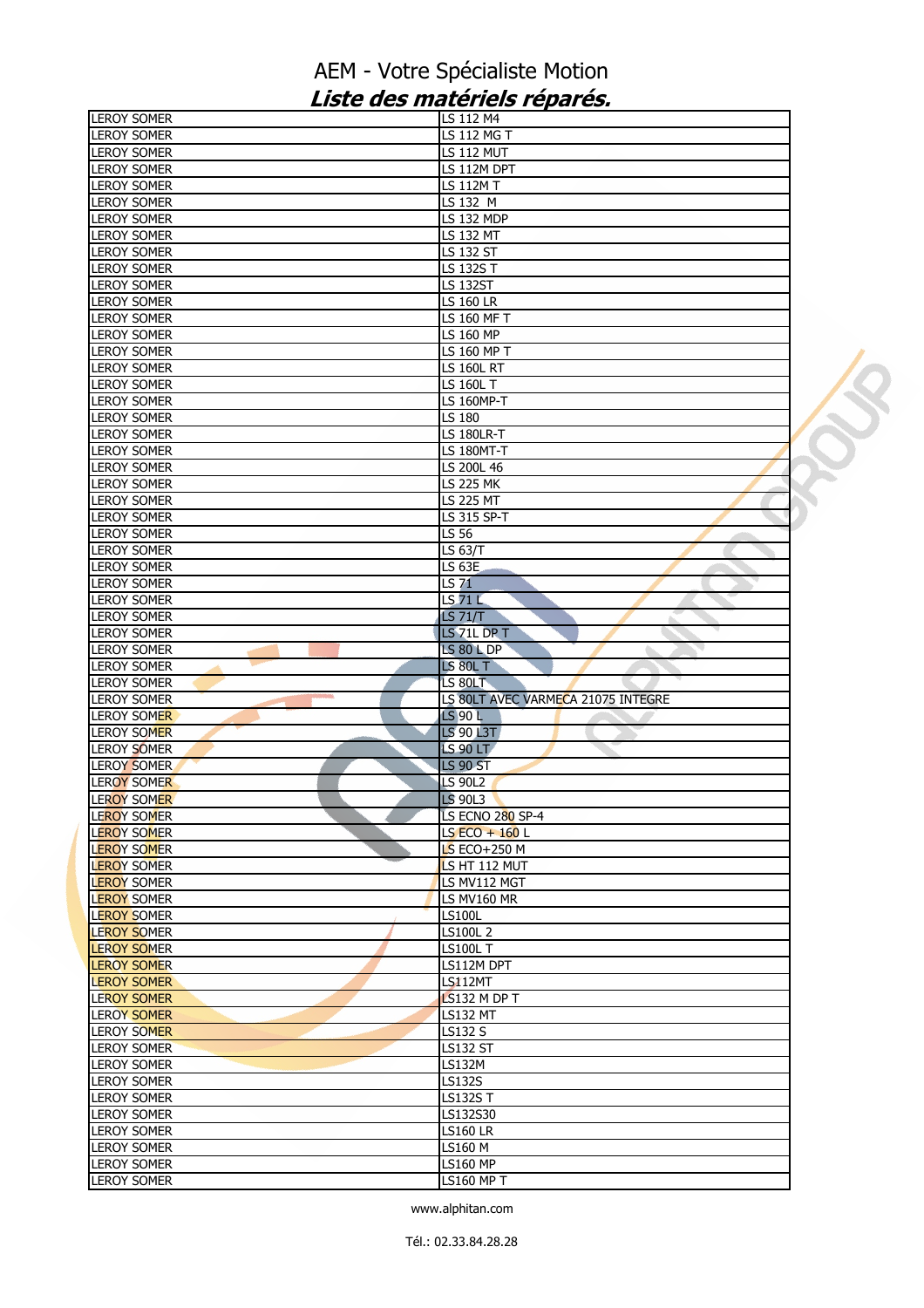| <b>LEROY SOMER</b>                       | LS160LRT                               |  |
|------------------------------------------|----------------------------------------|--|
| <b>LEROY SOMER</b>                       | <b>LS160L-T</b>                        |  |
| <b>LEROY SOMER</b>                       | <b>LS180LR-T</b>                       |  |
| <b>LEROY SOMER</b>                       | <b>LS180L-T</b>                        |  |
| <b>LEROY SOMER</b>                       | <b>LS180MT</b>                         |  |
| <b>LEROY SOMER</b>                       | LS180MT-T                              |  |
| <b>LEROY SOMER</b>                       | LS200 L-T                              |  |
| <b>LEROY SOMER</b>                       | <b>LS200L T T</b>                      |  |
| <b>LEROY SOMER</b>                       | <b>LS200LT-T</b>                       |  |
| <b>LEROY SOMER</b>                       | LS225MA-T                              |  |
| <b>LEROY SOMER</b>                       | <b>LS63</b>                            |  |
| <b>LEROY SOMER</b>                       | <b>LS63/T</b>                          |  |
| <b>LEROY SOMER</b>                       | LS71                                   |  |
| <b>LEROY SOMER</b>                       | <b>LS71/T</b>                          |  |
| <b>LEROY SOMER</b>                       | <b>LS71L</b>                           |  |
| <b>LEROY SOMER</b>                       | LS71L DP                               |  |
| <b>LEROY SOMER</b>                       | LS71L DP T                             |  |
| <b>LEROY SOMER</b>                       | LS71LT                                 |  |
| <b>LEROY SOMER</b>                       | <b>LS71T</b>                           |  |
| <b>LEROY SOMER</b>                       | LS80 L DP T                            |  |
| <b>LEROY SOMER</b>                       | LS80/2                                 |  |
| <b>LEROY SOMER</b>                       | LS80L                                  |  |
| <b>LEROY SOMER</b>                       | LS80L T                                |  |
| <b>LEROY SOMER</b>                       | <b>LS80L2 EC0 B5</b>                   |  |
| <b>LEROY SOMER</b>                       | LS80L3F7                               |  |
| <b>LEROY SOMER</b>                       | <b>LS90L4</b>                          |  |
| <b>LEROY SOMER</b>                       | LS90L DP T                             |  |
| <b>LEROY SOMER</b>                       | LS90L T                                |  |
| <b>LEROY SOMER</b>                       | LS90L3DPT                              |  |
| <b>LEROY SOMER</b>                       | <b>LS90L3T</b>                         |  |
| <b>LEROY SOMER</b>                       | <b>LS90S</b>                           |  |
| <b>LEROY SOMER</b>                       | <b>LS9L3</b>                           |  |
| <b>LEROY SOMER</b><br><b>LEROY SOMER</b> | <b>LSC 900L5</b><br><b>LSEC0+ 250M</b> |  |
| <b>LEROY SOMER</b>                       | LSES90L                                |  |
| <b>LEROY SOMER</b>                       | <b>LSK 160 S05</b>                     |  |
| <b>LEROY SOMER</b>                       | ò.<br>LSK 1604 L07                     |  |
| <b>LEROY SOMER</b>                       | LSK 1604 S04                           |  |
| LEROY SOMER                              | <b>LSK 1804 L07</b>                    |  |
| <b>LEROY SOMER</b>                       | <b>LSK1604 S04</b>                     |  |
| <b>LEROY SOMER</b>                       | <b>LSK1604C VL10</b>                   |  |
| <b>LEROY SOMER</b>                       | <b>MBT114S</b>                         |  |
| <b>LEROY SOMER</b>                       | MCC CPVS 160 S                         |  |
| <b>LEROY SOMER</b>                       | <b>MFA 63S</b>                         |  |
| <b>LEROY SOMER</b>                       | MFA 80 VL                              |  |
| <b>LEROY SOMER</b>                       | <b>MFB 100 MO4C</b>                    |  |
| <b>LEROY SOMER</b>                       | MOAP 26B                               |  |
| <b>LEROY SOMER</b>                       | MOAP 80                                |  |
| <b>LEROY SOMER</b>                       | MOAP 8C                                |  |
| <b>LEROY SOMER</b>                       | MS 63-60                               |  |
| <b>LEROY SOMER</b>                       | MVA 132M2                              |  |
| <b>LEROY SOMER</b>                       | <b>MVS300</b>                          |  |
| <b>LEROY SOMER</b>                       | <b>PLS 225MR-T</b>                     |  |
| <b>LEROY SOMER</b>                       | PLS S 225 MLT                          |  |
| <b>LEROY SOMER</b>                       | <b>SANS PLAQUE</b>                     |  |
| <b>LEROY SOMER</b>                       | SANS PLAQUE SIGNALETIQUE               |  |
| LEROY SOMER                              | SCPW 160L                              |  |
| <b>LEROY SOMER</b>                       | <b>SE 5.5T</b>                         |  |
| <b>LEROY SOMER</b>                       | SK3402 SK27T                           |  |
| <b>LEROY SOMER</b>                       | SMV142UMD300DARAA                      |  |
| <b>LEROY SOMER</b>                       | SP2403                                 |  |
| <b>LEROY SOMER</b>                       | T11                                    |  |
| <b>LEROY SOMER</b>                       | UM 4301 5.5T                           |  |
| <b>LEROY SOMER</b>                       | UMV 3301 120T                          |  |
| <b>LEROY SOMER</b>                       | UMV 3301 220T                          |  |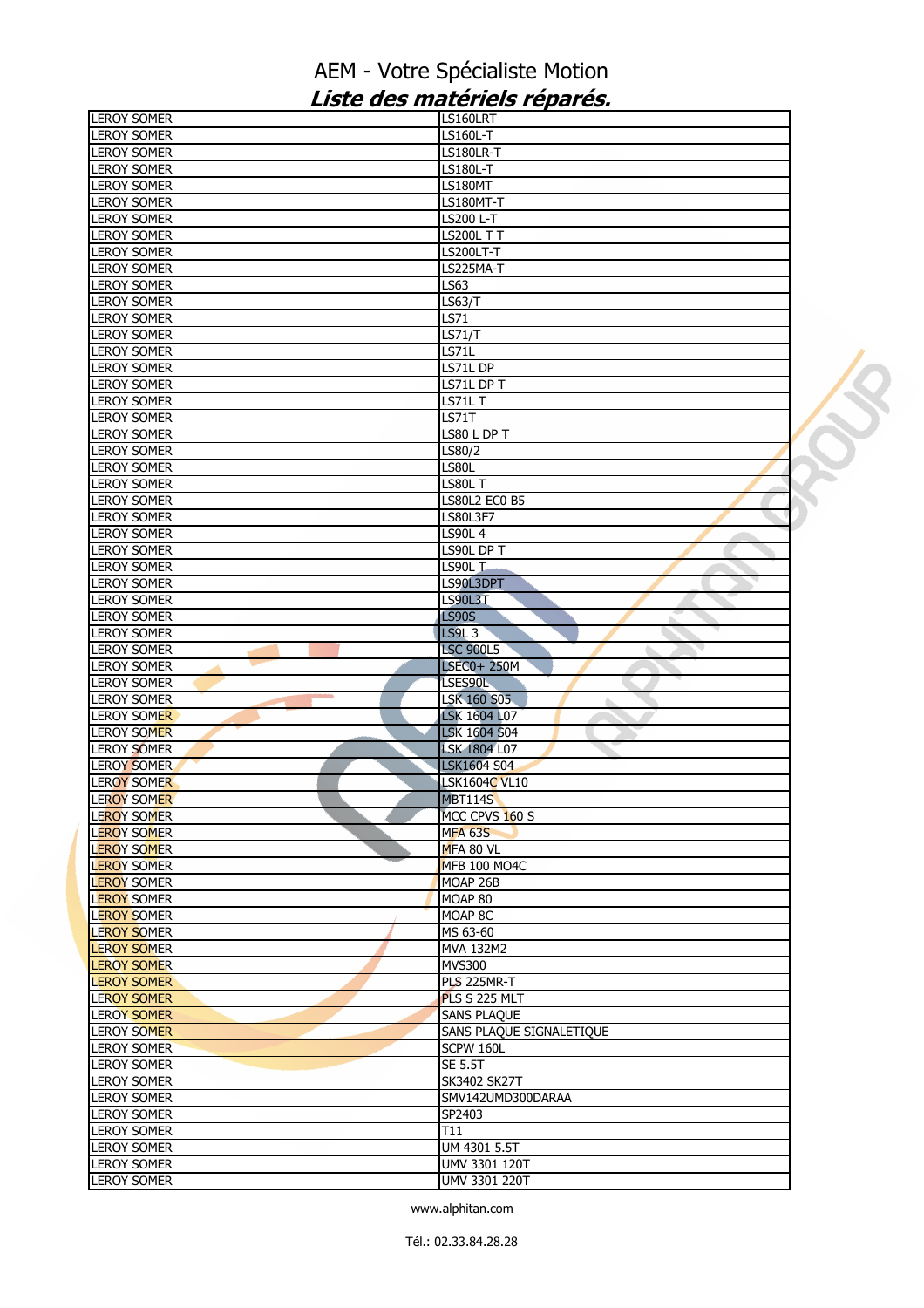| <b>LEROY SOMER</b>           | UMV 4301 11T                 |  |
|------------------------------|------------------------------|--|
| <b>LEROY SOMER</b>           | UMV 4301 40T                 |  |
| <b>LEROY SOMER</b>           | UMV2301AS-33T                |  |
| <b>LEROY SOMER</b>           | UMV4301 8T                   |  |
| <b>LEROY SOMER</b>           | V100L1                       |  |
| <b>LEROY SOMER</b>           | <b>VE 220</b>                |  |
| <b>LEROY SOMER</b>           | VE 220/3                     |  |
| <b>LEROY SOMER</b>           | <b>VEA 75</b>                |  |
| <b>LEROY SOMER</b>           | 115UMB300CACAA               |  |
| <b>LEROY SOMER</b>           | 115UMB301CBCAA               |  |
| <b>LEROY SOMER</b>           | 3LS132 ST                    |  |
| <b>LEROY SOMER</b>           | 75UMB301CACAA                |  |
| <b>LEROY SOMER</b>           | <b>LS 100LT</b>              |  |
| <b>LEROY SOMER</b>           | $\overline{LS}$ 132 MT       |  |
| <b>LEROY SOMER</b>           | LS 71                        |  |
| <b>LEROY SOMER</b>           | LS 90 L3T                    |  |
| <b>LEROY SOMER</b>           | LS100L T                     |  |
| <b>LEROY SOMER</b>           | LS132 ST                     |  |
| <b>LEROY SOMER</b>           | LS160L-T                     |  |
| <b>LEROY SOMER</b>           | LS90L3T                      |  |
| <b>LEROY SOMER</b>           | MFB 100 MO4C                 |  |
| <b>LEROY SOMER</b>           | SP1406                       |  |
| <b>LEROY SOMER</b>           | UMV 3301-120T                |  |
| <b>LEROY SOMER</b>           | <b>VEA 75</b>                |  |
| <b>LIBA</b>                  | <b>EBA</b>                   |  |
| <b>LITTON</b>                | G71SSLDB1-1000-121-05AE      |  |
| <b>LMC</b>                   | 1T0-12T                      |  |
| <b>LOGOPAK</b>               | 52711 05/B P6                |  |
| <b>LOHER</b>                 | ZV.A056EA-06                 |  |
| <b>LOHER</b>                 | T-5,5/380/3 NO               |  |
| LUC                          | <b>SANS</b>                  |  |
| <b>LUST</b>                  | CDD34.003.C2.0               |  |
| <b>LUST</b>                  | CDD34.006W2.2.BR             |  |
|                              |                              |  |
|                              | FIB 10/009.60BA1             |  |
| <b>LUST</b><br><b>LUST</b>   | FIP 10/0009-60BA1            |  |
| <b>LUST</b>                  | FLP 11/0045-30 AC 1          |  |
| <b>LUST</b>                  | FLP 31/0125-30-AC2           |  |
| <b>LUST</b>                  | VF1410M, C9, PT1, BR1        |  |
| M.T. MOTORI ELETTRICI        | <b>T204</b>                  |  |
| <b>MAE</b>                   | 6302                         |  |
| <b>MAE</b>                   | HY 200 4217 0310 AY08        |  |
| <b>MAE</b>                   | HY 200 4247 310AB            |  |
| <b>MAE</b>                   | HY 200 4270 710A8            |  |
| <b>MAE</b>                   | M644                         |  |
| <b>MAGMOTOR</b>              | 500280159                    |  |
| <b>MAGNETIC</b>              | <b>BLQ 43S30</b>             |  |
| <b>MAGNETIC</b>              | BLQ 63 S 30                  |  |
| <b>MAGNETIC</b>              | <b>BLQ 63L30</b>             |  |
| <b>MAGNETIC</b>              | <b>BLQ 63L35</b>             |  |
| <b>MAGNETIC</b>              | <b>BLQ 63L50</b>             |  |
| <b>MAGNETIC</b>              | <b>BLQ 63P30</b>             |  |
| <b>MAGNETIC</b>              | <b>BLQ 63S30</b>             |  |
| <b>MAGNETIC</b>              | BLQ 63S30 2000               |  |
| <b>MAGNETIC</b>              | <b>BLQ 68P19</b>             |  |
| <b>MAGNETIC</b>              | <b>BLQ 86X27</b>             |  |
| <b>MAGNETIC</b>              | <b>BLQ 88S19</b>             |  |
| <b>MAGNETIC</b>              | BR80M 30/17                  |  |
| <b>MAGNETIC</b>              | BR80M30/17                   |  |
| <b>MAGNETIC</b>              | <b>BRB11/6 CB</b>            |  |
| <b>MARELLI</b>               | U480                         |  |
| <b>MARELLI MOTORI</b>        | MA71B4-B5                    |  |
| <b>MARQUIP</b>               | 1FT5102-0AC01-2-Z            |  |
| <b>MASAP</b>                 | MSP1R2C3M13D                 |  |
| <b>MASAP</b><br><b>MASAP</b> | MSP1R5C3M13D<br>MSP1R7C3M12D |  |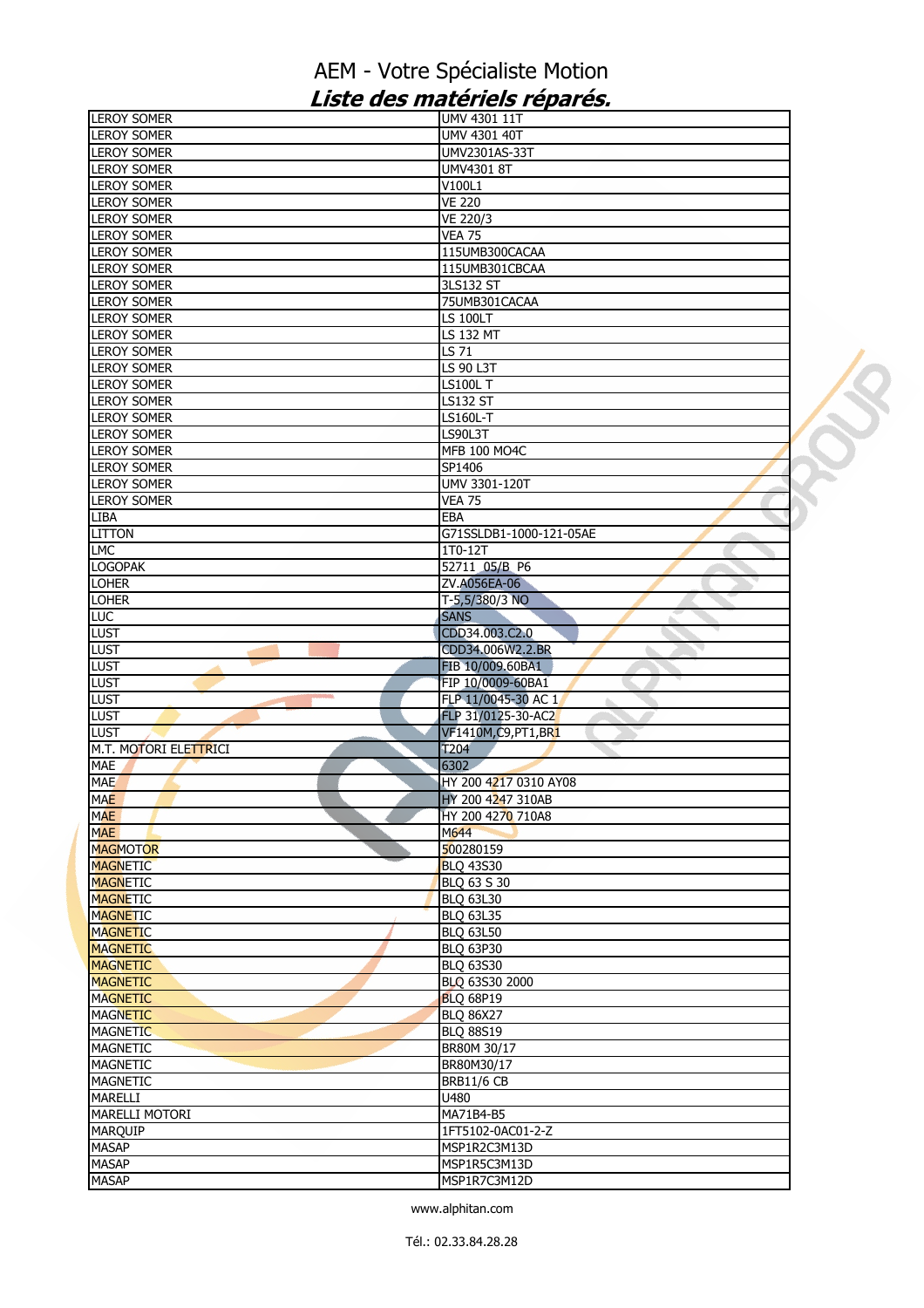| <b>MASAP</b>   | MSP1T2 D3M12B            |  |
|----------------|--------------------------|--|
| <b>MASAP</b>   | MSP1T5C3M11B             |  |
| MASAP          | MSP2R4C3M12              |  |
| <b>MASAP</b>   | MSP2R7C2M12D             |  |
| <b>MASAP</b>   | MSP2T4C3M??              |  |
| <b>MASAP</b>   | SANS PLAQUE SIGNALETIQUE |  |
| <b>MASAP</b>   | MSP1R7C3M12D             |  |
| <b>MATRIX</b>  | 1EB20-44                 |  |
| <b>MAVILOR</b> | 300                      |  |
| <b>MAVILOR</b> | <b>BLS 111 A</b>         |  |
| <b>MAVILOR</b> | <b>BLS 112 B</b>         |  |
| <b>MAVILOR</b> | <b>BLS 112A</b>          |  |
| <b>MAVILOR</b> | <b>BLS 144</b>           |  |
| <b>MAVILOR</b> | <b>BLS 144 A</b>         |  |
| <b>MAVILOR</b> | <b>BLS-055</b>           |  |
|                |                          |  |
| <b>MAVILOR</b> | <b>BLS072</b>            |  |
| <b>MAVILOR</b> | <b>BLS-072</b>           |  |
| <b>MAVILOR</b> | <b>BLS-073</b>           |  |
| <b>MAVILOR</b> | <b>BLS-074</b>           |  |
| <b>MAVILOR</b> | <b>BLS-112B</b>          |  |
| <b>MAVILOR</b> | BLS113A                  |  |
| <b>MAVILOR</b> | <b>BLS-142</b>           |  |
| <b>MAVILOR</b> | <b>BLS-144</b>           |  |
| <b>MAVILOR</b> | BLS144A                  |  |
| <b>MAVILOR</b> | <b>BLS192</b>            |  |
| <b>MAVILOR</b> | <b>BLS-192</b>           |  |
| <b>MAVILOR</b> | <b>BLT-073</b>           |  |
| <b>MAVILOR</b> | BS072A.00.010N.D2        |  |
| <b>MAVILOR</b> | BS072A.00.310N.00        |  |
| <b>MAVILOR</b> | BS0734.20.310N.00        |  |
| <b>MAVILOR</b> | BS0739.90.9095.H5        |  |
| <b>MAVILOR</b> | BS073A.00.010N.00        |  |
| <b>MAVILOR</b> | BS0744.00.310N.00        |  |
| <b>MAVILOR</b> | BS074A.00.0109.B4        |  |
| <b>MAVILOR</b> | BS074A.00.10N.00         |  |
| <b>MAVILOR</b> | BS113A-00-010E-OR        |  |
| <b>MAVILOR</b> | a.                       |  |
|                | BS113A-00-010N-00        |  |
| <b>MAVILOR</b> | BS115A.00.2105.00        |  |
| <b>MAVILOR</b> | BS115A.00.210E.00        |  |
| <b>MAVILOR</b> | BS144A.00.310E.00        |  |
| <b>MAVILOR</b> | BS144A.00.310E.B1        |  |
| <b>MAVILOR</b> | MA200.996.010B.F8        |  |
| <b>MAVILOR</b> | MA-30                    |  |
| <b>MAVILOR</b> | MA300.000.210K.00        |  |
| <b>MAVILOR</b> | MA300.235.0902.F1        |  |
| <b>MAVILOR</b> | MA300.235.090B.F1        |  |
| <b>MAVILOR</b> | MA-45                    |  |
| <b>MAVILOR</b> | MA450.000.210K.00        |  |
| <b>MAVILOR</b> | MA550-000-010B-00        |  |
| <b>MAVILOR</b> | MO 200                   |  |
| <b>MAVILOR</b> | MO 2000                  |  |
| <b>MAVILOR</b> | MO 4500                  |  |
| <b>MAVILOR</b> | MO1000                   |  |
| <b>MAVILOR</b> | <b>MO200</b>             |  |
| <b>MAVILOR</b> | MO300                    |  |
| <b>MAVILOR</b> | MO4500                   |  |
| <b>MAVILOR</b> | MS 120.040.0000.00       |  |
| <b>MAVILOR</b> | MS 220 040.040.0000.00   |  |
| <b>MAVILOR</b> | MS020-040-0000-00        |  |
| <b>MAVILOR</b> | MS040.040.0000.00        |  |
|                |                          |  |
| <b>MAVILOR</b> | MS060.040.0000.00        |  |
| <b>MAVILOR</b> | MS060-040-0G01-00        |  |
| <b>MAVILOR</b> | MS220.040.0000.00        |  |
| <b>MAVILOR</b> | MS350.040.0E01.00        |  |
| <b>MAVILOR</b> | MS350.040.2E01-00        |  |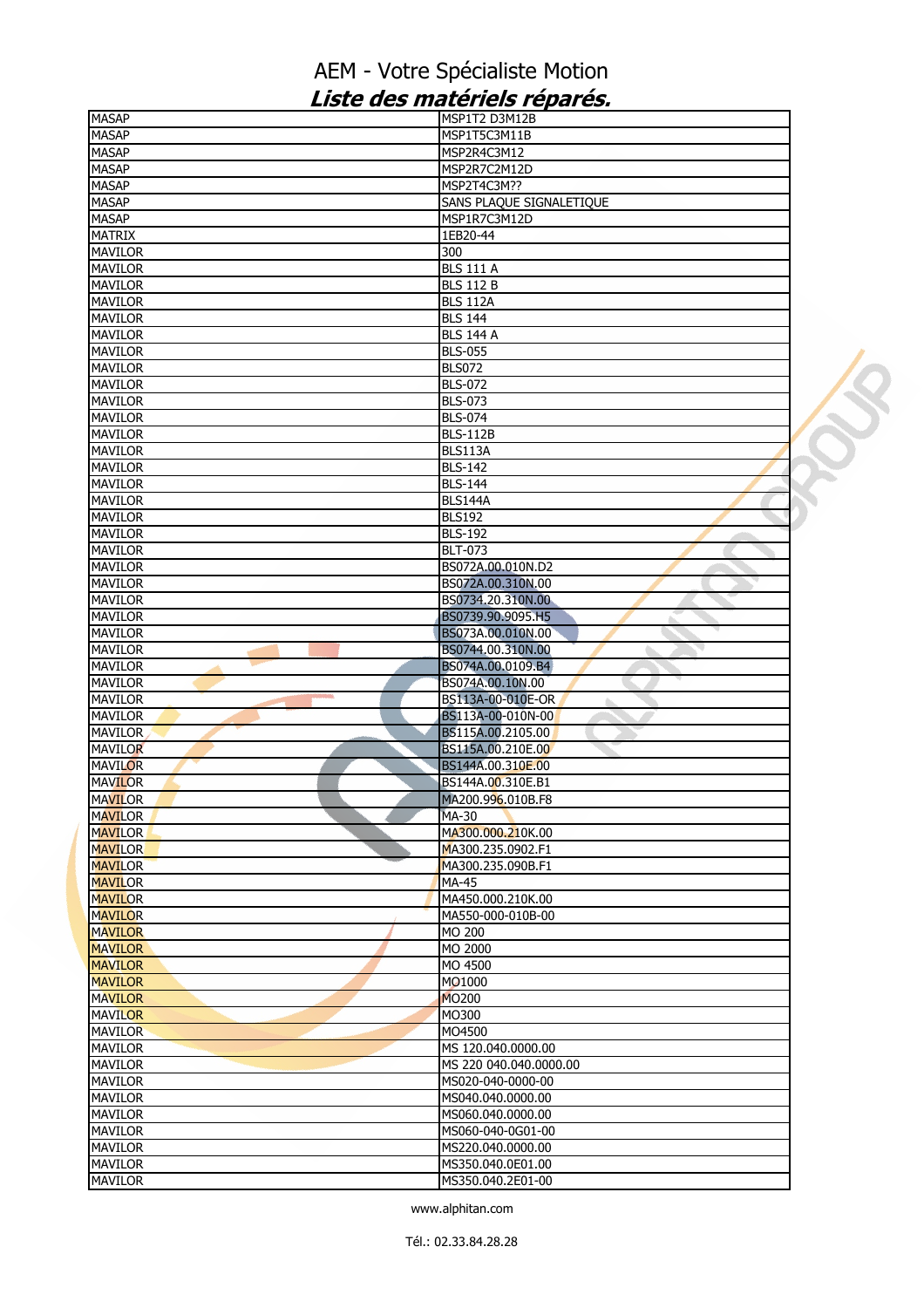| <b>MAVILOR</b>                                                                                                                                  | <b>MS-45</b>                   |  |
|-------------------------------------------------------------------------------------------------------------------------------------------------|--------------------------------|--|
| <b>MAVILOR</b>                                                                                                                                  | <b>MSS 12</b>                  |  |
| <b>MAVILOR</b>                                                                                                                                  | MSS <sub>2</sub>               |  |
| <b>MAVILOR</b>                                                                                                                                  | <b>MSS-22</b>                  |  |
| <b>MAVILOR</b>                                                                                                                                  | MSS45 / MO4500                 |  |
|                                                                                                                                                 |                                |  |
| <b>MAVILOR</b>                                                                                                                                  | MT 1000                        |  |
| <b>MAVILOR</b>                                                                                                                                  | MO 300                         |  |
| <b>MAXON MOTOR</b>                                                                                                                              | 143 461                        |  |
| <b>MAXON MOTOR</b>                                                                                                                              | 18752                          |  |
| <b>MAXON MOTOR</b>                                                                                                                              | 222648                         |  |
| <b>MAXON MOTOR</b>                                                                                                                              | 229899                         |  |
| <b>MAXON MOTOR</b>                                                                                                                              | 2434.970-50.225-219            |  |
| <b>MAXON MOTOR</b>                                                                                                                              | <b>KL-U434</b>                 |  |
| <b>MAYR</b>                                                                                                                                     | 03/P41.111.2                   |  |
|                                                                                                                                                 |                                |  |
| <b>MAYR</b>                                                                                                                                     | 33/M41.015.1H/4                |  |
| <b>MAYR</b>                                                                                                                                     | 64/M40.005.1                   |  |
| <b>MAYR</b>                                                                                                                                     | 64/M40.015.10                  |  |
| <b>MAZAK</b>                                                                                                                                    | MV30-2.6KW                     |  |
| <b>MCG</b>                                                                                                                                      | 3486-ME4811                    |  |
| <b>MCP</b>                                                                                                                                      | M10-DP-305E                    |  |
| <b>MCS</b>                                                                                                                                      | SA-1000-E                      |  |
| MDRIVE 34                                                                                                                                       | MDMF3424                       |  |
| MDRIVE <sub>23</sub>                                                                                                                            | MDMP2222-4                     |  |
| <b>MECALECTRO</b>                                                                                                                               | MSM2248195                     |  |
|                                                                                                                                                 |                                |  |
| <b>MECALECTRO</b>                                                                                                                               | PLAQUE ILLISIBLE               |  |
| <b>MECALECTRO</b>                                                                                                                               | S.8.25.DA.57                   |  |
| <b>MECALECTRO</b>                                                                                                                               | S.8.25.DA57                    |  |
| <b>MECALECTRO</b>                                                                                                                               | S4.8.25.BY.57                  |  |
| <b>MECALECTRO</b>                                                                                                                               | S4.8.25.DA.57                  |  |
| <b>MECALECTRO</b>                                                                                                                               | S8.25.DA.57                    |  |
| <b>MECALECTRO</b>                                                                                                                               | SANS PLAQUE SIGNALETIQUE       |  |
| MEIDENSHA                                                                                                                                       | <b>T-NNR</b>                   |  |
| <b>MEIKO</b>                                                                                                                                    | M80.45.25                      |  |
|                                                                                                                                                 |                                |  |
|                                                                                                                                                 |                                |  |
| <b>MEZ FRENSTAT</b>                                                                                                                             | C 180 M02                      |  |
| MGM MOTORI ELETTRICI SPA                                                                                                                        | <b>BA 71A4</b>                 |  |
|                                                                                                                                                 | P4310-05159<br>ь               |  |
|                                                                                                                                                 | <b>PAE140M2T</b>               |  |
| <b>MITSUBISHI</b>                                                                                                                               | FR-SGJ-2-7.5K                  |  |
| <b>MGV</b><br><b>MINIMOTOR</b><br><b>MITSUBISHI</b>                                                                                             | FS-JR                          |  |
| <b>MITSUBISHI</b>                                                                                                                               | <b>GM-HFB</b>                  |  |
|                                                                                                                                                 |                                |  |
| <b>MITSUBISHI</b>                                                                                                                               | <b>HA 100C</b>                 |  |
| <b>MITSUBISHI</b>                                                                                                                               | <b>HA 100NC-S</b>              |  |
| <b>MITSUBISHI</b>                                                                                                                               | <b>HA 80CB-SS</b>              |  |
| <b>MITSUBISHI</b>                                                                                                                               | <b>HA100C</b>                  |  |
|                                                                                                                                                 | <b>HA100CS</b>                 |  |
|                                                                                                                                                 | HA100NC-S                      |  |
| <b>MITSUBISHI</b>                                                                                                                               | <b>HA300C</b>                  |  |
|                                                                                                                                                 | <b>HA300CS</b>                 |  |
| <b>MITSUBISHI</b>                                                                                                                               | HA303NCB-S                     |  |
| <b>MITSUBISHI</b>                                                                                                                               | HA33NC-TS                      |  |
|                                                                                                                                                 | <b>HA40C-S</b>                 |  |
| <b>MITSUBISHI</b>                                                                                                                               | HA80CB-SS                      |  |
|                                                                                                                                                 |                                |  |
| <b>MITSUBISHI</b>                                                                                                                               | HA80NC-S-S                     |  |
|                                                                                                                                                 | HA83-CBS                       |  |
| <b>MITSUBISHI</b>                                                                                                                               | HA83C-S                        |  |
| <b>MITSUBISHI</b>                                                                                                                               | <b>HA-SA352B-S3</b>            |  |
|                                                                                                                                                 | <b>HA-SH102</b>                |  |
| <b>MITSUBISHI</b>                                                                                                                               | HA-SH102B                      |  |
| <b>MITSUBISHI</b>                                                                                                                               | HA-SH152                       |  |
|                                                                                                                                                 | HC ??F203                      |  |
| <b>MITSUBISHI</b>                                                                                                                               | <b>HC 102T-SZ</b>              |  |
| <b>MITSUBISHI</b>                                                                                                                               | <b>HC 352S</b>                 |  |
| <b>MITSUBISHI</b><br><b>MITSUBISHI</b><br><b>MITSUBISHI</b><br><b>MITSUBISHI</b><br><b>MITSUBISHI</b><br><b>MITSUBISHI</b><br><b>MITSUBISHI</b> |                                |  |
| <b>MITSUBISHI</b>                                                                                                                               | <b>HC 703S</b>                 |  |
| <b>MITSUBISHI</b><br><b>MITSUBISHI</b>                                                                                                          | HC MFS23B<br><b>HC SF152W2</b> |  |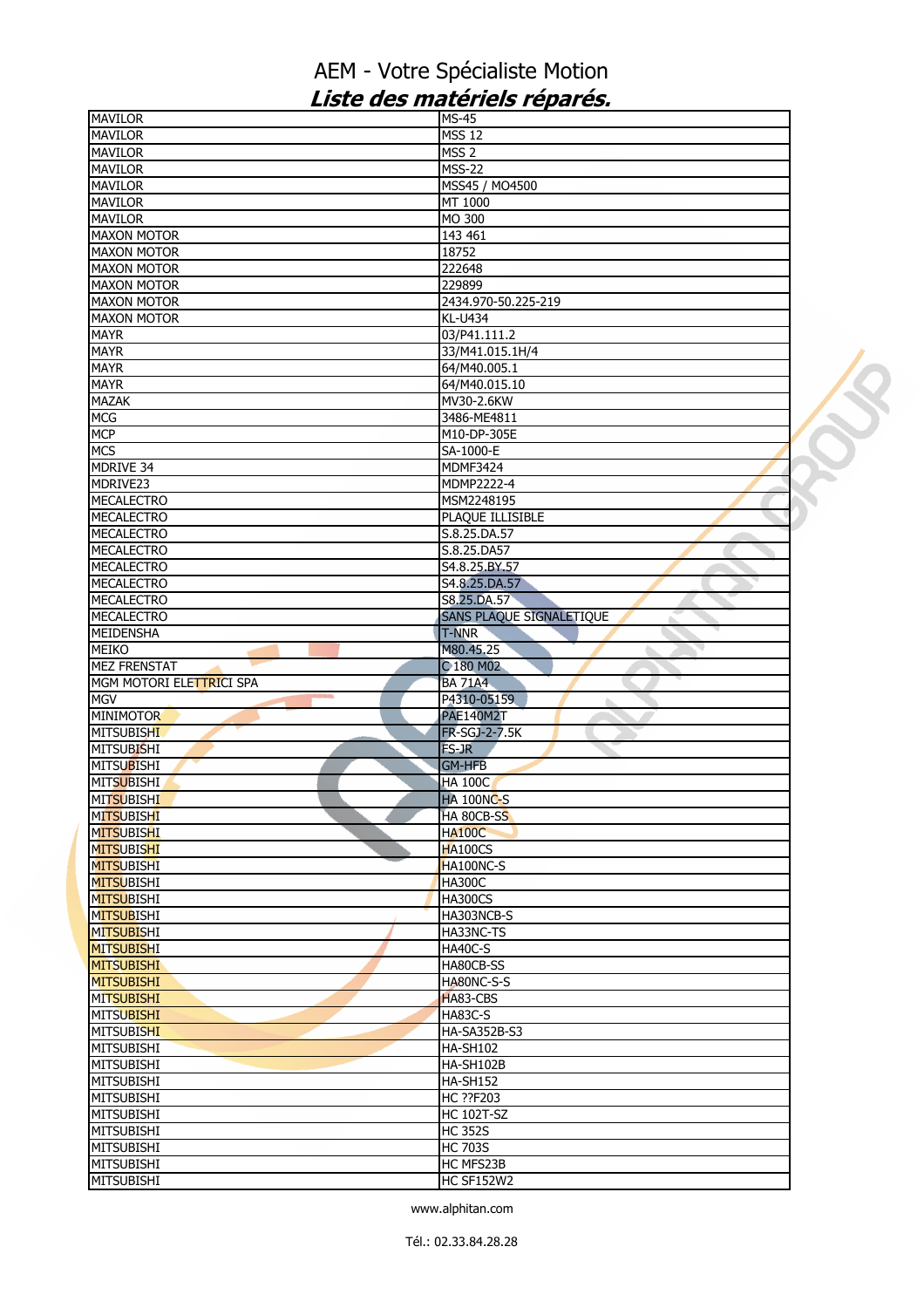| <b>MITSUBISHI</b> | HC SF202                 |  |
|-------------------|--------------------------|--|
| <b>MITSUBISHI</b> | HC SFS202                |  |
| <b>MITSUBISHI</b> | <b>HC102T-SZ</b>         |  |
| <b>MITSUBISHI</b> | <b>HC-153RT</b>          |  |
| <b>MITSUBISHI</b> | HC453BS                  |  |
| <b>MITSUBISHI</b> | <b>HC453S</b>            |  |
| <b>MITSUBISHI</b> | HC703BS                  |  |
|                   |                          |  |
| <b>MITSUBISHI</b> | HC-KFS23                 |  |
| <b>MITSUBISHI</b> | HC-MF23G1                |  |
| <b>MITSUBISHI</b> | HC-MF43BG1-UE            |  |
| <b>MITSUBISHI</b> | HC-MF73B-UE              |  |
| <b>MITSUBISHI</b> | HC-MFS23B                |  |
| <b>MITSUBISHI</b> | HC-MFS73BG1              |  |
| <b>MITSUBISHI</b> | HC-RFS103                |  |
| <b>MITSUBISHI</b> | <b>HC-RP153</b>          |  |
|                   |                          |  |
| MITSUBISHI        | <b>HC-SF102 W2</b>       |  |
| <b>MITSUBISHI</b> | HC-SF152BK-S4            |  |
| <b>MITSUBISHI</b> | HC-SF202                 |  |
| <b>MITSUBISHI</b> | HC-SF353                 |  |
| <b>MITSUBISHI</b> | <b>HC-SF52 K-S1</b>      |  |
| <b>MITSUBISHI</b> | HC-SF702B                |  |
| <b>MITSUBISHI</b> | HC-SFS152B               |  |
| <b>MITSUBISHI</b> | HC-SWS 133B              |  |
|                   |                          |  |
| <b>MITSUBISHI</b> | HD 101-12                |  |
| <b>MITSUBISHI</b> | HD 301-13S               |  |
| <b>MITSUBISHI</b> | HD 81-12S                |  |
| <b>MITSUBISHI</b> | HD201-12                 |  |
| <b>MITSUBISHI</b> | HD301 -13 s              |  |
| <b>MITSUBISHI</b> | HD301-13                 |  |
| <b>MITSUBISHI</b> | HF-KP43                  |  |
| <b>MITSUBISHI</b> | <b>HR-RF203</b>          |  |
|                   |                          |  |
| <b>MITSUBISHI</b> | <b>ILLISIBLE</b>         |  |
| <b>MITSUBISHI</b> | <b>MDS-B-V2-2020</b>     |  |
| <b>MITSUBISHI</b> | MR-H100AN                |  |
| <b>MITSUBISHI</b> | <b>MR-H200A</b>          |  |
| <b>MITSUBISHI</b> | MR-J2S-100A              |  |
| <b>MITSUBISHI</b> | <b>MR-J2S-200A</b>       |  |
| <b>MITSUBISHI</b> | MR-J2S-500A4             |  |
| <b>MITSUBISHI</b> | PLAQUE ILLISIBLE         |  |
|                   |                          |  |
| <b>MITSUBISHI</b> | QX086                    |  |
| <b>MITSUBISHI</b> | <b>SANS</b>              |  |
| <b>MITSUBISHI</b> | <b>SANS PLAQUE</b>       |  |
| MITSUBISHI        | SANS PLAQUE SIGNALETIQUE |  |
| <b>MITSUBISHI</b> | SDN-CFZ                  |  |
| <b>MITSUBISHI</b> | SF-VRH 22 K              |  |
| <b>MITSUBISHI</b> | SJ - 11 AP               |  |
| <b>MITSUBISHI</b> | SJ -37 XZ                |  |
|                   |                          |  |
| <b>MITSUBISHI</b> | SJ 4 VKS15 13ZM          |  |
| <b>MITSUBISHI</b> | SJ V 18.5-02             |  |
| <b>MITSUBISHI</b> | SJ V 18.5-02 U01         |  |
| <b>MITSUBISHI</b> | SJ V 18.5-02*            |  |
| <b>MITSUBISHI</b> | SJ-11AW4ZM               |  |
| <b>MITSUBISHI</b> | $SJ-18.5$                |  |
| <b>MITSUBISHI</b> | $SJ-22AP$                |  |
| <b>MITSUBISHI</b> | $SJ-26BZ$                |  |
| <b>MITSUBISHI</b> | SJ-4-VKS15-13ZM          |  |
|                   |                          |  |
| MITSUBISHI        | SJ-N4X                   |  |
| MITSUBISHI        | SJ-P 1.5 AG              |  |
| <b>MITSUBISHI</b> | SJ-P2.2AM                |  |
| <b>MITSUBISHI</b> | SJV 18.5-02-U01          |  |
| <b>MITSUBISHI</b> | SJ-VKS15-06ZM            |  |
| MITSUI SEIKI      | T.E                      |  |
| MODICON           | BPH0752N5MF2CA1          |  |
| MODICON           |                          |  |
|                   | BPH 075 2N5MA2CA1        |  |
| MODICON           | BPH 095 2N5MA2LA1        |  |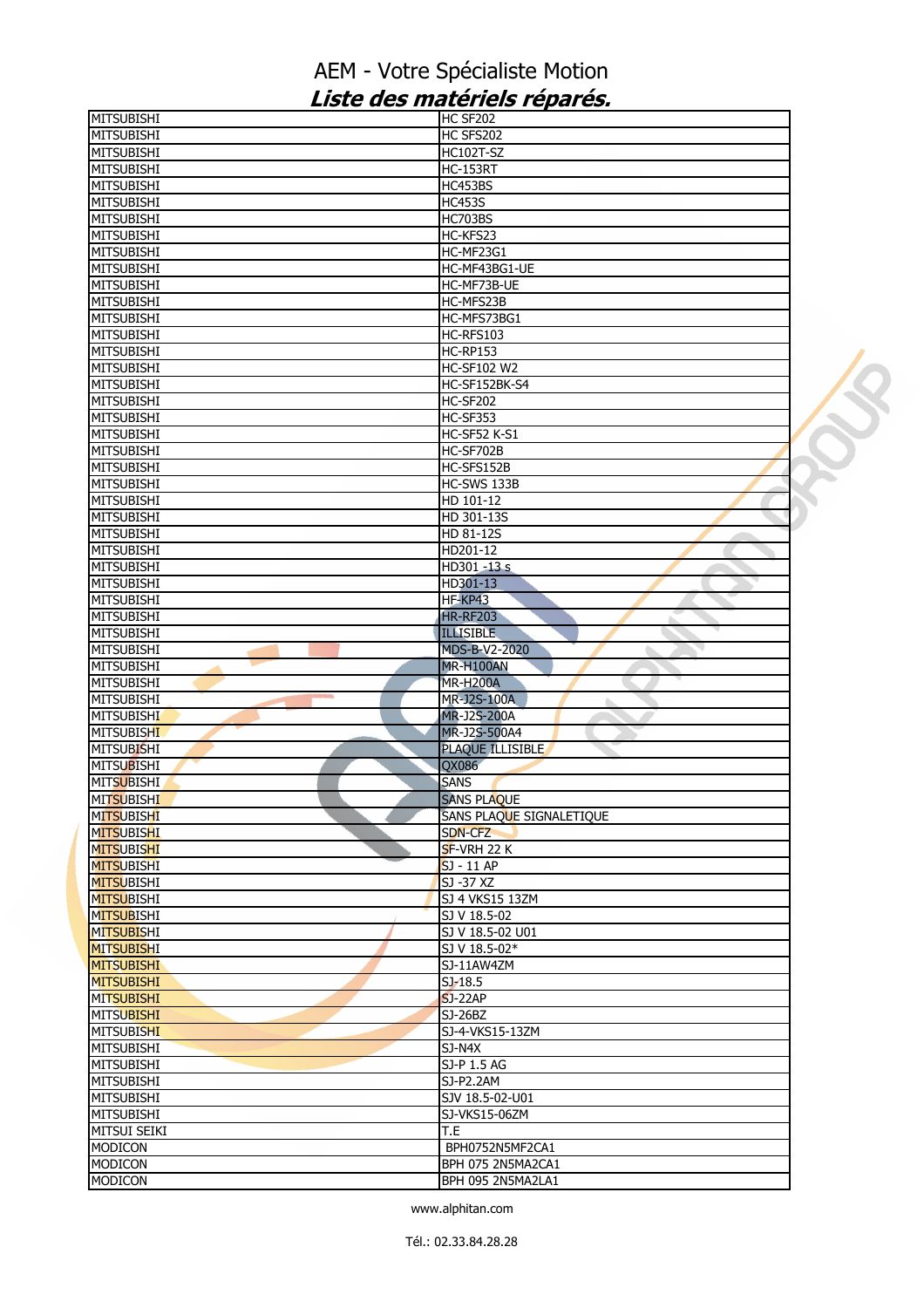| <b>MODICON</b>                | BPH 095 2N5MA2LA2             |  |
|-------------------------------|-------------------------------|--|
| <b>MODICON</b>                | BPH 095 2N5MF 2LA1            |  |
| <b>MODICON</b>                | BPH 115 3N5MA2LA1             |  |
| <b>MODICON</b>                | BPH0751N5MA2LA1               |  |
| <b>MODICON</b>                | BPH0952N5MA2LA2               |  |
| <b>MODICON</b>                | BPH0952N5MF2LA2               |  |
| <b>MODICON</b>                | BPH115 3N5MA2LA1              |  |
| <b>MODICON</b>                | BPH1153N5MA2LA1               |  |
| <b>MODICON</b>                | BPH1904KS                     |  |
| MODICON /TELEMECANIQUE        | BPH 095 2N5AALA2              |  |
| MODICON /TELEMECANIQUE        | BPH 095 2N5MA2LA2             |  |
| MODICON /TELEMECANIQUE        | BPH 115 3N5AA2CA1             |  |
| <b>MODICON /TELEMECANIQUE</b> | BPH 142 3N5AA2LA1             |  |
| MODICON /TELEMECANIQUE        | BPH0752N5AF21A1               |  |
| MODICON /TELEMECANIQUE        | BPH1152N5MA2CA1               |  |
| <b>MOOG</b>                   | 150-201A-06                   |  |
| <b>MOOG</b>                   | 306A133B                      |  |
| <b>MOOG</b>                   | C2900389                      |  |
| <b>MOOG</b>                   | FAE F3 V960 030 00 06 02 S5   |  |
| <b>MOOG</b>                   | FAE T1-V6-030-17-00-GS-A4     |  |
| <b>MOOG</b>                   | FAE T1-V6-030-17-16-GS-A4     |  |
| MOOG                          | FAS F3 V720 030 00 06 02      |  |
| MOOG                          | FAS F3 V960 020 00 06 02      |  |
| <b>MOOG</b>                   | FAS F3 V960 030 05 22 SG      |  |
| <b>MOOG</b>                   | FAS F4 V4 015 10 22 00        |  |
| <b>MOOG</b>                   | FAS K0 010 030 10 06 00       |  |
| <b>MOOG</b>                   | FAS K0-010-030-10-06-00       |  |
| <b>MOOG</b>                   | FAS K0-010-060-03-03-H4       |  |
| <b>MOOG</b>                   | FAS K1 080 045 00 06 00       |  |
| <b>MOOG</b>                   | FAS K1-060-030-15-02-GC       |  |
| MOOG                          | FAS K2 120 030 00 06 00       |  |
| MOOG                          | FAS K3 360 030 00 06 M7       |  |
| <b>MOOG</b>                   | FAS N-7-C4-030-10-02-03<br>ò. |  |
| <b>MOOG</b>                   | FAS T 00 M4 060 00 06 AO      |  |
| MOOG                          | FAS T00 M4 060 00 06 A0       |  |
| MOOG                          | FAS T-0-M8-030-17-02-00       |  |
| <b>MOOG</b>                   | FAS T-0-M8-060-10-42-00       |  |
| <b>MOOG</b>                   | FAS T-0-V4-060-00-34-00       |  |
| <b>MOOG</b>                   | FAS T-1-M6-030-00-00-G6       |  |
| <b>MOOG</b>                   | FAS T-1-M6-030-00-16-G6       |  |
| <b>MOOG</b>                   | FAS T-1UV6-030-17-00-03       |  |
| <b>MOOG</b>                   | FAS T2 08 027 18 00 B7        |  |
| <b>MOOG</b>                   | FAS T2 V4 030 24 06 00        |  |
| <b>MOOG</b>                   | FAS T2 V6 030 17 06 00        |  |
| <b>MOOG</b>                   | FAS T-2-V6-030-18-00-D7       |  |
| <b>MOOG</b>                   | FAS W-2-P6-040-00-17-27       |  |
| <b>MOOG</b>                   | FAS W-2-P6-040-00-17-38       |  |
| <b>MOOG</b>                   | FAS W2-UV6-020-17-00-03       |  |
| <b>MOOG</b>                   | FAS W-2-V4-030-24-00-00       |  |
| <b>MOOG</b>                   | FAS W3 UP6 029 10 01 17       |  |
| <b>MOOG</b>                   | FAS W-3-P5-030-24-01-C7       |  |
| <b>MOOG</b>                   | FASN-0-V6-030-31-02           |  |
| <b>MOOG</b>                   | FAST-0-M8-030-17-02-00        |  |
| <b>MOOG</b>                   | G3L15-UL-N.                   |  |
| <b>MOOG</b>                   | G404-527                      |  |
| <b>MOOG</b>                   | G423-404 MODEL G3L15          |  |
| <b>MOOG</b>                   | G424                          |  |
| <b>MOOG</b>                   | G4L20                         |  |
| MOOG                          | G4L20A-UL-N                   |  |
| <b>MOOG</b>                   | G4L20-UL-N                    |  |
| <b>MOOG</b>                   | G5L20<br>G5L30P               |  |
| MOOG                          |                               |  |
| MOOG                          | G6L30                         |  |
| <b>MOOG</b>                   | <b>GL 20</b>                  |  |
| MOOG                          | PLAQUE ILLISIBLE              |  |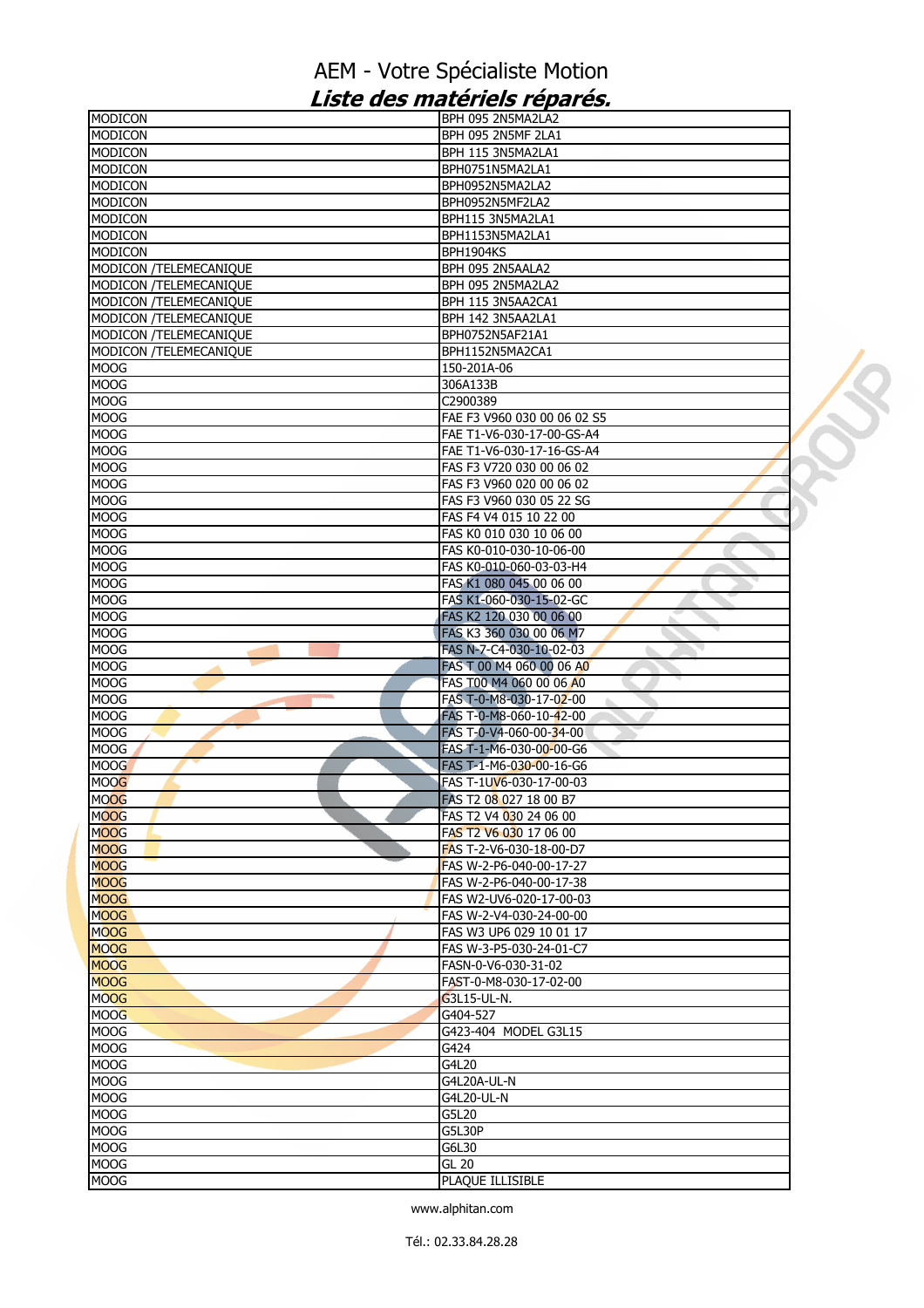| <b>MOOG</b>           | SANS PLAQUE SIGNALETIQUE          |  |
|-----------------------|-----------------------------------|--|
| <b>MOOG</b>           | T161-803                          |  |
| <b>MOOG</b>           | T2-V8-030-00-00-00-15             |  |
| <b>MOOG</b>           | CZ1003A2                          |  |
| <b>MOOG</b>           | T200-610 E-0AA1                   |  |
| <b>MORI SEIKI</b>     | SANS PLAQUE SIGNALETIQUE          |  |
| <b>MOTEUR</b>         | 1FT5062-1AF71-4EB0                |  |
| <b>MOTEUR</b>         | LC440 TG R0604                    |  |
| <b>MOTEUR</b>         | MAC090A-0-ZD-3-C/110-A-0          |  |
| <b>MOTEUR</b>         | SANS PLAQUE SIGNALETIQUE          |  |
| <b>MOTEUR</b>         | SANS PLAQUE SIGNALETIQUE (142)    |  |
| MOTEUR CC             | <b>SANS PLAQUE</b>                |  |
| MOTEUR CC             | SANS PLAQUE SIGNALETIQUE          |  |
| <b>MOTION CONTROL</b> | SB151-2                           |  |
| <b>MOTOR POWER</b>    | ESA 6F 2009 A:14                  |  |
| <b>MOTOR POWER</b>    | ROK.315XS B.FT1.S12.DX.10.E1      |  |
|                       |                                   |  |
| <b>MOTOR POWER</b>    | T115.TR.4.EL.21.101A00 EEMR04D    |  |
| <b>MOTOR POWER</b>    | T142.SR.21.E.H.16.116.A.12.85.104 |  |
| MOTOR POWER COMPANY   | ESA 3XS 3210 B14/M63              |  |
| MOTOR POWER COMPANY   | PENTA 4M 20 FL.B14/71A:19         |  |
| MOTOR POWER COMPANY   | ROK 31FS110 50 30 B3 R.1,24       |  |
| MOTOR POWER COMPANY   | ROK.31.FS.110 5030 B3 R1.38       |  |
| MOTOR POWER COMPANY   | ROK.31.FS3.110 50 30 B3 R1.38     |  |
| <b>MOTOVARIO</b>      | IB63B4                            |  |
| MOTOVARIO             | T63B4                             |  |
| <b>MOTOVARIO</b>      | T63B-4                            |  |
| <b>MOTOVARIO</b>      | <b>TB63 B4 MS</b>                 |  |
| <b>MOVACOLOR</b>      | MOVACOLOR 23                      |  |
| <b>MOVINOR</b>        | LE 105-2-011BJ                    |  |
| <b>MOVINOR</b>        | LE 105-4-021BJ                    |  |
| <b>MOVINOR</b>        | LE 190-2-005AJ                    |  |
| <b>MOVINOR</b>        | LE105-4-021AJ                     |  |
| <b>MOVINOR</b>        | <b>MM7030S</b>                    |  |
| MPI                   | <b>SCS 3 55</b>                   |  |
| MPI                   | <b>SCS-3-55A</b>                  |  |
| <b>MPI</b>            | <b>SCS 3-62</b>                   |  |
| <b>MPI</b>            | <b>SCS-3-55B</b>                  |  |
| MPI                   | $SCS-3-62$                        |  |
|                       |                                   |  |
| MPI                   | <b>SCS-3-64</b>                   |  |
| MPI (CLEAVELAND)      | <b>SCS 3-53</b>                   |  |
| MPI (CLEAVELAND)      | <b>SCS 3-62</b>                   |  |
| MPI (CLEAVELAND)      | $SCS-3-64$                        |  |
| <b>MTS</b>            | MPM1141ASG7JN2N                   |  |
| <b>MTS</b>            | MPM722ATF7WM2N                    |  |
| <b>MTS</b>            | S 480A060RB00                     |  |
| <b>NACHI</b>          | MFM452H4V                         |  |
| <b>NACHI</b>          | MFM45203V                         |  |
| <b>NACHI</b>          | <b>MSM152Q4D</b>                  |  |
| <b>NACHI</b>          | MSM302Q2V1                        |  |
| <b>NACHI</b>          | P50B05020DXRSJ                    |  |
| <b>NACHI</b>          | P50B07050DCRSJ                    |  |
| <b>NACHI</b>          | P50B0705DCRSJ                     |  |
| <b>NACHI</b>          | P60B13250HCRSJ                    |  |
| <b>NACHI</b>          | P60B22550RCRSJ                    |  |
| <b>NANOTEC</b>        | PD2-T5718D2904-KK15               |  |
| <b>NEC</b>            | DFSM-0930-252A                    |  |
| NECKAR-MOTOREN        | 976871                            |  |
| NECKAR-MOTOREN        | D644-00006102/IP44                |  |
|                       |                                   |  |
| NECKAR-MOTOREN        | DF842-00011309                    |  |
| NECKAR-MOTOREN        | G665Z00000207                     |  |
| <b>NERIMOTORI</b>     | T90S4                             |  |
| <b>NICOLAS</b>        | SANS PLAQUE SIGNALETIQUE          |  |
| NIKKI DENSO           | NA70-20NAMSS-PRF-M90A             |  |
| NIKKI DENSO           | NA70-40NAMKS-M29                  |  |
| NIKKI DENSO           | NA70-40NAMKS-PRF                  |  |
|                       |                                   |  |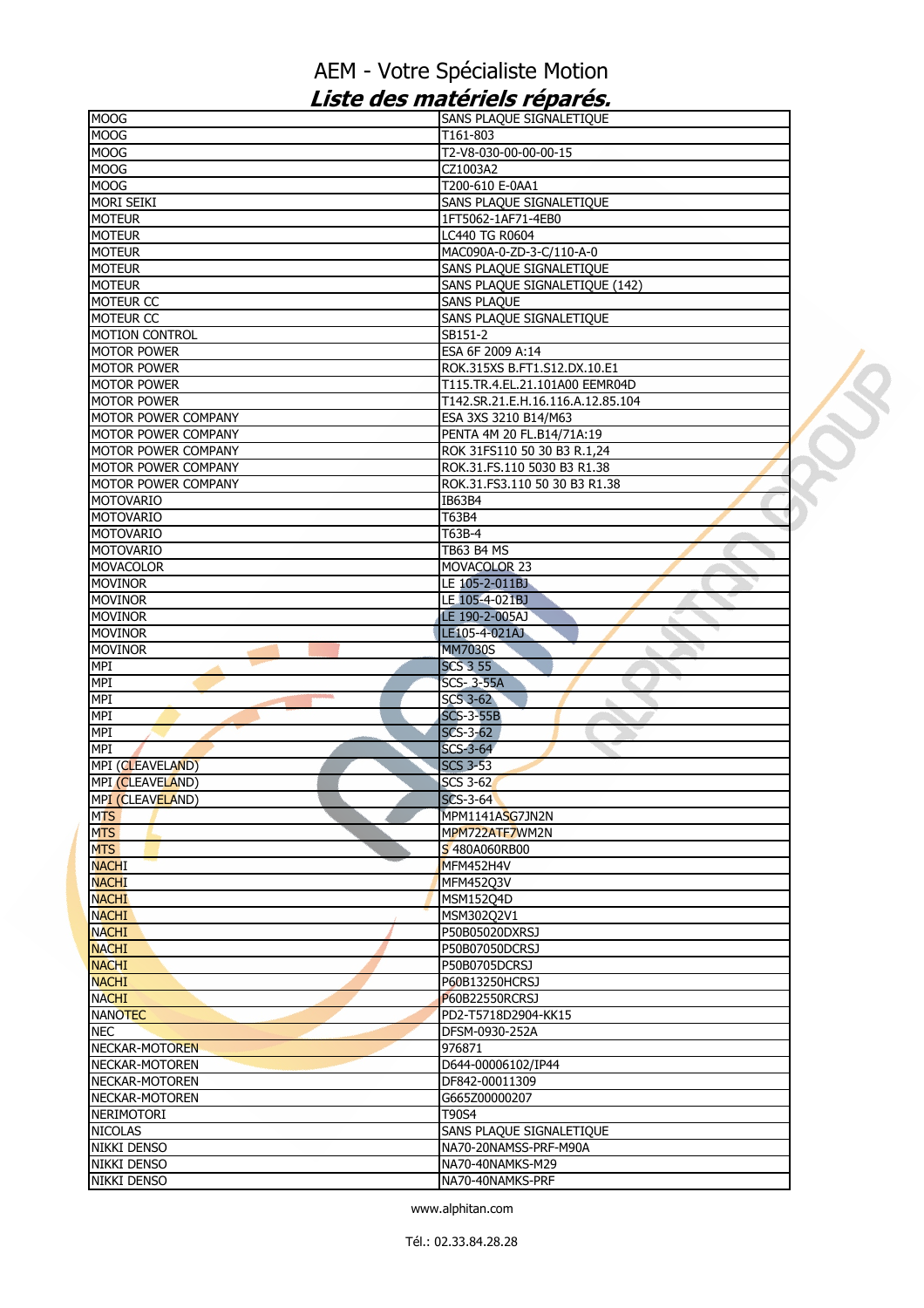| <b>NIKKI DENSO</b>       | NA70-40NAMKS-PRF-M46               |  |
|--------------------------|------------------------------------|--|
| <b>NIKKI DENSO</b>       | NA70-40NAMKS-PRF-M46A1             |  |
| <b>NO BRUSH</b>          | <b>RDI P/N3528</b>                 |  |
| <b>NORD</b>              | SK 100L/4                          |  |
| <b>NORD</b>              | <b>SK 100L/4 BRE40</b>             |  |
| <b>NORD</b>              | SK 100L/40 BRE40 TF EF IG          |  |
| <b>NORD</b>              | SK 71S/4                           |  |
| <b>NORD</b>              | SK 90 S/4 BRE20 TF FHL             |  |
| <b>NORD</b>              | <b>SK 90S/2</b>                    |  |
| <b>NORD</b>              | <b>SK1500/3CTD</b>                 |  |
| <b>NORD</b>              | <b>SK20</b>                        |  |
| <b>NORD</b>              | <b>SK63/L4</b>                     |  |
| <b>NOVOTRON</b>          | 193-04-0039-0                      |  |
| <b>NOVOTRON</b>          | DRE4ZS2                            |  |
| <b>NOVOTRON</b>          | ND31-3204XS-000-010-00             |  |
| <b>NUBBAUM</b>           | AT80BB-4-16                        |  |
| <b>NUM</b>               | 0216 900 004                       |  |
| <b>NUM</b>               | 1MAIFUAC1G1L                       |  |
| <b>NUM</b>               | 30U4-57                            |  |
| <b>NUM</b>               | 40P4-61                            |  |
| <b>NUM</b>               | AMR250HA1C30LS0                    |  |
| <b>NUM</b>               | AMS 100GD 1R24LS0                  |  |
| <b>NUM</b>               | AMS 100MB 1R22LS0                  |  |
|                          |                                    |  |
| <b>NUM</b>               | AMS 132 MC 1R32LS1                 |  |
| <b>NUM</b>               | AMS 132 MC 1R34LS1                 |  |
| <b>NUM</b>               | AMS 132 SE 1A 22 CS0               |  |
| <b>NUM</b>               | AMS 132MC 1R34LS1                  |  |
| <b>NUM</b>               | <b>AMS 160LC 1B22LS0</b>           |  |
| <b>NUM</b>               | AMS 180 LB1R12CR0                  |  |
| <b>NUM</b>               | BHM 1152V5RA1C                     |  |
| <b>NUM</b>               | BMG 115 2N1DA2C                    |  |
| <b>NUM</b>               | <b>BMG 115 2N1RA1L</b>             |  |
| <b>NUM</b>               | BMG 142 3N5RA1C                    |  |
| <b>NUM</b>               | <b>BMH 075 1N1RA1C</b>             |  |
| <b>NUM</b>               | BMH 075 1N5RA1L                    |  |
|                          |                                    |  |
| <b>NUM</b>               | <b>BMH 075 1V1RA1C</b><br>ь        |  |
| <b>NUM</b>               | <b>BMH 075 2N1DA1C</b>             |  |
| <b>NUM</b>               | <b>BMH 075 2N1DA1L</b>             |  |
| <b>NUM</b>               | <b>BMH 075 2N1DA2C</b>             |  |
| <b>NUM</b>               | <b>BMH 075 2N1RA1C</b>             |  |
| <b>NUM</b>               | BMH 075 2N1RF1C                    |  |
| <b>NUM</b>               | <b>BMH 075 2N5DA2L</b>             |  |
| <b>NUM</b>               | BMH 075 2N5RA1L                    |  |
| <b>NUM</b>               | <b>BMH 095 2N1DA2C</b>             |  |
| <b>NUM</b>               | BMH 095 2N5DA1C                    |  |
|                          | BMH 095 2N5DA1C                    |  |
| <b>NUM</b>               | BMH 095 2N5RA1L                    |  |
| <b>NUM</b>               | BMH 095 2V5RA2L                    |  |
| <b>NUM</b><br><b>NUM</b> | BMH 095 3N1BF1C                    |  |
|                          |                                    |  |
| <b>NUM</b>               | BMH 095 3N1DF2C<br>BMH 095 3N1RF1C |  |
| <b>NUM</b>               | BMH 095 3N5DA1L                    |  |
| <b>NUM</b>               |                                    |  |
| <b>NUM</b>               | BMH 095 5N1RA1C                    |  |
| <b>NUM</b>               | BMH 0952N5DA2C                     |  |
| <b>NUM</b>               | <b>BMH 115 2N1DA1C</b>             |  |
| <b>NUM</b>               | BMH 115 2N1DA1L                    |  |
| <b>NUM</b>               | BMH 115 2N1DA2C                    |  |
| <b>NUM</b>               | BMH 115 2N5DA1L                    |  |
| <b>NUM</b>               | BMH 115 2N5DF1L                    |  |
| <b>NUM</b>               | BMH 115 2N5RF1C                    |  |
| <b>NUM</b>               | <b>BMH 115 2V1DF1C</b>             |  |
| <b>NUM</b>               | <b>BMH 115 2V1TF1C</b>             |  |
| <b>NUM</b>               | BMH 115 3N1DF2C                    |  |
| <b>NUM</b><br><b>NUM</b> | BMH 115 3N5DS1N<br>BMH 115 4K1RA2C |  |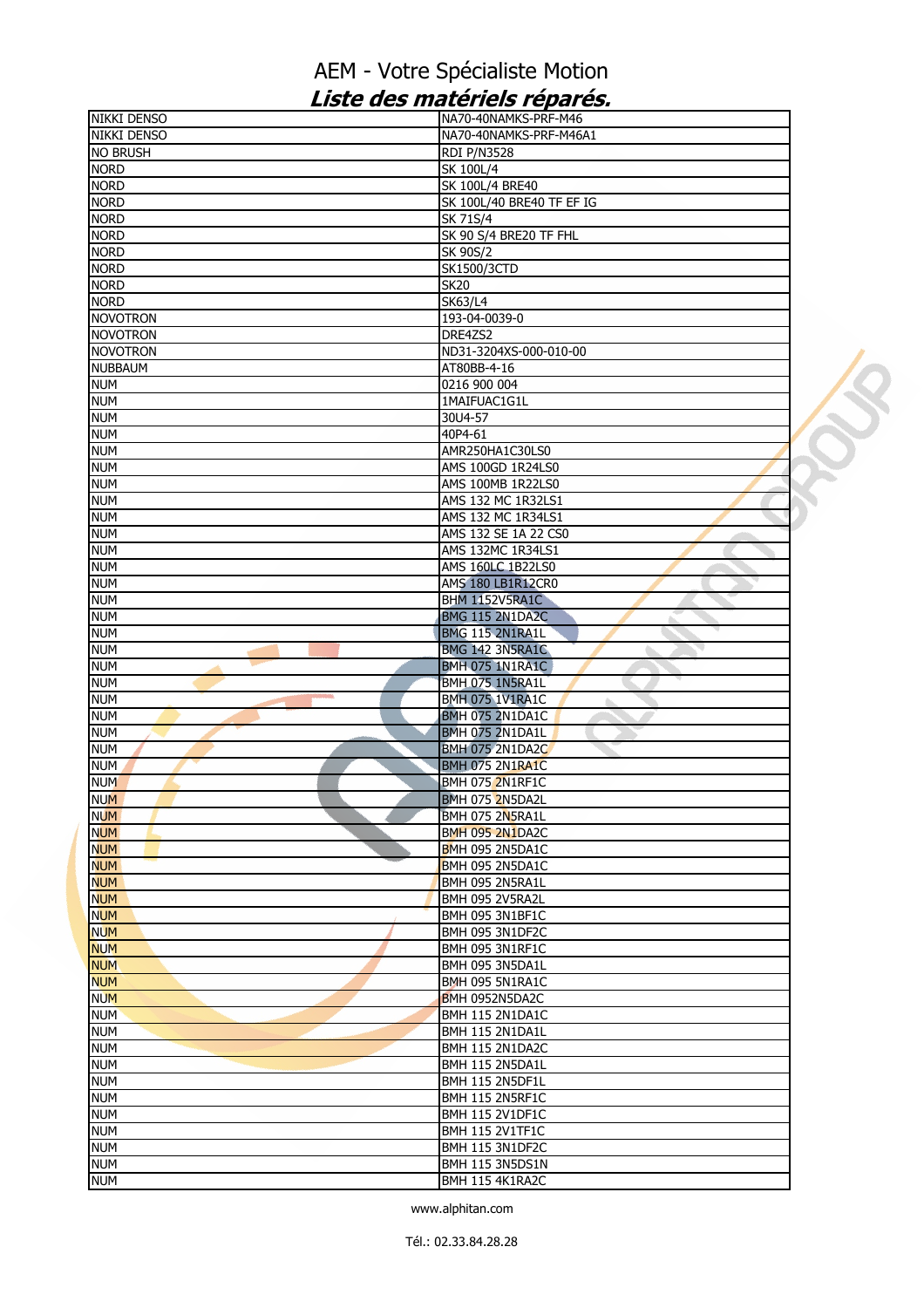| <b>NUM</b> | BMH 142 2K1DA1L          |  |
|------------|--------------------------|--|
| <b>NUM</b> | BMH 142 2N1DA1L          |  |
| num        | BMH 142 2N1RA1C          |  |
| <b>NUM</b> | BMH 142 2N5AF1L          |  |
| <b>NUM</b> | BMH 142 2N5DF1L          |  |
| <b>NUM</b> | BMH 142 3K1TA1C          |  |
| <b>NUM</b> | BMH 142 3N1DA2C          |  |
| <b>NUM</b> | BMH 142 3N1RF1C          |  |
| <b>NUM</b> | BMH 142 3N5RA1C          |  |
| <b>NUM</b> | <b>BMH 142 3N5RA2L01</b> |  |
| <b>NUM</b> | BMH 142 4N1DA1C          |  |
| <b>NUM</b> | BMH 142 4N1RA1C          |  |
| <b>NUM</b> | BMH 142 4N1RA2C          |  |
|            | BMH 142 4N1RF2C          |  |
| <b>NUM</b> |                          |  |
| <b>NUM</b> | BMH 142 7N1RF2C          |  |
| <b>NUM</b> | BMH 142 7N1RF2C          |  |
| <b>NUM</b> | BMH 1422N5RA1L           |  |
| <b>NUM</b> | <b>BMH 190 3K1DF2L</b>   |  |
| <b>NUM</b> | BMH 190 3K1RA1C          |  |
| <b>NUM</b> | BMH 190 4K1RA2C          |  |
| <b>NUM</b> | BMH 190 4N1RA2C          |  |
| <b>NUM</b> | <b>BMH 190 5L1DF2L</b>   |  |
| <b>NUM</b> | <b>BMH 190 7K1RA2C</b>   |  |
| <b>NUM</b> | <b>BMH 190 7K1RF2C</b>   |  |
| <b>NUM</b> | <b>BMH 190 7K5DF2C</b>   |  |
| <b>NUM</b> | BMH 95 2N5ADA1C          |  |
| <b>NUM</b> | BMH0752N1DA1C            |  |
| <b>NUM</b> | BMH0752N1RF1C            |  |
| <b>NUM</b> | BMH0953N1BF1C            |  |
| <b>NUM</b> | BMH1423N1RA1C            |  |
| <b>NUM</b> | BMH1423N1RA2C01          |  |
| <b>NUM</b> | BMH1904N5DA1C            |  |
| <b>NUM</b> | BML 075 3V5RA3C          |  |
| <b>NUM</b> | BML 075 3V5RAC           |  |
| <b>NUM</b> | <b>BML 095 3V5RA3C</b>   |  |
| <b>NUM</b> | BML 095 3V5RA3CN         |  |
| <b>NUM</b> | BMM 095 4N5RA3C          |  |
|            |                          |  |
| <b>NUM</b> | BMM 095 4N5RAC           |  |
| <b>NUM</b> | BMM 142 6R5RAVC04        |  |
| <b>NUM</b> | <b>BMS 142336 26LT</b>   |  |
| <b>NUM</b> | BMS 7521891              |  |
| <b>NUM</b> | <b>BPG 142 3N5RA2C02</b> |  |
| NUM.       | BPH 075 1N5MA2LA1        |  |
| <b>NUM</b> | <b>BPH 075 1V5KA2C02</b> |  |
| <b>NUM</b> | <b>BPH 075 2N5RA2L02</b> |  |
| <b>NUM</b> | BPH 095 2N??A2C?         |  |
| <b>NUM</b> | BPH 095 2N5MA2LA1        |  |
| <b>NUM</b> | BPH 095 2N5MA2LA2        |  |
| <b>NUM</b> | BPH 095 2N5MF2CA1        |  |
| <b>NUM</b> | BPH 095 2N5R?2C02        |  |
| <b>NUM</b> | BPH 095 2N5RA1C          |  |
| <b>NUM</b> | BPH 095 2N5RA2C01        |  |
| <b>NUM</b> | <b>BPH 095 2N5RA2C02</b> |  |
| <b>NUM</b> | BPH 095 2N5RA2L02        |  |
| <b>NUM</b> | BPH 095 2V5PA?C02        |  |
| <b>NUM</b> | BPH 095 3N1DF 2C01       |  |
| <b>NUM</b> | BPH 095 3N5BF2-C01       |  |
| <b>NUM</b> | BPH 095 3N5QAC01         |  |
|            |                          |  |
| <b>NUM</b> | BPH 095 A2N5RF2L02       |  |
| <b>NUM</b> | BPH 095 N5MA2LA1         |  |
| <b>NUM</b> | <b>BPH 0952 N5RA2C02</b> |  |
| num        | <b>BPH 115 2N1DF2C01</b> |  |
| <b>NUM</b> | <b>BPH 115 2N5DA2L01</b> |  |
| <b>NUM</b> | BPH 115 2N5PF2C02        |  |
| <b>NUM</b> | BPH 115 4N5RA2C02        |  |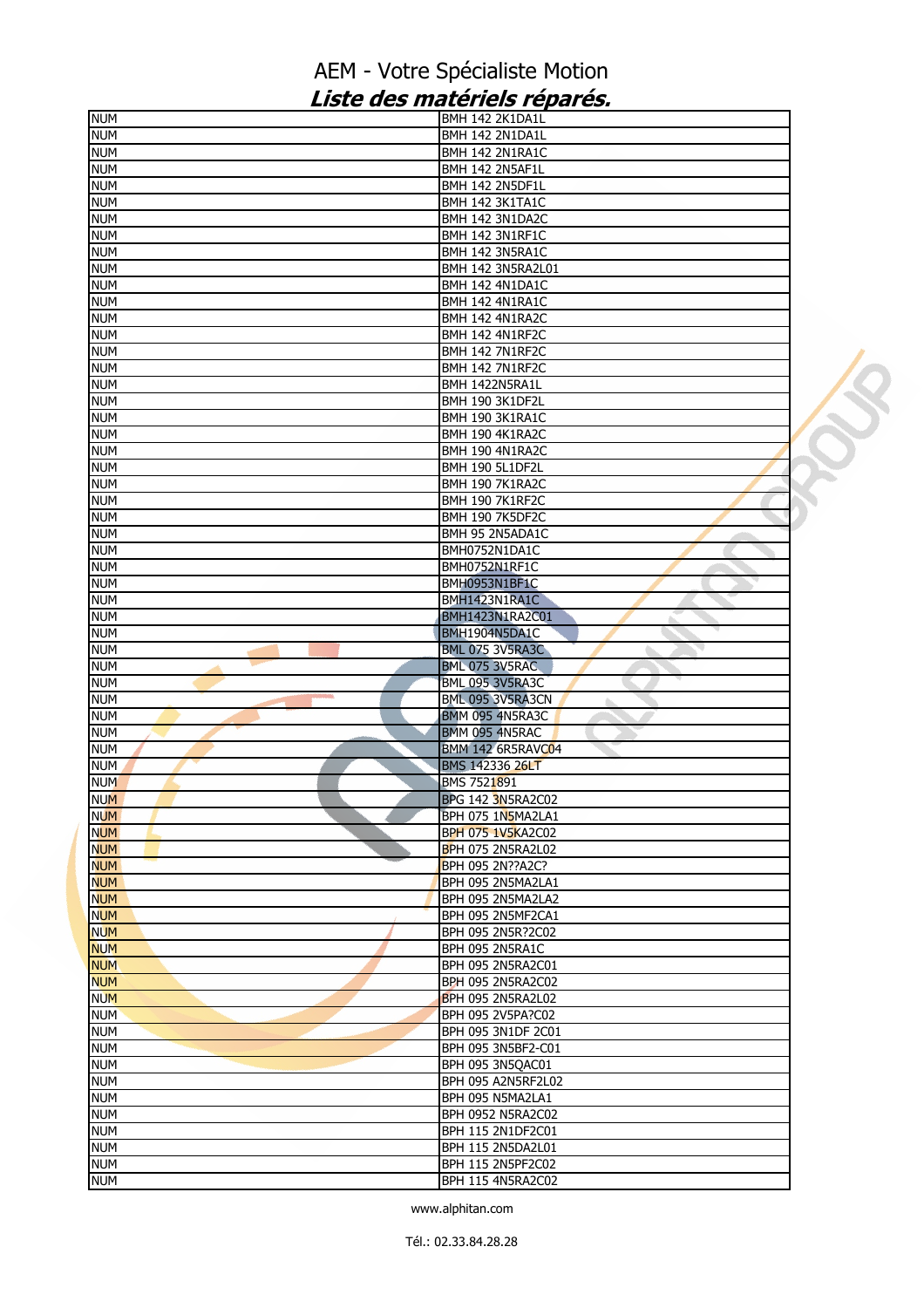| <b>NUM</b>               | <b>BPH 115 4V5RA2C02</b>  |  |
|--------------------------|---------------------------|--|
| <b>NUM</b>               | <b>BPH 142 2N1RA2C01</b>  |  |
| <b>NUM</b>               | BPH 142 2N5AF2LA1         |  |
| <b>NUM</b>               | <b>BPH 142 3N5RA2C02</b>  |  |
| <b>NUM</b>               | BPH 142 4K5DF2C01         |  |
| <b>NUM</b>               | BPH 142 4N1DA2C01         |  |
| <b>NUM</b>               | BPH 190 2K5RF2C01         |  |
| <b>NUM</b>               | BPH 190 3N5DF2C           |  |
| <b>NUM</b>               | <b>BPH 190 4N1RA2C01</b>  |  |
| <b>NUM</b>               | BPH 190 4N50A2L01         |  |
| <b>NUM</b>               | BPH 190 4N5BA2L01         |  |
| <b>NUM</b>               | BPH 190 4N5QA2L01         |  |
| <b>NUM</b>               | BPH 190 5L5BF2L01         |  |
|                          | <b>BPH 190 5L5TF2C01</b>  |  |
| <b>NUM</b>               |                           |  |
| <b>NUM</b>               | BPH 1903 K1DF2L01         |  |
| <b>NUM</b>               | BPH0751N5MA2LA1           |  |
| <b>NUM</b>               | BPH0752N1RF2C02           |  |
| <b>NUM</b>               | BPH0752N5DA2C01           |  |
| <b>NUM</b>               | BPH0752N5DF2C01           |  |
| <b>NUM</b>               | BPH0752N5RA2L02           |  |
| <b>NUM</b>               | BPH0752N5RF2C01           |  |
| <b>NUM</b>               | BPH0754N5JA2C01           |  |
| <b>NUM</b>               | BPH0952N5AA2LA1           |  |
| <b>NUM</b>               | BPH0952N5AA2LA2           |  |
| <b>NUM</b>               | BPH0952N5DA2C01           |  |
| <b>NUM</b>               | BPH0952N5MA2LA1           |  |
| <b>NUM</b>               | BPH0952N5MA2LA2           |  |
| <b>NUM</b>               | BPH0952N5RA2C02           |  |
| <b>NUM</b>               | BPH0953N5AA2CA1           |  |
| <b>NUM</b>               | BPH0953N5MA2LA1           |  |
| <b>NUM</b>               | BPH115 3??A2C02           |  |
| <b>NUM</b>               | BPH115 3N5AA2LA1          |  |
| <b>NUM</b>               | BPH115 V1DA2C01           |  |
| <b>NUM</b>               | BPH1153 3V1RA2C01         |  |
| <b>NUM</b>               | BPH1153 V1RA2C01          |  |
|                          |                           |  |
| <b>NUM</b>               | BPH1153N5JA2C02           |  |
| <b>NUM</b>               | BPH1153N5JF2C02           |  |
| <b>NUM</b>               | BPH1153N5MA2LA1           |  |
|                          |                           |  |
| <b>NUM</b>               | BPH1422N5BA2C01           |  |
| <b>NUM</b>               | <b>BPH1423</b>            |  |
| <b>NUM</b>               | BPH1423 N5RA2C02          |  |
| <b>NUM</b>               | BPH1423N5MF2CA1           |  |
| <b>NUM</b>               | BPH1423N5MF2LA1           |  |
| <b>NUM</b>               | BPH1423N5PA2C01           |  |
| <b>NUM</b>               | <b>BPH1424 K5DF2C01</b>   |  |
| <b>NUM</b>               | BPH1424N1RF2C01           |  |
| <b>NUM</b>               | BPH190 3K5MA2LA1          |  |
| <b>NUM</b>               | BPH1907K5DF2L01           |  |
| <b>NUM</b>               | BPL 075 1V5RA2C01         |  |
| <b>NUM</b>               | HM132L4Y4810LS            |  |
|                          |                           |  |
| <b>NUM</b>               | IM 132L4Y4810C            |  |
| <b>NUM</b>               | IM 132M 4Y 4810 LBS       |  |
| <b>NUM</b>               | IM 132M 4Y4810CBS         |  |
| <b>NUM</b>               | <b>IM 13S230BR22LS0</b>   |  |
| <b>NUM</b>               | IM 160L2Y4816CBS          |  |
| <b>NUM</b>               | IM13S230BR22LS0           |  |
| <b>NUM</b>               | IM180M2Y4814CBR           |  |
| <b>NUM</b>               | IM180M2Y4814L             |  |
| <b>NUM</b>               | MDLD2021Q00               |  |
| <b>NUM</b>               | MDLD2050Q00               |  |
| <b>NUM</b>               | MDLL3030N00AN01           |  |
| <b>NUM</b>               | MDLU1075Q00               |  |
| <b>NUM</b>               | MDLU2021N00               |  |
| <b>NUM</b><br><b>NUM</b> | MK3 180S<br>MNDA2 010 Q12 |  |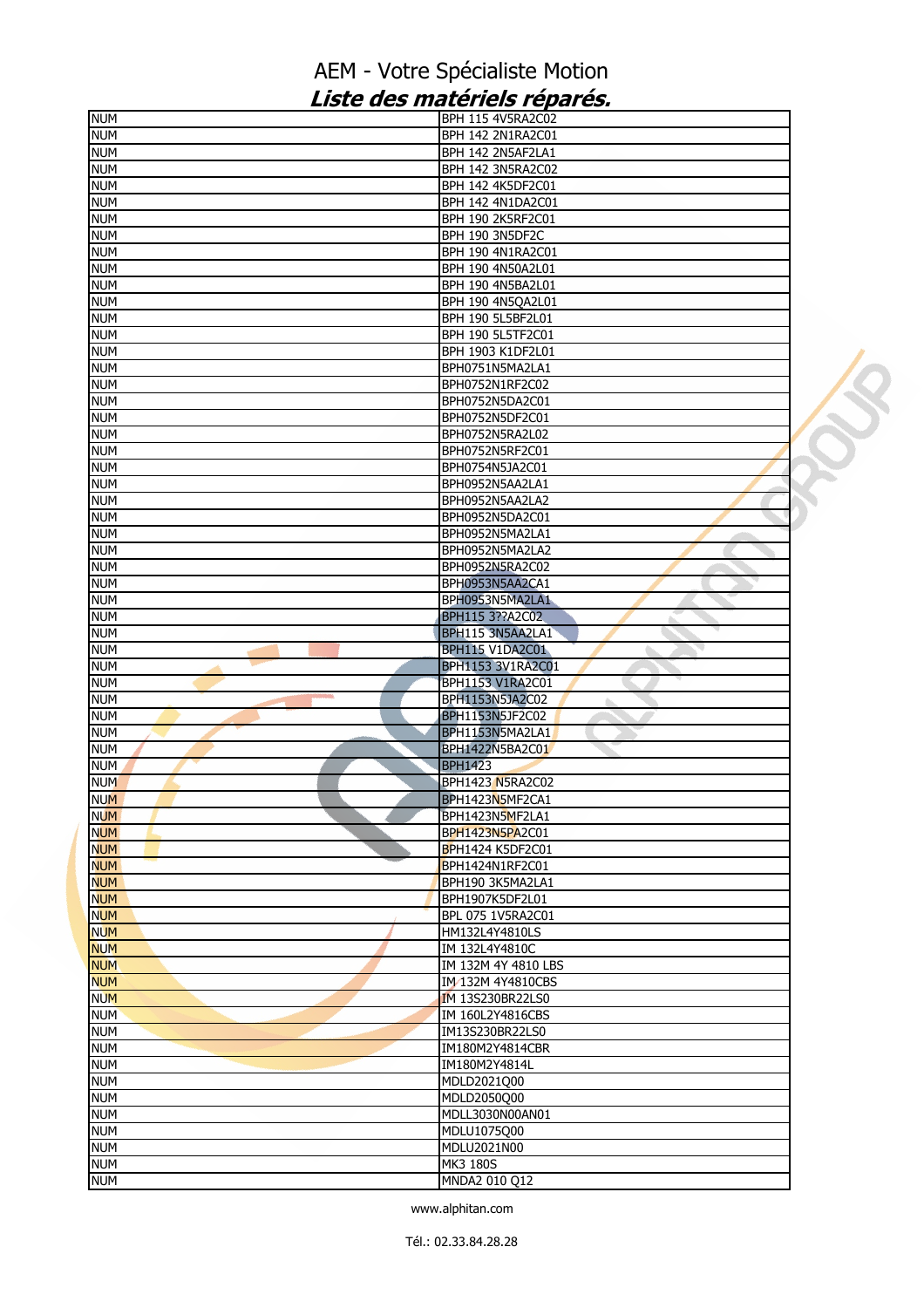| <b>NUM</b>                                                             | MNDA2 010 Q23                  |  |
|------------------------------------------------------------------------|--------------------------------|--|
| <b>NUM</b>                                                             | MNDA2 015 Q23                  |  |
| <b>NUM</b>                                                             | MNDA2025Q23                    |  |
| <b>NUM</b>                                                             | MT30F4-52                      |  |
| <b>NUM</b>                                                             | MT30H4-65                      |  |
| <b>NUM</b>                                                             | MT40P4-61                      |  |
| <b>NUM</b>                                                             | MT40W4-45                      |  |
|                                                                        |                                |  |
| <b>NUM</b>                                                             | <b>SA-251S</b>                 |  |
| <b>NUM</b>                                                             | SM 070-60020-010-55-45-11-0000 |  |
| <b>NUM</b>                                                             | <b>BMH 190 3K1RA2C</b>         |  |
| <b>NUM GEC</b>                                                         | <b>MKS2B 15</b>                |  |
| <b>NUM SERVOMAC</b>                                                    | BMS 7521891L                   |  |
| <b>NUM SERVOMAC</b>                                                    | IM 132M 4Y 4810 LBS            |  |
| <b>NUM SERVOMAC</b>                                                    | MNDA2 010 Q23                  |  |
| <b>NUM SERVOMAC</b>                                                    | MT 75 2 635 C                  |  |
| <b>NUM SERVOMAC</b>                                                    | MTT 120/2/744C                 |  |
| <b>OEMER</b>                                                           | 112 S                          |  |
|                                                                        |                                |  |
| <b>OEMER</b>                                                           | QCAVM 90L                      |  |
| <b>OEMER</b>                                                           | QCAVM90L                       |  |
| <b>OEMER</b>                                                           | <b>QLA 132L</b>                |  |
| <b>OEMER</b>                                                           | <b>TMPE2 9/2</b>               |  |
| <b>OILOYNE</b>                                                         | 108 BG 32 CL SPVT              |  |
| <b>OKUMA</b>                                                           | <b>BL-D 50A</b>                |  |
| <b>OKUMA</b>                                                           | BL-MC150E-12SB                 |  |
| <b>OKUMA</b>                                                           | <b>BL-MC50J-30TB</b>           |  |
| <b>OKUMA</b>                                                           | BL-MH201E-20SN-A               |  |
| OKUMA                                                                  | BL-MP500J-20SB                 |  |
|                                                                        |                                |  |
| <b>OKUMA</b>                                                           | BL-MS7 5E-20T                  |  |
| <b>OKUMA</b>                                                           | <b>EL-OE-M400</b>              |  |
| <b>OKUMA</b>                                                           | <b>ILLISIBLE</b>               |  |
| <b>OKUMA</b>                                                           | MPR <sub>5</sub>               |  |
| <b>OKUMA</b>                                                           | VAC-MM30/22R-082               |  |
|                                                                        |                                |  |
|                                                                        | VAC-MM30/22R-082W              |  |
| <b>OKUMA</b>                                                           |                                |  |
| <b>OMRON</b>                                                           | FND-X12H-SRT                   |  |
| <b>OMRON</b><br><b>CONTRACTOR</b>                                      | R7M-A40030-S1                  |  |
| <b>OMRON</b>                                                           | R88M-U40030VA-S1               |  |
| <b>OMRON</b>                                                           | R88M-U75030VA-S1               |  |
| <b>OMRON</b>                                                           | R88M-W1K530F-S2                |  |
| <b>OMRON</b>                                                           | SGMAH-04AAA61D-0Y              |  |
| <b>OMRON</b>                                                           | U75030VA-S1                    |  |
| <b>ORIENTAL MOTOR</b>                                                  | 473102-1                       |  |
| <b>ORIENTAL MOTOR</b>                                                  | <b>FPW425S-3</b>               |  |
| <b>ORIENTAL MOTOR</b>                                                  | PK299.E4.5T-A1                 |  |
|                                                                        | PK299-01AA                     |  |
|                                                                        | VHI 425SM-GV                   |  |
| <b>ORIENTAL MOTOR</b>                                                  |                                |  |
|                                                                        | OS3-FW-400-05                  |  |
|                                                                        | B6310P3H2BRS2028               |  |
| <b>ORIENTAL MOTOR</b><br><b>OSAI</b><br><b>OSAI SPA</b><br><b>OSIP</b> | ZM400                          |  |
| <b>OSWALD</b>                                                          | FDQ16-3WI-IEC-75KW             |  |
| <b>OSWALD</b>                                                          | FOD 20.3WI.165KW               |  |
|                                                                        | MF16.3.6WR-98KW/139HZ          |  |
| <b>OSWALD</b><br><b>OSWALD</b>                                         | MF16.3-6WR-98KW/139HZ          |  |
| <b>OSWALD</b>                                                          | TS2650N1E78                    |  |
| <b>OTIS</b>                                                            | 77G                            |  |
|                                                                        | BAC145 M20/3 ???               |  |
| <b>OTTO</b>                                                            |                                |  |
| PACIFIC SCIENTIFIC                                                     | 33VM52-008-4                   |  |
| PACIFIC SCIENTIFIC                                                     | 45982901                       |  |
| PACIFIC SCIENTIFIC                                                     | 802-D 3462F 06L                |  |
| PACIFIC SCIENTIFIC                                                     | E 34HMFA-LNK-NS-00             |  |
| PACIFIC SCIENTIFIC                                                     | H33NRFC-LNN-NS-00              |  |
| PACIFIC SCIENTIFIC                                                     | H41RMFA-LNK-NS-00              |  |
| PACIFIC SCIENTIFIC                                                     | K32HCHK-LNK-NS-00              |  |
| PACIFIC SCIENTIFIC                                                     | M716I-00201                    |  |
| PACIFIC SCIENTIFIC                                                     | MK20E YYYYA-001                |  |
| PACIFIC SCIENTIFIC                                                     | MK42FYYYYA-034                 |  |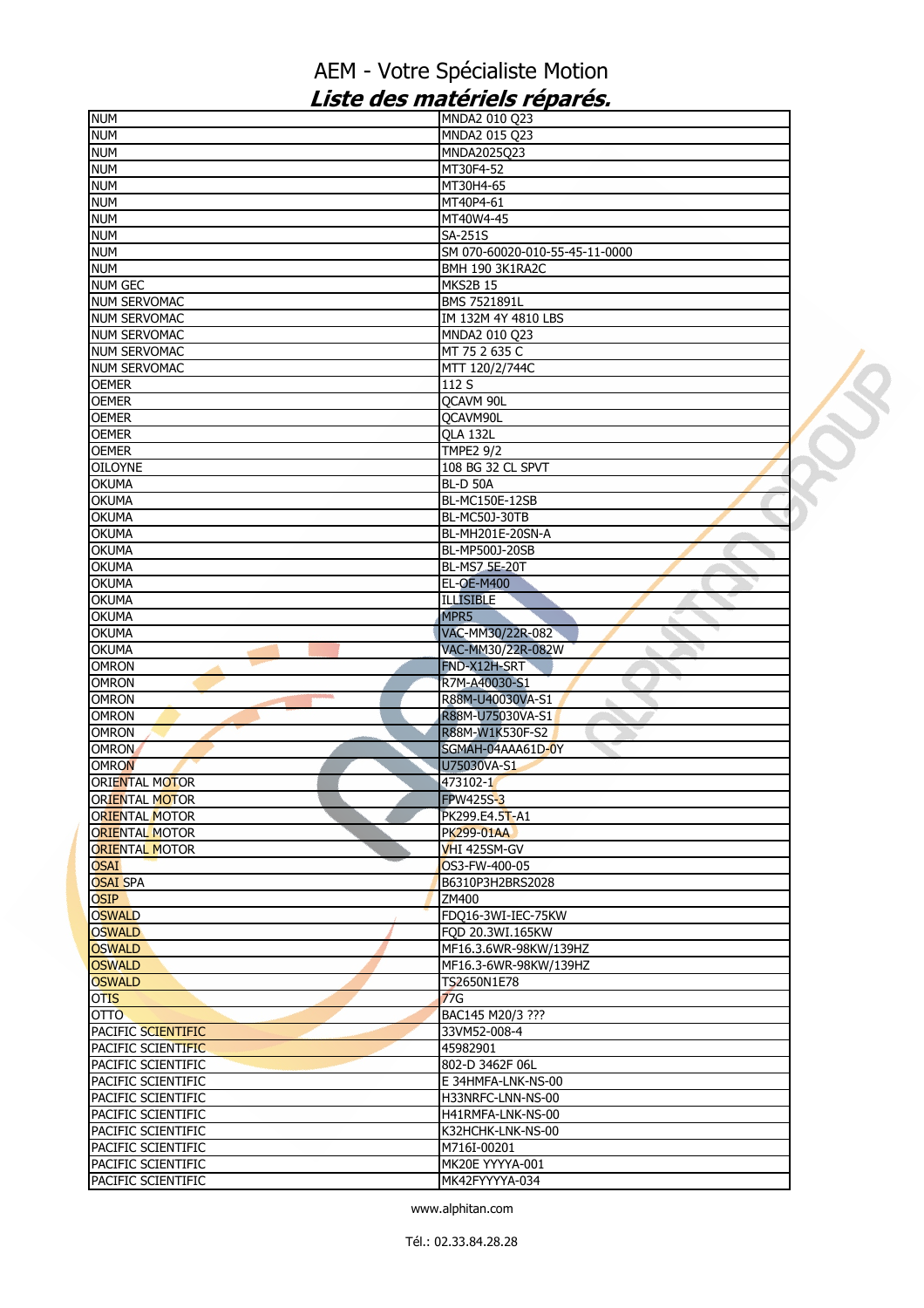| PACIFIC SCIENTIFIC             | MK54CYYYY0-039                                    |  |
|--------------------------------|---------------------------------------------------|--|
| PACIFIC SCIENTIFIC             | MK64HYYYY0-019                                    |  |
| PACIFIC SCIENTIFIC             | MK64HYYYY0-036                                    |  |
| PACIFIC SCIENTIFIC             | MK64H-YYYY0-036                                   |  |
| PACIFIC SCIENTIFIC             | MK64YYYY0-036                                     |  |
| PACIFIC SCIENTIFIC             | MS57N-30C0-000                                    |  |
| PACIFIC SCIENTIFIC             | MS59D-YYYY-013                                    |  |
| PACIFIC SCIENTIFIC             | PMA44R-11230-00                                   |  |
| PACIFIC SCIENTIFIC             | PMA54R-11230-00                                   |  |
|                                |                                                   |  |
| PACIFIC SCIENTIFIC             | R43HSNA-SS-NS-VS-04                               |  |
| PACIFIC SCIENTIFIC             | R46GSNA-SS-NS-VS-03                               |  |
| PACIFIC SCIENTIFIC             | SCE 904AN-002-01                                  |  |
| PACIFIC SCIENTIFIC             | SD24N-115Y-016                                    |  |
| PACIFIC SCIENTIFIC             | SK53 DYY1YY-Y05                                   |  |
| PACIFIC SCIENTIFIC             | SK64 FYYYYA-Y05                                   |  |
| <b>PAGANESSI</b>               | 054304                                            |  |
| PANASONIC                      | MDM202A1H                                         |  |
| <b>PANASONIC</b>               | MSM082ASA                                         |  |
| PANASONIC                      | MUMS3AZA1A                                        |  |
| <b>PAPST</b>                   | I 53.91-E512                                      |  |
| <b>PAPST</b>                   | <b>SANS</b>                                       |  |
|                                |                                                   |  |
| <b>PAREL</b>                   | HTUX 80 LR                                        |  |
| <b>PARKER</b>                  | 650V-43-190030-B01P00-F2                          |  |
| <b>PARKER</b>                  | AC M2n 0220-4/1-3-GW                              |  |
| <b>PARKER</b>                  | ACM2n 1200-4/3-6-BBR                              |  |
| <b>PARKER</b>                  | BD75E/230V/CP0045                                 |  |
| <b>PARKER</b>                  | BLHX30BP                                          |  |
| <b>PARKER</b>                  | BLHX75BP                                          |  |
| <b>PARKER</b>                  | CB1002DR100603                                    |  |
| <b>PARKER</b>                  | F12M457334                                        |  |
| <b>PARKER</b>                  | H?? 115 E6-130S                                   |  |
| <b>PARKER</b>                  | H?? 142 G6-88S                                    |  |
| <b>PARKER</b>                  | HD115A6-130                                       |  |
| <b>PARKER</b>                  | <b>HD840ELR7300</b>                               |  |
| <b>PARKER</b>                  | HDY 115 A6-130                                    |  |
|                                |                                                   |  |
| <b>PARKER</b>                  | HDY115A6-64S1                                     |  |
| <b>PARKER</b>                  | <b>HDY55C4-32S1</b>                               |  |
| <b>PARKER</b>                  | <b>HDY70C4-44S1</b>                               |  |
| <b>PARKER</b>                  | HPD16N                                            |  |
| <b>PARKER</b>                  | LVD <sub>5</sub>                                  |  |
| <b>PARKER</b>                  |                                                   |  |
|                                | MB1453022524164                                   |  |
| <b>PARKER</b>                  | MBA10530045192164                                 |  |
| <b>PARKER</b>                  |                                                   |  |
|                                | MD3450/15/CP0025<br>MH20520905??31654             |  |
| <b>PARKER</b>                  |                                                   |  |
| <b>PARKER</b>                  | ML 2340 A-10                                      |  |
| <b>PARKER</b>                  | ML 3450A-25                                       |  |
| <b>PARKER</b>                  | ML 3475A-10                                       |  |
| <b>PARKER</b>                  | ML2340A10                                         |  |
| <b>PARKER</b>                  | MO 4500                                           |  |
| <b>PARKER</b>                  | MO4500                                            |  |
| <b>PARKER</b>                  | NX310 EAP R7000                                   |  |
| <b>PARKER</b>                  | NX840 ETK R7002                                   |  |
| <b>PARKER</b>                  | <b>PKC80M/CP0023</b>                              |  |
| <b>PARKER</b>                  | <b>SANS PLAQUE</b>                                |  |
| <b>PARKER</b>                  | SMB 10030065192D64 (400)                          |  |
| <b>PARKER</b>                  | SMB 60301.4893 MB65-230                           |  |
| <b>PARKER</b>                  | SMB060301.48                                      |  |
| <b>PARKER</b>                  | SMB10030065192ID65-230                            |  |
| <b>PARKER</b>                  | SMB10030065193M64                                 |  |
| <b>PARKER</b>                  | SMB60301.4892ID65                                 |  |
|                                |                                                   |  |
| <b>PARKER</b>                  | SMB82400381421D64                                 |  |
| <b>PARKER</b>                  | SMBA10030065192D64                                |  |
| <b>PARKER</b>                  | SMH10056065242ID65A7                              |  |
| <b>PARKER</b><br><b>PARKER</b> | SMH10056065242ID65A7-400<br>SMHA60601.45112ID65C7 |  |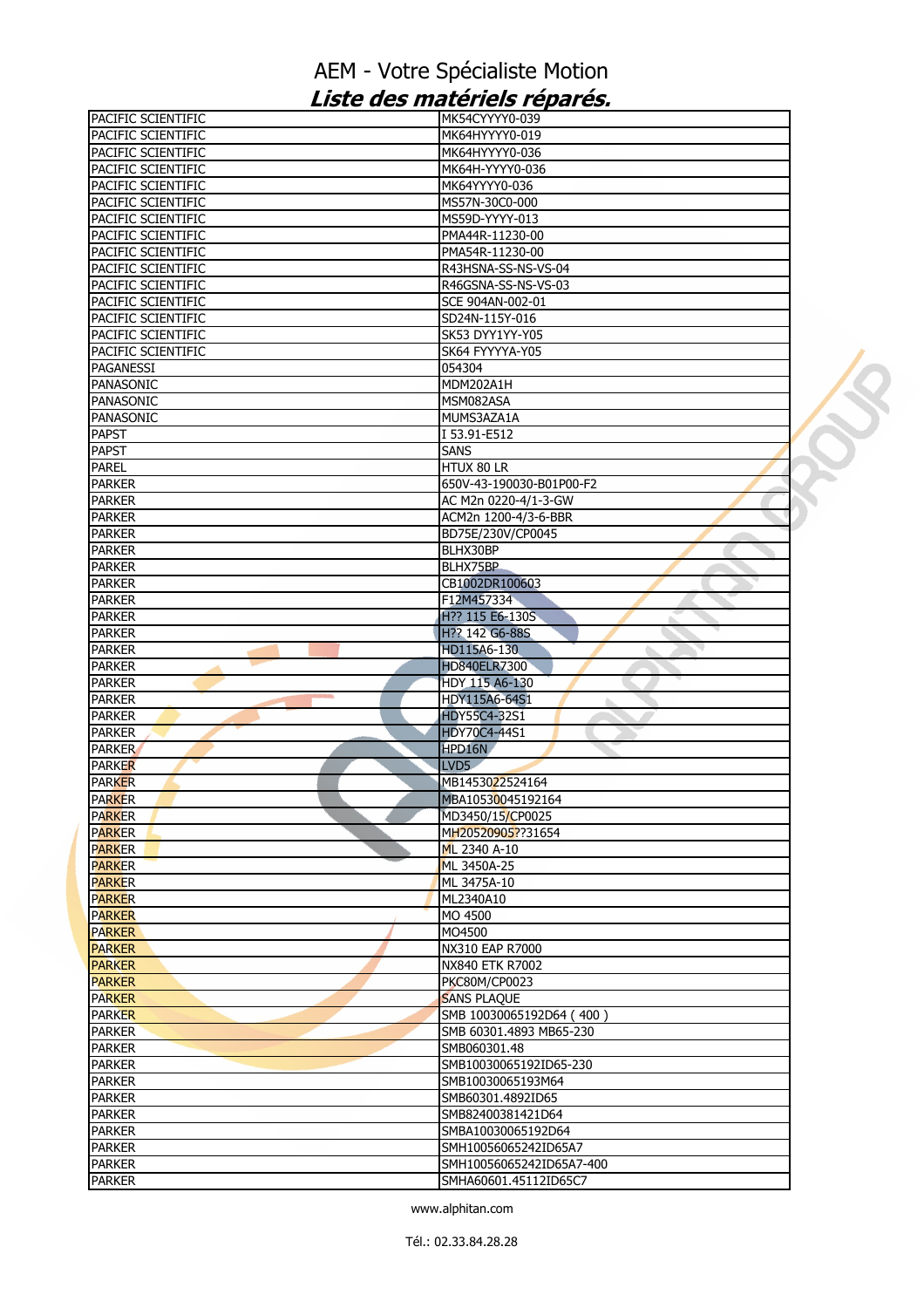| <b>PARKER</b>     | <b>TWIN 8</b>         |  |
|-------------------|-----------------------|--|
| <b>PARKER</b>     | Z640-240V-25          |  |
| <b>PARKER</b>     | Z640-240V-50          |  |
| <b>PARKER EME</b> | HDY115G6-88S1         |  |
| PARKER HAN NIFIN  | ACS0370/1             |  |
| <b>PARVALUX</b>   | PM <sub>6C</sub>      |  |
| <b>PARVALUX</b>   | SD 11AMB/502930/9M    |  |
| <b>PARVEX</b>     | AMS 0300515           |  |
|                   |                       |  |
| <b>PARVEX</b>     | AMS 4300515           |  |
| <b>PARVEX</b>     | AMS 4301020           |  |
| <b>PARVEX</b>     | AMS 430102B           |  |
| <b>PARVEX</b>     | AMS B301414 (AMS3)    |  |
| <b>PARVEX</b>     | AMS B301414B          |  |
| <b>PARVEX</b>     | AZM HM2               |  |
| <b>PARVEX</b>     | AZM LM1               |  |
| <b>PARVEX</b>     | BTM 225.03.06         |  |
| <b>PARVEX</b>     | C6 500PTS             |  |
| <b>PARVEX</b>     | CMS 0250103           |  |
| <b>PARVEX</b>     | CMS 025-701           |  |
|                   |                       |  |
| <b>PARVEX</b>     | CMS 125-301           |  |
| <b>PARVEX</b>     | CMS 3250306           |  |
| <b>PARVEX</b>     | CMS 3250306V2         |  |
| <b>PARVEX</b>     | CMS 3250409           |  |
| <b>PARVEX</b>     | CMS 3250409V2         |  |
| <b>PARVEX</b>     | CMS 325-103           |  |
| <b>PARVEX</b>     | CMS 325-701           |  |
| <b>PARVEX</b>     | CMS 325-701V2         |  |
| <b>PARVEX</b>     | CMS 4280103           |  |
| <b>PARVEX</b>     | CMS 4280610           |  |
| <b>PARVEX</b>     | CMS B 280610          |  |
| <b>PARVEX</b>     | CMS B 2818 20 V2      |  |
|                   |                       |  |
| <b>PARVEX</b>     | <b>CMS B281820</b>    |  |
| <b>PARVEX</b>     | CMS B281820 V2        |  |
| <b>PARVEX</b>     | CMS2 7.5/10           |  |
| <b>PARVEX</b>     | CMS325-103            |  |
| <b>PARVEX</b>     | CMS325-701<br>à.      |  |
| <b>PARVEX</b>     | CMS4280306V2          |  |
| <b>PARVEX</b>     | <b>DLD13004</b>       |  |
| <b>PARVEX</b>     | <b>DLD13004R</b>      |  |
| <b>PARVEX</b>     | DLD13M02R             |  |
| <b>PARVEX</b>     | DLD13M04R             |  |
| <b>PARVEX</b>     | <b>DPD17100</b>       |  |
|                   |                       |  |
| <b>PARVEX</b>     | DPD17150              |  |
| <b>PARVEX</b>     | <b>DSD 16004</b>      |  |
| <b>PARVEX</b>     | <b>DSM13M02</b>       |  |
| <b>PARVEX</b>     | Equipement 2          |  |
| <b>PARVEX</b>     | F12M2 57390           |  |
| <b>PARVEX</b>     | F12M4 A 8250          |  |
| <b>PARVEX</b>     | F12M457334            |  |
| <b>PARVEX</b>     | F9M457341             |  |
| <b>PARVEX</b>     | F9M4H 57544           |  |
| <b>PARVEX</b>     | F9M4H57544            |  |
| <b>PARVEX</b>     | GX4R006R0401          |  |
| <b>PARVEX</b>     | <b>HD630 ET R6000</b> |  |
| <b>PARVEX</b>     | HD630 ET R6300        |  |
|                   |                       |  |
| <b>PARVEX</b>     | HD630 ET R7011        |  |
| <b>PARVEX</b>     | HD630 ET R7011-Z Z=BL |  |
| <b>PARVEX</b>     | HD630 ET R7011-Z/Z=BA |  |
| <b>PARVEX</b>     | HD630 ET R7306        |  |
| <b>PARVEX</b>     | HD630 ET R7308        |  |
| <b>PARVEX</b>     | HD630 ET R7311        |  |
| <b>PARVEX</b>     | HD630 EY R6001-Z      |  |
| <b>PARVEX</b>     | HD640 EM R6003        |  |
| <b>PARVEX</b>     | HD640 ER 7300         |  |
| <b>PARVEX</b>     | HD640 ER R6003        |  |
|                   |                       |  |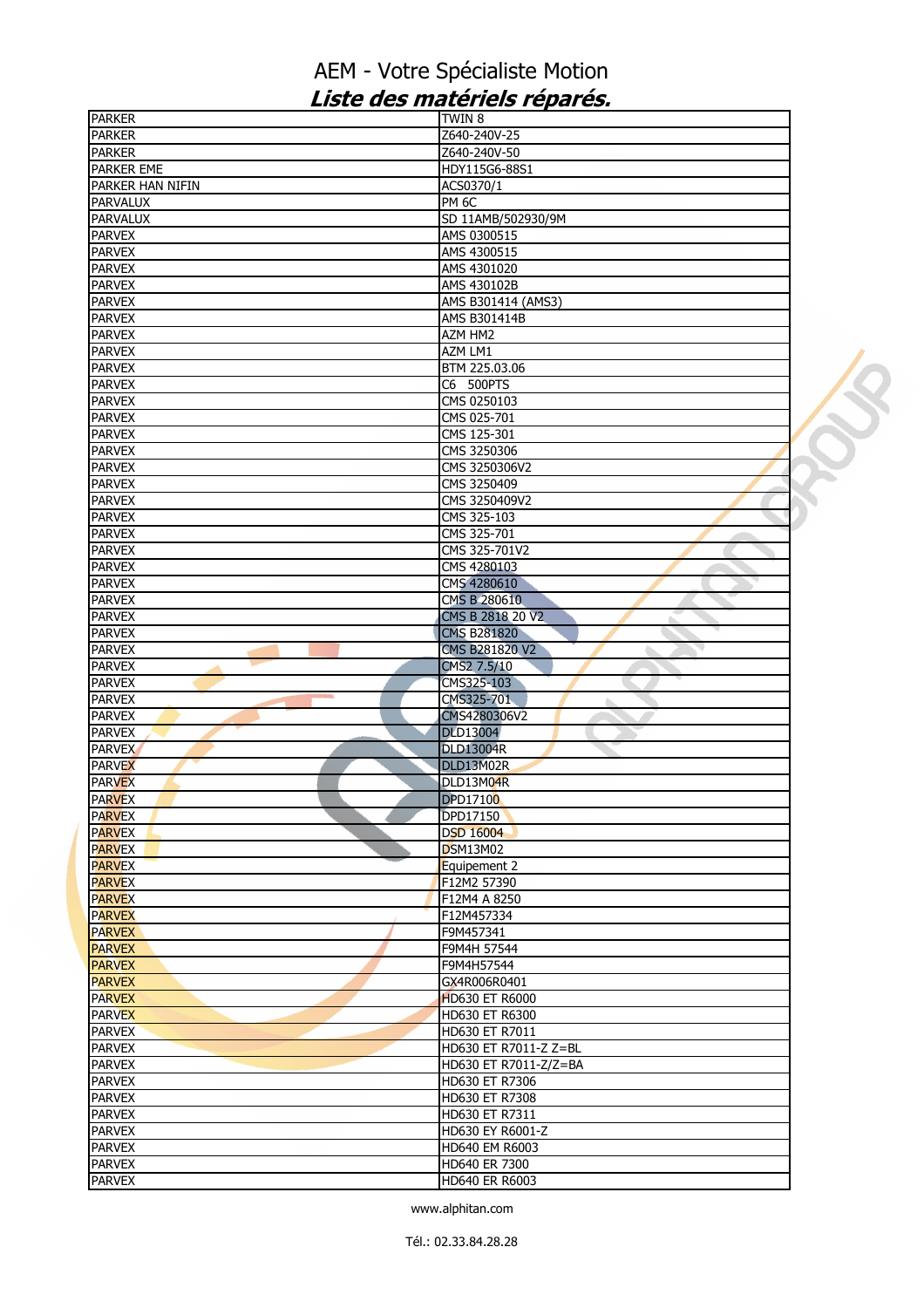| <b>PARVEX</b>                   | HD640 ER R7000                    |  |
|---------------------------------|-----------------------------------|--|
| <b>PARVEX</b>                   | HD640 ER R7000-Z / Z=BB           |  |
| <b>PARVEX</b>                   | HD640 ER R7002                    |  |
| <b>PARVEX</b>                   | HD640 ER R7200                    |  |
| <b>PARVEX</b>                   | HD640 ER R7300                    |  |
| <b>PARVEX</b>                   | HD640 ER R7311-Z                  |  |
| <b>PARVEX</b>                   | HD650 EK R6000-Z / Z=BA           |  |
| <b>PARVEX</b>                   | HD830 EQ R70011-Z/Z=BR            |  |
| <b>PARVEX</b>                   | HD830 EQR7011-Z/Z=BR              |  |
| <b>PARVEX</b>                   | HD830 EQR7110-Z/Z=BR              |  |
| <b>PARVEX</b>                   | HD840 EL R7011                    |  |
| <b>PARVEX</b>                   | HD840 EQR 7011                    |  |
| <b>PARVEX</b>                   | HD840 EQR7011-Z/Z=BA              |  |
| <b>PARVEX</b>                   | HD950 VJ R9001                    |  |
| <b>PARVEX</b>                   | HD950EH R7305                     |  |
| <b>PARVEX</b>                   | HS 620 EV 7011                    |  |
| <b>PARVEX</b>                   | HS 620 EZ R7300-Z / Z=BB          |  |
| <b>PARVEX</b>                   | HS 810 EW R700                    |  |
| <b>PARVEX</b>                   | HS610 EF R6000                    |  |
| <b>PARVEX</b>                   | HS620 EV R7310-Z                  |  |
| <b>PARVEX</b>                   | HS620 EZ R7300                    |  |
| <b>PARVEX</b>                   | HS820 EQ R7001-Z                  |  |
| <b>PARVEX</b>                   | HS820 EV R7000                    |  |
| <b>PARVEX</b>                   | HS910 EX R7310                    |  |
| <b>PARVEX</b>                   | HS910 EX R7310-Z                  |  |
| <b>PARVEX</b>                   | HTUC 100L                         |  |
| <b>PARVEX</b>                   | HUTC 100L                         |  |
| <b>PARVEX</b>                   | HV1050 F R9000                    |  |
| <b>PARVEX</b>                   | <b>HV840 EM R9000</b>             |  |
| <b>PARVEX</b>                   | HV840 EM1 R9004                   |  |
| <b>PARVEX</b>                   | HV930 EQ R9001                    |  |
| <b>PARVEX</b>                   | <b>HV930 EQ R9003</b>             |  |
| <b>PARVEX</b>                   | <b>HV950 EK R9001</b>             |  |
| <b>PARVEX</b>                   | <b>HVA30 JH R9302</b>             |  |
| <b>PARVEX</b>                   | <b>HVA40 JG R9000</b>             |  |
| <b>College</b><br><b>PARVEX</b> | <b>HVA40 JG R9002</b>             |  |
| <b>PARVEX</b>                   | <b>HVA50 JE R9000</b>             |  |
| <b>PARVEX</b>                   |                                   |  |
| <b>PARVEX</b>                   | <b>HVA50 JE R9002</b>             |  |
| <b>PARVEX</b>                   | HX310 BQ R7502                    |  |
|                                 | HX320 BP R7011                    |  |
| <b>PARVEX</b>                   | HX410 CS R6004-Z / Z=BL           |  |
| <b>PARVEX</b>                   | <b>HX420 CO R7000</b>             |  |
| <b>PARVEX</b>                   | <b>HX430 CK R0004</b>             |  |
| <b>PARVEX</b><br><b>PARVEX</b>  | HX430 CR R7307-Z                  |  |
|                                 | HX430 CW R6000-Z/Z=BA             |  |
| <b>PARVEX</b>                   | HX430 CW R7011                    |  |
| <b>PARVEX</b>                   | HX430 CW R7310                    |  |
| <b>PARVEX</b><br><b>PARVEX</b>  | HX650 CP R7311<br>HX820 DJ R7310  |  |
|                                 |                                   |  |
| <b>PARVEX</b>                   | HX820 DN R7000                    |  |
| <b>PARVEX</b><br><b>PARVEX</b>  | <b>HXA50 VF R9000</b>             |  |
|                                 | LC 310 TH R002<br>LC 440 TG R0004 |  |
| <b>PARVEX</b>                   |                                   |  |
| <b>PARVEX</b>                   | LC 440 TG R0010                   |  |
| <b>PARVEX</b>                   | LC 440 TG R0569                   |  |
| <b>PARVEX</b>                   | LC 440 TG R0604                   |  |
| <b>PARVEX</b>                   | LC 440 TJ R0614                   |  |
| <b>PARVEX</b>                   | LC 440TG R0010                    |  |
| <b>PARVEX</b>                   | LC 630TF R0664                    |  |
| <b>PARVEX</b>                   | LC 820 TJ R0557                   |  |
| <b>PARVEX</b>                   | LC310 TH R0001                    |  |
| <b>PARVEX</b>                   | LC310 TH R0001A                   |  |
| <b>PARVEX</b>                   | LC310 TH R0002                    |  |
| <b>PARVEX</b>                   | LC310 TH R0004                    |  |
| <b>PARVEX</b>                   | LC320 TE SANS PLAQUE              |  |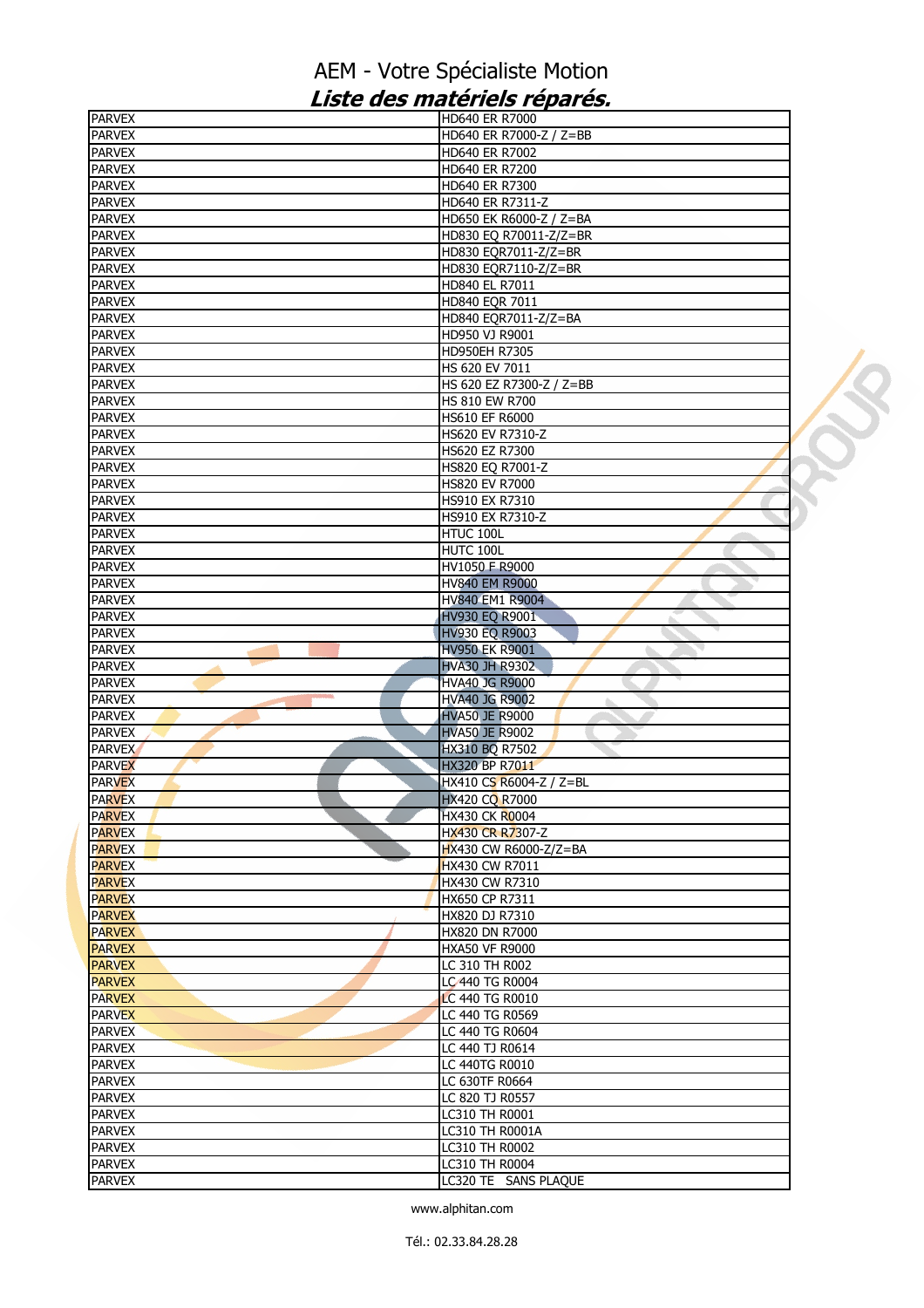| <b>PARVEX</b>                  | LC320 TE R0002                                 |  |
|--------------------------------|------------------------------------------------|--|
| <b>PARVEX</b>                  | LC320 TE R0522-Z                               |  |
| <b>PARVEX</b>                  | LC420 TL R0004                                 |  |
| <b>PARVEX</b>                  | LC430 TJ R0010                                 |  |
| <b>PARVEX</b>                  | LC440 TG R0004                                 |  |
| <b>PARVEX</b>                  | LC440 TG R0010                                 |  |
| <b>PARVEX</b>                  | <b>LC440 TG R0015</b>                          |  |
| <b>PARVEX</b>                  | LC440 TG R0546                                 |  |
| <b>PARVEX</b>                  | <b>LC440 TG R0569</b>                          |  |
| <b>PARVEX</b>                  | LC440 TG R0604                                 |  |
| <b>PARVEX</b>                  | <b>LC440 TR R0010</b>                          |  |
| <b>PARVEX</b>                  | LC620 TJ R0002                                 |  |
| <b>PARVEX</b>                  | LC620 TJ R0004                                 |  |
| <b>PARVEX</b>                  | LC620 TJ R0004A                                |  |
| <b>PARVEX</b>                  | LC620 TJ R004                                  |  |
| <b>PARVEX</b>                  | LC620 TJ R0549                                 |  |
| <b>PARVEX</b>                  | LC620 TJ R0549A                                |  |
| <b>PARVEX</b>                  | LC620 TN R0012                                 |  |
| <b>PARVEX</b>                  | LC620 TN R0584                                 |  |
| <b>PARVEX</b>                  | LC620 TN R0681                                 |  |
| <b>PARVEX</b>                  | LC630 TF R0002                                 |  |
| <b>PARVEX</b>                  | LC630 TF R0004                                 |  |
| <b>PARVEX</b>                  | LC630 TF R0009                                 |  |
| <b>PARVEX</b>                  | LC630 TF R0010                                 |  |
| <b>PARVEX</b>                  | LC630 TF R0623                                 |  |
| <b>PARVEX</b>                  | LC630 TF R0664                                 |  |
| <b>PARVEX</b>                  | LC630 TN R0002                                 |  |
| <b>PARVEX</b>                  | LC630 TN R0010                                 |  |
| <b>PARVEX</b><br><b>PARVEX</b> | <b>LC640 TD R0002</b><br><b>LC640 TD R0002</b> |  |
| <b>PARVEX</b>                  | <b>LC640 TE R0002</b>                          |  |
| <b>PARVEX</b>                  | <b>LC640 TE R0004</b>                          |  |
| <b>PARVEX</b>                  | <b>LC640 TE R0009</b><br>o.                    |  |
| <b>PARVEX</b>                  | <b>LC640 TE R0014</b>                          |  |
| <b>PARVEX</b>                  | <b>LC640 TE R002</b>                           |  |
| <b>PARVEX</b>                  | <b>LC640 TE R0547</b>                          |  |
| <b>PARVEX</b>                  | <b>LC640 TE R0560</b>                          |  |
| <b>PARVEX</b>                  | <b>LC640 TE R0584</b>                          |  |
| <b>PARVEX</b>                  | <b>LC640 TE R0687</b>                          |  |
| <b>PARVEX</b>                  | <b>LC640 TG R0642</b>                          |  |
| <b>PARVEX</b>                  | <b>LC815 TL R0537</b>                          |  |
| <b>PARVEX</b>                  | <b>LC815 TL R0537A</b>                         |  |
| <b>PARVEX</b>                  | LC815 TP R0029                                 |  |
| <b>PARVEX</b>                  | <b>LC820 TJ</b>                                |  |
| <b>PARVEX</b>                  | LC820 TJ R0012                                 |  |
| <b>PARVEX</b>                  | LC820 TJ R0002                                 |  |
| <b>PARVEX</b>                  | LC820 TJ R0003                                 |  |
| <b>PARVEX</b>                  | LC820 TJ R0010                                 |  |
| <b>PARVEX</b>                  | LC820 TJ R0012                                 |  |
| <b>PARVEX</b>                  | LC820 TJ R0608                                 |  |
| <b>PARVEX</b>                  | <b>LC830 TF R0004</b>                          |  |
| <b>PARVEX</b>                  | LC830 TG R0010                                 |  |
| <b>PARVEX</b>                  | LC830 TG R0503                                 |  |
| <b>PARVEX</b>                  | <b>LC830 ZG</b>                                |  |
| <b>PARVEX</b>                  | LC840 TD R0002                                 |  |
| <b>PARVEX</b>                  | LC840 TD R0519                                 |  |
| <b>PARVEX</b>                  | LC840 TD R0649                                 |  |
| <b>PARVEX</b>                  | LC840 TF R0002                                 |  |
| <b>PARVEX</b>                  | LC840 TF R0010                                 |  |
| <b>PARVEX</b>                  | LC840 TF R0614                                 |  |
| <b>PARVEX</b><br><b>PARVEX</b> | LD520 EL R0004-Z<br>LD620 EL R0004             |  |
| <b>PARVEX</b>                  | LD620 EL R0004-Z                               |  |
| <b>PARVEX</b>                  | LD630 EK R2000                                 |  |
| <b>PARVEX</b>                  | LD630 EK R3000                                 |  |
|                                |                                                |  |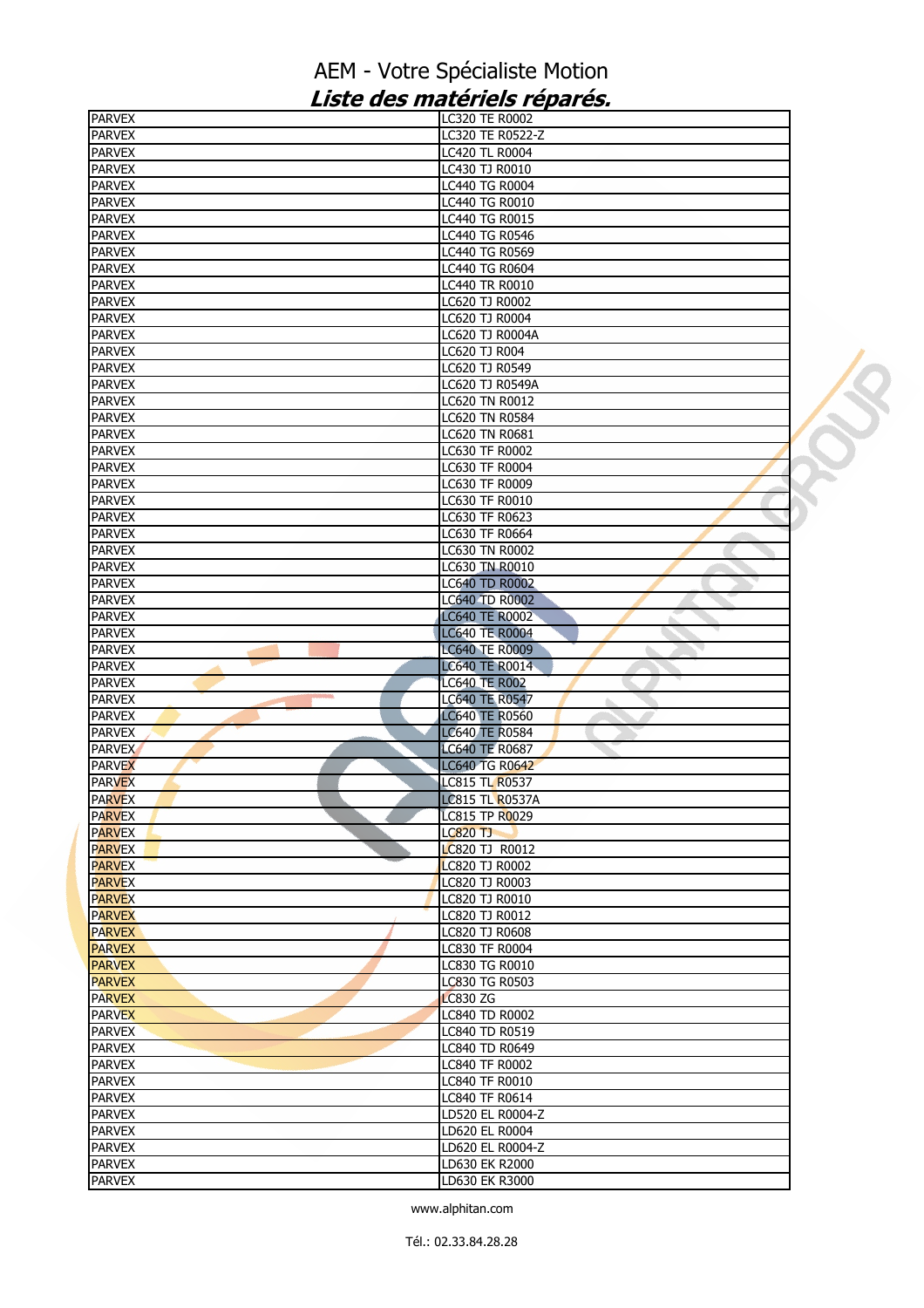| <b>PARVEX</b>                  | LD630 EK R3010                   |  |
|--------------------------------|----------------------------------|--|
| <b>PARVEX</b>                  | LD630 EK R7000                   |  |
| <b>PARVEX</b>                  | LD640 EG R2004Z                  |  |
| <b>PARVEX</b>                  | LD640 EG R2304-Z                 |  |
| <b>PARVEX</b>                  | LD640 EG R2304-Z Z=BA            |  |
| <b>PARVEX</b>                  | LD640 EG R7000-Z                 |  |
| <b>PARVEX</b>                  | LD640 EJ R2400-Z / Z=BB          |  |
| <b>PARVEX</b>                  | LD640 EJ R3000-Z / Z=BA          |  |
| <b>PARVEX</b>                  | LD640 EJ R7000                   |  |
| <b>PARVEX</b>                  | LD640EGR2300                     |  |
| <b>PARVEX</b>                  | LD825 E R3300                    |  |
| <b>PARVEX</b>                  | LD825 EJ R0001                   |  |
| <b>PARVEX</b>                  | LD825 EJ R0001-Z                 |  |
| <b>PARVEX</b>                  | LD825 EJ R2000                   |  |
| <b>PARVEX</b>                  | LD825 EJ R2300                   |  |
| <b>PARVEX</b>                  | LD825 EJ R2300-Z Z= BA           |  |
| <b>PARVEX</b>                  | LD830 EE R2300 Z                 |  |
| <b>PARVEX</b>                  | LD830 EER2300                    |  |
| <b>PARVEX</b>                  | LD830 EG R???-Z                  |  |
| <b>PARVEX</b>                  | LD830 EG R7003-Z                 |  |
| <b>PARVEX</b>                  | LD830 EJ R2305                   |  |
| <b>PARVEX</b>                  | LD840 EJ R2000                   |  |
| <b>PARVEX</b>                  | LD840 EJ R2300                   |  |
|                                |                                  |  |
| <b>PARVEX</b>                  | LD840 EJ R2310                   |  |
| <b>PARVEX</b>                  | LD924 EG R2000                   |  |
| <b>PARVEX</b>                  | LD930 EF R2300-Z                 |  |
| <b>PARVEX</b>                  | LD960 CF R2000                   |  |
| <b>PARVEX</b>                  | LD960 CF R2001                   |  |
| <b>PARVEX</b>                  | LS 620 EL R2010                  |  |
| <b>PARVEX</b>                  | LS 620 EL R3000                  |  |
| <b>PARVEX</b>                  | LS 620 EV R2000                  |  |
| <b>PARVEX</b>                  | LS 620 EV R7000                  |  |
|                                |                                  |  |
| <b>PARVEX</b>                  | <b>LS610 EW R2300</b>            |  |
| <b>PARVEX</b>                  | <b>LS610 EW R2302</b>            |  |
| <b>PARVEX</b>                  | LS610 EW R7010-Z                 |  |
| <b>COLOR</b><br><b>PARVEX</b>  | LS620 EG A3000 Z. Z=BB           |  |
| <b>PARVEX</b>                  | <b>LS620 EL R</b>                |  |
| <b>PARVEX</b>                  | <b>LS620 EL R2000</b>            |  |
| <b>PARVEX</b>                  | <b>LS620 EL R2300</b>            |  |
| <b>PARVEX</b>                  | LS620 EL R2300-Z / Z=BA          |  |
| <b>PARVEX</b>                  | LS620 EL R2302                   |  |
|                                | <b>LS620 EL R2400</b>            |  |
| <b>PARVEX</b>                  | <b>LS620 EL R3300</b>            |  |
| <b>PARVEX</b>                  |                                  |  |
| <b>PARVEX</b><br><b>PARVEX</b> | LS620 EL R3310                   |  |
|                                | <b>LS620 EV R2000-Z / Z=BR</b>   |  |
| <b>PARVEX</b>                  | <b>LS620 EV R2200</b>            |  |
| <b>PARVEX</b>                  | LS620 EV R2300-Z / Z=BR          |  |
| <b>PARVEX</b>                  | LS620 EV R3501-Z / Z=BA/6B04     |  |
| <b>PARVEX</b>                  | LS620 EV R7000                   |  |
| <b>PARVEX</b>                  | LS620 EV R7010                   |  |
| <b>PARVEX</b>                  | LS620 EV R7300                   |  |
| <b>PARVEX</b>                  | LS820 EQ R2100                   |  |
| <b>PARVEX</b>                  | LS910 EM Y2200                   |  |
| <b>PARVEX</b>                  | LS920 EM R3000                   |  |
| <b>PARVEX</b>                  | LV1040 E R5001                   |  |
| <b>PARVEX</b>                  | LV1040 E R9001                   |  |
| <b>PARVEX</b>                  | LV1040 ER 9000                   |  |
| <b>PARVEX</b>                  | LV1040 ER 9001                   |  |
| <b>PARVEX</b>                  | LV1040E R5001                    |  |
| <b>PARVEX</b>                  | LV1050 E R5000                   |  |
| <b>PARVEX</b>                  | LV1050 ER 9001                   |  |
| <b>PARVEX</b>                  | LV940 CG R9000                   |  |
| <b>PARVEX</b>                  | LV940 CI R5000                   |  |
| <b>PARVEX</b><br><b>PARVEX</b> | LV960 CE R5000<br>LX220 BP R3005 |  |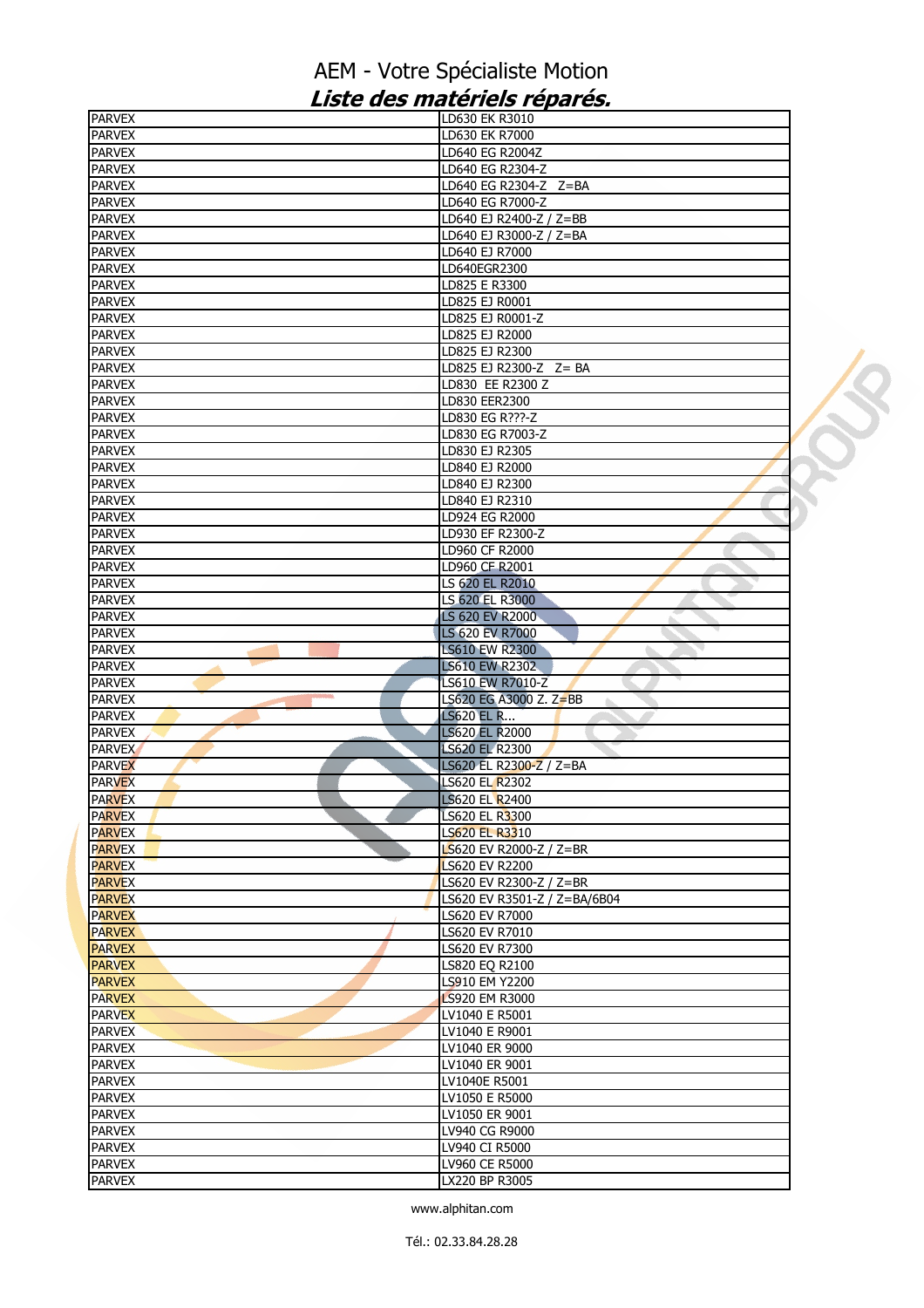| <b>PARVEX</b>                  | LX220 BT R3010             |  |
|--------------------------------|----------------------------|--|
| <b>PARVEX</b>                  | LX220 BT R3300             |  |
| <b>PARVEX</b>                  | LX310 BR R3304-Z/Z=BAA     |  |
| <b>PARVEX</b>                  | LX310 BS R3400             |  |
| <b>PARVEX</b>                  | LX310 BS R7000             |  |
| <b>PARVEX</b>                  | LX310 BS R70001            |  |
| <b>PARVEX</b>                  | LX310 BS3400               |  |
| <b>PARVEX</b>                  | LX320 BF R0011             |  |
| <b>PARVEX</b>                  | LX320 BF R3304-Z           |  |
| <b>PARVEX</b>                  | LX320 BF R7000             |  |
| <b>PARVEX</b>                  | LX320 BM R3000             |  |
| <b>PARVEX</b>                  | LX320 BM R3400             |  |
| <b>PARVEX</b>                  | LX410 CU R0007             |  |
| <b>PARVEX</b>                  | LX420 CD R3301-Z / Z=BAA   |  |
| <b>PARVEX</b>                  | LX420 CL R700??            |  |
| <b>PARVEX</b>                  | LX420 CL R7003             |  |
| <b>PARVEX</b>                  | LX420 CL R7005 Z           |  |
| <b>PARVEX</b>                  | LX430 CD R3010             |  |
| <b>PARVEX</b>                  | LX430 CE R2000             |  |
| <b>PARVEX</b>                  | LX430 CE R2000-Z / Z=BB    |  |
| <b>PARVEX</b>                  | LX430 CK R7000             |  |
| <b>PARVEX</b>                  | LX440 CB R3000             |  |
| <b>PARVEX</b>                  | LX440 CC R7010-Z           |  |
| <b>PARVEX</b>                  | LX440 CF R2000-Z / Z=BB    |  |
| <b>PARVEX</b>                  | LX440 CF R2300             |  |
| <b>PARVEX</b>                  | LX440 CL R3000             |  |
| <b>PARVEX</b>                  | LX440 CL R7000             |  |
| <b>PARVEX</b>                  | LX440 CLR300               |  |
| <b>PARVEX</b>                  | <b>LX440CF R2000</b>       |  |
| <b>PARVEX</b>                  | LX650 CHR 6502             |  |
| <b>PARVEX</b><br><b>PARVEX</b> | M19 50410<br><b>M19S</b>   |  |
| <b>PARVEX</b>                  | M19S 50276                 |  |
| <b>PARVEX</b>                  | M19S 50278                 |  |
| <b>PARVEX</b>                  | M19S 50410                 |  |
| <b>PARVEX</b>                  | M26 50122                  |  |
| <b>PARVEX</b>                  | M26 50218                  |  |
| <b>PARVEX</b>                  | MC?                        |  |
| <b>PARVEX</b>                  | MC <sub>13</sub> S         |  |
| <b>PARVEX</b>                  | <b>MC13S A4654</b>         |  |
| <b>PARVEX</b>                  | MC13S A5730                |  |
| <b>PARVEX</b>                  | <b>MC13S A7383</b>         |  |
| <b>PARVEX</b>                  | MC17H A7552                |  |
| <b>PARVEX</b>                  | <b>MC17H R0026</b>         |  |
| <b>PARVEX</b>                  | <b>MC17H R0035</b>         |  |
| <b>PARVEX</b>                  | <b>MC17H R0542</b>         |  |
| <b>PARVEX</b>                  | MC19 S R0403               |  |
| <b>PARVEX</b>                  | MC19P                      |  |
| <b>PARVEX</b>                  | MC19P R0021                |  |
| <b>PARVEX</b>                  | MC19P R0026                |  |
| <b>PARVEX</b>                  | MC19P R0035                |  |
| <b>PARVEX</b>                  | MC19P R0036                |  |
| <b>PARVEX</b>                  | MC19S R0021                |  |
| <b>PARVEX</b>                  | <b>MC19S R0026</b>         |  |
| <b>PARVEX</b>                  | MC19S R0328                |  |
| <b>PARVEX</b>                  | MC23AS R0001               |  |
| <b>PARVEX</b>                  | MC23AS R0006               |  |
| <b>PARVEX</b>                  | MC23S R0001                |  |
| <b>PARVEX</b>                  | MC23S R0005                |  |
| <b>PARVEX</b>                  | MC23S R0016                |  |
| <b>PARVEX</b>                  | MC23S R0016 05 84          |  |
| <b>PARVEX</b>                  | MC23S R0104                |  |
| <b>PARVEX</b>                  | MC23S R0536<br>MC23S R0538 |  |
| <b>PARVEX</b><br><b>PARVEX</b> | MC24P                      |  |
|                                |                            |  |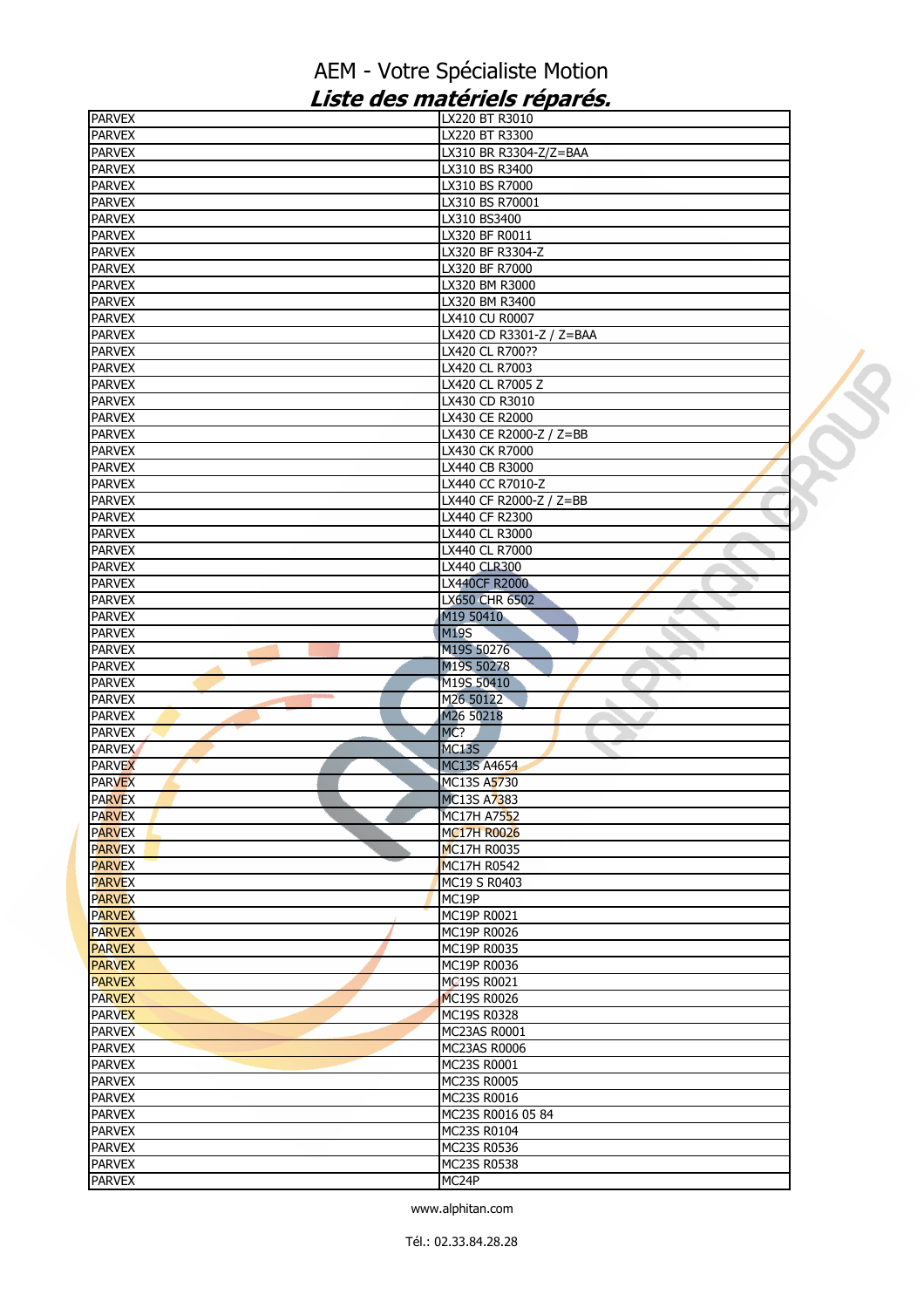| <b>PARVEX</b>                  | MC24P R0001                               |  |
|--------------------------------|-------------------------------------------|--|
| <b>PARVEX</b>                  | MC24P R0005                               |  |
| <b>PARVEX</b>                  | MC24P R0006                               |  |
| <b>PARVEX</b>                  | MC24P R0015                               |  |
| <b>PARVEX</b>                  | MC24P R0201                               |  |
| <b>PARVEX</b>                  | MC24P R201                                |  |
| <b>PARVEX</b>                  | MC27 A7742                                |  |
| <b>PARVEX</b>                  | MC27 R0201                                |  |
| <b>PARVEX</b>                  | MD15HSA8289                               |  |
| <b>PARVEX</b>                  | MD17 HS R0503                             |  |
| <b>PARVEX</b>                  | MD17 HS R0525                             |  |
| <b>PARVEX</b>                  | MD17HS R0001                              |  |
| <b>PARVEX</b>                  | NX210 E ET R1014                          |  |
| <b>PARVEX</b>                  | NX210E ET R1014-Z                         |  |
| <b>PARVEX</b>                  | NX210E ETR1014                            |  |
| <b>PARVEX</b>                  | NX210EATR4014                             |  |
| <b>PARVEX</b>                  | NX310 EAK R7000                           |  |
| <b>PARVEX</b>                  | NX310 EAK R7001                           |  |
| <b>PARVEX</b>                  | NX310 EAK R7301                           |  |
| <b>PARVEX</b>                  | NX310 EAP R7000                           |  |
| <b>PARVEX</b>                  | NX310 EAP R7001                           |  |
| <b>PARVEX</b>                  | NX310 EAP R7300                           |  |
| <b>PARVEX</b>                  | NX310E AP R7000                           |  |
| <b>PARVEX</b>                  | NX310E AP R7001                           |  |
| <b>PARVEX</b>                  | NX420 EAJ 7301                            |  |
| <b>PARVEX</b>                  | NX420 EAJ R7000                           |  |
| <b>PARVEX</b>                  | NX420 EAP R7001                           |  |
| <b>PARVEX</b>                  | NX420 EAP R7300                           |  |
| <b>PARVEX</b>                  | NX420 EAV R7300                           |  |
| <b>PARVEX</b>                  | <b>NX420EAV R7000</b>                     |  |
| <b>PARVEX</b><br><b>PARVEX</b> | NX430 EAF R7001<br><b>NX430 EAL R7001</b> |  |
| <b>PARVEX</b>                  | <b>NX430 EAL R7304</b>                    |  |
| <b>PARVEX</b>                  | <b>NX430 EAPR7300</b>                     |  |
| <b>PARVEX</b>                  | NX620 EAJ R7010                           |  |
| <b>PARVEX</b>                  | NX630 EA R7300                            |  |
| <b>PARVEX</b>                  | <b>NX630 EAN R7001</b>                    |  |
| <b>PARVEX</b>                  | <b>NX630 EAN R7300</b>                    |  |
| <b>PARVEX</b>                  | NX630 EAR R7300                           |  |
| <b>PARVEX</b>                  | NX630 EMN R7300                           |  |
| <b>PARVEX</b>                  | <b>NX840 ETK R7002</b>                    |  |
| <b>PARVEX</b>                  | <b>NX860 VAF R9102</b>                    |  |
| <b>PARVEX</b>                  | R12T0XB400-70/1CF                         |  |
| <b>PARVEX</b>                  | <b>R6TXB 150-60</b>                       |  |
| <b>PARVEX</b>                  | RBA3                                      |  |
| <b>PARVEX</b>                  | <b>RBC3 A5955</b>                         |  |
| <b>PARVEX</b>                  | RE3400 R0505                              |  |
| <b>PARVEX</b>                  | RE430F R0509                              |  |
| <b>PARVEX</b>                  | RS240B R1000                              |  |
| <b>PARVEX</b>                  | RS240BR1000                               |  |
| <b>PARVEX</b>                  | <b>RS310N R1000</b>                       |  |
| <b>PARVEX</b>                  | RS320HR1000                               |  |
| <b>PARVEX</b>                  | <b>RS330E R1100</b>                       |  |
| <b>PARVEX</b>                  | RS330E R1100-Z                            |  |
| <b>PARVEX</b>                  | RS330E R1120                              |  |
| <b>PARVEX</b>                  | RS420J R1100                              |  |
| <b>PARVEX</b>                  | RS440G R1100                              |  |
| <b>PARVEX</b>                  | RS520G K1500                              |  |
| <b>PARVEX</b>                  | RS540C R1111                              |  |
| <b>PARVEX</b>                  | <b>RT140K</b>                             |  |
| <b>PARVEX</b>                  | RT330D R0003                              |  |
| <b>PARVEX</b>                  | RTS 13060102R                             |  |
| <b>PARVEX</b>                  | RTS 13130102R                             |  |
| <b>PARVEX</b>                  | RTS 43130102R                             |  |
| <b>PARVEX</b>                  | RTS 51060102R                             |  |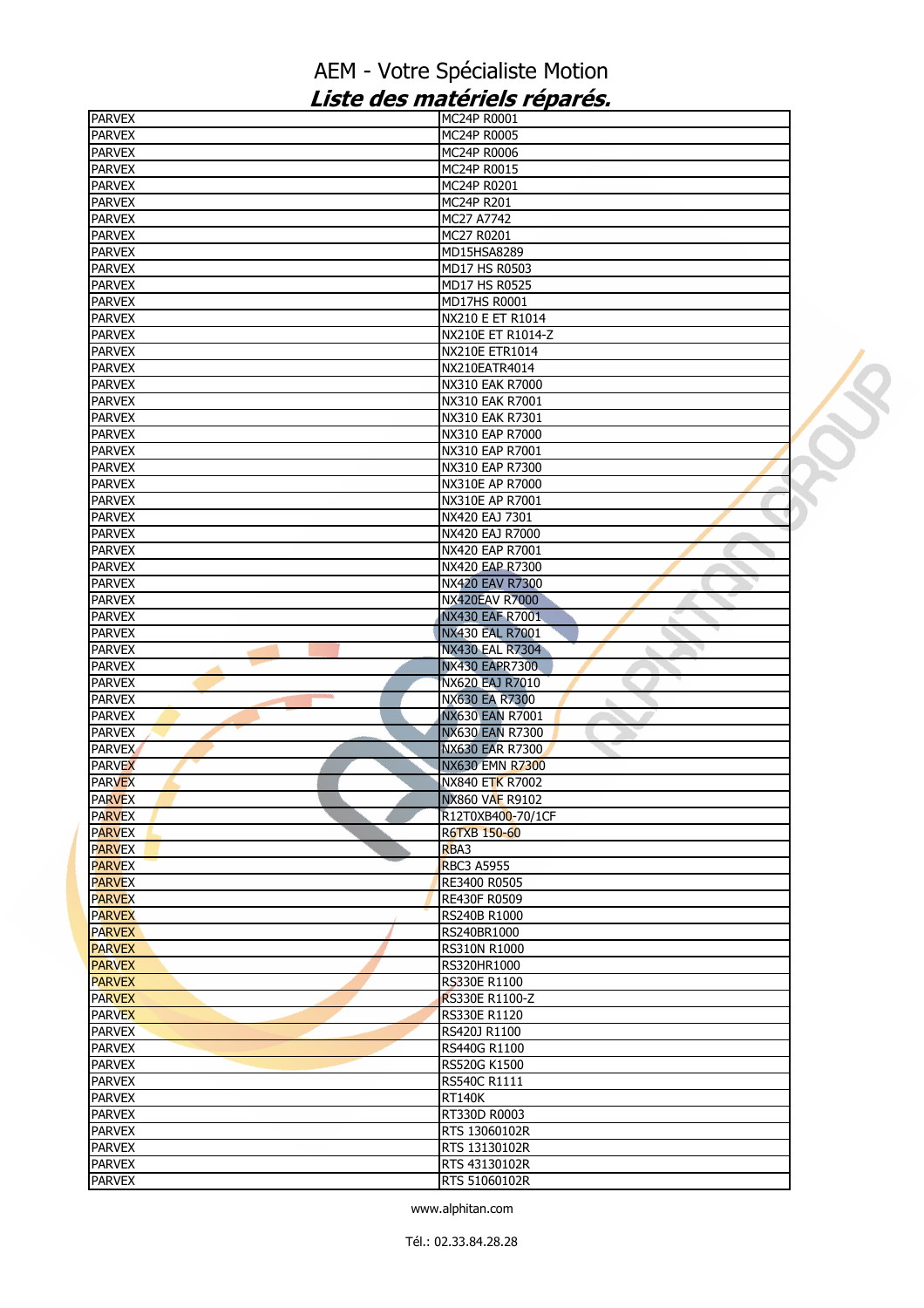| <b>PARVEX</b>                  | RTS 73200408R               |  |
|--------------------------------|-----------------------------|--|
| <b>PARVEX</b>                  | RX 120 R1101                |  |
| <b>PARVEX</b>                  | RX 130L R1100               |  |
| <b>PARVEX</b>                  | <b>RX 320E</b>              |  |
| <b>PARVEX</b>                  | RX 530F R1500               |  |
| <b>PARVEX</b>                  | RX 530FR 1100               |  |
| <b>PARVEX</b>                  | RX120 L R1207               |  |
| <b>PARVEX</b>                  | RX120L R1101                |  |
| <b>PARVEX</b>                  | RX130 HR 1300               |  |
| <b>PARVEX</b>                  | RX130H R1100                |  |
| <b>PARVEX</b>                  | RX320 E R1100               |  |
| <b>PARVEX</b>                  | RX320 ER1105                |  |
| <b>PARVEX</b>                  | RX320ER110?                 |  |
| <b>PARVEX</b>                  | RX320ER1300                 |  |
| <b>PARVEX</b>                  | RX330 A R1100               |  |
| <b>PARVEX</b>                  | RX330 CR 1100               |  |
| <b>PARVEX</b>                  | RX330 ER1100                |  |
| <b>PARVEX</b>                  | RX330A R1100-Z / Z=C4P03    |  |
| <b>PARVEX</b>                  | RX330ZR1120                 |  |
| <b>PARVEX</b>                  | RX520 J R1700               |  |
| <b>PARVEX</b>                  | RX520 JR1500-Z              |  |
| <b>PARVEX</b>                  | RX520J R1700                |  |
| <b>PARVEX</b>                  | RX520KR3200                 |  |
| <b>PARVEX</b>                  | RX530 F R1500               |  |
| <b>PARVEX</b>                  | RX530FR1100                 |  |
| <b>PARVEX</b>                  | <b>SANS PLAQUE</b>          |  |
| <b>PARVEX</b>                  | SANS PLAQUE SIGNALETIQUE    |  |
| <b>PARVEX</b>                  | T4C1B R0005                 |  |
| <b>PARVEX</b>                  | T4C1B R0009                 |  |
| <b>PARVEX</b>                  | T4C3B R0049                 |  |
| <b>PARVEX</b>                  | T4C3B1 R0505                |  |
| <b>PARVEX</b><br><b>PARVEX</b> | T4C3B1 R0506<br>T4C3D R0510 |  |
| <b>PARVEX</b>                  | T4C4B R1020                 |  |
| <b>PARVEX</b>                  | T4C4BR1020                  |  |
| <b>PARVEX</b>                  | T4C4D R6024                 |  |
| <b>PARVEX</b>                  | T4F2B R0006                 |  |
| <b>PARVEX</b>                  | T4F3B A6599                 |  |
| <b>PARVEX</b>                  | T4F3B3 A6599                |  |
| <b>PARVEX</b>                  | T4F3B3 R6124                |  |
| <b>PARVEX</b>                  | T4F3C R1303                 |  |
| <b>PARVEX</b>                  | T4F3D R6024                 |  |
| <b>PARVEX</b>                  | T4F4B R0013                 |  |
| <b>PARVEX</b>                  | <b>T5 F4B R0004</b>         |  |
| <b>PARVEX</b>                  | <b>T</b> 5 F4B1 R0?1        |  |
| <b>PARVEX</b>                  | T5 F4B3 R004                |  |
| <b>PARVEX</b>                  | T5C2B R0093                 |  |
| <b>PARVEX</b>                  | T5C4B R0018                 |  |
| <b>PARVEX</b>                  | <b>T5C4D R0505</b>          |  |
| <b>PARVEX</b>                  | T5C4D R0506                 |  |
| <b>PARVEX</b>                  | T5F2B A7803                 |  |
| <b>PARVEX</b>                  | T5F3B A6671                 |  |
| <b>PARVEX</b>                  | T <sub>5F4B</sub>           |  |
| <b>PARVEX</b>                  | <b>T5F4B A6596</b>          |  |
| <b>PARVEX</b>                  | T5F4B R0004                 |  |
| <b>PARVEX</b>                  | T5F4B R0019                 |  |
| <b>PARVEX</b>                  | T5F4B R0024                 |  |
| <b>PARVEX</b>                  | T5F4B1 R0006                |  |
| <b>PARVEX</b>                  | T5F4B1 R0024                |  |
| <b>PARVEX</b>                  | T5F4B2 R0019                |  |
| <b>PARVEX</b>                  | T5F4C A7872                 |  |
| <b>PARVEX</b>                  | <b>T5F4C R0010</b>          |  |
| <b>PARVEX</b>                  | T5F4C R1017                 |  |
| <b>PARVEX</b>                  | T6 F4B R0010                |  |
| <b>PARVEX</b>                  | T6F2D R0070                 |  |
|                                |                             |  |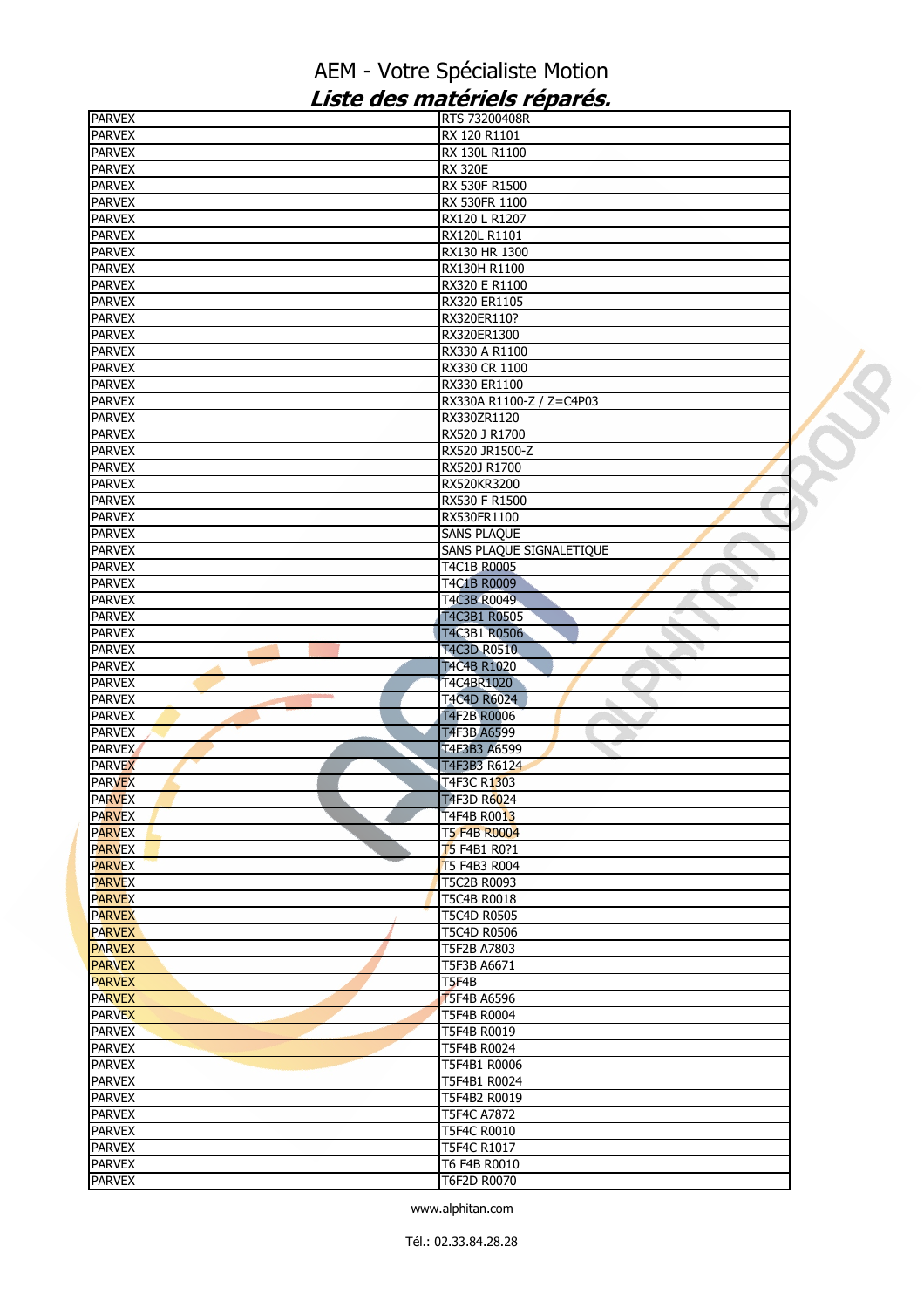| <b>PARVEX</b>         | T6F3B R0004               |  |
|-----------------------|---------------------------|--|
| <b>PARVEX</b>         | T6F3C R0010               |  |
| <b>PARVEX</b>         | T6F4B R0010               |  |
| <b>PARVEX</b>         | T6F4B R1021               |  |
| <b>PARVEX</b>         | T6F4B R6124               |  |
| <b>PARVEX</b>         | T7F3B R6024               |  |
| <b>PARVEX</b>         | T7F3C A7636               |  |
| <b>PARVEX</b>         | T7F3C R0148               |  |
| <b>PARVEX</b>         | T7F3CR1209                |  |
| <b>PARVEX</b>         | T7F4B A6608               |  |
| <b>PARVEX</b>         | T7F4B R0018               |  |
| <b>PARVEX</b>         | T7F4B R0118               |  |
| <b>PARVEX</b>         | T7F4B R1205               |  |
| <b>PARVEX</b>         | T7F4B R1304               |  |
| <b>PARVEX</b>         | T7F4C R0018               |  |
| <b>PARVEX</b>         | XD6                       |  |
| <b>PARVEX</b>         | BTM2250306                |  |
| <b>PARVEX</b>         | CMS125-301                |  |
| <b>PARVEX</b>         | CMS428-701V2              |  |
| <b>PARVEX</b>         | F9M4R                     |  |
| <b>PARVEX</b>         | HD630 ET R7306            |  |
| <b>PARVEX</b>         | LC 440 TG R0010           |  |
| <b>PARVEX</b>         | LC640 TE R0004A           |  |
| <b>PARVEX</b>         | LD830 EER2300             |  |
| <b>PARVEX</b>         | LX420 CL R7000            |  |
| <b>PARVEX</b>         | R12T0XB-400-140/1CF       |  |
| <b>PARVEX</b>         | R12TOXB-400-140/1CF       |  |
| <b>PARVEX</b>         | SD/CC 140/10/20           |  |
| <b>PEERLESS</b>       | 183-18-1054-0             |  |
| <b>PERLESS</b>        | DRE4KS2                   |  |
| <b>PERLESS</b>        | DRE56BS3                  |  |
| PERMA DRIVE           | 466024                    |  |
| PERMA DRIVE           | 66-8124                   |  |
| <b>PERSKE</b>         | VS 60.11-2 40°C NEMA      |  |
| PHASE MOTION CONTROL  | U1007C.01.03              |  |
| PHASE MOTION CONTROL  | U1007C.01.3<br>ь          |  |
| <b>PHYTRON</b>        | MSD 172/140               |  |
| <b>PHYTRON</b>        | SANS PLAQUE SIGNALETIQUE  |  |
| <b>PHYTRON</b>        | <b>SMD 10</b>             |  |
| <b>PLANETARY GEAR</b> | RE55/80 MV6.35X23NEMA23M4 |  |
| PLAQUE ILLISIBLE      | 3HAC 6931-1               |  |
| PLAQUE ILLISIBLE      | <b>PLAQUE EFFACEE</b>     |  |
| PLAQUE ILLISIBLE      | PLAQUE ILLISIBLE          |  |
| PLAST CONTROL         | PM1-85-40                 |  |
| <b>PML</b>            | 002331(1)                 |  |
| <b>PML</b>            | G12H46T-2331              |  |
| <b>PML</b>            | G12M4H0186                |  |
| <b>PML</b>            | GM12/6T-2331              |  |
| <b>PML</b>            | GM12/H6T-2331             |  |
| PML                   | GM126T-2331               |  |
| <b>PML</b>            | GM12H/6T 002331           |  |
| <b>PML</b>            | GM12H/6T002331            |  |
| <b>PML</b>            | GM12H/6T002331(1)         |  |
| <b>PML</b>            | GM12H/6T002331(2)         |  |
| PML                   | GM12H/6T002331(3)         |  |
| <b>PML</b>            | GM12H/6T-233/             |  |
| <b>PML</b>            | GM12H/6T-2331             |  |
| PML                   | GM12H/T-233/              |  |
| PML                   | GM12H-2331                |  |
| <b>PML</b>            | GM12H6T-2311              |  |
| PML                   | GM12H6T-2331              |  |
| PML                   | GM12H-6T-2331             |  |
| PML                   | GM12H6T-2334              |  |
| PML                   | GM12H-96T-2331            |  |
| <b>PML</b>            | GM12HT2331                |  |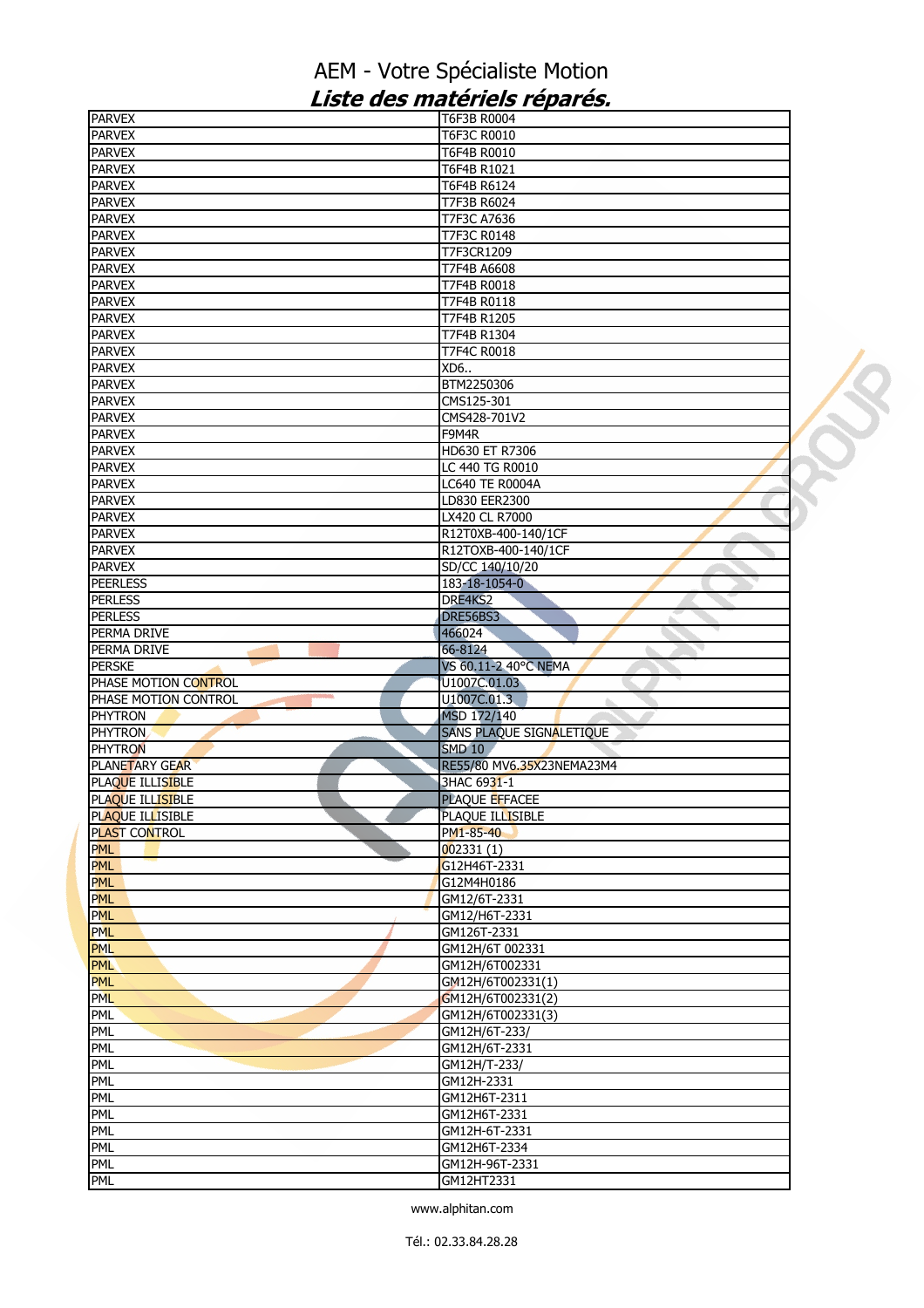| PML                  | GM12HT-2331                          |  |
|----------------------|--------------------------------------|--|
| PML                  | <b>ILLISIBLE</b>                     |  |
| PML                  | PLAQUE ILLISIBLE                     |  |
| <b>PORTESCAP</b>     | MGM9534 24VDC                        |  |
| <b>POSITEC</b>       | VRDM 3913/50 LWC                     |  |
| <b>POSITEC</b>       | <b>VRDM 397/50LWB</b>                |  |
| <b>POSITEC</b>       | WDP3-018.0801                        |  |
| POWER COMPANY        | ??142 SR21.EH.16.116.A.12.85.104     |  |
| POWER COMPANY        | ESA 6S 1218                          |  |
| POWER COMPANY        | PENTA 5SL 30 B14/M63 CV              |  |
| POWER COMPANY        | T115.SR.5,2.R.H.15.501.A.16.104      |  |
| POWER COMPANY        |                                      |  |
|                      | T142.SR12RL16501A16109               |  |
| POWER COMPANY        | T142.SR16.5EH16.116.A02              |  |
| POWER COMPANY        | T56.SR0,9.RL.14.401.E.02.07.25.30.64 |  |
| POWER COMPANY        | T56.SR0, 9.RL.14.401.E.07.25.30.109  |  |
| POWER COMPANY        | T56SR09RL14401E0207253064            |  |
| POWER COMPANY        | T85.SR.3,2.R.H.15.501.A.16.104       |  |
| <b>POWERTECH</b>     | 80.1C                                |  |
| PRATT                | <b>TTL125A</b>                       |  |
| <b>PRECISE</b>       | PVSF1                                |  |
| <b>PRECISE</b>       | PVSF2                                |  |
| <b>RADIO ENERGIE</b> | $AC-14$                              |  |
| <b>RADIO ENERGIE</b> | <b>EG 50</b>                         |  |
| <b>RADIO ENERGIE</b> | RE.0444R1B006CA                      |  |
| <b>RADIO ENERGIE</b> | RE044-R1B-0.06-EG                    |  |
|                      |                                      |  |
| <b>RADIO ENERGIE</b> | RE1-MF-BS                            |  |
| RADIO ENERGIE        | <b>RE1P FBR</b>                      |  |
| RADIO ENERGIE        | RE3L-NFV-BR                          |  |
| RADIO ENERGIE        | RE63 A 140 FV 55 B                   |  |
| <b>RADIO ENERGIE</b> | RE63 FB                              |  |
| <b>RADIO ENERGIE</b> | <b>RE90.M.F.B</b>                    |  |
| RADIO ENERGIE        | <b>RE90.P.F.B</b>                    |  |
| <b>RADIO ENERGIE</b> | RE0444R1                             |  |
| RADIO ENERGIE        | <b>REO-444R2</b>                     |  |
| RADIO ENERGIE        | REO-588C/CA                          |  |
| RADIO ENERGIE        | REO733 MF0.2CA                       |  |
| <b>RADIO ENERGIE</b> | Y33.105                              |  |
| <b>RADIO ENERGIE</b> | Y33-105 C                            |  |
| <b>RADIO ENERGIE</b> | Y58                                  |  |
| <b>RAGONOT</b>       | MC 0813 AY20132U                     |  |
| <b>RAGONOT</b>       | MC 813 AY80132U                      |  |
|                      |                                      |  |
| <b>RAGONOT</b>       | <b>MC 813B</b>                       |  |
| <b>RAGONOT</b>       | <b>MC 826A</b>                       |  |
| <b>RAGONOT</b>       | MC0826 BY 21132Z                     |  |
| <b>RAGONOT</b>       | MC0826AY21132                        |  |
| <b>RAGONOT</b>       | <b>MC713A</b>                        |  |
| <b>RAGONOT</b>       | MC7YFMS115                           |  |
| <b>RAGONOT</b>       | <b>MC826A</b>                        |  |
| <b>RAGONOT</b>       | MC826AY21132                         |  |
| <b>RAGONOT</b>       | MC826AY21132W                        |  |
| <b>RAGONOT</b>       | MC826RY21132W                        |  |
| <b>RAGONOT</b>       | <b>MC839B</b>                        |  |
| <b>RAGONOT</b>       | MM7016AX111227                       |  |
| <b>RAGONOT</b>       | MM7023AX11122Z                       |  |
| <b>RAGONOT</b>       | MM8025A-4183-70-2                    |  |
| <b>RAGONOT</b>       | SB4002M-S0002                        |  |
| <b>RAGONOT</b>       | SB4004M-S0004                        |  |
| <b>RAGONOT</b>       | SR4002M-S0002                        |  |
|                      |                                      |  |
| <b>RAGONOT</b>       | SR6012H 10111Z                       |  |
| <b>RAGONOT</b>       | <b>MC 826A</b>                       |  |
| <b>RCB</b>           | 33.03                                |  |
| <b>REFU</b>          | 316/15H                              |  |
| <b>RELIANCE</b>      | DL 1112 Y                            |  |
| <b>RELIANCE</b>      | E728                                 |  |
| <b>RELIANCE</b>      | F-6300-R-H04AA                       |  |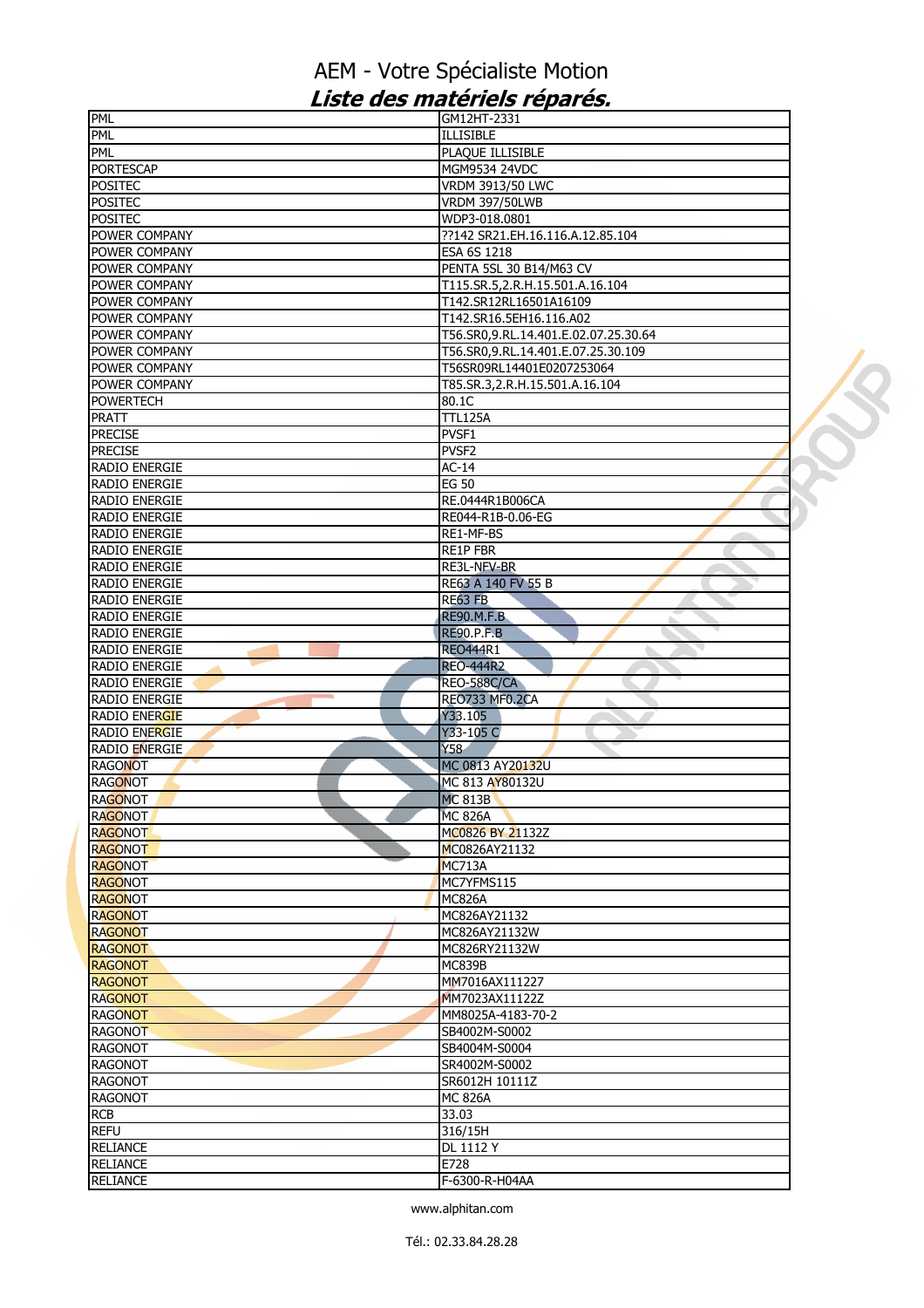| <b>RELIANCE</b>          | GS1107                                |  |
|--------------------------|---------------------------------------|--|
| <b>RELIANCE</b>          | GS1109                                |  |
| <b>RELIANCE</b>          | GS1604                                |  |
| <b>RELIANCE</b>          | H 6300 Q H04AA                        |  |
| <b>RELIANCE</b>          | H6100-O-H00AA                         |  |
| <b>RELIANCE</b>          | <b>PMR</b>                            |  |
| <b>RELIANCE</b>          | S 3016 N H00AA                        |  |
| <b>RELIANCE</b>          | S-4075-R-H00AA                        |  |
| <b>RELIANCE</b>          | <b>SANS</b>                           |  |
| <b>RELIANCE</b>          | SB-JF-FV                              |  |
|                          |                                       |  |
| <b>RELIANCE</b>          | <b>TPR</b>                            |  |
| RELIANCE ELECTRIC        | 1326AB-B420E-21-K4                    |  |
| RELIANCE ELECTRIC        | 1326AB-B720E-21-SERIES C              |  |
| RELIANCE ELECTRIC        | 1326AB-B730E-21-SERIES C              |  |
| <b>RELIANCE ELECTRIC</b> | <b>BRU 200</b>                        |  |
| <b>RELIANCE ELECTRIC</b> | BRU 200 / DM-30                       |  |
| <b>RELIANCE ELECTRIC</b> | <b>DL 1112 Y</b>                      |  |
| RELIANCE ELECTRIC        | F-4050-Q-H00AA                        |  |
| RELIANCE ELECTRIC        | FLEXPAK 3000                          |  |
| <b>RELIANCE ELECTRIC</b> | H-2005-K-H00AA                        |  |
| RELIANCE ELECTRIC        | H-4075-R-H04AA                        |  |
| <b>RELIANCE ELECTRIC</b> | H-407-R-H00AA                         |  |
| RELIANCE ELECTRIC        | H-8500-S-H00AA                        |  |
| RELIANCE ELECTRIC        | <b>PSM-125</b>                        |  |
| <b>RELIANCE ELECTRIC</b> | S-4075-R-H00AA                        |  |
| <b>RELIANCE ELECTRIC</b> | SB-KH                                 |  |
| RELIANCE ELECTRIC        | UVZC341 AG                            |  |
| RELIANCE ELECTRIC        | W-4030-M-H00AA                        |  |
| RELIANCE ELECTRIC        | Y 2012-2-H 00 AA                      |  |
| <b>RETROFIT</b>          | <b>BANC DE TEST</b>                   |  |
| <b>REULAND</b>           | <b>BOSO</b>                           |  |
| <b>REXNORD</b>           | <b>TYPE ILLISIBLE</b>                 |  |
| <b>REXROTH</b>           | HCS02. 1E-W0070-A-03-NNNN<br>۰,       |  |
|                          | HCS02.1EW0012-A-03-NNNN               |  |
| <b>REXROTH</b>           |                                       |  |
| <b>REXROTH</b>           | HDS04.2-W200N-HA04-01-FW              |  |
| <b>REXROTH</b>           | HMS01 1N-W0070-A-07-NNNN              |  |
| <b>REXROTH</b>           | <b>HVR03.2-W045N</b>                  |  |
| <b>REXROTH</b>           | MAC093C-0-FS-3-C/110-B-2              |  |
| <b>REXROTH</b>           | MAC112A-0-VD-4-C/130-B-1/WI524LV/S005 |  |
| <b>REXROTH</b>           | MAC112B-0-LD-2-C/130-A-0              |  |
| <b>REXROTH</b>           | MDD065D-N-040-N2L-095PB0              |  |
| <b>REXROTH</b>           | MDD071C-N-030-N2S-095GA1              |  |
| <b>REXROTH</b>           | MDD093C-F-020-N2L-110GB0              |  |
| <b>REXROTH</b>           | MDD093C-F-040-N2L-130GA0              |  |
| <b>REXROTH</b>           | MHD041B-144-PG1-UN                    |  |
| <b>REXROTH</b>           | MHD090B-058-PG1-UN                    |  |
| <b>REXROTH</b>           | MHD093C-058-NG0-AN                    |  |
| <b>REXROTH</b>           | MHD093C-058-NGO-AN                    |  |
| <b>REXROTH</b>           | MHD093C-058-NP0-BA                    |  |
| <b>REXROTH</b>           | MHD093C-058-NP1-BN                    |  |
| <b>REXROTH</b>           | MHD093C-058-NPO-BA                    |  |
| <b>REXROTH</b>           | MHD093C-058-PG1-AA                    |  |
| <b>REXROTH</b>           | MHD093C-058-PG1-AN                    |  |
| <b>REXROTH</b>           | MHD093C-058-PG1-BN                    |  |
| <b>REXROTH</b>           | MHD115A-024-PP0-BA                    |  |
| <b>REXROTH</b>           | MKD025B-144-GP0-KS                    |  |
| <b>REXROTH</b>           | MKD041B-144-GP0                       |  |
| <b>REXROTH</b>           | MKD041B-144-GP0-KN                    |  |
| <b>REXROTH</b>           | MKD041B-144-KP1-KN                    |  |
| <b>REXROTH</b>           | MKD041B-144-KP1-KS                    |  |
| <b>REXROTH</b>           | MKD071B-061-GP0-KN                    |  |
| <b>REXROTH</b>           | MKD071B-061-KG1-KN                    |  |
| <b>REXROTH</b>           | MKD071B-061-KP1-KN                    |  |
| REXROTH                  | MKD093C-058-KG1-AF                    |  |
| <b>REXROTH</b>           | MKD112D-027-GG3-BN                    |  |
|                          |                                       |  |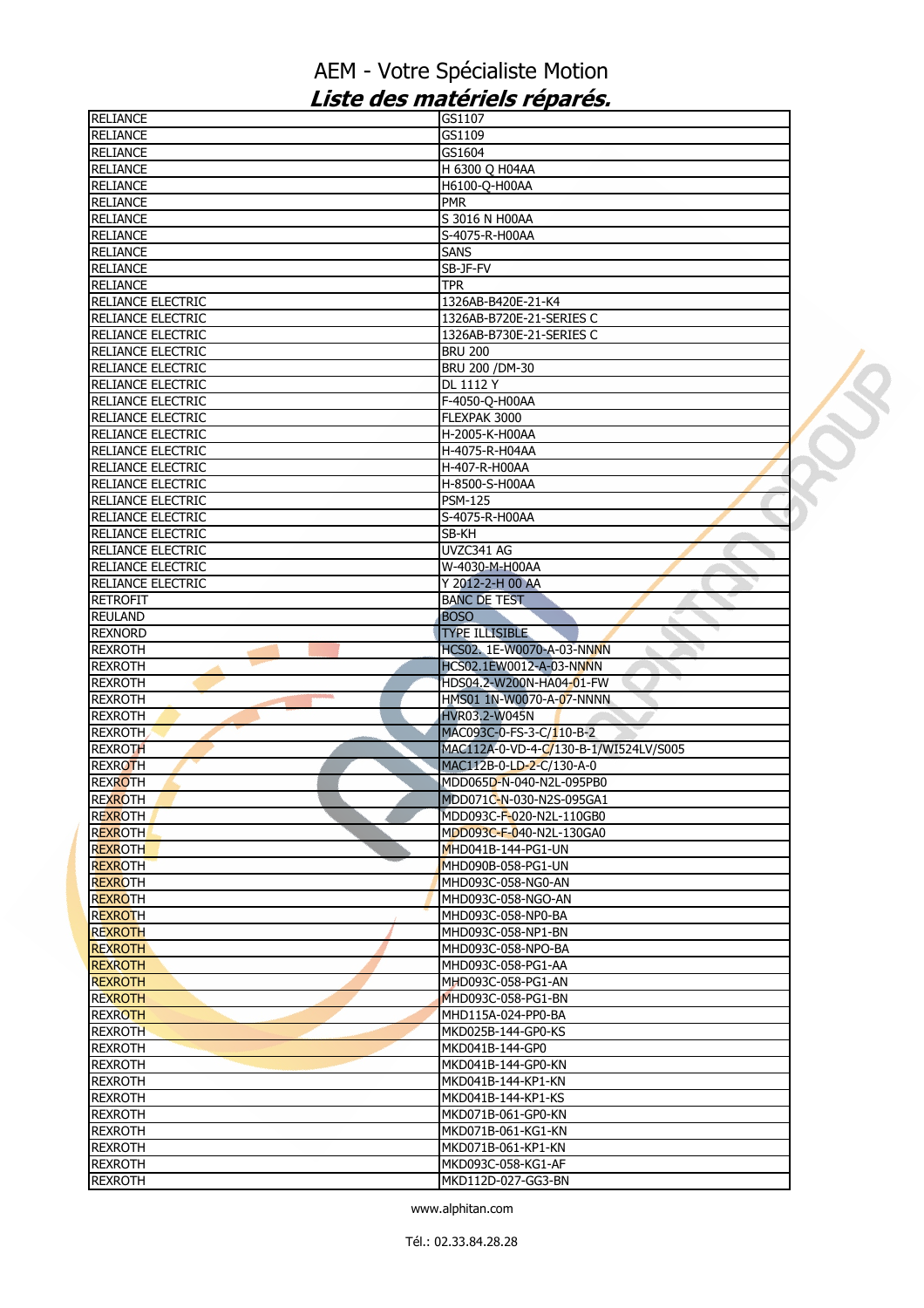| <b>REXROTH</b>            | MKD115C-024-KG1-AA             |  |
|---------------------------|--------------------------------|--|
| <b>REXROTH</b>            | IMSK030C-0900-NN-M1-UG1-NNNN   |  |
| <b>REXROTH</b>            | MSK040B-0600-NN-M1-UG1-NNNN    |  |
| <b>REXROTH</b>            | MSK040C-0600-MN-NN-S1-UG1-NNNN |  |
| <b>REXROTH</b>            | MSK040C-0600-NN-M1-UP0-NNNN    |  |
| <b>REXROTH</b>            | MSK050C-0300-NN-S1-UG0-NNNN    |  |
| <b>REXROTH</b>            | MSK070C-0450-NN-M1-UG1-NNNN    |  |
| <b>REXROTH</b>            | MSK071D-0300-NN-M1-UG1-NNNN    |  |
| <b>REXROTH</b>            | MSK076C-0450-NN-M1-UG1-NNNN    |  |
| <b>REXROTH</b>            | MSK100D-0300-NN-S1-AG2-NNNN    |  |
| <b>REXROTH</b>            | MSK101E-0200-NN-M2-BG0-RNNN    |  |
| <b>REXROTH</b>            | SE-B4.090.030-00.000           |  |
| <b>REXROTH</b>            | SE-B4.130.030.14.000           |  |
| <b>REXROTH</b>            | SE-B5.570.020-10.000           |  |
| <b>REXROTH</b>            | SF-A2.0041.030-00.050          |  |
| <b>REXROTH</b>            | SF-A2.0041-031-10.00           |  |
| <b>REXROTH</b>            | SF-L1.0012.06-00.050           |  |
| <b>REXROTH</b>            | SF-L1.0012.060-00.050          |  |
| <b>REXROTH / INDRAMAT</b> | 2AD132C-B05RA3-BS03-A2N3/S020  |  |
|                           |                                |  |
| REXROTH / INDRAMAT        | MAC093C-1-FS-2-C/110-B-0       |  |
| REXROTH / INDRAMAT        | MDD065D-N-040-N2L-095PB0       |  |
| <b>REXROTH / INDRAMAT</b> | MHD093C-058-PG1-AA             |  |
| REXROTH / INDRAMAT        | MHD093C-058-PG1-BN             |  |
| <b>REXROTH / INDRAMAT</b> | MHD093c-058-PGO-AN             |  |
| REXROTH / INDRAMAT        | MKD025B-144-KG1-UN             |  |
| <b>REXROTH / INDRAMAT</b> | MKD041B-144-GG0-KN             |  |
| <b>REXROTH / INDRAMAT</b> | MKD041B-144-GP0-KN             |  |
| REXROTH / INDRAMAT        | MKD041B-144-PG0-KN             |  |
| REXROTH / INDRAMAT        | MKD071B-061-GP0-KN             |  |
| <b>REXROTH / INDRAMAT</b> | MKD071B-061-GP1-KN             |  |
| <b>REXROTH / INDRAMAT</b> | MKD071B-061-KG0-KN             |  |
| REXROTH / INDRAMAT        | MKD071B-061-KP1-KS             |  |
| <b>REXROTH / INDRAMAT</b> | MKD090B-035-KG0-KN<br>◥        |  |
| <b>REXROTH / INDRAMAT</b> | MKD090B-035-KG1-KN             |  |
| <b>REXROTH / INDRAMAT</b> | MKD090B-047-KG1-KN             |  |
| <b>REXROTH / INDRAMAT</b> | MKD093C-058-KG1-AF             |  |
| REXROTH / INDRAMAT        | MKD112C-024-KG0-BN             |  |
| <b>REXROTH / INDRAMAT</b> | MSK030C-0900-NN-S1-UG0-NNNN    |  |
| <b>REXROTH / INDRAMAT</b> | MSK071D-0300-NN-M1-UG1-NNNN    |  |
|                           |                                |  |
| <b>ROBATECH</b>           | R <sub>16</sub>                |  |
| <b>ROCKWELL</b>           | H4030+BGT 105030.1             |  |
| <b>ROGNON</b>             | <b>GB8340 A</b>                |  |
| ROSSI                     | <b>RIV 50 U03A</b>             |  |
| ROSSI MOTORIDUTTORI       | <b>HFV 132MA 2 B5A</b>         |  |
| <b>ROTODRIVE</b>          | <b>BPH142H30B</b>              |  |
| <b>ROTOR</b>              | <b>SANS</b>                    |  |
| <b>ROTOR nl</b>           | 4APL 132M-6                    |  |
| <b>ROTORK</b>             | ROM <sub>1</sub>               |  |
| <b>ROWAN ELETTRONICA</b>  | COD.TGH4R5MAXZX5X              |  |
| <b>RTA PAVIA</b>          | GAC03                          |  |
| <b>RTA PAVIA</b>          | GMD03                          |  |
| <b>RUETSCHI</b>           | AR71-2/B5                      |  |
| <b>RUETSCHI</b>           | AR71-2/B5/IKL.F                |  |
| <b>SA</b>                 | 100001                         |  |
| <b>SALVAGNINI</b>         | CARTE ELECTRONIQUE             |  |
| <b>SAN MOTION</b>         | R2AA08075FCH00M                |  |
| <b>SANS MARQUE</b>        | 778 P3                         |  |
| <b>SANS MARQUE</b>        | 883.821                        |  |
| <b>SANS MARQUE</b>        | 8MSA4L-E0-X2                   |  |
| <b>SANS MARQUE</b>        | <b>ACCOUPLEMENT</b>            |  |
|                           |                                |  |
| <b>SANS MARQUE</b>        | AP80I                          |  |
| <b>SANS MARQUE</b>        | <b>FE80S-2</b>                 |  |
| <b>SANS MARQUE</b>        | GN 571-2-65K                   |  |
| <b>SANS MARQUE</b>        | GN71.62.2                      |  |
| <b>SANS MARQUE</b>        | <b>MJUL 200 L2</b>             |  |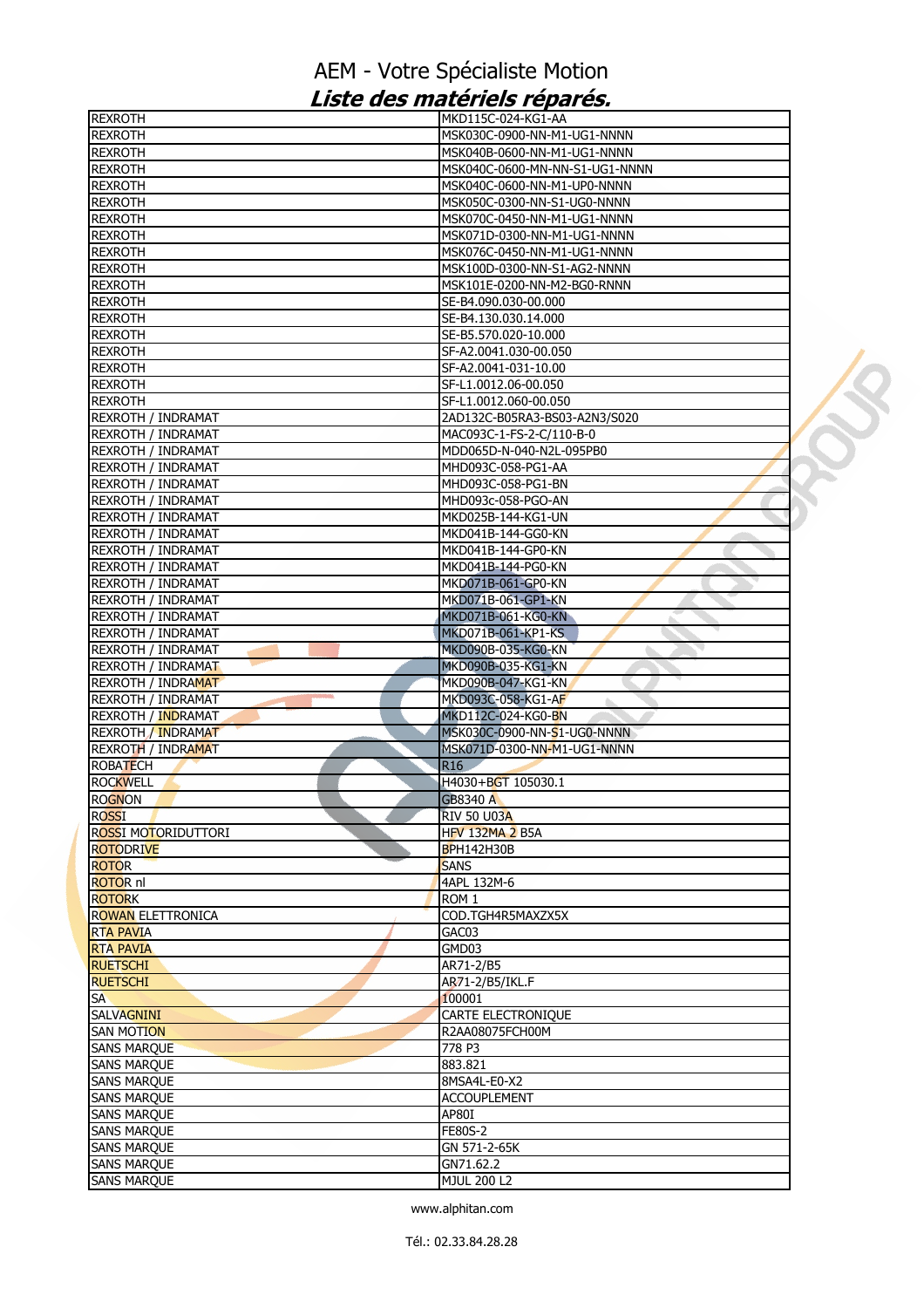| <b>SANS MARQUE</b>               | MOTEUR DE TOURELLE       |  |
|----------------------------------|--------------------------|--|
| <b>SANS MARQUE</b>               | NM32/160AE               |  |
| <b>SANS MARQUE</b>               | <b>SANS</b>              |  |
| <b>SANS MARQUE</b>               | <b>SANS PLAQUE</b>       |  |
| <b>SANS MARQUE</b>               | SANS PLAQUE SIGNALETIQUE |  |
| <b>SANS MARQUE</b>               | SMV48F-01Y-00-77         |  |
| <b>SANS MARQUE</b>               | TS 4511N9921E200         |  |
| <b>SANS PLAQUE</b>               | DIGITAL 917              |  |
| <b>SANS PLAQUE</b>               | PA 882                   |  |
| <b>SANS PLAQUE</b>               | <b>SANS</b>              |  |
| <b>SANS PLAQUE</b>               | <b>SANS MARQUE</b>       |  |
| <b>SANS PLAQUE</b>               | <b>SANS PLAQUE</b>       |  |
| <b>SANS PLAQUE</b>               | <b>SANS PLAQUE</b>       |  |
| <b>SANS PLAQUE</b>               | SANS PLAQUE SIGNALETIQUE |  |
| SANYO DENKI                      | 103-746-7                |  |
|                                  |                          |  |
| SANYO DENKI                      | 103-845-6741             |  |
| <b>SANYO DENKI</b>               | 103-845-67s41            |  |
| SANYO DENKI                      | 103-89572-7042           |  |
| SANYO DENKI                      | 103H89236-0120           |  |
| <b>SANYO DENKI</b>               | 65BM030DBEPJ             |  |
| <b>SANYO DENKI</b>               | L511-072EL8N             |  |
| SANYO DENKI                      | L850T-012EL8             |  |
| SANYO DENKI                      | L850T-012EL8 10          |  |
| SANYO DENKI                      | P10B10120HXSB1           |  |
| SANYO DENKI                      | P30B06040DXS11M          |  |
| SANYO DENKI                      | P30B08075DXS11M          |  |
| <b>SANYO DENKI</b>               | P50B04007DCL60           |  |
| SANYO DENKI                      | P50B05010DCL20           |  |
| SANYO DENKI                      | P50B05020DXS00M          |  |
| SANYO DENKI                      | P50B05020DXS20           |  |
| SANYO DENKI                      | P50B07030DCL7L           |  |
| SANYO DENKI                      | P50B07050DCL60           |  |
| SANYO DENKI                      | P50B08040DCL9K           |  |
| SANYO DENKI                      | P50B5010DCL20            |  |
| <b>SANYO DENKI</b>               | P60B13150HCX23           |  |
| <b>CONTRACTOR</b><br>SANYO DENKI | P850BT-062???42          |  |
| <b>SANYO DENKI</b>               |                          |  |
|                                  | PMM-BA-5631-2            |  |
| <b>SANYO DENKI</b>               | Q1AA06040DCS01M          |  |
| <b>SANYO DENKI</b>               | Q1AA07075DXS00M          |  |
| SANYO DENKI                      | <b>SANS</b>              |  |
| SANYO DENKI                      | T511-012EL8N             |  |
| SANYO DENKI                      | T720T-012EL8N            |  |
| <b>SANYO DENKI</b>               | U835-042E                |  |
| <b>SANYO DENKI</b>               | U835BNT-03W42            |  |
| <b>SANYO DENKI</b>               | U835T-112 E              |  |
| <b>SANYO DENKI</b>               | V511-012EL8              |  |
| <b>SBB</b>                       | FSDPA-0518-06354.00B5    |  |
| <b>SBC</b>                       | <b>HPD 2S1</b>           |  |
| <b>SBC</b>                       | HPD16N                   |  |
| <b>SBC</b>                       | HPD2S1N                  |  |
| <b>SBC</b>                       | HPD8N                    |  |
| <b>SBC</b>                       | LVD1                     |  |
| <b>SBC</b>                       | MB 1452015               |  |
| <b>SBC</b>                       | MB 1452034               |  |
| <b>SBC</b>                       | MB 1452508ML             |  |
| <b>SBC</b>                       | MB 1453015524164         |  |
| <b>SBC</b>                       | MB 20 510 505 42 164     |  |
|                                  |                          |  |
| <b>SBC</b>                       | MB 2051050               |  |
| <b>SBC</b>                       | MB145 4515 428 164       |  |
| <b>SBC</b>                       | MB1452015                |  |
| <b>SBC</b>                       | MB1453015                |  |
| <b>SBC</b>                       | MB1453028-6.62           |  |
| <b>SBC</b>                       | MB1454515                |  |
| <b>SBC</b>                       | MB205 10 90538 S21364    |  |
| <b>SBC</b>                       | MB70380.5511164          |  |
|                                  |                          |  |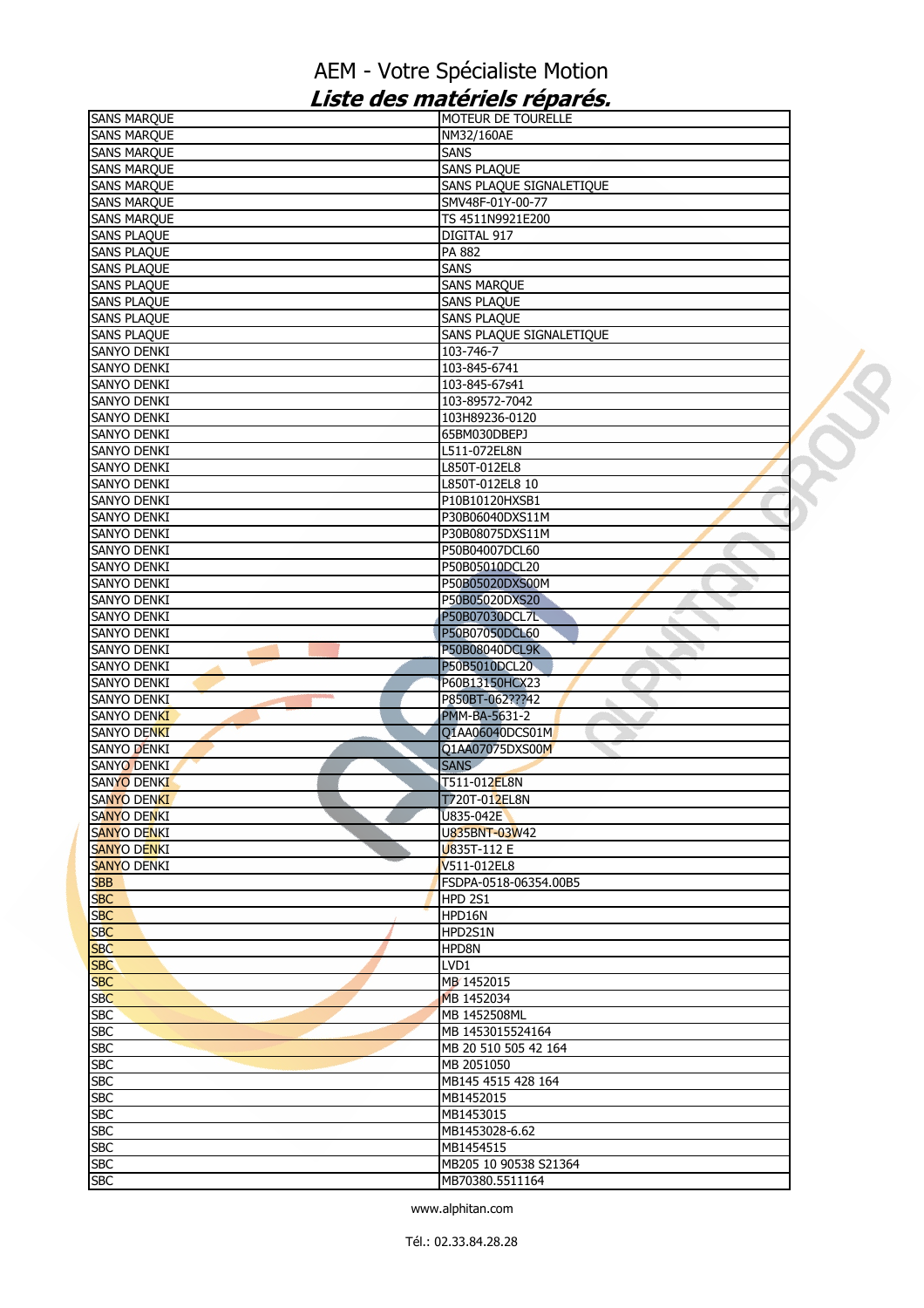| <b>SBC</b>                           | MBA 1053006519164                              |  |
|--------------------------------------|------------------------------------------------|--|
| <b>SBC</b>                           | MBA 70551.5                                    |  |
| <b>SBC</b>                           | MBA703801                                      |  |
| <b>SBC</b>                           | MBAV1453008                                    |  |
| <b>SBC</b>                           | MBSV 2051050542164                             |  |
| <b>SBC</b>                           | MBV1452015                                     |  |
| <b>SBC</b>                           | MEA1051604                                     |  |
| <b>SBC</b>                           | MEA1053004                                     |  |
| <b>SBC</b>                           | MEA10530045-A047                               |  |
| <b>SBC</b>                           | MHA 145 8022524 53165                          |  |
| <b>SBC</b>                           | <b>MVF2005</b>                                 |  |
| <b>SBC</b>                           | <b>MVFK2040</b>                                |  |
| <b>SBC</b>                           | <b>MVFKA 4030</b>                              |  |
| <b>SBC</b>                           | SB 70401.5                                     |  |
| <b>SBC</b>                           | SB145/30/08/05/24/P/01/64/EAKN                 |  |
| <b>SBC</b>                           | SB20530705383A64E                              |  |
| <b>SBC</b>                           | SBA 1053004EI                                  |  |
| <b>SBC</b>                           | SLVD7                                          |  |
| <b>SBC</b>                           | SMB 10030065193M64                             |  |
|                                      |                                                |  |
| <b>SBC</b>                           | SMB 142451552821B64                            |  |
| <b>SBC</b>                           | SMB823003714S2IBW65-230                        |  |
| SBC MOTOVARIATORI                    | MBA 562 50.6                                   |  |
| <b>SBC MOTOVARIATORI</b>             | MV4030                                         |  |
| <b>SBC MOTOVARIATORI</b>             | <b>MVF2005</b>                                 |  |
| SB-VUES                              | M408I-020-01-170                               |  |
| <b>SCAGLIA</b>                       | C24 90026                                      |  |
| <b>SCHABMULLER</b>                   | P 240/3.2                                      |  |
| <b>SCHABMULLER</b>                   | P102/0.4                                       |  |
| <b>SCHINDLER</b>                     | AKDWFF074                                      |  |
| <b>SCHLICK</b>                       | <b>TRA 160 M - C2K</b>                         |  |
| <b>SCHNEIDER</b>                     | BPH 075 1N5AF2LA1                              |  |
| <b>SCHNEIDER</b>                     | BPH 075 4N5AF2LA1                              |  |
| <b>SCHNEIDER</b>                     | BPH 095 2N5AF2LA1<br>ı.                        |  |
| <b>SCHNEIDER</b>                     | BPH 095 3N5MF2CA1                              |  |
| <b>SCHNEIDER</b>                     | BPH 115 6N5AF2LA1                              |  |
| <b>SCHNEIDER</b>                     | BPH 1423 N5MA2CA1                              |  |
| <b>SCHNEIDER</b>                     | <b>BSH 0703 M22F2A</b>                         |  |
| <b>SCHNEIDER</b>                     | <b>BSH 0703 P11A2A</b>                         |  |
| <b>SCHNEIDER</b>                     | <b>BSH 1001 P22A2A</b>                         |  |
|                                      | <b>BSH 1403 P22F2A</b>                         |  |
| <b>SCHNEIDER</b><br><b>SCHNEIDER</b> | BSH0553P21A2A                                  |  |
|                                      |                                                |  |
| <b>SCHNEIDER</b>                     | <b>BSH0703P22F2A</b>                           |  |
| <b>SCHNEIDER</b>                     | <b>BSH1002M32F2A</b>                           |  |
| <b>SCHNEIDER</b>                     | <b>BSH1002P22A2A</b>                           |  |
| <b>SCHNEIDER</b>                     | <b>BSH1403P22F2A</b>                           |  |
| <b>SCHNEIDER</b>                     | ILS1M853PB1AO IDS93/2MIOIS-S/-I-B54/O-001RPP41 |  |
| <b>SCHNEIDER</b>                     | MAGELIS XBTGT5230                              |  |
| <b>SCHNEIDER</b>                     | MHDA 1008N00                                   |  |
| <b>SCHNEIDER</b>                     | MHDA 1028N00                                   |  |
| <b>SCHNEIDER</b>                     | MHDA1004N00                                    |  |
| <b>SCHNEIDER</b>                     | MHDA1017A00                                    |  |
| <b>SCHNEIDER</b>                     | MHDA1017N00                                    |  |
| <b>SCHNEIDER</b>                     | <b>MHDS1017N00</b>                             |  |
| <b>SCHNEIDER</b>                     | <b>MHDS1028 N00</b>                            |  |
| <b>SCHNEIDER ELECTRIC</b>            | <b>BMH 205 1P26A1A</b>                         |  |
| <b>SCHROFF</b>                       | 12405-024                                      |  |
| <b>SCOFIMA SYSTEM</b>                | <b>SM 23</b>                                   |  |
| <b>SCOTT MOTORS</b>                  | 2BD-01944                                      |  |
| <b>SCOTT MOTORS</b>                  | 2DB*01944                                      |  |
| SCS                                  | <b>CVS 10</b>                                  |  |
| <b>SDD</b>                           | ACM 2N0090-4/1-3-BG                            |  |
| <b>SDD</b>                           | PLAQUE ILLISIBLE                               |  |
|                                      |                                                |  |
| <b>SEIDEL</b><br><b>SEIDEL</b>       | 4K-M240/20                                     |  |
|                                      | 60WKS-CE240/12PB                               |  |
| <b>SEIDEL</b>                        | 60WKS-CE240/22PB                               |  |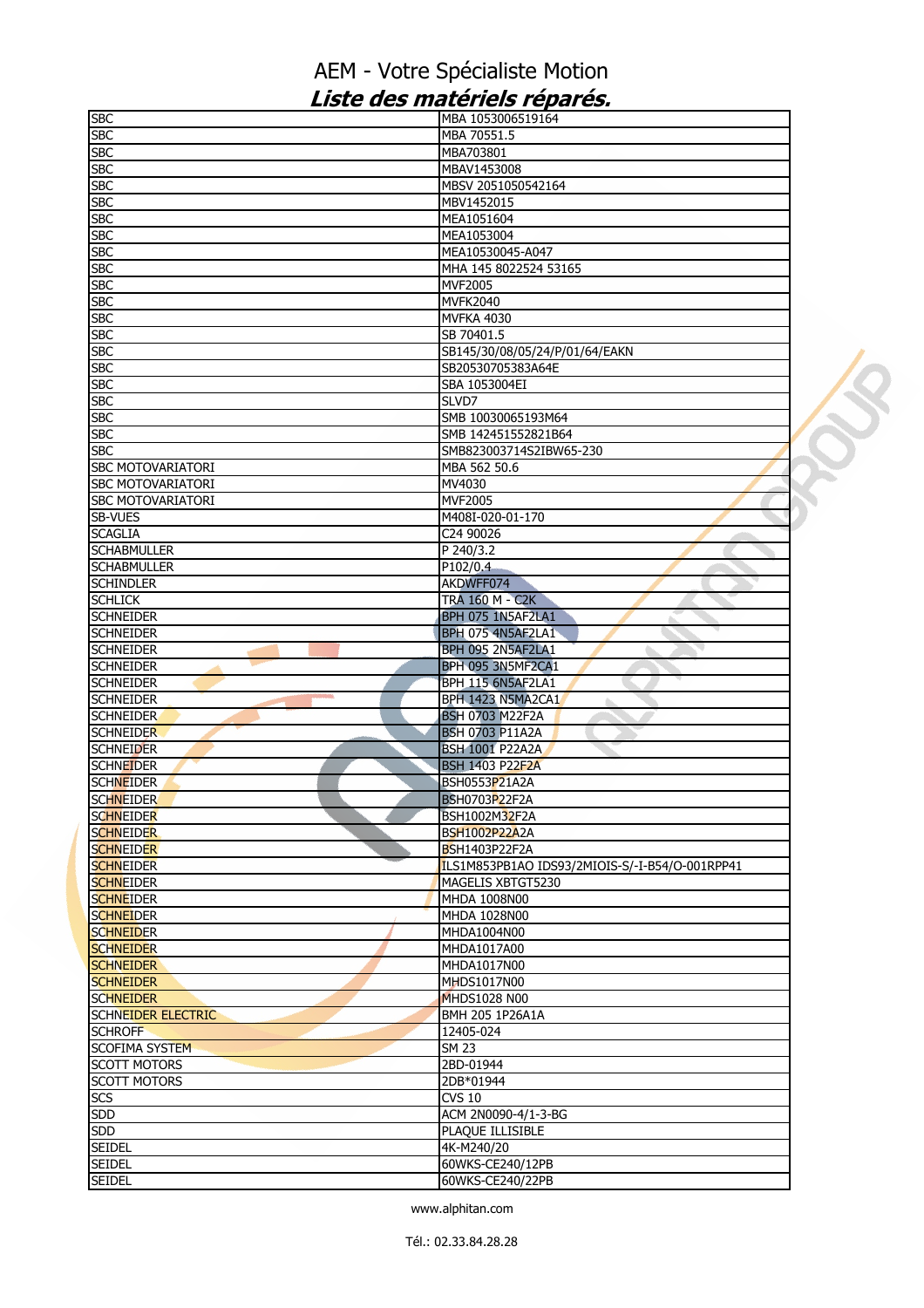| <b>SEIDEL</b>            | 60WKS-CE240/6PB           |  |
|--------------------------|---------------------------|--|
| <b>SEIDEL</b>            | 60WKS-M240/06-P0          |  |
| <b>SEIDEL</b>            | 60WKS-M240/06-PB          |  |
| <b>SEIDEL</b>            | 60WKS-M240/22-PB          |  |
| <b>SEIDEL</b>            | 65WKS-M310/12PB           |  |
| <b>SEIDEL</b>            | 6SM 56-M 3000-09          |  |
| <b>SEIDEL</b>            | 6SM 71-M 3000             |  |
| <b>SEIDEL</b>            | 6SM45-L-6000 "426"        |  |
| <b>SEIDEL</b>            | 6SM56-S3000               |  |
| <b>SEIDEL</b>            |                           |  |
|                          | DBL3N00300-0002-000000000 |  |
| <b>SEIDEL</b>            | DBL4N00530-B3M-000-S40    |  |
| <b>SEIDEL</b>            | DIGIFAS 7202              |  |
| <b>SEIDEL</b>            | DS56-1                    |  |
| <b>SEIDEL</b>            | MV65WKS-CE310/22PB        |  |
| <b>SEIDEL</b>            | SANS PLAQUE SIGNALETIQUE  |  |
| SEIDEL KOLLMORGEN        | 6SM57S-3000               |  |
| <b>SEIMEC</b>            | HPEV 50LB2B34             |  |
| <b>SEIPEE</b>            | Z KZ 71C 2B5              |  |
| <b>SELCA</b>             | T71.12/3HZAXC02           |  |
| <b>SELEMA</b>            | SMS-T-1-M4-030-00-02-A3   |  |
| <b>SEM</b>               | 115C6-88S                 |  |
| <b>SEM</b>               | 62 SM 20B 34E0            |  |
| <b>SEM</b>               | DPM 30E4-14L              |  |
|                          |                           |  |
| <b>SEM</b>               | <b>EUB817</b>             |  |
| <b>SEM</b>               | FDPM30 ZH2                |  |
| <b>SEM</b>               | HD 115E6-44               |  |
| <b>SEM</b>               | HD115A6-130S              |  |
| <b>SEM</b>               | HD115B6-645               |  |
| <b>SEM</b>               | HD115C6-130TX             |  |
| <b>SEM</b>               | HD115E6-130               |  |
| <b>SEM</b>               | HD142E6-88S               |  |
| <b>SEM</b>               | <b>HD92L4-64T</b>         |  |
| <b>SEM</b>               | HJ 130C8-68S              |  |
| <b>SEM</b>               | <b>HR 70C4-44,S</b>       |  |
| <b>SEM</b>               | HR115C6-130S              |  |
| <b>SEM</b>               | HR115E6-130S              |  |
|                          |                           |  |
|                          |                           |  |
| <b>SEM</b>               | <b>HR115E6-88S</b>        |  |
| <b>SEM</b>               | HR115G6-130S              |  |
| <b>SEM</b>               | HR142C6-180S              |  |
| <b>SEM</b>               | HR92J4-64S                |  |
| <b>SEM</b>               | HR92J4-885                |  |
| <b>SEM</b>               | <b>HRL 115B6-88S</b>      |  |
| <b>SEM</b>               | MF19/50209 05328          |  |
| <b>SEM</b>               | MT 30H4-33                |  |
| <b>SEM</b>               | MT 30U4-48                |  |
| <b>SEM</b>               | MT 40 P4-61               |  |
| <b>SEM</b>               | MT 40 Z D4-90             |  |
|                          | MT22D2-19                 |  |
| <b>SEM</b>               | MT30 M4M38                |  |
| <b>SEM</b>               |                           |  |
| <b>SEM</b>               | MT30F4-52                 |  |
| <b>SEM</b>               | MT30H4-33                 |  |
| <b>SEM</b>               | MT30H4-65                 |  |
| <b>SEM</b>               | MT30M4-38                 |  |
| <b>SEM</b>               | MT30R4-37                 |  |
| <b>SEM</b>               | MT30U4-48                 |  |
| <b>SEM</b>               | MT30U4-57                 |  |
| <b>SEM</b>               | MT30Z4-61                 |  |
| <b>SEM</b>               | MT40W                     |  |
| <b>SEM</b>               | MT40W4-68                 |  |
| <b>SEM</b>               | MT40W4-90                 |  |
| <b>SEM</b>               | MT40ZD4-60                |  |
| <b>SEM</b>               | MT40ZD4-90                |  |
| <b>SEM</b>               | MT52ZF8-115               |  |
|                          |                           |  |
| <b>SEM</b><br><b>SEM</b> | <b>SANS</b><br>SM 22-36   |  |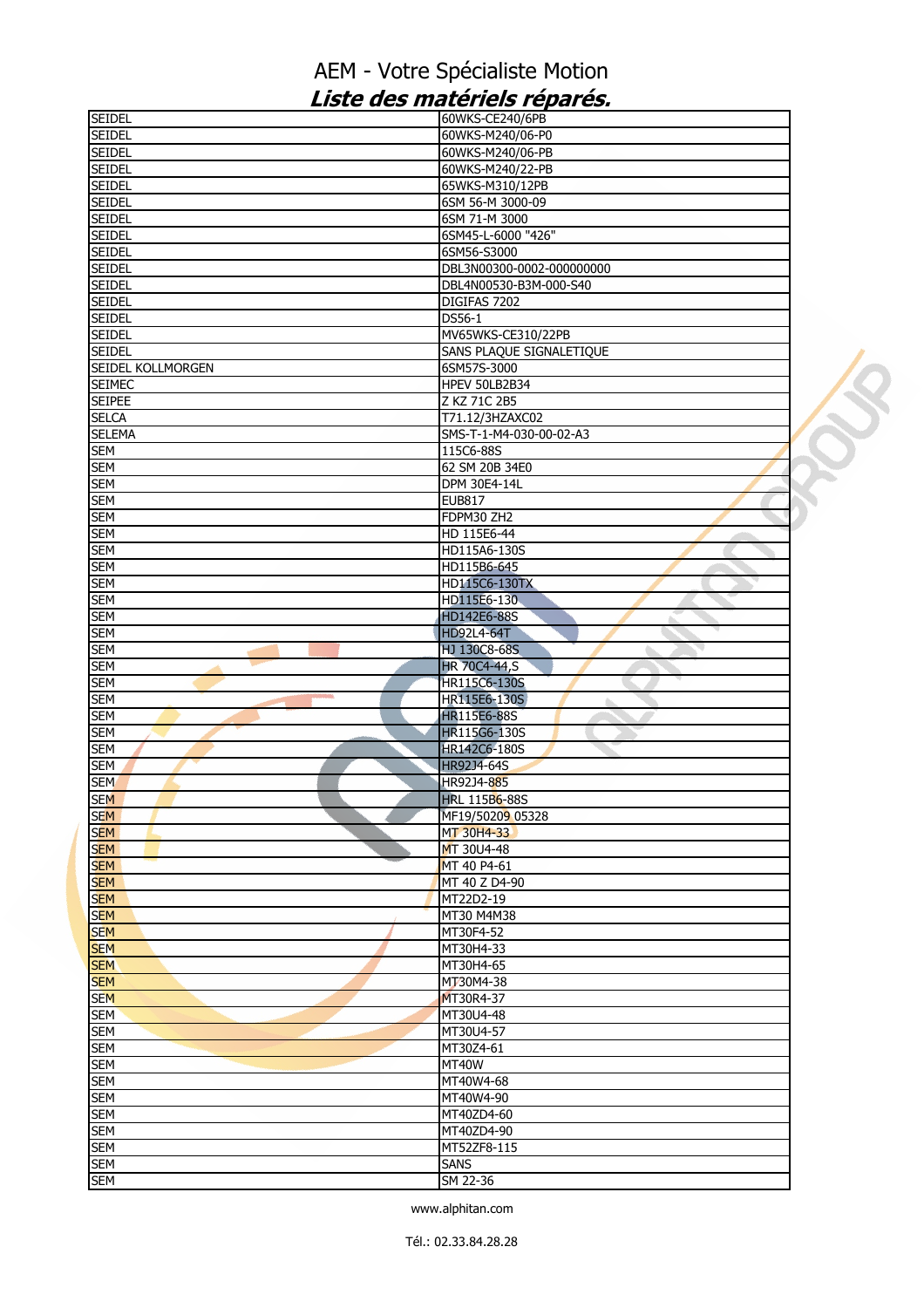| <b>SERAD</b>                          | B36E3P-07023                                 |  |
|---------------------------------------|----------------------------------------------|--|
| <b>SERAD</b>                          | B560313H6A052034                             |  |
| <b>SERAD</b>                          | SBL4-0260-20-X/PWX                           |  |
| <b>SERAD</b>                          | SBL4-0260-20-X/PWX                           |  |
| <b>SERAD</b>                          | SBL4-0260-30-4-560/PS-B                      |  |
| <b>SERAD</b>                          | SBL4-0750-30-4-5-60/BV                       |  |
| <b>SERVODRIVE</b>                     | SMV 381-101-01-00                            |  |
| <b>SERVODRIVE</b>                     | SMV44F-40Y 00 77                             |  |
|                                       |                                              |  |
| <b>SERVOMAC</b>                       | 1416T                                        |  |
| <b>SERVOMAC</b>                       | 150/3/1002                                   |  |
| <b>SERVOMAC</b>                       | BMSF 19053622                                |  |
| <b>SERVOMAC</b>                       | C160M-3/41                                   |  |
| <b>SERVOMAC</b>                       | MN5                                          |  |
| <b>SERVOMAC</b>                       | MP150/3/1002                                 |  |
| <b>SERVOMAC</b>                       | MP150/6/742                                  |  |
| <b>SERVOMAC</b>                       | MP75/2/635                                   |  |
| <b>SERVOMAC</b>                       | MT 75/2/635                                  |  |
| <b>SERVOMAC</b>                       | MT150/6/742                                  |  |
|                                       |                                              |  |
| <b>SERVOMAC</b>                       | MT150/6/742L                                 |  |
| <b>SERVOMAC</b>                       | MT150/8/7421                                 |  |
| <b>SERVOMAC</b>                       | MTF150/6//742L                               |  |
| <b>SERVOMAC</b>                       | SAM1-A90                                     |  |
| <b>SERVOMAC</b>                       | TF20081231L                                  |  |
| <b>SERVOTRON</b>                      | TS 60-10-00-0-P-T                            |  |
| <b>SERVOTRON</b>                      | TS 60-10-01-P-T                              |  |
| <b>SERVOTRONIC</b>                    | 630.2.60B                                    |  |
| <b>SERVOTRONIC</b>                    | T56.TR.0.9.E.L.02.002.A.06.60.104            |  |
| <b>SERVOTRONIC</b>                    | T85.TR.2,2.E.L.08.021.A.15.72.104            |  |
| <b>SERVOTRONIX</b>                    | PRD-0017000I-15                              |  |
|                                       |                                              |  |
| <b>SERVOTRONIX</b>                    | PRD-0017000I-30                              |  |
| <b>SERVOTRONIX</b>                    | PRD-0017000L-15                              |  |
| <b>SEV</b>                            | AT/MT 1073-70                                |  |
| <b>SEV</b>                            | AT/MT 1090-100                               |  |
|                                       |                                              |  |
| <b>SEV</b>                            | AT/MT1090-140                                |  |
| <b>SEW EURODRIVE</b>                  | 31C005-503-4-00                              |  |
| <b>SEW EURODRIVE</b>                  | 31C14-503-4-00<br>à.                         |  |
|                                       |                                              |  |
| <b>SEW EURODRIVE</b>                  | BTS20-300-10-24-710                          |  |
| <b>SEW EURODRIVE</b>                  | CFM112L/KTY/VR/AS1H/KK50                     |  |
| <b>SEW EURODRIVE</b>                  | CFM71M/TF/RH1M/SM51                          |  |
| SEW EURODRIVE                         | CFM90L/BR/TF/RH1M/KK                         |  |
| <b>SEW EURODRIVE</b>                  | CM71M                                        |  |
| <b>SEW EURODRIVE</b>                  | CMD 93S/KTY/RH1M/RM10                        |  |
| <b>SEW EURODRIVE</b>                  | 'DER 11B                                     |  |
| <b>SEW EURODRIVE</b>                  | <b>DF14DT80K-4</b>                           |  |
| <b>SEW EURODRIVE</b>                  | DF90L/B/HR/TH/XVOA/SM34                      |  |
| <b>SEW EURODRIVE</b>                  | DFS56H/B/TF/RH1M/KK                          |  |
| <b>SEW EURODRIVE</b>                  | DFS56H/TF/RH1M/AV1Y/SM10                     |  |
| <b>SEW EURODRIVE</b>                  | DFS56L/B/TF/RH1M/SB10                        |  |
| <b>SEW EURODRIVE</b>                  |                                              |  |
|                                       | DFS56L/TF/RH1M/KK                            |  |
| <b>SEW EURODRIVE</b>                  | DFS56M/TF/RH1M/KK                            |  |
| <b>SEW EURODRIVE</b>                  | DFT 80K 4/2 WB400                            |  |
| <b>SEW EURODRIVE</b>                  | DFT80K-4                                     |  |
| <b>SEW EURODRIVE</b>                  | DFY71L B TH                                  |  |
| <b>SEW EURODRIVE</b>                  | DFY71L/TH                                    |  |
| <b>SEW EURODRIVE</b>                  | DFY71M/TH                                    |  |
| <b>SEW EURODRIVE</b>                  | DFY71ML/B/TH/SM22                            |  |
| <b>SEW EURODRIVE</b>                  | DFY90L/B/TH                                  |  |
| <b>SEW EURODRIVE</b>                  | DFY90S/B/TH/AV1Y                             |  |
| <b>SEW EURODRIVE</b>                  | DS56M/B/TF/RH1M/SM11                         |  |
| SEW EURODRIVE                         | DSF56L/B/TF/RH1M/SM10                        |  |
|                                       |                                              |  |
| <b>SEW EURODRIVE</b>                  | DSF56M/TF/RH1M/SM10                          |  |
| SEW EURODRIVE                         | FA37B DT71D4/BMG/MM05                        |  |
| SEW EURODRIVE                         | FA47 DS56M/TF/AS1H/KK                        |  |
| SEW EURODRIVE<br><b>SEW EURODRIVE</b> | FA67/6DY71L/B/HR/TH<br>FA67/G DT 63N6/B03/HT |  |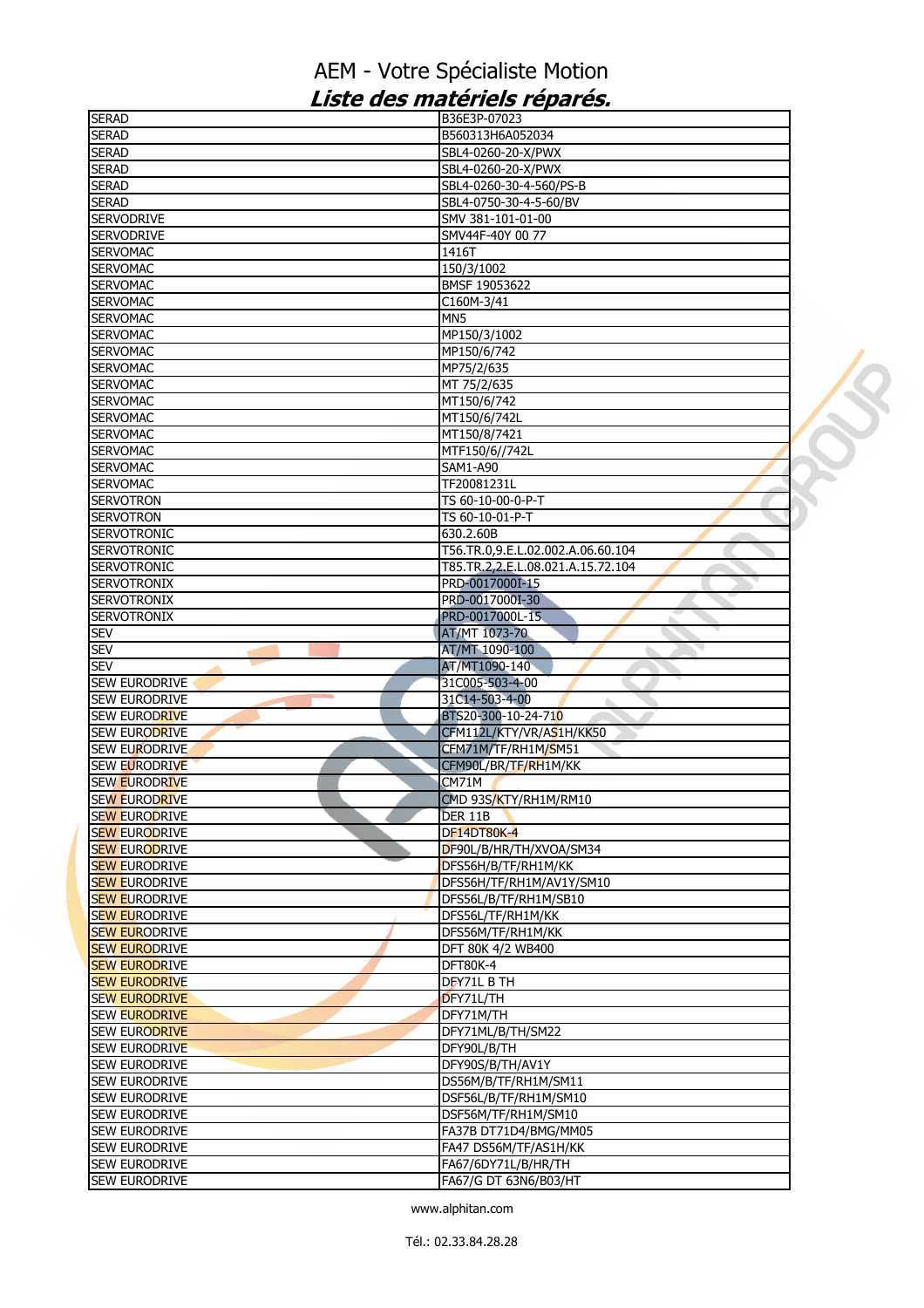| <b>SEW EURODRIVE</b> | FSC11B / FBG11B                                                  |  |
|----------------------|------------------------------------------------------------------|--|
| <b>SEW EURODRIVE</b> | K37 DS56L/B/TF/RH1M/SB10                                         |  |
| <b>SEW EURODRIVE</b> | KA37/R DY71ML/B/HR/TH                                            |  |
| SEW EURODRIVE        | KA37/R DY71ML/TH                                                 |  |
| <b>SEW EURODRIVE</b> | KA37/T DGS56L/B/TF/RH1M/KK                                       |  |
| <b>SEW EURODRIVE</b> | KA46 DY71LB/HR/TH                                                |  |
| <b>SEW EURODRIVE</b> | KAF67 DT90S8/BMG/HR/TF                                           |  |
| sew Eurodrive        | KH47B CM71/BR/TF/RH1M/SB60                                       |  |
| <b>SEW EURODRIVE</b> | KH67/T DY71L/B/HR/TH                                             |  |
| <b>SEW EURODRIVE</b> | KHF37/RAQH100/1CMP63L/BP/KTY/RH1M/SB                             |  |
| <b>SEW EURODRIVE</b> | MAS51A005-503-00                                                 |  |
| SEW EURODRIVE        | MAS51A010-503-00                                                 |  |
| SEW EURODRIVE        | MC07B0040-5A3-4-00                                               |  |
| <b>SEW EURODRIVE</b> | MCS40A0040-5A3-4-00                                              |  |
| <b>SEW EURODRIVE</b> | MCS41A0015-5A3-4-00                                              |  |
| SEW EURODRIVE        | MDS60A0030-5A3-4-00                                              |  |
| <b>SEW EURODRIVE</b> | MDX61B0370-503-4-0T*                                             |  |
| <b>SEW EURODRIVE</b> | MKS 51A 005-503-00                                               |  |
| <b>SEW EURODRIVE</b> | MOVITRAC 31C007-503-4-00                                         |  |
| <b>SEW EURODRIVE</b> | MOVITRAC 31C075-503-4-00                                         |  |
| SEW EURODRIVE        | MOVITRAC 31C220-503-4-00                                         |  |
| SEW EURODRIVE        | MXA80A-048-503-00                                                |  |
| SEW EURODRIVE        | PLAQUE MANQUANTE                                                 |  |
| SEW EURODRIVE        |                                                                  |  |
| SEW EURODRIVE        | PSBF522 CM71L/BR/HR/TF/AS1H/SB60<br>PSF121 CMP50M/BP/KTY/RH1M/SB |  |
|                      |                                                                  |  |
| <b>SEW EURODRIVE</b> | PSF311/EK03/N DS56L/TF/SM11                                      |  |
| <b>SEW EURODRIVE</b> | PSF511/EK09/R DY90L/B/TH/SM30                                    |  |
| SEW EURODRIVE        | PSF511/N/EKO4DY71ML/B/TH3                                        |  |
| <b>SEW EURODRIVE</b> | PSF511/R/EK09 DY90L/B/TH/SM30                                    |  |
| SEW EURODRIVE        | PSF511/R/EK09DY90L/B/TH/SM30                                     |  |
| SEW EURODRIVE        | PSF511/R/EK09DY90M/B/HR/TF                                       |  |
| SEW EURODRIVE        | R37 DY71S/TH/SM21                                                |  |
| <b>SEW EURODRIVE</b> | R37/R DS56M/TF/AS1H/KK                                           |  |
| <b>SEW EURODRIVE</b> | R43 DT80N8/2BMG                                                  |  |
| <b>SEW EURODRIVE</b> | R47 CMP50M/BP/KTY/AS1H/SB                                        |  |
| <b>SEW EURODRIVE</b> | R57 CM71L/BR/TF/RH1L/SB60                                        |  |
| <b>SEW EURODRIVE</b> | R97 DV100M4/BMG/HR                                               |  |
| SEW EURODRIVE        | RF27 DS56H/B/TF                                                  |  |
| <b>SEW EURODRIVE</b> | RF57 CM71M/TF/RH1M/SM60                                          |  |
| SEW EURODRIVE        | <b>RX61 D24 DT90</b>                                             |  |
| <b>SEW EURODRIVE</b> | S37 DT71D4                                                       |  |
| <b>SEW EURODRIVE</b> | S47 AM63DR63M4/BR/HR                                             |  |
| <b>SEW EURODRIVE</b> | S47 CMPS0M/BP/KTY/AS1H/SB                                        |  |
| <b>SEW EURODRIVE</b> | S67 AM71DT71D4/BMG/HR                                            |  |
| <b>SEW EURODRIVE</b> | <b>SA37 DR63L4</b>                                               |  |
| <b>SEW EURODRIVE</b> | <b>SA47/T DT80N4</b>                                             |  |
| <b>SEW EURODRIVE</b> | SAF37DS56L/TF/RH1M/KK                                            |  |
| <b>SEW EURODRIVE</b> | SAF67 DV100M4/BMG                                                |  |
| <b>SEW EURODRIVE</b> | SF31 D63N-4B03/HR/TF                                             |  |
| <b>SEW EURODRIVE</b> | SF37 DR63M4/BR/HR                                                |  |
| <b>SEW EURODRIVE</b> | SF37 DS56L/TF/AS1H/SM10                                          |  |
| <b>SEW EURODRIVE</b> | SF42-D14                                                         |  |
| <b>SEW EURODRIVE</b> | SF47D16DT80K4                                                    |  |
| <b>SEW EURODRIVE</b> | <b>SF52 DT80K-4</b>                                              |  |
| <b>SEW EURODRIVE</b> | SF67DAS100M4 TF TS                                               |  |
| <b>SEW USOCOME</b>   | (FH97G) CM112L/BR/TF/RH1L/SB60                                   |  |
| <b>SEW USOCOME</b>   | CFM112M/BR/HR/TF/RH1L/SB50                                       |  |
| SEW USOCOME          | CFM112M/BR/TF/RH1L/SB50                                          |  |
| SEW USOCOME          | CFM112S/TF/RH1M                                                  |  |
| SEW USOCOME          | CFM112S/TF/RH1M/KK                                               |  |
| SEW USOCOME          | CFM71L/BR/HR/TF/RH1L/KK                                          |  |
| SEW USOCOME          | CFM71L/BR/TF/RH1L/SB60                                           |  |
| SEW USOCOME          | CFM71L/BR/TF/RH1M/SB60                                           |  |
| SEW USOCOME          | CFM71L/BR/TH/RH1L/SB50                                           |  |
| SEW USOCOME          | CFM71L/TF/RH1M/SM50                                              |  |
|                      |                                                                  |  |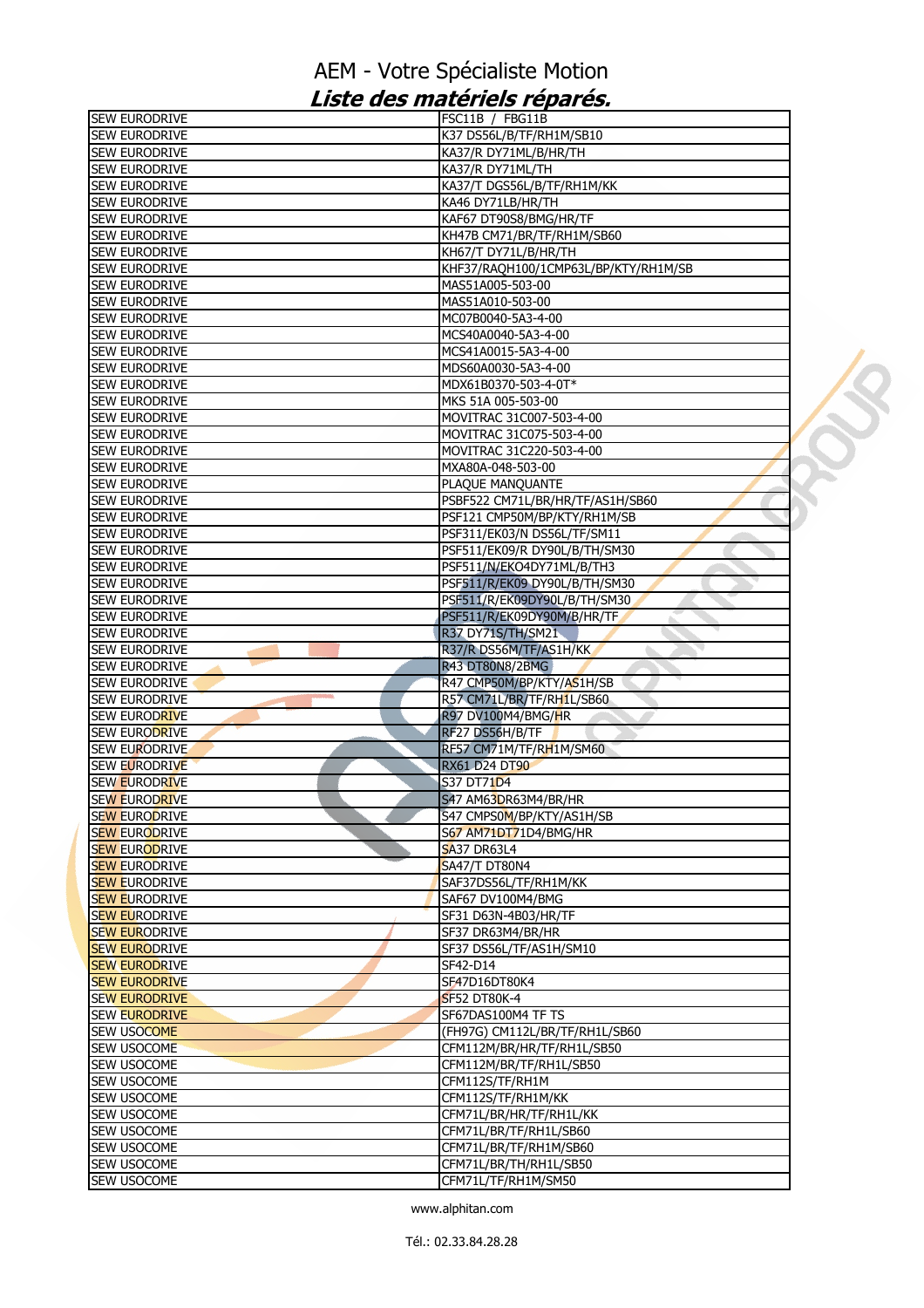| SEW USOCOME        | CFM71M/BR/TF/RH1L/K          |  |
|--------------------|------------------------------|--|
| SEW USOCOME        | CFM71M/BR/TF/RH1L/KK         |  |
| <b>SEW USOCOME</b> | CFM71M/TF/RH1M/SM51          |  |
| SEW USOCOME        | CFM71S/BR/TF/AS1H/SB50       |  |
| SEW USOCOME        | CFM71S/TH/RH1M/KK            |  |
| SEW USOCOME        | CFM90L/BR/TF/RH1L/KK         |  |
| <b>SEW USOCOME</b> | CFM90L/TF/AS1H/SM50          |  |
| SEW USOCOME        | CMP50M/KY/AS1H/SM1           |  |
| SEW USOCOME        | DF14DT80K-4                  |  |
| SEW USOCOME        | DF47 DR63L4                  |  |
| SEW USOCOME        | DF90L/B/TH                   |  |
| SEW USOCOME        | DFR63L4/BR/HR                |  |
| SEW USOCOME        | DFR63L4/BR/HR                |  |
| <b>SEW USOCOME</b> | DFR63M4                      |  |
|                    |                              |  |
| SEW USOCOME        | DFS56H/B/TF/RH1M/SB10        |  |
| SEW USOCOME        | DFS56L/B/TF/RH1M/SB10        |  |
| SEW USOCOME        | DFS56L/TF/RH1M/KK            |  |
| SEW USOCOME        | DFS56M/B/TF/RH1M/SB11        |  |
| SEW USOCOME        | DFS56M/TF/ASH1/KK            |  |
| SEW USOCOME        | DFS56M/TF/RH1M/KK            |  |
| SEW USOCOME        | DFT63L4/B03/HR               |  |
| SEW USOCOME        | DFT63L4B03/HR                |  |
| SEW USOCOME        | DFT71 D6/BMG/HR              |  |
| SEW USOCOME        | DFT71C4BM/HR                 |  |
| SEW USOCOME        | DFT71D4/BMG/HR               |  |
| SEW USOCOME        | DFT80K4/BMG/HR               |  |
| SEW USOCOME        | DFT80K8/4/BMG/HR/TF          |  |
| SEW USOCOME        | DFT80N4/BMG/HR               |  |
| SEW USOCOME        | DFT90L4/BMG/HR               |  |
| SEW USOCOME        | DFT90S4/BMG/HR               |  |
| SEW USOCOME        | DFY71L/B/HR/TH               |  |
| SEW USOCOME        | DFY71L/B/HR/TH/SM21          |  |
| SEW USOCOME        | DFY71L/B/TH                  |  |
| SEW USOCOME        | DFY71L/TH                    |  |
| SEW USOCOME        | DFY71M/B/TH                  |  |
| SEW USOCOME        | DFY90L/B/TH<br>ь             |  |
| <b>SEW USOCOME</b> | DFY90L/TH                    |  |
| <b>SEW USOCOME</b> | DFY90L-B-TH                  |  |
|                    | DFY90S/B/TH/AV1Y             |  |
| <b>SEW USOCOME</b> |                              |  |
| <b>SEW USOCOME</b> | DRS112M4BE5HR/FI/IS          |  |
| SEW USOCOME        | DRS71M4BE1HR/FF80M/2W        |  |
| <b>SEW USOCOME</b> | <b>DT 100L8/2BM</b>          |  |
| <b>SEW USOCOME</b> | DV 132 ML8/4/BM/HR           |  |
| <b>SEW USOCOME</b> | DV112M4/BMG/HR               |  |
| <b>SEW USOCOME</b> | FA47 DT80K4                  |  |
| <b>SEW USOCOME</b> | FA67/G DV100M4/BMG/HR        |  |
| <b>SEW USOCOME</b> | FA67/GAM80 DT80K4            |  |
| <b>SEW USOCOME</b> | FAF37 DS56H/B/TF/RH1M/KK     |  |
| <b>SEW USOCOME</b> | FH77/G CM71L/BR/TF/AS1H/SB50 |  |
| <b>SEW USOCOME</b> | FH87 CM112I-/BR/TH/RH1L/KK   |  |
| <b>SEW USOCOME</b> | FH87GDV112M4BMG              |  |
| <b>SEW USOCOME</b> | FH87GDY112LB/TH/VY           |  |
| <b>SEW USOCOME</b> | HK30 DRS71M4BE05HR/TF        |  |
| <b>SEW USOCOME</b> | K37 DS56L/B/TF/RH1M/SB10     |  |
| <b>SEW USOCOME</b> | K47CM71S/BR/TF/AS1H/SB50     |  |
| <b>SEW USOCOME</b> | K57 DT80K6/BMG               |  |
| SEW USOCOME        | K57 DT80K6/BMG/HR            |  |
| SEW USOCOME        | K57 DT80N4/BMG               |  |
| SEW USOCOME        | K77 DV112M4/BMG/HR/TF        |  |
|                    |                              |  |
| SEW USOCOME        | KA37 CM71L/TF/RH1M/KK        |  |
| SEW USOCOME        | KA37 DS56L/TF/RH1M/KK        |  |
| SEW USOCOME        | KA37 DY71S/B/TH              |  |
| <b>SEW USOCOME</b> | KA37/T CM71S/TF/RH1M/KK      |  |
| SEW USOCOME        | KA37T DS56L/TF/RH1M/KK       |  |
| SEW USOCOME        | KA37T DT63N6B03/HR           |  |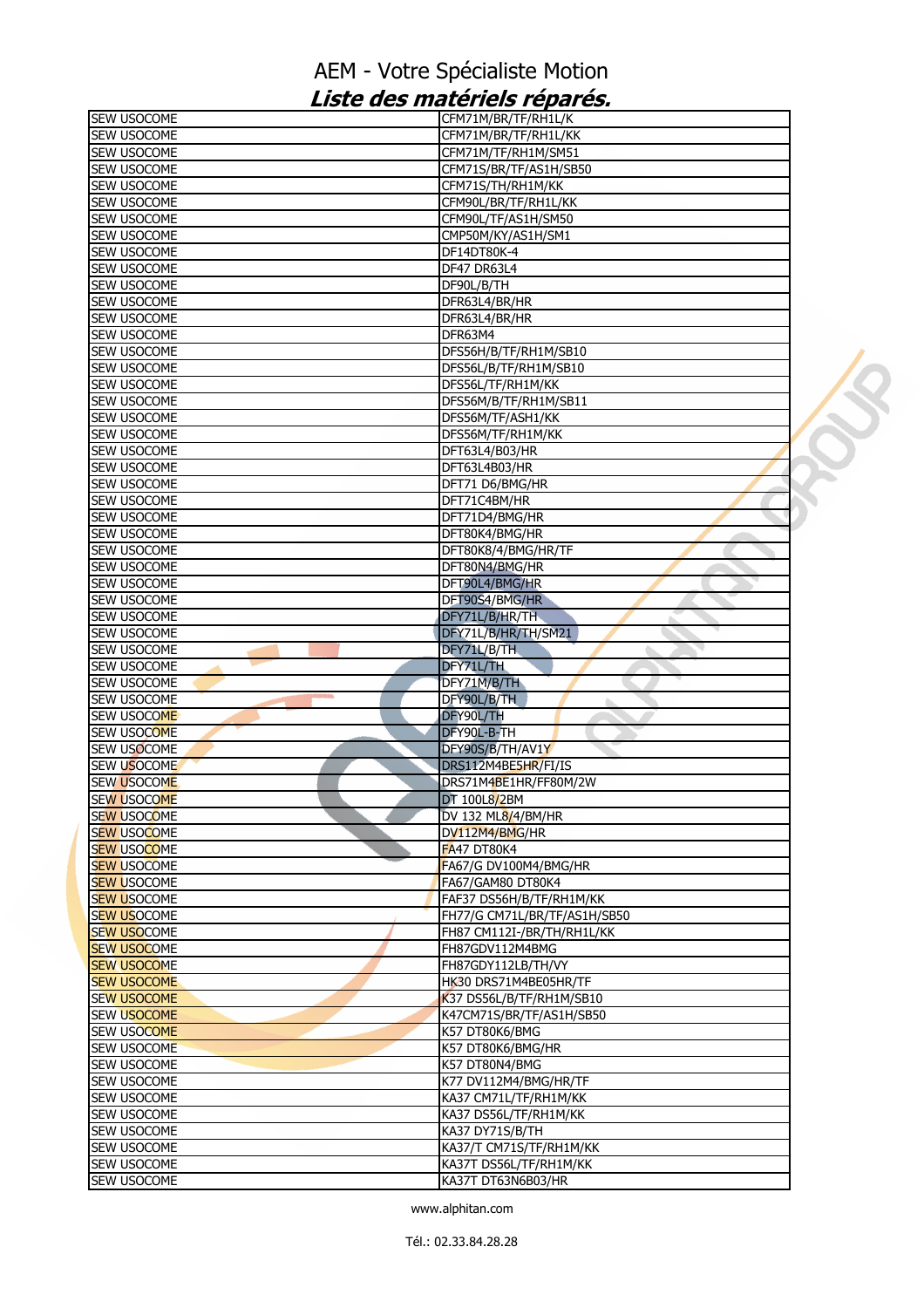| SEW USOCOME                       | KA47/T DS56H/B/TF/AS1H/KK             |  |
|-----------------------------------|---------------------------------------|--|
| SEW USOCOME                       | KA47/TCM71S/BR/TF/AS1H/SB50           |  |
| SEW USOCOME                       | KA47/TDT90L4/BMG/HR/TF                |  |
| SEW USOCOME                       | KA47/TDY71MB                          |  |
| SEW USOCOME                       | KA67/RCM71L/BR/TF/RH1KL/SB50          |  |
| SEW USOCOME                       | KA67/RCM71L/BR/TF/RH1L/SB50           |  |
| SEW USOCOME                       | KA77 AR100DT100L4/BMG/HR 3            |  |
| SEW USOCOME                       | KA77 CM90S-BR-TF-AS1H-KK              |  |
| <b>SEW USOCOME</b>                | KA77 DT80K4/BMG/HF                    |  |
| SEW USOCOME                       | KA77 DY90L/B/TH                       |  |
| SEW USOCOME                       | KA86GVN112MBM                         |  |
| SEW USOCOME                       | KAF37 DT80K4/BMG/HR                   |  |
| SEW USOCOME                       | KF47 DT100L12/2/BMG/HR                |  |
| SEW USOCOME                       | KF47 DY71S/TH/SM21                    |  |
| <b>SEW USOCOME</b>                | KF67 DT80N6                           |  |
| SEW USOCOME                       | KH37 CM71S/BR/TF/AS1H/SB50            |  |
| SEW USOCOME                       | KH47 CM71S/BR/TF/AS1H/SB50            |  |
| <b>SEW USOCOME</b>                | KH47B CM71L/BR/TF/RH1L/SB50           |  |
| SEW USOCOME                       | KH47B CM71L/BR/TF/RH1L/SB60           |  |
| <b>SEW USOCOME</b>                | KH47B/TCM71L/BR/TF/RH1M/SB60          |  |
| SEW USOCOME                       | KH67/T DY71L/B/HR/TH                  |  |
| SEW USOCOME                       | KH67/T DY71L/B/HR/TH/SM20             |  |
| SEW USOCOME                       | KH67/TCM71L/BR/HR/TF/RH1L/KK          |  |
| SEW USOCOME                       | KH67/TCM71MB/BR/HR/TF/RH1L/KK         |  |
| SEW USOCOME                       | KH67/TDY71L/B/HR/TH<br>KHF37 AQH100/4 |  |
| <b>SEW USOCOME</b><br>SEW USOCOME | KHF37 CM71S/BR/HR/TF/RH1L/KK          |  |
| SEW USOCOME                       | KHF37CM71L/BR/TF/RH1L/SB50            |  |
| SEW USOCOME                       | KHF87 DV132ML8/4/BM/HR/TF3            |  |
| SEW USOCOME                       | KHZ47 DY71L/B/HR/TH                   |  |
| SEW USOCOME                       | MDS60A0075-5A3-4-00                   |  |
| SEW USOCOME                       | PSF312/N/EK03 DS56L/TF/RH1M/SM10      |  |
| SEW USOCOME                       | R17D556M/B/TF/RH1M/KK                 |  |
| SEW USOCOME                       | R27 DR63L4/BR/HR                      |  |
| SEW USOCOME                       | R27 DS56H/TF/RH1M/KK                  |  |
| SEW USOCOME                       | R27 DS56L/B/TF/RH1M/SB10              |  |
| SEW USOCOME                       | R27 DS56L/TF/RH1M/KK                  |  |
| SEW USOCOME                       | R27 DS56M/TF/RH1M/KK                  |  |
| SEW USOCOME                       | R27 DT80N8/2/BMG/HR                   |  |
| SEW USOCOME                       | R37 AM80 DT80K4                       |  |
| <b>SEW USOCOME</b>                | R37 DT71D4/BMG/HR                     |  |
| <b>SEW USOCOME</b>                | R37 DY71ML/B/HR/TH                    |  |
| <b>SEW USOCOME</b>                | R37 RDS56M/B/TF/RH1M/SB10             |  |
| <b>SEW USOCOME</b>                | R37/R/DS56L/B/TF/RH1M/SB10            |  |
| <b>SEW USOCOME</b>                | R <sub>40</sub> VU1                   |  |
| <b>SEW USOCOME</b>                | R42DT80N4BM/HR/TF                     |  |
| <b>SEW USOCOME</b>                | R47 AM80 DT80N8/2/BMG/HF/002022       |  |
| <b>SEW USOCOME</b>                | R47 DT71D4/BMG/HR                     |  |
| <b>SEW USOCOME</b>                | R47 DV100M4/BMG/HR                    |  |
| <b>SEW USOCOME</b>                | R47 DV100M4/BMG/HR/TF                 |  |
| <b>SEW USOCOME</b>                | R57 R37VUO1DR63L4                     |  |
| <b>SEW USOCOME</b>                | R57DY90S/TH                           |  |
| <b>SEW USOCOME</b>                | R60LP90DT90L4BMG/HR/TF                |  |
| <b>SEW USOCOME</b>                | R63DT71D 48MG/HR                      |  |
| <b>SEW USOCOME</b>                | R63DT80K 4BM/HR                       |  |
| <b>SEW USOCOME</b>                | R67/RCM90L/BR/HR/TF/RH1M/KK           |  |
| SEW USOCOME                       | R803DT80N4BM/HR                       |  |
| SEW USOCOME                       | RF17 DT71D8                           |  |
| SEW USOCOME<br>SEW USOCOME        | RF47 DY90M/TH<br>RF67 DT80N4BMG/HR    |  |
| SEW USOCOME                       | RF73 DY71LB/HR/TH                     |  |
| SEW USOCOME                       | S31 DT80N8BM/HF                       |  |
| SEW USOCOME                       | <b>S37 DR63L4/BR</b>                  |  |
| SEW USOCOME                       | S37 DT71D4                            |  |
| SEW USOCOME                       | S47 AM63 DR63M4/BR/HR                 |  |
|                                   |                                       |  |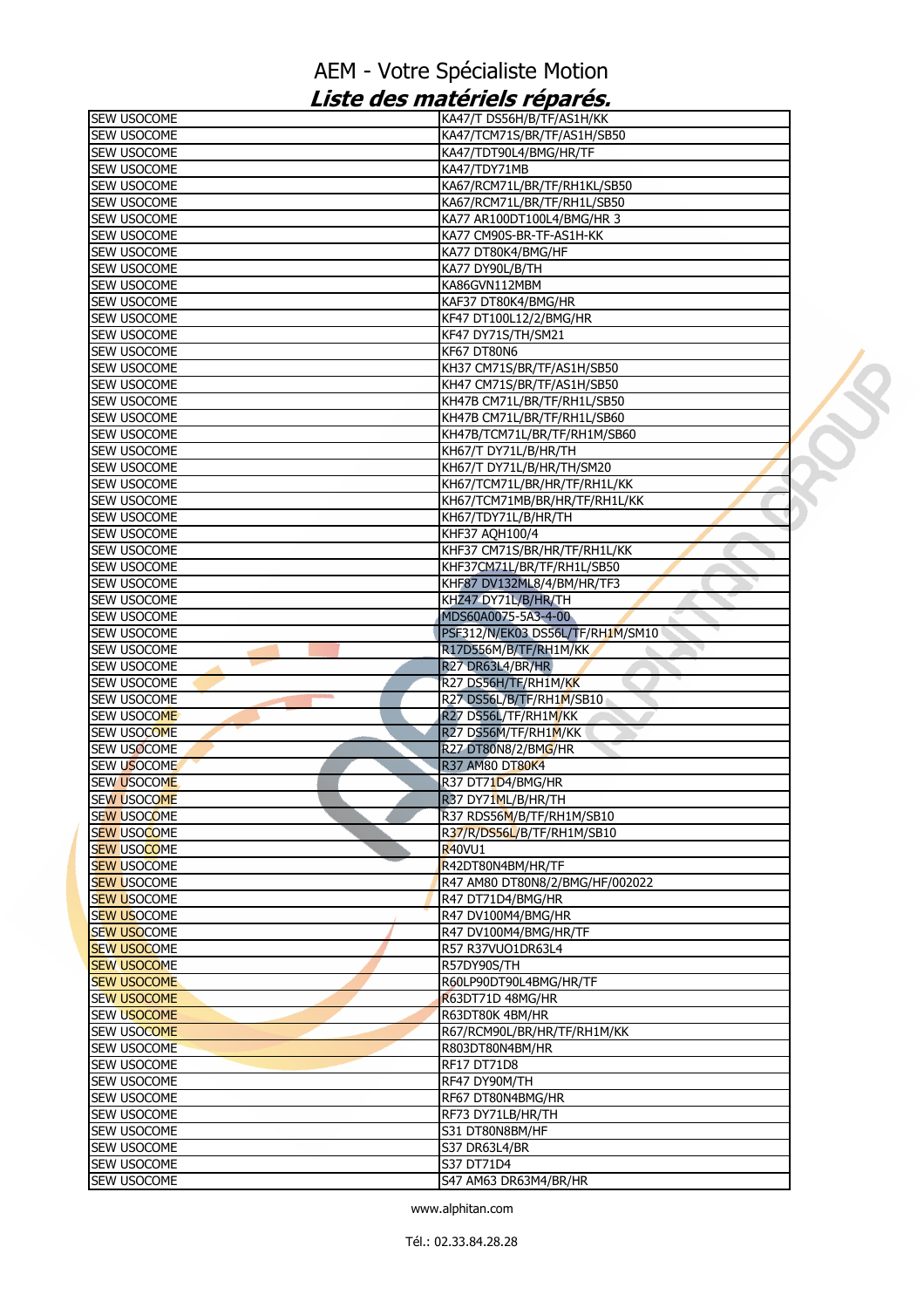| SEW USOCOME                       | S47 AM63DR63M4/BR        |  |
|-----------------------------------|--------------------------|--|
| <b>SEW USOCOME</b>                | S47 AM63DR63M4/BR/HR     |  |
| <b>SEW USOCOME</b>                | S47 DT71D4/BMG/HR        |  |
| SEW USOCOME                       | S47-DT7108/2BMG/HR       |  |
| SEW USOCOME                       | S47DT71D8/2/BMG/HR       |  |
| SEW USOCOME                       | S47DT71DB/2/BMG/HR       |  |
| SEW USOCOME                       | S57 DT71D4/BMG/HR        |  |
| SEW USOCOME                       | S62 DT90S-4              |  |
| SEW USOCOME                       | <b>S67 DRS80M4</b>       |  |
| SEW USOCOME                       | <b>S67 DT80N4</b>        |  |
| SEW USOCOME                       | S67DT90L4/2              |  |
| <b>SEW USOCOME</b>                | S67DT90L4/2BMG/HR        |  |
| <b>SEW USOCOME</b>                | S77 DT90S4/BMG           |  |
| SEW USOCOME                       | <b>SA 57 DT71D4</b>      |  |
| <b>SEW USOCOME</b>                | SA 62 DT71 D4            |  |
| SEW USOCOME                       | <b>SA37 DR63L4</b>       |  |
| SEW USOCOME                       | SA37/T DT71D4            |  |
| SEW USOCOME                       | SA37/T DT80K4            |  |
| SEW USOCOME                       | SA42TDT80N8/4BM/HR       |  |
| SEW USOCOME                       | SA47/T DS56H/TF/RH1M/KK  |  |
| SEW USOCOME                       | SA47/T DS56M/TF/RH1M/KK  |  |
| <b>SEW USOCOME</b>                | SA47/T DT80N4            |  |
| SEW USOCOME                       | SA47DT80K4               |  |
| SEW USOCOME                       | SA52T DT9054BMG/HR       |  |
| SEW USOCOME                       | SA57 DT80K4/BMG/HR/VS    |  |
|                                   |                          |  |
| <b>SEW USOCOME</b><br>SEW USOCOME | SA57 DT80N4              |  |
|                                   | SA57/T DT71D6            |  |
| <b>SEW USOCOME</b>                | SA67/TDV100L4/BMG/HR     |  |
| SEW USOCOME                       | SAF32 D63L-4             |  |
| SEW USOCOME                       | SAF37 DR63L4             |  |
| <b>SEW USOCOME</b>                | SAF47DT80N8/BMG/HR       |  |
| SEW USOCOME                       | SAF57DT71D6/BMG/HR       |  |
| SEW USOCOME                       | SAF67 DT90L4/BMG         |  |
| SEW USOCOME                       | <b>SAF67 DV100M4/BMG</b> |  |
| SEW USOCOME                       | <b>SANS</b>              |  |
| SEW USOCOME                       | <b>SANS PLAQUE</b>       |  |
| SEW USOCOME                       | SANS PLAQUE SIGNALETIQUE |  |
| SEW USOCOME                       | <b>SF37 DR63L4</b>       |  |
| SEW USOCOME                       | SF37 DR63M4/BR/HR        |  |
| <b>SEW USOCOME</b>                | <b>SF37 DT80N2</b>       |  |
| <b>SEW USOCOME</b>                | SF42 D16 DT80K4          |  |
| <b>SEW USOCOME</b>                | <b>SF42 D63L4</b>        |  |
| <b>SEW USOCOME</b>                | SF47 DR63L4              |  |
| <b>SEW USOCOME</b>                | SF47 DR63L4/BR/HR/       |  |
| <b>SEW USOCOME</b>                | SF47 DR63L4/BR/HR/TF     |  |
| <b>SEW USOCOME</b>                | SF47 DT71D8/2/BMG/HR/TF  |  |
| <b>SEW USOCOME</b>                | <b>SF57 DT80K4</b>       |  |
| <b>SEW USOCOME</b>                | SF57 DT80K8/4/BMG/HR/TF  |  |
| <b>SEW USOCOME</b>                | SF57 DT90S4/BMG/HF/TF    |  |
| <b>SEW USOCOME</b>                | SH37 DS56H/TF/RH1M/KK    |  |
| <b>SEW USOCOME</b>                | SK 71S/4                 |  |
| <b>SEW USOCOME</b>                | W20DR63L2                |  |
| <b>SEW USOCOME</b>                | <b>WA20DT171D2</b>       |  |
| <b>SEW USOCOME</b>                | WA20TDR63M4              |  |
| <b>SEW USOCOME</b>                | WA30/TDT71D4/BMG/HR/Z    |  |
| <b>SGE LOVATO</b>                 | LUXOR 244                |  |
| <b>SGE LOVATO</b>                 | MS60 8/16                |  |
| <b>SIBONI</b>                     | 63PM034DT14              |  |
| <b>SIBONI</b>                     | 75PM137FE01 E G71 CONN   |  |
| <b>SIBONI</b>                     | 75PN137FE01 E G71 CONN   |  |
| <b>SIBONI</b>                     | N45M970 RE 55/6E         |  |
| <b>SIBONI</b>                     | N46M970 RE 66/8E         |  |
| SIBONI / BIESSE                   | N17L823 E HSD / MM138    |  |
| <b>SICK</b>                       | HDA70-ILE15027           |  |
| <b>SICMEMOTORI</b>                | P180K2 PVA/B3            |  |
|                                   |                          |  |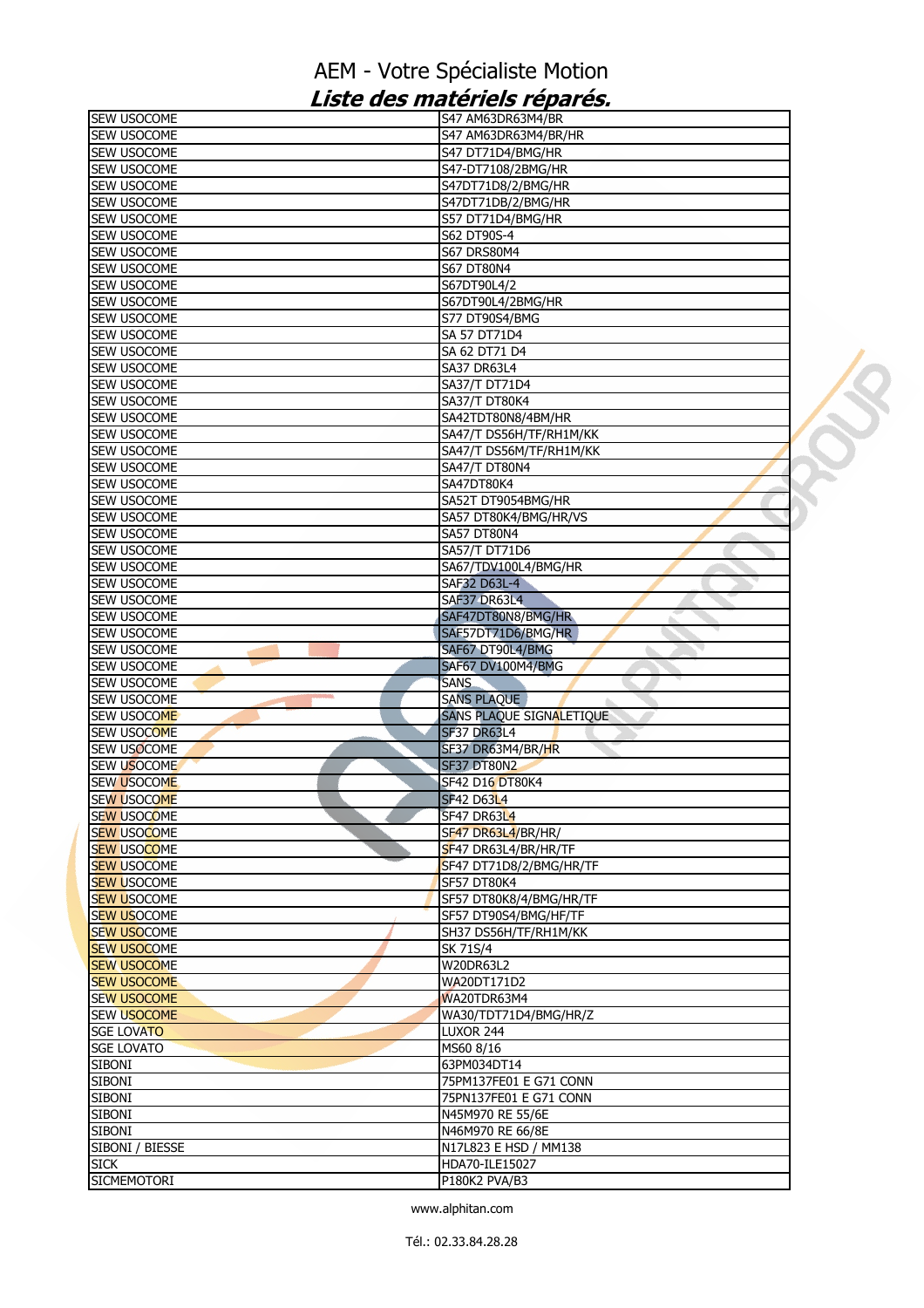| SIDEL          | 55 EZC300FAAAA                     |  |
|----------------|------------------------------------|--|
| <b>SIE</b>     | SHJ453035514K154R                  |  |
| <b>SIEI</b>    | 4450094                            |  |
| <b>SIEI</b>    | AVy4370-KBX                        |  |
| <b>SIEI</b>    | TPD32-400/420-420-4B-CON           |  |
| SIEI           | TPy2-415/280-15-4B                 |  |
| <b>SIEMENS</b> | 1FT5036-0AK01-1-Z / Z=G45+G51      |  |
| <b>SIEMENS</b> | 1 FK6081-6AF71-1ZZ9                |  |
| <b>SIEMENS</b> | 1 FK6083-6AZ21-9ZZ9 -ZS28          |  |
| <b>SIEMENS</b> | 1 FK6100 8AF71 1TG0                |  |
|                |                                    |  |
| <b>SIEMENS</b> | 1 FK7042-5AF71-1EH2                |  |
| <b>SIEMENS</b> | 1 FT5044-1AF71-3ABO                |  |
| <b>SIEMENS</b> | 1 FT5062-0AG71-1                   |  |
| <b>SIEMENS</b> | 1 FT5064-0AC01-2-Z / Z=K31 K42 K85 |  |
| <b>SIEMENS</b> | 1 FT5073-0AF71-1-Z Z=K83           |  |
| <b>SIEMENS</b> | 1 FT6034-1AK71-4EH1                |  |
| <b>SIEMENS</b> | 1 FT6082-8AF71-3AB1                |  |
| <b>SIEMENS</b> | 1 FT6102-1AC71-2AH1                |  |
| <b>SIEMENS</b> | 1 FT6105-8AC71-4AB1                |  |
| <b>SIEMENS</b> | 1 LA5090-2AA91-ZX95                |  |
| <b>SIEMENS</b> | 1 PH SANS PLAQUE                   |  |
| <b>SIEMENS</b> | 1F6034-1AK71-4EG1                  |  |
| <b>SIEMENS</b> | 1F6064-6AF71-4EA2                  |  |
| <b>SIEMENS</b> | 1FE1051-6WN10-1BA0                 |  |
| <b>SIEMENS</b> | 1FK6032-6AK71-1SG0                 |  |
| <b>SIEMENS</b> | 1FK6032-6AK71-1TA0                 |  |
|                |                                    |  |
| <b>SIEMENS</b> | 1FK6032-6AK71-1TG0                 |  |
| <b>SIEMENS</b> | 1FK6032-6AK71-1ZZ9-ZS36            |  |
| <b>SIEMENS</b> | 1FK6040 6AK71 1AH0                 |  |
| <b>SIEMENS</b> | 1FK6040-6AK71-1AH0                 |  |
| <b>SIEMENS</b> | 1FK6040-6AK71-1EB0                 |  |
| <b>SIEMENS</b> | 1FK6040-6AK71-1GA0                 |  |
| <b>SIEMENS</b> | 1FK6042-6AF71-1AA0                 |  |
| <b>SIEMENS</b> | 1FK6042-6AF71-1AB0                 |  |
| <b>SIEMENS</b> | 1FK6042-6AF71-1AH0                 |  |
| <b>SIEMENS</b> | 1FK6042-6AF71-1EB0                 |  |
| <b>SIEMENS</b> | 1FK6042-6AF71-1EH0                 |  |
| <b>SIEMENS</b> | 1FK6042-6AF71-1TG0                 |  |
| <b>SIEMENS</b> | 1FK6042-6AF71-1TG2                 |  |
| <b>SIEMENS</b> | 1FK6060-6AF71-1AG2                 |  |
| <b>SIEMENS</b> | 1FK6060-6AF71-1EG2                 |  |
| <b>SIEMENS</b> | 1FK6060-6AF71-1EH0                 |  |
| siemens        | 1FK6063-6AF71-1AA2                 |  |
| <b>SIEMENS</b> | 1FK6063-6AF71-1AB0                 |  |
| <b>SIEMENS</b> | 1FK6063-6AF71-1AG0                 |  |
| <b>SIEMENS</b> | 1FK6063-6AF71-1AG2                 |  |
| <b>SIEMENS</b> | 1FK6063-6AF71-1AH0                 |  |
| <b>SIEMENS</b> | 1FK6063-6AF71-1AH00                |  |
| <b>SIEMENS</b> | 1FK6063-6AF71-1EG2                 |  |
| <b>SIEMENS</b> | 1FK6063-6AF71-1EH0                 |  |
| <b>SIEMENS</b> | 1FK6063-6AF71-1EH0-Z / Z=V40       |  |
| <b>SIEMENS</b> | 1FK6063-6AF71-1TA0                 |  |
| <b>SIEMENS</b> | 1FK6063-6AF71-1TH0                 |  |
| <b>SIEMENS</b> | 1FK6064-7AF71                      |  |
| <b>SIEMENS</b> | 1FK6069-6AF71-1AB0                 |  |
| <b>SIEMENS</b> | 1FK6080-6AF71-1AG0                 |  |
| <b>SIEMENS</b> | 1FK6080-6AF71-1AH0                 |  |
| <b>SIEMENS</b> | 1FK6081-6AF71-1ZZ9                 |  |
| <b>SIEMENS</b> | 1FK6081-6AF71-1ZZ9 Z= S07          |  |
| <b>SIEMENS</b> | 1FK6081-6AZ21-9ZZ9-Z S25           |  |
| <b>SIEMENS</b> |                                    |  |
|                | 1FK6081-6AZ21-9ZZ9-ZS25            |  |
| <b>SIEMENS</b> | 1FK6083-6AF71-1AA0                 |  |
| <b>SIEMENS</b> | 1FK6083-6AF71-1EH0                 |  |
| <b>SIEMENS</b> | 1FK6083-6AF71-1TG0                 |  |
| <b>SIEMENS</b> | 1FK6083-6AF71-1TH0                 |  |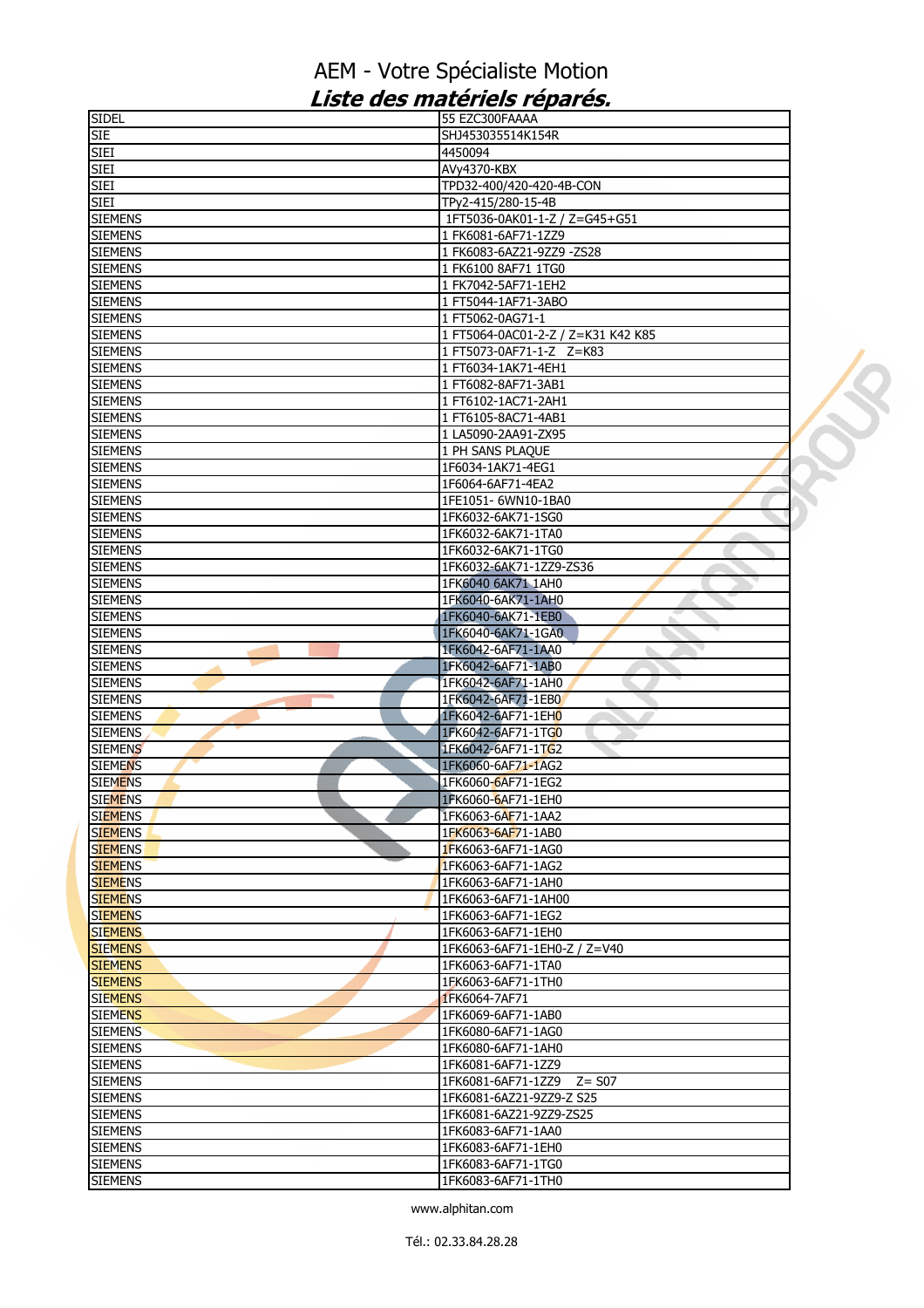| SIEMENS                          | 1FK6083-6AZ21-9ZZ9-Z / Z=S01             |
|----------------------------------|------------------------------------------|
| <b>SIEMENS</b>                   | 1FK6083-6AZ21-9ZZ9-Z / Z=S26             |
| <b>SIEMENS</b>                   | 1FK6083-6AZ21-9ZZ9-Z / Z=S28             |
| SIEMENS                          | 1FK6083-6AZ21-9ZZ9-Z S03                 |
| <b>SIEMENS</b>                   | 1FK6083-6AZ21-9ZZ9-Z S28                 |
| <b>SIEMENS</b>                   | 1FK6083-6AZ21-9ZZ9-ZS03                  |
| <b>SIEMENS</b>                   | 1FK6083-6AZ21-9ZZ9-ZS26                  |
| <b>SIEMENS</b>                   | 1FK6083-6AZ21-9ZZ9-ZS27                  |
| <b>SIEMENS</b>                   | 1FK6084-6AZ21-9ZZ9-Z / Z=S04             |
| <b>SIEMENS</b>                   | 1FK6084-6AZ21-9ZZ9-Z S04                 |
| <b>SIEMENS</b>                   | 1FK6084-6AZ21-9ZZ9-ZS04                  |
| <b>SIEMENS</b>                   | 1FK6100 8AF71 1AHH0                      |
| <b>SIEMENS</b>                   | 1FK6100-8AF71-1AH0                       |
| SIEMENS                          | 1FK6100-8AF71-1EH0                       |
| <b>SIEMENS</b>                   | 1FK6100-8AF71-1TG0                       |
| <b>SIEMENS</b>                   | 1FK6101 8AF71 1TA0                       |
| <b>SIEMENS</b>                   | 1FK6101 8AF71 1TG0                       |
| SIEMENS                          | IFK6101-8AF71-1TG0                       |
| <b>SIEMENS</b>                   | 1FK6101-8AF71-1TH0                       |
| <b>SIEMENS</b>                   | 1FK6101-8AZ21-1TB2-ZS11                  |
| <b>SIEMENS</b>                   | 1FK6101-8AZ21-1TB9-ZS11                  |
| <b>SIEMENS</b>                   | 1FK6103-8AF71-1AB0                       |
| SIEMENS                          | 1FK6103-8AF71-1AG0                       |
| <b>SIEMENS</b><br><b>SIEMENS</b> | 1FK6103-8AF71-1AH0<br>1FK6103-8AF71-1EH0 |
| <b>SIEMENS</b>                   | 1FK6103-8AF71-1TB0                       |
| <b>SIEMENS</b>                   | 1FK7022-5AK71-1HG0                       |
| <b>SIEMENS</b>                   | 1FK7022-5AK71-1HH0                       |
| <b>SIEMENS</b>                   | 1FK7022-5AK71-1HH5-Z                     |
| <b>SIEMENS</b>                   | 1FK7022-5AK71-1LA3                       |
| SIEMENS                          | 1FK7022-5AK71-8HH2                       |
| SIEMENS                          | 1FK7032-5AK71-1DG3                       |
| <b>SIEMENS</b>                   | 1FK7032-5AK71-1HB3                       |
| <b>SIEMENS</b>                   | 1FK7032-5AK71-1HG0                       |
| <b>SIEMENS</b>                   | 1FK7032-5AK71-1HH2                       |
| SIEMENS                          | 1FK7032-5AK71-7TH0<br>ò.                 |
| <b>SIEMENS</b>                   | 1FK7033-1AK71-1HH5                       |
| <b>SIEMENS</b>                   | 1FK7033-7AK71-1HG0                       |
| <b>SIEMENS</b>                   | 1FK7033-7AK71-1HH0                       |
| <b>SIEMENS</b>                   | 1FK7033-7AK71-1HH5                       |
| siemens                          | 1FK7034-5AK71-1LH3                       |
| <b>SIEMENS</b>                   | 1FK7040-5AK71-1EG0                       |
| <b>SIEMENS</b>                   | 1FK7042-5AF71-1AA0                       |
| <b>SIEMENS</b>                   | 1FK7042-5AF71-1EB0                       |
| <b>SIEMENS</b>                   | 1FK7042-5AF71-1EG0                       |
| <b>SIEMENS</b>                   | 1FK7042-5AF71-1EG5                       |
| <b>SIEMENS</b>                   | 1FK7042-5AF71-1EH2                       |
| <b>SIEMENS</b>                   | 1FK7042-5AF71-1EH3                       |
| <b>SIEMENS</b>                   | 1FK7042-5AF71-1EH3-Z                     |
| <b>SIEMENS</b>                   | 1FK7042-5AF71-1FG0                       |
| <b>SIEMENS</b><br><b>SIEMENS</b> | 1FK7042-5AF71-1FH3<br>1FK7042-5AF71-1GG3 |
| <b>SIEMENS</b>                   | 1FK7042-5AF71-1GH0                       |
| <b>SIEMENS</b>                   | 1FK7042-5AF71-1KH5                       |
| siemens                          | 1FK7042-5AF71-1SA0                       |
| <b>SIEMENS</b>                   | 1FK7042-5AF71-1SG3                       |
| <b>SIEMENS</b>                   | 1FK7042-5AF71-1TA0                       |
| <b>SIEMENS</b>                   | 1FK7042-5AF71-1TG0                       |
| SIEMENS                          | 1FK7042-5AK71-1AB0                       |
| siemens                          | 1FK7042-5AK71-1GB3                       |
| <b>SIEMENS</b>                   | 1FK7042-5AK71-1TH0                       |
| <b>SIEMENS</b>                   | 1FK7044-1AH71-1EH3                       |
| <b>SIEMENS</b>                   |                                          |
|                                  | 1FK7044-7AF71-1AG0                       |
| SIEMENS                          | 1FK7044-7AF71-1GG0                       |
| SIEMENS                          | 1FK7044-7AF71-1SH0                       |

U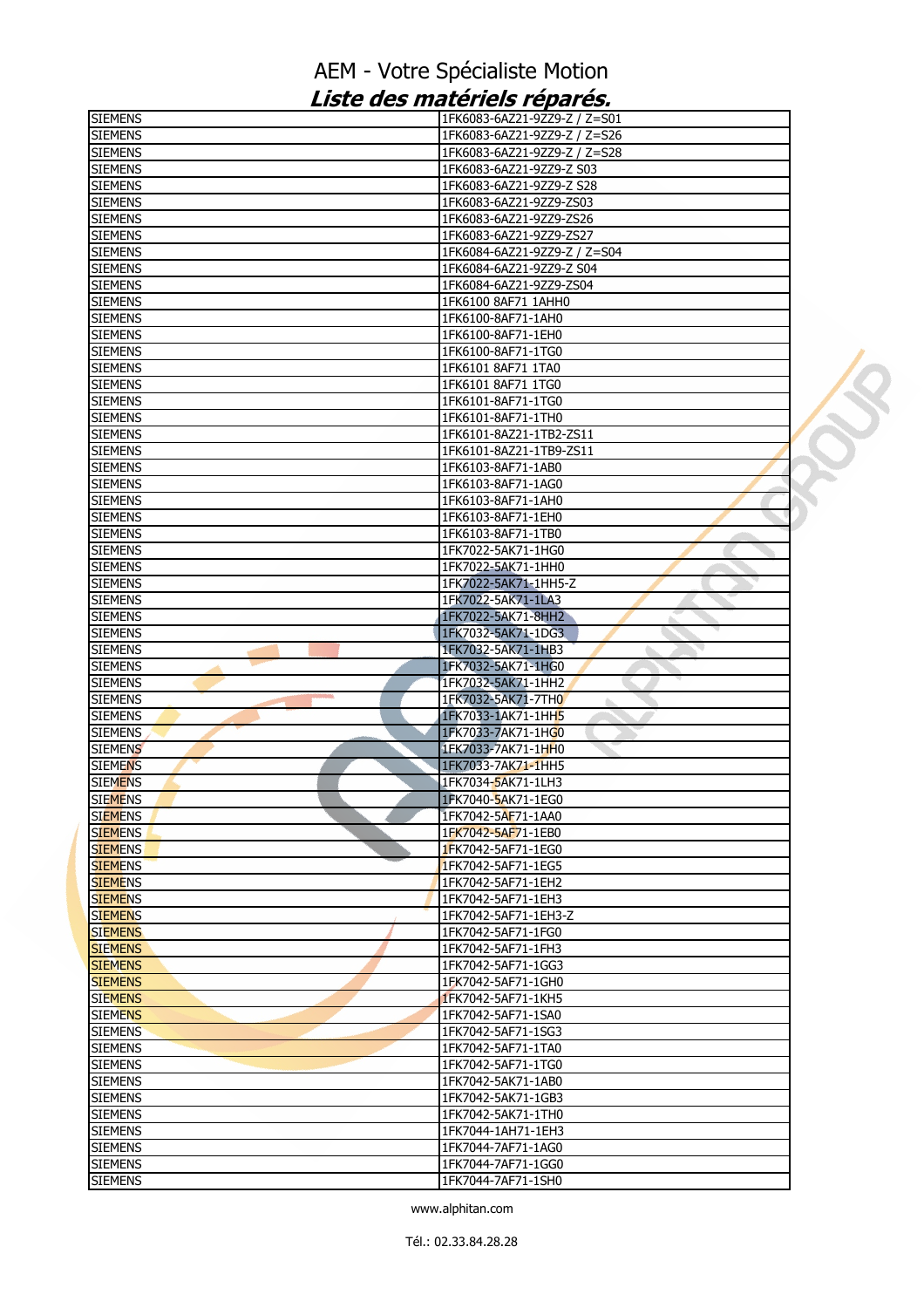| <b>SIEMENS</b>                   | 1FK7044-7AF71-1TH0                       |  |
|----------------------------------|------------------------------------------|--|
| <b>SIEMENS</b>                   | 1FK7044-7AH71-1EG0-Z/Z=W23               |  |
| <b>SIEMENS</b>                   | 1FK7044-7AH71-1EH3                       |  |
| <b>SIEMENS</b>                   | 1FK7044-7AH71-1GG2                       |  |
| <b>SIEMENS</b>                   | 1FK7060-5AF71-1EB3                       |  |
| <b>SIEMENS</b>                   | 1FK7060-5AF71-1EH0                       |  |
| <b>SIEMENS</b>                   | 1FK7060-5AF71-1EH2                       |  |
| <b>SIEMENS</b>                   | 1FK7060-5AF71-1FH3                       |  |
| <b>SIEMENS</b>                   | 1FK7060-5AF71-1GG2                       |  |
| <b>SIEMENS</b>                   | 1FK7060-5AF71-1SA0                       |  |
| <b>SIEMENS</b>                   | 1FK7060-5AF71-1UA0                       |  |
| <b>SIEMENS</b>                   | 1FK7060-5AH71-1EG0                       |  |
| <b>SIEMENS</b>                   | 1FK7061-7AF71-1GG3                       |  |
| <b>SIEMENS</b>                   | 1FK7063 - 5AH71-1GH0                     |  |
| <b>SIEMENS</b>                   | 1FK7063-5AF71-1AG3-Z / Z=V42             |  |
| <b>SIEMENS</b>                   | 1FK7063-5AF71-1AH0                       |  |
| <b>SIEMENS</b>                   | 1FK7063-5AF71-1DH3                       |  |
| <b>SIEMENS</b>                   | 1FK7063-5AF71-1EA2                       |  |
| <b>SIEMENS</b>                   | 1FK7063-5AF71-1EB3                       |  |
| <b>SIEMENS</b>                   | 1FK7063-5AF71-1EG0                       |  |
| <b>SIEMENS</b>                   | 1FK7063-5AF71-1EH2                       |  |
| <b>SIEMENS</b>                   | 1FK7063-5AF71-1GB3                       |  |
|                                  |                                          |  |
| <b>SIEMENS</b><br><b>SIEMENS</b> | 1FK7063-5AF71-1GH0<br>1FK7063-5AF71-1SB0 |  |
|                                  |                                          |  |
| <b>SIEMENS</b>                   | 1FK7063-5AF71-1UA0                       |  |
| <b>SIEMENS</b>                   | 1FK7063-5AH71-1EH0                       |  |
| <b>SIEMENS</b>                   | 1FK7063-5AH71-1EHO                       |  |
| <b>SIEMENS</b>                   | 1FK7063-5AH71-1GH3                       |  |
| <b>SIEMENS</b>                   | 1FK7064-7AF71-1SA2                       |  |
| <b>SIEMENS</b>                   | 1FK7064-7AH71-1EG0                       |  |
| <b>SIEMENS</b>                   | 1FK7064-7AH71-1EH3                       |  |
| <b>SIEMENS</b>                   | 1FK7064-7AH71-1SH3                       |  |
| <b>SIEMENS</b>                   | 1FK7080-5AF71-1AG0                       |  |
| <b>SIEMENS</b>                   | 1FK7083-5AF71-1AA0-Z /Z=N05              |  |
| <b>SIEMENS</b>                   | 1FK7083-5AF71-1AB0-Z                     |  |
| <b>SIEMENS</b>                   | 1FK7083-5AF71-1AG0<br>à.                 |  |
| <b>SIEMENS</b>                   | 1FK7083-5AF71-1AH0                       |  |
| <b>SIEMENS</b>                   | 1FK7083-5AF71-1EB0-Z                     |  |
| <b>SIEMENS</b>                   | 1FK7083-5AF71-1FA0                       |  |
| <b>SIEMENS</b>                   | 1FK7085-7AF71-1AG3                       |  |
| <b>SIEMENS</b>                   | 1FK7085-7AF71-1EH3                       |  |
| <b>SIEMENS</b>                   | 1FK7085-7AF71-1EH3-Z/Z=N27               |  |
| siemens                          | 1FK7085-7AF71-1GB0                       |  |
| <b>SIEMENS</b>                   | 1FK7085-7AF71-1SG0                       |  |
| <b>SIEMENS</b>                   | 1FK7085-7AF71-1SH0                       |  |
| <b>SIEMENS</b>                   | 1FK7085-7AF71-1TH0                       |  |
| <b>SIEMENS</b>                   | 1FK7086-7AF71-1AB0                       |  |
| <b>SIEMENS</b>                   | 1FK7100-5AF71-1EG0                       |  |
| <b>SIEMENS</b>                   | 1FK7100-5AF71-1GB0-Z / Z: N05            |  |
| <b>SIEMENS</b>                   | 1FK7101-5AF71-1EG3-Z                     |  |
| <b>SIEMENS</b>                   | 1FK7103-5AF71-1AH0                       |  |
| <b>SIEMENS</b>                   | 1FK7105-5AC71-1SB0                       |  |
| <b>SIEMENS</b>                   | 1FK7105-5AF71-1AA0                       |  |
| <b>SIEMENS</b>                   | 1FK7105-5AF71-1AAO                       |  |
| <b>SIEMENS</b>                   | 1FK7105-5AF71-1EG3-Z                     |  |
| <b>SIEMENS</b>                   | 1FK7105-5AF71-1TA0                       |  |
| <b>SIEMENS</b>                   | 1FL3062-0AC31-0BG0                       |  |
| <b>SIEMENS</b>                   | 1FN1076-3AF71-1AB0                       |  |
| <b>SIEMENS</b>                   | 1FN1076-3KF71-1AB0                       |  |
| <b>SIEMENS</b>                   | 1FN1124-5AC71-1AB0                       |  |
|                                  | 1FN1-184-5AC71-0AA0                      |  |
| <b>SIEMENS</b>                   | 1FN1186-5AC71-0AA0                       |  |
| <b>SIEMENS</b>                   |                                          |  |
| <b>SIEMENS</b>                   | 1FN1-186-5AC71-0AA0                      |  |
| <b>SIEMENS</b>                   | 1FT 5044-0AF01-1-Z                       |  |
| <b>SIEMENS</b>                   | 1FT 5044-0AF01-1-Z/Z=K31 K42 K85         |  |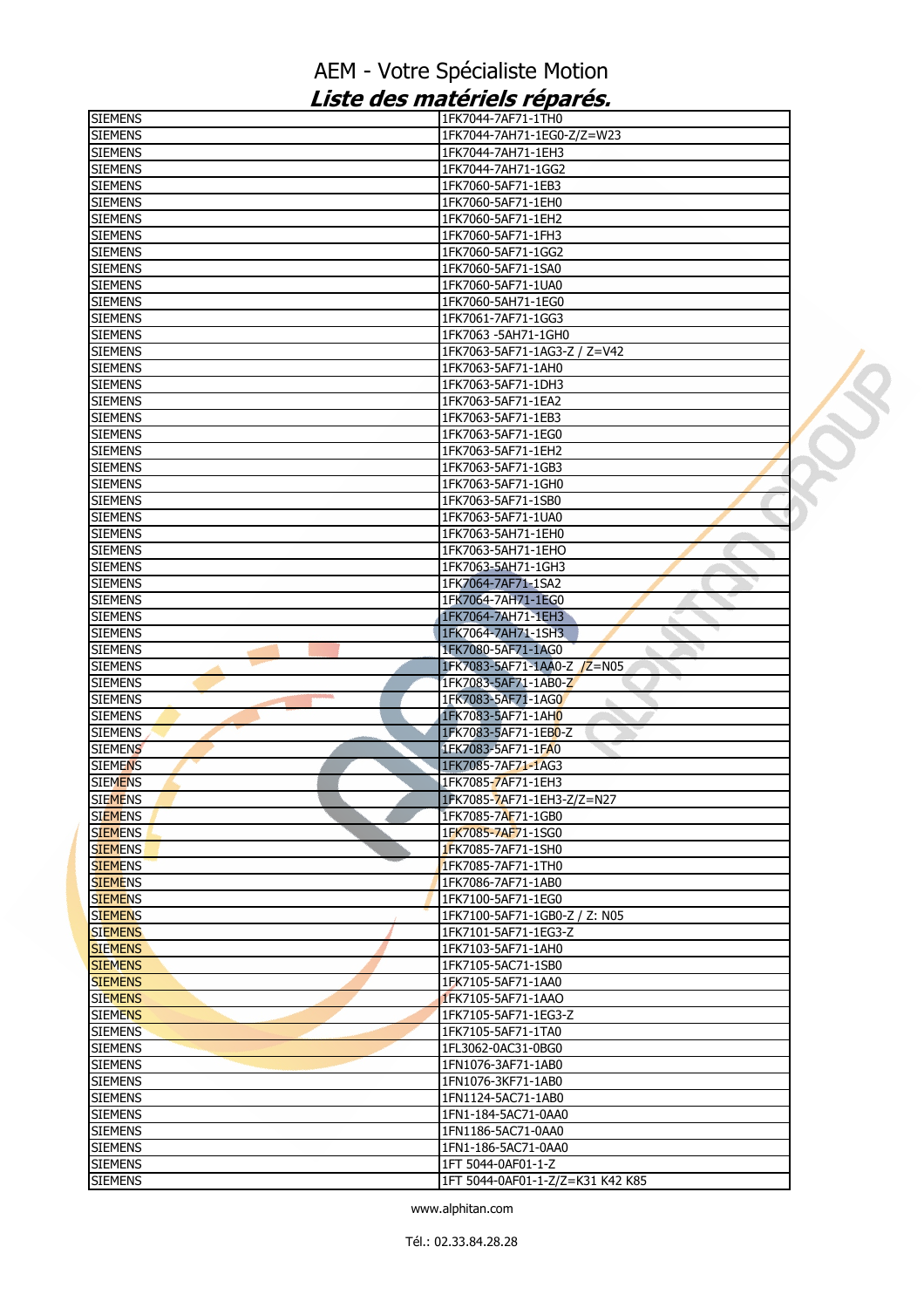| <b>SIEMENS</b>                   | 1FT 5046-0AF01-1-Z Z=K18+K31                                           |  |
|----------------------------------|------------------------------------------------------------------------|--|
| <b>SIEMENS</b>                   | 1FT 5062-0AC71-1-Z/Z=G44 K93                                           |  |
| <b>SIEMENS</b>                   | 1FT 5064-0AC01-2-Z/Z=H02 K31 K42                                       |  |
| <b>SIEMENS</b>                   | 1FT 5064-0AC71-1-Z Z=G45 K42 K85 K93                                   |  |
| <b>SIEMENS</b>                   | 1FT 5066-OAF01-2-Z / Z=G45                                             |  |
| <b>SIEMENS</b>                   | 1FT 5072-0AC71-1-Z/Z= K83 K93                                          |  |
| <b>SIEMENS</b>                   | 1FT 5072-0AC71-1-Z/Z=K31 K42                                           |  |
| <b>SIEMENS</b>                   | 1FT 5072-0AF71-1-Z/Z=H01 K83 K93                                       |  |
| <b>SIEMENS</b>                   | 1FT 5072-OAC01-0-Z<br>Z=45 G42                                         |  |
| <b>SIEMENS</b>                   | 1FT 5072-OAC01-0-Z Z=45                                                |  |
| <b>SIEMENS</b>                   | 1FT 5074-0AF01-1-Z/Z=G45 K93                                           |  |
| <b>SIEMENS</b>                   | 1FT 5074-OAF1-2-Z Z=G45                                                |  |
| <b>SIEMENS</b>                   | 1FT 5076-0AF71-1-Z0 Z= H18-K18-K31                                     |  |
| <b>SIEMENS</b>                   | 1FT 5076-0AG71-Z Z=G45                                                 |  |
| <b>SIEMENS</b>                   | 1FT 5100-0AF01-2-Z/Z=H04                                               |  |
| <b>SIEMENS</b>                   | 1FT 5101-0AF71-1-Z                                                     |  |
| <b>SIEMENS</b>                   | 1FT 5106-1AC71-4EB0                                                    |  |
| <b>SIEMENS</b>                   | 1FT 603.                                                               |  |
| <b>SIEMENS</b>                   | 1FT 6034-1AK71-4AG1                                                    |  |
| <b>SIEMENS</b>                   | 1FT 6044-4AF71-3AB0                                                    |  |
| <b>SIEMENS</b>                   | 1FT 6061-6AH72-4AH0                                                    |  |
| <b>SIEMENS</b>                   | 1FT 6062-1AH71-4AG1                                                    |  |
| <b>SIEMENS</b>                   | 1FT 6062-6AH71-4AA0                                                    |  |
| <b>SIEMENS</b>                   | 1FT 6064-1AF71-3EG1                                                    |  |
| <b>SIEMENS</b>                   | 1FT 6064-1AF71-4AH1                                                    |  |
| <b>SIEMENS</b>                   | 1FT 6064-6AF71-3EG2                                                    |  |
| <b>SIEMENS</b>                   | 1FT 6064-6AK71-4AG0                                                    |  |
| <b>SIEMENS</b>                   | 1FT 6084-1AF71-1AG1                                                    |  |
| <b>SIEMENS</b>                   | 1FT 6084-1AF71-4EG1                                                    |  |
| <b>SIEMENS</b>                   | 1FT 6084-1AF71-4EH1                                                    |  |
| <b>SIEMENS</b>                   | 1FT 6084-8AF71-3AA1                                                    |  |
| <b>SIEMENS</b>                   | 1FT 6084-8AH71-3AA1                                                    |  |
| <b>SIEMENS</b>                   | 1FT 6084-8AK71-3TG0-Z Z=N15                                            |  |
| <b>SIEMENS</b>                   | 1FT 6086-1AF71-1EH1                                                    |  |
| <b>SIEMENS</b>                   | 1FT 6086-8AH71-3AG2                                                    |  |
| <b>SIEMENS</b>                   | 1FT 6102-8AH71-1EG2                                                    |  |
| <b>SIEMENS</b>                   | 1FT 6105-1AC71-1EH1                                                    |  |
| <b>SIEMENS</b>                   | 1FT 6105-8AC71-4AD2                                                    |  |
| <b>SIEMENS</b>                   | 1FT 6105-8AF71-4EG1                                                    |  |
| <b>SIEMENS</b>                   | 1FT 6105-8SC71-4AG1                                                    |  |
| <b>SIEMENS</b>                   | 1FT3035-6AZ99-9-Z S14                                                  |  |
| <b>SIEMENS</b>                   | 1FT3035-6AZ99-9-Z S15                                                  |  |
| <b>SIEMENS</b>                   | 1FT3046-6AZZ9-9-Z / Z=S40                                              |  |
| <b>SIEMENS</b>                   | 1FT3070-5AZ21-9-Z / Z=S13                                              |  |
| <b>SIEMENS</b>                   | 1FT3070-5AZ21-9-ZS09                                                   |  |
| <b>SIEMENS</b>                   | 1FT3071-5AG92-9-Z                                                      |  |
| <b>SIEMENS</b>                   | 1FT3102-5AF91-9-Z                                                      |  |
| <b>SIEMENS</b>                   | 1FT5034-0AC01-1-Z / Z=G45+H22                                          |  |
| <b>SIEMENS</b><br><b>SIEMENS</b> | 1FT5034-0AC09-1-Z / Z=G45+H22+K04+K42+M1G<br>1FT5034-0AK71-1-Z / Z=H18 |  |
|                                  |                                                                        |  |
| <b>SIEMENS</b>                   | 1FT5034-1AK71-4AA0                                                     |  |
| <b>SIEMENS</b><br><b>SIEMENS</b> | 1FT5036-0AC01-1-Z / Z=V09                                              |  |
|                                  | 1FT5036-0AF01-1-Z                                                      |  |
| <b>SIEMENS</b><br><b>SIEMENS</b> | 1FT5036-0AF01-1-Z /Z:K85                                               |  |
| <b>SIEMENS</b>                   | 1FT5036-0AF01-1-Z /Z=K18 K93<br>1FT5036-0AF01-1-Z/Z=G51-K85-K93        |  |
| <b>SIEMENS</b>                   | 1FT5036-0AH01-1-Z / Z=G45                                              |  |
| <b>SIEMENS</b>                   | 1FT5036-0AK01-1-Z                                                      |  |
| <b>SIEMENS</b>                   | 1FT5036-0AK01-1-Z / Z=G45+G51                                          |  |
| <b>SIEMENS</b>                   | 1FT5036-0AK01-1-Z /Z=G45 ;H22                                          |  |
| <b>SIEMENS</b>                   | 1FT5036-1AK71-3AA0                                                     |  |
| <b>SIEMENS</b>                   | 1FT5036-1AK71-3EA0                                                     |  |
| <b>SIEMENS</b>                   | 1FT5036-1AK71-3EH0                                                     |  |
| <b>SIEMENS</b>                   | 1FT5036-1AK71-4EH0                                                     |  |
| <b>SIEMENS</b>                   | 1FT5042-1AF71-3AA0                                                     |  |
|                                  |                                                                        |  |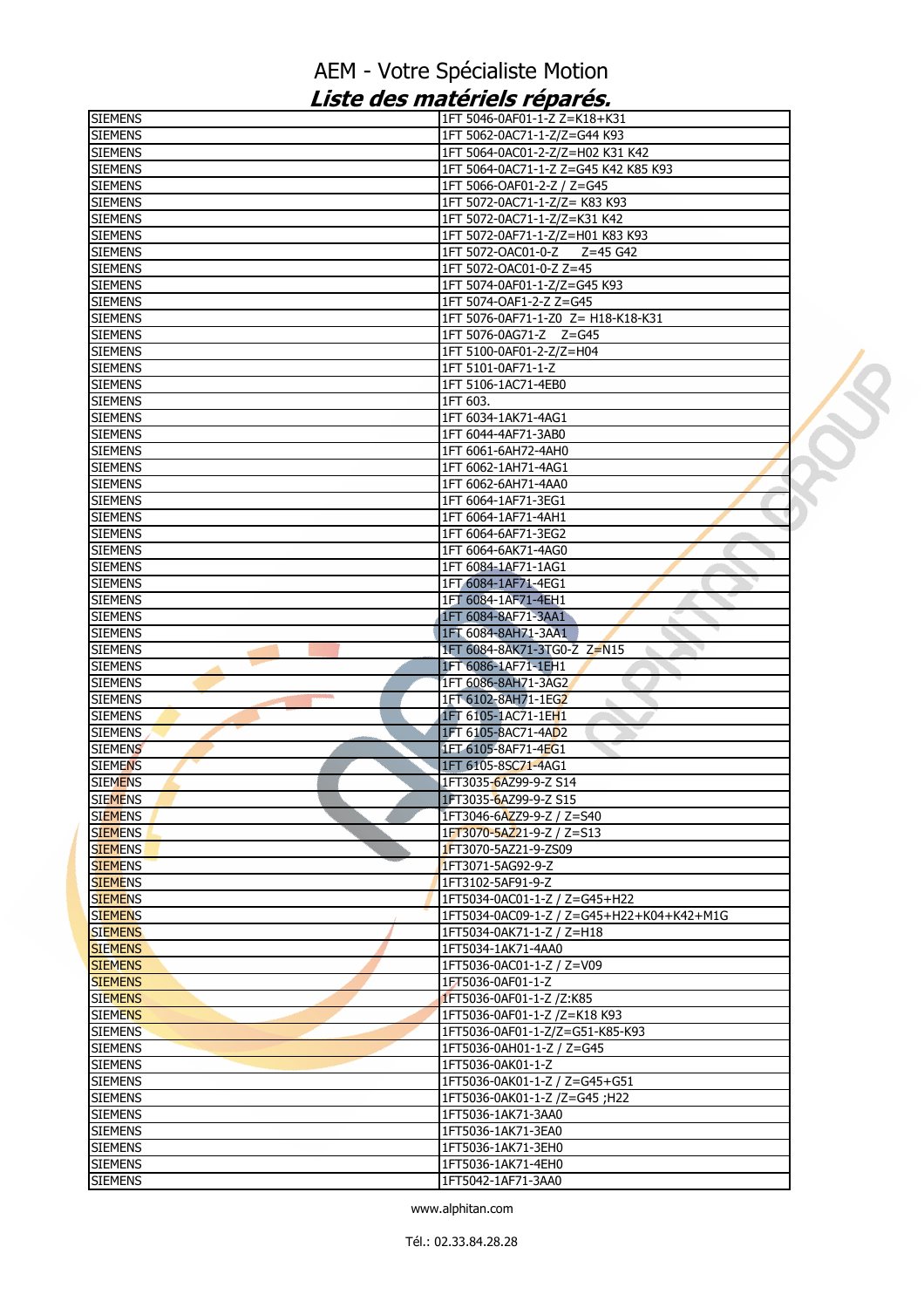| <b>SIEMENS</b>                   | 1FT5042-1AF71-3AB0                                       |  |
|----------------------------------|----------------------------------------------------------|--|
| <b>SIEMENS</b>                   | 1FT5044-0AC01-1-Z/Z=G45 H27                              |  |
| <b>SIEMENS</b>                   | 1FT5044-0AF71-1                                          |  |
| <b>SIEMENS</b>                   | 1FT5044-0AF71-1-Z                                        |  |
| <b>SIEMENS</b>                   | 1FT5044-0AF71-1-Z/Z=H18 K31 K42 K85                      |  |
| <b>SIEMENS</b>                   | 1FT5044-1AF71-3AA0                                       |  |
| <b>SIEMENS</b>                   | 1FT5044-1AF71-3AB0                                       |  |
| <b>SIEMENS</b>                   | 1FT5044-1AF71-3EA0                                       |  |
| <b>SIEMENS</b>                   | 1FT5044-1AF71-3EB0                                       |  |
| <b>SIEMENS</b>                   | 1FT5046-0AC01-1                                          |  |
| <b>SIEMENS</b>                   | 1FT5046-0AC01-1-Z / Z=G51                                |  |
| <b>SIEMENS</b>                   | 1FT5046-0AC01-1-Z / Z=H20                                |  |
| <b>SIEMENS</b>                   | 1FT5046-0AC01-1-Z / Z=K51 K85                            |  |
| <b>SIEMENS</b>                   | 1FT5046-0AC01-1ZZ9                                       |  |
| <b>SIEMENS</b>                   | 1FT5046-0AF01-1                                          |  |
| <b>SIEMENS</b>                   | 1FT5046-0AF01-1-Z / Z: G51                               |  |
| <b>SIEMENS</b>                   | 1FT5046-0AF01-1-Z / Z: H27                               |  |
| <b>SIEMENS</b>                   | 1FT5046-0AF01-1-Z / Z: K18 ET K31                        |  |
| <b>SIEMENS</b>                   | 1FT5046-0AF01-1-Z / Z=G51-K85-K93                        |  |
| <b>SIEMENS</b>                   | 1FT5046-0AF01-1-Z / Z=K93                                |  |
| <b>SIEMENS</b>                   | 1FT5046-0AF01-1-Z /Z=K93                                 |  |
| <b>SIEMENS</b>                   | 1FT5046-0AF01-1-Z/Z=K93                                  |  |
| <b>SIEMENS</b>                   | 1FT5046-0AF01-9-Z / Z:H40 K18 K31 K85                    |  |
| <b>SIEMENS</b>                   | 1FT5046-0AF01-Z/Z:K18 K31                                |  |
| <b>SIEMENS</b>                   | 1FT5046-0AF09-1-Z/Z=ZG51 K04 K42 K85 K93 M1G             |  |
| <b>SIEMENS</b>                   | 1FT5046-0AF1-1-Z / Z=G511H27                             |  |
| <b>SIEMENS</b>                   | 1FT5046-0AF71-1-Z/Z=G45 G51 K18 K31 K42 K85              |  |
| <b>SIEMENS</b>                   | 1FT5046-0AF71-1-Z/Z=G51 G45 K18 K42 K85 K31              |  |
| <b>SIEMENS</b>                   | 1FT5046-0AF71-1-Z/Z=G51 K85                              |  |
| <b>SIEMENS</b>                   | 1FT5046-0AH01-1-Z                                        |  |
| <b>SIEMENS</b>                   | 1FT5046-0AK01-1-Z / ZK04 K85<br>a.                       |  |
| <b>SIEMENS</b>                   | 1FT5046-1AF71-3AB0                                       |  |
| <b>SIEMENS</b>                   | 1FT5046-1AF71-3EA0                                       |  |
| <b>SIEMENS</b>                   | 1FT5046-1AF71-3EG0                                       |  |
| <b>SIEMENS</b>                   | 1FT5046-1AF71-4AA0                                       |  |
| <b>SIEMENS</b>                   | 1FT5046-1AF71-4EG0<br>۵                                  |  |
| <b>SIEMENS</b>                   | 1FT5046-1AK71-3EGO                                       |  |
| <b>SIEMENS</b>                   | 1FT5046-1AK71-4AG0                                       |  |
| <b>SIEMENS</b>                   | 1FT5046-1AK71-4AH0                                       |  |
| <b>SIEMENS</b>                   | 1FT5046-OAF01-1-Z.                                       |  |
| <b>SIEMENS</b>                   | 1FT5046 <del>-</del> OAF01-1-Z/ Z=H27                    |  |
| <b>SIEMENS</b>                   | 1FT5062-0AC01-1                                          |  |
| <b>SIEMENS</b>                   | 1FT5062-0AC01-1-Z / Z=K83 K93<br>1FT5062-0AC01-1-Z/Z=G44 |  |
| <b>SIEMENS</b>                   | 1FT5062-0AC01-2-Z                                        |  |
| <b>SIEMENS</b><br><b>SIEMENS</b> | 1FT5062-0AC01-2-Z Z=H01                                  |  |
| <b>SIEMENS</b>                   | 1FT5062-0AC01-2-Z / Z=G51 K22                            |  |
| <b>SIEMENS</b>                   | 1FT5062-0AC01-2-Z / Z=K01 K18 K93                        |  |
| <b>SIEMENS</b>                   | 1FT5062-0AC71-1-Z / Z=G44 K93                            |  |
| <b>SIEMENS</b>                   | 1FT5062-0AC71-1-Z / Z=K93                                |  |
| <b>SIEMENS</b>                   | 1FT5062-0AC71-1-Z/Z= G44 K93                             |  |
| <b>SIEMENS</b>                   | 1FT5062-0AC71-1-Z/Z=G44 K93                              |  |
| <b>SIEMENS</b>                   | 1FT5062-0AF01-1-Z                                        |  |
| <b>SIEMENS</b>                   | 1FT5062-0AF01-1-Z Z=K93                                  |  |
| <b>SIEMENS</b>                   | 1FT5062-0AF01-1-Z Z=K93 H01                              |  |
| <b>SIEMENS</b>                   | 1FT5062-0AF01-2-Z Z=K31 K42                              |  |
| <b>SIEMENS</b>                   | 1FT5062-0AF01-2-Z Z=G45+H22                              |  |
| <b>SIEMENS</b>                   | 1FT5062-0AF01-Z / Z=H40 K42                              |  |
| <b>SIEMENS</b>                   | 1FT5062-1AC71-4EA0                                       |  |
| <b>SIEMENS</b>                   | 1FT5062-1AF71-4EB0                                       |  |
| <b>SIEMENS</b>                   | 1FT5062-1AF71-4FB0                                       |  |
| <b>SIEMENS</b>                   | 1FT5062-1AG71-3EA0                                       |  |
| <b>SIEMENS</b>                   | 1FT5062-OAC01-2-Z / Z=G45                                |  |
| <b>SIEMENS</b>                   | 1FT5062-OAC71-1-Z                                        |  |
| <b>SIEMENS</b>                   | 1FT5064 1AC71 4FA0                                       |  |
|                                  |                                                          |  |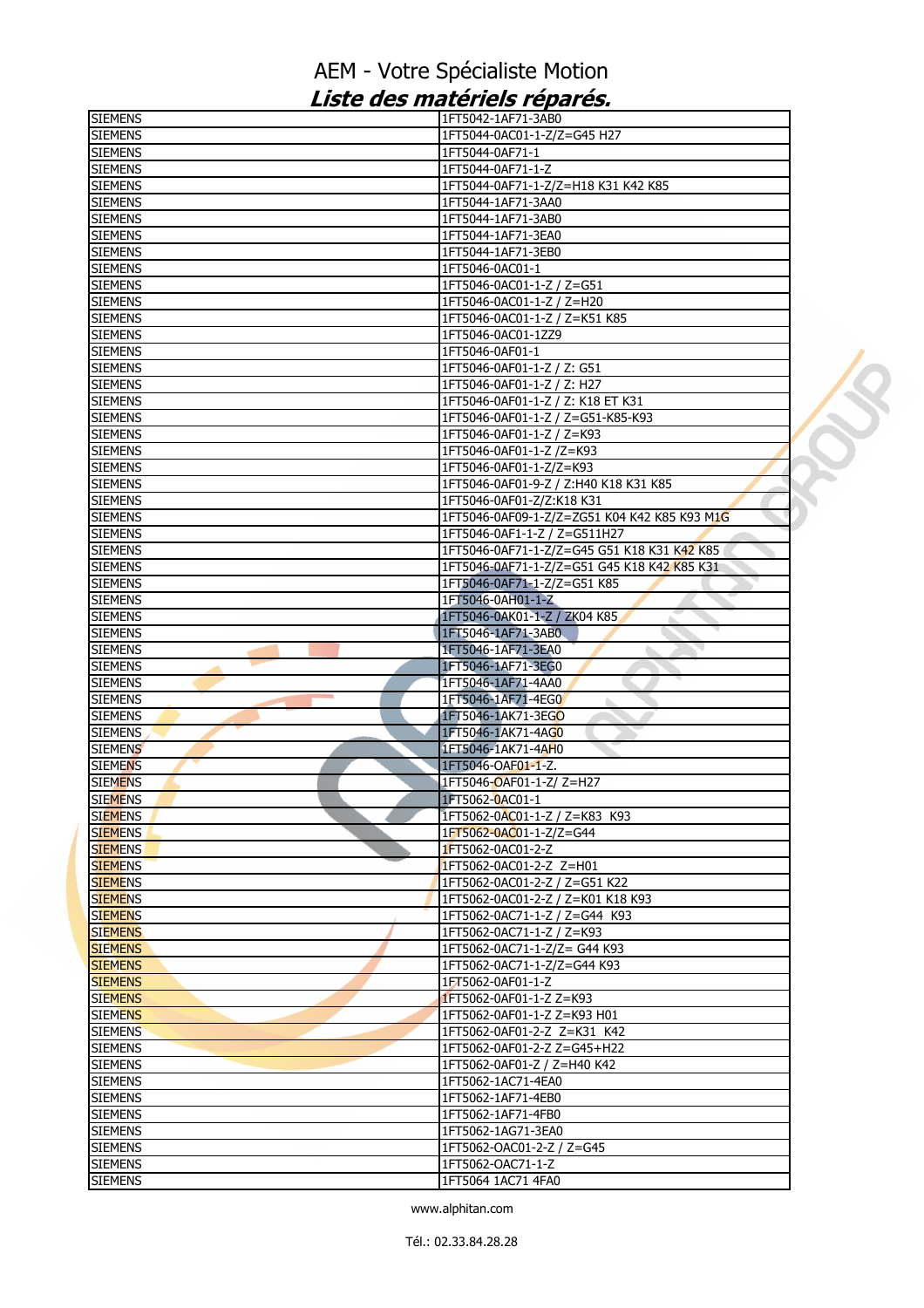| <b>SIEMENS</b> | I1FT5064-0AC01-1                        |  |
|----------------|-----------------------------------------|--|
| <b>SIEMENS</b> | 1FT5064-0AC01-2                         |  |
| <b>SIEMENS</b> | 1FT5064-0AC01-2-Z / Z=H04 K31 K42       |  |
| <b>SIEMENS</b> | 1FT5064-0AC01-2-Z/Z+H02 K31 K42         |  |
| <b>SIEMENS</b> | 1FT5064-0AC01-2-Z/Z= G44-K18-K93        |  |
| <b>SIEMENS</b> | 1FT5064-0AC21 1-Z/Z=G45 G51             |  |
| <b>SIEMENS</b> | 1FT5064-0AC21-1-Z / Z=G45 G51 H40       |  |
| <b>SIEMENS</b> | 1FT5064-0AC21-2-Z / Z=G51 B45           |  |
| <b>SIEMENS</b> | 1FT5064-0AC71-1-Z / Z=K93               |  |
| <b>SIEMENS</b> | 1FT5064-0AC71-1-Z /Z=G45                |  |
| <b>SIEMENS</b> | 1FT5064-0AC71-1-Z /Z=K18 K93            |  |
| <b>SIEMENS</b> | 1FT5064-0AC71-1-Z /Z=K93                |  |
| <b>SIEMENS</b> | 1FT5064-0AC71-1-Z/Z=G45 H22 K04 K42 K85 |  |
| <b>SIEMENS</b> | 1FT5064-0AC71-Z /Z=G45                  |  |
| <b>SIEMENS</b> | 1FT5064-0AF01-1-Z / Z=K18 K42           |  |
| <b>SIEMENS</b> | 1FT5064-0AF01-1-Z Z= G44 G45 K18        |  |
| <b>SIEMENS</b> | 1FT5064-0AF01-1-Z Z=K02                 |  |
|                |                                         |  |
| <b>SIEMENS</b> | 1FT5064-0AF01-2-Z                       |  |
| <b>SIEMENS</b> | 1FT5064-0AF01-2-Z / Z=G45 H01 K18       |  |
| <b>SIEMENS</b> | 1FT5064-0AF01-2-Z / Z=K01 K18 K93       |  |
| <b>SIEMENS</b> | 1FT5064-0AF71-1-Z / Z=K18; K85          |  |
| <b>SIEMENS</b> | 1FT5064-0AF71-1-Z /Z: M24+K85+          |  |
| <b>SIEMENS</b> | 1FT5064-0AF71-1-Z /Z:K18                |  |
| <b>SIEMENS</b> | 1FT5064-0AF71-1-Z/Z=G51                 |  |
| <b>SIEMENS</b> | 1FT5064-0AF71-2-Z                       |  |
| <b>SIEMENS</b> | 1FT5064-0AF71-Z                         |  |
| <b>SIEMENS</b> | 1FT5064-0AG01-0-Z / Z=G45               |  |
| <b>SIEMENS</b> | 1FT5064-0AG01-2-Z / Z=G45               |  |
| <b>SIEMENS</b> | 1FT5064-0AG01-9-Z / Z=G45+K85           |  |
| <b>SIEMENS</b> | 1FT5064-0AG71-2-Z                       |  |
| <b>SIEMENS</b> | 1FT5064-1A71-4EG0                       |  |
| <b>SIEMENS</b> | 1FT5064-1AC71-4AB0                      |  |
| <b>SIEMENS</b> | 1FT5064-1AC71-4AG0<br>◥                 |  |
| <b>SIEMENS</b> | 1FT5064-1AF71-3AB0                      |  |
| <b>SIEMENS</b> | 1FT5064-1AF71-4AB0                      |  |
| <b>SIEMENS</b> | 1FT5064-1AF71-4EA0                      |  |
| <b>SIEMENS</b> | 1FT5064-1AF71-4EB0                      |  |
| <b>SIEMENS</b> | 1FT5064-1AF71-4EG0                      |  |
|                |                                         |  |
| <b>SIEMENS</b> | 1FT5064-1AF71-4FB0                      |  |
| <b>SIEMENS</b> | 1FT5064-1AG71-4AB0                      |  |
| <b>SIEMENS</b> | 1FT5066-0AC01-2                         |  |
| <b>SIEMENS</b> | 1FT5066-0AC01-2-Z                       |  |
| <b>SIEMENS</b> | 1FT5066-0AC01-2-Z /Z=G45                |  |
| <b>SIEMENS</b> | 1FT5066-0AC01-2-Z /Z=G51                |  |
| <b>SIEMENS</b> | <b>1FT5066-0AC71-1-Z / Z=G42 V09</b>    |  |
| <b>SIEMENS</b> | 1FT5066-0AC71-1-Z /K93 G45 H27          |  |
| <b>SIEMENS</b> | 1FT5066-0AC71-1-Z/ Z=G45 H27 K93        |  |
| <b>SIEMENS</b> | 1FT5066-0AF01                           |  |
| <b>SIEMENS</b> | 1FT5066-0AF01-1-Z                       |  |
| <b>SIEMENS</b> | 1FT5066-0AF01-1-Z / Z= G45 G51          |  |
| <b>SIEMENS</b> | 1FT5066-0AF01-1-Z / Z= G45 G51 M1G      |  |
| <b>SIEMENS</b> | 1FT5066-0AF01-1-Z/ Z=K83 K93            |  |
| <b>SIEMENS</b> | 1FT5066-0AF01-2                         |  |
| <b>SIEMENS</b> | 1FT5066-0AF01-2-Z                       |  |
| <b>SIEMENS</b> | 1FT5066-0AF01-2-Z Z= G45                |  |
| <b>SIEMENS</b> | 1FT5066-0AF01-2-Z / Z= G45 + G51        |  |
| <b>SIEMENS</b> | 1FT5066-0AF01-9-Z / Z=H01 H40 K93       |  |
| <b>SIEMENS</b> | 1FT5066-0AF09-1-Z /Z: G45 G51 M1G       |  |
|                |                                         |  |
| <b>SIEMENS</b> | 1FT5066-0AF71-1-Z / Z= G51 K31 K42      |  |
| <b>SIEMENS</b> | 1FT5066-0AF71-1-Z / Z=K93               |  |
| <b>SIEMENS</b> | 1FT5066-0AF79-1-Z Z=G45 G51             |  |
| <b>SIEMENS</b> | 1FT5066-0AG71-2-Z                       |  |
| <b>SIEMENS</b> | 1FT5066-0AG71-2-Z / Z= H01              |  |
| <b>SIEMENS</b> | 1FT5066-0AK01-1-Z Z=K83 K93             |  |
| <b>SIEMENS</b> | 1FT5066-0AK71-1-Z / Z=K18               |  |
|                |                                         |  |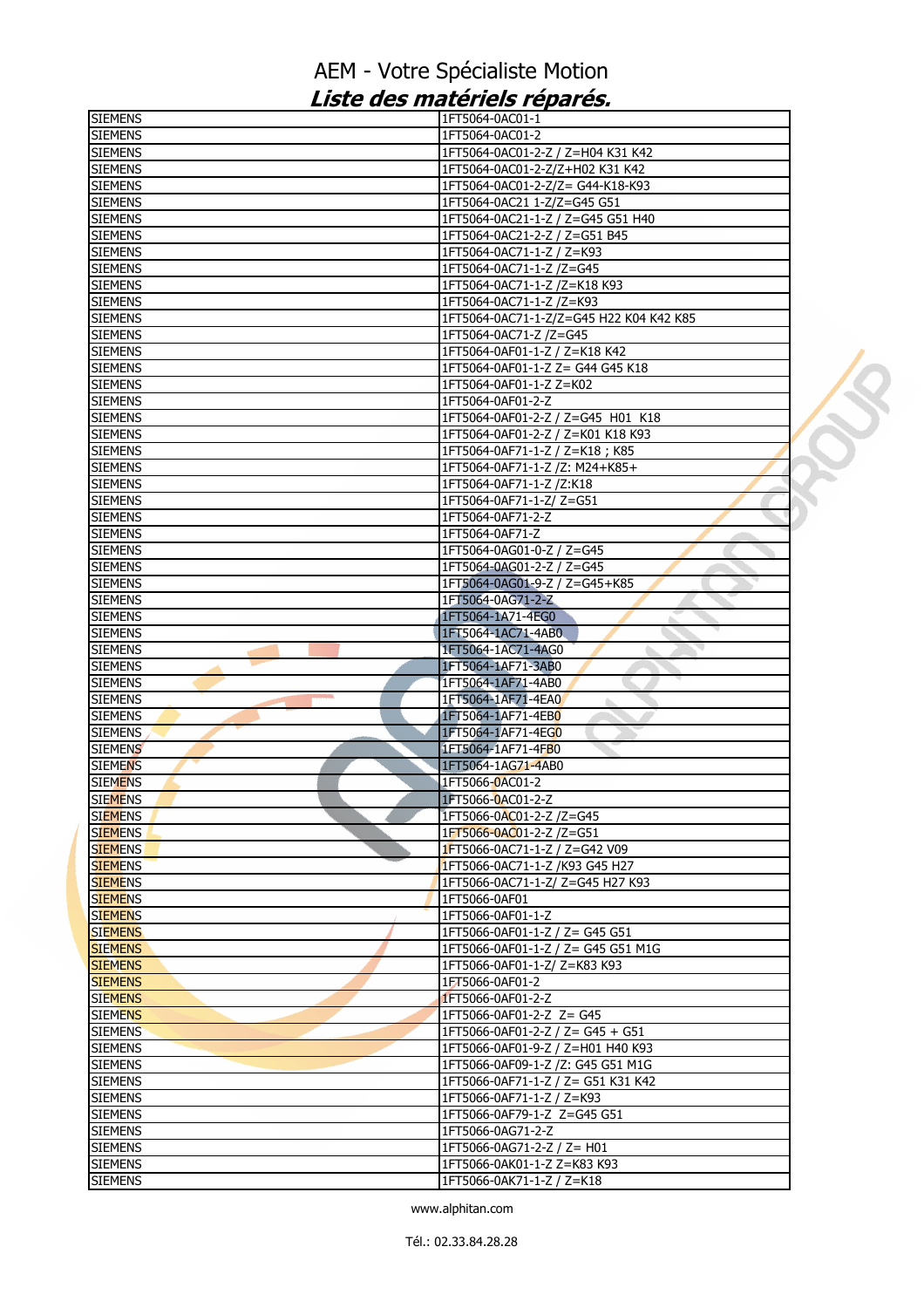| <b>SIEMENS</b> | 1FT5066-1AC71-3AH0                       |  |
|----------------|------------------------------------------|--|
| <b>SIEMENS</b> | 1FT5066-1AC71-4FH0                       |  |
| <b>SIEMENS</b> | 1FT5066-1AF71-4EA0                       |  |
| <b>SIEMENS</b> | 1FT5066-1AF71-4EB0                       |  |
| <b>SIEMENS</b> | 1FT5066-1AF71-4EG0                       |  |
| <b>SIEMENS</b> | 1FT5066-1AF71-4EH0                       |  |
| <b>SIEMENS</b> | 1FT5066-1AF71-4FG0                       |  |
| <b>SIEMENS</b> | 1FT5066-1AG71-4AAO                       |  |
| <b>SIEMENS</b> | 1FT5066-1AG71-4EA0                       |  |
| <b>SIEMENS</b> | 1FT5066-1AG71-4EB0                       |  |
| <b>SIEMENS</b> | 1FT5066-1AG71-4EH0                       |  |
| <b>SIEMENS</b> | 1FT5066-OAF1-1-Z                         |  |
| <b>SIEMENS</b> | 1FT5066-OAF71-1-Z                        |  |
| <b>SIEMENS</b> | 1FT5066-OAK71-1                          |  |
| <b>SIEMENS</b> | 1FT5070-0AC71-1-Z                        |  |
| <b>SIEMENS</b> | 1FT5070-0AG02-9-Z / Z=K93                |  |
| <b>SIEMENS</b> | 1FT5071-0AC01-2                          |  |
| <b>SIEMENS</b> | 1FT5071-0AC01-Z                          |  |
|                |                                          |  |
| <b>SIEMENS</b> | 1FT5071-0AC71-1-Z                        |  |
| <b>SIEMENS</b> | 1FT5071-0AF01-0-Z                        |  |
| <b>SIEMENS</b> | 1FT5071-0AF01-Z / Z=G44                  |  |
| <b>SIEMENS</b> | 1FT5071-0AF02-0-Z /Z=K93                 |  |
| <b>SIEMENS</b> | 1FT5071-0AF71-1-Z / Z=K31+K84            |  |
| <b>SIEMENS</b> | 1FT5072-0AC01-0-Z                        |  |
| <b>SIEMENS</b> | 1FT5072-0AC01-0-Z/Z=G45                  |  |
| <b>SIEMENS</b> | 1FT5072-0AC01-2-Z                        |  |
| <b>SIEMENS</b> | 1FT5072-0AC01-2-Z / Z=K31+K42+K93        |  |
| <b>SIEMENS</b> | 1FT5072-0AC01-2-Z Z=G45                  |  |
| <b>SIEMENS</b> | 1FT5072-0AC01-2-Z/ZG42 K31 K42           |  |
| <b>SIEMENS</b> | 1FT5072-0AC01-9-Z                        |  |
| <b>SIEMENS</b> | 1FT5072-0AC01-9-Z / Z=K31+K42+K83        |  |
| <b>SIEMENS</b> | 1FT5072-0AC01-9-Z / Z=S19                |  |
| <b>SIEMENS</b> | 1FT5072-0AC01-9-Z / Z=S19+K31            |  |
| <b>SIEMENS</b> | 1FT5072-0AC71-1-1-Z                      |  |
| <b>SIEMENS</b> | 1FT5072-0AC71-1-Z                        |  |
| <b>SIEMENS</b> | 1FT5072-0AC71-1-Z / Z:K42                |  |
| <b>SIEMENS</b> | 1FT5072-0AC71-1-Z / Z:R10                |  |
| <b>SIEMENS</b> | 1FT5072-0AC71-1-Z /Z=k83 k93             |  |
| <b>SIEMENS</b> | 1FT5072-0AC71-1-Z /Z=K93+K42             |  |
| <b>SIEMENS</b> | 1FT5072-0AC71-1-Z/ Z=K01 K31 K93         |  |
| <b>SIEMENS</b> | 1FT5072-0AC71-1-Z/ Z=K31 K93 K01         |  |
| <b>SIEMENS</b> | 1FT5072-0AC71-1-Z/Z=G51 K01 K31 K93      |  |
| <b>SIEMENS</b> | 1ft5072-0ac71-1-z/z=k83 k93              |  |
| <b>SIEMENS</b> | 1FT5072-0AF01-0-Z / Z=G45+G51            |  |
| <b>SIEMENS</b> | 1FT5072-0AF01-1-Z/Z=H01 K83 K93          |  |
| <b>SIEMENS</b> | 1FT5072-0AF01-1-Z/Z=K31                  |  |
| <b>SIEMENS</b> | 1FT5072-0AF01-1-Z/Z=K83 K93              |  |
|                |                                          |  |
| <b>SIEMENS</b> | 1FT5072-0AF01-2-Z                        |  |
| <b>SIEMENS</b> | 1FT5072-0AF01-2-Z / Z:G45                |  |
| <b>SIEMENS</b> | 1FT5072-0AF21-1-Z/Z=G51 H40 K31 G45      |  |
| <b>SIEMENS</b> | 1FT5072-0AF71-1                          |  |
| <b>SIEMENS</b> | 1FT5072-0AF71-1-Z Z=G45 K85              |  |
| <b>SIEMENS</b> | 1FT5072-0AF71-1-Z/Z= G45 H22 K04 K42 K84 |  |
| <b>SIEMENS</b> | 1FT5072-0AG71-1-Z / Z=K42                |  |
| <b>SIEMENS</b> | 1FT5072-0AG71-2-Z                        |  |
| <b>SIEMENS</b> | 1FT5072-1AC71-1AA0                       |  |
| <b>SIEMENS</b> | 1FT5072-1AC71-1AG0                       |  |
| <b>SIEMENS</b> | 1FT5072-1AC71-1FH0                       |  |
| <b>SIEMENS</b> | 1FT5072-1AC71-4AH0                       |  |
| <b>SIEMENS</b> | 1FT5072-1AC71-4FG0                       |  |
| <b>SIEMENS</b> | 1FT5072-1AC71-4FH0                       |  |
| <b>SIEMENS</b> | 1FT5072-1AF71-1AA0                       |  |
| <b>SIEMENS</b> | 1FT5072-1AF71-1AG0                       |  |
| <b>SIEMENS</b> | 1FT5072-1AF71-1EA0                       |  |
| <b>SIEMENS</b> | 1FT5072-1AF71-1EB0                       |  |
|                |                                          |  |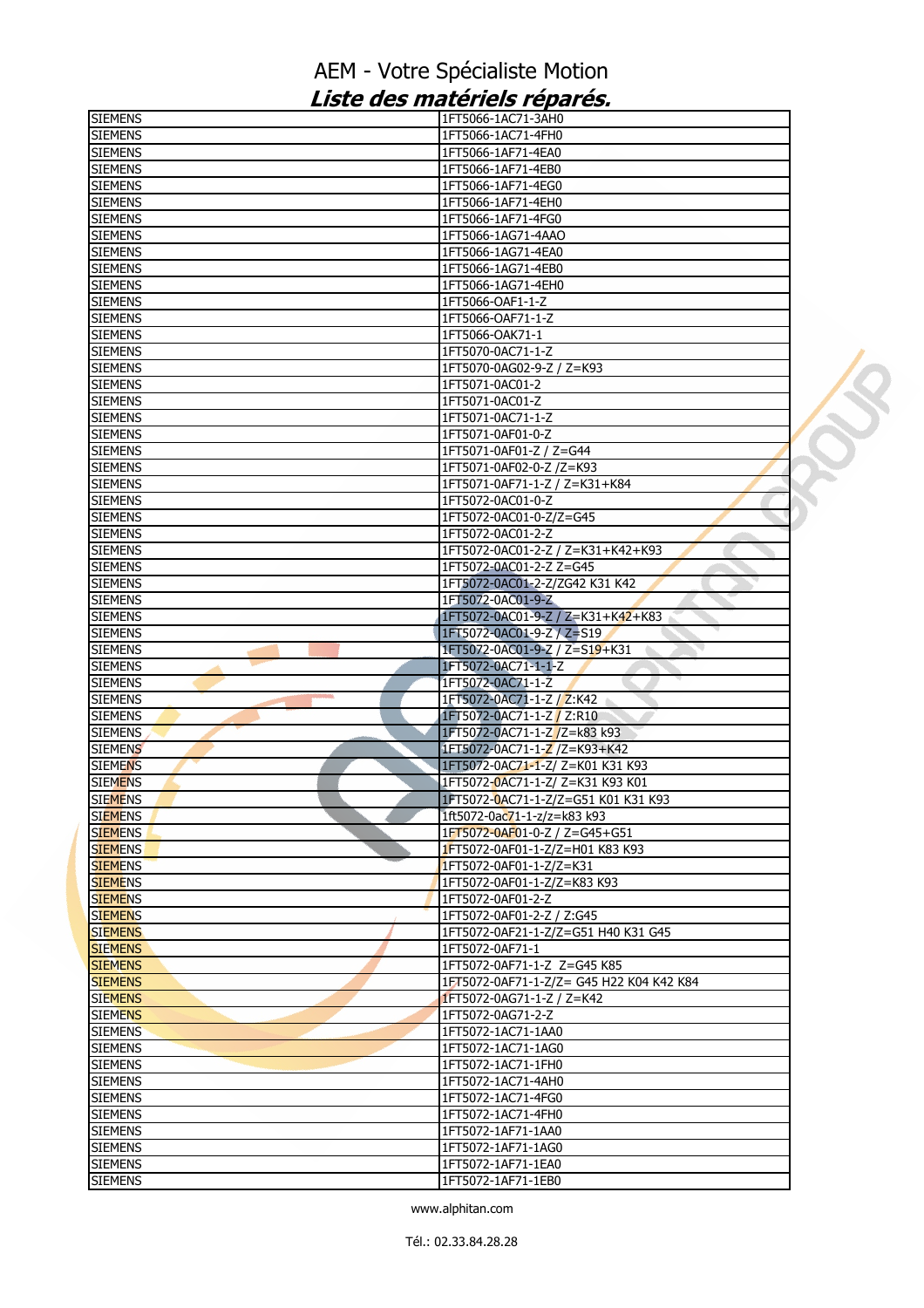| <b>SIEMENS</b> | 1FT5072-1AF71-1FA0                    |  |
|----------------|---------------------------------------|--|
| <b>SIEMENS</b> | 1FT5072-1AF71-2AB0                    |  |
| <b>SIEMENS</b> | 1FT5072-1AF71-3AB0                    |  |
| <b>SIEMENS</b> | 1FT5072-1AF71-3EH0                    |  |
| <b>SIEMENS</b> | 1FT5072-1AF71-4AA0                    |  |
| <b>SIEMENS</b> | 1FT5072-1AF71-4EG0                    |  |
| <b>SIEMENS</b> | 1FT5072-OAC01-2-Z                     |  |
| <b>SIEMENS</b> | 1FT5073-0AC01-1-Z/Z=H00               |  |
| <b>SIEMENS</b> | 1FT5073-0AF01-0-Z                     |  |
| <b>SIEMENS</b> | 1FT5073-0AF01-0-Z / Z: K31            |  |
| <b>SIEMENS</b> | 1FT5073-0AF01-0-Z / Z=G44+K31         |  |
| <b>SIEMENS</b> | 1FT5073-0AF01-0-Z / ZG44; K31         |  |
| <b>SIEMENS</b> | 1FT5073-0AF01-0-Z /Z=G44 K31          |  |
| <b>SIEMENS</b> | 1FT5073-0AF01-1                       |  |
| <b>SIEMENS</b> | 1FT5073-0AF01-1-Z Z=K93               |  |
| <b>SIEMENS</b> | 1FT5073-0AF01-2                       |  |
|                |                                       |  |
| <b>SIEMENS</b> | 1FT5073-0AF01-Z / Z=G44               |  |
| <b>SIEMENS</b> | 1FT5073-0AF71-1                       |  |
| <b>SIEMENS</b> | 1FT5073-0AF71-1-Z / Z=G45+K31+K85+K93 |  |
| <b>SIEMENS</b> | 1FT5073-0AF71-1-Z / Z=K83             |  |
| <b>SIEMENS</b> | 1FT5073-0AF71-1-Z /Z=G44;G45;K31;K84  |  |
| <b>SIEMENS</b> | 1FT5074 1AF71-4AG0                    |  |
| <b>SIEMENS</b> | 1FT5074-0AC01-0-Z<br>G42 - G45        |  |
| <b>SIEMENS</b> | 1FT5074-0AC01-2-Z / Z=G51 C93         |  |
| <b>SIEMENS</b> | 1FT5074-0AC01-2-Z/Z=G45 H27 K31       |  |
| <b>SIEMENS</b> | 1FT5074-0AC01-2-Z/Z=G51 G93           |  |
| <b>SIEMENS</b> | 1FT5074-0AC71-1-Z                     |  |
| <b>SIEMENS</b> | 1FT5074-0AC71-1-Z / Z=G45             |  |
| <b>SIEMENS</b> | 1FT5074-0AF01-0-Z                     |  |
| <b>SIEMENS</b> | 1FT5074-0AF01-0-Z / Z=K31+K83+K39     |  |
| <b>SIEMENS</b> | 1FT5074-0AF01-1-Z/Z=G45 K18 K42 K93   |  |
| <b>SIEMENS</b> | 1FT5074-0AF01-1-Z/Z=G45 K85 K93       |  |
| <b>SIEMENS</b> | 1FT5074-0AF01-2                       |  |
| <b>SIEMENS</b> | 1FT5074-0AF01-Z                       |  |
| <b>SIEMENS</b> | 1FT5074-0AF01-Z / Z=K31+K83           |  |
| <b>SIEMENS</b> | 1FT5074-0AF71-1-Z / Z=G51+K18+K84     |  |
| <b>SIEMENS</b> | 1FT5074-0AK01-2                       |  |
| <b>SIEMENS</b> | 1FT5074-0AK01-9-Z                     |  |
|                |                                       |  |
| <b>SIEMENS</b> | 1FT5074-0AK71                         |  |
| <b>SIEMENS</b> | 1FT5074-1AC71-1AA0                    |  |
| <b>SIEMENS</b> | 1FT5074-1AC71-1FG0                    |  |
| <b>SIEMENS</b> | 1FT5074-1AC71-4AB0                    |  |
| <b>SIEMENS</b> | 1FT5074-1AC71-4FB0                    |  |
| <b>SIEMENS</b> | 1FT5074-1AF71-1AA0                    |  |
| <b>SIEMENS</b> | 1FT5074-1AF71-1AB0                    |  |
| <b>SIEMENS</b> | 1FT5074-1AF71-3AG0                    |  |
| <b>SIEMENS</b> | 1FT5074-1AF71-4AA0                    |  |
| <b>SIEMENS</b> | 1FT5074-1AF71-4AB0                    |  |
| <b>SIEMENS</b> | 1FT5074-1AF71-4AG0                    |  |
| <b>SIEMENS</b> | 1FT5074-1AF71-4EGO                    |  |
| <b>SIEMENS</b> | 1FT5074-1AF71-4HG0                    |  |
| <b>SIEMENS</b> | 1FT5074-OAC01                         |  |
| <b>SIEMENS</b> | 1FT5074-OAC01-2-Z                     |  |
| <b>SIEMENS</b> | 1FT5074-OAK71                         |  |
| <b>SIEMENS</b> | 1FT5076-0A71-1-Z / Z=G51+K42+G45      |  |
| <b>SIEMENS</b> | 1FT5076-0AC01-2-Z                     |  |
| <b>SIEMENS</b> | 1FT5076-0AC01-2-Z Z=G51               |  |
| <b>SIEMENS</b> | 1FT5076-0AC71-1-Z / Z=H00 / G45       |  |
| <b>SIEMENS</b> | 1FT5076-0AF01-0-Z/Z:K18 K42 K83 K31   |  |
| <b>SIEMENS</b> | 1FT5076-0AF01-1-Z                     |  |
| <b>SIEMENS</b> | 1FT5076-0AF01-2                       |  |
| <b>SIEMENS</b> | 1FT5076-0AF71-1-Z                     |  |
|                |                                       |  |
| <b>SIEMENS</b> | 1FT5076-0AF71-1-Z<br>H18-K18-K31      |  |
| <b>SIEMENS</b> | 1FT5076-0AF71-1-Z /Z=R87+G45+K42      |  |
| <b>SIEMENS</b> | 1FT5076-0AF71-1-Z Z G45 K83 L40       |  |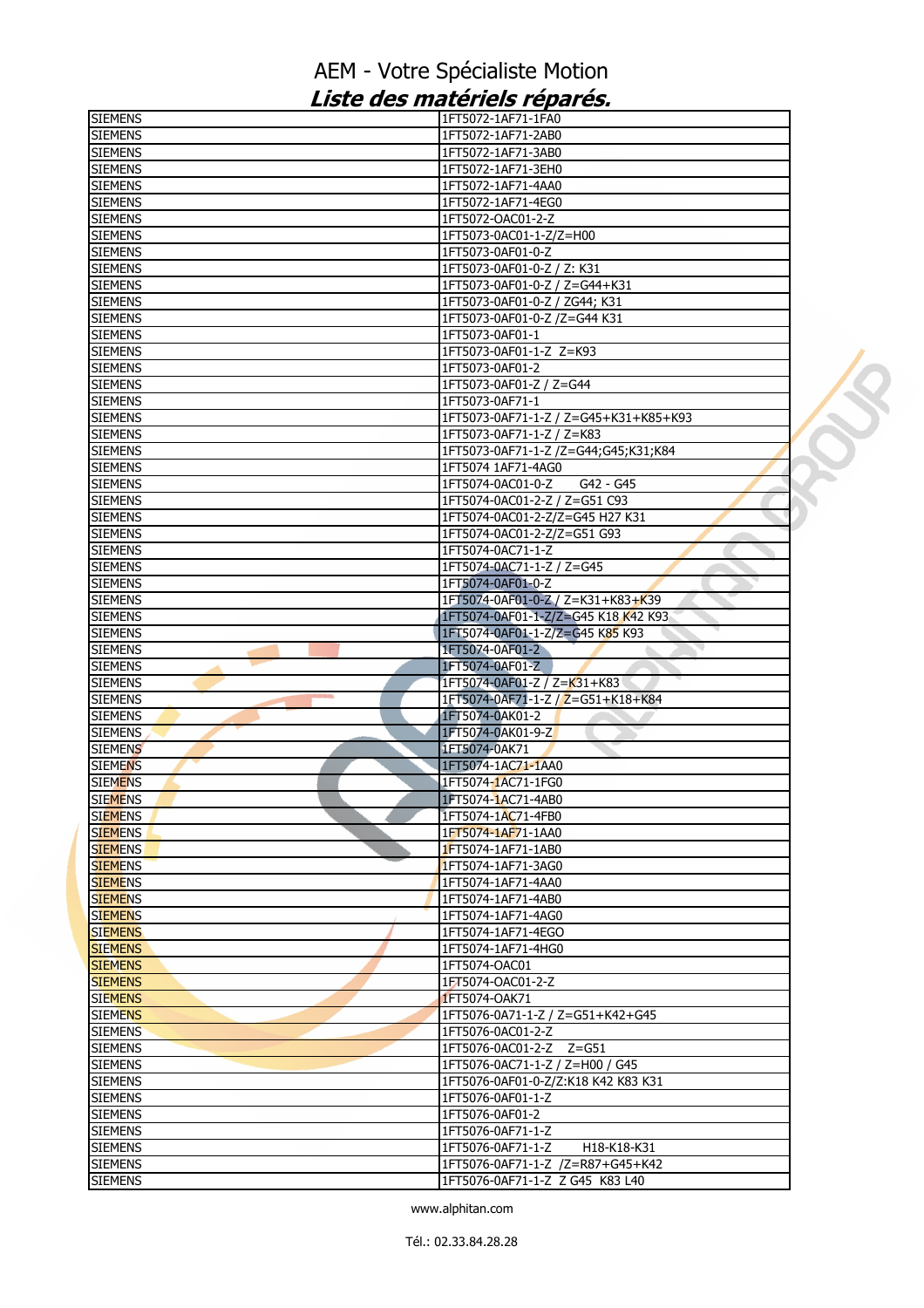| <b>SIEMENS</b>                   | 1FT5076-0AF71-1-Z / Z:G45 K04 K42                            |  |
|----------------------------------|--------------------------------------------------------------|--|
| <b>SIEMENS</b>                   | 1FT5076-0AF71-1-Z / Z:G45+K42+R87                            |  |
| <b>SIEMENS</b>                   | 1FT5076-0AF71-1-Z / Z:R87+G45+K42+                           |  |
| <b>SIEMENS</b>                   | 1FT5076-0AF71-1-Z /Z:+R87+G45+K42                            |  |
| <b>SIEMENS</b>                   | 1FT5076-0AF71-1-Z Z=H18 K18 K31                              |  |
| <b>SIEMENS</b>                   | 1FT5076-0AF91-9-Z                                            |  |
| <b>SIEMENS</b>                   | 1FT5076-0AG71-1-Z                                            |  |
| <b>SIEMENS</b>                   | 1FT5076-0AK01-2-Z                                            |  |
| <b>SIEMENS</b>                   | 1FT5076-0AK01-2-Z Z=H23 K02                                  |  |
| <b>SIEMENS</b>                   | 1FT5076-0AK71-1                                              |  |
| <b>SIEMENS</b>                   | 1FT5076-0AK71-1-Z                                            |  |
| <b>SIEMENS</b>                   | 1FT5076-0AK71-1-Z / Z=G42                                    |  |
| <b>SIEMENS</b>                   | 1FT5076-0AK71-1-Z / Z=G51                                    |  |
| <b>SIEMENS</b>                   | 1FT5076-0SG71-1-Z                                            |  |
| <b>SIEMENS</b>                   | 1FT5076-1AC71-1AB0                                           |  |
| <b>SIEMENS</b>                   | 1FT5076-1AC71-1EA0                                           |  |
| <b>SIEMENS</b>                   | 1FT5076-1AC71-1EB0                                           |  |
| <b>SIEMENS</b>                   | 1FT5076-1AC71-1FG0                                           |  |
| <b>SIEMENS</b>                   | 1FT5076-1AC71-3AH0                                           |  |
| <b>SIEMENS</b>                   | 1FT5076-1AC71-4FG0                                           |  |
| <b>SIEMENS</b>                   | 1FT5076-1AC71-4FH0                                           |  |
| <b>SIEMENS</b>                   | 1FT5076-1AF71-1AG0                                           |  |
| <b>SIEMENS</b>                   | 1FT5076-1AF71-1EA0                                           |  |
| <b>SIEMENS</b>                   | 1FT5076-1AF71-1EB0                                           |  |
| <b>SIEMENS</b>                   | 1FT5076-1AF71-1FA0                                           |  |
| <b>SIEMENS</b>                   | 1FT5076-1AF71-4AG0                                           |  |
| <b>SIEMENS</b>                   | 1FT5076-1AF71-4EH0                                           |  |
| <b>SIEMENS</b>                   | 1FT5076-1AF71-4FH0                                           |  |
| <b>SIEMENS</b>                   | 1FT5076-OAC71-2-Z                                            |  |
| <b>SIEMENS</b>                   | 1FT5100-0AF01-2                                              |  |
| <b>SIEMENS</b>                   | 1FT5100-0AF01-2-Z Z=H40                                      |  |
| <b>SIEMENS</b><br><b>SIEMENS</b> | 1FT5100-0AF71-1-Z Z=G45 K18 K84<br>1FT5102-0AA01-2-Z /Z= G45 |  |
| <b>SIEMENS</b>                   | 1FT5102-0AC01                                                |  |
| <b>SIEMENS</b>                   | 1FT5102-0AC01-2                                              |  |
| <b>SIEMENS</b>                   | 1FT5102-0AC71 Sans plaque                                    |  |
| <b>SIEMENS</b>                   | 1FT5102-0AC71-1-Z                                            |  |
| <b>SIEMENS</b>                   | 1FT5102-0AC71-1-Z/Z=G51 V03                                  |  |
| <b>SIEMENS</b>                   | 1FT5102-0AC71-2                                              |  |
| <b>SIEMENS</b>                   | 1FT5102-0AC71-2-Z / Z=G45                                    |  |
| <b>SIEMENS</b>                   | 1FT5102-0AF71-1-Z                                            |  |
| <b>SIEMENS</b>                   | 1FT5102-0AF71-1-Z / Z=G45                                    |  |
| <b>SIEMENS</b>                   | 1FT5102-0AF71-1-Z / Z=G45+G51+K04+K42                        |  |
| <b>SIEMENS</b>                   | 1FT5102-0AF71-1-Z / Z=G45+H00                                |  |
| <b>SIEMENS</b>                   | 1FT5102-1AC71-1AB0                                           |  |
| <b>SIEMENS</b>                   | 1FT5102-1AC71-1AG0                                           |  |
| <b>SIEMENS</b>                   | 1FT5102-1AC71-3AG0                                           |  |
| <b>SIEMENS</b>                   | 1FT5102-1AC71-3AH0                                           |  |
| <b>SIEMENS</b>                   | 1FT5102-1AF71-1AH0                                           |  |
| <b>SIEMENS</b>                   | 1FT5102-1AF71-1FH0                                           |  |
| <b>SIEMENS</b>                   | 1FT5102-1AF71-3AB0                                           |  |
| <b>SIEMENS</b>                   | 1FT5102-1AF71-4AA0                                           |  |
| <b>SIEMENS</b>                   | 1FT5102-1AF71-4EG0                                           |  |
| <b>SIEMENS</b>                   | 1FT5102-30AA71-1-Z                                           |  |
| <b>SIEMENS</b>                   | 1FT5102-OAC71-1                                              |  |
| <b>SIEMENS</b>                   | 1FT5103-0AF01-1-Z / Z:K18 K85 Y55                            |  |
| <b>SIEMENS</b>                   | 1FT5103-0AF01-2-Z                                            |  |
| <b>SIEMENS</b>                   | 1FT5103-0AF01-2-Z / Z=K18 K83 K93                            |  |
| <b>SIEMENS</b>                   | 1FT5103-0AF71-1-Z / Z:K18 K85 Y55                            |  |
| <b>SIEMENS</b>                   | 1FT5104-0AA71-1                                              |  |
| <b>SIEMENS</b>                   | 1FT5104-0AC71-1-Z / Z=K04 K42 K84 K93                        |  |
| <b>SIEMENS</b>                   | 1FT5104-0AF01-2-Z/Z=G45 H40                                  |  |
| <b>SIEMENS</b>                   | 1FT5104-0AF21-2                                              |  |
| <b>SIEMENS</b>                   | 1FT5104-0AF71-1-Z                                            |  |
| <b>SIEMENS</b>                   | 1FT5104-0AF71-2                                              |  |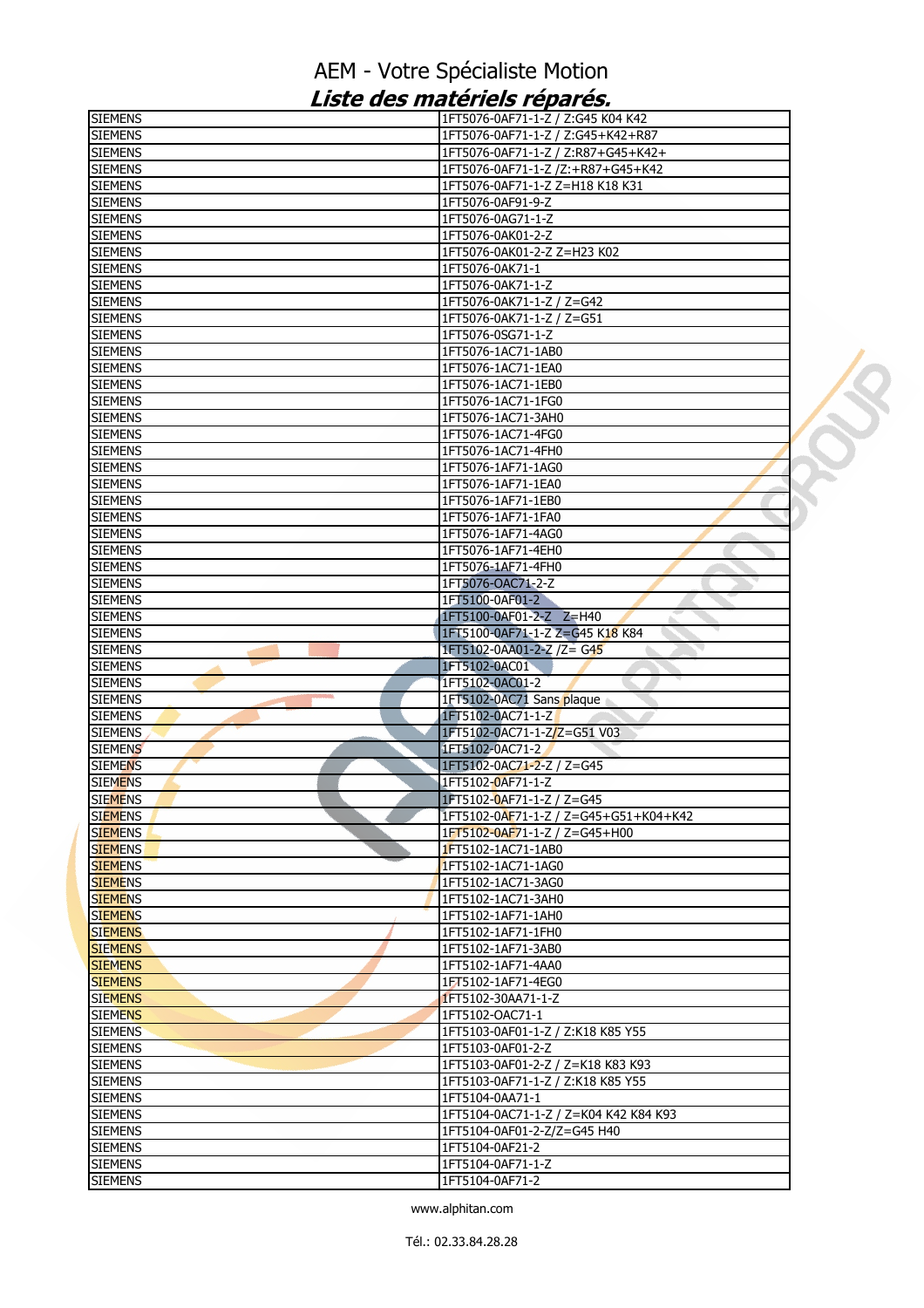| <b>SIEMENS</b> | 1FT5104-1AC71-1AA0                |  |
|----------------|-----------------------------------|--|
| <b>SIEMENS</b> | 1FT5104-1AC71-1AG0                |  |
| <b>SIEMENS</b> | 1FT5104-1AC71-3AG0                |  |
| <b>SIEMENS</b> | 1FT5104-1AC71-4AB0                |  |
| <b>SIEMENS</b> | 1FT5104-1AC71-4EG0                |  |
| <b>SIEMENS</b> | 1FT5104-1AC71-4EH0                |  |
| <b>SIEMENS</b> | 1FT5104-OAC01-1-Z                 |  |
| <b>SIEMENS</b> | 1FT5104-OAC01-1-Z Z=G45           |  |
| <b>SIEMENS</b> | 1FT5106-0AC01-1-Z                 |  |
| <b>SIEMENS</b> | 1FT5106-0AC01-1-Z Z=G45           |  |
| <b>SIEMENS</b> | 1FT5106-0AC01-2-Z/Z=G45 K83       |  |
| <b>SIEMENS</b> | 1FT5106-0AC09-2-Z / Z=G45 K85 M16 |  |
| <b>SIEMENS</b> | 1FT5106-0AC71-1-Z / Z=G45 K18     |  |
| <b>SIEMENS</b> | 1FT5106-1AC71-1AG0                |  |
| <b>SIEMENS</b> | 1FT5106-1AC71-1EB0                |  |
|                |                                   |  |
| <b>SIEMENS</b> | 1FT5106-1AC71-1FA0                |  |
| <b>SIEMENS</b> | 1FT5106-OAA71-2                   |  |
| <b>SIEMENS</b> | 1FT5106-OAC01-1-Z                 |  |
| <b>SIEMENS</b> | 1FT5106-OAC01-1-Z<br>$Z = G45$    |  |
| <b>SIEMENS</b> | 1FT5108-0AC01-2-Z / H00           |  |
| <b>SIEMENS</b> | 1FT5108-0AC71-1-Z                 |  |
| <b>SIEMENS</b> | 1FT5108-0AC71-2                   |  |
| <b>SIEMENS</b> | 1FT5108-0AC91-9-Z                 |  |
| <b>SIEMENS</b> | 1FT5108-1AC71-1AA0                |  |
| <b>SIEMENS</b> | 1FT6 SANS PLAQUE                  |  |
| <b>SIEMENS</b> | 1FT6024-5AK71-4HG2                |  |
| <b>SIEMENS</b> | 1FT6024-6AK71-4AA0                |  |
| <b>SIEMENS</b> | 1FT6024-6AK71-4HG2                |  |
| <b>SIEMENS</b> | 1FT6031-1AK71-4EH1                |  |
| <b>SIEMENS</b> | 1FT6031-4AK71-3AA0                |  |
| <b>SIEMENS</b> | 1FT6031-4AK71-4EE2                |  |
| <b>SIEMENS</b> | 1FT6031-4AK71-4EH1                |  |
| <b>SIEMENS</b> | 1FT6034-1AK71-3EG1                |  |
| <b>SIEMENS</b> | 1FT6034-1AK71-3EH1                |  |
| <b>SIEMENS</b> | 1FT6034-1AK71-4EG1                |  |
| <b>SIEMENS</b> | 1FT6034-1AK71-4EH1                |  |
| <b>SIEMENS</b> | 1FT6034-4AK71-3AA1                |  |
| <b>SIEMENS</b> | 1FT6034-4AK71-3AG1                |  |
| <b>SIEMENS</b> |                                   |  |
|                | 1FT6034-4AK71-3AG1-Z/Z=V17        |  |
| <b>SIEMENS</b> | 1FT6034-4AK71-3EG1                |  |
| <b>SIEMENS</b> | 1FT6034-4AK71-4FA0                |  |
| <b>SIEMENS</b> | 1FT6034-A4K71-3TA0                |  |
| <b>SIEMENS</b> | 1FT6041-4AF71-3AA0                |  |
| <b>SIEMENS</b> | 1FT6041-4AF71-3AD5                |  |
| <b>SIEMENS</b> | 1FT6041-4AF71-3AE5                |  |
| <b>SIEMENS</b> | 1FT6041-4AF71-3AG0                |  |
| <b>SIEMENS</b> | 1FT6041-4AF71-3EG1                |  |
| <b>SIEMENS</b> | 1FT6041-4AF71-4AG1                |  |
| <b>SIEMENS</b> | 1FT6041-4AK71-4AH1-Z / Z=J05      |  |
| <b>SIEMENS</b> | 1FT6044-1AF71-3AB1                |  |
| <b>SIEMENS</b> | 1FT6044-1AF71-3AG1                |  |
| <b>SIEMENS</b> | 1FT6044-1AF71-3AG5                |  |
| <b>SIEMENS</b> | 1FT6044-1AF71-3AH1                |  |
| <b>SIEMENS</b> | 1FT6044-1AF71-3EG1                |  |
| <b>SIEMENS</b> | 1FT6044-1AF71-3EH1                |  |
| <b>SIEMENS</b> | 1FT6044-1AF71-4AG1                |  |
| <b>SIEMENS</b> | 1FT6044-1AF71-4AH1                |  |
| <b>SIEMENS</b> | 1FT6044-1AF71-4EG1                |  |
| <b>SIEMENS</b> | 1FT6044-1AF71-4EH1                |  |
| <b>SIEMENS</b> | 1FT6044-4AF71-3AA1                |  |
| <b>SIEMENS</b> | 1FT6044-4AF71-3AA2                |  |
| <b>SIEMENS</b> | 1FT6044-4AF71-3AB0                |  |
| <b>SIEMENS</b> | 1FT6044-4AF71-3AB1                |  |
|                |                                   |  |
| <b>SIEMENS</b> | 1FT6044-4AF71-3AG0                |  |
| <b>SIEMENS</b> | 1FT6044-4AF71-3AG1-Z              |  |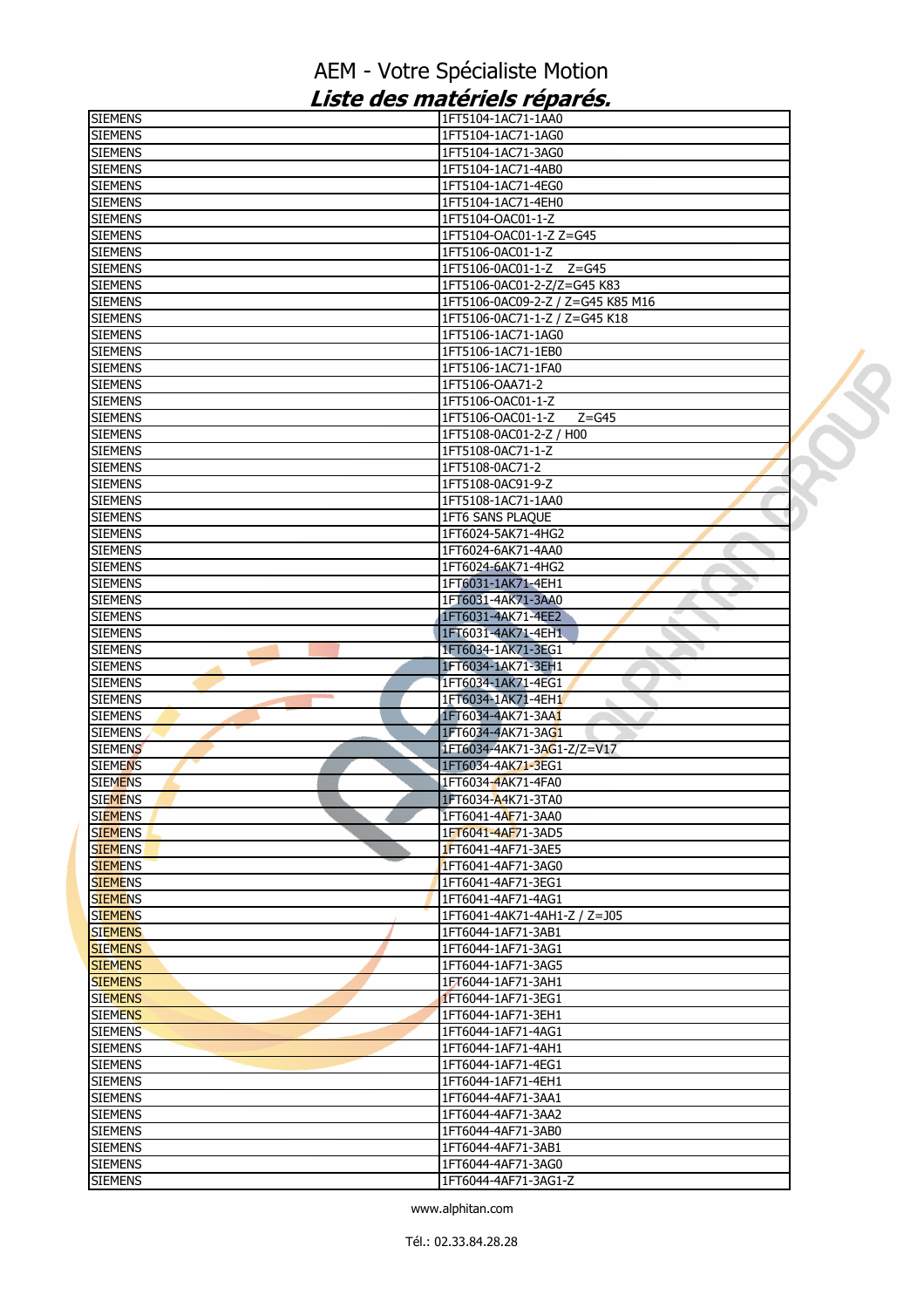| <b>SIEMENS</b>                   | 1FT6044-4AF71-3AG5                                 |
|----------------------------------|----------------------------------------------------|
| <b>SIEMENS</b>                   | 1FT6044-4AF71-3AH0                                 |
| <b>SIEMENS</b>                   | 1FT6044-4AF71-3EA0                                 |
| <b>SIEMENS</b>                   | 1FT6044-4AF71-4AA0                                 |
| <b>SIEMENS</b>                   | 1FT6044-4AF71-4AB1                                 |
| <b>SIEMENS</b>                   | 1FT6044-4AF71-4EB1                                 |
| <b>SIEMENS</b>                   | 1FT6044-4AF71-AAB2                                 |
| <b>SIEMENS</b>                   | 1FT6044-4AK71-3AH0                                 |
| <b>SIEMENS</b>                   | 1FT6044-4AK71-3EA0                                 |
| <b>SIEMENS</b>                   | 1FT6044-4AK71-3EH1                                 |
| <b>SIEMENS</b>                   | 1FT6044-4AK71-4AG1                                 |
| <b>SIEMENS</b>                   | 1FT6044-4AK71-4AG2                                 |
| <b>SIEMENS</b>                   | 1FT6044-4AK71-4AH0-Z / Z=V35                       |
| <b>SIEMENS</b>                   | 1FT6044-XAF71-XAX1                                 |
| <b>SIEMENS</b>                   | 1FT6061-1AF71-3EH1                                 |
| <b>SIEMENS</b>                   | 1FT6061-1AF71-4AG1                                 |
| <b>SIEMENS</b>                   | 1FT6061-6AC71-4EA2                                 |
|                                  |                                                    |
| <b>SIEMENS</b><br><b>SIEMENS</b> | 1FT6061-6AC71-4SG2-Z/Z=N05<br>1FT6061-6AF71-3EH0   |
|                                  | 1FT6061-6AF71-4AA0                                 |
| <b>SIEMENS</b>                   |                                                    |
| <b>SIEMENS</b>                   | 1FT6061-6AH71-3AG0                                 |
| <b>SIEMENS</b>                   | 1FT6061-6AH72-4AB0                                 |
| <b>SIEMENS</b>                   | 1FT6061-6AH72-4AH0                                 |
| <b>SIEMENS</b>                   | 1FT6061-6AH72-4AH0-Z / Z=P97                       |
| <b>SIEMENS</b>                   | 1FT6061-6AH72-4CB0                                 |
| <b>SIEMENS</b>                   | 1FT6061-6AK71-4EH1                                 |
| <b>SIEMENS</b>                   | 1FT6062-1AF71-1AG1                                 |
| <b>SIEMENS</b>                   | 1FT6062-1AF71-3AG1                                 |
| <b>SIEMENS</b>                   | 1FT6062-1AF71-3AH1                                 |
| <b>SIEMENS</b>                   | 1FT6062-1AF71-3EB1                                 |
| <b>SIEMENS</b>                   | 1FT6062-1AF71-4AG1                                 |
| <b>SIEMENS</b>                   | 1FT6062-1AF71-4EH1                                 |
| <b>SIEMENS</b>                   | 1FT6062-1AH71-3EG1                                 |
|                                  |                                                    |
| <b>SIEMENS</b>                   | 1FT6062-1AH71-4AG1                                 |
| <b>SIEMENS</b>                   | 1FT6062-1AH71-4AH1                                 |
| <b>SIEMENS</b>                   | 1FT6062-1AH71-4EH1<br>ò.                           |
| <b>SIEMENS</b>                   | 1FT6062-6AC71-3AD5                                 |
| <b>SIEMENS</b>                   | 1FT6062-6AC79-3AL9-Z / Z=N05                       |
| <b>SIEMENS</b>                   | 1FT6062-6AF71-3AB2                                 |
| <b>SIEMENS</b>                   | 1FT6062-6AF71-4AA0                                 |
| <b>SIEMENS</b>                   | 1FT6062-6AF71-4AA2                                 |
| <b>SIEMENS</b>                   | 1FT6062-6AF71-4AD1                                 |
| <b>SIEMENS</b>                   | 1FT6062-6AF71-4AG6                                 |
| <b>SIEMENS</b>                   | 1FT6062-6AH71-4AA0                                 |
| <b>SIEMENS</b>                   | 1FT6062-6AH71-4AB0                                 |
| <b>SIEMENS</b>                   | 1FT6062-6AH72-4AH0                                 |
| <b>SIEMENS</b>                   | 1FT6062-6AK71-3AG0                                 |
| <b>SIEMENS</b>                   | 1FT6062-6AK71-4AA1                                 |
| <b>SIEMENS</b>                   | 1FT6062-6AK71-4AK4                                 |
| <b>SIEMENS</b>                   | 1FT6063-6AF71-1TB0                                 |
| <b>SIEMENS</b>                   | 1FT6064 -6AF71-3EG2                                |
| <b>SIEMENS</b>                   | 1FT6064-1AF71-3AG1                                 |
| <b>SIEMENS</b>                   | 1FT6064-1AF71-3AH1                                 |
| <b>SIEMENS</b>                   |                                                    |
| <b>SIEMENS</b>                   | 1FT6064-1AF71-3EG1<br>1FT6064-1AF71-3EH1           |
| <b>SIEMENS</b>                   | 1FT6064-1AF71-4AG1                                 |
| <b>SIEMENS</b>                   | 1FT6064-1AF71-4AH1                                 |
|                                  |                                                    |
| <b>SIEMENS</b>                   | 1FT6064-1AF71-4EG1                                 |
| <b>SIEMENS</b>                   | 1FT6064-1AF71-4EH1                                 |
| <b>SIEMENS</b>                   | 1FT6064-1AH71-3AH1                                 |
| <b>SIEMENS</b>                   | 1FT6064-1AH71-4AG1                                 |
| <b>SIEMENS</b>                   | 1FT6064-1AH71-4AH1                                 |
| <b>SIEMENS</b>                   | 1FT6064-6AC71-3EA1                                 |
| <b>SIEMENS</b><br><b>SIEMENS</b> | 1FT6064-6AC71-4AA0<br>1FT6064-6AC79-3AL9-Z / Z=N05 |

 $\mathbf{y}$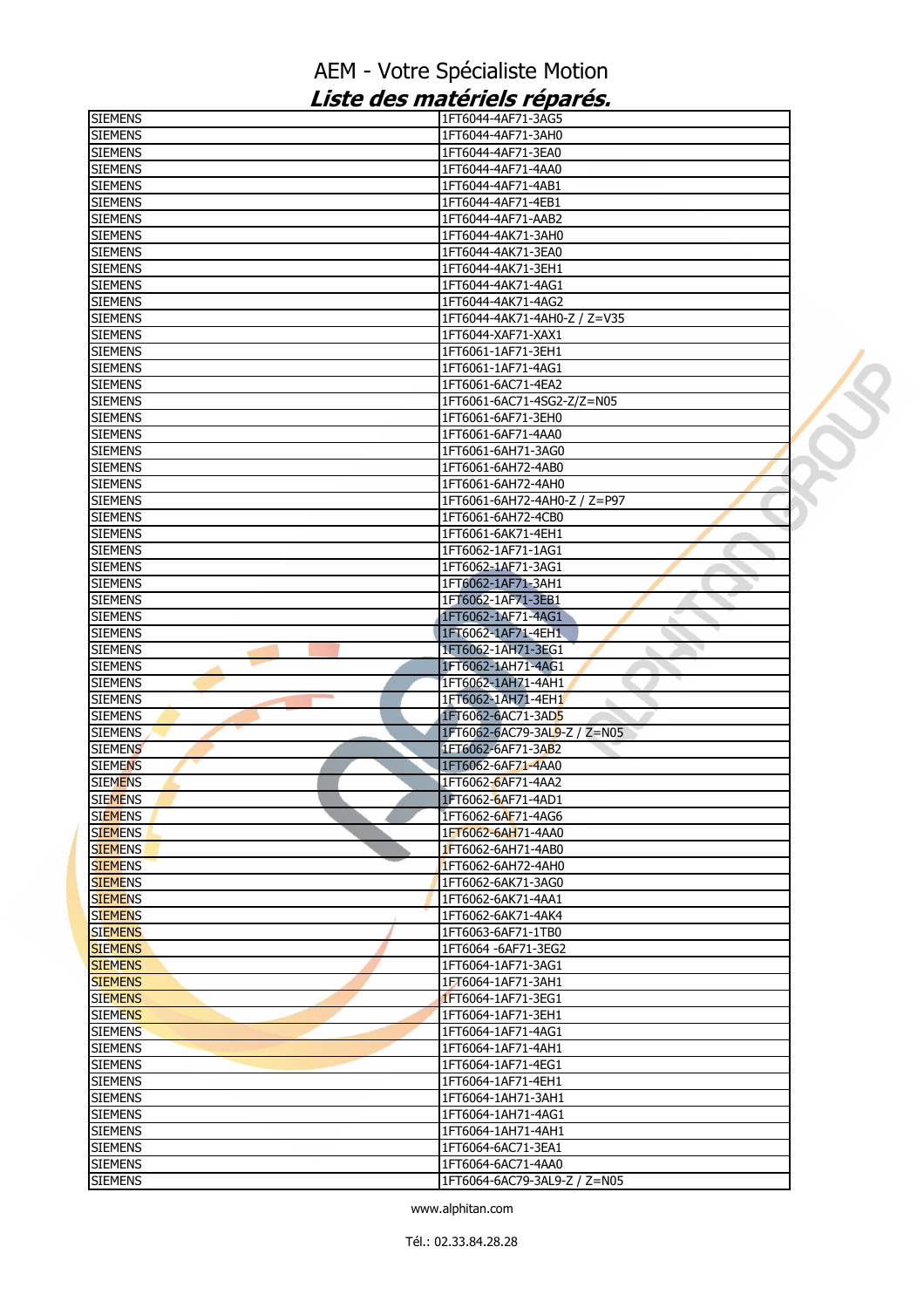| <b>SIEMENS</b>                      | 1FT6064-6AF1-3EG2                          |
|-------------------------------------|--------------------------------------------|
| <b>SIEMENS</b>                      | 1FT6064-6AF71-3AA0                         |
| <b>SIEMENS</b>                      | 1FT6064-6AF71-3AA0                         |
| <b>SIEMENS</b>                      | 1FT6064-6AF71-3AB2                         |
| <b>SIEMENS</b>                      | 1FT6064-6AF71-3AG1                         |
| <b>SIEMENS</b>                      | 1FT6064-6AF71-3DA1                         |
| <b>SIEMENS</b>                      | 1FT6064-6AF71-3EG2                         |
|                                     |                                            |
| <b>SIEMENS</b>                      | 1FT6064-6AF71-4AB1                         |
| <b>SIEMENS</b>                      | 1FT6064-6AF71-4AH2                         |
| <b>SIEMENS</b>                      | 1FT6064-6AF71-4EA2                         |
| <b>SIEMENS</b>                      | 1FT6064-6AF71-4EG1-Z / Z=N05               |
| <b>SIEMENS</b>                      | 1FT6064-6AF71-4EG2                         |
| <b>SIEMENS</b>                      | 1FT6064-6AH71-4AA1                         |
| <b>SIEMENS</b>                      | 1FT6064-6AH714EG2                          |
| <b>SIEMENS</b>                      | 1FT6064-6AK71-4AH1                         |
| <b>SIEMENS</b>                      | 1FT6064-6AK71-4AK0                         |
| <b>SIEMENS</b>                      | 1FT6064-6AK71-4AK0-Z                       |
| <b>SIEMENS</b>                      | 1FT6064-6AK71-4AK0-Z / S10 ET S52          |
| <b>SIEMENS</b>                      | 1FT6064-6AK71-4AK0-Z / Z=S10 ET R80        |
|                                     |                                            |
| <b>SIEMENS</b>                      | 1FT6064-6AK71-4AK0-Z / Z=S52               |
| <b>SIEMENS</b>                      | 1FT6064-6AK71-4AK0-Z / Z=S52 ET R80        |
| <b>SIEMENS</b>                      | 1FT6064-6AK72-4AD1-Z                       |
| <b>SIEMENS</b>                      | 1FT6064-6AK72-4AD1-Z / Z=N10               |
| <b>SIEMENS</b>                      | 1FT6064-6AK72-4AK0-Z / Z=S11               |
| <b>SIEMENS</b>                      | 1FT6081-8AH71-1AH6                         |
| <b>SIEMENS</b>                      | 1FT6082-1AF71-1AG1                         |
| <b>SIEMENS</b>                      | 1FT6082-1AF71-1AH1                         |
| <b>SIEMENS</b>                      | 1FT6082-1AF71-1EG1                         |
| <b>SIEMENS</b>                      | 1FT6082-1AF71-1EH1                         |
| <b>SIEMENS</b>                      | 1FT6082-1AF71-3AG0                         |
| <b>SIEMENS</b>                      | 1FT6082-1AF71-3EH1                         |
| <b>SIEMENS</b>                      | 1FT6082-1AF71-4AG1                         |
| <b>SIEMENS</b>                      | 1FT6082-1AF71-4EG1                         |
|                                     | 1FT6082-1AF71-4EH1                         |
| <b>SIEMENS</b>                      |                                            |
| <b>SIEMENS</b><br><b>CONTRACTOR</b> | 1FT6082-1AH71-1AB1                         |
| <b>SIEMENS</b>                      | 1FT6082-8AC71-1AB2                         |
| <b>SIEMENS</b>                      | 1FT6082-8AC71-1TA0-Z / Z=N05               |
| <b>SIEMENS</b>                      | 1FT6082-8AC71-3CL9-7: Z=N05                |
| <b>SIEMENS</b>                      | 1FT6082-8AF71-1AB0                         |
| <b>SIEMENS</b>                      | 1FT6082-8AF71-3EH2                         |
| <b>SIEMENS</b>                      | 1FT6082-8AF71-4EG2                         |
| <b>SIEMENS</b>                      | 1FT6082-8AF71-4EG5                         |
| <b>SIEMENS</b>                      | 1FT6082-8AH71-1AA2                         |
| <b>SIEMENS</b>                      | 1FT6082-8AH71-1AL2                         |
| <b>SIEMENS</b>                      | 1FT6082-8AH71-2AA2                         |
| <b>SIEMENS</b>                      | 1FT6082-8AH71-3AB2                         |
| <b>SIEMENS</b>                      | 1FT6082-8AH71-4AG1                         |
| <b>SIEMENS</b>                      |                                            |
|                                     |                                            |
|                                     | 1FT6084-1AF71-1AG1                         |
| <b>SIEMENS</b>                      | 1FT6084-1AF71-1AH1                         |
| <b>SIEMENS</b>                      | 1FT6084-1AF71-1EG1                         |
| <b>SIEMENS</b>                      | 1FT6084-1AF71-1EH1                         |
| <b>SIEMENS</b>                      | 1FT6084-1AF71-3AG1                         |
| <b>SIEMENS</b>                      | 1FT6084-1AF71-3AH1                         |
| <b>SIEMENS</b>                      | 1FT6084-1AF71-3EG1                         |
| <b>SIEMENS</b>                      | 1FT6084-1AF71-4AG1                         |
| <b>SIEMENS</b>                      | 1FT6084-1AF71-4AH1                         |
| <b>SIEMENS</b>                      | 1FT6084-1AF71-4EG1                         |
| <b>SIEMENS</b>                      | 1FT6084-1AF71-4EH1                         |
| <b>SIEMENS</b>                      | 1FT6084-1AH71-3AG1                         |
| <b>SIEMENS</b>                      | 1FT6084-1AK71-3AG1                         |
| <b>SIEMENS</b>                      | 1FT6084-1AK71-3EH1                         |
| <b>SIEMENS</b>                      | 1FT6084-8AC71-1AH0                         |
|                                     |                                            |
| <b>SIEMENS</b>                      | 1FT6084-8AC71-1SB0-Z /Z=N05                |
| <b>SIEMENS</b><br><b>SIEMENS</b>    | 1FT6084-8AC71-3AA1<br>1FT6084-8AC71-4AK0-Z |

 $\mathcal{S}$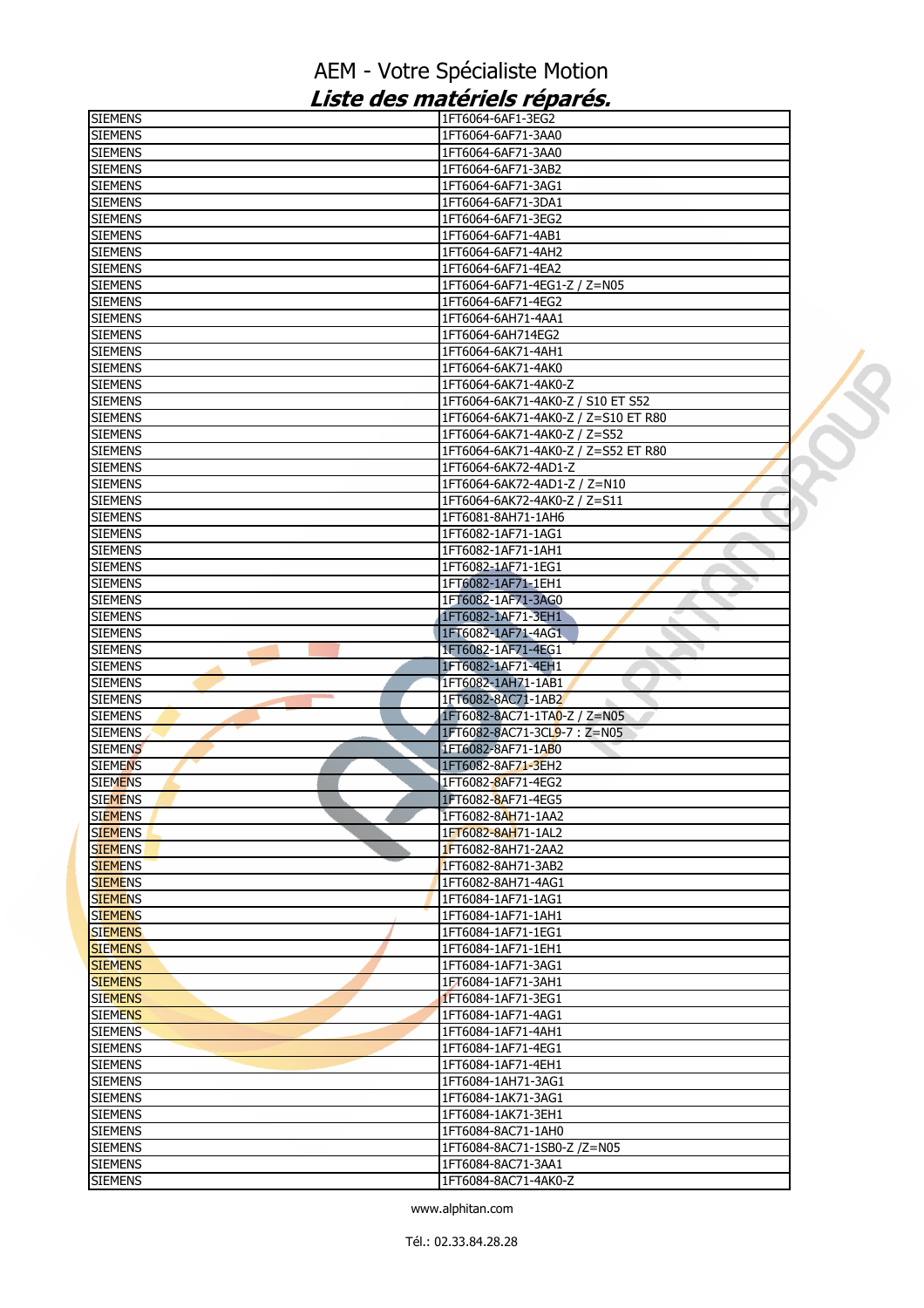| <b>SIEMENS</b> | 1FT6084-8AC71-4EB1           |  |
|----------------|------------------------------|--|
| <b>SIEMENS</b> | 1FT6084-8AC71-4EG1           |  |
| <b>SIEMENS</b> | 1FT6084-8AC71-5TA0           |  |
| <b>SIEMENS</b> | 1FT6084-8AC71-5TA2           |  |
| <b>SIEMENS</b> | 1FT6084-8AF71-3AA1           |  |
| <b>SIEMENS</b> | 1FT6084-8AF71-3AB0           |  |
| <b>SIEMENS</b> | 1FT6084-8AH71-3AA1           |  |
| <b>SIEMENS</b> | 1FT6084-8AH71-4EB0           |  |
| <b>SIEMENS</b> | 1FT6084-8AK71-1EH0           |  |
| <b>SIEMENS</b> | 1FT6084-8AK71-3AG0           |  |
| <b>SIEMENS</b> | 1FT6084-8AK71-3GA0           |  |
| <b>SIEMENS</b> | 1FT6084-8SK71-2AK4           |  |
| <b>SIEMENS</b> | 1FT6084-8SK71-4AK4           |  |
| <b>SIEMENS</b> | 1FT6084-8WF71-4EH1           |  |
| <b>SIEMENS</b> | 1FT6084-8WH71-4EG1           |  |
| <b>SIEMENS</b> | 1FT6086-1AF71-1AG1           |  |
| <b>SIEMENS</b> | 1FT6086-1AF71-1AH1           |  |
| <b>SIEMENS</b> | 1FT6086-1AF71-1EH1           |  |
| <b>SIEMENS</b> | 1FT6086-1AF71-3AG1           |  |
| <b>SIEMENS</b> | 1FT6086-1AF71-3EH1           |  |
| <b>SIEMENS</b> | 1FT6086-1AF71-4AG1           |  |
| <b>SIEMENS</b> | 1FT6086-1AF71-4AH1           |  |
| <b>SIEMENS</b> | 1FT6086-1AF71-4EG1           |  |
| <b>SIEMENS</b> | 1FT6086-1AF71-4EH1           |  |
| <b>SIEMENS</b> | 1FT6086-1AH71-4AG1           |  |
| <b>SIEMENS</b> | 1FT6086-1AH71-4AG2           |  |
| <b>SIEMENS</b> | 1FT6086-8AC71-1TK0           |  |
| <b>SIEMENS</b> | 1FT6086-8AC71-3AL9-Z / Z=N05 |  |
| <b>SIEMENS</b> | 1FT6086-8AC71-3EH1           |  |
| <b>SIEMENS</b> | 1FT6086-8AC71-4EA1           |  |
| <b>SIEMENS</b> | 1FT6086-8AC71-4EB0           |  |
| <b>SIEMENS</b> | 1FT6086-8AC71-4EH0           |  |
| <b>SIEMENS</b> | 1FT6086-8AF71-3AG1-Z/Z=L03   |  |
| <b>SIEMENS</b> | 1FT6086-8AF71-3AG2           |  |
| <b>SIEMENS</b> | 1FT6086-8AF71-3AG6           |  |
| <b>SIEMENS</b> | 1FT6086-8AF71-4AB0           |  |
| <b>SIEMENS</b> | 1FT6086-8AF71-4EA1           |  |
| <b>SIEMENS</b> | 1FT6086-8AF71-4EB1           |  |
| <b>SIEMENS</b> | 1FT6086-8AF71-4EH2           |  |
| <b>SIEMENS</b> | 1FT6086-8AF71-4SA1           |  |
| <b>SIEMENS</b> | 1FT6086-8AH71-3AG2           |  |
| <b>SIEMENS</b> | 1FT6086-8AH71-3AH0           |  |
| <b>SIEMENS</b> | 1FT6086-8AH71-3AK1           |  |
| <b>SIEMENS</b> | 1FT6086-8AH71-3TG1           |  |
| <b>SIEMENS</b> | 1FT6086-8AH71-4AG1           |  |
| <b>SIEMENS</b> | 1FT6086-8AH71-4AG2           |  |
| <b>SIEMENS</b> | 1FT6086-8WH71-2AG1           |  |
| <b>SIEMENS</b> | 1FT6086-8WH71-4EG1           |  |
| <b>SIEMENS</b> | 1FT6086-8WK71-4EH1           |  |
| <b>SIEMENS</b> | 1FT6102,1FT6082,1PH7107      |  |
| <b>SIEMENS</b> | 1FT6102-1AC71-1AG1           |  |
| <b>SIEMENS</b> | 1FT6102-1AC71-2AH1           |  |
| <b>SIEMENS</b> | 1FT6102-1AC71-4EG1           |  |
| <b>SIEMENS</b> | 1FT6102-8AC71-1AA0-Z/Z=N05   |  |
| <b>SIEMENS</b> | 1FT6102-8AF71-1EH2           |  |
| <b>SIEMENS</b> | 1FT6102-8AF71-2EH1           |  |
| <b>SIEMENS</b> | 1FT6102-8AF71-8TA0           |  |
| <b>SIEMENS</b> | 1FT6102-8AH71-1EG2           |  |
| <b>SIEMENS</b> | 1FT6102-8AH71-2AG1           |  |
| <b>SIEMENS</b> | 1FT6102-8AH71-3AB0           |  |
| <b>SIEMENS</b> | 1FT6105                      |  |
| <b>SIEMENS</b> | 1FT6105-1AC71-1AG1           |  |
| <b>SIEMENS</b> | 1FT6105-1AC71-1AH1           |  |
| <b>SIEMENS</b> |                              |  |
|                | 1FT6105-1AC71-1EG1           |  |
| <b>SIEMENS</b> | 1FT6105-1AC71-1EH1           |  |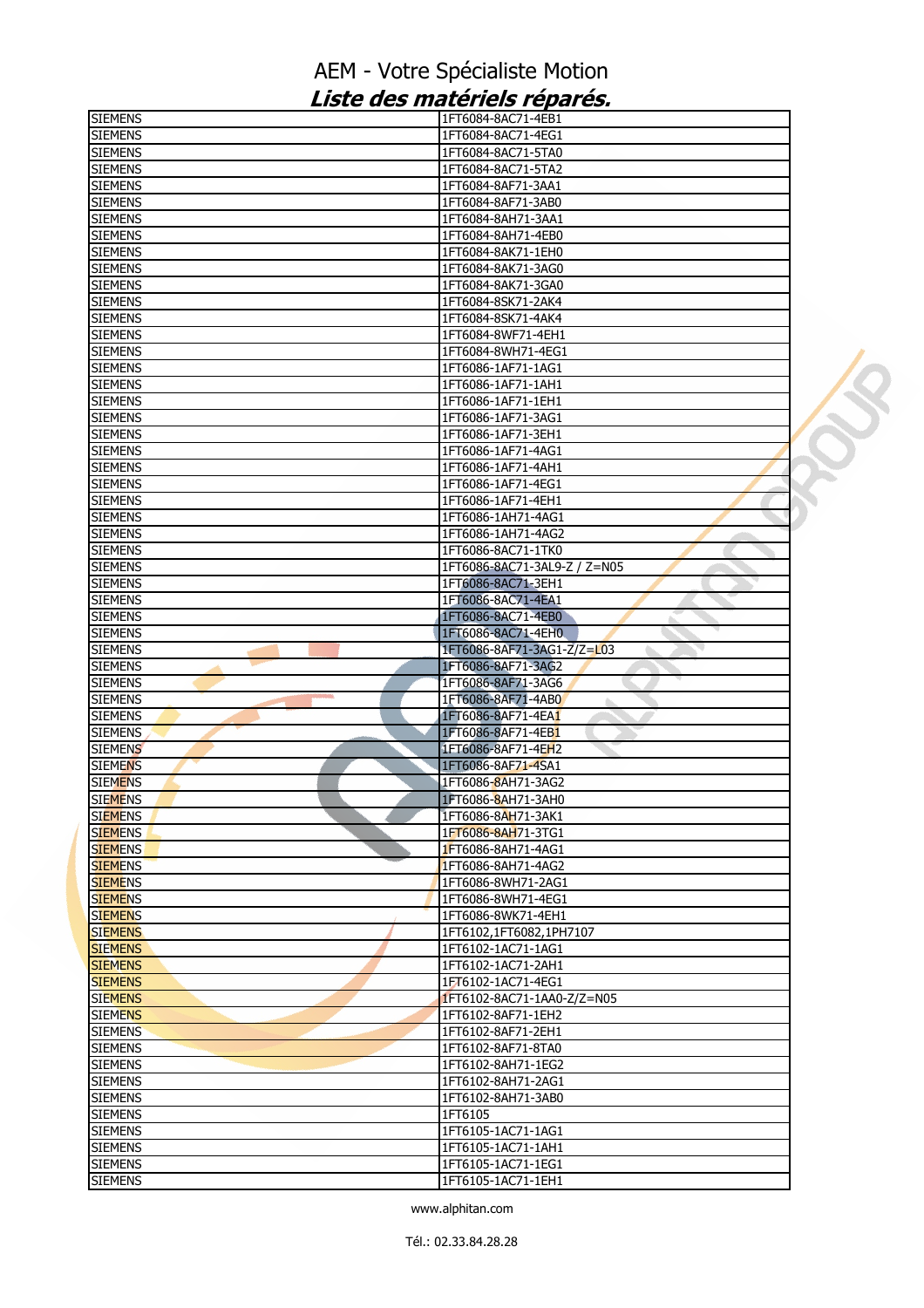| <b>SIEMENS</b>                   | 1FT6105-1AC71-2EG1                                 |  |
|----------------------------------|----------------------------------------------------|--|
| <b>SIEMENS</b>                   | 1FT6105-1AC71-3AH1                                 |  |
| <b>SIEMENS</b>                   | 1FT6105-1AC71-4AG1                                 |  |
| <b>SIEMENS</b>                   | 1FT6105-1AC71-4AH1                                 |  |
| <b>SIEMENS</b>                   | 1FT6105-1AC71-4EG1                                 |  |
| <b>SIEMENS</b>                   | 1FT6105-8A71-4EH1                                  |  |
| <b>SIEMENS</b>                   | 1FT6105-8AB71-4EG1                                 |  |
| <b>SIEMENS</b>                   | 1FT6105-8AC71-1AB1                                 |  |
| <b>SIEMENS</b>                   | 1FT6105-8AC71-1EA1                                 |  |
| <b>SIEMENS</b>                   | 1FT6105-8AC71-1EB1                                 |  |
| <b>SIEMENS</b>                   | 1FT6105-8AC71-1TA0                                 |  |
| <b>SIEMENS</b>                   | 1FT6105-8AC71-3AL9-Z / Z=N05                       |  |
| <b>SIEMENS</b>                   | 1FT6105-8AC71-4AB1                                 |  |
| <b>SIEMENS</b>                   | 1FT6105-8AC71-4AD2                                 |  |
| <b>SIEMENS</b>                   | 1FT6105-8AC71-4AH2                                 |  |
| <b>SIEMENS</b>                   | 1FT6105-8AC71-6SD3                                 |  |
| <b>SIEMENS</b>                   | 1FT6105-8AF71-1AA0                                 |  |
| <b>SIEMENS</b>                   | 1FT6105-8AF71-1AH0                                 |  |
| <b>SIEMENS</b>                   | 1FT6105-8AF71-1EB1                                 |  |
|                                  |                                                    |  |
| <b>SIEMENS</b>                   | 1FT6105-8AF71-1TD6                                 |  |
| <b>SIEMENS</b>                   | 1FT6105-8AF71-1TD6Z                                |  |
| <b>SIEMENS</b>                   | 1FT6105-8AF71-1TD6-Z                               |  |
| <b>SIEMENS</b>                   | 1FT6105-8AF71-3AG0                                 |  |
| <b>SIEMENS</b>                   | 1FT6105-8AF71-3AG1                                 |  |
| <b>SIEMENS</b>                   | 1FT6105-8AF71-3AG2                                 |  |
| <b>SIEMENS</b>                   | 1FT6105-8AF71-4AA0                                 |  |
| <b>SIEMENS</b>                   | 1FT6105-8AF71-4AH0                                 |  |
| <b>SIEMENS</b>                   | 1FT6105-8AF71-4EG0                                 |  |
| <b>SIEMENS</b>                   | 1FT6105-8AF71-4EH1                                 |  |
| <b>SIEMENS</b>                   | 1FT6105-8AF71-4EK1                                 |  |
| <b>SIEMENS</b>                   | 1FT6105-8AF71-5AG2                                 |  |
| <b>SIEMENS</b>                   | 1FT6105-8AF71-5TD6                                 |  |
| <b>SIEMENS</b>                   | 1FT6105-8AF71-5TD6-Z                               |  |
| <b>SIEMENS</b>                   | 1FT6105-8AF71-6SD3                                 |  |
| <b>SIEMENS</b>                   | 1FT6108-8AB71-1EH1                                 |  |
| <b>SIEMENS</b>                   | 1FT6108-8AB71-4AH1                                 |  |
| <b>SIEMENS</b>                   | 1FT6108-8AB71-4EH1                                 |  |
| <b>SIEMENS</b>                   | 1FT6108-8AC71-3AH1                                 |  |
| <b>SIEMENS</b>                   | 1FT6108-8AC71-3EH1                                 |  |
| <b>SIEMENS</b>                   | 1FT6108-8AC71-4AH1                                 |  |
| <b>SIEMENS</b>                   | 1FT6108-8AC71-8BA3-Z / Z=N02                       |  |
| <b>SIEMENS</b>                   | 1FT6108-8AF71-3AA2                                 |  |
|                                  |                                                    |  |
| <b>SIEMENS</b><br><b>SIEMENS</b> | 1FT6108-8WF71-3AH1<br>1FT6132-6AF71-1AH0           |  |
|                                  |                                                    |  |
| <b>SIEMENS</b>                   | 1FT6132-6AF71-1TA0                                 |  |
| <b>SIEMENS</b>                   | 1FT6132-6AF71-8BG3-Z / Z=N02                       |  |
| <b>SIEMENS</b>                   | 1FT6132-6SC71-4AG1                                 |  |
| <b>SIEMENS</b>                   | 1FT7086-1AF70-1DG1                                 |  |
| <b>SIEMENS</b>                   | 1FT7102-1AC70-1DH1                                 |  |
| <b>SIEMENS</b>                   | 1FT7105-1AC70-1DG1                                 |  |
| <b>SIEMENS</b>                   | 1FW32081SH726AA0                                   |  |
| <b>SIEMENS</b>                   | 1GF5116-0FG40-6HU7-Z                               |  |
| <b>SIEMENS</b>                   | 1GF5164-0GH41-6HU7-Z / Z=A11+G14+G28+K01+K04+K09+  |  |
| <b>SIEMENS</b>                   | 1GF5166-0WE46-6HU7-Z                               |  |
| <b>SIEMENS</b>                   | 1GF5166-0WH41-6HU1-Z                               |  |
| <b>SIEMENS</b>                   | 1GF5184-0WE46-6HU5                                 |  |
| <b>SIEMENS</b>                   | 1GG5112-0FZ40-6HU7Z Z=K20                          |  |
| <b>SIEMENS</b>                   | 1GG5116-0GH46-6WV1-Z                               |  |
| <b>SIEMENS</b>                   | 1GG5132-0GJ40-6W1-Z                                |  |
| <b>SIEMENS</b>                   | 1GG5132-0GY40-6VV1-Z                               |  |
| <b>SIEMENS</b>                   | 1GG5134-0GE40-6JU7-Z                               |  |
| <b>SIEMENS</b>                   | 1GG5134-0GE40-6JU7-Z / Z A11 G04 G14 G39 G40 G92 K |  |
| <b>SIEMENS</b>                   | 1GG5134-0GH46-6SU7-Z /Z:A01 K09 A11 G02 G14 G71 G  |  |
| <b>SIEMENS</b>                   | 1GG5134-0GH46-6WV1-Z                               |  |
| <b>SIEMENS</b>                   | 1GG5134-0GT406HU1-Z                                |  |
|                                  |                                                    |  |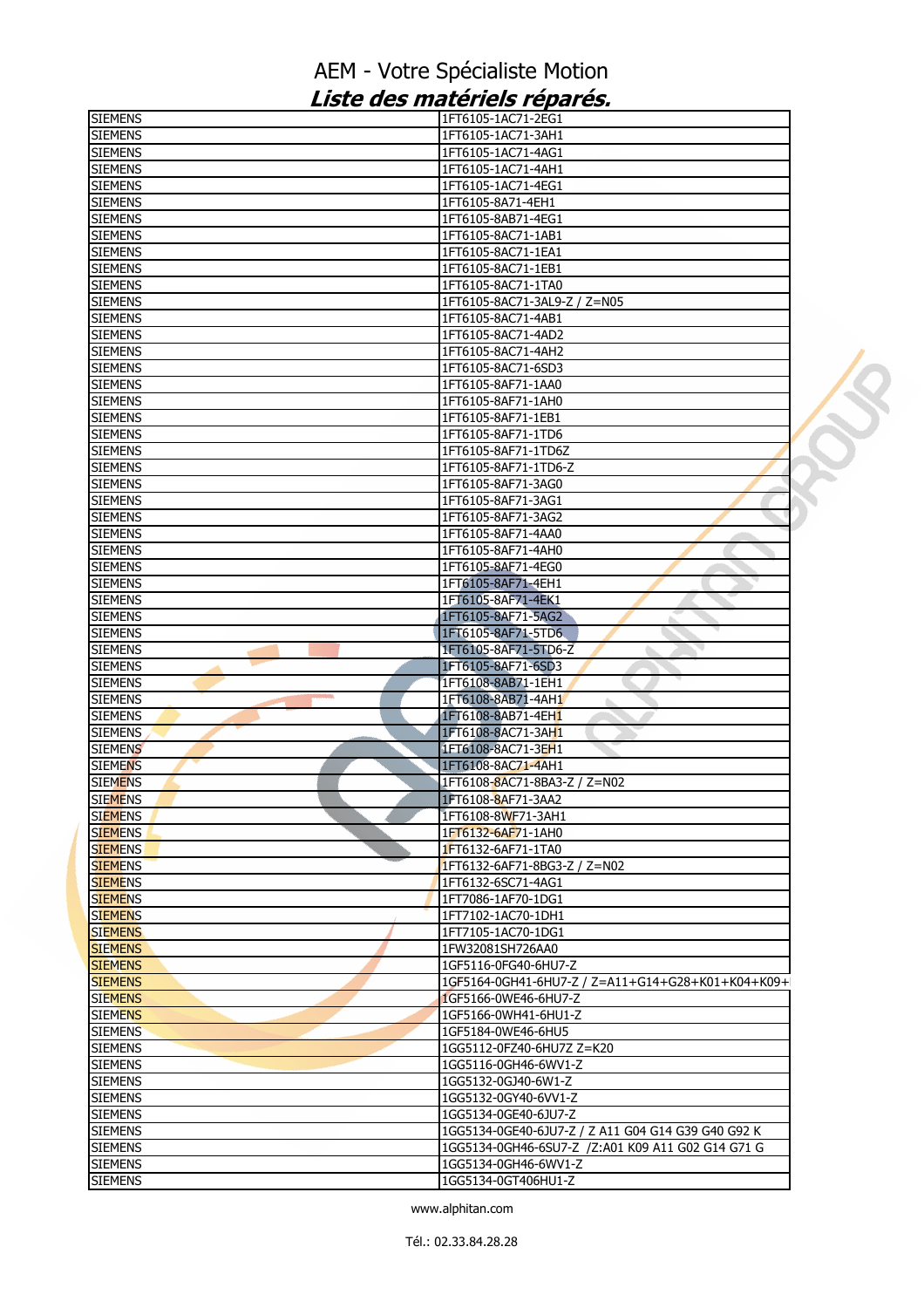| <b>SIEMENS</b>                   | 1GG5134-0GT40-6HU1-Z / Z G18 A11 K01 K20 K10 G04 C                 |  |
|----------------------------------|--------------------------------------------------------------------|--|
| <b>SIEMENS</b>                   | 1GG5134-0GY40-6HU7-Z                                               |  |
| <b>SIEMENS</b>                   | 1GG5136-0WE49-6HU3-Z                                               |  |
| <b>SIEMENS</b>                   | 1GG5136-0WF49-6HU7-Z /Z=G00;G14;K10                                |  |
| <b>SIEMENS</b>                   | 1GG5162-0GZ46-6HU7-Z                                               |  |
| <b>SIEMENS</b>                   | 1GG5164                                                            |  |
| <b>SIEMENS</b>                   | 1GG5164-0GG44-6HU7-Z                                               |  |
| <b>SIEMENS</b>                   | 1GG5164-0GH43-6W1-Z                                                |  |
| <b>SIEMENS</b>                   | 1GG5164-0GH46-6VV1-Z                                               |  |
| <b>SIEMENS</b>                   | 1GG5164-0GH46-6W1-Z                                                |  |
| <b>SIEMENS</b>                   | 1GG5164-0WF44-6HU7-Z                                               |  |
| <b>SIEMENS</b>                   | 1GG5164-0WG49-6HU7-Z Z=G14 G26 K04 K29 M1G                         |  |
| <b>SIEMENS</b>                   | 1GG5164-0WJ40-6HU7-Z                                               |  |
| <b>SIEMENS</b>                   | 1GG5164-0WJ46-6HU7-Z                                               |  |
| <b>SIEMENS</b>                   | 1GG5166-0GH406-W1-Z                                                |  |
| <b>SIEMENS</b>                   | 1GG5182-0WC40-6HU57                                                |  |
| <b>SIEMENS</b>                   | 1GG6162-0JD40-6VV5-Z                                               |  |
| <b>SIEMENS</b>                   | 1GG6166-0JG40-6SV3-Z Z:A11 A97 G01 G14 G71 G91                     |  |
| <b>SIEMENS</b>                   | 1GG6166-0JH40-6WV5-Z                                               |  |
| <b>SIEMENS</b>                   | 1GG6188-0NE40-1VV3Z                                                |  |
| <b>SIEMENS</b>                   | 1GG6188-0NE40-6JV3-Z                                               |  |
| <b>SIEMENS</b>                   | 1GG6226-0ND40-1WV3-Z                                               |  |
| <b>SIEMENS</b>                   | 1GG6258-0NF40-1WV1-Z                                               |  |
| <b>SIEMENS</b>                   | 1GH5134-0GY40-6HU3-Z                                               |  |
| <b>SIEMENS</b>                   | 1GH5134-0GY40-6HU7-Z                                               |  |
| <b>SIEMENS</b>                   | 1GH5134-0GY40-6HU7-Z                                               |  |
| <b>SIEMENS</b>                   | 1GH5134-0WY40-6HU7-Z                                               |  |
| <b>SIEMENS</b>                   | 1GH5134-OWY40-6HU1-Z / Z: G18 A11 K01 K20 K71                      |  |
| <b>SIEMENS</b>                   | 1GH5162-0J-Z10-6KU7-Z                                              |  |
| <b>SIEMENS</b>                   | 1GH5164-0GG40-6HU3-Z                                               |  |
| <b>SIEMENS</b>                   | 1GH5164-0GG40-6HU7-Z                                               |  |
| <b>SIEMENS</b>                   | 1GH5164-0WG40-6HU3-Z                                               |  |
| <b>SIEMENS</b>                   | 1GH5166-0ZF91-6HU7-Z/ Z: C06 G28 G92 K03 K18 K31 K                 |  |
| <b>SIEMENS</b>                   | 1GH5182-0WF40-6HU3Z                                                |  |
| <b>SIEMENS</b>                   | 1GL4 253-4AA10 250M                                                |  |
| <b>SIEMENS</b><br><b>SIEMENS</b> | 1GL5106-0EH46-4TV1-Z<br>1GL5106-0EH46-4TV1-Z Z:A11+G13+G71+G91+K11 |  |
| <b>SIEMENS</b>                   | 1GL5108-0EW40-6HU7-Z Z:A11 G28 K02 K09 K20 K83 G13                 |  |
| <b>SIEMENS</b>                   | 1GL5114-0GL46-4TV1-Z                                               |  |
|                                  | 1GL5136-OWE46                                                      |  |
| <b>SIEMENS</b><br><b>SIEMENS</b> | 1GL5166-OGE46-6HU7-Z                                               |  |
| <b>SIEMENS</b>                   | 1GN3222-5WG40-6HU1                                                 |  |
| <b>SIEMENS</b>                   | 1GS2137- 5RV41 Z                                                   |  |
| <b>SIEMENS</b>                   | 1GS2137-5RV41 Z 1006                                               |  |
| <b>SIEMENS</b>                   | 1GS2137-5RV41 1208                                                 |  |
| <b>SIEMENS</b>                   | 1GS2137-5RV41 Z 1006                                               |  |
| <b>SIEMENS</b>                   | 1GS2137-5RV41 Z 1208                                               |  |
| <b>SIEMENS</b>                   | 1GS3137-5SV41-0ZZ1                                                 |  |
| <b>SIEMENS</b>                   | 1H5134-0GY40-6HU7-Z                                                |  |
| <b>SIEMENS</b>                   | 1HU3054-0AC01                                                      |  |
| <b>SIEMENS</b>                   | 1HU3054-0AC01-0ZZ9-Z                                               |  |
| <b>SIEMENS</b>                   | 1HU3054-0AC-01-0-ZZ9-Z                                             |  |
| <b>SIEMENS</b>                   | 1HU3054-0AF01-0ZZ9-Z                                               |  |
| <b>SIEMENS</b>                   | 1HU3056-0AC01                                                      |  |
| <b>SIEMENS</b>                   | 1HU3058-0AC01-Z / Z=A31+G31+G45+K04                                |  |
| <b>SIEMENS</b>                   | 1HU3058-0AC01-Z / Z=K18 Y72                                        |  |
| <b>SIEMENS</b>                   | 1HU3058-0AC01-Z Z=G43                                              |  |
| <b>SIEMENS</b>                   | 1HU3058-0AF01-OZZ9-Z                                               |  |
| <b>SIEMENS</b>                   | 1HU3070-0AF02-Z /Z:A31                                             |  |
| <b>SIEMENS</b>                   | 1HU3071.0AF01                                                      |  |
| <b>SIEMENS</b>                   | 1HU3071-0AF01                                                      |  |
| <b>SIEMENS</b>                   | 1HU3071-0AF01-Z / Z=A31                                            |  |
| <b>SIEMENS</b>                   | 1HU3071-0AF01-Z / Z=K93 K39                                        |  |
| <b>SIEMENS</b>                   |                                                                    |  |
|                                  | 1HU3071-0AF02-Z                                                    |  |
| <b>SIEMENS</b>                   | 1HU3071-OAF01                                                      |  |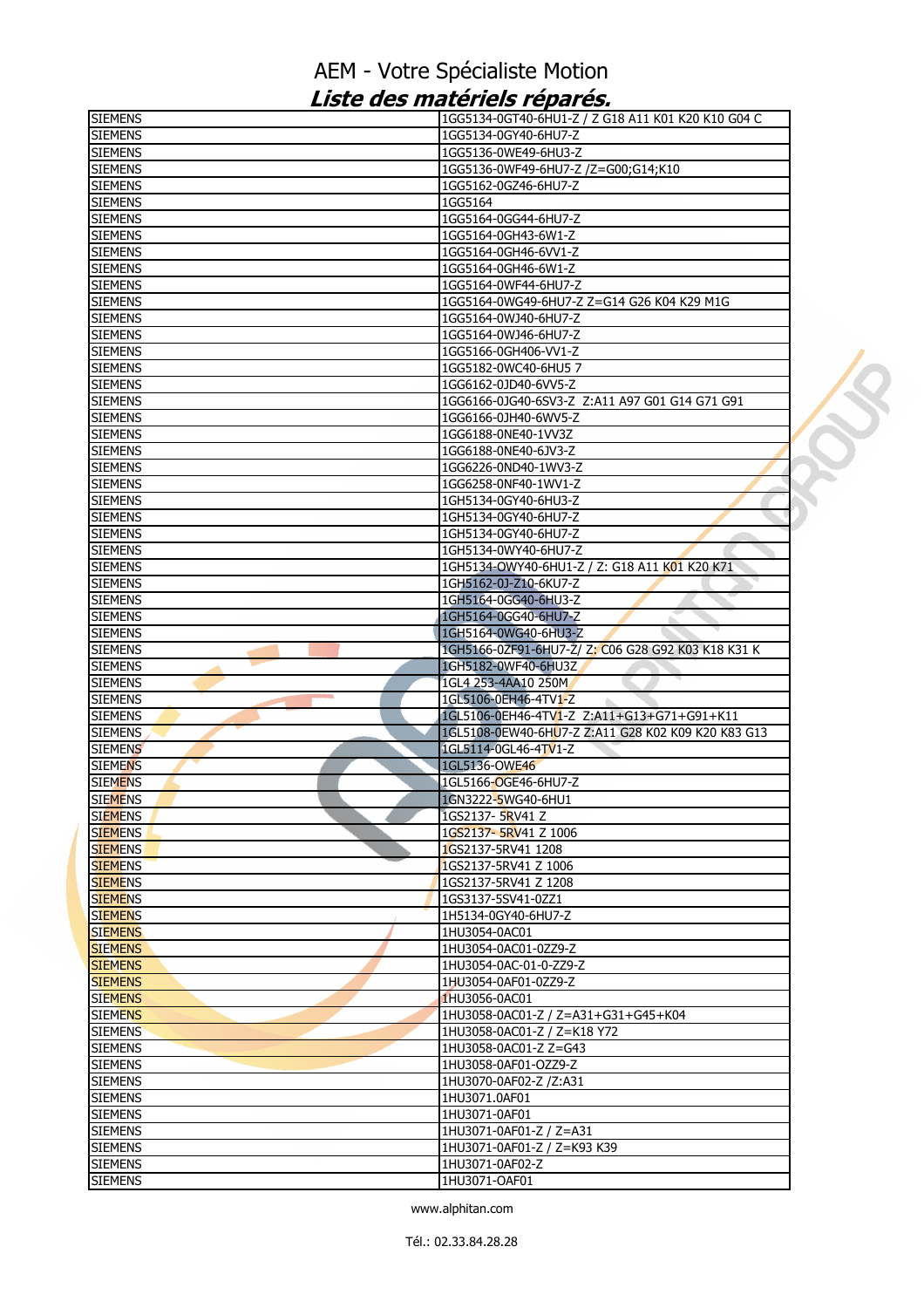| <b>SIEMENS</b> | 1HU3071-OAF01-Z                     |  |
|----------------|-------------------------------------|--|
| <b>SIEMENS</b> | 1HU3074-0AC01                       |  |
| <b>SIEMENS</b> | 1HU3074-0AC01-0ZZ9-Z                |  |
| <b>SIEMENS</b> | 1HU3074-0AC01-Z /Z=G51              |  |
| <b>SIEMENS</b> | 1HU3074-0AC01-Z Z=G27 K42           |  |
| <b>SIEMENS</b> | 1HU3074-0AF01                       |  |
| <b>SIEMENS</b> | 1HU3074-0AF01-Z                     |  |
| <b>SIEMENS</b> | 1HU3074-0AF01-Z / Z=K83             |  |
| <b>SIEMENS</b> | 1HU3076-0AC01                       |  |
|                |                                     |  |
| <b>SIEMENS</b> | 1HU3076-0AC01-0ZZ9-Z / Z:G44        |  |
| <b>SIEMENS</b> | 1HU3076-0AC01-Z                     |  |
| <b>SIEMENS</b> | 1HU3076-0AC01-Z /Z=G44              |  |
| <b>SIEMENS</b> | 1HU3076-0AC01-Z /Z=G44 Z=G45        |  |
| <b>SIEMENS</b> | 1HU3076-0AF01-0ZZ9-Z / Z=A31        |  |
| <b>SIEMENS</b> | 1HU3076-0AF01-Z / Z=A31             |  |
| <b>SIEMENS</b> | 1HU3076-A0C01-0ZZ9-Z / Z=G44        |  |
| <b>SIEMENS</b> | 1HU3078-0AC01                       |  |
| <b>SIEMENS</b> | 1HU3078-0AC01-Z                     |  |
| <b>SIEMENS</b> | 1HU3078-0AC01-Z Z=G27 G45 K42       |  |
| <b>SIEMENS</b> | 1HU3078-0AC01-Z Z=G45               |  |
| <b>SIEMENS</b> | 1HU3078-0AC09-Z                     |  |
| <b>SIEMENS</b> | 1HU3078-0AF01-0ZZ9                  |  |
|                | 1HU3078-0AF01-0ZZ9-Z                |  |
| <b>SIEMENS</b> |                                     |  |
| <b>SIEMENS</b> | 1HU3078-0AF01-0ZZ9-Z / Z=G45+K18    |  |
| <b>SIEMENS</b> | 1HU3078-0AF01-Z                     |  |
| <b>SIEMENS</b> | 1HU3102-0AD01-0ZZ9                  |  |
| <b>SIEMENS</b> | 1HU3102-0AD01-Z Z: A31              |  |
| <b>SIEMENS</b> | 1HU3102-0AD01-Z Z: A31 G45          |  |
| <b>SIEMENS</b> | 1HU3102-0AH01-Z                     |  |
| <b>SIEMENS</b> | 1HU3102-0AH01-Z / Z=A31             |  |
| <b>SIEMENS</b> | 1HU3103-0AC01                       |  |
| <b>SIEMENS</b> | 1HU3104-0AD01                       |  |
| <b>SIEMENS</b> | 1HU3104-0AD01-Z                     |  |
| <b>SIEMENS</b> | 1HU3104-0AH01                       |  |
| <b>SIEMENS</b> | 1HU3104-0AH01-Z / Z=A31 K31         |  |
| <b>SIEMENS</b> | 1HU3104-0AH01-Z / Z=G45 K18         |  |
| <b>SIEMENS</b> | 1HU3104-OAC01-Z                     |  |
| <b>SIEMENS</b> | 1HU3104-OAH01-Z PAS DE Z SUR PLAQUE |  |
|                |                                     |  |
| <b>SIEMENS</b> | 1HU3106-0AD01                       |  |
| <b>SIEMENS</b> | 1HU3106-0AD01-Z / Z=A31             |  |
| <b>SIEMENS</b> | 1HU3108-0AD01-0ZZ9-Z / Z=G45 K18    |  |
| <b>SIEMENS</b> | 1HU3108-0AD01-0ZZ9-Z / Z=G45        |  |
| <b>SIEMENS</b> | 1HU3108-0AD01-Z / Z=A31+G45+K18     |  |
| <b>SIEMENS</b> | 1HU3108-0AD01-Z / Z=G45 K18         |  |
| <b>SIEMENS</b> | 1HU3108-0AH01-Z/Z= K18 G45          |  |
| <b>SIEMENS</b> | 1HU5040-0AC01-Z                     |  |
| <b>SIEMENS</b> | 1HU5040-0AF01-Z / Z=G45             |  |
| <b>SIEMENS</b> | 1HU5040-0AF02-Z / Z=W00             |  |
| <b>SIEMENS</b> | 1HU5044-0AC01                       |  |
| <b>SIEMENS</b> | 1LA2766-4AA41L                      |  |
| <b>SIEMENS</b> | 1LA5060-4AB11-ZX70                  |  |
| <b>SIEMENS</b> | 1LA5106-4AA11                       |  |
| <b>SIEMENS</b> | 1LA5223-4AA10-Z                     |  |
| <b>SIEMENS</b> | 1LA7063-4AB12                       |  |
| <b>SIEMENS</b> | 1LA7083-4AA11                       |  |
| <b>SIEMENS</b> | 1LA7106-2AA10                       |  |
|                | 1LA7106-4AA11                       |  |
| <b>SIEMENS</b> |                                     |  |
| <b>SIEMENS</b> | 1LA7107-4AA13-Z                     |  |
| <b>SIEMENS</b> | 1LA7113-6AA11-Z                     |  |
| <b>SIEMENS</b> | 1LA7130-2AA11-ZN01                  |  |
| <b>SIEMENS</b> | 1LA7163-4AA60                       |  |
| <b>SIEMENS</b> | 1LG4183-4AA60                       |  |
| <b>SIEMENS</b> | 1P 6SN 2155-2CK21-1B1               |  |
| <b>SIEMENS</b> | 1P 6SN2132-1CR11-1BA0               |  |
| <b>SIEMENS</b> | 1PA6101-4HF00-0BA9                  |  |
|                |                                     |  |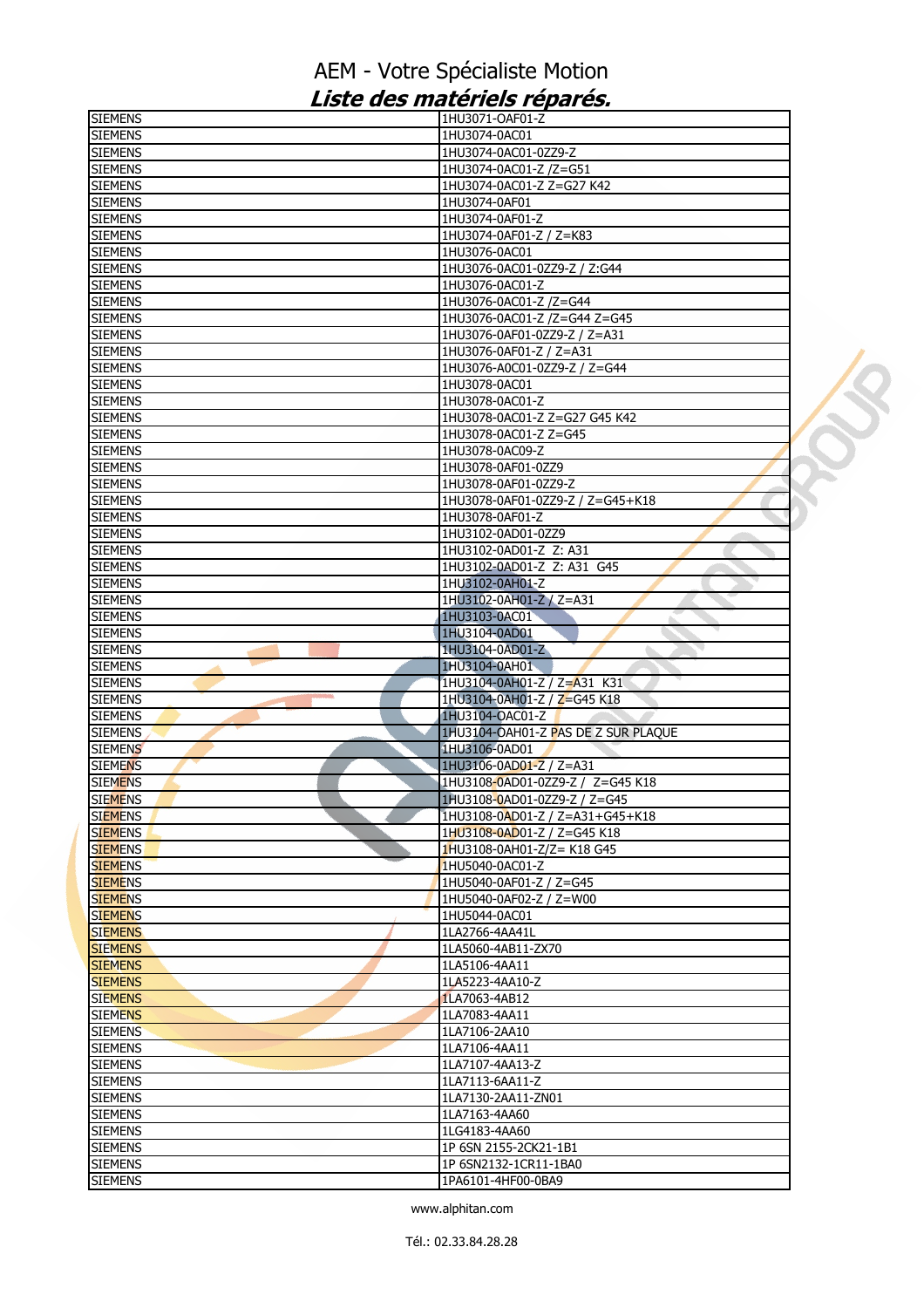| <b>SIEMENS</b>                   | 1PA61014HF000BB3-Z                                                        |  |
|----------------------------------|---------------------------------------------------------------------------|--|
| <b>SIEMENS</b>                   | 1PA6101-4HF00-0BB3-Z                                                      |  |
| <b>SIEMENS</b>                   | 1PA61074HF000BB3-Z                                                        |  |
| <b>SIEMENS</b>                   | 1PA61634HG000DB3-Z                                                        |  |
| <b>SIEMENS</b>                   | 1PH - SANS PLAQUE                                                         |  |
| <b>SIEMENS</b>                   | 1PH 7103-2NG33-0BJ0                                                       |  |
| <b>SIEMENS</b>                   | 1PH 7167-2NG30-0CJ0                                                       |  |
| <b>SIEMENS</b>                   | 1PH SANS PLAQUE                                                           |  |
| <b>SIEMENS</b>                   | 1PH4105-4NZ26-Z                                                           |  |
| <b>SIEMENS</b>                   | 1PH4105-4NZ26-Z / Z=K00+K18+K31+K42+N02                                   |  |
| <b>SIEMENS</b>                   | 1PH4105-4NZ26-Z / Z=N02+K00+K18+K42                                       |  |
| <b>SIEMENS</b>                   | 1PH4107-4NF26-Z / K00+K18+K31+K42                                         |  |
| <b>SIEMENS</b>                   | 1PH4107-4NF26-Z / Z=K83 K42 K31                                           |  |
| <b>SIEMENS</b>                   | 1PH4133-4NF26-Z / Z=K05 K42                                               |  |
| <b>SIEMENS</b>                   | 1PH4138-KNF26                                                             |  |
| <b>SIEMENS</b>                   | 1PH4167-4NF26-Z Z=K85                                                     |  |
| <b>SIEMENS</b>                   | 1PH5109-4CG49-Z                                                           |  |
| <b>SIEMENS</b>                   | 1PH5131-4CF46-Z / Z: K04 K64 K83                                          |  |
| <b>SIEMENS</b>                   | 1PH5137-4CF44-Z/ Z=G98 K02 K31 K00                                        |  |
| <b>SIEMENS</b>                   | 1PH5137-4CF46-Z / Z=K31 K42 K05                                           |  |
| <b>SIEMENS</b>                   | 1PH5138-4CG49-Z K=31-G51-K02                                              |  |
| <b>SIEMENS</b>                   | 1PH5167-4CF40Z / Z=K31                                                    |  |
| <b>SIEMENS</b>                   | 1PH5167-4CZ40-Z / Z=K20 K31 N01 H40                                       |  |
| <b>SIEMENS</b>                   | 1PH6103-1NF46-0AA0                                                        |  |
| <b>SIEMENS</b>                   | 1PH6103-4NF40                                                             |  |
| <b>SIEMENS</b>                   | 1PH6103-4NF44-Z Z=K83 Z=49 Z=L37                                          |  |
| <b>SIEMENS</b>                   | 1PH6105-4CZ46-Z                                                           |  |
| <b>SIEMENS</b>                   | 1PH6107-1NF46-2AA0                                                        |  |
| <b>SIEMENS</b>                   | 1PH6107-4CG46-Z                                                           |  |
| <b>SIEMENS</b>                   | 1PH6107-4HG56                                                             |  |
| <b>SIEMENS</b>                   | 1PH6107-4NF46                                                             |  |
| <b>SIEMENS</b>                   | 1PH6135-1NF46-0AA0                                                        |  |
| <b>SIEMENS</b>                   | 1PH6135-1NF46-0BA0                                                        |  |
| <b>SIEMENS</b>                   | 1PH6135-1NF47-0AA0                                                        |  |
| <b>SIEMENS</b>                   | 1PH6135-4HD50                                                             |  |
| <b>SIEMENS</b>                   | 1PH6135-4NF40-Z / Z=K09                                                   |  |
| <b>SIEMENS</b>                   | 1PH6137-4CG40                                                             |  |
| <b>SIEMENS</b>                   | 1PH6137-4CG46-Z/Z=K04                                                     |  |
| <b>SIEMENS</b>                   | 1PH6137-4CZ-09Z /Z:H40 K31 G51 K00 K02 N01                                |  |
| <b>SIEMENS</b><br><b>SIEMENS</b> | 1PH6137-4NF46-Z<br>Z=K02 - K64<br>1PH6137-4NG46-Z / Z=K05+K09+K31+K42+K49 |  |
| <b>SIEMENS</b>                   | 1PH6137-4NZ00-Z                                                           |  |
| <b>SIEMENS</b>                   | 1PH6138-1NF06-0BN1                                                        |  |
| <b>SIEMENS</b>                   | 1PH6138-4NF00-Z                                                           |  |
| <b>SIEMENS</b>                   | 1PH6138-4NF06-Z / Z=K05 K10 K18                                           |  |
| <b>SIEMENS</b>                   | 1PH6138-4NF09-Z Z=G97+M1H                                                 |  |
| <b>SIEMENS</b>                   | 1PH6138-4ZZ84-Z                                                           |  |
| <b>SIEMENS</b>                   | 1PH6161-4NF-00-Z Z=K31                                                    |  |
| <b>SIEMENS</b>                   | 1PH6163-4NF06                                                             |  |
| <b>SIEMENS</b>                   | 1PH6167-1NF07-0BA0                                                        |  |
| <b>SIEMENS</b>                   | 1PH6167-4CF06                                                             |  |
| <b>SIEMENS</b>                   | 1PH6167-4CF49-Z                                                           |  |
| <b>SIEMENS</b>                   | 1PH6167-4NF09-Z                                                           |  |
| <b>SIEMENS</b>                   | 1PH6167-4NF40                                                             |  |
| <b>SIEMENS</b>                   | 1PH6167-4NF49-Z                                                           |  |
| <b>SIEMENS</b>                   | 1PH6184-4NE49-Z K31 K42 K64                                               |  |
| <b>SIEMENS</b>                   | 1PH6203-4CF46Z                                                            |  |
| <b>SIEMENS</b>                   | 1PH6206-4CF46Z                                                            |  |
| <b>SIEMENS</b>                   | 1PH7                                                                      |  |
| <b>SIEMENS</b>                   | 1PH71??-2E                                                                |  |
| <b>SIEMENS</b>                   | 1PH7101-2HF03-0BB3                                                        |  |
| <b>SIEMENS</b>                   | 1PH7101-2NF02-0BA3                                                        |  |
| <b>SIEMENS</b>                   | 1PH7103-2HF02-0BA3                                                        |  |
| <b>SIEMENS</b>                   | 1PH7103-2HG00-0BA3                                                        |  |
| <b>SIEMENS</b>                   | 1PH7103-2NF22-0BC0                                                        |  |
|                                  |                                                                           |  |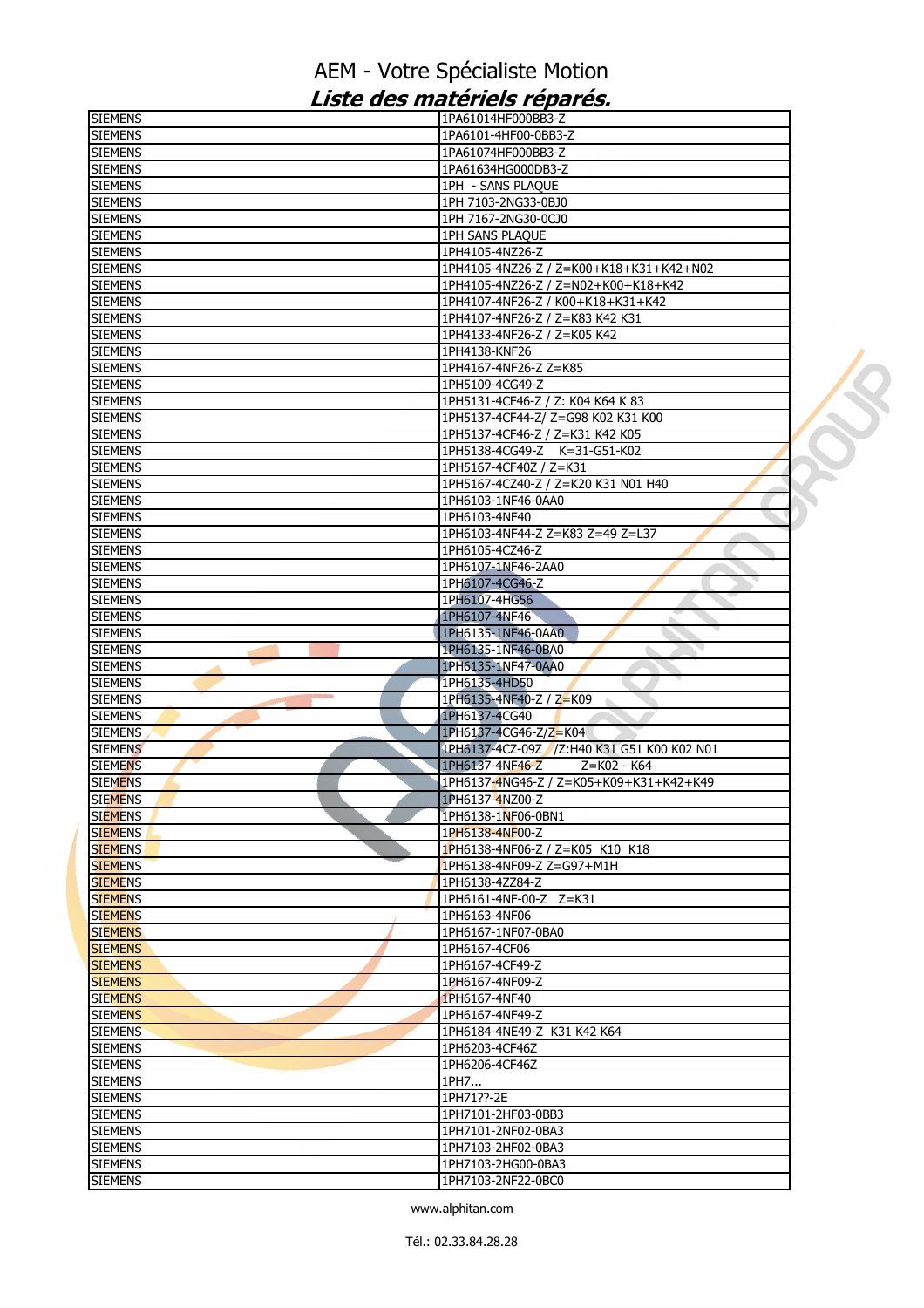| <b>SIEMENS</b> | 1PH7103-2NG02-0CA0                       |  |
|----------------|------------------------------------------|--|
| <b>SIEMENS</b> | 1PH7103-2NG02-0CJ0                       |  |
| <b>SIEMENS</b> | 1PH7103-2NG33-0BJ0                       |  |
| <b>SIEMENS</b> | 1PH7103-2QF02-0CJ0                       |  |
| <b>SIEMENS</b> | 1PH7103-2QG02-0LJ0                       |  |
| <b>SIEMENS</b> | 1PH7105-2HF03-0BA0                       |  |
| <b>SIEMENS</b> | 1PH7105-2NF.02-0CJ0                      |  |
| <b>SIEMENS</b> | 1PH7105-2NF02-0CJ0                       |  |
| <b>SIEMENS</b> | 1PH7107-2HD02-0BA0                       |  |
| <b>SIEMENS</b> | 1PH7107-2HF03-0BB3                       |  |
| <b>SIEMENS</b> | 1PH7107-2NF02-0BC0                       |  |
| <b>SIEMENS</b> | 1PH7107-2NF02-0CJ0                       |  |
| <b>SIEMENS</b> | 1PH7107-2NF03-0BJ0                       |  |
| <b>SIEMENS</b> | 1PH7107-2NG02-0LA0                       |  |
| <b>SIEMENS</b> | 1PH7107-7HD02-5KA3                       |  |
| <b>SIEMENS</b> |                                          |  |
|                | 1PH7131-2HF03-0BB3                       |  |
| <b>SIEMENS</b> | 1PH7133-2HF00-0CD3-Z Z=X01               |  |
| <b>SIEMENS</b> | 1PH7133-2HF00-0CD3-Z / Z=X01             |  |
| <b>SIEMENS</b> | 1PH7133-2HF03-0BB3                       |  |
| <b>SIEMENS</b> | 1PH7133-2ND00-0BA0                       |  |
| <b>SIEMENS</b> | 1PH7133-2ND00-0BC0                       |  |
| <b>SIEMENS</b> | 1PH7133-2ND02-0CJ0                       |  |
| <b>SIEMENS</b> | 1PH7133-2ND02-OCJ0                       |  |
| <b>SIEMENS</b> | 1PH7133-2ND03-0CJ0                       |  |
| <b>SIEMENS</b> | 1PH7133-2ND03-0CK0                       |  |
| <b>SIEMENS</b> | 1PH7133-2NF00-0BJ0                       |  |
| <b>SIEMENS</b> | 1PH7133-2NG00-0BA0                       |  |
| <b>SIEMENS</b> | 1PH7133-2NG02-0BA0                       |  |
| <b>SIEMENS</b> | 1PH7133-2QF00-OCD0                       |  |
| <b>SIEMENS</b> | 1PH7135-2NF02-0BJ0                       |  |
| <b>SIEMENS</b> | 1PH7137-2EG02-0DA6-Z                     |  |
| <b>SIEMENS</b> | 1PH7137-2EG02-0DA6-Z /Z=X20              |  |
| <b>SIEMENS</b> | 1PH7137-2ND00-0BC0                       |  |
| <b>SIEMENS</b> | 1PH7137-2ND02-1KJ0                       |  |
| <b>SIEMENS</b> | 1PH7137-2NF00-0BC0                       |  |
| <b>SIEMENS</b> | 1PH7137-2NF03-0LC0                       |  |
| <b>SIEMENS</b> | 1PH7137-2NG00-0BJ0                       |  |
|                | 1PH7137-2NG00-0BK0                       |  |
| <b>SIEMENS</b> |                                          |  |
| <b>SIEMENS</b> | 1PH7137-2NG02-0BC0                       |  |
| <b>SIEMENS</b> | 1PH7137-2NG02-0BJ0                       |  |
| <b>SIEMENS</b> | 1PH7137-2NG03-0BC0                       |  |
| <b>SIEMENS</b> | 1PH7137-2NGO2-0BA0                       |  |
| <b>SIEMENS</b> | 1PH7137-2NGO2-0BJ0                       |  |
| <b>SIEMENS</b> | 1PH7137-2SG02-0BJ0-Z / Z=L12+Q90+Q91+W90 |  |
| <b>SIEMENS</b> | 1PH7162-2NF03                            |  |
| <b>SIEMENS</b> | 1PH7163-2HF03-0BA0                       |  |
| <b>SIEMENS</b> | 1PH7163-2ND00-0BB0                       |  |
| <b>SIEMENS</b> | 1PH7163-2ND30-0BC0                       |  |
| <b>SIEMENS</b> | 1PH7163-2ND30-0BK0                       |  |
| <b>SIEMENS</b> | 1PH7163-2NF03-0BA0                       |  |
| <b>SIEMENS</b> | 1PH7163-2NF03-0BC0                       |  |
| <b>SIEMENS</b> | 1PH7163-2NF03-0CA0                       |  |
| <b>SIEMENS</b> | 1PH7163-2NF03-0CC0                       |  |
| <b>SIEMENS</b> | 1PH7167-2NF                              |  |
| <b>SIEMENS</b> | 1PH7167-2NF03-0BA0                       |  |
| <b>SIEMENS</b> | 1PH7167-2NF03-0BB0                       |  |
| <b>SIEMENS</b> | 1PH7167-2NF03-0CA0                       |  |
| <b>SIEMENS</b> | 1PH7167-2NF23-0BC0                       |  |
| <b>SIEMENS</b> | 1PH7167-2NF33-0BC2                       |  |
|                |                                          |  |
| <b>SIEMENS</b> | 1PH7167-2NF33-OBC2                       |  |
| <b>SIEMENS</b> | 1PH7167-2NG30-0CJ0                       |  |
| <b>SIEMENS</b> | 1PH7184-2NE00-0EA0                       |  |
| <b>SIEMENS</b> | 1PH7186-7NF000BA3                        |  |
| <b>SIEMENS</b> | 1PH7186-8AF300HKO                        |  |
| <b>SIEMENS</b> | 1PH7186-9H70BB3                          |  |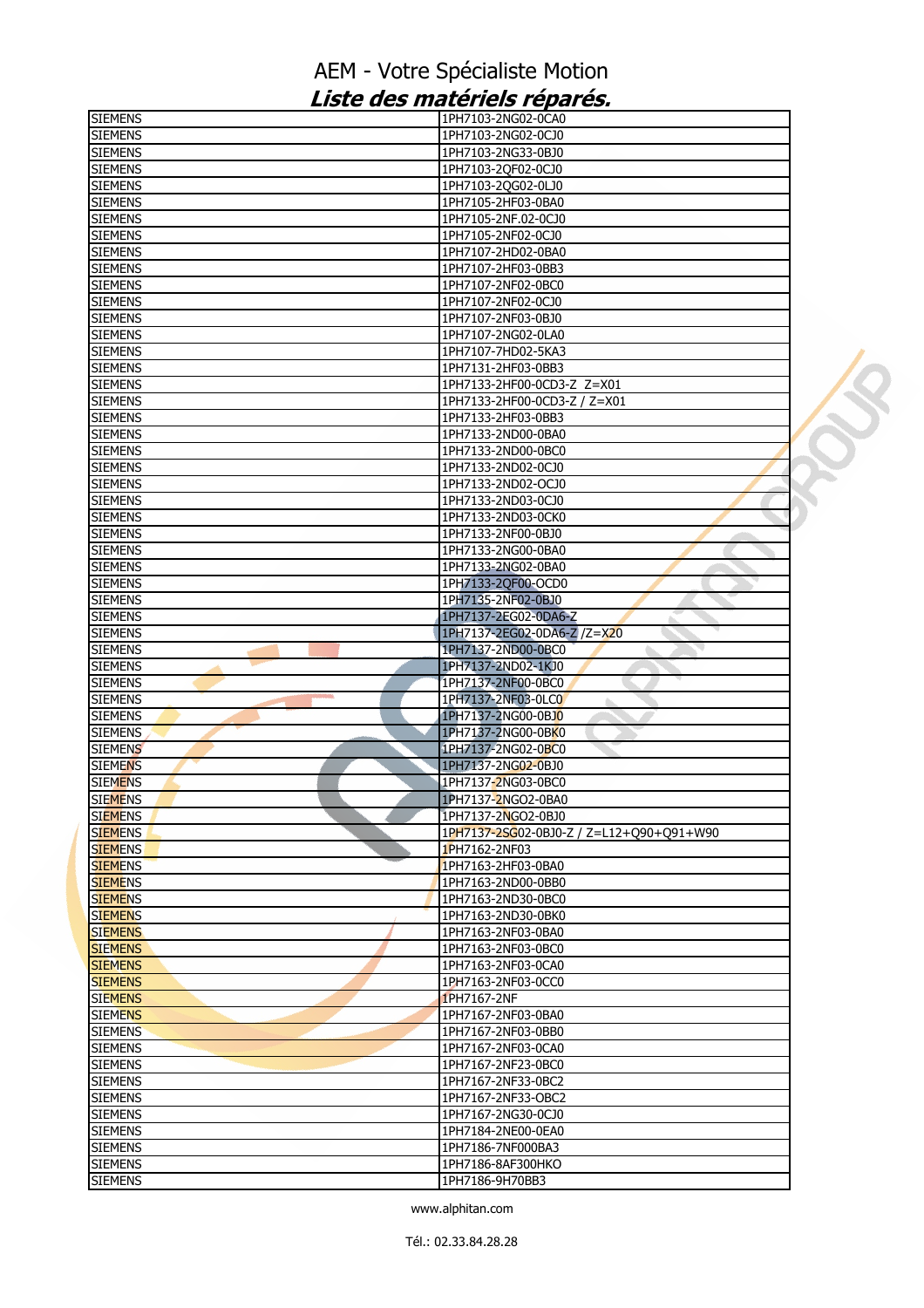| <b>SIEMENS</b> | 1PH7186-9HZ12-0BB3    |  |
|----------------|-----------------------|--|
| <b>SIEMENS</b> | 1PH7224-2HU000BA3     |  |
| <b>SIEMENS</b> | 1PH7224-2NC00-0AJ0    |  |
| <b>SIEMENS</b> | 1PH7224-2NF050GA0-7   |  |
| <b>SIEMENS</b> | 1PH7224-2NF050GA0-Z   |  |
| <b>SIEMENS</b> | 1PH7226-2HL000HB3-Z   |  |
| <b>SIEMENS</b> | 1TF5074-1AF71-4AG0    |  |
| <b>SIEMENS</b> | 1TF6034-1AK71-3EH1    |  |
| <b>SIEMENS</b> | 1TF6064-1AH71-3AG1    |  |
| <b>SIEMENS</b> | 1XP8002-10            |  |
| <b>SIEMENS</b> | 6 RA 2732-6DV57-0     |  |
| <b>SIEMENS</b> | 6AV6542-0BB15-0AX0    |  |
| <b>SIEMENS</b> | 6AV6542-0BB15-2AX0    |  |
| <b>SIEMENS</b> | 6AV6545-0CC10-0AX0    |  |
| <b>SIEMENS</b> | 6EP1436-1SH01         |  |
|                |                       |  |
| <b>SIEMENS</b> | 6EP1437-2BA10         |  |
| <b>SIEMENS</b> | 6ES5 103-8MA03        |  |
| <b>SIEMENS</b> | 6ES5 482-7LA11        |  |
| <b>SIEMENS</b> | 6ES5482-8MA11         |  |
| <b>SIEMENS</b> | 6FC5110-0BB02-0AA1    |  |
| <b>SIEMENS</b> | 6FC51100DB010AA1      |  |
| <b>SIEMENS</b> | 6FC51100DB010AA1      |  |
| <b>SIEMENS</b> | 6FC5111-0CA02-0AA2    |  |
| <b>SIEMENS</b> | 6FC5114-0AB01-0AA0    |  |
| <b>SIEMENS</b> | 6FC5147-0AA14-0AA1    |  |
| <b>SIEMENS</b> | 6FX2007-1AE04         |  |
| <b>SIEMENS</b> | 6RA 4013-3BA01        |  |
| <b>SIEMENS</b> | 6RA2230-8DV71         |  |
| <b>SIEMENS</b> | 6RA2276-8DV71         |  |
| <b>SIEMENS</b> | 6RA2375-6DV61-0       |  |
| <b>SIEMENS</b> | 6RA2432-6DV62-0       |  |
| <b>SIEMENS</b> | 6RA2475-6DV62-0       |  |
| <b>SIEMENS</b> | 6RA2615-6MV30-0A      |  |
| <b>SIEMENS</b> | 6RA2617-6MV30-2A      |  |
| <b>SIEMENS</b> | 6RA2620-6DV55-0       |  |
| <b>SIEMENS</b> | 6RA2620-6DV55-ZA06    |  |
| <b>SIEMENS</b> | a.<br>6RA2625-6DV57-0 |  |
| <b>SIEMENS</b> | 6RA2628-6DV57-7BE0    |  |
|                |                       |  |
| <b>SIEMENS</b> | 6RA2725-6DV55-0       |  |
| <b>SIEMENS</b> | 6RA2725-6DV57-0       |  |
| <b>SIEMENS</b> | 6RA2732-6DV57-0       |  |
| <b>SIEMENS</b> | 6RA2777-6DV57-0       |  |
| <b>SIEMENS</b> | 6RA7028-DV62-0        |  |
| <b>SIEMENS</b> | 6RB2000-0GB01         |  |
| <b>SIEMENS</b> | 6RB2000-0NE00         |  |
| <b>SIEMENS</b> | 6RB2000-0NF01         |  |
| <b>SIEMENS</b> | 6RB2025-0FA01         |  |
| <b>SIEMENS</b> | 6RB2025-2EA00         |  |
| <b>SIEMENS</b> | 6RB2025-3FA00         |  |
| <b>SIEMENS</b> | 6RB2030-3FA00         |  |
| <b>SIEMENS</b> | 6RB2101-2A-Z          |  |
| <b>SIEMENS</b> | 6RB2101-3A-Z          |  |
| <b>SIEMENS</b> | 6RB2110-0FD01         |  |
| <b>SIEMENS</b> | 6RB2130-0FD01         |  |
| <b>SIEMENS</b> | 6RB2140-0FD01         |  |
| <b>SIEMENS</b> | 6SC 6100-0GB11        |  |
| <b>SIEMENS</b> | 6SC 6112-0AA00        |  |
| <b>SIEMENS</b> | 6SC6100-0GB00         |  |
| <b>SIEMENS</b> | 6SC6100-0GB11         |  |
| <b>SIEMENS</b> | 6SC6100-0GB12         |  |
| <b>SIEMENS</b> | 6SC6100-0GC14         |  |
|                |                       |  |
| <b>SIEMENS</b> | 6SC6100-0GE01         |  |
| <b>SIEMENS</b> | 6SC6100-0NA11         |  |
| <b>SIEMENS</b> | 6SC6100-0NA21         |  |
| <b>SIEMENS</b> | 6SC6101-2AZ           |  |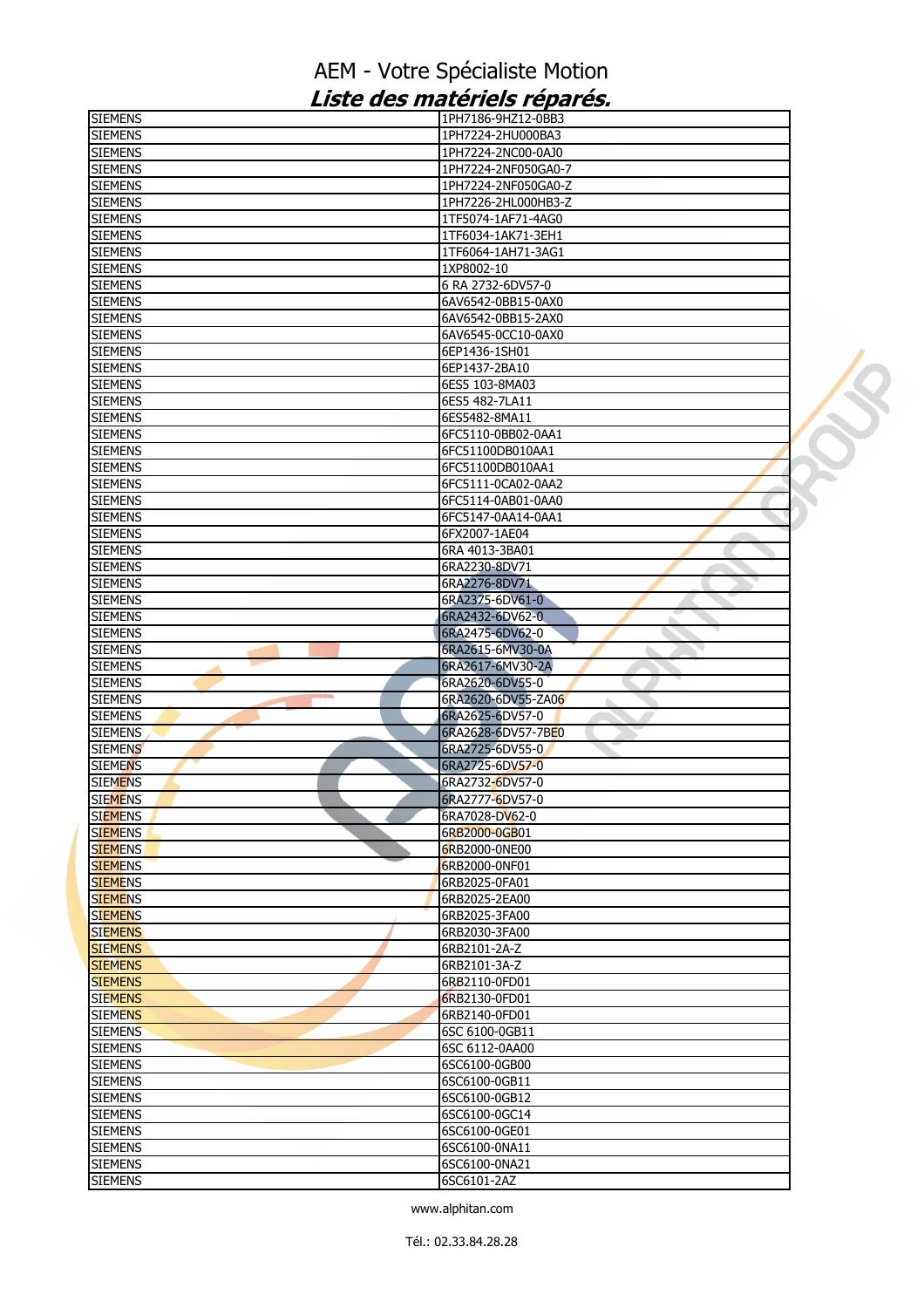| <b>SIEMENS</b>                   | 6SC6101-3A-Z                             |  |
|----------------------------------|------------------------------------------|--|
| <b>SIEMENS</b>                   | 6SC6101-3B-Z                             |  |
| <b>SIEMENS</b>                   | 6SC6103-0SE31                            |  |
| <b>SIEMENS</b>                   | 6SC6108-0SG00                            |  |
| <b>SIEMENS</b>                   | 6SC6108-0SG01                            |  |
| <b>SIEMENS</b>                   | 6SC6108-0SN00                            |  |
| <b>SIEMENS</b>                   | 6SC6111-2AA00                            |  |
| <b>SIEMENS</b>                   | 6SC6112-0AA00                            |  |
| <b>SIEMENS</b>                   | 6SC6116-0HA00                            |  |
| <b>SIEMENS</b>                   | 6SC6120-0FE00                            |  |
| <b>SIEMENS</b>                   | 6SC6130-0FE00                            |  |
| <b>SIEMENS</b>                   | 6SC6130-0FE01                            |  |
| <b>SIEMENS</b>                   | 6SC6140-0FE00                            |  |
| <b>SIEMENS</b>                   | 6SC6140-0FE01                            |  |
| <b>SIEMENS</b>                   | 6SC6504-4AA02                            |  |
|                                  |                                          |  |
| <b>SIEMENS</b>                   | 6SC6506-4AA02                            |  |
| <b>SIEMENS</b>                   | 6SC6508-4AA02                            |  |
| <b>SIEMENS</b>                   | 6SC6901-0VR07                            |  |
| <b>SIEMENS</b>                   | 6SE 9212-0DA40                           |  |
| <b>SIEMENS</b>                   | 6SE 9212-1BA40                           |  |
| <b>SIEMENS</b>                   | 6SE3213-6BA40                            |  |
| <b>SIEMENS</b>                   | 6SE6420-2AD31-1CA0                       |  |
| <b>SIEMENS</b>                   | 6SE6430-2UD31-5CA0                       |  |
| <b>SIEMENS</b>                   | 6SE6436-5BD31-5CA0                       |  |
| <b>SIEMENS</b>                   | 6SE6440-2AD22-2BA1                       |  |
| <b>SIEMENS</b>                   | 6SE6440-2AD34-5FA1                       |  |
| <b>SIEMENS</b>                   | 6SE7014-0TP50-Z                          |  |
| <b>SIEMENS</b>                   | 6SE7018-0EP50-Z                          |  |
| <b>SIEMENS</b>                   | 6SE7021-8EB20-Z                          |  |
| <b>SIEMENS</b>                   | 6SL3120-1TE23-0AA3                       |  |
| <b>SIEMENS</b>                   | 6SN 1112-1AC01-0AA1                      |  |
| <b>SIEMENS</b>                   | 6SN 1145-1BA01-0DA1                      |  |
| <b>SIEMENS</b>                   | 6SN1111-0AA01-0DA0                       |  |
| <b>SIEMENS</b>                   | 6SN1118-0AA11-0AA0                       |  |
| <b>SIEMENS</b>                   | 6SN1118-0AA110AA1                        |  |
| <b>SIEMENS</b><br><b>College</b> | 6SN1118-0AA11-0AA1                       |  |
|                                  |                                          |  |
| <b>SIEMENS</b>                   | 6SN1118-0DG21-0AA1                       |  |
| <b>SIEMENS</b>                   | 6SN1118-0DG23-0AA0                       |  |
| <b>SIEMENS</b>                   | 6SN1118-0DG23-0AA1                       |  |
| <b>SIEMENS</b>                   | 6SN1118-0DH13-0AA0                       |  |
| <b>SIEMENS</b>                   | 6SN1118-0DH21-0AA0                       |  |
| <b>SIEMENS</b>                   | 6SN1118-0DH21-0AA1                       |  |
| <b>SIEMENS</b>                   | 6SN1118-0DJ23-0AA0                       |  |
| <b>SIEMENS</b>                   | 6SN1118-0DM11-0AA1                       |  |
| <b>SIEMENS</b>                   | 6SN1118-0DM21-0AA0                       |  |
| <b>SIEMENS</b>                   | 6SN1118-0DM23-0AA0                       |  |
| <b>SIEMENS</b>                   | 6SN1118-1NH01-0AA1                       |  |
| <b>SIEMENS</b>                   | 6SN1121-0BA11-0AA0                       |  |
| <b>SIEMENS</b>                   | 6SN1121-0BA13-0AA0                       |  |
| <b>SIEMENS</b>                   | 6SN1123-1AA00-0AA0                       |  |
| <b>SIEMENS</b>                   |                                          |  |
| <b>SIEMENS</b>                   | 6SN1123-1AA00-0AA1                       |  |
|                                  |                                          |  |
|                                  | 6SN1123-1AA00-0AC1<br>6SN1123-1AA00-0AD1 |  |
| <b>SIEMENS</b>                   |                                          |  |
| <b>SIEMENS</b>                   | 6SN1123-1AA00-0BA1                       |  |
| <b>SIEMENS</b>                   | 6SN1123-1AA00-0CA0                       |  |
| <b>SIEMENS</b>                   | 6SN1123-1AA00-0CA1                       |  |
| <b>SIEMENS</b>                   | 6SN1123-1AA00-0CA2                       |  |
| <b>SIEMENS</b>                   | 6SN1123-1AA00-0DA0                       |  |
| <b>SIEMENS</b>                   | 6SN1123-1AA00-0DA1                       |  |
| <b>SIEMENS</b>                   | 6SN1123-1AA00-0EA0                       |  |
| <b>SIEMENS</b>                   | 6SN1123-1AA00-0EA1                       |  |
| <b>SIEMENS</b>                   | 6SN1123-1AA00-0GA0                       |  |
| <b>SIEMENS</b>                   | 6SN1123-1AA00-0HA0                       |  |
| <b>SIEMENS</b><br><b>SIEMENS</b> | 6SN1123-1AA00-0HA1<br>6SN1123-1AA00-0LA1 |  |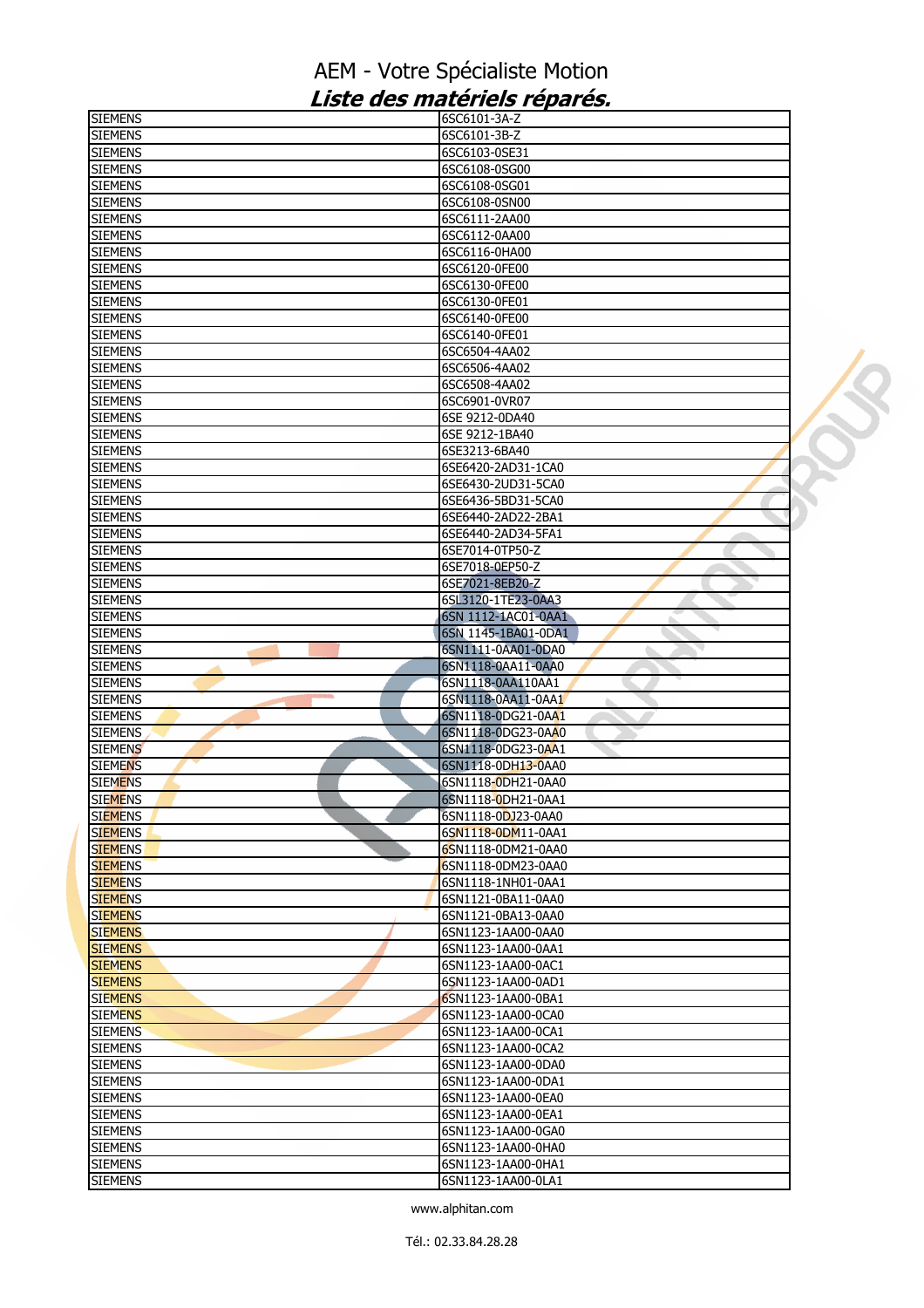| <b>SIEMENS</b>                   | 6SN1123-1AA01-0FA0                             |
|----------------------------------|------------------------------------------------|
| <b>SIEMENS</b>                   | 6SN1123-1AB00-0AA1                             |
| <b>SIEMENS</b>                   | 6SN1123-1AB00-0BA0                             |
| <b>SIEMENS</b>                   | 6SN1123-1AB00-0BA1                             |
| <b>SIEMENS</b>                   | 6SN1123-1AB00-0CA1                             |
| <b>SIEMENS</b>                   | 6SN1123-1AB00-0CA2                             |
| <b>SIEMENS</b>                   | 6SN1123-1AB00-0HA0                             |
| <b>SIEMENS</b>                   | 6SN1123-1AB00-0HA1                             |
| <b>SIEMENS</b>                   | 6SN1123-1AB00-OCA1                             |
| <b>SIEMENS</b>                   | 6SN1124-1AB00-0BA1                             |
| <b>SIEMENS</b>                   | 6SN1130-1AA11-0CA0                             |
| <b>SIEMENS</b>                   | 6SN1130-1AA11-0EA0                             |
| <b>SIEMENS</b>                   | 6SN1130-1AA12-0BA0                             |
| <b>SIEMENS</b>                   | 6SN1130-1AA12-0CA0                             |
| <b>SIEMENS</b>                   | 6SN1145-1AA00-0AA0                             |
| <b>SIEMENS</b>                   | 6SN1145-1AA01-0AA0                             |
| <b>SIEMENS</b>                   | 6SN1145-1AA01-0AA1                             |
| <b>SIEMENS</b>                   | 6SN1145-1BA00-0BA0                             |
| <b>SIEMENS</b>                   | 6SN1145-1BA01-0BA0                             |
| <b>SIEMENS</b>                   | 6SN1145-1BA01-0BA1                             |
| <b>SIEMENS</b>                   | 6SN1145-1BA01-0BA2                             |
| <b>SIEMENS</b>                   | 6SN1145-1BA01-0DA0                             |
| <b>SIEMENS</b>                   | 6SN1145-1BA01-0DA1                             |
| <b>SIEMENS</b><br><b>SIEMENS</b> | 6SN1145-1BA02-0CA0<br>6SN1145-1BA02-0CA1       |
| <b>SIEMENS</b>                   | 6SN1146-1AB00-0BA1                             |
| <b>SIEMENS</b>                   | 6SN1146-1BB00-0DA1                             |
|                                  |                                                |
| <b>SIEMENS</b><br><b>SIEMENS</b> | 6SN1146-1BB00-0EA1<br>6SN118-0DH23-0AA0        |
| <b>SIEMENS</b>                   | 6SN2132-0AA11-1BA0                             |
| <b>SIEMENS</b>                   | 6SN2132-1CK11-1BA0                             |
| <b>SIEMENS</b>                   | 6SN2132-1CK11-1BA1                             |
| <b>SIEMENS</b>                   | 6SN2132-1CR11-1BA0                             |
| <b>SIEMENS</b>                   | 6SN2132-1CR11-1BA1                             |
| <b>SIEMENS</b>                   | 6SN2155-1AA10-1BA1                             |
| <b>SIEMENS</b>                   | BB 58.82.11-SN3-S<br>٠                         |
| <b>SIEMENS</b>                   | BB96.125.69-VNS-S1                             |
| <b>SIEMENS</b>                   | C98040-A7532-C1-3                              |
| <b>SIEMENS</b>                   | C98043.A1045.L1312                             |
| <b>SIEMENS</b>                   | C98043.A1052.L103                              |
| <b>SIEMENS</b>                   | CONNECTEUR FEMELLE                             |
| <b>SIEMENS</b>                   | FSV6S075AKA/B5/ZS/IP54                         |
| <b>SIEMENS</b>                   | FT5074-1AF71-4FH0                              |
| <b>SIEMENS</b>                   | FT6082-1AF71-3EH1                              |
| <b>SIEMENS</b>                   | GIB161.1E                                      |
| <b>SIEMENS</b>                   | LIMES TS400/120-P12-1-0-MQ1                    |
| <b>SIEMENS</b>                   | PLAQUE ILLISIBLE                               |
| <b>SIEMENS</b>                   | RACK 6RB2101-3A-Z                              |
| <b>SIEMENS</b><br><b>SIEMENS</b> | <b>SANS PLAQUE</b><br>SANS PLAQUE SIGNALETIQUE |
| <b>SIEMENS</b>                   | V712 PE2485W-9510                              |
| <b>SIEMENS</b>                   | <b>VENTILATEUR</b>                             |
| <b>SIEMENS</b>                   | <b>VENTILATION FORCEE</b>                      |
| <b>SIEMENS</b>                   | 1FK6083-6AZ21-9ZZ9-Z S01                       |
| <b>SIEMENS</b>                   | 1FK6084-6AZ21-9ZZ9-ZS29                        |
| <b>SIEMENS</b>                   | 1FK6100-8AF71-1EH0                             |
| <b>SIEMENS</b>                   | 1FK7042-5AF71-1EB0                             |
| <b>SIEMENS</b>                   | 1FK7042-5AF71-1EH2                             |
| <b>SIEMENS</b>                   | 1FK7063-5AF71-1EA2                             |
| <b>SIEMENS</b>                   | 1FK7064-7AF71-1SA2                             |
| <b>SIEMENS</b>                   | 1FT 6064-6AF71-3EG2                            |
| <b>SIEMENS</b>                   | 1FT 6084-1AF71-3AA1                            |
|                                  |                                                |
| <b>SIEMENS</b>                   | 1FT5064-0AF01-2-Z / Z=H40                      |
| <b>SIEMENS</b>                   | 1FT5064-1AC71-4AA0                             |

 $\sum_{i=1}^{n}$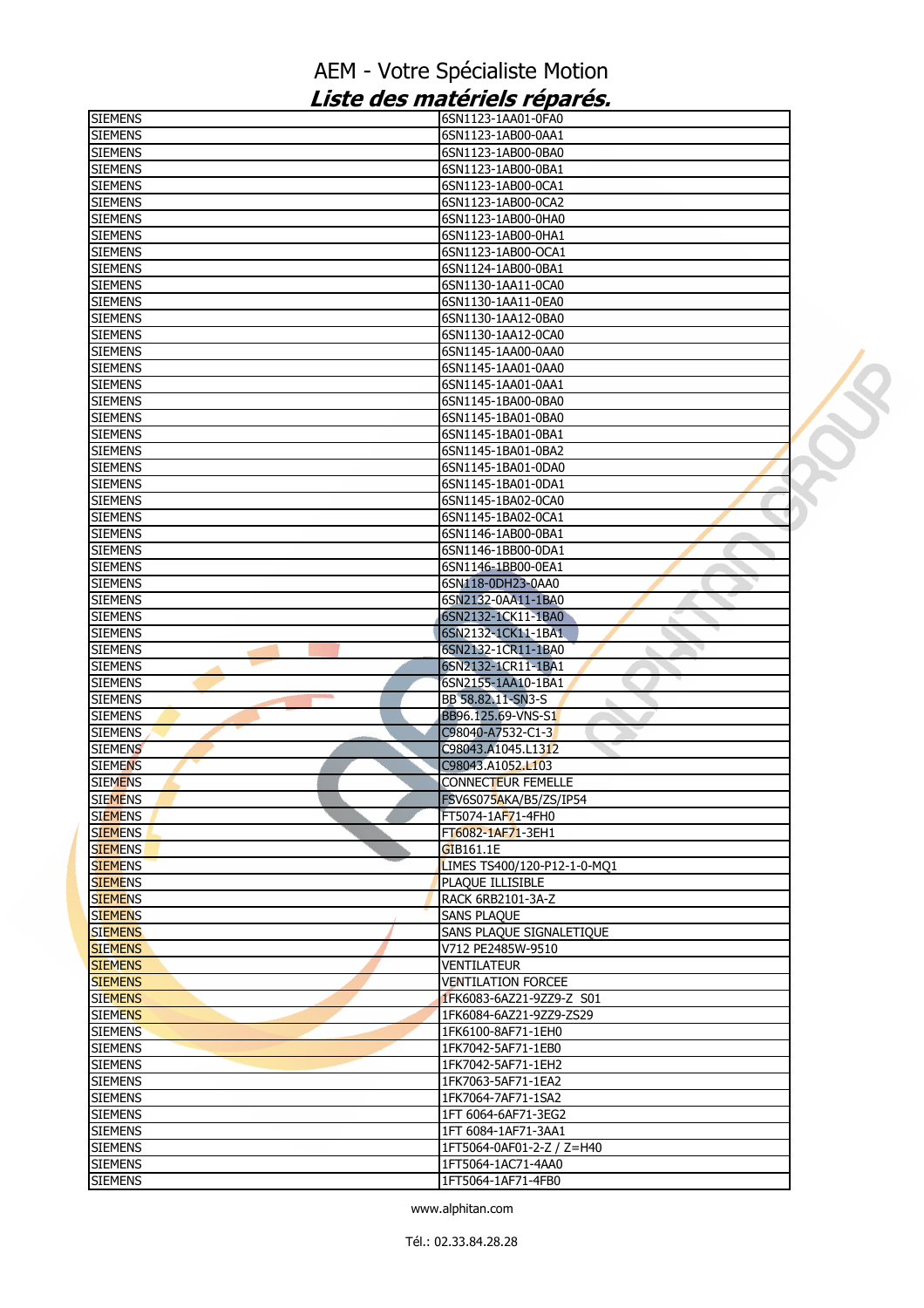| <b>SIEMENS</b>                   | 1FT5066-0AC71-1-Z/ Z=G45 H27 K93       |  |
|----------------------------------|----------------------------------------|--|
| <b>SIEMENS</b>                   | 1FT5066-0AF01-2-Z Z= G45+H22           |  |
| <b>SIEMENS</b>                   | 1FT5066-0AF71-1-Z / Z= G45G51K31K42K93 |  |
| <b>SIEMENS</b>                   | 1FT5071-0AC01-0-Z / Z:K31 K93          |  |
| <b>SIEMENS</b>                   | 1FT5072-0AC71-1-Z / Z:K42              |  |
| <b>SIEMENS</b>                   | 1FT5074-0AC71-1-Z /Z=G45K31K42K93      |  |
| <b>SIEMENS</b>                   | 1FT5076-0AF71-1-Z                      |  |
| <b>SIEMENS</b>                   | 1FT5102-OAC21-1-Z Z=G51 K31 K83        |  |
| <b>SIEMENS</b>                   | 1FT5104-0AA71-1                        |  |
| <b>SIEMENS</b>                   | 1FT6061-6AH72-4AH0                     |  |
| <b>SIEMENS</b>                   | 1FT6062-6AF71-3AA0                     |  |
| <b>SIEMENS</b>                   | 1FT6062-6AH71-4AA0                     |  |
| <b>SIEMENS</b>                   | 1FT6064-1AF71-3AG1                     |  |
| <b>SIEMENS</b>                   | 1FT6064-6AF71-3EG2                     |  |
| <b>SIEMENS</b>                   | 1FT6082-1AF71-4AG1                     |  |
| <b>SIEMENS</b>                   | 1FT6082-8AK72-4AD1-Z                   |  |
| <b>SIEMENS</b>                   | 1FT6084-1AF71-4AG1                     |  |
| <b>SIEMENS</b>                   | 1FT6084-1AF71-4EH1                     |  |
| <b>SIEMENS</b>                   | 1FT6086-1AH71-4AG1                     |  |
| <b>SIEMENS</b>                   | 1FT6102-8AH71-1EG2                     |  |
| <b>SIEMENS</b>                   | 1FT6105-1AC71-4AH1                     |  |
| <b>SIEMENS</b>                   | 1FT6105-8AC71-1AB1                     |  |
| <b>SIEMENS</b>                   | 1FT6105-8AF71-3AG2                     |  |
| <b>SIEMENS</b>                   | 1FT6105-8AF71-4EK1                     |  |
| <b>SIEMENS</b>                   | 1FT7102-1AC70-1DH1                     |  |
| <b>SIEMENS</b>                   | 1GG5202-0WD40-6HU3                     |  |
| <b>SIEMENS</b>                   | 1GS3137-5SV41-0ZZ1                     |  |
| <b>SIEMENS</b>                   | 1HU3056-0AF01                          |  |
| <b>SIEMENS</b>                   | 1HU3056-0AF01-Z / Z:A31                |  |
| <b>SIEMENS</b>                   | 1HU3070-0AF02-Z                        |  |
| <b>SIEMENS</b>                   | 1HU3076-0AF01-Z / Z:A31                |  |
| <b>SIEMENS</b><br><b>SIEMENS</b> | 1HU3106-0AH01<br>1PH7163-2ND03-0BJ0    |  |
| <b>SIEMENS</b>                   | 1PH7186-2NE05-0EJ0                     |  |
| <b>SIEMENS</b>                   | 6ES5 931-8MD11                         |  |
| <b>SIEMENS</b>                   | 6ES5 943-7UA22                         |  |
| <b>SIEMENS</b>                   | 6ES7 222-1HF00-0XA0                    |  |
| <b>SIEMENS</b>                   | 6FC5103-0AB03-0AA2                     |  |
| <b>SIEMENS</b>                   | 6FC5111-0CA02-0AA2                     |  |
| <b>SIEMENS</b>                   | 6RA2725-6DV55-0                        |  |
| <b>SIEMENS</b>                   | 6RB2030-3EA01                          |  |
| <b>SIEMENS</b>                   | 6RB2120-0FD01                          |  |
| <b>SIEMENS</b>                   | 6RB2130-0FD01                          |  |
| <b>SIEMENS</b>                   | 6SC6100-0NA21                          |  |
| <b>SIEMENS</b>                   | 6SC6108-0SN00                          |  |
| <b>SIEMENS</b>                   | 6SE 7021-0TP50-Z                       |  |
| <b>SIEMENS</b>                   | 6SE7021-8TP50-Z /Z=Q91+C43+K80         |  |
| <b>SIEMENS</b>                   | 6SE7021-8TP60-Z / Z=G91+D77            |  |
| <b>SIEMENS</b>                   | 6SN1118-0AA11-0AA0                     |  |
| <b>SIEMENS</b>                   | 6SN1118-0AA11-0AA1                     |  |
| <b>SIEMENS</b>                   | 6SN1118-0DH23-0AA1                     |  |
| <b>SIEMENS</b>                   | 6SN1118-0DM23-0AA0                     |  |
| <b>SIEMENS</b>                   | 6SN1121-0BA13-0AA0                     |  |
| <b>SIEMENS</b>                   | 6SN1123-1AA00-0AA1                     |  |
| <b>SIEMENS</b>                   | 6SN1123-1AA00-0BA1                     |  |
| <b>SIEMENS</b>                   | 6SN1123-1AA00-0CA0                     |  |
| <b>SIEMENS</b>                   | 6SN1123-1AA00-0CA1                     |  |
| <b>SIEMENS</b>                   | 6SN1123-1AA00-0DA0                     |  |
| <b>SIEMENS</b>                   | 6SN1123-1AA00-0HA0                     |  |
| <b>SIEMENS</b>                   | 6SN1123-1AB00-0BA1                     |  |
| <b>SIEMENS</b>                   | 6SN1145-1AA01-0AA1                     |  |
| <b>SIEMENS</b>                   | 6SN1145-1AA01-0AA2                     |  |
| <b>SIEMENS</b>                   | 6SN1145-1BA00-0CA0                     |  |
| <b>SIEMENS</b>                   | 6SN1145-1BA01-0DA1                     |  |
| <b>SIEMENS</b>                   | 6SN1145-1BA02-0CA0                     |  |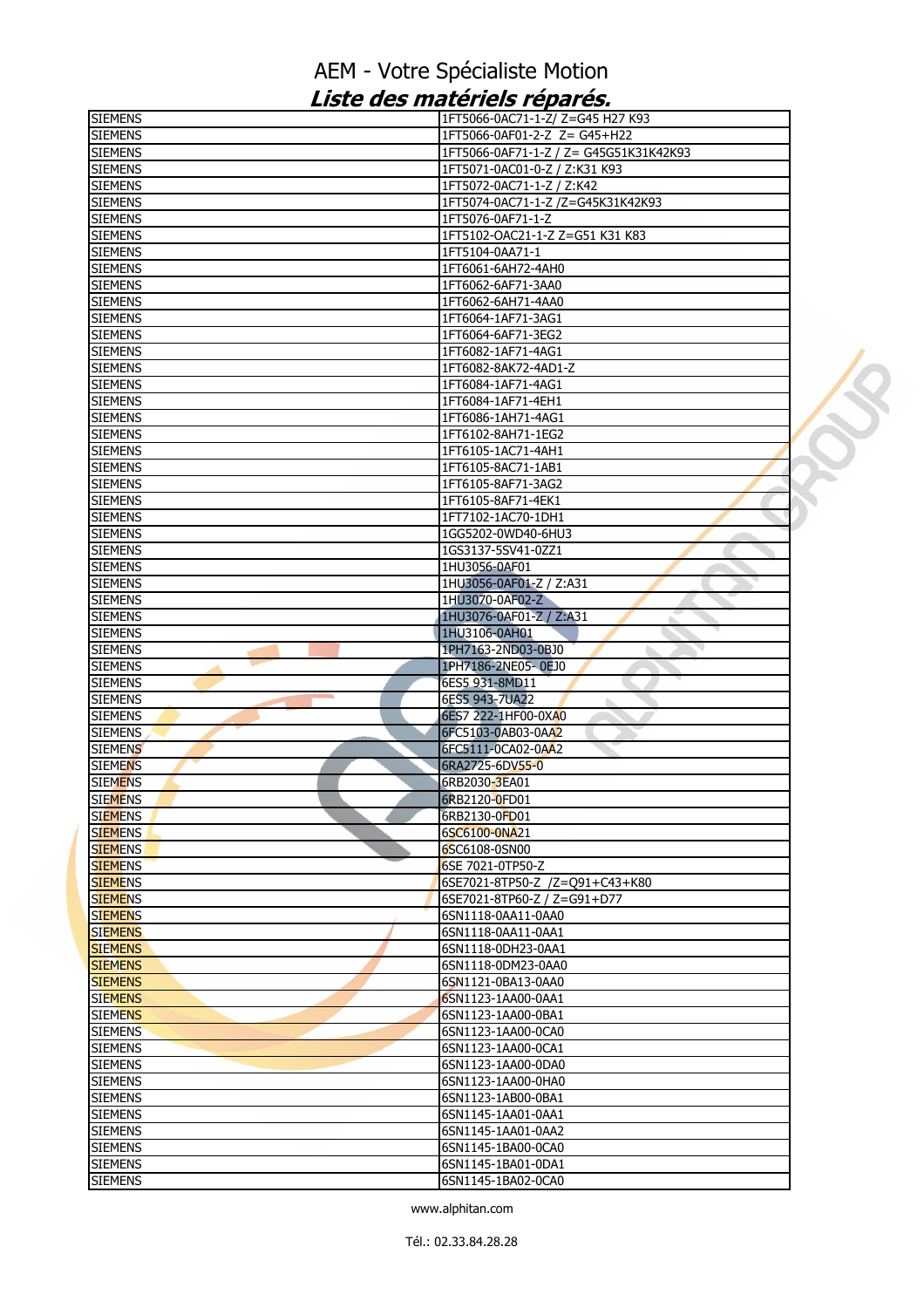| <b>SIEMENS</b>                   | 6SN1145-1BA02-0CA1                          |  |
|----------------------------------|---------------------------------------------|--|
| <b>SIEMENS</b>                   | E 310/18                                    |  |
| <b>SIEMIENS</b>                  | 1FT5072-1AC71-4FH0                          |  |
| SLO-SYN                          | M092-FD-8009                                |  |
| SLO-SYN                          | M093-FD-11E                                 |  |
| SLO-SYN                          | MO92-FD-8009                                |  |
| SLO-SYN                          | MO92-TE08                                   |  |
| SLO-SYN                          | SS 250BE-P1                                 |  |
| SLO-SYN                          | SS221                                       |  |
| SLO-SYN                          | SS252B-1006                                 |  |
| SLO-SYN                          | X1500                                       |  |
| SLO-SYN                          | X1502                                       |  |
| <b>SMC</b>                       | 516 AR                                      |  |
| SMI                              | <b>UL505</b>                                |  |
| <b>SMI</b>                       | UL714                                       |  |
| <b>SODETRA</b>                   | EC <sub>5</sub> SC                          |  |
| <b>SODETRA</b>                   | <b>FF 7 SO</b>                              |  |
| <b>SOGA</b>                      | 90LC/2                                      |  |
| <b>SOGEM</b>                     | S0T3-??00-30-560/T0S2VX1                    |  |
| <b>SOGEM</b>                     | S0T3-0300-30-560/T0S12VX                    |  |
| <b>SONCEBOZ</b>                  | 6600R174                                    |  |
| <b>SOPREL</b><br><b>SPICHER</b>  | ROS6D30712<br>PR3/4                         |  |
| <b>SPICHER</b>                   | ZPH040049-4                                 |  |
| <b>SPICHER</b>                   | ZPH043699                                   |  |
| SPRINT ELECTRIC                  | PLX50 40 DC DRIVE                           |  |
| <b>SSB</b>                       | DSE-G01-0380.206.40                         |  |
| <b>SSB</b>                       | DSE-G01-0380-206-40                         |  |
| <b>SSB</b>                       | FSDPA-0518.06354.00                         |  |
| <b>SSB</b>                       | FSDPA-0518-06354.00B5                       |  |
| <b>SSB</b>                       | GXTF.0821.40230.07 B3                       |  |
| <b>SSB</b>                       | GXTF-0822-40230.00-B3/B5                    |  |
| <b>SSD</b>                       | 510-150-6-1-120-0-0-5-0                     |  |
| <b>SSD</b>                       | 545-1800-5-5-0-XXX-1010-1-00                |  |
| <b>SSD</b>                       | 545-1800-5-5-3-XXX-1010-0-00                |  |
| <b>SSD</b>                       | 590                                         |  |
| <b>SSD</b>                       | 590P/0070/500/0010/FR/AN/0/0/0              |  |
| <b>SSD</b>                       | 590P-DRV/0070/500/0010/UK/ARM/0/230/0/AUX/0 |  |
| <b>SSD</b>                       | 591+/0270/500                               |  |
| <b>SSD</b>                       | 635/K DER 05                                |  |
| <b>SSD</b>                       | AC M2N 0650-4/2-6                           |  |
| <b>SSD</b>                       | ACMn 0045-4/0-3                             |  |
| <b>SSD</b>                       |                                             |  |
| <b>SSD</b>                       | DSE-G01-0380.206.40-B5                      |  |
|                                  | MO 4500                                     |  |
| <b>SSD DRIVES</b>                | MC19P R0025                                 |  |
| <b>SSD PARVEX</b>                | LD825 EJ R0001                              |  |
| <b>SSD PARVEX</b>                | <b>MC23AS R0006</b>                         |  |
|                                  | MSU3-070207                                 |  |
| <b>STAR</b>                      | SDCC200LFE(AB)                              |  |
| <b>STAUBLI</b>                   | CARTE ELECTRONIQUE                          |  |
| <b>STEBON</b>                    | ML 3475A-10                                 |  |
| <b>STAR</b><br><b>STEBON</b>     | SCT1102-300-75-N1220                        |  |
| <b>STEBON</b>                    | SD8L851-250-45                              |  |
| <b>STEBON</b>                    | SD8L851-250-45N1102                         |  |
| <b>STEBON</b>                    | SD8L851-250-45-N1102                        |  |
| <b>STEBON</b>                    | SD8L851-N1102                               |  |
| <b>STEBON</b>                    | SDT851-250-45                               |  |
|                                  | SDT851-N1786                                |  |
| <b>STEBON</b>                    | SDT853-1000-37L/IP66                        |  |
| <b>STEBON</b>                    | SDT853-150-100                              |  |
| <b>STEBON</b><br><b>STEGMAN</b>  | <b>SNS 60</b>                               |  |
| STEINLEN BINDER                  | 8628611E01                                  |  |
| <b>STEPHAN</b>                   | FZDBL 636                                   |  |
| <b>STEPHAN</b><br><b>STEPHAN</b> | SBMR 142E-64S<br>SBMR 19006 88S             |  |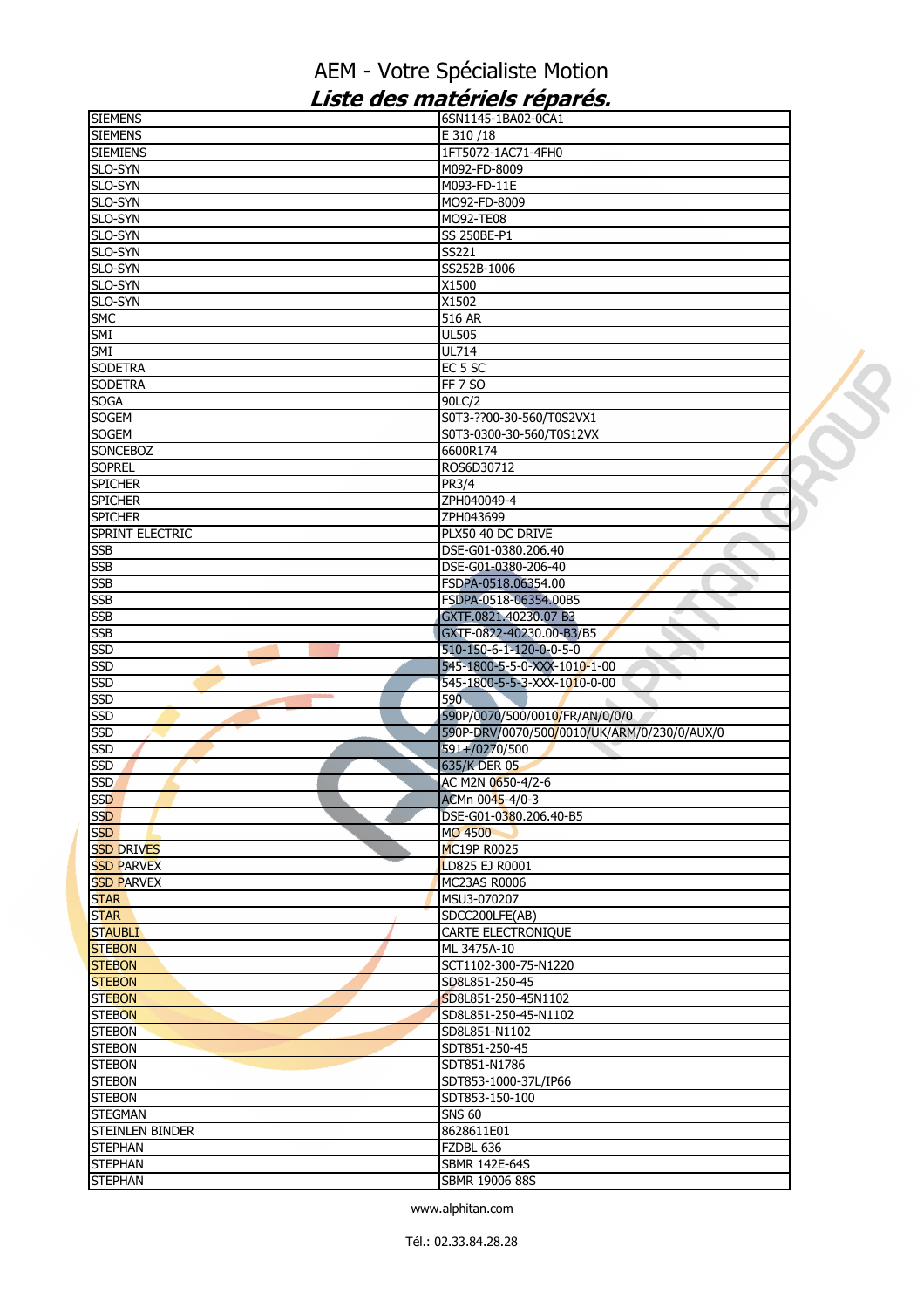| <b>STEROMOTEUR</b>               | PS15/67I                   |  |
|----------------------------------|----------------------------|--|
| <b>STEROMOTEUR</b>               | S 60                       |  |
| <b>STEROMOTEUR</b>               | <b>S 60 SYN</b>            |  |
| <b>STM</b>                       | AIS71B4                    |  |
| <b>STM</b>                       | AT90S4                     |  |
| <b>STOBER</b>                    | 0439                       |  |
| <b>STOBER</b>                    | DBL5N01700-BR2-000-S40     |  |
| <b>STOBER</b>                    | ED402URFD140               |  |
| <b>STOBER</b>                    | ED402URFS140               |  |
| <b>STOBER</b>                    | EK501HU0R070               |  |
| <b>STOBER</b>                    | <b>ES44 URKFRA1ES</b>      |  |
| <b>STOBER</b>                    | <b>ES52</b>                |  |
| <b>STOBER</b>                    | <b>ES52</b>                |  |
| <b>STOBER</b>                    | <b>ES54</b>                |  |
| <b>STOBER</b>                    | ES54 1441880/000/000-010/1 |  |
|                                  |                            |  |
| <b>STOBER</b>                    | <b>ES72</b>                |  |
| <b>STOBER</b>                    | PF 115                     |  |
| <b>STOBER</b>                    | PF115                      |  |
| <b>STOBER</b>                    | SDS4041                    |  |
| <b>STOBER</b>                    | <b>FDS4040/B</b>           |  |
| <b>STOBERANTRIEBSTECHNIK</b>     | R37-2122-NK-IE2-2202       |  |
| <b>STOBERANTRIEBSTECHNIK</b>     | R37-2122-NK-IE2-220-2      |  |
| <b>STOGRA</b>                    | SM 87.3.18.JL3.5           |  |
| <b>STRITORQUE</b>                | HDD 09J-PA-AB-EB-A-A-AAA   |  |
| <b>STROMAG</b>                   | ADC006.3                   |  |
| <b>STROMAG</b>                   | ADC-006.3                  |  |
| <b>STROMAG</b>                   | CDC 007.2TL                |  |
| <b>STROMAG</b>                   | <b>CDC007.2A</b>           |  |
| <b>STROMAG</b>                   | FGP11/002-26-AA1           |  |
| <b>STROMAG</b>                   | FGP2117??40S               |  |
| <b>STROMAG</b>                   | FIP 10 0007-60BA1          |  |
| <b>STROMAG</b>                   | FLP 11/0040                |  |
| <b>STROMAG</b>                   | FLP 11/0040-30 AN 1 6P     |  |
| <b>STROMAG</b>                   | FLP 11-0045                |  |
| <b>STROMAG</b>                   | FLP 31/0110-30 AC 26P      |  |
| <b>STROMAG</b><br><b>College</b> | FOP23-0???-20-AC2          |  |
| <b>STROMAG</b>                   | FOP23-0360-20-AC2          |  |
| <b>STROMAG</b>                   |                            |  |
|                                  | FOP32-0200-30-AC2          |  |
| <b>STROMAG</b>                   | FRP 11/003-30 BA           |  |
| <b>STROMAG</b>                   | FRP 11/0035-30-BE 1        |  |
| <b>STROMAG</b>                   | GP 011/005-30              |  |
| <b>STROMAG</b>                   | <b>KEC 010.1</b>           |  |
| <b>STROMAG</b>                   | PLAQUE ILLISIBLE           |  |
| <b>STROMAG</b>                   | <b>UDC 012.3</b>           |  |
| <b>STROMAG</b>                   | <b>WDC 005.1</b>           |  |
| <b>STRUCKMEIER</b>               | FSV 4 S 075B KA/B4/ZS/IP54 |  |
| <b>SUMITOMO</b>                  | TM-B                       |  |
| <b>TAE</b>                       | <b>BL71</b>                |  |
| <b>TAE</b>                       | $TA-6$                     |  |
| <b>TAMAGAWA</b>                  | SBL5-1050-1018             |  |
| <b>TAMAGAWA</b>                  | SBL6-1900-1017             |  |
| <b>TAMAGAWA</b>                  | TS 4606N7077E200           |  |
| <b>TAMAGAWA</b>                  | TS 4607N7077E200           |  |
| <b>TAMAGAWA</b>                  | <b>TS 5017 N???</b>        |  |
| <b>TAMAGAWA</b>                  | TS2651N131E78              |  |
| <b>TAMAGAWA</b>                  | TS5778N157                 |  |
| <b>TDE</b>                       | <b>DSC 15</b>              |  |
| <b>TDE</b>                       | DSC10N/B0                  |  |
| <b>TECHNODRIVE</b>               | <b>72 ES 2GPF</b>          |  |
| <b>TECHNODRIVES</b>              | 71 ES 2GPF                 |  |
| <b>TECKEL</b>                    |                            |  |
|                                  | SANS PLAQUE SIGNALETIQUE   |  |
| <b>TECNOMAGNETE</b>              | ST100                      |  |
| <b>TEKNOMOTOR</b>                | NC35                       |  |
| <b>TELEMECANIQUE</b>             | <b>ATS 23C41Q</b>          |  |
| TELEMECANIQUE                    | ATS23.D44N                 |  |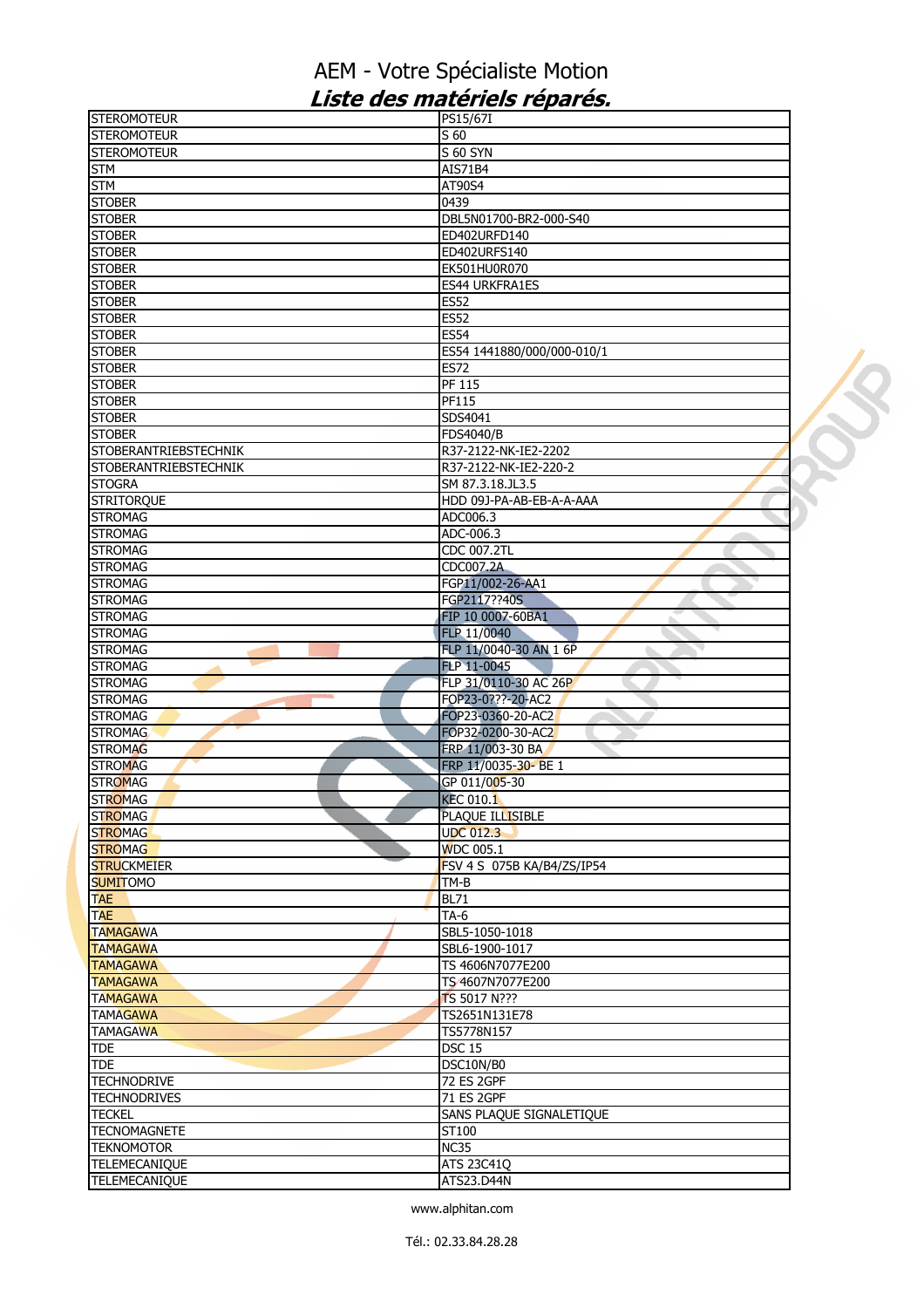| <b>TELEMECANIQUE</b>             | ATS23C30N                              |  |
|----------------------------------|----------------------------------------|--|
| <b>TELEMECANIQUE</b>             | ATS46C11N                              |  |
| <b>TELEMECANIQUE</b>             | ATS46C32N                              |  |
| <b>TELEMECANIQUE</b>             | ATS48D62Y                              |  |
| <b>TELEMECANIQUE</b>             | ATV28HU90N4                            |  |
| TELEMECANIQUE                    | ATV58HD54N4                            |  |
| <b>TELEMECANIQUE</b>             | ATV66D12N4                             |  |
| <b>TELEMECANIQUE</b>             | ATV66D79N4                             |  |
| <b>TELEMECANIQUE</b>             | BDH 0841 E 22 F2A                      |  |
| <b>TELEMECANIQUE</b>             | BDH 108 3 K 21 F2A                     |  |
| <b>TELEMECANIQUE</b>             | BDH 138 4 K 01 A2A                     |  |
| <b>TELEMECANIQUE</b>             | BPH 075 2N5AA2LA1                      |  |
| <b>TELEMECANIQUE</b>             | BPH 075 2N5MA2CA1                      |  |
| <b>TELEMECANIQUE</b>             | BPH 075 52N5AF2CA1                     |  |
| <b>TELEMECANIQUE</b>             | BPH 095 2N5MF 2LA1                     |  |
|                                  |                                        |  |
| <b>TELEMECANIQUE</b>             | BPH 142 2N5AA2LA1                      |  |
| TELEMECANIQUE                    | BPH0 953N5 MA2 CA1                     |  |
| <b>TELEMECANIQUE</b>             | BPH0953N5MA2CA1                        |  |
| TELEMECANIQUE                    | BSH 0703 P11A2A                        |  |
| TELEMECANIQUE                    | BSH0703P01A2A                          |  |
| TELEMECANIQUE                    | BSH1002P21A2A                          |  |
| <b>TELEMECANIQUE</b>             | BSH2052P01A3A                          |  |
| <b>TELEMECANIQUE</b>             | LT8-PS03                               |  |
| TELEMECANIQUE                    | MHDA1017N00                            |  |
| <b>TELEMECANIQUE</b>             | MHDA1028A00                            |  |
| <b>TELEMECANIQUE</b>             | MHDS 1008 N00                          |  |
| <b>TELEMECANIQUE</b>             | MSP1R7C3M12D                           |  |
| TELEMECANIQUE                    | MSP61D081M                             |  |
| <b>TELEMECANIQUE</b>             | <b>MSP61D082M</b>                      |  |
| TELEMECANIQUE                    | SER39C 4L3SRAB00                       |  |
| <b>TELEMECANIQUE</b>             | TSXDMF342A                             |  |
| <b>TELEMECANIQUE</b>             | <b>VA3C007M4</b>                       |  |
| TELEMECANIQUE                    | VD1C012MQ                              |  |
| <b>TELEMECANIQUE</b>             | <b>VF1 B 048 M/Q</b>                   |  |
| <b>TG DRIVES</b>                 | TGT4-0530-30-560/T0B                   |  |
| THERMO SCIENTIFIC                | DEKA21.S.E.L.12.EH38.THR               |  |
| THERMO SCIENTIFIC                | DEKA21SL.E.L.14.EH38/120.THR           |  |
|                                  |                                        |  |
| <b>THOMSON</b>                   | M049M05/01/02                          |  |
| THRIGE TITAN ELECTRIC            | GB 132S15 BF9                          |  |
| THRIGE TITAN ELECTRIC            | GB160L32 BF9                           |  |
| THRIGE TITAN ELECTRIC            | GF132S07AA9                            |  |
| <b>THRIGE-ENM</b>                | GL160/4-M                              |  |
| <b>THRIGE-ENM</b>                | GLF132/4M                              |  |
| <b>THRIGE-ENM</b>                | <b>GLF132/4-M</b>                      |  |
| <b>THRIGE-ENM</b>                | GLF160/4-M                             |  |
| <b>TOPEDM</b>                    | <b>SANS PLAQUE</b>                     |  |
| <b>TRANSTECHNIK</b>              | SMB10030065192D64                      |  |
| <b>TRANSTECHNIK</b>              | SMBA10030065192D64                     |  |
| <b>TRANSTECHNIK</b>              | SMBA10030065192D64-400                 |  |
| <b>TRANSTECHNIK</b>              | SMBA100300651952D64                    |  |
| <b>TRANSTECHNIK</b>              | SMBA8230038142D64                      |  |
| <b>TRUMPF</b>                    |                                        |  |
| <b>TRUMPF</b>                    |                                        |  |
| <b>TRUMPF</b>                    | BUM60S-04/08-54-B-001-VC-A0-00-1113-00 |  |
|                                  | BUM60S-04108-54-B-001                  |  |
|                                  | DS45M                                  |  |
| TTi                              | <b>EX354T</b>                          |  |
|                                  | N2-403-M3                              |  |
| <b>TWK-ELEKTRONIK</b>            | CM 65-106-G04                          |  |
| <b>ULTRACT</b>                   | U730C.20.3CX                           |  |
| <b>ULTRACT</b>                   | <b>UL508</b>                           |  |
| <b>ULTRACT 2</b>                 | <b>UL505</b>                           |  |
| <b>UNELEC</b>                    | 5N75AI12                               |  |
| <b>T-VERTER</b><br><b>UNELEC</b> | AN 80 VA/F5AS                          |  |
| <b>UNELEC</b>                    | C2PVS 160 M07                          |  |
| <b>UNELEC</b>                    | CPVS 225L                              |  |
| <b>UNELEC</b>                    | D2PV280M                               |  |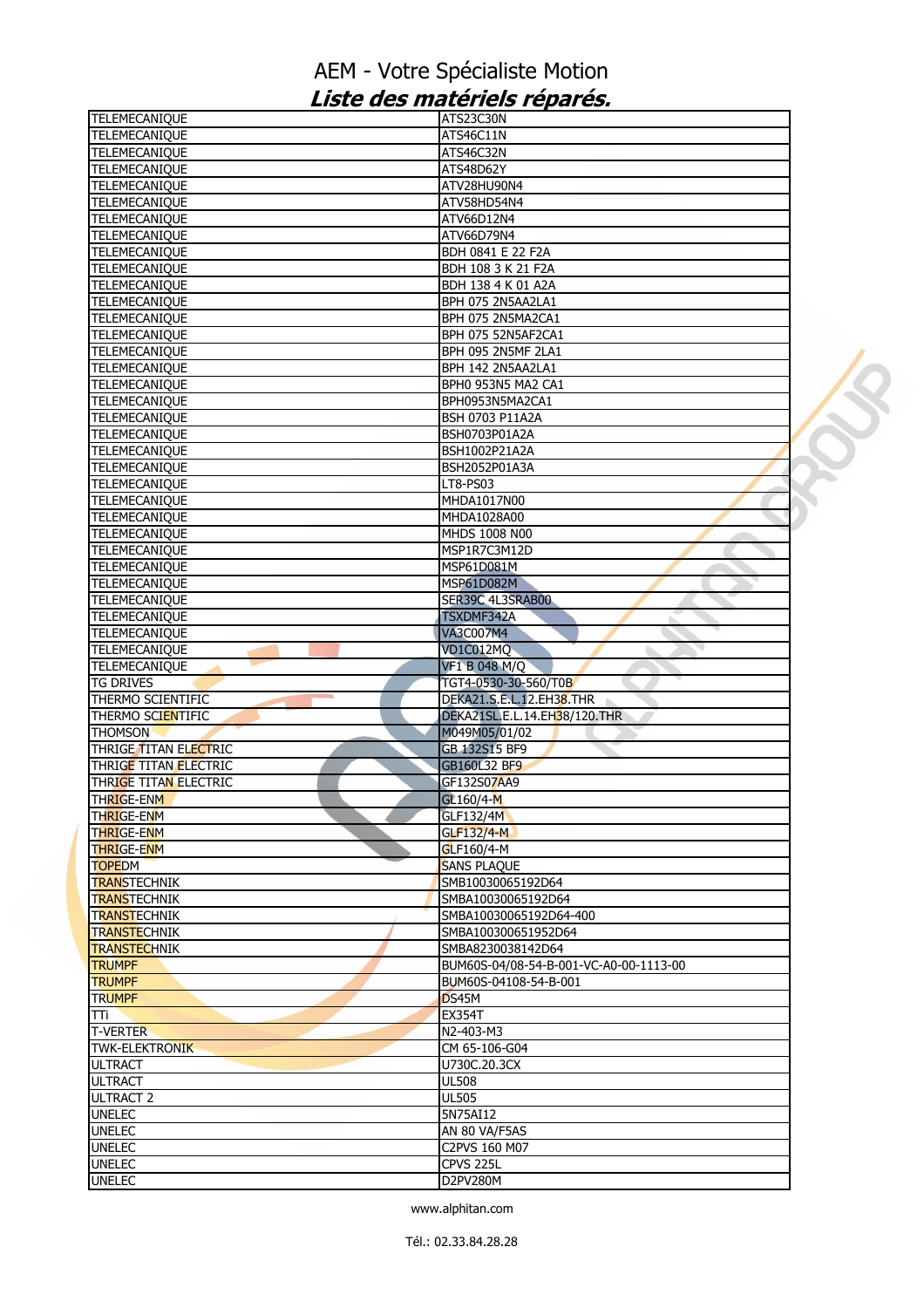| <b>UNELEC</b>           | DUV 12/24.5             |  |
|-------------------------|-------------------------|--|
| <b>UNELEC</b>           | DUV12/2.5               |  |
| <b>UNELEC</b>           | DUV13.5/31              |  |
| <b>UNELEC</b>           | G 125 bV                |  |
| <b>UNELEC</b>           | GOML9/30L               |  |
| <b>UNELEC</b>           | <b>L2 PW 225A</b>       |  |
| <b>UNELEC</b>           | <b>L2PV225A</b>         |  |
| <b>UNELEC</b>           | L2PW225A/V1             |  |
| <b>UNELEC</b>           | LPW225AV1               |  |
| <b>UNELEC</b>           | NYLWF180                |  |
| <b>UNIMOTOR UM</b>      | 115 U2 A300 BACAA115190 |  |
| UNIMOTOR UM             | 075 U?D 600 B A AE A    |  |
| <b>UNIMOTOR UM</b>      | 075 U?D 600BAAEA        |  |
| <b>UNIMOTOR UM</b>      | 095U2D300BACAA1001??    |  |
| <b>UNIMOTOR UM</b>      |                         |  |
|                         | 115 UMB 300 CBCAA       |  |
| <b>UNIMOTOR UM</b>      | 115 UMB 301CBCAA        |  |
| <b>UNIMOTOR UM</b>      | 115 UME 301CBAAA        |  |
| <b>UNIMOTOR UM</b>      | 115UMB300CRCAA          |  |
| <b>UNIMOTOR UM</b>      | 115UMC201CSJXE          |  |
| <b>UNIMOTOR UM</b>      | 115UMC301CACAA          |  |
| <b>UNIMOTOR UM</b>      | 115UMC301CBRAA          |  |
| <b>UNIMOTOR UM</b>      | 115UMC600CACAA          |  |
| <b>UNIMOTOR UM</b>      | 142 U2B301 BBCAA165240  |  |
| <b>UNIMOTOR UM</b>      | 142 UMA 300 CACAA       |  |
| <b>UNIMOTOR UM</b>      | 142 UMB 301 CB CAA      |  |
| <b>UNIMOTOR UM</b>      | 142 UMC 360CACAA        |  |
| <b>UNIMOTOR UM</b>      | 142 UME 300CACAA        |  |
| <b>UNIMOTOR UM</b>      | 142UMB 301 CB CAA       |  |
| <b>UNIMOTOR UM</b>      | 142UMB201CBRAA-SNK      |  |
| <b>UNIMOTOR UM</b>      | 142UMB301CBCAA          |  |
| <b>UNIMOTOR UM</b>      | <b>190 UMC 201HSKP</b>  |  |
| <b>UNIMOTOR UM</b>      | 190 UMD201 HBGAA        |  |
| <b>UNIMOTOR UM</b>      | 75UMB301CACAA           |  |
| <b>UNIMOTOR UM</b>      | 75UMD300CACAA           |  |
| <b>UNIMOTOR UM</b>      | 95 UMC 201 CBCAA        |  |
| <b>UNIMOTOR UM</b>      | 95 UMD 300 CACAA        |  |
| <b>UNIMOTOR UM</b>      | R115UMC301CBCAA         |  |
|                         | SANS.                   |  |
| <b>UNIMOTOR UM</b>      |                         |  |
| <b>UNIMOTOR UM</b>      | SMV115UMB300CACAA       |  |
| UNI-PRO                 | <b>AC PU90-VIA</b>      |  |
| UNI-PRO                 | ACPU90-SEE              |  |
| UNI-PRO                 | LMA-25/50A              |  |
| UNI-PRO                 | LMAV-25A                |  |
| UNI-PRO                 | $LMV-25A$               |  |
| <b>UNI-PRO</b>          | <b>SNT 5V 30A</b>       |  |
| <b>UNIVERSAL DET</b>    | <b>UD532</b>            |  |
| <b>VALPES</b>           | ER100.93A.SP6           |  |
| <b>VASSAL</b>           | ?3C41-JS IS             |  |
| <b>VASSAL</b>           | 4 R1 500                |  |
| <b>VASSAL</b>           | 58C41JSTS               |  |
| <b>VASSAL</b>           | S8C41JSTS               |  |
| <b>VASSAL</b>           | X789189400              |  |
| <b>VASSAL</b>           | S8C41JSTS               |  |
| VD <sub>0</sub>         | M63X60/I                |  |
| VDO <sup>1</sup>        | M63X60/I                |  |
| <b>VEB</b>              | KMER132S4ACP            |  |
| <b>VEM</b>              | <b>KPER 280 M4</b>      |  |
| <b>VERO ELECTRONICS</b> | E10027                  |  |
|                         |                         |  |
| <b>VEXTA</b>            | C9873-9212K             |  |
| <b>VEXTA</b>            | KP86WM2-501             |  |
| <b>VICKERS</b>          | 136FR 020               |  |
| <b>VICKERS</b>          | AS10300                 |  |
| <b>VICKERS</b>          | AS10301                 |  |
| <b>VICKERS</b>          | AS10302                 |  |
| <b>VICKERS</b>          | BDS4-210-23             |  |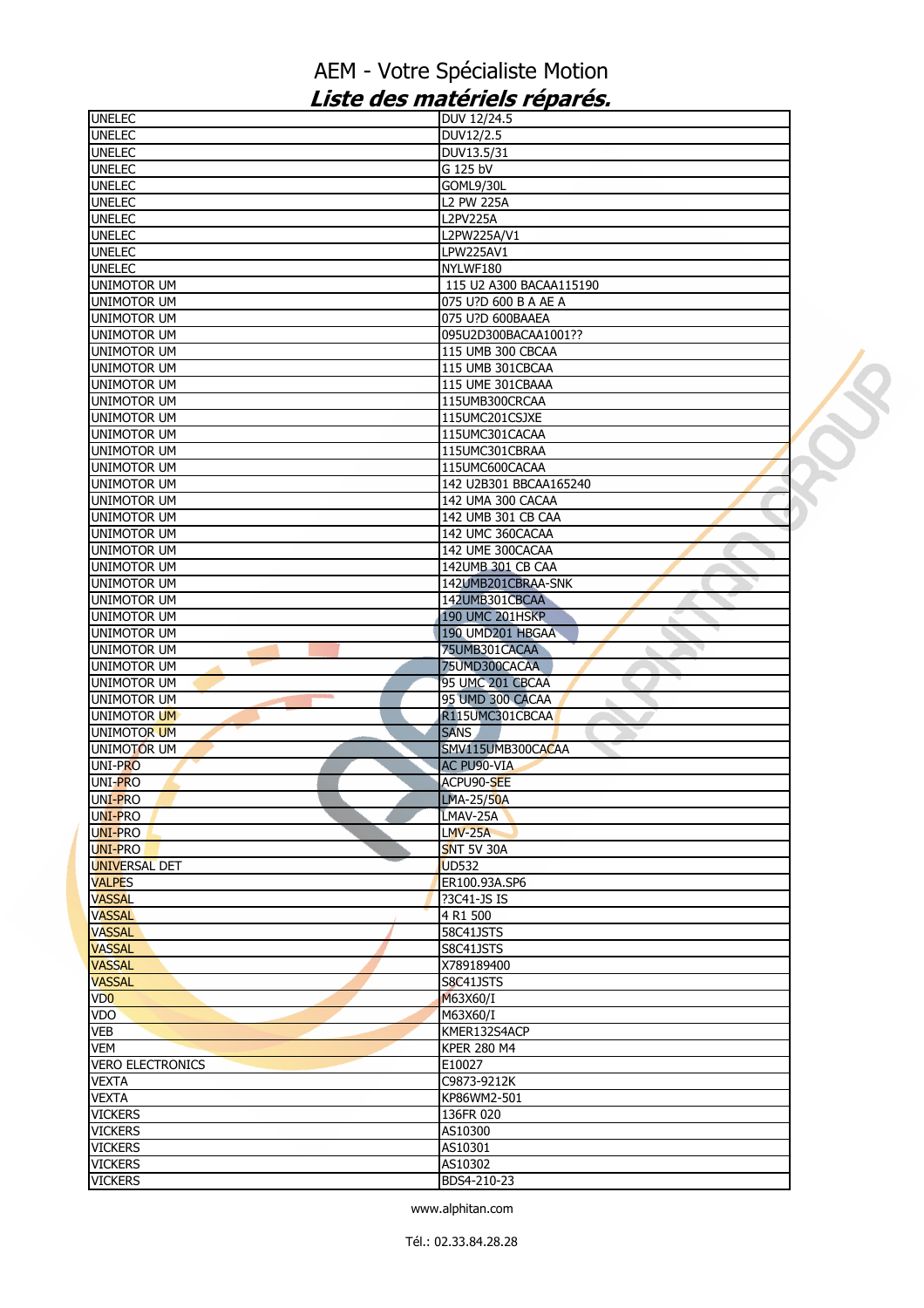| <b>VICKERS</b>                   | <b>BRD 4S 30</b>            |  |
|----------------------------------|-----------------------------|--|
| <b>VICKERS</b>                   | <b>BRM4S 2.5</b>            |  |
| <b>VICKERS</b>                   | BRM4S A10                   |  |
| <b>VICKERS</b>                   | BRM-P2                      |  |
| <b>VICKERS</b>                   | <b>EUF 016</b>              |  |
| <b>VICKERS</b>                   | FAE F3 V960 030 00 06 02 S5 |  |
| <b>VICKERS</b>                   | FAEF3 V960 030 00 06 02 S5  |  |
| <b>VICKERS</b>                   | FAF 3 720 030 00 06 02      |  |
| <b>VICKERS</b>                   | FAF 3 960 020 00 06 02      |  |
| <b>VICKERS</b>                   | FAF 3 960 025 00 06 02      |  |
| <b>VICKERS</b>                   | FAF 3 V720 030 00 06 02     |  |
|                                  | FAF3 720 030 00 06 02       |  |
| <b>VICKERS</b><br><b>VICKERS</b> | FAF3 V720 030 00 06 02      |  |
|                                  |                             |  |
| <b>VICKERS</b>                   | FAS A0 010 030 16 04 F3     |  |
| <b>VICKERS</b>                   | FAS A1 040 030 18 01 70     |  |
| <b>VICKERS</b>                   | FAS A3 720 030 00 06        |  |
| <b>VICKERS</b>                   | FAS F3 720 030 00 06 00     |  |
| <b>VICKERS</b>                   | FAS F3 720 030 00 06 02     |  |
| <b>VICKERS</b>                   | FAS F3 720 030 16 06 00     |  |
| <b>VICKERS</b>                   | FAS F3 960 02 00 06 01      |  |
| <b>VICKERS</b>                   | FAS F3 960 025 00 06 01     |  |
| <b>VICKERS</b>                   | FAS F3 960 025 00 06 02     |  |
| <b>VICKERS</b>                   | FAS F3 V720 030 00 06 02    |  |
| <b>VICKERS</b>                   | FAS F3 V960 020 00 06 02    |  |
| <b>VICKERS</b>                   | FAS F3 V960 02 00 06 02     |  |
| <b>VICKERS</b>                   | FAS F3 V960 020 00 06 02    |  |
| <b>VICKERS</b>                   | FAS F3 V960 030 05 22 SG    |  |
| <b>VICKERS</b>                   | FAS F32 720 030 00 06 02    |  |
| <b>VICKERS</b>                   | FAS K0 010 030 10 06 00     |  |
| <b>VICKERS</b>                   | FAS K1 020 030 00 06 00     |  |
| <b>VICKERS</b>                   | FAS K1-020-030-00-04-00     |  |
| <b>VICKERS</b>                   | FAS K1-020-030-00-06-00     |  |
| <b>VICKERS</b>                   | FAS K2 060 030 00 06 00     |  |
| <b>VICKERS</b>                   | FAS K2 120 030 00 06 00     |  |
| <b>VICKERS</b>                   | FAS K2-240-030-00-00-G6     |  |
| <b>VICKERS</b>                   | FAS K3 240 030 00 06 M7     |  |
| <b>VICKERS</b>                   | FAS K3 240 030 10 06 N1     |  |
| <b>VICKERS</b>                   | FAS K3 360 030 00 06 M7     |  |
| <b>VICKERS</b>                   | FAS K3 360 030 06 M7        |  |
| <b>VICKERS</b>                   | FAS K3 720 020 00 06 M7     |  |
| <b>VICKERS</b>                   | FAS K3 720 030 00 06 00     |  |
| <b>VICKERS</b>                   | FAS K3 720 030 00 06 02     |  |
| <b>VICKERS</b>                   | FAS K3 720 030 00 06 M6     |  |
| <b>VICKERS</b>                   | FAS K3 720 030 00 06 M7     |  |
| <b>VICKERS</b>                   | FAS K3 720 030 16 06 00     |  |
| <b>VICKERS</b>                   | FAS K3 720 030 16 06 08     |  |
| <b>VICKERS</b>                   | FAS MT 504A9-F9A3-071       |  |
| <b>VICKERS</b>                   | FAS MT502A9-F9A1-071        |  |
| <b>VICKERS</b>                   | FAS MTB504A2-F9A1-070       |  |
| <b>VICKERS</b>                   | FAS T 00 M4 060 00 06 A0    |  |
| <b>VICKERS</b>                   | FAS T0 M8 030 00 02 00      |  |
| <b>VICKERS</b>                   | FAS T0 M8 060 00 02 00      |  |
| <b>VICKERS</b>                   | FAS T0 M8 060 17 06 00      |  |
| <b>VICKERS</b>                   | FAS T0 V4 060 00 34 00      |  |
| <b>VICKERS</b>                   | FAS T0 V4 060 17 05 00      |  |
| <b>VICKERS</b>                   | FAS T0 V4 060 17 06 00      |  |
| <b>VICKERS</b>                   | FAS T0 V8 060 10 42 00      |  |
| <b>VICKERS</b>                   | FAS T0 V8 060 10 42 G1      |  |
| <b>VICKERS</b>                   | FAS T00 M4 060 00 06 A0     |  |
| <b>VICKERS</b>                   | FAS T-0-V8-600-10-42-G1     |  |
| <b>VICKERS</b>                   | FAS T1 E8 030 24 02 00      |  |
| <b>VICKERS</b>                   | FAS T-1 E8 030 24 02 00     |  |
| <b>VICKERS</b>                   | FAS T1 V4 045 17 00 03      |  |
| <b>VICKERS</b>                   | FAS T1 V6 030 17 06 00      |  |
| <b>VICKERS</b>                   | FAS T1 V6 030 25 00 E6      |  |
|                                  |                             |  |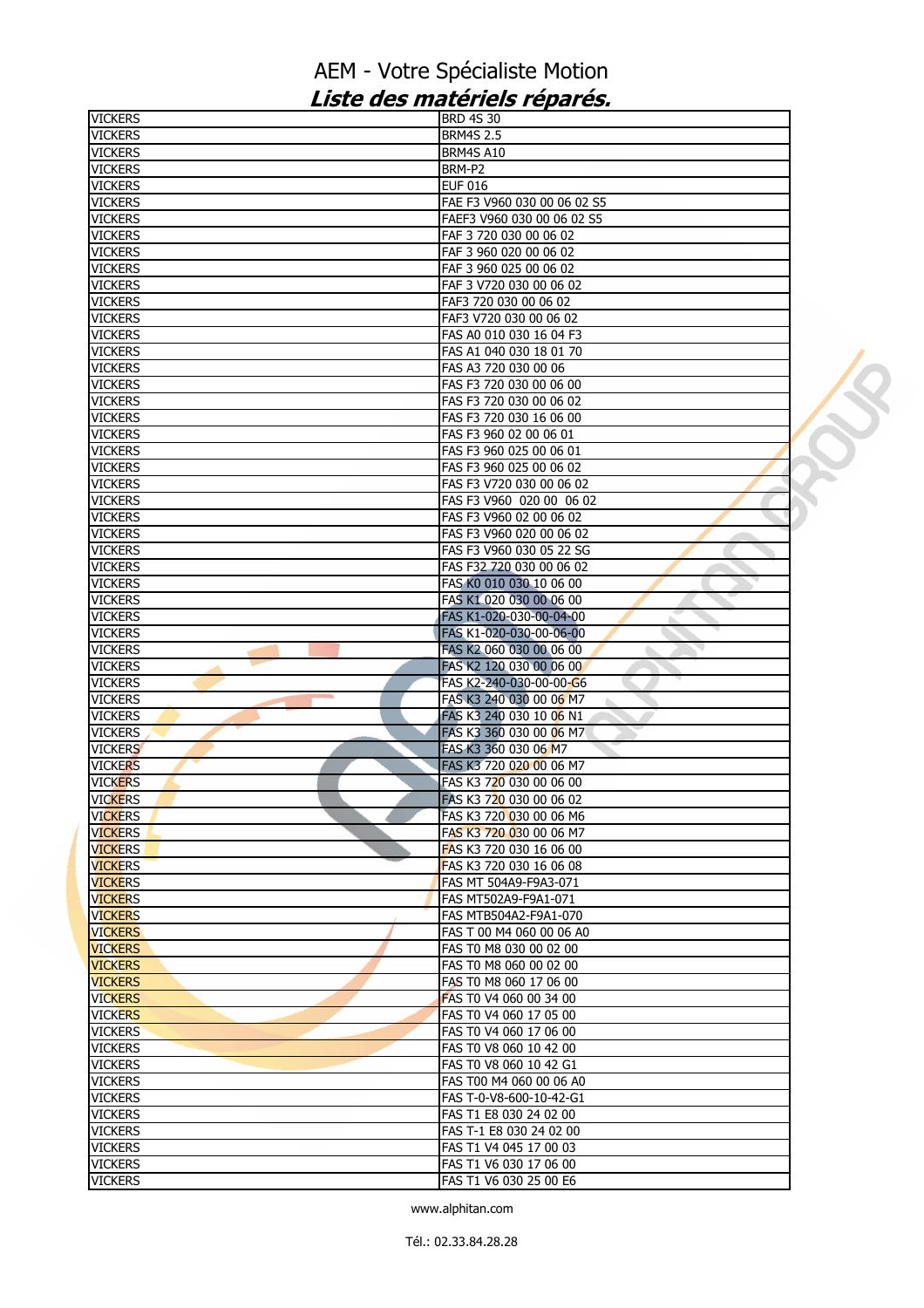| <b>VICKERS</b>                   | FAS T1 V8 030 24 06 00                                |  |
|----------------------------------|-------------------------------------------------------|--|
| <b>VICKERS</b>                   | FAS T1 V8 045 17 06 00                                |  |
| <b>VICKERS</b>                   | FAS T-1-M4-030-24-00-00                               |  |
| <b>VICKERS</b>                   | FAS T-1-M6-030-00-00-G6                               |  |
| <b>VICKERS</b>                   | FAS T1-V6-030-25-00-E9                                |  |
| <b>VICKERS</b>                   | FAS T2 M4 030 10 02 00                                |  |
| <b>VICKERS</b>                   | FAS T2 M4 045 00 02 92                                |  |
| <b>VICKERS</b>                   | FAS T2 V6 030 17 06 00                                |  |
| <b>VICKERS</b>                   | FAS T2 V6 030 18 00 D7                                |  |
| <b>VICKERS</b>                   | FAS T-2-V6-030-18-00-D7                               |  |
| <b>VICKERS</b>                   | FAS T3 V3 030 17 06 00                                |  |
| <b>VICKERS</b>                   | FAS T-3-M6-030-00-16-15                               |  |
| <b>VICKERS</b>                   | FASF3 V960 020 00 06 02                               |  |
| <b>VICKERS</b>                   | FASK2 240 020 00 06 00                                |  |
| <b>VICKERS</b>                   | FAST-0-M8-030-17-02-00                                |  |
| <b>VICKERS</b>                   | FAS-T2-C8-027-18-00-B7                                |  |
| <b>VICKERS</b>                   | FAS-W3-P5-030-17-01?07                                |  |
| <b>VICKERS</b>                   | SANS PLAQUE SIGNALETIQUE                              |  |
| <b>VICKERS</b>                   | V2031-HN92-018                                        |  |
| <b>VICKERS</b>                   | V2604-AA26-042                                        |  |
| <b>VICKERS</b>                   | VFS5-230-00-203A                                      |  |
| <b>VICKERS</b>                   | AS10300                                               |  |
| <b>VICKERS</b>                   | <b>BRM4S 2.5</b>                                      |  |
| <b>VICKERS</b><br><b>VICKERS</b> | <b>BRM-4S 2.5</b><br>FAS K2-240-030-00-00-G6          |  |
| <b>VICLERS</b>                   | FAS T-2 EB 020 17 02 00                               |  |
| VIGO SERVO                       | <b>AR</b>                                             |  |
| <b>VOGEL</b>                     | DB71.2000.MUA                                         |  |
| <b>VOUMARD</b>                   | PD K0V5                                               |  |
| <b>VUES</b>                      | FAS MT 504A9-F9A3-071                                 |  |
| <b>VUES</b>                      | W718F-097-D3-270                                      |  |
| <b>WARNER FRANCE</b>             | <b>WFTS</b>                                           |  |
|                                  |                                                       |  |
|                                  |                                                       |  |
| <b>WATT</b>                      | <b>WAR80-6s B5</b>                                    |  |
| <b>WEB NILS</b>                  | <b>ILLISIBLE</b>                                      |  |
| <b>WEBER</b><br><b>WEBER</b>     | <b>BSM 2275C-R2.4</b><br><b>DS 56-M</b><br><b>Co.</b> |  |
| <b>WEBER</b>                     | WUS20-60/90-30-011-04                                 |  |
| <b>WEBER</b>                     | WUS21-15/30-30-006-04                                 |  |
| WEG                              | 180 M-2                                               |  |
| WEG                              | 280S/M-06                                             |  |
| <b>WEG</b>                       | AL112M-06                                             |  |
| <b>WEG</b>                       | <b>UEGP 523 T/587</b>                                 |  |
| <b>WEG</b>                       | <b>UEGP523T/S87</b>                                   |  |
| <b>WEISS</b>                     | AZKA 56L-4T                                           |  |
| <b>WEISS</b>                     | SANS PLAQUE SIGNALETIQUE                              |  |
| <b>WEST GROUP MOTOR</b>          | <b>YLL8042</b>                                        |  |
| <b>WICOTRON</b>                  | 2022                                                  |  |
| <b>WINTTENSTEIN</b>              | TPM 010-091R-320P-0H1-0151F000                        |  |
| <b>WITTENSTEIN</b>               | MSSI 040H-027R-024C-0FN0-02002                        |  |
| <b>WITTENSTEIN</b>               | MSSI 040H-027R-024C-0FN0-02X00                        |  |
| <b>WITTENSTEIN</b>               | MSSI 040H-027R-024C-0FN0-02X02                        |  |
| <b>WITTENSTEIN</b>               | TPM 010-091R-320P-0H1-0151F000                        |  |
| <b>WITTENSTEIN</b>               | TPM 050-005I-600K-OH0-075IF154                        |  |
| <b>WITTENSTEIN</b>               | TPM004-31K-320P-BP0-030IFSTD                          |  |
| <b>WITTENSTEIN</b>               | TPMA050-220R-600K-BP0-015IF304                        |  |
| <b>WITTUR</b>                    | DSM 4-07.2-20R.94-0NE                                 |  |
| <b>WOUMARD</b>                   | PD K0V4                                               |  |
| <b>YAHTEC</b>                    | RFP2-C                                                |  |
| YAMABISHI ELECTRIC               | SF-PW                                                 |  |
| YASKAWA                          | CACR-60-FK13S                                         |  |
| YASKAWA                          | CACR-SR10BE12G-E                                      |  |
| YASKAWA                          | CACR-SR20BB1AM                                        |  |
| YASKAWA                          | CIMR-F7C45P5                                          |  |
| YASKAWA<br>YASKAWA               | CPCR-MR085K1<br><b>GBDR-K</b>                         |  |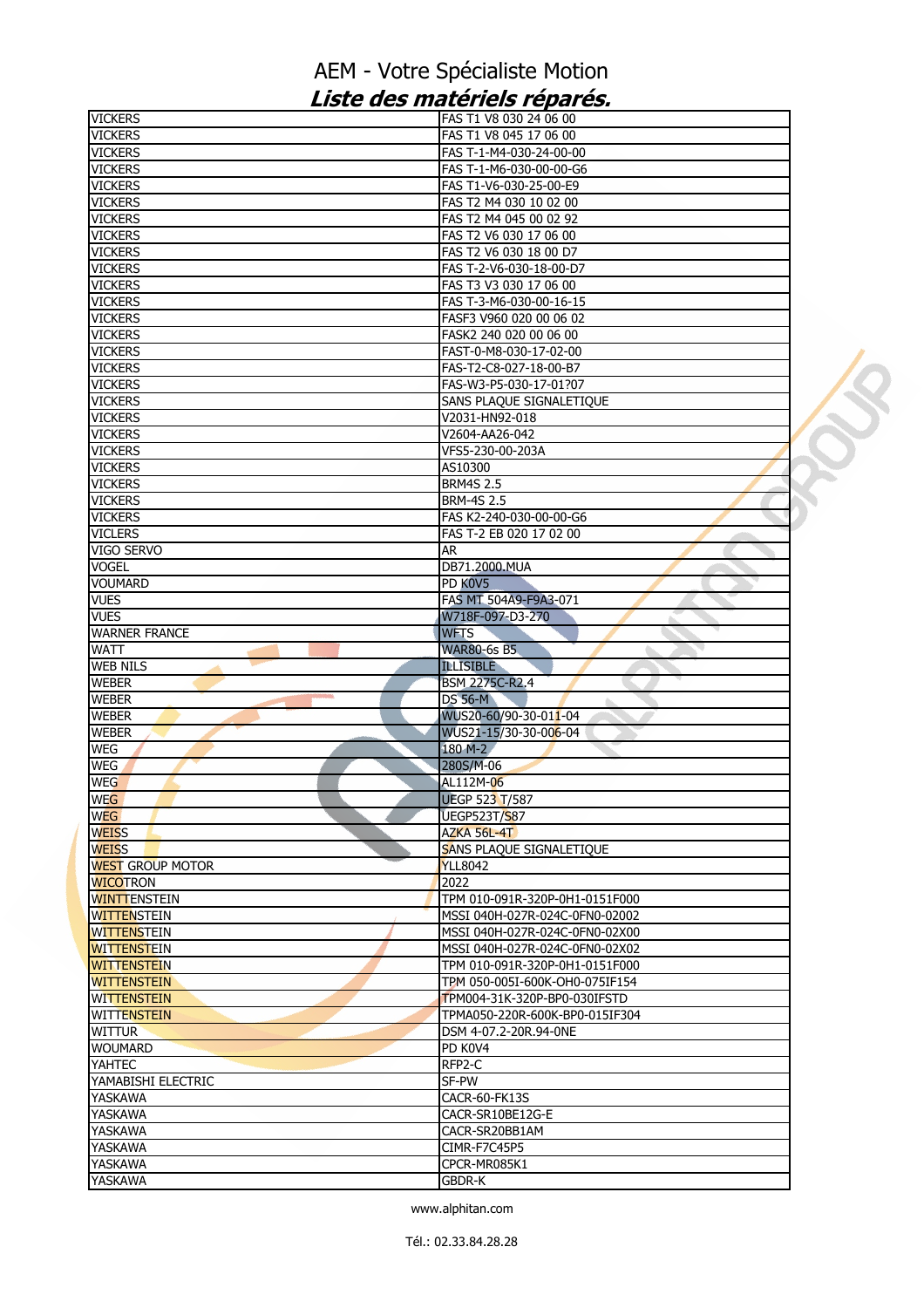## AEM - Votre Spécialiste Motion Liste des matériels réparés.

| <b>YASKAWA</b>     | SGDA-02AS                   |  |
|--------------------|-----------------------------|--|
| <b>YASKAWA</b>     | SGDB-20VD                   |  |
| <b>YASKAWA</b>     | SGDB-20VD-RY20              |  |
| <b>YASKAWA</b>     | <b>SGDB-30 VNY10</b>        |  |
| <b>YASKAWA</b>     | SGDH-04AE-0Y                |  |
| YASKAWA            | SGDH-05DE                   |  |
| <b>YASKAWA</b>     | SGDM-08ADA                  |  |
| <b>YASKAWA</b>     | SGM-01V3B4                  |  |
|                    |                             |  |
| <b>YASKAWA</b>     | SGM-08U3B4L                 |  |
| YASKAWA            | <b>SGM-08V3B4</b>           |  |
| YASKAWA            | SGMAH 08AAA61D-OY           |  |
| <b>YASKAWA</b>     | SGMAH-01AAA4C               |  |
| <b>YASKAWA</b>     | SGMAH-04AAA61D-0Y           |  |
| <b>YASKAWA</b>     | SGMAH-04AAA61D-OY           |  |
| YASKAWA            | SGMAH-07DAA61D              |  |
| YASKAWA            | SGMAH-08AAA6S               |  |
| <b>YASKAWA</b>     | SGMAH-08AAF4C               |  |
| <b>YASKAWA</b>     | SGMAH-08AAF4CD              |  |
| YASKAWA            | SGMAS-02ARA-AB11            |  |
| YASKAWA            | SGMAS-20DRA-AB11 3P1603-5-5 |  |
|                    |                             |  |
| <b>YASKAWA</b>     | SGME-08VF14                 |  |
| <b>YASKAWA</b>     | SGMG-09V2ABB                |  |
| <b>YASKAWA</b>     | SGMG-09V2A-BG               |  |
| <b>YASKAWA</b>     | SGMG-13A2AAS                |  |
| YASKAWA            | SGMG-13V2A                  |  |
| <b>YASKAWA</b>     | SGMG-75V6V-FJ11             |  |
| <b>YASKAWA</b>     | SGMGH-06ACB SB 6B           |  |
| <b>YASKAWA</b>     | SGMGH-06ACB2B               |  |
| YASKAWA            | SGMGH-06PCB6B               |  |
| <b>YASKAWA</b>     | SGMGH-13DCA6H-0Y            |  |
| <b>YASKAWA</b>     | SGMGH-30D2A6C-OY            |  |
|                    |                             |  |
| YASKAWA            | <b>SGMGH-55A2A-0Y13</b>     |  |
| YASKAWA            | <b>SGMP-04V3TF11</b>        |  |
| YASKAWA            | SGMPH-02AAE41D              |  |
| YASKAWA            | SGMPH-04AAA61D-OY           |  |
| YASKAWA            | SGMSH-10DCA6H-OY            |  |
| <b>YASKAWA</b>     | SGMSS-20A2A2C-Y3            |  |
| <b>YASKAWA</b>     | UAJPEE-22DK2KU              |  |
| <b>YASKAWA</b>     | UAJPEE-22DKH1               |  |
| <b>YASKAWA</b>     | UDMD-5                      |  |
| <b>YASKAWA</b>     | UGHMED-20 AA20F             |  |
| <b>YASKAWA</b>     | UGTMEM-03LB27S              |  |
| <b>YASKAWA</b>     | UGTMEN 06LB475              |  |
| <b>YASKAWA</b>     | USABKM-50-MK12              |  |
|                    |                             |  |
| <b>YASKAWA</b>     | USAFED-09CS1S               |  |
| <b>YASKAWA</b>     | USAFED-09FB1S-H             |  |
| <b>YASKAWA</b>     | USAFED-13-BO21              |  |
| <b>YASKAWA</b>     | USAFED-13FA2                |  |
| <b>YASKAWA</b>     | USAFED-13-YB21              |  |
| <b>YASKAWA</b>     | USAFED-20FA2                |  |
| <b>YASKAWA</b>     | USAGED-02A22K               |  |
| <b>YASKAWA</b>     | USAGED-02V22K               |  |
| <b>YASKAWA</b>     | USAGED-09A21S               |  |
| <b>YASKAWA</b>     | USAGED-09A22K               |  |
| <b>YASKAWA</b>     | USAGED-09-ML11              |  |
| <b>YASKAWA</b>     | USAGED-13A22K               |  |
| <b>YASKAWA</b>     | USASKM-60-FJ12              |  |
|                    |                             |  |
| YUCEHAN ABANA      | 80M4B                       |  |
| ZAPI               | FZ8058-CHARL.AC-3 80/451    |  |
| ZAPI               | <b>SANS</b>                 |  |
| <b>ZEBOTONICS</b>  | SM108.2.18.MKDW10           |  |
| <b>ZEBOTRONICS</b> | SANS PLAQUE SIGNALETIQUE    |  |
| <b>ZEBOTRONICS</b> | SE 800.04.85E50V13          |  |
| <b>ZEBOTRONICS</b> | sm 87 .3.18jl7              |  |
| <b>ZEBOTRONICS</b> | SM 87318 M6                 |  |
|                    |                             |  |

www.alphitan.com